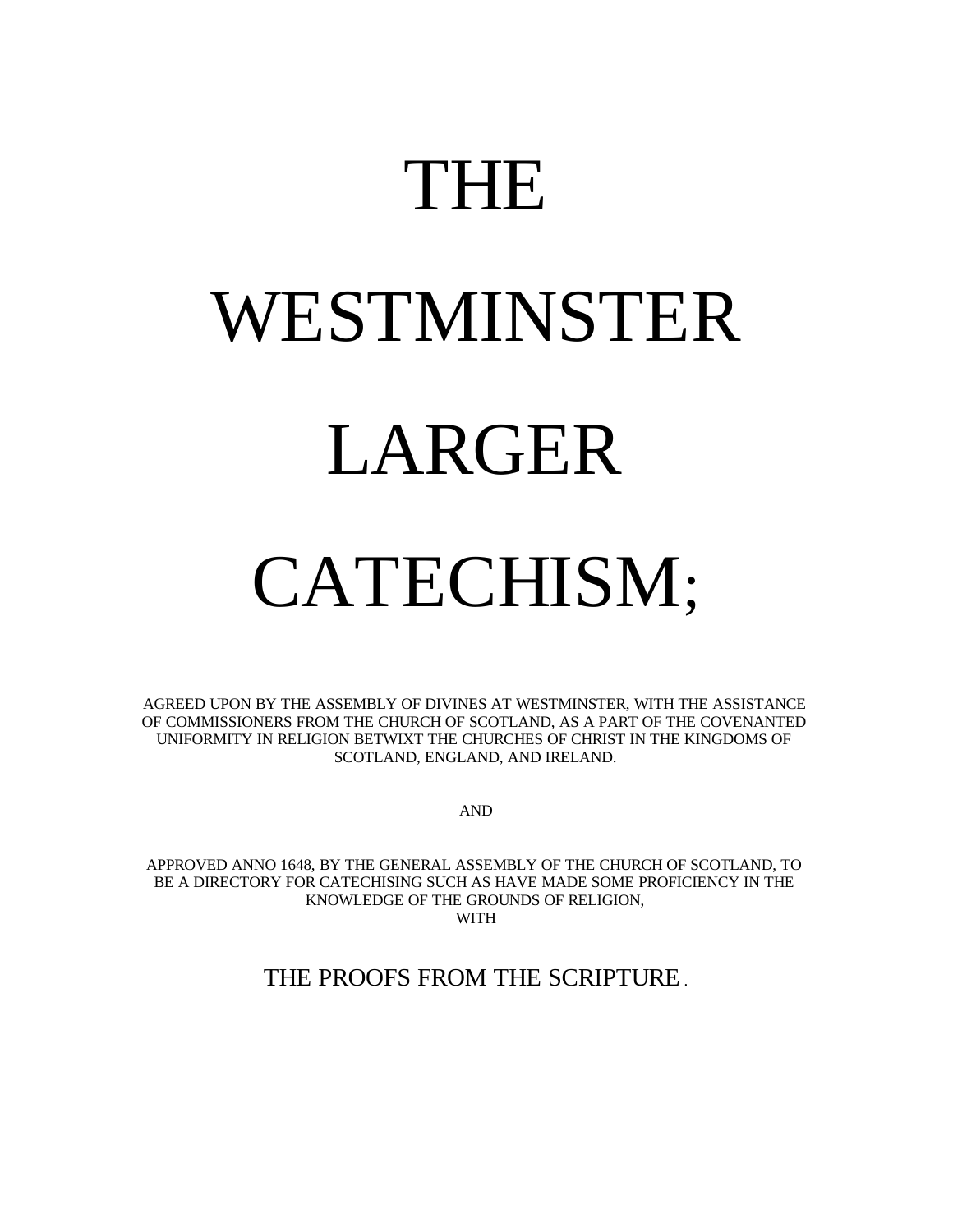#### Assembly at EDINBURGH, July 2, 1648. Sess. 10.

#### Act approving the LARGER CATECHISM.

THE General Assembly having exactly examined and seriously considered the LARGER CATECHISM, agreed upon by the Assembly of Divines sitting at Westminister, with assistance of Commissioners from this Kirk, copies thereof being printed, and sent to Presbyteries, for the more exact trial thereof; and publick intimation being frequently made in this Assembly, that every one that had any doubts or objections upon it might put them in; do find, upon due examination thereof, That the said Catechism is agreeable to the word of God, and in nothing contrary to the received doctrine, worship, discipline, and government of this Kirk; a necessary part of the intended uniformity in religion, and a rich treasure for increasing knowledge among the people of God: and therefore the Assembly, as they bless the Lord that so excellent a Catechism is prepared, so they approve the same, as a part of uniformity; agreeing, for their part, that it be a common Catechism for the three kingdoms, and a Directory for catechising such as have made some proficiency in the knowledge of the grounds of religion.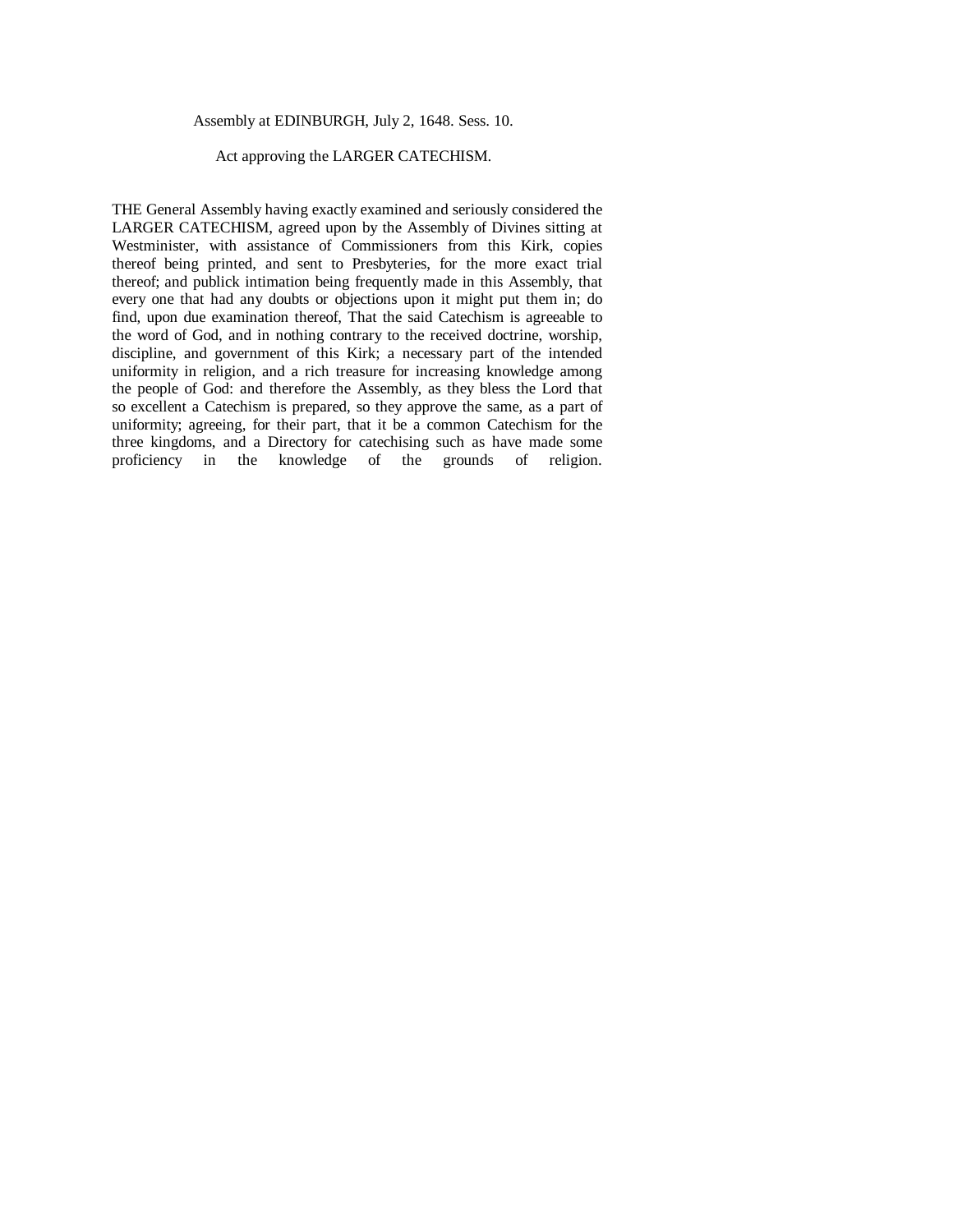## **WESTMINSTER LARGER CATECHISM**

### **WITH PROOF TEXTS**

#### **Q. 1. What is the chief and highest end of man?**

A. Man's chief and highest end is to glorify  $God<sup>1</sup>$  and fully to enjoy him forever.<sup>2</sup>

#### **Q. 2. How doth it appear that there is a God?**

A. The very light of nature in man, and the works of God, declare plainly that there is a  $God;³$ but his word and Spirit only do sufficiently and effectually reveal him unto men for their salvation.<sup>4</sup>

#### **Q. 3. What is the Word of God?**

A. The holy Scriptures of the Old and New Testament are the Word of God,<sup>5</sup> the only rule of faith and obedience.<sup>6</sup>

#### **Q. 4. How doth it appear that the Scriptures are of the Word of God?**

A. The Scriptures manifest themselves to be the Word of God, by their majesty<sup>7</sup> and purity;<sup>8</sup> by the consent of all the parts,<sup>9</sup> and the scope of the whole, which is to give all glory to God; $^{10}$  by their light and power to convince and convert sinners, to comfort and build up believers unto salvation: $<sup>11</sup>$  but the Spirit of God bearing witness by and with the Scriptures in</sup> the heart of man, is alone able fully to persuade it that they are the very word of God.<sup>12</sup>

#### **Q. 5. What do the Scriptures principally teach?**

A. The Scriptures principally teach, what man is to believe concerning God, and what duty God requires of man.<sup>13</sup>

#### **WHAT MAN OUGHT TO BELIEVE CONCERNING GOD.**

#### **Q. 6. What do the Scriptures make known of God?**

A. The Scriptures make known what God is,<sup>14</sup> the persons in the Godhead,<sup>15</sup> his decrees,<sup>16</sup> and the execution of his decrees.<sup>17</sup>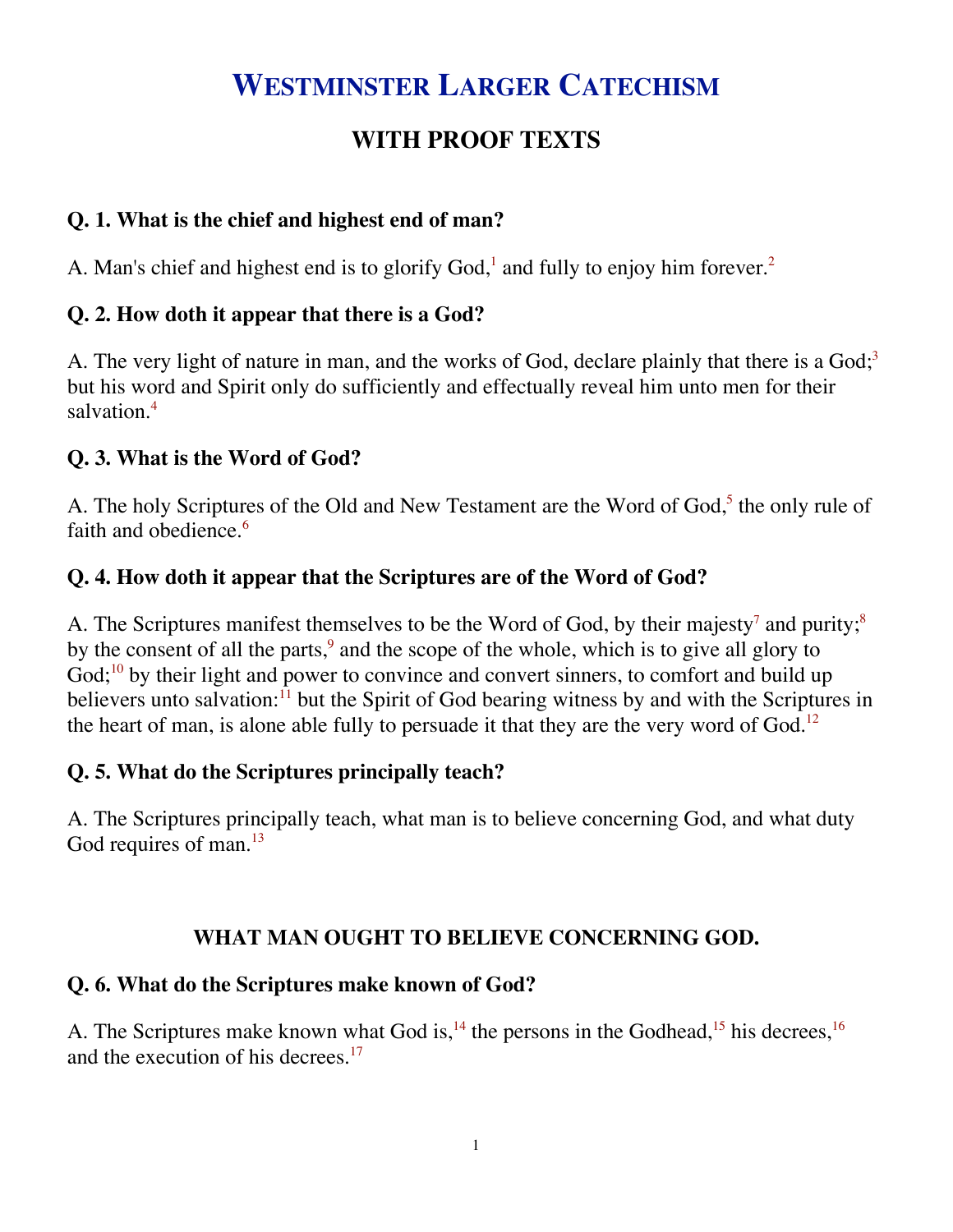#### **Q. 7. What is God?**

A. God is a Spirit,<sup>18</sup> in and of himself infinite in being,<sup>19</sup> glory,<sup>20</sup> blessedness,<sup>21</sup> and perfection;<sup>22</sup> all-sufficient,<sup>23</sup> eternal,<sup>24</sup> unchangeable,<sup>25</sup> incomprehensible,<sup>26</sup> every where present,<sup>27</sup> almighty,<sup>28</sup> knowing all things,<sup>29</sup> most wise,<sup>30</sup> most holy,<sup>31</sup> most just,<sup>32</sup> most merciful and gracious, long-suffering, and abundant in goodness and truth.<sup>33</sup>

#### **Q. 8. Are there more Gods than one?**

A. There is but one only, the living and true God.<sup>34</sup>

#### **Q. 9. How many persons are there in the Godhead?**

A. There be three persons in the Godhead, the Father, the Son, and the Holy Ghost; and these three are one true, eternal God, the same in substance, equal in power and glory; although distinguished by their personal properties.<sup>35</sup>

#### **Q. 10. What are the personal properties of the three persons in the Godhead?**

A. It is proper to the Father to beget the Son,<sup>36</sup> and to the Son to be begotten of the Father,<sup>37</sup> and to the Holy Ghost to proceed from the Father and the Son from all eternity.<sup>38</sup>

#### **Q. 11. How doth it appear that the Son and the Holy Ghost are God equal with the Father?**

A. The Scriptures manifest that the Son and the Holy Ghost are God equal with the Father, ascribing unto them such names,  $39$  attributes,  $40$  works,  $41$  and worship,  $42$  as are proper to God only.

#### **Q. 12. What are the decrees of God?**

A. God's decrees are the wise, free, and holy acts of the counsel of his will,<sup>43</sup> whereby, from all eternity, he hath, for his own glory, unchangeably foreordained whatsoever comes to pass in time,<sup>44</sup> especially concerning angels and men.

#### **Q. 13. What hath God especially decreed concerning angels and men?**

A. God, by an eternal and immutable decree, out of his mere love, for the praise of his glorious grace, to be manifested in due time, hath elected some angels to glory;  $45$  and in Christ hath chosen some men to eternal life, and the means thereof: $46$  and also, according to his sovereign power, and the unsearchable counsel of his own will, (whereby he extendeth or withholdeth favor as he pleaseth,) hath passed by and foreordained the rest to dishonor and wrath, to be for their sin inflicted, to the praise of the glory of his justice. $47$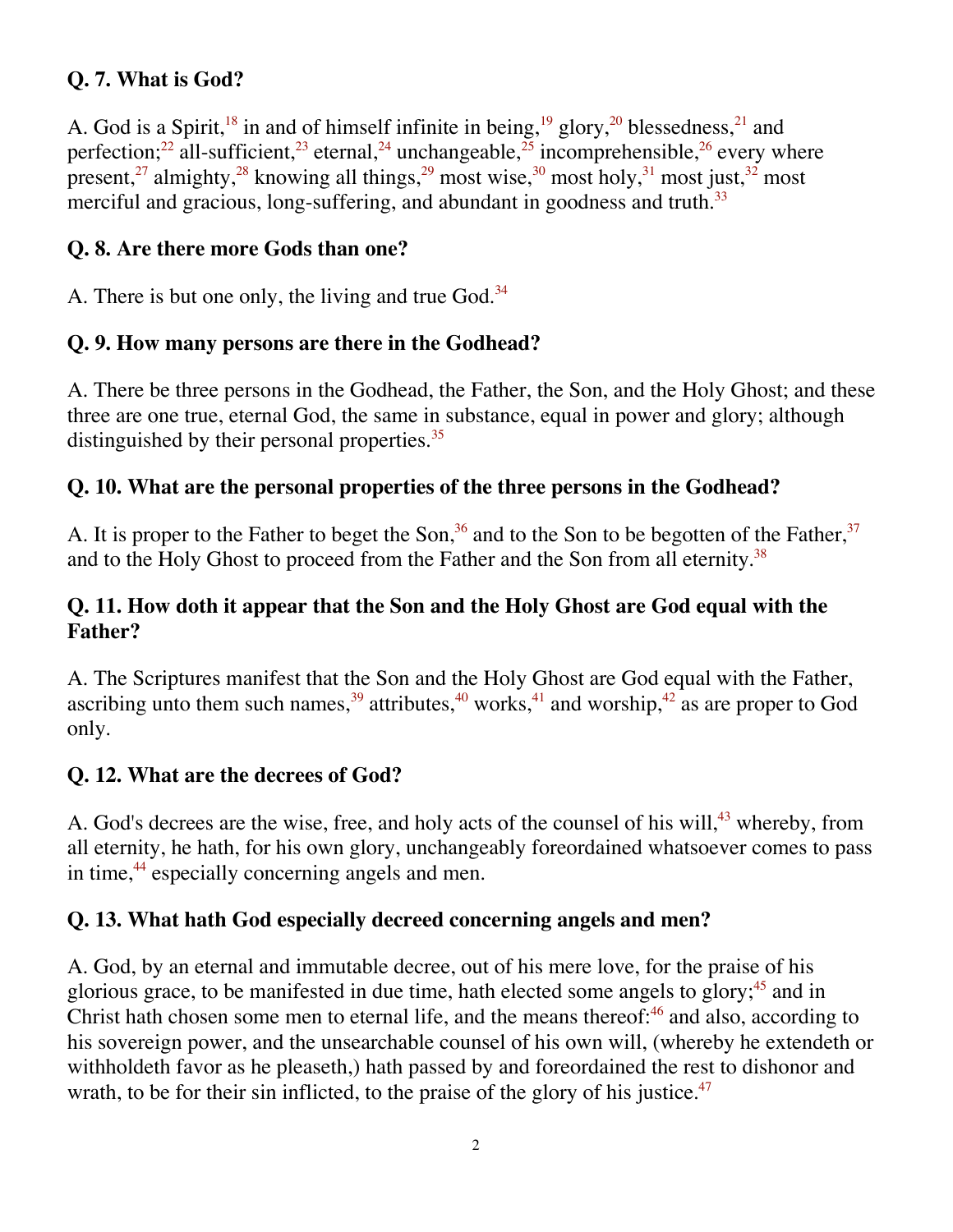#### **Q. 14. How doth God execute his decrees?**

A. God executeth his decrees in the works of creation and providence, according to his infallible foreknowledge, and the free and immutable counsel of his own will.<sup>48</sup>

#### **Q. 15. What is the work of creation?**

A. The work of creation is that wherein God did in the beginning, by the word of his power, make of nothing the world, and all things therein, for himself, within the space of six days, and all very good.<sup>49</sup>

#### **Q. 16. How did God create angels?**

A. God created all the angels<sup>50</sup> spirits,<sup>51</sup> immortal,<sup>52</sup> holy,<sup>53</sup> excelling in knowledge,<sup>54</sup> mighty in power,<sup>55</sup> to execute his commandments, and to praise his name,  $56$  yet subject to change.<sup>57</sup>

#### **Q. 17. How did God create man?**

A. After God had made all other creatures, he created man male and female;<sup>58</sup> formed the body of the man of the dust of the ground,<sup>59</sup> and the woman of the rib of the man,<sup>60</sup> endued them with living, reasonable, and immortal souls;<sup>61</sup> made them after his own image,<sup>62</sup> in knowledge,<sup>63</sup> righteousness, and holiness;<sup>64</sup> having the law of God written in their hearts,<sup>65</sup> and power to fulfill it,  $66$  and dominion over the creatures;  $67$  yet subject to fall.  $68$ 

#### **Q. 18. What are God's works of providence?**

A. God's works of providence are his most holy,<sup>69</sup> wise,<sup>70</sup> and powerful preserving<sup>71</sup> and governing<sup>72</sup> all his creatures; ordering them, and all their actions,<sup>73</sup> to his own glory.<sup>74</sup>

#### **Q. 19. What is God's providence towards the angels?**

A. God by his providence permitted some of the angels, willfully and irrecoverably, to fall into sin and damnation,<sup>75</sup> limiting and ordering that, and all their sins, to his own glory;<sup>76</sup> and established the rest in holiness and happiness;  $\frac{7}{7}$  employing them all,  $\frac{7}{8}$  at his pleasure, in the administrations of his power, mercy, and justice. $79$ 

#### **Q. 20. What was the providence of God toward man in the estate in which he was created?**

A. The providence of God toward man in the estate in which he was created, was the placing him in paradise, appointing him to dress it, giving him liberty to eat of the fruit of the earth; $\frac{80}{100}$ putting the creatures under his dominion, $81$  and ordaining marriage for his help; $82$  affording him communion with himself;<sup>83</sup> instituting the sabbath;<sup>84</sup> entering into a covenant of life with him, upon condition of personal, perfect, and perpetual obedience, $85$  of which the tree of life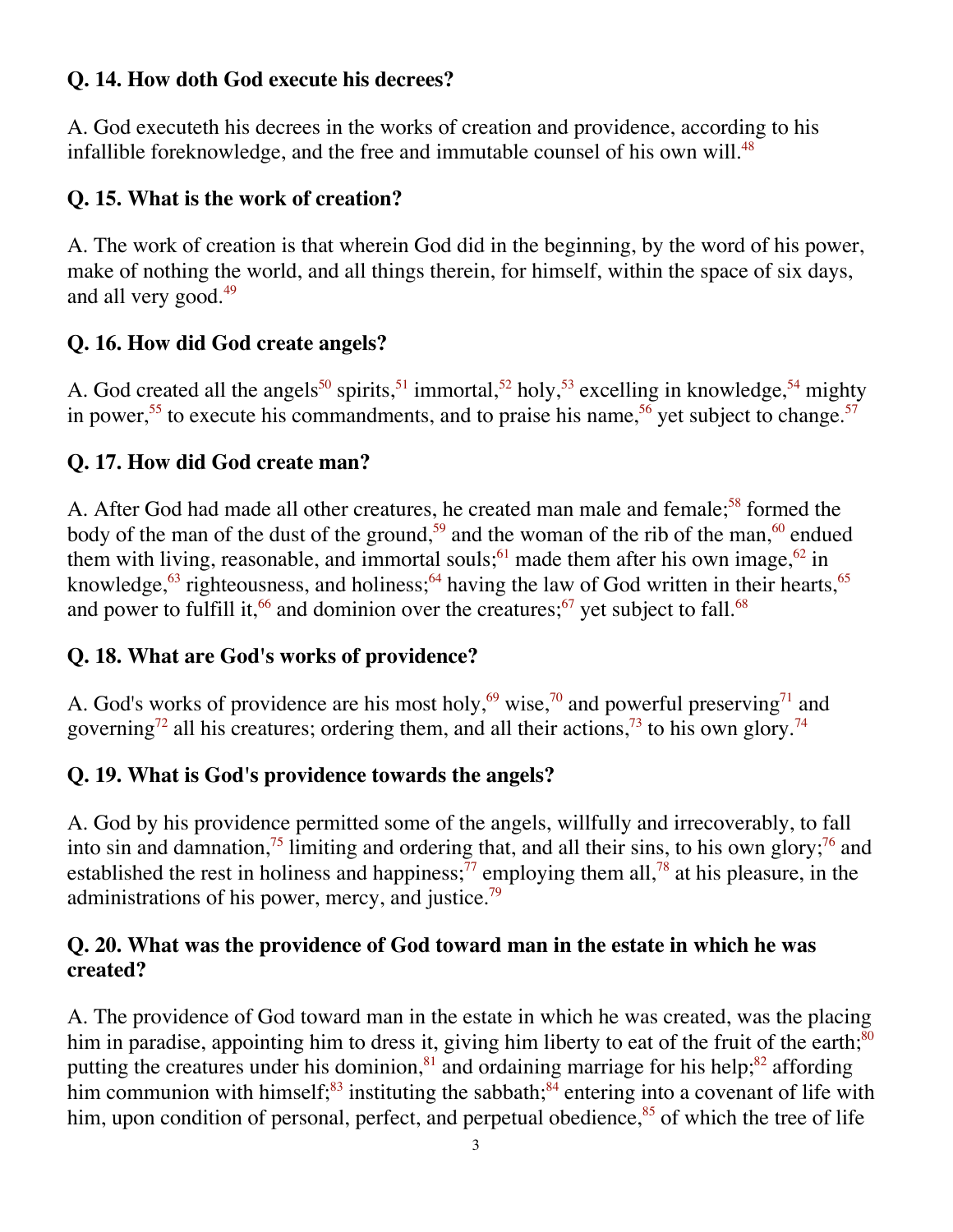was a pledge;<sup>86</sup> and forbidding to eat of the tree of knowledge of good and evil, upon the pain of death.<sup>87</sup>

#### **Q. 21. Did man continue in that estate wherein God at first created him?**

A. Our first parents being left to the freedom of their own will, through the temptation of Satan, transgressed the commandment of God in eating the forbidden fruit; and thereby fell from the estate of innocency wherein they were created.<sup>88</sup>

#### **Q. 22. Did all mankind fall in that first transgression?**

A. The covenant being made with Adam as a public person, not for himself only, but for his posterity, all mankind descending from him by ordinary generation,<sup>89</sup> sinned in him, and fell with him in that first transgression. $\frac{90}{90}$ 

#### **Q. 23. Into what estate did the fall bring mankind?**

A. The fall brought mankind into an estate of sin and misery.<sup>91</sup>

#### **Q. 24. What is sin?**

A. Sin is any want of conformity unto, or transgression of, any law of God, given as a rule to the reasonable creature.  $92$ 

#### **Q. 25. Wherein consisteth the sinfulness of that estate whereinto man fell?**

A. The sinfulness of that estate whereinto man fell, consisteth in the guilt of Adam's first  $\sin$ ,  $\frac{93}{3}$  the want of that righteousness wherein he was created, and the corruption of his nature, whereby he is utterly indisposed, disabled, and made opposite unto all that is spiritually good, and wholly inclined to all evil, and that continually;<sup>94</sup> which is commonly called *original sin*, and from which do proceed all actual transgressions.<sup>95</sup>

#### **Q. 26. How is original sin conveyed from our first parents unto their posterity?**

A. Original sin is conveyed from our first parents unto their posterity by natural generation, so as all that proceed from them in that way are conceived and born in sin.<sup>96</sup>

#### **Q. 27. What misery did the fall bring upon mankind?**

A. The fall brought upon mankind the loss of communion with God,<sup>97</sup> his displeasure and curse; so as we are by nature children of wrath,  $98$  bond slaves to Satan,  $99$  and justly liable to all punishments in this world, and that which is to come.<sup>100</sup>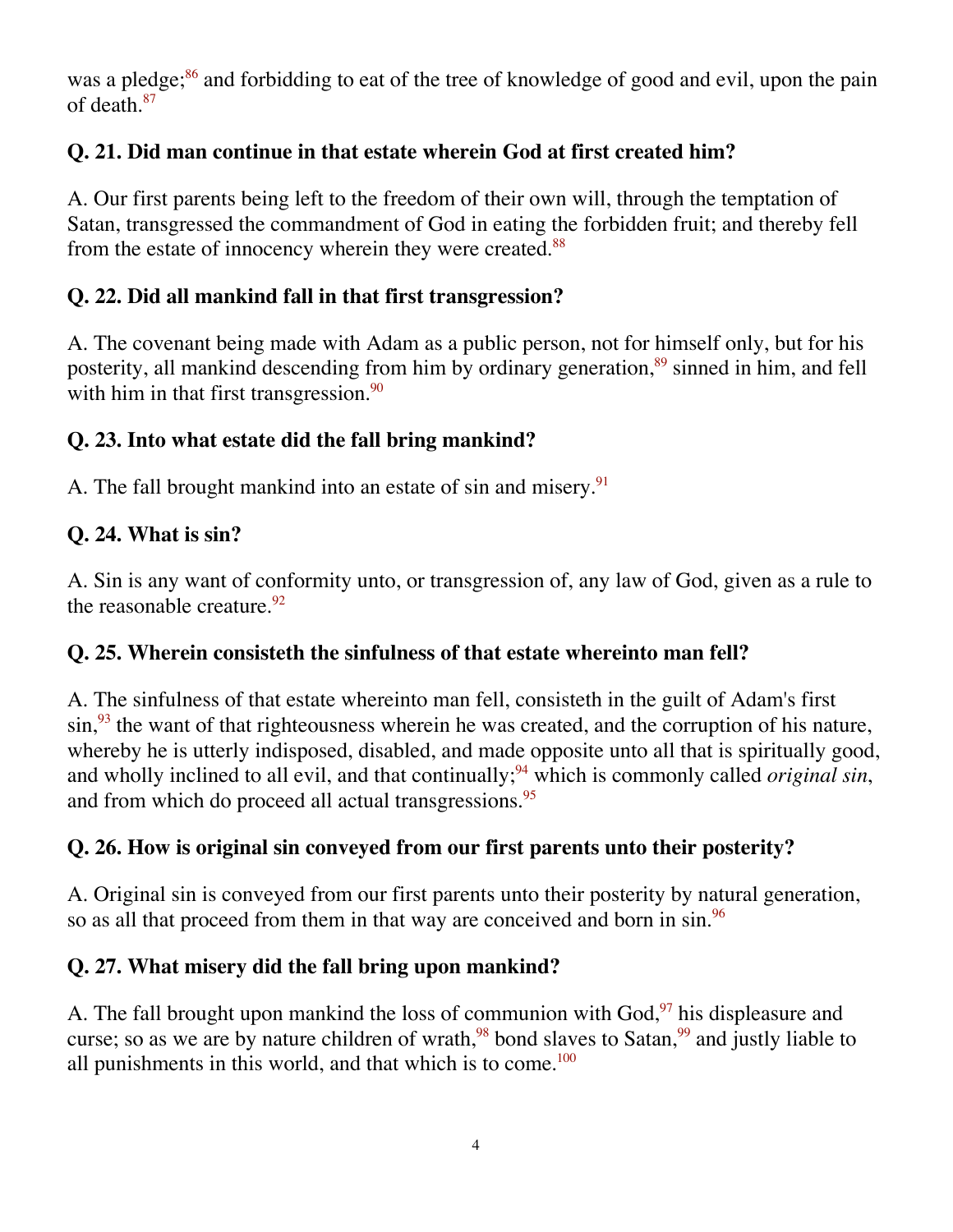#### **Q. 28. What are the punishments of sin in this world?**

A. The punishments of sin in this world are either inward, as blindness of mind, $101$  a reprobate sense,<sup>102</sup> strong delusions,<sup>103</sup> hardness of heart,<sup>104</sup> horror of conscience,<sup>105</sup> and vile affections;<sup>106</sup> or outward, as the curse of God upon the creatures of our sakes,<sup>107</sup> and all other evils that befall us in our bodies, names, estates, relations, and employments;<sup>108</sup> together with death itself. $109$ 

#### **Q. 29. What are the punishments of sin in the world to come?**

A. The punishments of sin in the world to come, are everlasting separation from the comfortable presence of God, and most grievous torments in soul and body, without intermission, in hell-fire forever. $110$ 

#### **Q. 30. Doth God leave all mankind to perish in the estate of sin and misery?**

A. God doth not leave all men to perish in the estate of sin and misery,<sup>111</sup> into which they fell by the breach of the first covenant, commonly called the *covenant of works*;<sup>112</sup> but of his mere love and mercy delivereth his elect out of it, and bringeth them into an estate of salvation by the second covenant, commonly called the *covenant of grace*. 113

#### **Q. 31. With whom was the covenant of grace made?**

A. The covenant of grace was made with Christ as the second Adam, and in him with all the elect as his seed. $114$ 

#### **Q. 32. How is the grace of God manifested in the second covenant?**

A. The grace of God is manifested in the second covenant, in that he freely provideth and offereth to sinners a Mediator,<sup>115</sup> and life and salvation by him;<sup>116</sup> and requiring faith as the condition to interest them in him,  $117$  promiseth and giveth his Holy Spirit<sup>118</sup> to all his elect, to work in them that faith,<sup>119</sup> with all other saving graces;<sup>120</sup> and to enable them unto all holy obedience,<sup>121</sup> as the evidence of the truth of their faith<sup>122</sup> and thankfulness to God,<sup>123</sup> and as the way which he hath appointed them to salvation.<sup>124</sup>

#### **Q. 33. Was the covenant of grace always administered after one and the same manner?**

A. The covenant of grace was not always administered after the same manner, but the administrations of it under the Old Testament were different from those under the New.<sup>125</sup>

#### **Q. 34. How was the covenant of grace administered under the Old Testament?**

A. The covenant of grace was administered under the Old Testament, by promises,<sup>126</sup> prophecies,<sup>127</sup> sacrifices,<sup>128</sup> circumcision,<sup>129</sup> the passover,<sup>130</sup> and other types and ordinances,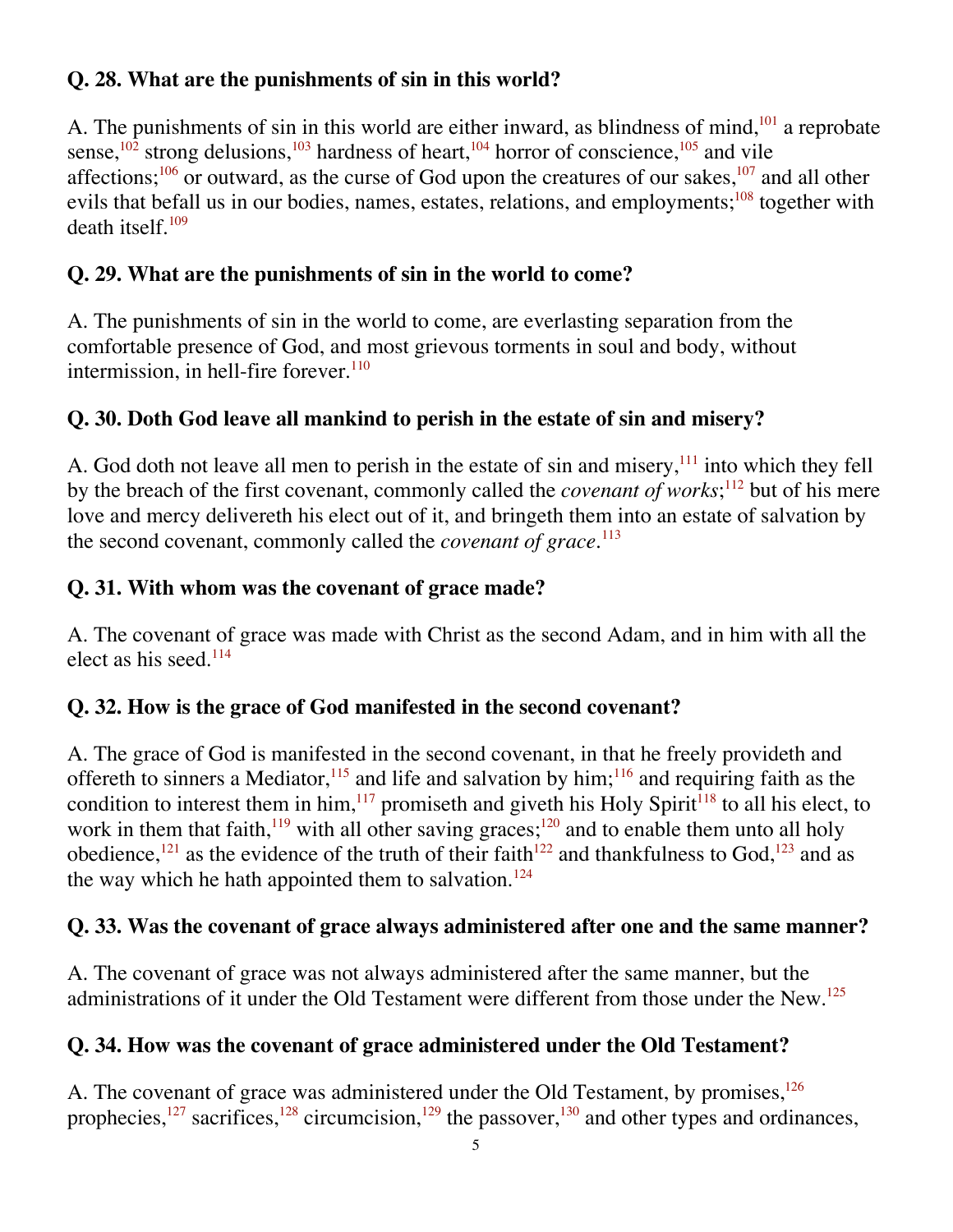which did all fore-signify Christ then to come, and were for that time sufficient to build up the elect in faith in the promised Messiah, $^{131}$  by whom they then had full remission of sin, and eternal salvation.132

#### **Q. 35. How is the covenant of grace administered under the New Testament?**

A. Under the New Testament, when Christ the substance was exhibited, the same covenant of grace was and still is to be administered in the preaching of the Word, $133$  and the administration of the sacraments of Baptism<sup>134</sup> and the Lord's Supper;<sup>135</sup> in which grace and salvation are held forth in more fulness, evidence, and efficacy, to all nations.<sup>136</sup>

#### **Q. 36. Who is the Mediator of the covenant of grace?**

A. The only Mediator of the covenant of grace is the Lord Jesus Christ, $137$  who, being the eternal Son of God, of one substance and equal with the Father,  $138$  in the fulness of time became man,<sup>139</sup> and so was and continues to be God and man, in two entire distinct natures, and one person, forever.<sup>140</sup>

#### **Q. 37. How did Christ, being the Son of God, become man?**

A. Christ the Son of God became man, by taking to himself a true body, and a reasonable soul,<sup> $141$ </sup> being conceived by the power of the Holy Ghost in the womb of the virgin Mary, of her substance, and born of her,<sup>142</sup> yet without sin.<sup>143</sup>

#### **Q. 38. Why was it requisite that the Mediator should be God?**

A. It was requisite that the Mediator should be God, that he might sustain and keep the human nature from sinking under the infinite wrath of God, and the power of death,<sup>144</sup> give worth and efficacy to his sufferings, obedience, and intercession; $145$  and to satisfy God's justice,  $^{146}$  procure his favour,  $^{147}$  purchase a peculiar people,  $^{148}$  give his Spirit to them,  $^{149}$ conquer all their enemies,<sup>150</sup> and bring them to everlasting salvation.<sup>151</sup>

#### **Q. 39. Why was it requisite that the Mediator should be man?**

A. It was requisite that the Mediator should be man, that he might advance our nature,<sup>152</sup> perform obedience to the law,<sup>153</sup> suffer and make intercession for us in our nature,<sup>154</sup> have a fellow-feeling of our infirmities;<sup>155</sup> that we might receive the adoption of sons,<sup>156</sup> and have comfort and access with boldness unto the throne of grace.<sup>157</sup>

#### **Q. 40. Why was it requisite that the Mediator should be God and man in one person?**

A. It was requisite that the Mediator, who was to reconcile God and man, should himself be both God and man, and this in one person, that the proper works of each nature might be accepted of God for us,  $158$  and relied on by us as the works of the whole person.<sup>159</sup>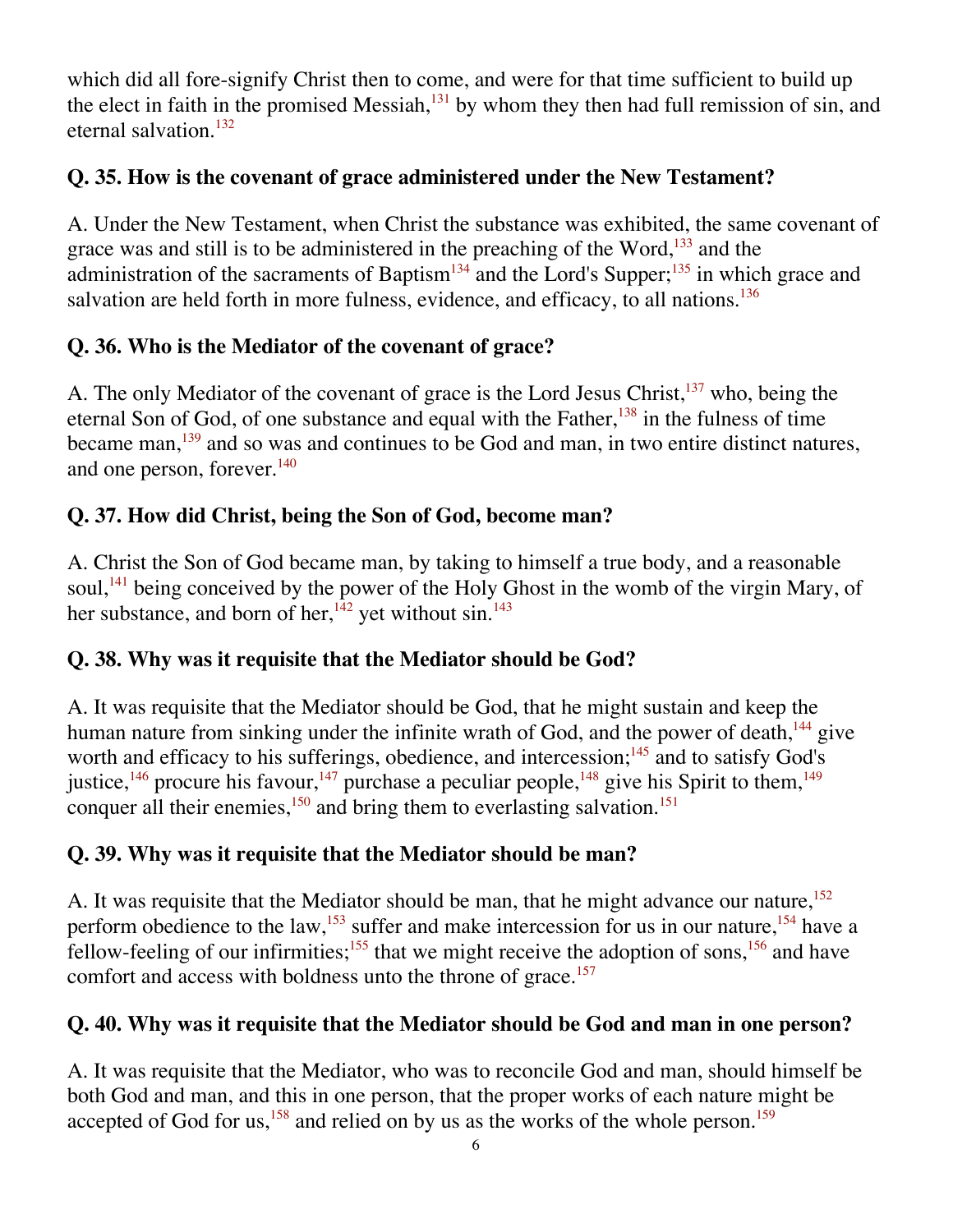#### **Q. 41. Why was our Mediator called Jesus?**

A. Our Mediator was called Jesus, because he saveth his people from their sins.<sup>160</sup>

### **Q. 42. Why was our Mediator called Christ?**

A. Our Mediator was called Christ, because he was anointed with the Holy Ghost above measure,<sup>161</sup> and so set apart, and fully furnished with all authority and ability,<sup>162</sup> to execute the offices of prophet,  $163$  priest,  $164$  and king of his church,  $165$  in the estate both of his humiliation and exaltation.

#### **Q. 43. How doth Christ execute the office of a prophet?**

A. Christ executeth the office of a prophet, in his revealing to the church,<sup>166</sup> in all ages, by his Spirit and Word,<sup>167</sup> in divers ways of administration,<sup>168</sup> the whole will of God,<sup>169</sup> in all things concerning their edification and salvation.170

#### **Q. 44. How doth Christ execute the office of a priest?**

A. Christ executeth the office of a priest, in his once offering himself a sacrifice without spot to God,<sup>171</sup> to be reconciliation for the sins of his people;<sup>172</sup> and in making continual intercession for them. $173$ 

#### **Q. 45. How doth Christ execute the office of a king?**

A. Christ executeth the office of a king, in calling out of the world a people to himself,  $^{174}$  and giving them officers,<sup>175</sup> laws,<sup>176</sup> and censures, by which he visibly governs them;<sup>177</sup> in bestowing saving grace upon his elect,  $178$  rewarding their obedience,  $179$  and correcting them for their sins,<sup>180</sup> preserving and supporting them under all their temptations and sufferings,<sup>181</sup> restraining and overcoming all their enemies,<sup>182</sup> and powerfully ordering all things for his own glory,  $^{183}$  and their good;  $^{184}$  and also in taking vengeance on the rest, who know not God, and obey not the gospel.<sup>185</sup>

#### **Q. 46. What was the estate of Christ's humiliation?**

A. The estate of Christ's humiliation was that low condition, wherein he for our sakes, emptying himself of his glory, took upon him the form of a servant, in his conception and birth, life, death, and after his death, until his resurrection.<sup>186</sup>

#### **Q. 47. How did Christ humble himself in his conception and birth?**

A. Christ humbled himself in his conception and birth, in that, being from all eternity the Son of God, in the bosom of the Father, he was pleased in the fulness of time to become the son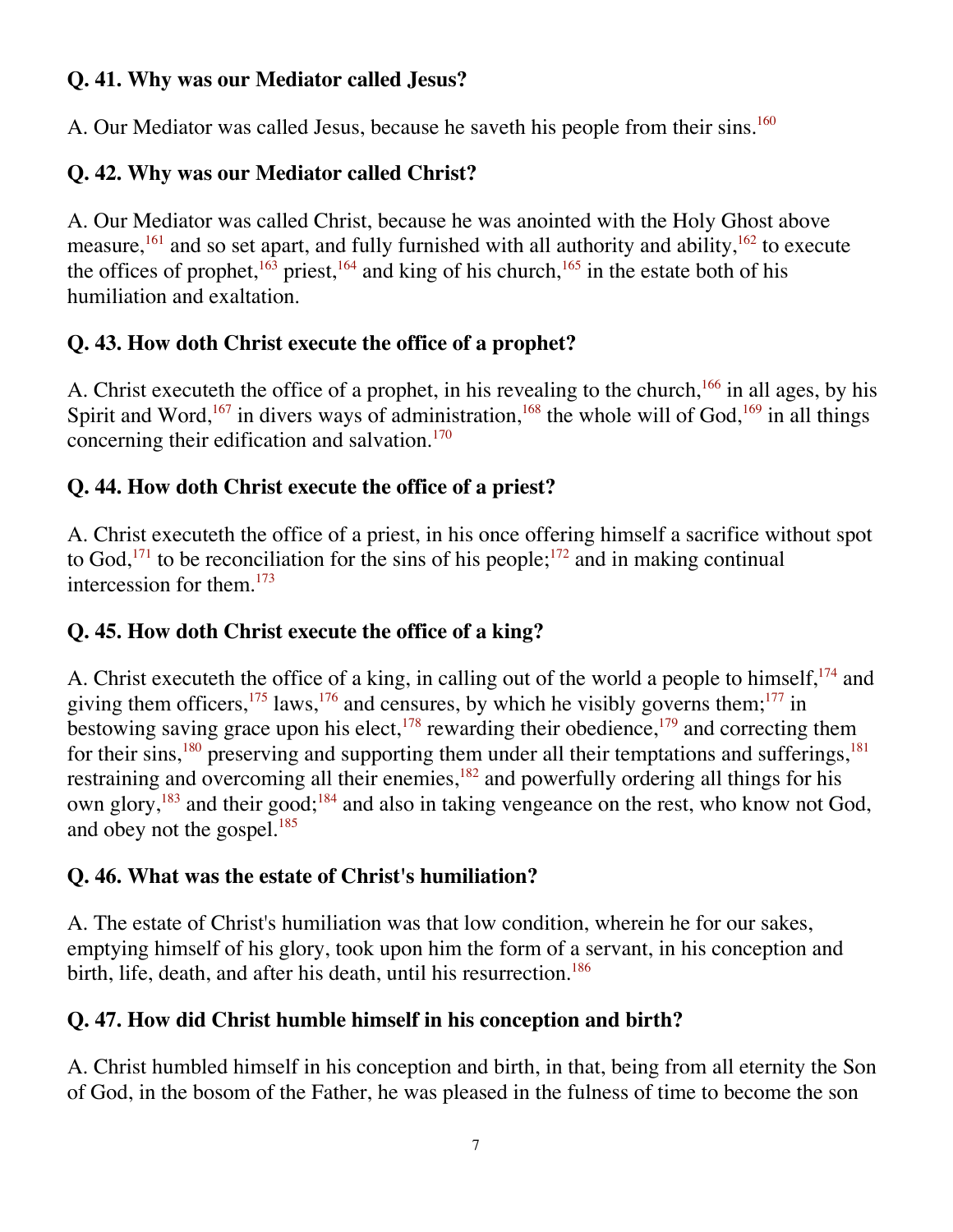of man, made of a woman of low estate, and to be born of her; with divers circumstances of more than ordinary abasement.<sup>187</sup>

#### **Q. 48. How did Christ humble himself in his life?**

A. Christ humbled himself in his life, by subjecting himself to the law,<sup>188</sup> which he perfectly fulfilled;<sup>189</sup> and by conflicting with the indignities of the world,<sup>190</sup> temptations of Satan,<sup>191</sup> and infirmities in his flesh, whether common to the nature of man, or particularly accompanying that his low condition. $192$ 

#### **Q. 49. How did Christ humble himself in his death?**

A. Christ humbled himself in his death, in that having been betrayed by Judas,  $193$  forsaken by his disciples,<sup>194</sup> scorned and rejected by the world,<sup>195</sup> condemned by Pilate, and tormented by his persecutors;<sup>196</sup> having also conflicted with the terrors of death, and the powers of darkness, felt and borne the weight of God's wrath, $197$  he laid down his life an offering for  $\sin^{198}$  enduring the painful, shameful, and cursed death of the cross.<sup>199</sup>

#### **Q. 50. Wherein consisted Christ's humiliation after his death?**

A. Christ's humiliation after his death consisted in his being buried, $200$  and continuing in the state of the dead, and under the power of death till the third day;  $^{201}$  which hath been otherwise expressed in these words, *He descended into hell*.

#### **Q. 51. What was the estate of Christ's exaltation?**

A. The estate of Christ's exaltation comprehendeth his resurrection,  $202$  ascension,  $203$  sitting at the right hand of the Father,  $204$  and his coming again to judge the world.<sup>205</sup>

#### **Q. 52. How was Christ exalted in his resurrection?**

A. Christ was exalted in his resurrection, in that, not having seen corruption in death, (of which it was not possible for him to be held,) $^{206}$  and having the very same body in which he suffered, with the essential properties thereof, $207$  (but without mortality, and other common infirmities belonging to this life,) really united to his soul,  $208$  he rose again from the dead the third day by his own power;<sup>209</sup> whereby he declared himself to be the Son of God,<sup>210</sup> to have satisfied divine justice,<sup>211</sup> to have vanquished death, and him that had the power of it,<sup>212</sup> and to be Lord of quick and dead:<sup>213</sup> all which he did as a public person,<sup>214</sup> the head of his church,<sup>215</sup> for their justification,<sup>216</sup> quickening in grace,<sup>217</sup> support against enemies,<sup>218</sup> and to assure them of their resurrection from the dead at the last day.<sup>219</sup>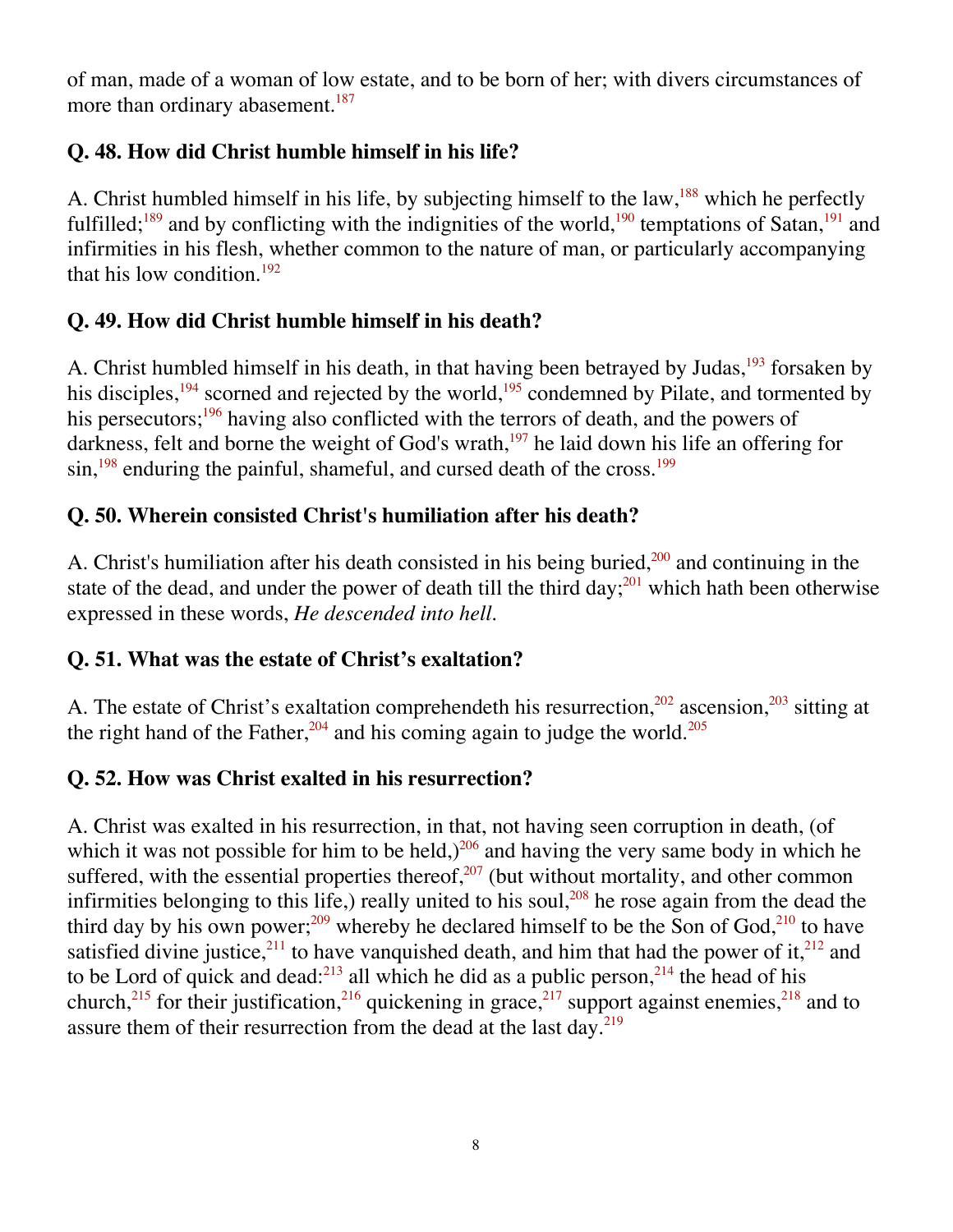#### **Q. 53. How was Christ exalted in his ascension?**

A. Christ was exalted in his ascension, in that having after his resurrection often appeared unto and conversed with his apostles, speaking to them of the things pertaining to the kingdom of God,<sup>220</sup> and giving them commission to preach the gospel to all nations,<sup>221</sup> forty days after his resurrection, he, in our nature, and as our head,<sup>222</sup> triumphing over enemies,<sup>223</sup> visibly went up into the highest heavens, there to receive gifts for men,<sup>224</sup> to raise up our affections thither,<sup>225</sup> and to prepare a place for us,<sup>226</sup> where he himself is, and shall continue till his second coming at the end of the world. $^{227}$ 

#### **Q. 54. How is Christ exalted in his sitting at the right hand of God?**

A. Christ is exalted in his sitting at the right hand of God, in that as God-man he is advanced to the highest favour with God the Father,<sup>228</sup> with all fulness of joy,<sup>229</sup> glory,<sup>230</sup> and power over all things in heaven and earth;<sup>231</sup> and does gather and defend his church, and subdue their enemies; furnisheth his ministers and people with gifts and graces,  $232$  and maketh intercession for them. $^{233}$ 

#### **Q. 55. How doeth Christ make intercession?**

A. Christ maketh intercession, by his appearing in our nature continually before the Father in heaven,<sup>234</sup> in the merit of his obedience and sacrifice on earth,<sup>235</sup> declaring his will to have it applied to all believers;  $236$  answering all accusations against them,  $237$  and procuring for them quiet of conscience, notwithstanding daily failings,<sup>238</sup> access with boldness to the throne of grace, $^{239}$  and acceptance of their persons<sup>240</sup> and services.<sup>241</sup>

#### **Q. 56. How is Christ to be exalted in his coming again to judge the world?**

A. Christ is to be exalted in his coming again to judge the world, in that he, who was unjustly judged and condemned by wicked men,  $242$  shall come again at the last day in great power,  $243$ and in the full manifestation of his own glory, and of his Father's, with all his holy angels,  $244$ with a shout, with the voice of the archangel, and with the trumpet of  $God<sub>1</sub><sup>245</sup>$  to judge the world in righteousness.<sup>246</sup>

#### **Q. 57. What benefits hath Christ procured by his mediation?**

A. Christ, by his mediation, hath procured redemption,  $247$  with all other benefits of the covenant of grace.<sup>248</sup>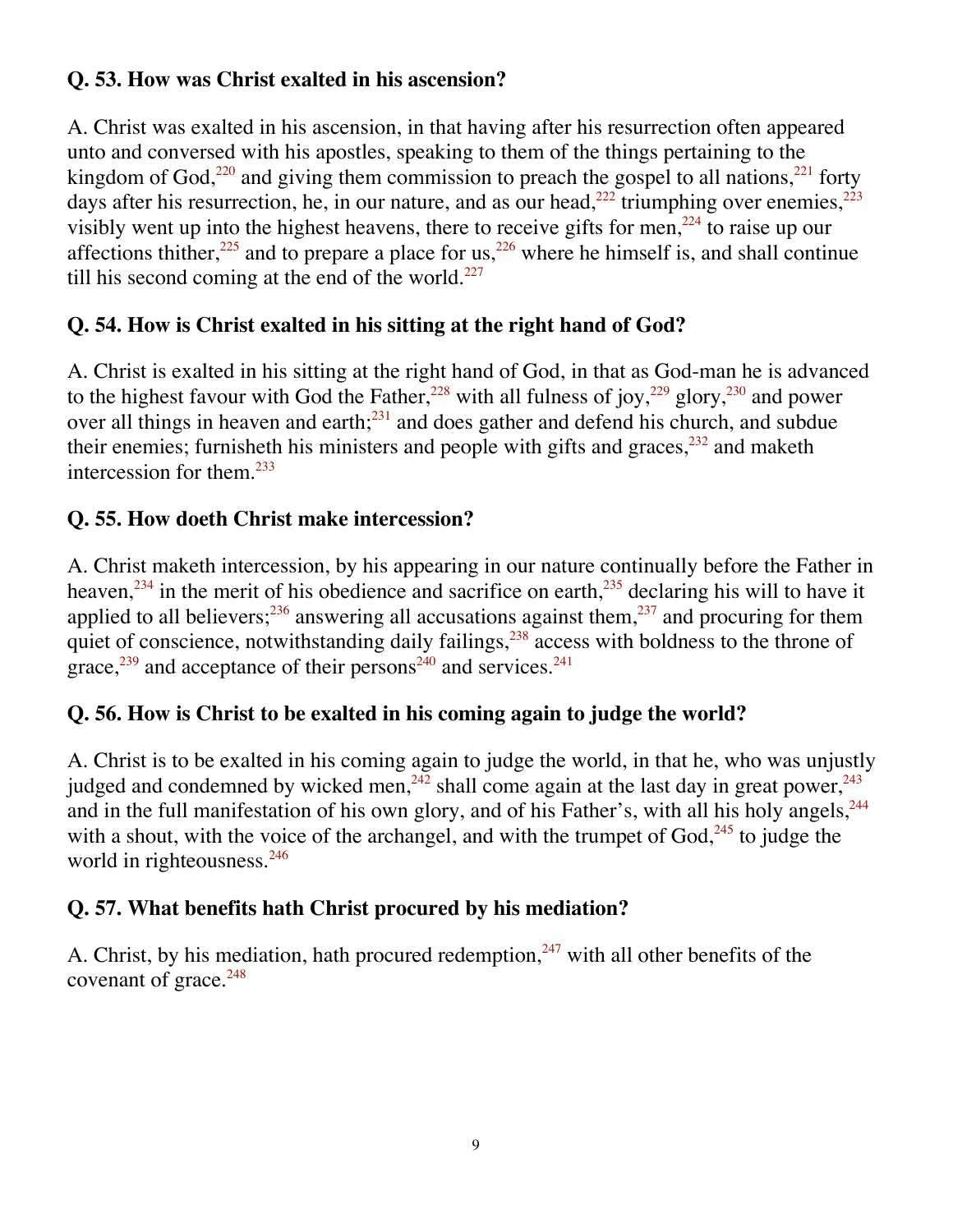#### **Q. 58. How do we come to be made partakers of the benefits which Christ hath procured?**

A. We are made partakers of the benefits which Christ hath procured, by the application of them unto us,  $249$  which is the work especially of God the Holy Ghost.<sup>250</sup>

#### **Q. 59. Who are made partakers of redemption through Christ?**

A. Redemption is certainly applied, and effectually communicated, to all those for whom Christ hath purchased it; $^{251}$  who are in time by the Holy Ghost enabled to believe in Christ according to the gospel.<sup>252</sup>

#### **Q. 60. Can they who have never heard the gospel, and so know not Jesus Christ, nor believe in him, be saved by their living according to the light of nature?**

A. They who, having never heard the gospel,<sup>253</sup> know not Jesus Christ,<sup>254</sup> and believe not in him, cannot be saved,  $255$  be they never so diligent to frame their lives according to the light of nature,<sup>256</sup> or the laws of that religion which they profess;<sup>257</sup> neither is there salvation in any other, but in Christ alone,  $258$  who is the Savior only of his body the church.<sup>259</sup>

#### **Q. 61. Are all they saved who hear the gospel, and live in the church?**

A. All that hear the gospel, and live in the visible church, are not saved; but they only who are true members of the church invisible. $260$ 

#### **Q. 62. What is the visible church?**

A. The visible church is a society made up of all such as in all ages and places of the world do profess the true religion,  $^{261}$  and of their children.<sup>262</sup>

#### **Q. 63. What are the special privileges of the visible church?**

A. The visible church hath the privilege of being under God's special care and government;<sup>263</sup> of being protected and preserved in all ages, notwithstanding the opposition of all enemies;<sup>264</sup> and of enjoying the communion of saints, the ordinary means of salvation,<sup>265</sup> and offers of grace by Christ to all the members of it in the ministry of the gospel, testifying, that whosoever believes in him shall be saved,  $266$  and excluding none that will come unto him.  $267$ 

#### **Q. 64. What is the invisible church?**

A. The invisible church is the whole number of the elect, that have been, are, or shall be gathered into one under Christ the head.<sup>268</sup>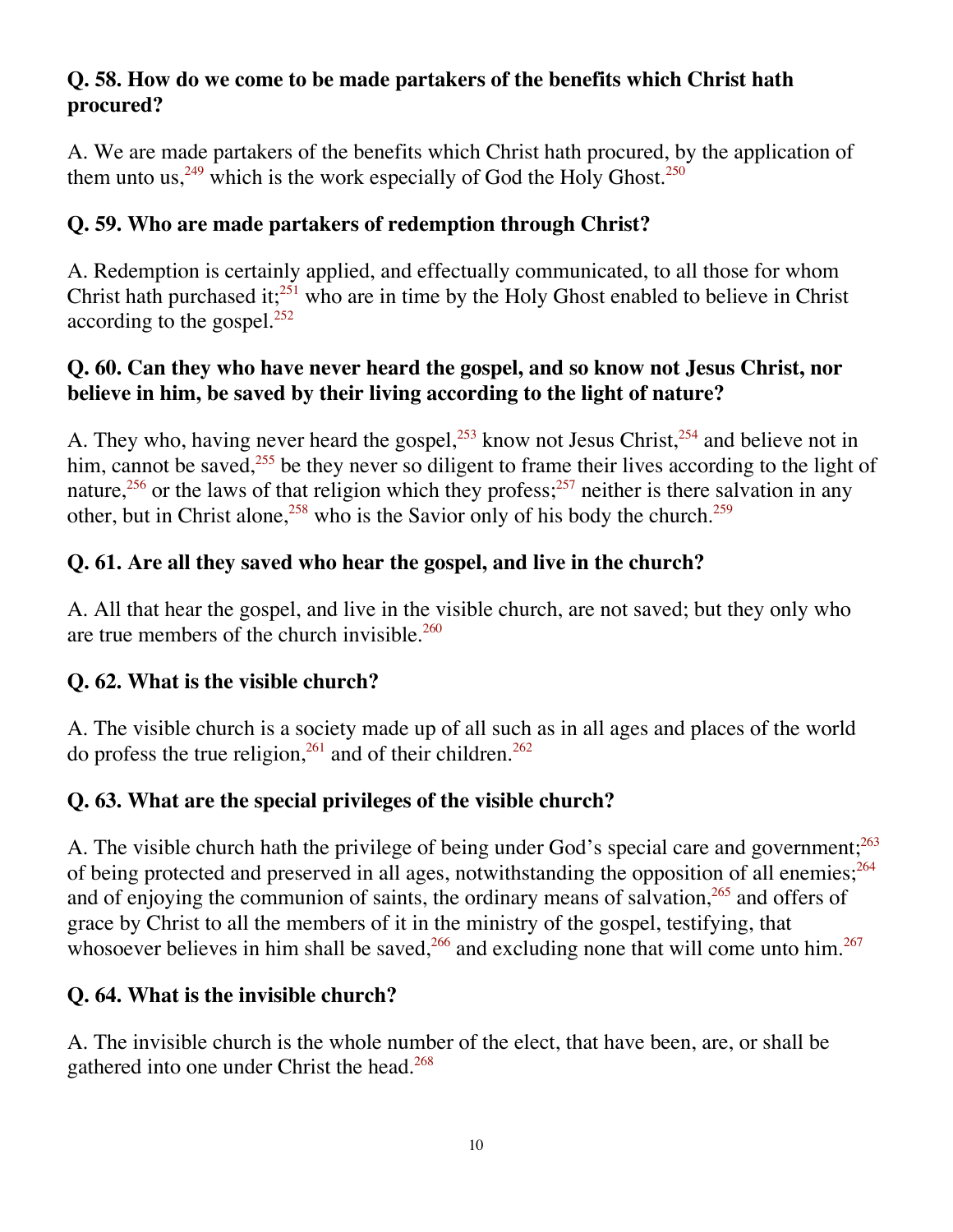#### **Q. 65. What special benefits do the members of the invisible church enjoy by Christ?**

A. The members of the invisible church by Christ enjoy union and communion with him in grace and glory.<sup>269</sup>

#### **Q. 66. What is that union which the elect have with Christ?**

A. The union which the elect have with Christ is the work of God's grace,  $270$  whereby they are spiritually and mystically, yet really and inseparably, joined to Christ as their head and husband;<sup>271</sup> which is done in their effectual calling.<sup>272</sup>

#### **Q. 67. What is effectual calling?**

A. Effectual calling is the work of God's almighty power and grace,  $273$  whereby (out of his free and special love to his elect, and from nothing in them moving him thereunto)<sup>274</sup> he doth, in his accepted time, invite and draw them to Jesus Christ, by his Word and Spirit; $^{275}$  savingly enlightening their minds,  $276$  renewing and powerfully determining their wills,  $277$  so as they (although in themselves dead in sin) are hereby made willing and able freely to answer his call, and to accept and embrace the grace offered and conveyed therein.<sup>278</sup>

#### **Q. 68. Are the elect only effectually called?**

A. All the elect, and they only, are effectually called:<sup>279</sup> although others may be, and often are, outwardly called by the ministry of the Word, $280$  and have some common operations of the Spirit; $281$  who, for their wilful neglect and contempt of the grace offered to them, being justly left in their unbelief, do never truly come to Jesus Christ.<sup>282</sup>

#### **Q. 69. What is the communion in grace which the members of the invisible church have with Christ?**

A. The communion in grace which the members of the invisible church have with Christ, is their partaking of the virtue of his mediation, in their justification,  $283$  adoption,  $284$ sanctification, and whatever else, in this life, manifests their union with him.<sup>285</sup>

#### **Q. 70. What is justification?**

A. Justification is an act of God's free grace unto sinners,  $286$  in which he pardoneth all their sins, accepteth and accounteth their persons righteous in his sight; $287$  not for any thing wrought in them, or done by them, $^{288}$  but only for the perfect obedience and full satisfaction of Christ, by God imputed to them,<sup>289</sup> and received by faith alone.<sup>290</sup>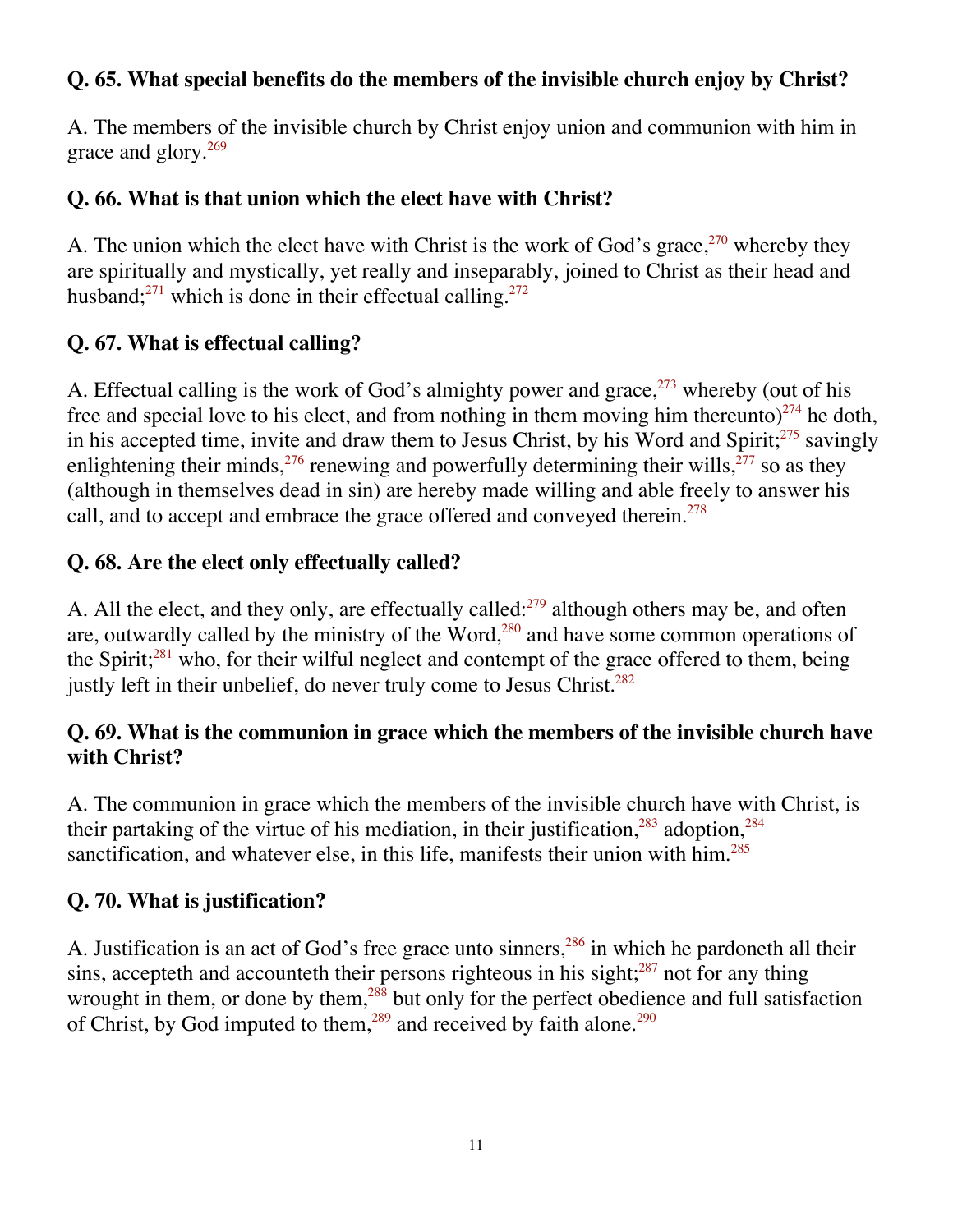#### **Q. 71. How is justification an act of God's free grace?**

A. Although Christ, by his obedience and death, did make a proper, real, and full satisfaction to God's justice in the behalf of them that are justified; $291$  yet in as much as God accepteth the satisfaction from a surety, which he might have demanded of them, and did provide this surety, his own only Son,<sup>292</sup> imputing his righteousness to them,<sup>293</sup> and requiring nothing of them for their justification but faith,<sup>294</sup> which also is his gift,<sup>295</sup> their justification is to them of free grace.<sup>296</sup>

#### **Q. 72. What is justifying faith?**

A. Justifying faith is a saving grace,<sup>297</sup> wrought in the heart of a sinner by the Spirit<sup>298</sup> and Word of God,<sup>299</sup> whereby he, being convinced of his sin and misery, and of the disability in himself and all other creatures to recover him out of his lost condition,<sup>300</sup> not only assenteth to the truth of the promise of the gospel, $301$  but receiveth and resteth upon Christ and his righteousness, therein held forth, for pardon of  $\sin$ ,<sup>302</sup> and for the accepting and accounting of his person righteous in the sight of God for salvation.<sup>303</sup>

#### **Q. 73. How doth faith justify a sinner in the sight of God?**

A. Faith justifies a sinner in the sight of God, not because of those other graces which do always accompany it, or of good works that are the fruits of it, $304$  nor as if the grace of faith, or any act thereof, were imputed to him for his justification; $305$  but only as it is an instrument by which he receiveth and applieth Christ and his righteousness.<sup>306</sup>

#### **Q. 74. What is adoption?**

A. Adoption is an act of the free grace of  $God$ ,  $307$  in and for his only Son Jesus Christ,  $308$ whereby all those that are justified are received into the number of his children, $309$  have his name put upon them, $310$  the Spirit of his Son given to them,  $311$  are under his fatherly care and dispensations,312 admitted to all the liberties and privileges of the sons of God, made heirs of all the promises, and fellow-heirs with Christ in glory. $313$ 

#### **Q. 75. What is sanctification?**

A. Sanctification is a work of God's grace, whereby they whom God hath, before the foundation of the world, chosen to be holy, are in time, through the powerful operation of his Spirit<sup>314</sup> applying the death and resurrection of Christ unto them,<sup>315</sup> renewed in their whole man after the image of God; $316$  having the seeds of repentance unto life, and all other saving graces, put into their hearts,  $317$  and those graces so stirred up, increased, and strengthened,  $318$ as that they more and more die unto sin, and rise unto newness of life. $319$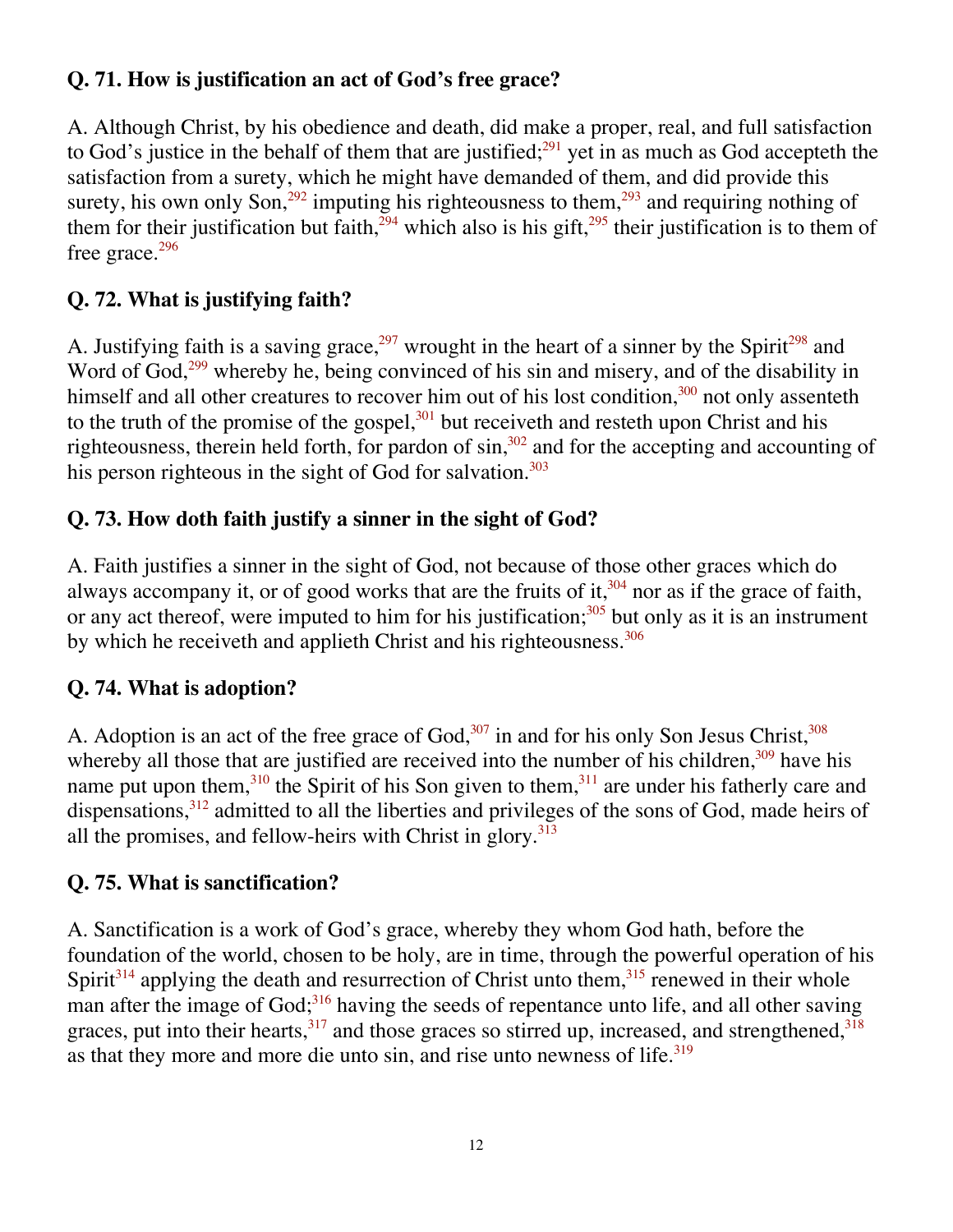#### **Q. 76. What is repentance unto life?**

A. Repentance unto life is a saving grace,<sup>320</sup> wrought in the heart of a sinner by the Spirit<sup>321</sup> and Word of God,  $322$  whereby, out of the sight and sense, not only of the danger,  $323$  but also of the filthiness and odiousness of his sins,  $324$  and upon the apprehension of God's mercy in Christ to such as are penitent,<sup>325</sup> he so grieves for<sup>326</sup> and hates his sins,<sup>327</sup> as that he turns from them all to God, $328$  purposing and endeavouring constantly to walk with him in all the ways of new obedience. $329$ 

#### **Q. 77. Wherein do justification and sanctification differ?**

A. Although sanctification be inseparably joined with justification,<sup>330</sup> yet they differ, in that God in justification imputeth the righteousness of Christ; $331$  in sanctification of his Spirit infuseth grace, and enableth to the exercise thereof;<sup>332</sup> in the former, sin is pardoned;<sup>333</sup> in the other, it is subdued:<sup>334</sup> the one doth equally free all believers from the revenging wrath of God, and that perfectly in this life, that they never fall into condemnation<sup>335</sup> the other is neither equal in all,  $336$  nor in this life perfect in any,  $337$  but growing up to perfection.  $338$ 

#### **Q. 78. Whence ariseth the imperfection of sanctification in believers?**

A. The imperfection of sanctification in believers ariseth from the remnants of sin abiding in every part of them, and the perpetual lustings of the flesh against the spirit; whereby they are often foiled with temptations, and fall into many sins,  $339$  are hindered in all their spiritual services, $340$  and their best works are imperfect and defiled in the sight of God. $341$ 

#### **Q. 79. May not true believers, by reason of their imperfections, and the many temptations and sins they are overtaken with, fall away from the state of grace?**

A. True believers, by reason of the unchangeable love of  $God$ <sup>342</sup> and his decree and covenant to give them perseverance,  $343$  their inseparable union with Christ,  $344$  his continual intercession for them,  $345$  and the Spirit and seed of God abiding in them,  $346$  can neither totally nor finally fall away from the state of grace,  $347$  but are kept by the power of God through faith unto salvation.<sup>348</sup>

#### **Q. 80. Can true believers be infallibly assured that they are in the estate of grace, and that they shall persevere therein unto salvation?**

A. Such as truly believe in Christ, and endeavour to walk in all good conscience before him,<sup>349</sup> may, without extraordinary revelation, by faith grounded upon the truth of God's promises, and by the Spirit enabling them to discern in themselves those graces to which the promises of life are made, $350$  and bearing witness with their spirits that they are the children of God, $351$  be infallibly assured that they are in the estate of grace, and shall persevere therein unto salvation.<sup>352</sup>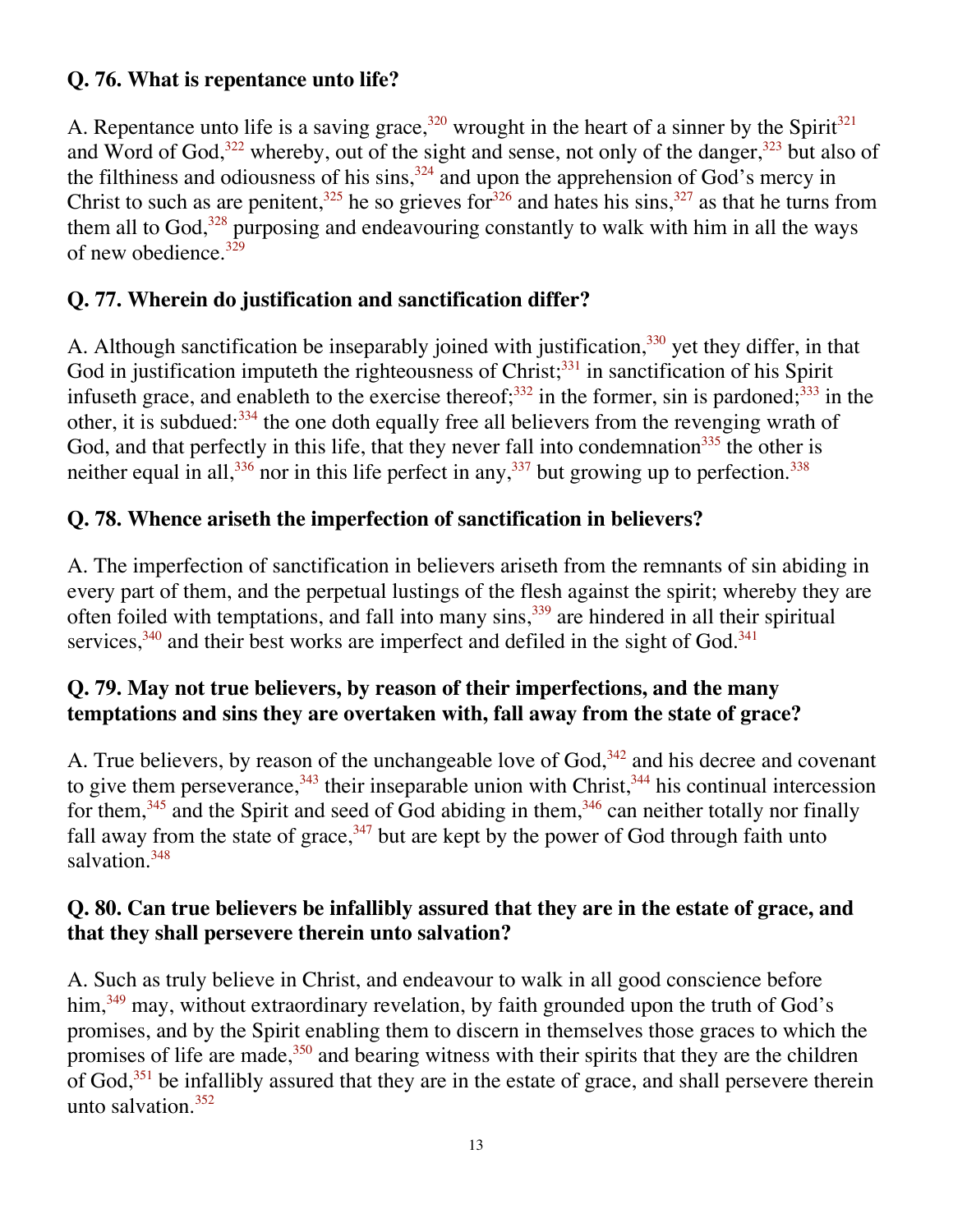#### **Q. 81. Are all true believers at all times assured of their present being in the estate of grace, and that they shall be saved?**

A. Assurance of grace and salvation not being of the essence of faith,  $353$  true believers may wait long before they obtain it;<sup>354</sup> and, after the enjoyment thereof, may have it weakened and intermitted, through manifold distempers, sins, temptations, and desertions; $355$  yet they are never left without such a presence and support of the Spirit of God as keeps them from sinking into utter despair.<sup>356</sup>

#### **Q. 82. What is the communion in glory which the members of the invisible church have with Christ?**

A. The communion in glory which the members of the invisible church have with Christ, is in this life, $357$  immediately after death, $358$  and at last perfected at the resurrection and day of judgment.<sup>359</sup>

#### **Q. 83. What is the communion in glory with Christ which the members of the invisible church enjoy in this life?**

A. The members of the invisible church have communicated to them in this life the firstfruits of glory with Christ, as they are members of him their head, and so in him are interested in that glory which he is fully possessed of; $360$  and, as an earnest thereof, enjoy the sense of God's love,  $361$  peace of conscience, joy in the Holy Ghost, and hope of glory;  $362$  as, on the contrary, sense of God's revenging wrath, horror of conscience, and a fearful expectation of judgment, are to the wicked the beginning of their torments which they shall endure after  $death.<sup>363</sup>$ 

#### **Q. 84. Shall all men die?**

A. Death being threatened as the wages of  $\sin^{364}$  it is appointed unto all men once to die;<sup>365</sup> for that all have sinned.<sup>366</sup>

#### **Q. 85. Death, being the wages of sin, why are not the righteous delivered from death, seeing all their sins are forgiven in Christ?**

A. The righteous shall be delivered from death itself at the last day, and even in death are delivered from the sting and curse of it;<sup>367</sup> so that, although they die, yet it is out of God's love,  $368$  to free them perfectly from sin and misery,  $369$  and to make them capable of further communion with Christ in glory, which they then enter upon. $370$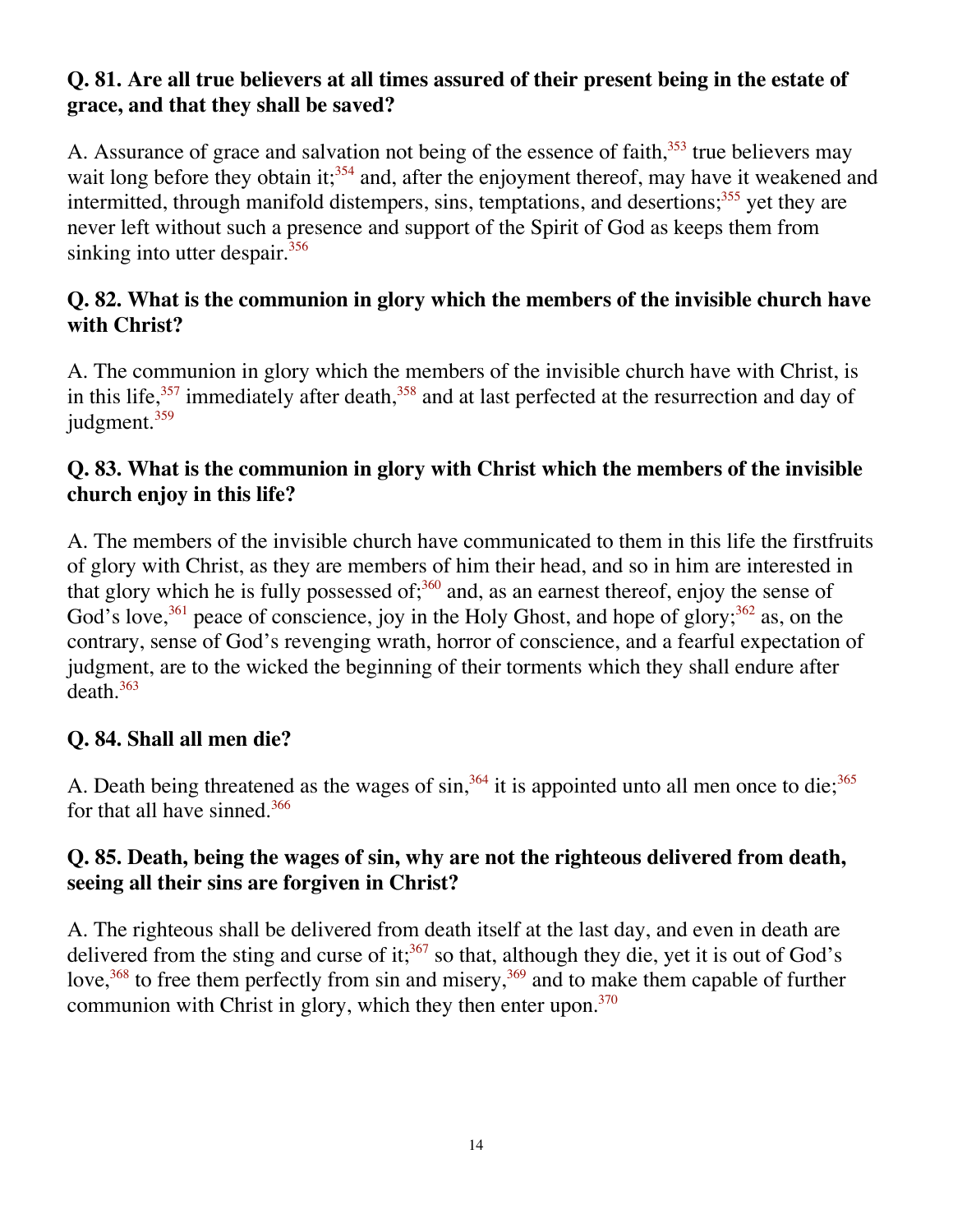#### **Q. 86. What is the communion in glory with Christ, which the members of the invisible church enjoy immediately after death?**

A. The communion in glory with Christ, which the members of the invisible church enjoy immediately after death is, in that their souls are then made perfect in holiness,  $371$  and received into the highest heavens,  $372$  where they behold the face of God in light and glory,  $373$ waiting for the full redemption of their bodies,  $374$  which even in death continue united to Christ, $375$  and rest in their graves as in their beds,  $376$  till at the last day they be again united to their souls.<sup>377</sup> Whereas the souls of the wicked are at their death cast into hell, where they remain in torments and utter darkness, and their bodies kept in their graves, as in their prisons, till the resurrection and judgment of the great day. $378$ 

#### **Q. 87. What are we to believe concerning the resurrection?**

A. We are to believe that at the last day there shall be a general resurrection of the dead, both of the just and unjust: $379$  when they that are then found alive shall in a moment be changed; and the selfsame bodies of the dead which were laid in the grave, being then again united to their souls forever, shall be raised up by the power of Christ.<sup>380</sup> The bodies of the just, by the Spirit of Christ, and by virtue of his resurrection as their head, shall be raised in power, spiritual, incorruptible, and made like to his glorious body; $381$  and the bodies of the wicked shall be raised up in dishonour by him, as an offended judge. $382$ 

#### **Q. 88. What shall immediately follow after the resurrection?**

A. Immediately after the resurrection shall follow the general and final judgment of angels and men;<sup>383</sup> the day and hour whereof no man knoweth, that all may watch and pray, and be ever ready for the coming of the Lord.<sup>384</sup>

#### **Q. 89. What shall be done to the wicked at the day of judgment?**

A. At the day of judgment, the wicked shall be set on Christ's left hand,<sup>385</sup> and, upon clear evidence, and full conviction of their own consciences,<sup>386</sup> shall have the fearful but just sentence of condemnation pronounced against them; $387$  and thereupon shall be cast out from the favourable presence of God, and the glorious fellowship with Christ, his saints, and all his holy angels, into hell, to be punished with unspeakable torments, both of body and soul, with the devil and his angels forever.<sup>388</sup>

#### **Q. 90. What shall be done to the righteous at the day of judgment?**

A. At the day of judgment, the righteous, being caught up to Christ in the clouds,<sup>389</sup> shall be set on his right hand, and there openly acknowledged and acquitted,<sup>390</sup> shall join with him in the judging of reprobate angels and men,  $391$  and shall be received into heaven,  $392$  where they shall be fully and forever freed from all sin and misery;  $393$  filled with inconceivable joys,  $394$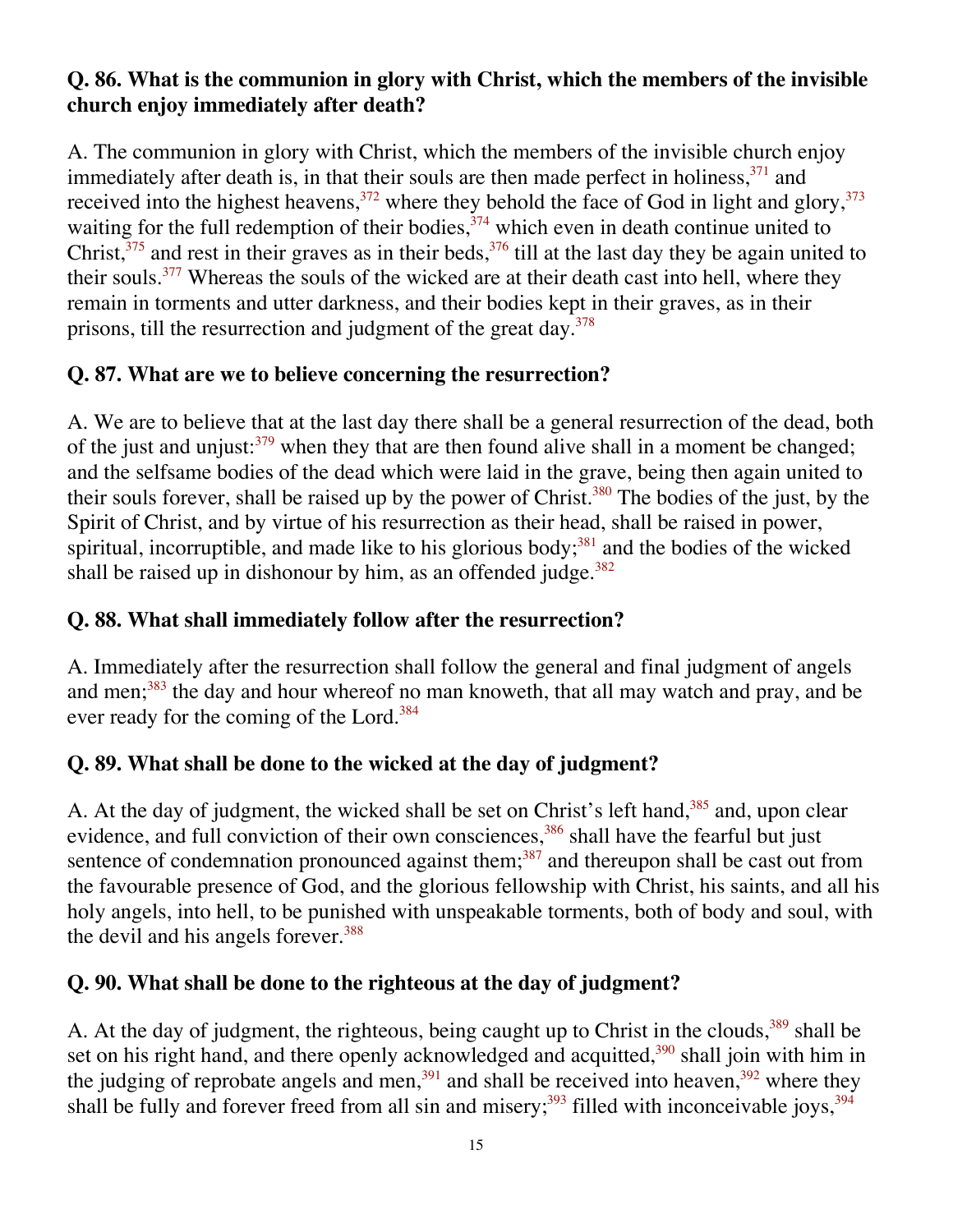made perfectly holy and happy both in body and soul, in the company of innumerable saints and holy angels,<sup>395</sup> but especially in the immediate vision and fruition of God the Father, of our Lord Jesus Christ, and of the Holy Spirit, to all eternity.<sup>396</sup> And this is the perfect and full communion, which the members of the invisible church shall enjoy with Christ in glory, at the resurrection and day of judgment.

#### **Q. 91. What is the duty which God requireth of man?**

A. The duty which God requireth of man, is obedience to his revealed will.<sup>397</sup>

#### **Q. 92. What did God at first reveal unto man as the rule of his obedience?**

A. The rule of obedience revealed to Adam in the estate of innocence, and to all mankind in him, besides a special command not to eat of the fruit of the tree knowledge of good and evil, was the moral  $\text{law}^{\,398}$ 

#### **Q. 93. What is the moral law?**

A. The moral law is the declaration of the will of God to mankind, directing and binding every one to personal, perfect, and perpetual conformity and obedience thereunto, in the frame and disposition of the whole man, soul and body,  $399$  and in performance of all those duties of holiness and righteousness which he oweth to God and man:<sup>400</sup> promising life upon the fulfilling, and threatening death upon the breach of it. $401$ 

#### **Q. 94. Is there any use of the moral law to man since the fall?**

A. Although no man, since the fall, can attain to righteousness and life by the moral law:<sup>402</sup> yet there is great use thereof, as well common to all men, as peculiar either to the unregenerate, or the regenerate. $403$ 

#### **Q. 95. Of what use is the moral law to all men?**

A. The moral law is of use to all men, to inform them of the holy nature and the will of God, $404$  and of their duty, binding them to walk accordingly; $405$  to convince them of their disability to keep it, and of the sinful pollution of their nature, hearts, and lives:<sup>406</sup> to humble them in the sense of their sin and misery, $407$  and thereby help them to a clearer sight of the need they have of Christ, $408$  and of the perfection of his obedience. $409$ 

#### **Q. 96. What particular use is there of the moral law to unregenerate men?**

A. The moral law is of use to unregenerate men, to awaken their consciences to flee from wrath to come,<sup>410</sup> and to drive them to Christ;<sup>411</sup> or, upon their continuance in the estate and way of sin, to leave them inexcusable,  $412$  and under the curse thereof.  $413$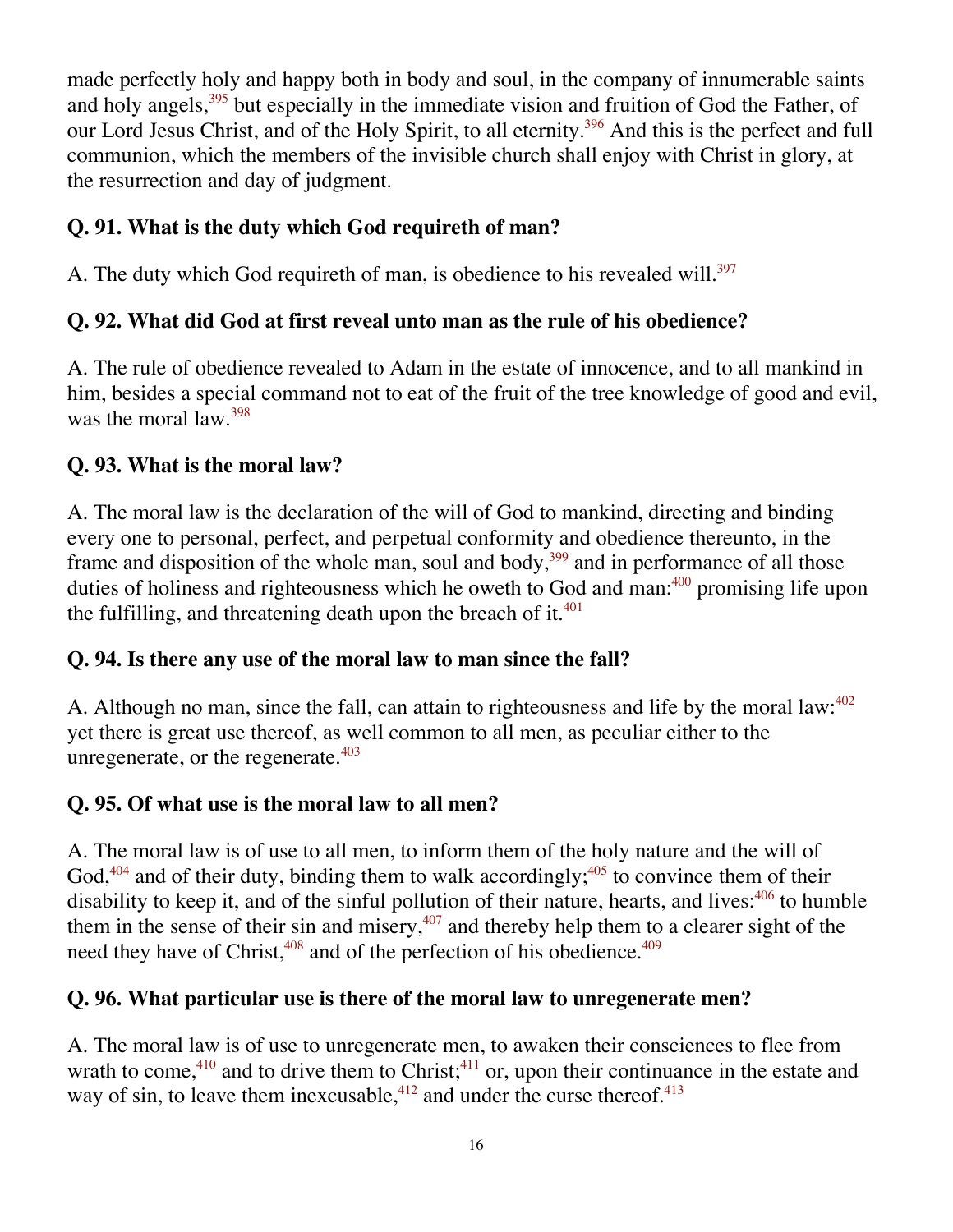#### **Q. 97. What special use is there of the moral law to the regenerate?**

A. Although they that are regenerate, and believe in Christ, be delivered from the moral law as a covenant of works,  $414$  so as thereby they are neither justified  $415$  nor condemned;  $416$  yet, besides the general uses thereof common to them with all men, it is of special use, to show them how much they are bound to Christ for his fulfilling it, and enduring the curse thereof in their stead, and for their good;<sup>417</sup> and thereby to provoke them to more thankfulness,  $418$  and to express the same in their greater care to conform themselves thereunto as the rule of their obedience.419

#### **Q. 98. Where is the moral law summarily comprehended?**

A. The moral law is summarily comprehended in the ten commandments, which were delivered by the voice of God upon Mount Sinai, and written by him in two tables of stone; $420$ and are recorded in the twentieth chapter of Exodus. The four first commandments containing our duty to God, and the other six our duty to man.<sup>421</sup>

#### **Q. 99. What rules are to be observed for the right understanding of the ten commandments?**

A. For the right understanding of the ten commandments, these rules are to be observed:

- 1. That the law is perfect, and bindeth everyone to full conformity in the whole man unto the righteousness thereof, and unto entire obedience forever; so as to require the utmost perfection of every duty, and to forbid the least degree of every  $\sin^{422}$
- 2. That it is spiritual, and so reacheth the understanding, will, affections, and all other powers of the soul; as well as words, works, and gestures.<sup>423</sup>
- 3. That one and the same thing, in divers respects, is required or forbidden in several commandments.424
- 4. That as, where a duty is commanded, the contrary sin is forbidden;  $425$  and, where a sin is forbidden, the contrary duty is commanded: $426$  so, where a promise is annexed, the contrary threatening is included; $427$  and, where a threatening is annexed, the contrary promise is included.428
- 5. That what God forbids, is at no time to be done;<sup> $429$ </sup> what he commands, is always our duty; $430$  and yet every particular duty is not to be done at all times. $431$
- 6. That under one sin or duty, all of the same kind are forbidden or commanded; together with all the causes, means, occasions, and appearances thereof, and provocations thereunto. $432$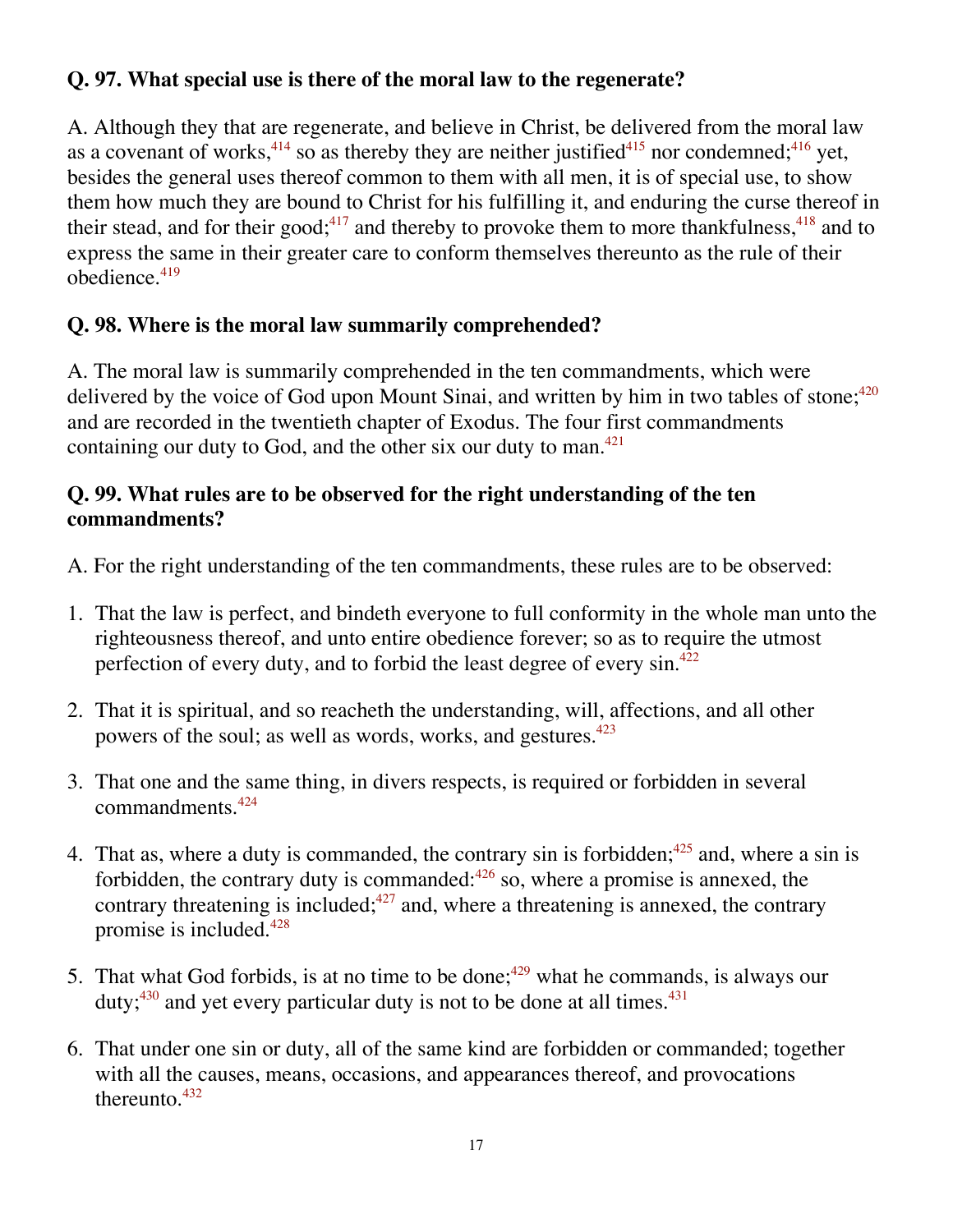- 7. That what is forbidden or commanded to ourselves, we are bound, according to our places to endeavour that it may be avoided or performed by others, according to the duty of their places.<sup>433</sup>
- 8. That in what is commanded to others, we are bound, according to our places and callings, to be helpful to them;  $434$  and to take heed of partaking with others in what is forbidden them. $435$

#### **Q. 100. What special things are we to consider in the ten commandments?**

A. We are to consider in the ten commandments, the preface, the substance of the commandments themselves, and several reasons annexed to some of them, the more to enforce them.

#### **Q. 101. What is the preface to the ten commandments?**

A. The preface to the ten commandments is contained in these words, *I am the Lord thy God, which have brought thee out of the land of Egypt, out of the house of bondage.*436 Wherein God manifesteth his sovereignty, as being JEHOVAH, the eternal, immutable, and almighty God; $437$  having his being in and of himself, $438$  and giving being to all his words $439$  and works: $440$  and that he is a God in covenant, as with Israel of old, so with all his people; $441$ who, as he brought them out of their bondage in Egypt, so he delivereth us from our spiritual thraldom; $442$  and that therefore we are bound to take him for our God alone, and to keep all his commandments.<sup>443</sup>

#### **Q. 102. What is the sum of the four commandments which contain our duty to God?**

A. The sum of the four commandments containing our duty to God is, to love the Lord our God with all our heart, and with all our soul, and with all our strength, and with all our  $mind.444$ 

#### **Q. 103. Which is the first commandment?**

A. The first commandment is, *Thou shall have no other gods before me.*<sup>445</sup>

#### **Q. 104. What are the duties required in the first commandment?**

A. The duties required in the first commandment are, the knowing and acknowledging of God to be the only true God, and our God;  $446$  and to worship and glorify him accordingly,  $447$ by thinking,<sup>448</sup> meditating,<sup>449</sup> remembering,<sup>450</sup> highly esteeming,<sup>451</sup> honouring,<sup>452</sup> adoring,<sup>453</sup> choosing,<sup>454</sup> loving,<sup>455</sup> desiring,<sup>456</sup> fearing of him;<sup>457</sup> believing him;<sup>458</sup> trusting<sup>459</sup> hoping,<sup>460</sup> delighting,<sup>461</sup> rejoicing in him;<sup>462</sup> being zealous for him;<sup>463</sup> calling upon him, giving all praise and thanks, $464$  and yielding all obedience and submission to him with the whole man;  $465$  being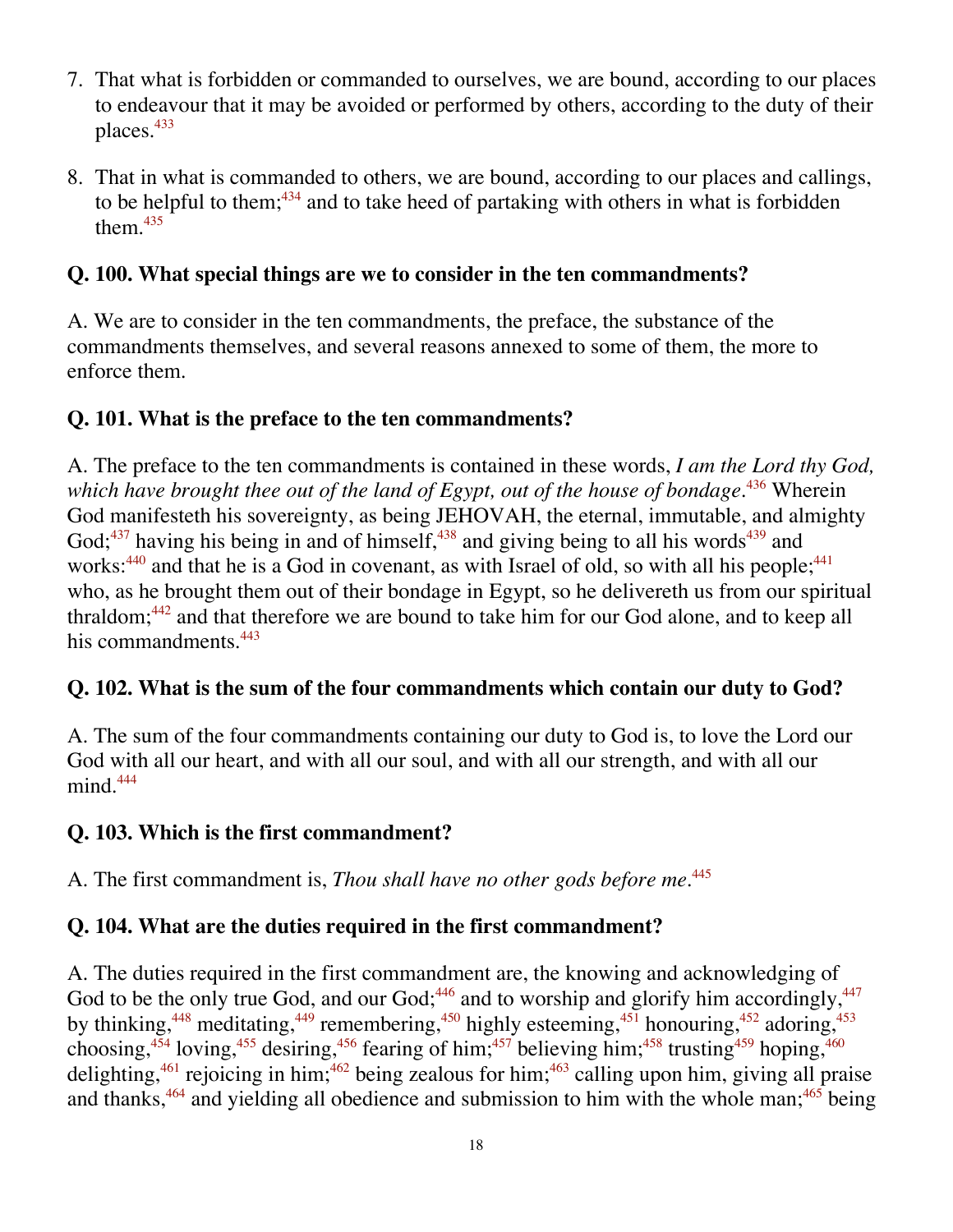careful in all things to please him,<sup>466</sup> and sorrowful when in any thing he is offended;<sup>467</sup> and walking humbly with him.<sup>468</sup>

#### **Q. 105. What are the sins forbidden in the first commandment?**

A. The sins forbidden in the first commandment are, atheism, in denying or not having a God; $469$  idolatry, in having or worshipping more gods than one, or any with or instead of the true God; $470$  the not having and avouching him for God, and our God; $471$  the omission or neglect of anything due to him, required in this commandment;  $472$  ignorance,  $473$ forgetfulness, $474$  misapprehensions, $475$  false opinions, $476$  unworthy and wicked thoughts of him;<sup>477</sup> bold and curious searching into his secrets;<sup>478</sup> all profaneness,<sup>479</sup> hatred of God;<sup>480</sup> self-love, $481$  self-seeking, $482$  and all other inordinate and immoderate setting of our mind, will, or affections upon other things, and taking them off from him in whole or in part;<sup>483</sup> vain credulity, $^{484}$  unbelief, $^{485}$  heresy, $^{486}$  misbelief, $^{487}$  distrust, $^{488}$  despair, $^{489}$  incorrigibleness, $^{490}$  and insensibleness under judgments, $^{491}$  hardness of heart, $^{492}$  pride, $^{493}$  presumption, $^{494}$  carnal security,<sup>495</sup> tempting of God;<sup>496</sup> using unlawful means,<sup>497</sup> and trusting in lawful means;<sup>498</sup> carnal delights and joys;<sup>499</sup> corrupt, blind, and indiscreet zeal;<sup>500</sup> lukewarmness,<sup>501</sup> and deadness in the things of God;<sup>502</sup> estranging ourselves, and apostatizing from God;<sup>503</sup> praying, or giving any religious worship, to saints, angels, or any other creatures;<sup>504</sup> all compacts and consulting with the devil,<sup>505</sup> and hearkening to his suggestions;<sup>506</sup> making men the lords of our faith and conscience;<sup>507</sup> slighting and despising God and his commands;<sup>508</sup> resisting and grieving of his Spirit,<sup>509</sup> discontent and impatience at his dispensations, charging him foolishly for the evils he inflicts on us;<sup>510</sup> and ascribing the praise of any good we either are, have or can do, to fortune,<sup>511</sup> idols,<sup>512</sup> ourselves,<sup>513</sup> or any other creature.<sup>514</sup>

#### **Q. 106. What are we specially taught by these words** *before me* **in the first commandment?**

A. These words *before me* or before my face, in the first commandment, teach us, that God, who seeth all things, taketh special notice of, and is much displeased with, the sin of having any other God: that so it may be an argument to dissuade from it, and to aggravate it as a most impudent provocation:<sup>515</sup> as also to persuade us to do as in his sight, whatever we do in his service. $516$ 

#### **Q. 107. Which is the second commandment?**

A. The second commandment is, *Thou shalt not make unto thee any graven image, or any likeness of anything that is in heaven above, or that is in the earth beneath, or that is in the water under the earth. Thou shalt not bow down thyself to them, nor serve them: for I the Lord thy God am a jealous God, visiting the iniquity of the fathers upon the children unto the third and fourth generation of them that hate me; and showing mercy unto thousands of them that love me, and keep my commandments.*517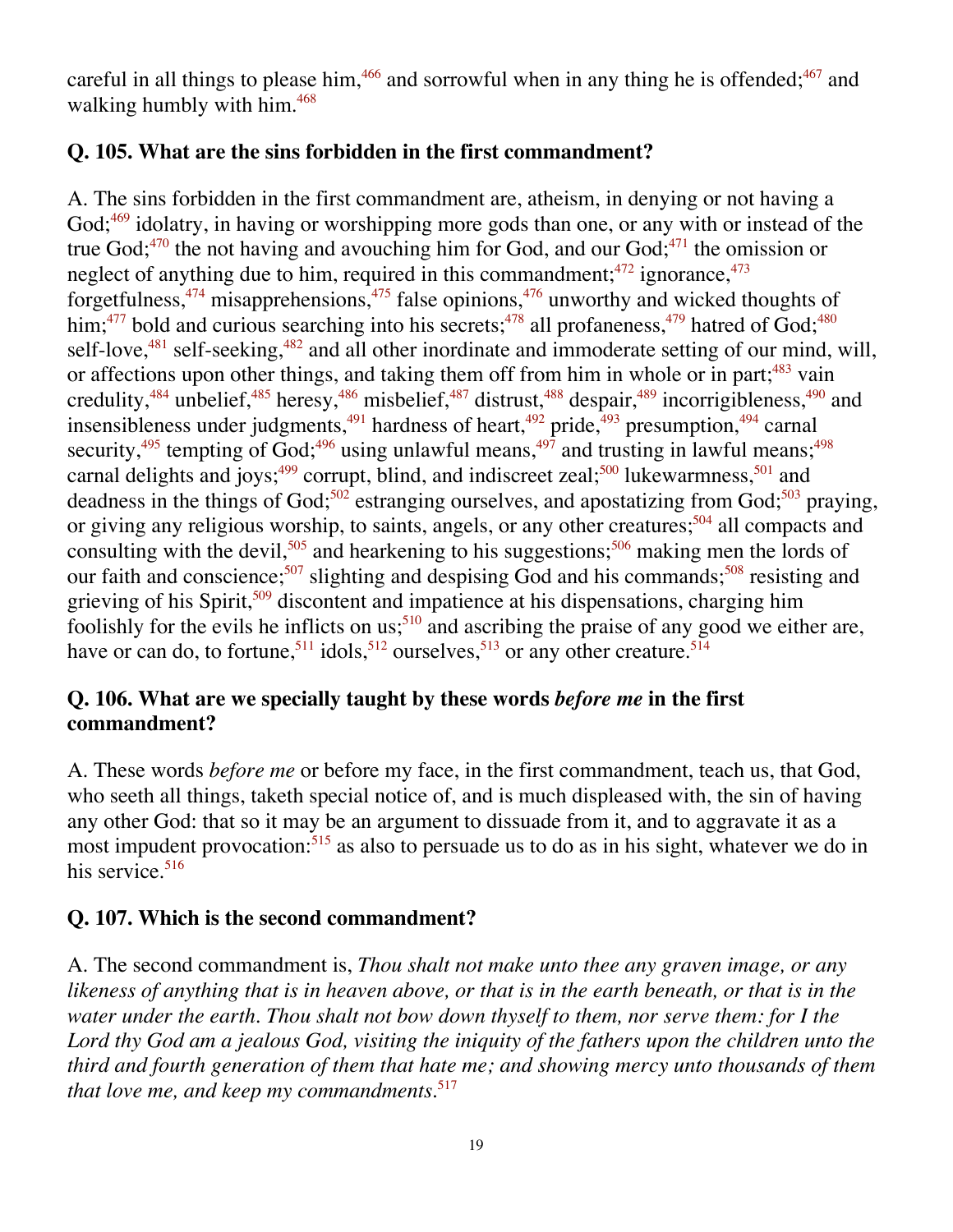#### **Q. 108. What are the duties required in the second commandment?**

A. The duties required in the second commandment are, the receiving, observing, and keeping pure and entire, all such religious worship and ordinances as God hath instituted in his Word;<sup>518</sup> particularly prayer and thanksgiving in the name of Christ;<sup>519</sup> the reading, preaching, and hearing of the Word;<sup>520</sup> the administration and receiving of the sacraments;<sup>521</sup> church government and discipline;<sup>522</sup> the ministry and maintainance thereof;<sup>523</sup> religious fasting;<sup>524</sup> swearing by the name of God;<sup>525</sup> and vowing unto him;<sup>526</sup> as also the disapproving, detesting, opposing all false worship;<sup>527</sup> and, according to each one's place and calling, removing it, and all monuments of idolatry.<sup>528</sup>

#### **Q. 109. What are the sins forbidden in the second commandment?**

A. The sins forbidden in the second commandment are, all devising,  $529$  counselling,  $530$ commanding,<sup>531</sup> using,<sup>532</sup> and anywise approving, any religious worship not instituted by God himself;<sup>533</sup> tolerating a false religion; the making any representation of God, of all or of any of the three persons, either inwardly in our mind, or outwardly in any kind of image or likeness of any creature whatsoever;<sup>534</sup> all worshipping of it,<sup>535</sup> or God in it or by it;<sup>536</sup> the making of any representation of feigned deities,  $537$  and all worship of them, or service belonging to them,<sup>538</sup> all superstitious devices,<sup>539</sup> corrupting the worship of God,<sup>540</sup> adding to it, or taking from it,<sup>541</sup> whether invented and taken up of ourselves,<sup>542</sup> or received by tradition from others,<sup>543</sup> though under the title of antiquity,<sup>544</sup> custom,<sup>545</sup> devotion,<sup>546</sup> good intent, or any other pretence whatsoever;<sup>547</sup> simony;<sup>548</sup> sacrilege;<sup>549</sup> all neglect,<sup>550</sup> contempt,<sup>551</sup> hindering,<sup>552</sup> and opposing the worship and ordinances which God hath appointed.<sup>553</sup>.

#### **Q. 110. What are the reasons annexed to the second commandment, the more to enforce it?**

A. The reasons annexed to the second commandment, the more to enforce it, contained in these words, *For I the Lord thy God am a jealous God, visiting the iniquity of the fathers upon the children unto the third and fourth generation of them that hate me; and showing mercy unto thousands of them that love me, and keep my commandments*;<sup>554</sup> are, besides God's sovereignty over us, and propriety in us,<sup>555</sup> his fervent zeal for his own worship,<sup>556</sup> and his revengeful indignation against all false worship, as being a spiritual whoredom;<sup>557</sup> accounting the breakers of this commandment such as hate him, and threatening to punish them unto divers generations;<sup>558</sup> and esteeming the observers of it such as love him and keep his commandments, and promising mercy to them unto many generations.<sup>559</sup>.

#### **Q. 111. Which is the third commandment?**

A. The third commandment is, *Thou shalt not take the name of the Lord thy God in vain: for the Lord will not hold him guiltless that taketh his name in vain*. 560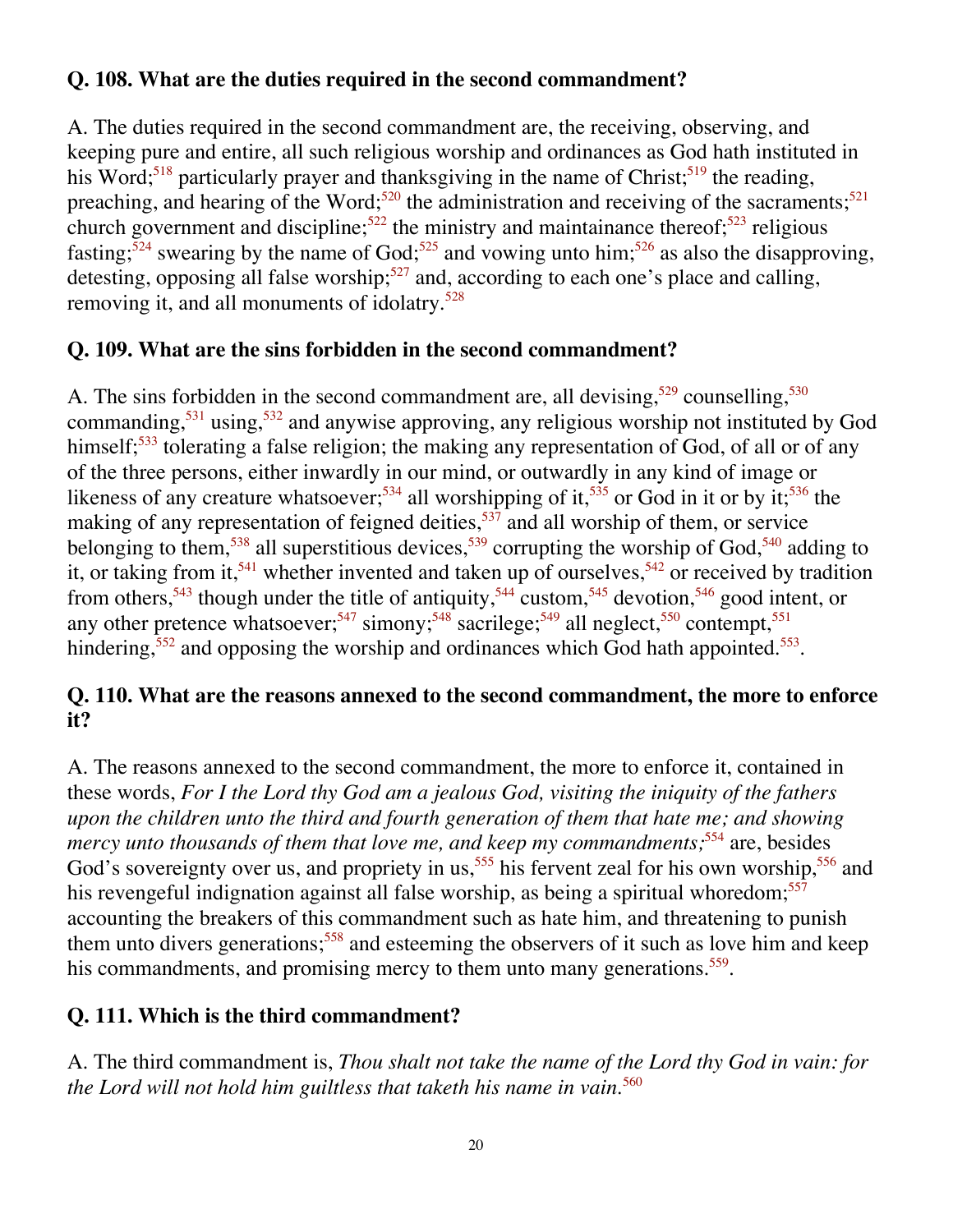#### **Q. 112. What is required in the third commandment?**

A. The third commandment requires, That the name of God, his titles, attributes,<sup>561</sup> ordinances,<sup>562</sup> the Word,<sup>563</sup> sacraments,<sup>564</sup> prayer,<sup>565</sup> oaths,<sup>566</sup> vows,<sup>567</sup> lots,<sup>568</sup> his works,<sup>569</sup> and whatsoever else there is whereby he makes himself known, be holily and reverently used in thought,<sup>570</sup> meditation,<sup>571</sup> word,<sup>572</sup> and writing;<sup>573</sup> by an holy profession,<sup>574</sup> and answerable conversation,<sup>575</sup> to the glory of God,<sup>576</sup> and the good of ourselves,<sup>577</sup> and others.<sup>578</sup>.

#### **Q. 113. What are the sins forbidden in the third commandment?**

A. The sins forbidden in the third commandment are, the not using of God's name as is required;<sup>579</sup> and the abuse of it in an ignorant,<sup>580</sup> vain,<sup>581</sup> irreverent, profane,<sup>582</sup> superstitious<sup>583</sup> or wicked mentioning or otherwise using his titles, attributes,<sup>584</sup> ordinances,<sup>585</sup> or works,<sup>586</sup> by blasphemy,<sup>587</sup> perjury;<sup>588</sup> all sinful cursings,<sup>589</sup> oaths,<sup>590</sup> vows,<sup>591</sup> and lots;<sup>592</sup> violating of our oaths and vows, if lawful<sup>593</sup> and fulfilling them, if of things unlawful;<sup>594</sup> murmuring and quarrelling at,<sup>595</sup> curious prying into,<sup>596</sup> and misapplying of God's decrees<sup>597</sup> and providences;<sup>598</sup> misinterpreting,<sup>599</sup> misapplying,<sup>600</sup> or any way perverting the Word, or any part of it;<sup>601</sup> to profane jests,<sup>602</sup> curious or unprofitable questions, vain janglings, or the maintaining of false doctrines; $\frac{603}{2}$  abusing it, the creatures, or anything contained under the name of God, to charms,<sup>604</sup> or sinful lusts and practices;<sup>605</sup> the maligning,<sup>606</sup> scorning,<sup>607</sup> reviling,<sup>608</sup> or any wise opposing of God's truth, grace, and ways;<sup>609</sup> making profession of religion in hypocrisy, or for sinister ends;<sup>610</sup> being ashamed of it,<sup>611</sup> or a shame to it, by unconformable,<sup>612</sup> unwise,<sup>613</sup> unfruitful,<sup>614</sup> and offensive walking,<sup>615</sup> or backsliding from it.<sup>616</sup>.

#### **Q. 114. What reasons are annexed to the third commandment?**

A. The reasons annexed to the third commandment, in these words, *The Lord thy God,* and, For the Lord will not hold him guiltless that taketh his name in vain,  $617$  are, because he is the Lord and our God, therefore his name is not to be profaned, or any way abused by us;  $618$ especially because he will be so far from acquitting and sparing the transgressors of this commandment, as that he will not suffer them to escape his righteous judgment; $619$  albeit many such escape the censures and punishments of men. $620$ 

#### **Q. 115. Which is the fourth commandment?**

A. The fourth commandment is, *Remember the sabbath day, to keep it holy. Six days shalt thou labour, and do all thy work; but the seventh day is the sabbath of the Lord thy God: in it thou shalt not do any work, thou, nor thy son, nor thy daughter, thy man-servant, nor thy maid-servant, nor thy cattle, nor thy stranger that is within thy gates. For in six days the Lord made heaven and earth, the sea, and all that in them is, and rested in the seventh day: wherefore the Lord blessed the sabbath-day and hallowed it.*<sup>621</sup>.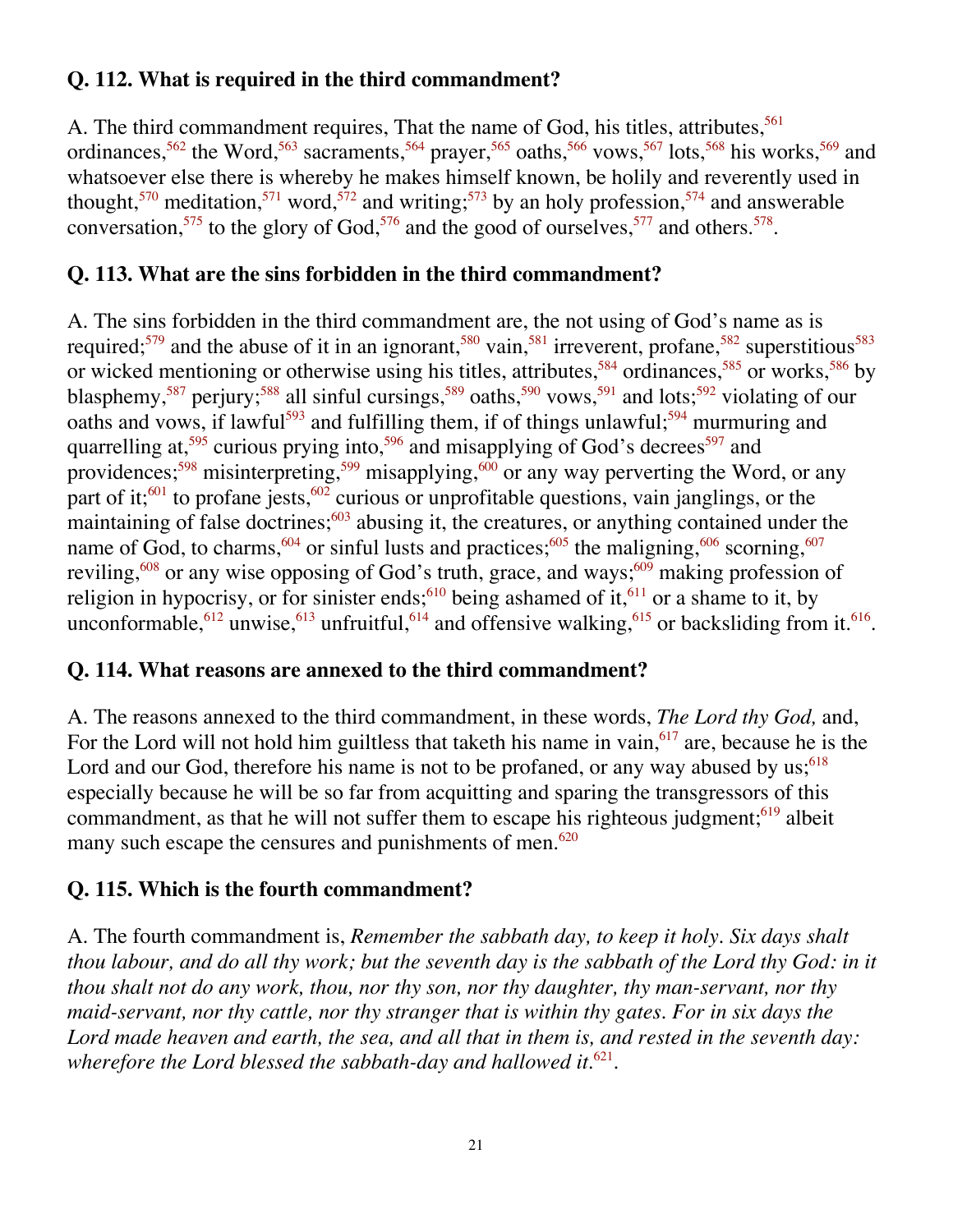#### **Q. 116. What is required in the fourth commandment?**

A. The fourth commandment requireth of all men the sanctifying or keeping holy to God such set times as he hath appointed in his Word, expressly one whole day in seven; which was the seventh from the beginning of the world to the resurrection of Christ, and the first day of the week ever since, and so to continue to the end of the world; which is the Christian sabbath,<sup>622</sup> and in the New Testament called *The Lord's day*.<sup>623</sup>

#### **Q. 117. How is the sabbath or the Lord's day to be sanctified?**

A. The sabbath or Lord's day is to be sanctified by an holy resting all the day,  $624$  not only from such works as are at all times sinful, but even from such worldly employments and recreations as are on other days lawful;<sup>625</sup> and making it our delight to spend the whole time (except so much of it as is to be taken up in works of necessity and mercy<sup>626</sup>) in the public and private exercises of God's worship: $627$  and, to that end, we are to prepare our hearts, and with such foresight, diligence, and moderation, to dispose and seasonably dispatch our worldly business, that we may be the more free and fit for the duties of that day. $628$ 

#### **Q. 118. Why is the charge of keeping the sabbath more specially directed to governors of families, and other superiors?**

A. The charge of keeping the sabbath is more specially directed to governors of families, and other superiors, because they are bound not only to keep it themselves, but to see that it be observed by all those that are under their charge; and because they are prone ofttimes to hinder them by employments of their own.<sup>629</sup>

#### **Q. 119. What are the sins forbidden in the fourth commandment?**

A. The sins forbidden in the fourth commandment are, all omissions of the duties required,<sup>630</sup> all careless, negligent, and unprofitable performing of them, and being weary of them; $631$  all profaning the day by idleness, and doing that which is in itself sinful; $632$  and by all needless works, words, and thoughts, about our worldly employments and recreations.<sup>633</sup>

#### **Q. 120. What are the reasons annexed to the fourth commandment, the more to enforce it?**

A. The reasons annexed to the fourth commandment, the more to enforce it, are taken from the equity of it, God allowing us six days of seven for our own affairs, and reserving but one for himself in these words, *Six days shalt thou labour, and do all thy work*: 634 from God's challenging a special propriety in that day, *The seventh day is the sabbath of the Lord thy* God:<sup>635</sup> from the example of God, who *in six days made heaven and earth, the sea, and all that in them is, and rested the seventh day:* and from that blessing which God put upon that day, not only in sanctifying it to be a day for his service, but in ordaining it to be a means of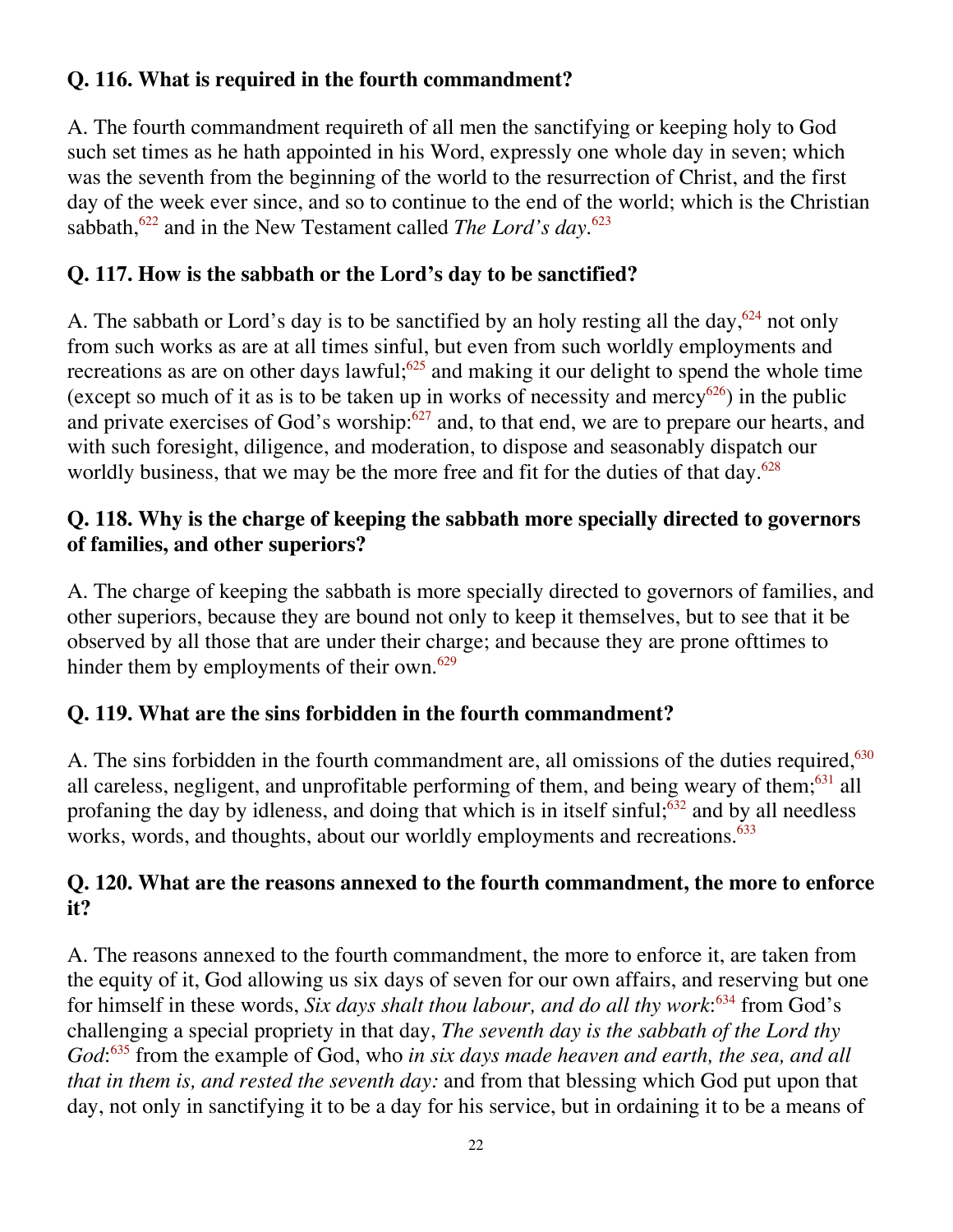blessing to us in our sanctifying it; *Wherefore the Lord blessed the sabbath day, and hallowed it.*<sup>636</sup>

#### **Q. 121. Why is the word** *Remember* **set in the beginning of the fourth commandment?**

A. The word *Remember* is set in the beginning of the fourth commandment,<sup>637</sup> partly, because of the great benefit of remembering it, we being thereby helped in our preparation to keep it,<sup>638</sup> and, in keeping it, better to keep all the rest of the commandments,<sup>639</sup> and to continue a thankful remembrance of the two great benefits of creation and redemption, which contain a short abridgment of religion;<sup>640</sup> and partly, because we are very ready to forget it,<sup>641</sup> for that there is less light of nature for it,  $642$  and yet it restraineth our natural liberty in things at other times lawful; $643$  that it cometh but once in seven days, and many worldly businesses come between, and too often take off our minds from thinking of it, either to prepare for it, or to sanctify it;<sup>644</sup> and that Satan with his instruments labours much to blot out the glory, and even the memory of it, to bring in all irreligion and impiety. $645$ 

#### **Q. 122. What is the sum of the six commandments which contain our duty to man?**

A. The sum of the six commandments which contain our duty to man, is, to love our neighbour as ourselves,  $646$  and to do to others what we would have them to do to us.  $647$ 

#### **Q. 123. Which is the fifth commandment?**

A. The fifth commandment is, *Honour thy father and thy mother: that thy days may be long upon the land which the Lord thy God giveth thee.*<sup>648</sup>

#### **Q. 124. Who are meant by** *father* **and** *mother* **in the fifth commandment?**

A. By *father* and *mother*, in the fifth commandment, are meant, not only natural parents, <sup>649</sup> but all superiors in age<sup>650</sup> and gifts;<sup>651</sup> and especially such as, by God's ordinance, are over us in place of authority, whether in family,<sup>652</sup> church,<sup>653</sup> or commonwealth.<sup>654</sup>

#### **Q. 125. Why are superiors styled** *father* **and** *mother?*

A. Superiors are styled *father* and *mother,* both to teach them in all duties toward their inferiors, like natural parents, to express love and tenderness to them, according to their several relations;<sup>655</sup> and to work inferiors to a greater willingness and cheerfulness in performing their duties to their superiors, as to their parents.<sup>656</sup>

#### **Q. 126. What is the general scope of the fifth commandment?**

A. The general scope of the fifth commandment is, the performance of those duties which we mutually owe in our several relations, as inferiors, superiors, or equals.<sup>657</sup>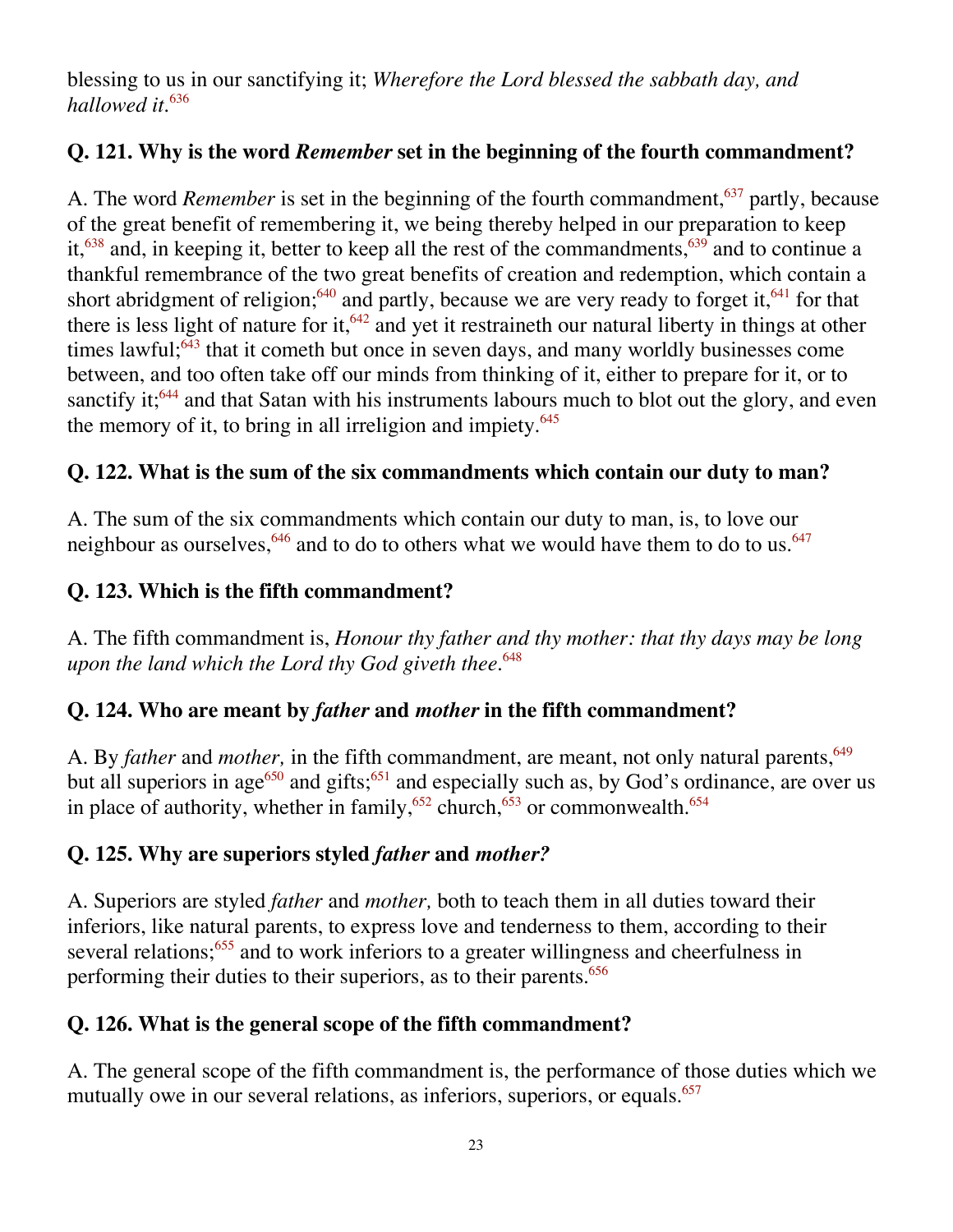#### **Q. 127. What is the honour that inferiors owe to their superiors?**

A. The honour which inferiors owe to their superiors is, all due reverence in heart,  $658$  word,  $659$ and behaviour;<sup>660</sup> prayer and thanksgiving for them;<sup>661</sup> imitation of their virtues and graces;<sup>662</sup> willing obedience to their lawful commands and counsels;<sup>663</sup> due submission to their corrections;<sup>664</sup> fidelity to,<sup>665</sup> defence,<sup>666</sup> and maintenance of their persons and authority, according to their several ranks, and the nature of their places;  $667$  bearing with their infirmities, and covering them in love,  $668$  that so they may be an honour to them and to their government.<sup>669</sup>

#### **Q. 128. What are the sins of inferiors against their superiors?**

A. The sins of inferiors against their superiors are, all neglect of the duties required toward them;<sup>670</sup> envying at,<sup>671</sup> contempt of,<sup>672</sup> and rebellion<sup>673</sup> against, their persons<sup>674</sup> and places,<sup>675</sup> in their lawful counsels,  $676$  commands, and corrections;  $677$  cursing, mocking  $678$  and all such refractory and scandalous carriage, as proves a shame and dishonour to them and their government.679

#### **Q. 129. What is required of superiors towards their inferiors?**

A. It is required of superiors, according to that power they receive from God, and that relation wherein they stand, to love,<sup>680</sup> pray for,<sup>681</sup> and bless their inferiors;<sup>682</sup> to instruct,<sup>683</sup> counsel, and admonish them;<sup>684</sup> countenancing,<sup>685</sup> commending,<sup>686</sup> and rewarding such as do well;<sup>687</sup> and discountenancing,<sup>688</sup> reproving, and chastising such as do ill;<sup>689</sup> protecting,<sup>690</sup> and providing for them all things necessary for soul<sup>691</sup> and body:<sup>692</sup> and by grave, wise, holy, and exemplary carriage, to procure glory to God,  $693$  honour to themselves,  $694$  and so to preserve that authority which God hath put upon them.<sup>695</sup>

#### **Q. 130. What are the sins of superiors?**

A. The sins of superiors are, besides the neglect of the duties required of them,<sup>696</sup> and inordinate seeking of themselves,<sup>697</sup> their own glory,<sup>698</sup> ease, profit, or pleasure;<sup>699</sup> commanding things unlawful,<sup>700</sup> or not in the power of inferiors to perform;<sup>701</sup> counseling,<sup>702</sup> encouraging,<sup>703</sup> or favouring them in that which is evil;<sup>704</sup> dissuading, discouraging, or discountenancing them in that which is good;<sup>705</sup> correcting them unduly;<sup>706</sup> careless exposing, or leaving them to wrong, temptation, and danger;<sup>707</sup> provoking them to wrath;<sup>708</sup> or any way dishonouring themselves, or lessening their authority, by an unjust, indiscreet, rigorous, or remiss behaviour.709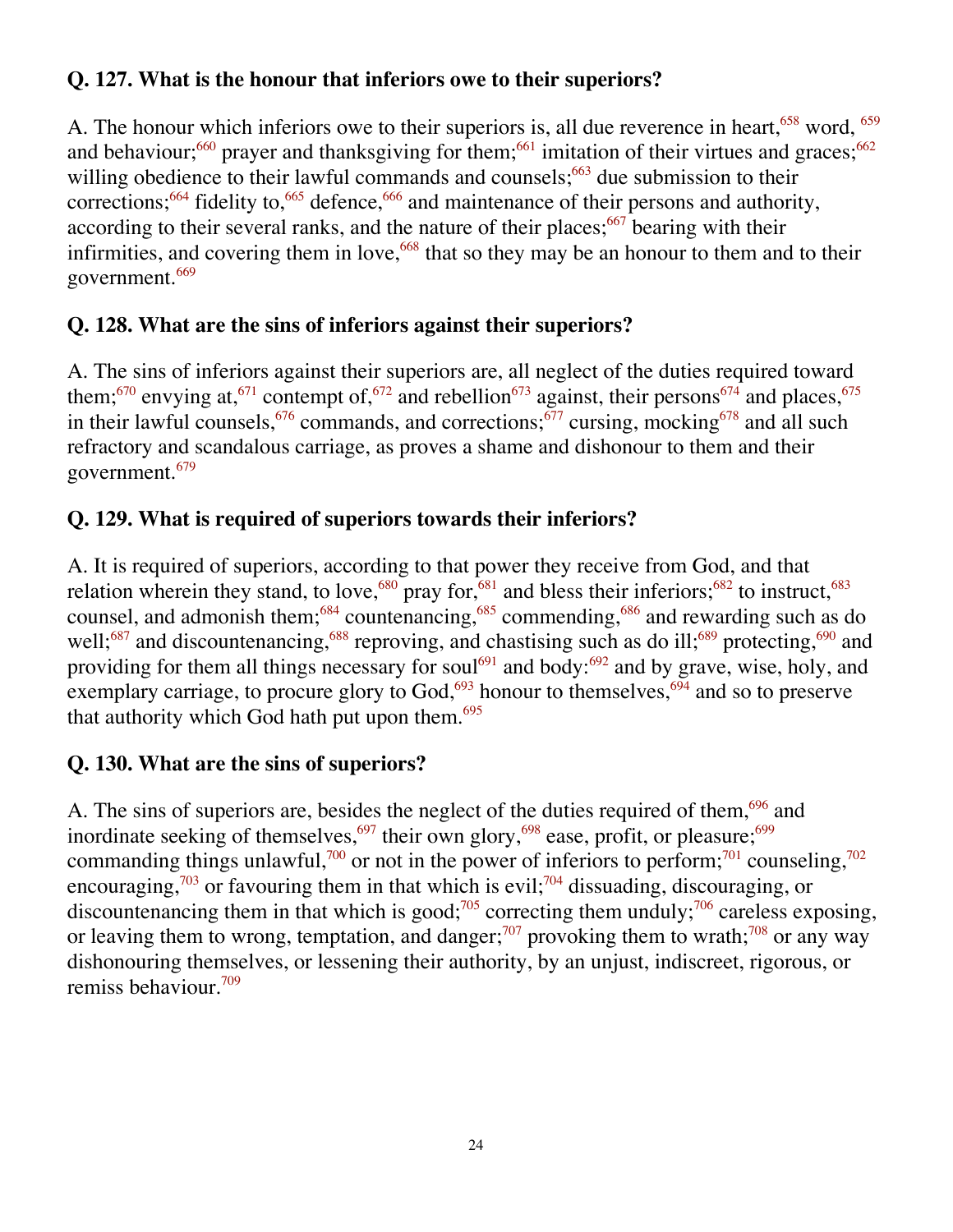#### **Q. 131. What are the duties of equals?**

A. The duties of equals are, to regard the dignity and worth of each other,<sup>710</sup> in giving honour to go one before another; $^{711}$  and to rejoice in each others' gifts and advancement, as their  $own<sup>.712</sup>$ 

#### **Q. 132. What are the sins of equals?**

A. The sins of equals are, besides the neglect of the duties required,<sup> $713$ </sup> the undervaluing of the worth,<sup>714</sup> envying the gifts,<sup>715</sup> grieving at the advancement of prosperity one of another;<sup>716</sup> and usurping pre-eminence one over another. $717$ 

#### **Q. 133. What is the reason annexed to the fifth commandment, the more to enforce it?**

A. The reason annexed to the fifth commandment, in these words, *That thy days may be long upon the land which the Lord thy God giveth thee*,<sup>718</sup> is an express promise of long life and prosperity, as far as it shall serve for God's glory and their own good, to all such as keep this commandment.719

#### **Q. 134. Which is the sixth commandment?**

A. The sixth commandment is, *Thou shalt not kill.*<sup>720</sup>

#### **Q. 135. What are the duties required in the sixth commandment?**

A. The duties required in the sixth commandment are all careful studies, and lawful endeavors, to preserve the life of ourselves<sup>721</sup> and others<sup>722</sup> by resisting all thoughts and purposes, $723$  subduing all passions, $724$  and avoiding all occasions, $725$  temptations,  $726$  and practices, which tend to the unjust taking away the life of any;<sup> $727$ </sup> by just defence thereof against violence,<sup>728</sup> patient bearing of the hand of God,<sup>729</sup> quietness of mind,<sup>730</sup> cheerfulness of spirit;<sup>731</sup> a sober use of meat,<sup>732</sup> drink,<sup>733</sup> physic,<sup>734</sup> sleep,<sup>735</sup> labour,<sup>736</sup> and recreations;<sup>737</sup> by charitable thoughts,<sup>738</sup> love,<sup>739</sup> compassion,<sup>740</sup> meekness, gentleness, kindness;<sup>741</sup> peaceable,<sup>742</sup> mild and courteous speeches and behaviour;<sup>743</sup> forbearance, readiness to be reconciled, patient bearing and forgiving of injuries, and requiting good for evil; $744$  comforting and succouring the distressed and protecting and defending the innocent.<sup>745</sup>

#### **Q. 136. What are the sins forbidden in the sixth commandment?**

A. The sins forbidden in the sixth commandment are, all taking away the life of ourselves,<sup>746</sup> or of others,<sup>747</sup> except in case of public justice,<sup>748</sup> lawful war,<sup>749</sup> or necessary defence;<sup>750</sup> the neglecting or withdrawing the lawful and necessary means of preservation of life;<sup>751</sup> sinful anger,<sup>752</sup> hatred,<sup>753</sup> envy,<sup>754</sup> desire of revenge;<sup>755</sup> all excessive passions,<sup>756</sup> distracting cares;<sup>757</sup> immoderate use of meat, drink,<sup>758</sup> labor,<sup>759</sup> and recreations;<sup>760</sup> provoking words,<sup>761</sup>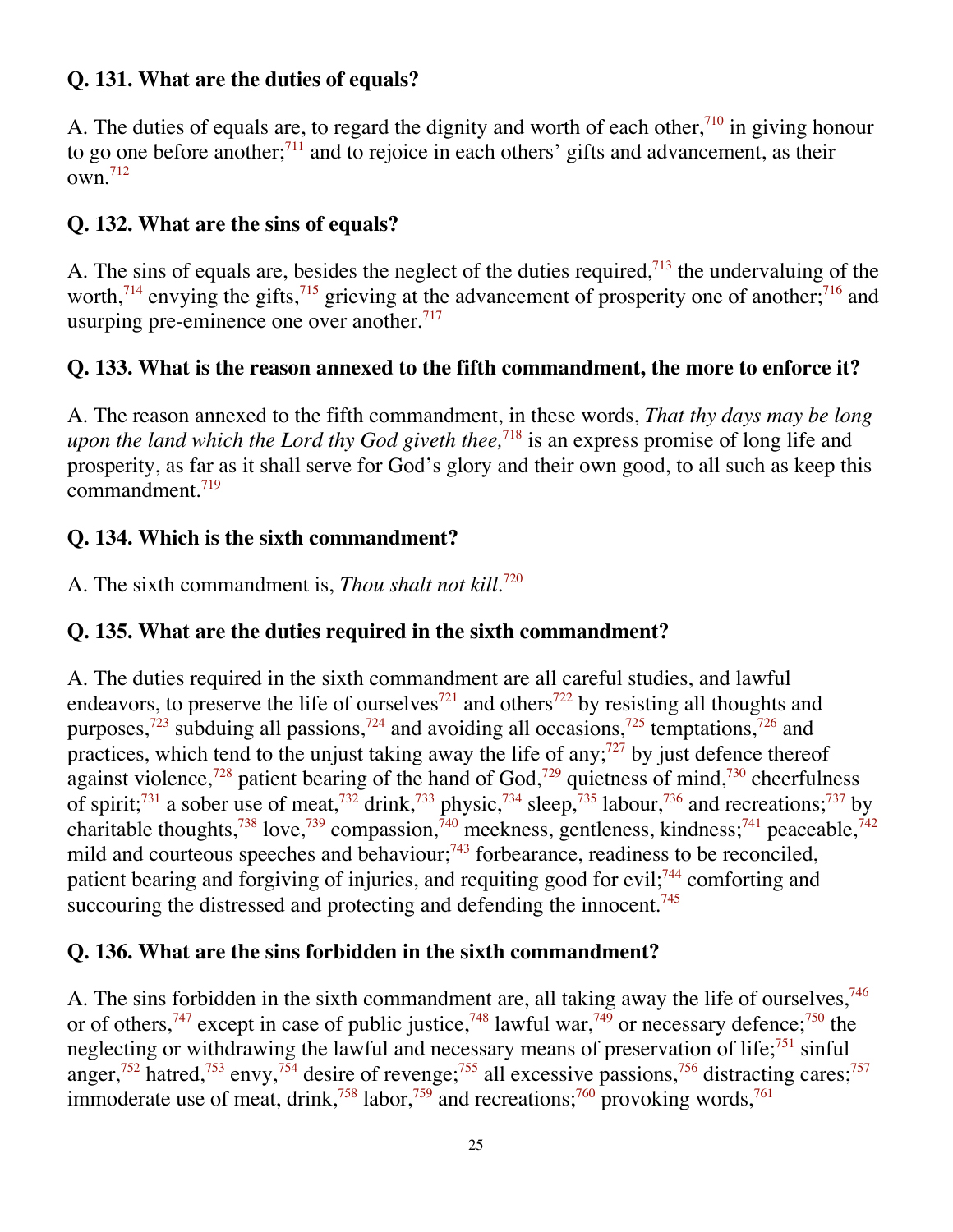oppression,<sup>762</sup> quarreling,<sup>763</sup> striking, wounding,<sup>764</sup> and whatsoever else tends to the destruction of the life of any.765

#### **Q. 137. Which is the seventh commandment?**

A. The seventh commandment is, *Thou shalt not commit adultery.*<sup>766</sup>

#### **Q. 138. What are the duties required in the seventh commandment?**

A. The duties required in the seventh commandment are, chastity in body, mind, affections,  $767$ words,<sup>768</sup> and behavior;<sup>769</sup> and the preservation of it in ourselves and others;<sup>770</sup> watchfulness over the eyes and all the senses;<sup>771</sup> temperance,<sup>772</sup> keeping of chaste company,<sup>773</sup> modesty in apparel;<sup>774</sup> marriage by those that have not the gift of continency,<sup>775</sup> conjugal love,<sup>776</sup> and cohabitation;<sup>777</sup> diligent labor in our callings;<sup>778</sup> shunning all occasions of uncleanness, and resisting temptations thereunto.<sup>779</sup>

#### **Q. 139. What are the sins forbidden in the seventh commandment?**

A. The sins forbidden in the seventh commandment, besides the neglect of the duties required,<sup>780</sup> are, adultery, fornication,<sup>781</sup> rape, incest,<sup>782</sup> sodomy, and all unnatural lusts;<sup>783</sup> all unclean imaginations, thoughts, purposes, and affections;<sup>784</sup> all corrupt or filthy communications, or listening thereunto;<sup>785</sup> wanton looks,<sup>786</sup> impudent or light behaviour, immodest apparel;<sup>787</sup> prohibiting of lawful,<sup>788</sup> and dispensing with unlawful marriages;<sup>789</sup> allowing, tolerating, keeping of stews, and resorting to them;<sup>790</sup> entangling vows of single life,<sup>791</sup> undue delay of marriage,<sup>792</sup> having more wives or husbands than one at the same time;<sup>793</sup> unjust divorce,<sup>794</sup> or desertion;<sup>795</sup> idleness, gluttony, drunkenness,<sup>796</sup> unchaste company; $\frac{797}{7}$  lascivious songs, books, pictures, dancings, stage plays; $\frac{798}{7}$  and all other provocations to, or acts of uncleanness, either in ourselves or others.799

#### **Q. 140. Which is the eighth commandment?**

A. The eighth commandment is, *Thou shalt not steal*. 800

#### **Q. 141. What are the duties required in the eighth commandment?**

A. The duties required in the eighth commandment are, truth, faithfulness, and justice in contracts and commerce between man and man; $801$  rendering to everyone his due; restitution of goods unlawfully detained from the right owners thereof; $802$  giving and lending freely, according to our abilities, and the necessities of others;<sup>803</sup> moderation of our judgments, wills, and affections concerning worldly goods;<sup>804</sup> a provident care and study to get,  $805$  keep, use, and dispose these things which are necessary and convenient for the sustentation of our nature, and suitable to our condition; $806$  a lawful calling, $807$  and diligence in it; $808$  frugality; $809$ avoiding unnecessary lawsuits, $810$ . and suretiship, or other like engagements; $811$  and an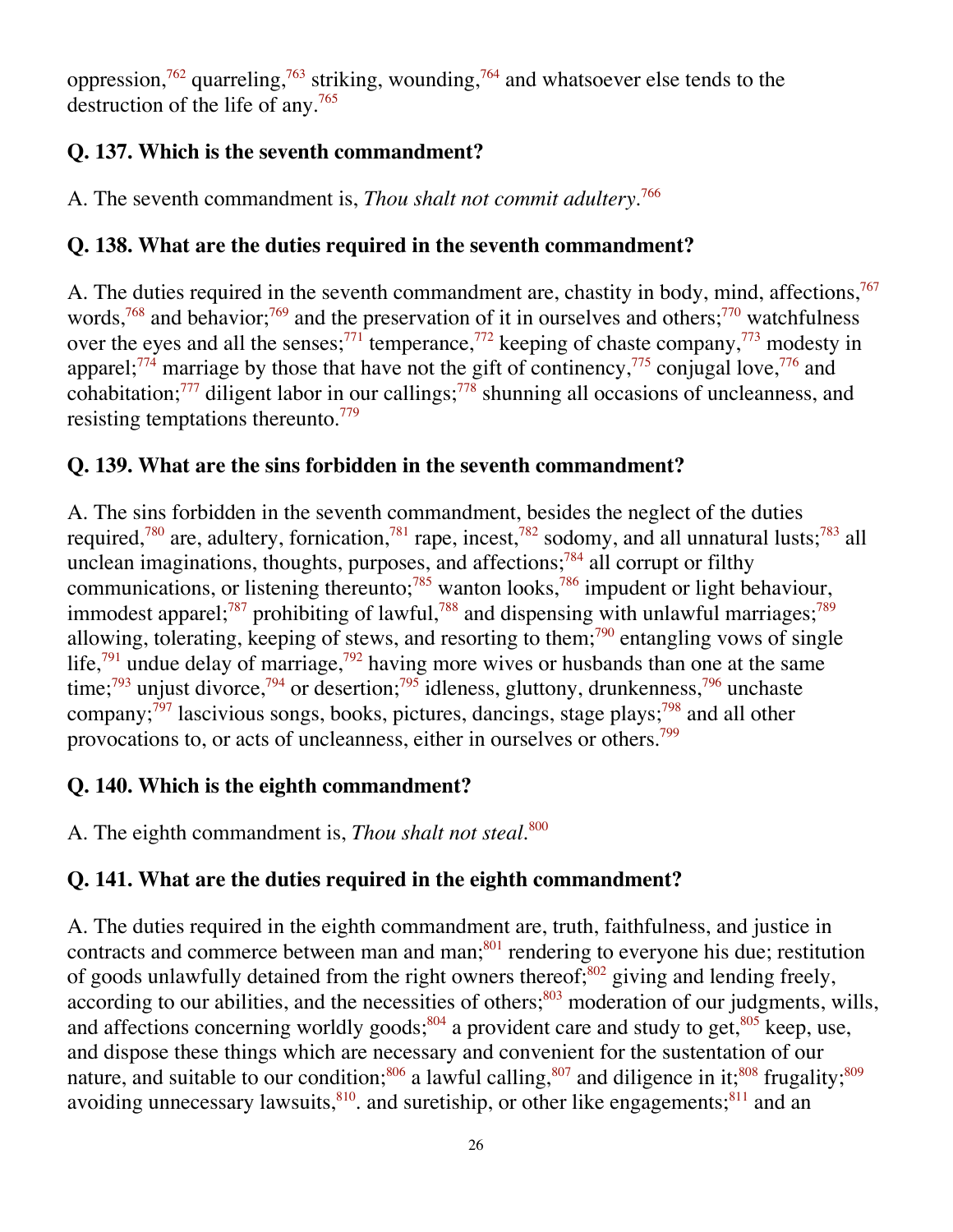endeavor, by all just and lawful means, to procure, preserve, and further the wealth and outward estate of others, as well as our own.<sup>812</sup>

#### **Q. 142. What are the sins forbidden in the eighth commandment?**

A. The sins forbidden in the eighth commandment, besides the neglect of the duties required,  $813$  are, theft,  $814$  robbery,  $815$  man-stealing,  $816$  and receiving any thing that is stolen;  $817$ fraudulent dealing,<sup>818</sup> false weights and measures,<sup>819</sup> removing landmarks,<sup>820</sup> injustice and unfaithfulness in contracts between man and man,  $821$  or in matters of trust;  $822$  oppression,  $823$ extortion,<sup>824</sup> usury,<sup>825</sup> bribery,<sup>826</sup> vexatious lawsuits,<sup>827</sup> unjust inclosures and depopulations;<sup>828</sup> ingrossing commodities to enhance the price; $829$  unlawful callings, $830$  and all other unjust or sinful ways of taking or withholding from our neighbour what belongs to him, or of enriching ourselves; $831$  covetousness; $832$  inordinate prizing and affecting worldly goods; $833$  distrustful and distracting cares and studies in getting, keeping, and using them; $834$  envying at the prosperity of others;<sup>835</sup> as likewise idleness,<sup>836</sup> prodigality, wasteful gaming; and all other ways whereby we do unduly prejudice our own outward estate,  $837$  and defrauding ourselves of the due use and comfort of that estate which God hath given us.<sup>838</sup>

#### **Q. 143. Which is the ninth commandment?**

A. The ninth commandment is, *Thou shalt not bear false witness against thy neighbor.*<sup>839</sup>

#### **Q. 144. What are the duties required in the ninth commandment?**

A. The duties required in the ninth commandment are, the preserving and promoting of truth between man and man,  $840$  and the good name of our neighbour, as well as our own;  $841$ appearing and standing for the truth;<sup>842</sup> and from the heart,<sup>843</sup> sincerely,<sup>844</sup> freely,<sup>845</sup> clearly,<sup>846</sup> and fully, $847$  speaking the truth, and only the truth, in matters of judgment and justice,  $848$  and in all other things whatsoever;<sup>849</sup> a charitable esteem of our neighbours;<sup>850</sup> loving, desiring, and rejoicing in their good name;<sup>851</sup> sorrowing for,<sup>852</sup> and covering of their infirmities;<sup>853</sup> freely acknowledging of their gifts and graces,  $854$  defending their innocency;  $855$  a ready receiving of a good report, $856$  and unwillingness to admit of an evil report, $857$  concerning them; discouraging tale-bearers, $858$  flatterers,  $859$  and slanderers;  $860$  love and care of our own good name, and defending it when need requireth;<sup>861</sup> keeping of lawful promises;<sup>862</sup> studying and practicing of whatsoever things are true, honest, lovely, and of good report.<sup>863</sup>

#### **Q. 145. What are the sins forbidden in the ninth commandment?**

A. The sins forbidden in the ninth commandment are, all prejudicing the truth, and the good name of our neighbours, as well as our own,<sup>864</sup> especially in public judicature;<sup>865</sup> giving false evidence, $866$  suborning false witnesses, $867$  wittingly appearing and pleading for an evil cause, outfacing and overbearing the truth;<sup>868</sup> passing unjust sentence,<sup>869</sup> calling evil good, and good evil; rewarding the wicked according to the work of the righteous, and the righteous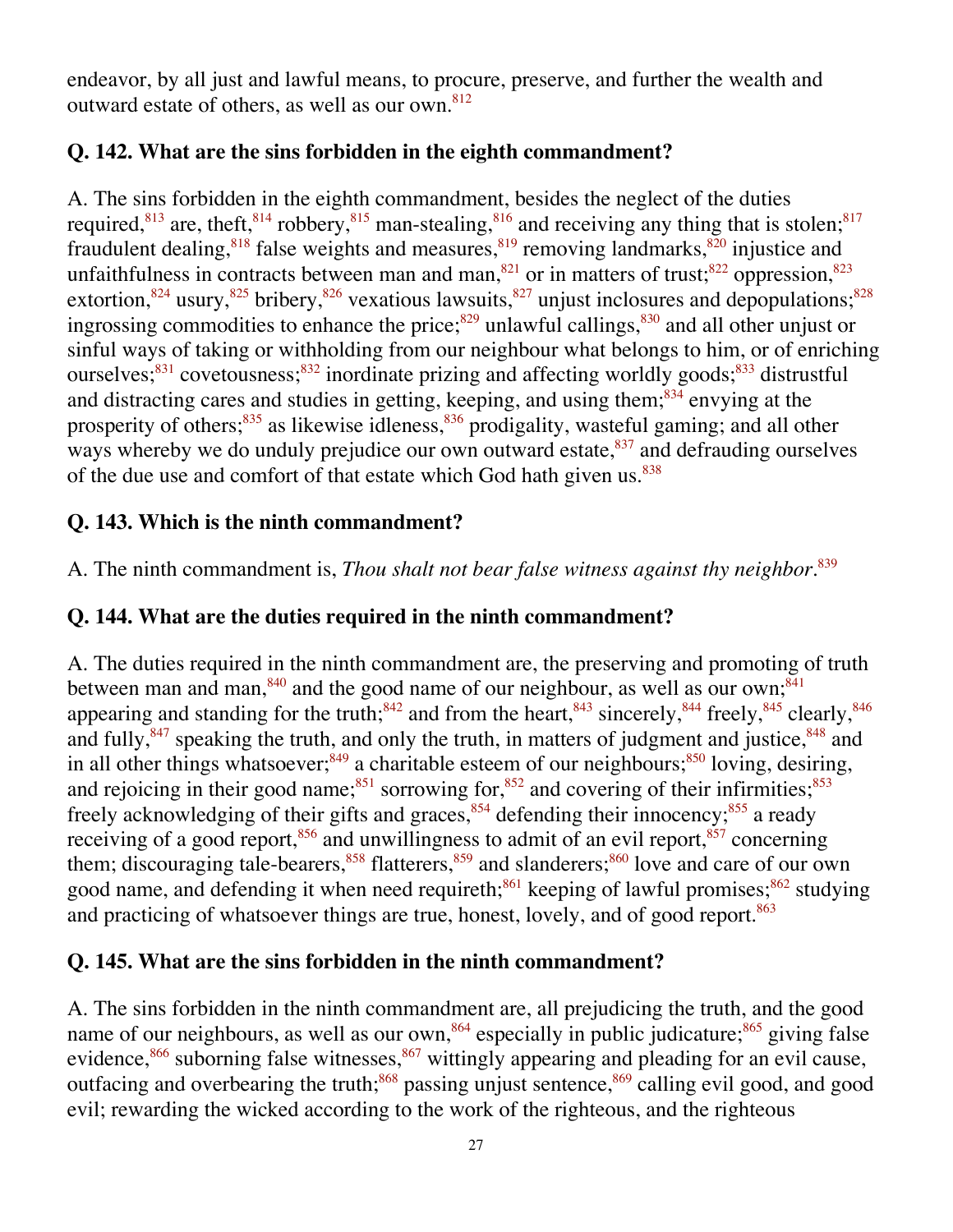according to the work of the wicked; $870$  forgery, $871$  concealing the truth, undue silence in a just cause,  $872$  and holding our peace when iniquity calleth for either a reproof from ourselves,  $873$  or complaint to others;  $874$  speaking the truth unseasonably,  $875$  or maliciously to a wrong end, $876$  or perverting it to a wrong meaning, $877$  or in doubtful and equivocal expressions, to the prejudice of truth or justice;<sup>878</sup> speaking untruth,  $879$  lying,  $880$  slandering,  $881$ backbiting,<sup>882</sup> detracting, tale bearing,<sup>883</sup> whispering,<sup>884</sup> scoffing,<sup>885</sup> reviling,<sup>886</sup> rash,<sup>887</sup> harsh, $888$  and partial censuring; $889$  misconstructing intentions, words, and actions; $890$ flattering,<sup>891</sup> vain-glorious boasting;<sup>892</sup> thinking or speaking too highly or too meanly of ourselves or others;<sup>893</sup> denying the gifts and graces of God;<sup>894</sup> aggravating smaller faults;<sup>895</sup> hiding, excusing, or extenuating of sins, when called to a free confession; $896$  unnecessary discovering of infirmities;<sup>897</sup> raising false rumors,<sup>898</sup> receiving and countenancing evil reports,<sup>899</sup> and stopping our ears against just defense;<sup>900</sup> evil suspicion;<sup>901</sup> envying or grieving at the deserved credit of any,  $902$  endeavoring or desiring to impair it,  $903$  rejoicing in their disgrace and infamy;<sup>904</sup> scornful contempt,<sup>905</sup> fond admiration;<sup>906</sup> breach of lawful promises; $907$  neglecting such things as are of good report,  $908$  and practicing, or not avoiding ourselves, or not hindering what we can in others, such things as procure an ill name.<sup>909</sup>

#### **Q. 146. Which is the tenth commandment?**

A. The tenth commandment is, *Thou shalt not covet thy neighbour's house, thou shall not covet they neighbour's wife, nor his man-servant, nor his maid-servant, nor his ox, nor his ass, nor any thing that is thy neighbour's.*<sup>910</sup>

#### **Q. 147. What are the duties required in the tenth commandment?**

A. The duties required in the tenth commandment are, such a full contentment with our own condition,  $911$  and such a charitable frame of the whole soul toward our neighbour, as that all our inward motions and affections touching him, tend unto, and further all that good which is his. $912$ 

#### **Q. 148. What are the sins forbidden in the tenth commandment?**

A. The sins forbidden in the tenth commandment are, discontentment with our own estate;<sup>913</sup> envying<sup>914</sup> and grieving at the good of our neighbour,<sup>915</sup> together with all inordinate motions and affections to anything that is his. $\frac{916}{916}$ 

#### **Q. 149. Is any man able perfectly to keep the commandments of God?**

A. No man is able, either of himself,  $917$  or by any grace received in this life, perfectly to keep the commandments of God;<sup>918</sup> but doth daily break them in thought,<sup>919</sup> word, and deed.<sup>920</sup>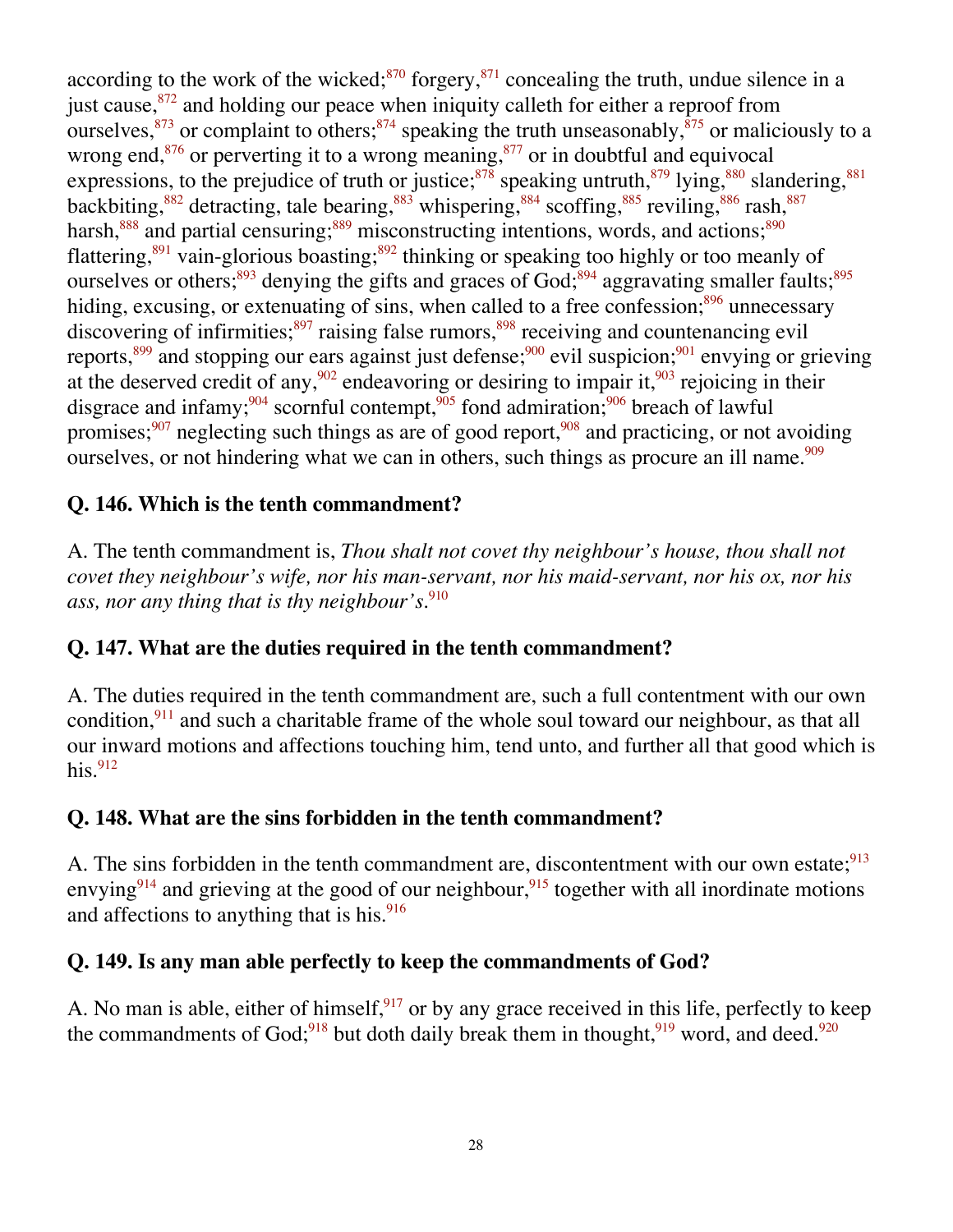#### **Q. 150. Are all transgressions of the law of God equally heinous in themselves, and in the sight of God?**

A. All transgressions of the law of God are not equally heinous; but some sins in themselves, and by reason of several aggravations, are more heinous in the sight of God than others.<sup>921</sup>

#### **Q. 151. What are those aggravations that make some sins more heinous than others?**

A. Sins receive their aggravations,

- 1. From the persons offending<sup>922</sup> if they be of riper age,<sup>923</sup> greater experience or grace,<sup>924</sup> eminent for profession,<sup>925</sup> gifts,<sup>926</sup> place,<sup>927</sup> office,<sup>928</sup> guides to others,<sup>929</sup> and whose example is likely to be followed by others.<sup>930</sup>
- 2. From the parties offended:  $931$  if immediately against God,  $932$  his attributes,  $933$  and worship;  $934$  against Christ, and his grace;  $935$  the Holy Spirit,  $936$  his witness,  $937$  and workings<sup>938</sup> against superiors, men of eminency, <sup>939</sup> and such as we stand especially related and engaged unto;<sup>940</sup> against any of the saints,<sup>941</sup> particularly weak brethren,<sup>942</sup> the souls of them, or any other,  $943$  and the common good of all or many.  $944$
- 3. From the nature and quality of the offense:  $945$  if it be against the express letter of the law,  $946$  break many commandments, contain in it many sins:  $947$  if not only conceived in the heart, but breaks forth in words and actions,<sup>948</sup> scandalize others,<sup>949</sup> and admit of no reparation:<sup>950</sup> if against means, <sup>951</sup> mercies, <sup>952</sup> judgments, <sup>953</sup> light of nature, <sup>954</sup> conviction of conscience,<sup>955</sup> public or private admonition,<sup>956</sup> censures of the church,<sup>957</sup> civil punishments;<sup>958</sup> and our prayers, purposes, promises,<sup>959</sup> vows,<sup>960</sup> covenants,<sup>961</sup> and engagements to God or men:  $962$  if done deliberately,  $963$  wilfully,  $964$  presumptuously,  $965$ impudently,  $966$  boastingly,  $967$  maliciously,  $968$  frequently,  $969$  obstinately,  $970$  with delight,  $971$ continuance,  $972$  or relapsing after repentance.  $973$
- 4. From circumstances of time<sup>974</sup> and place:<sup>975</sup> if on the Lord's day,<sup>976</sup> or other times of divine worship;<sup>977</sup> or immediately before<sup>978</sup> or after these,<sup>979</sup> or other helps to prevent or remedy such miscarriages; $980$  if in public, or in the presence of others, who are thereby likely to be provoked or defiled $981$ .

#### **Q. 152. What doth every sin deserve at the hands of God?**

A. Every sin, even the least, being against the sovereignty,<sup>982</sup> goodness,<sup>983</sup> and holiness of God,<sup>984</sup> and against his righteous law,<sup>985</sup> deserveth his wrath and curse,<sup>986</sup> both in this life,<sup>987</sup> and that which is to come;<sup>988</sup> and cannot be expiated but by the blood of Christ.<sup>989</sup>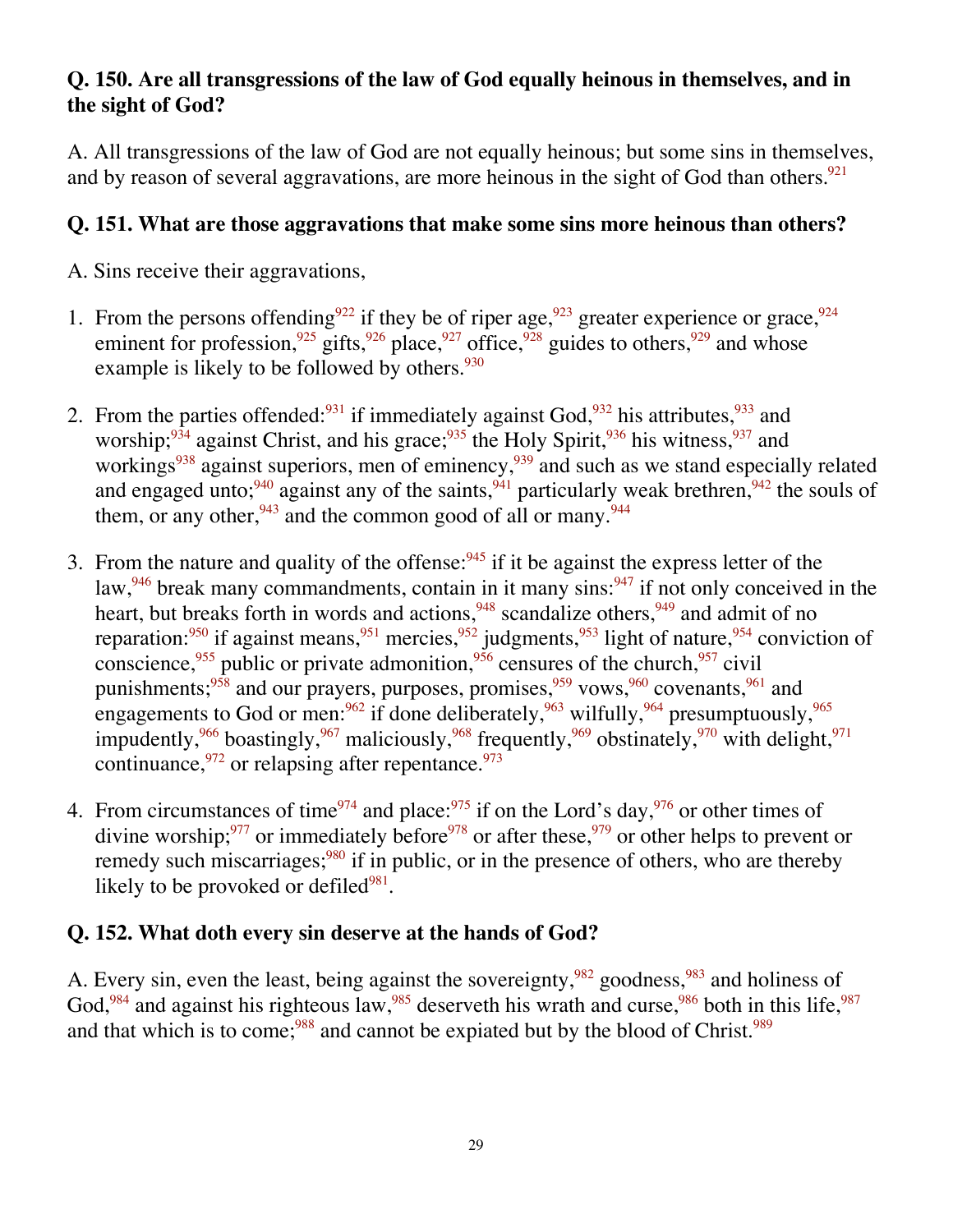#### **Q. 153. What doth God require of us, that we may escape his wrath and curse due to us by reason of the transgression of the law?**

A. That we may escape the wrath and curse of God due to us by reason of the transgression of the law, he requireth of us repentance toward God, and faith toward our Lord Jesus Christ,<sup>990</sup> and the diligent use of the outward means whereby Christ communicates to us the benefits of his mediation.<sup>991</sup>

#### **Q. 154. What are the outward means whereby Christ communicates to us the benefits of his mediation?**

A. The outward and ordinary means whereby Christ communicates to his church the benefits of his mediation, are all his ordinances; especially the Word, sacraments, and prayer; all which are made effectual to the elect for their salvation.<sup>992</sup>

#### **Q. 155. How is the Word made effectual to salvation?**

A. The Spirit of God maketh the reading, but especially the preaching of the Word, an effectual means of enlightening,<sup>993</sup> convincing, and humbling sinners;<sup>994</sup> of driving them out of themselves, and drawing them unto Christ;<sup>995</sup> of conforming them to his image,<sup>996</sup> and subduing them to his will;<sup>997</sup> of strengthening them against temptations and corruptions;<sup>998</sup> of building them up in grace,<sup>999</sup> and establishing their hearts in holiness and comfort through faith unto salvation. $1000$ 

#### **Q. 156. Is the Word of God to be read by all?**

A. Although all are not to be permitted to read the Word publicly to the congregation,<sup>1001</sup> yet all sorts of people are bound to read it apart by themselves,  $1002$  and with their families:  $1003$  to which end, the holy scriptures are to be translated out of the original into vulgar  $languages.<sup>1004</sup>$ 

#### **Q. 157. How is the Word of God to be read?**

A. The holy Scriptures are to be read with an high and reverent esteem of them; $1005$  with a firm persuasion that they are the very Word of  $God$ ,  $1006$  and that he only can enable us to understand them; $1007$  with desire to know, believe, and obey the will of God revealed in them;<sup>1008</sup> with diligence,<sup>1009</sup> and attention to the matter and scope of them;<sup>1010</sup> with meditation,<sup>1011</sup> application,<sup>1012</sup> self-denial,<sup>1013</sup> and prayer.<sup>1014</sup>

#### **Q. 158. By whom is the Word of God to be preached?**

A. The Word of God is to be preached only by such as are sufficiently gifted,<sup>1015</sup> and also duly approved and called to that office.<sup>1016</sup>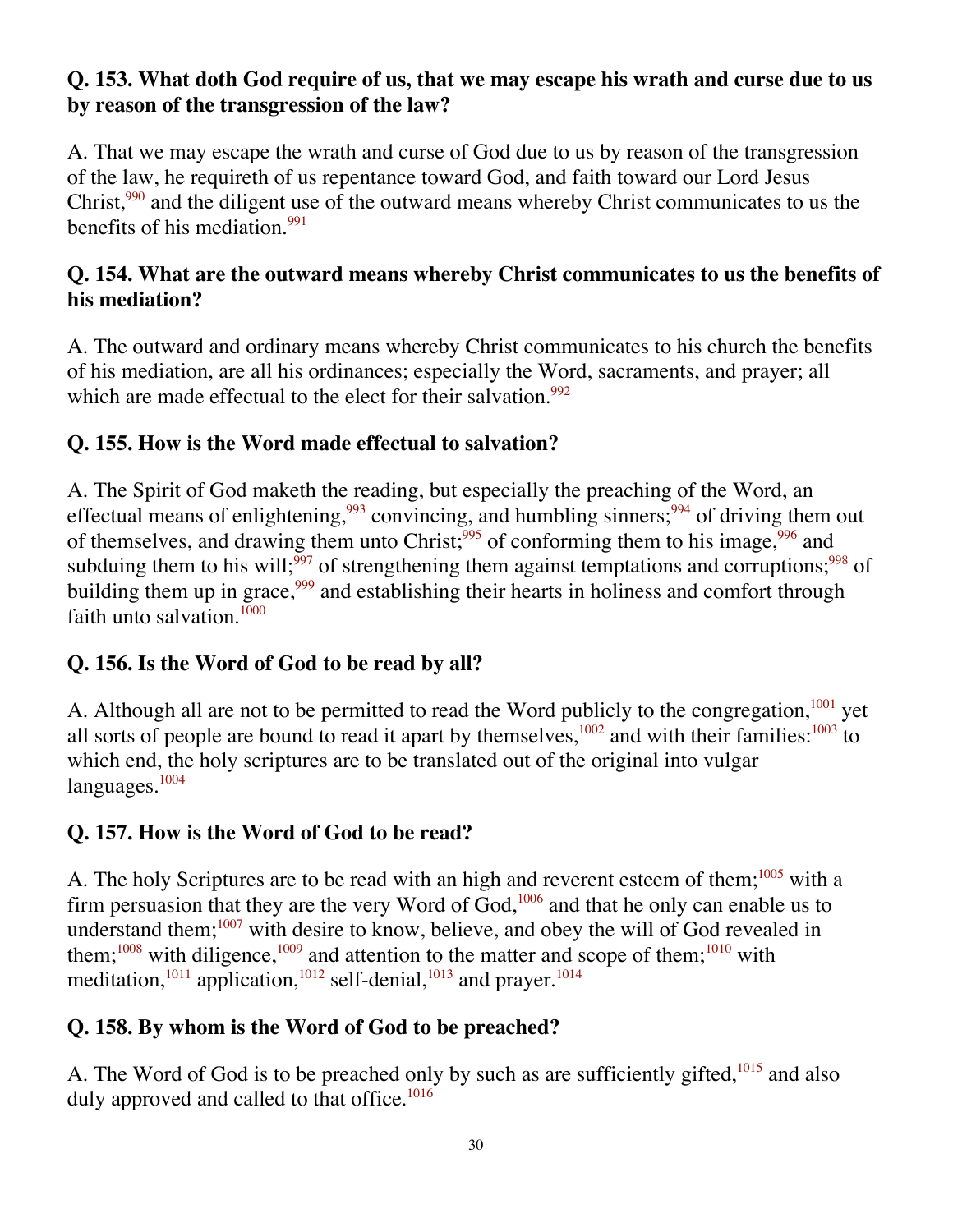#### **Q. 159. How is the Word of God to be preached by those that are called thereunto?**

A. They that are called to labour in the ministry of the Word, are to preach sound doctrine,<sup>1017</sup> diligently,<sup>1018</sup> in season and out of season;<sup>1019</sup> plainly,<sup>1020</sup> not in the enticing words of man's wisdom, but in demonstration of the Spirit, and of power;<sup>1021</sup> faithfully,  $1022$  making known the whole counsel of God;<sup>1023</sup> wisely,<sup>1024</sup> applying themselves to the necessities and capacities of the hearers;<sup>1025</sup> zealously,<sup>1026</sup> with fervent love to God<sup>1027</sup> and the souls of his people;<sup>1028</sup> sincerely,<sup>1029</sup> aiming at his glory,<sup>1030</sup> and their conversion,<sup>1031</sup> edification,<sup>1032</sup> and salvation.<sup>1033</sup>

#### **Q. 160. What is required of those that hear the Word preached?**

A. It is required of those that hear the Word preached, that they attend upon it with diligence, $^{1034}$  preparation,<sup>1035</sup> and prayer;<sup>1036</sup> examine what they hear by the Scriptures;<sup>1037</sup> receive the truth with faith,<sup>1038</sup> love,<sup>1039</sup> meekness,<sup>1040</sup> and readiness of mind,<sup>1041</sup> as the Word of God;<sup>1042</sup> meditate,<sup>1043</sup> and confer of it;<sup>1044</sup> hide it in their hearts,<sup>1045</sup> and bring forth the fruit of it in their lives $1046$ .

#### **Q. 161. How do the sacraments become effectual means of salvation?**

A. The sacraments become effectual means of salvation, not by any power in themselves, or any virtue derived from the piety or intention of him by whom they are administered, but only by the working of the Holy Ghost, and the blessing of Christ, by whom they are instituted $1047$ .

#### **Q. 162. What is a sacrament?**

A. A sacrament is an holy ordinance instituted by Christ in his church,<sup>1048</sup> to signify, seal, and exhibit $1049$  unto those that are within the covenant of grace,  $1050$  the benefits of his mediation; $1051$  to strengthen and increase their faith, and all other graces; $1052$  to oblige them to obedience;  $1053$  to testify and cherish their love and communion one with another;  $1054$  and to distinguish them from those that are without.<sup>1055</sup>

#### **Q. 163. What are the parts of a sacrament?**

A. The parts of the sacrament are two; the one an outward and sensible sign, used according to Christ's own appointment; the other an inward and spiritual grace thereby signified.<sup>1056</sup>

#### **Q. 164. How many sacraments hath Christ instituted in his church under the New Testament?**

A. Under the New Testament Christ hath instituted in his church only two sacraments, baptism and the Lord's supper.<sup>1057</sup>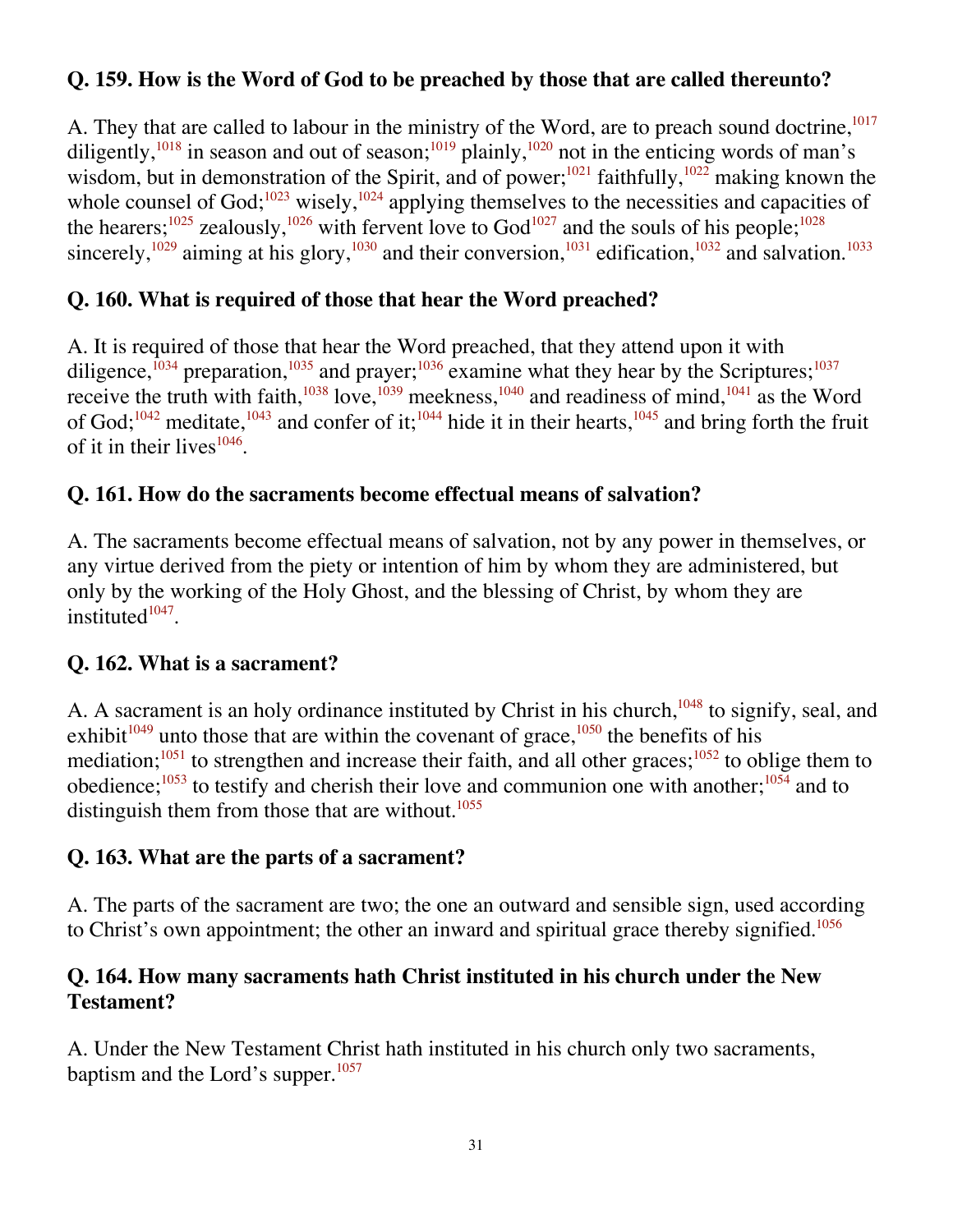#### **Q. 165. What is baptism?**

A. Baptism is a sacrament of the New Testament, wherein Christ hath ordained the washing with water in the name of the Father, and of the Son, and of the Holy Ghost, $1058$  to be a sign and seal of ingrafting into himself,<sup>1059</sup> of remission of sins by his blood,<sup>1060</sup> and regeneration by his Spirit;<sup>1061</sup> of adoption,<sup>1062</sup> and resurrection unto everlasting life;<sup>1063</sup> and whereby the parties baptized are solemnly admitted into the visible church,<sup>1064</sup> and enter into an open and professed engagement to be wholly and only the Lord's.<sup>1065</sup>

#### **Q. 166. Unto whom is baptism to be administered?**

A. Baptism is not to be administered to any that are out of the visible church, and so strangers from the covenant of promise, till they profess their faith in Christ, and obedience to him,  $1066$ but infants descending from parents, either both, or but one of them, professing faith in Christ, and obedience to him, are in that respect within the covenant, and to be baptized.<sup>1067</sup>

#### **Q. 167. How is our baptism to be improved by us?**

A. The needful but much neglected duty of improving our baptism, is to be performed by us all our life long, especially in the time of temptation, and when we are present at the administration of it to others;<sup>1068</sup> by serious and thankful consideration of the nature of it, and of the ends for which Christ instituted it, the privileges and benefits conferred and sealed thereby, and our solemn vow made therein; $1069$  by being humbled for our sinful defilement, our falling short of, and walking contrary to, the grace of baptism, and our engagements; $1070$ by growing up to assurance of pardon of sin, and of all other blessings sealed to us in that sacrament; $^{1071}$  by drawing strength from the death and resurrection of Christ, into whom we are baptized, for the mortifying of sin, and quickening of grace; $1072$  and by endeavoring to live by faith, $1073$  to have our conversation in holiness and righteousness, $1074$  as those that have therein given up their names to Christ;<sup>1075</sup> and to walk in brotherly love, as being baptized by the same Spirit into one body.1076

#### **Q. 168. What is the Lord's supper?**

A. The Lord's supper is a sacrament of the New Testament,<sup>1077</sup> wherein, by giving and receiving bread and wine according to the appointment of Jesus Christ, his death is showed forth; and they that worthily communicate feed upon his body and blood, to their spiritual nourishment and growth in grace; $1078$  have their union and communion with him confirmed;<sup>1079</sup> testify and renew their thankfulness,<sup>1080</sup> and engagement to God,<sup>1081</sup> and their mutual love and fellowship each with the other, as members of the same mystical body.<sup>1082</sup>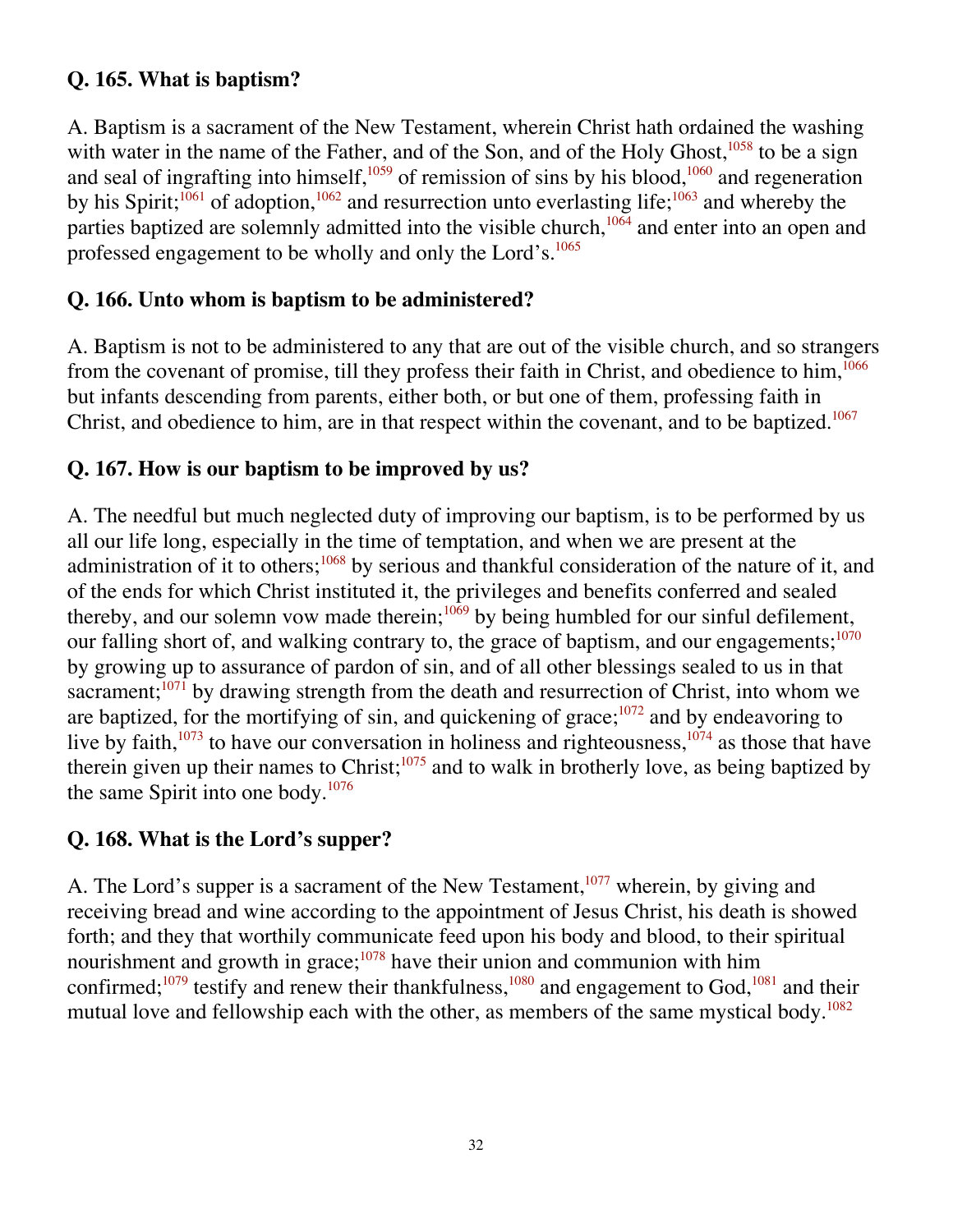#### **Q. 169. How hath Christ appointed bread and wine to be given and received in the sacrament of the Lord's supper?**

A. Christ hath appointed the ministers of his Word, in the administration of this sacrament of the Lord's supper, to set apart the bread and wine from common use, by the word of institution, thanksgiving, and prayer; to take and break the bread, and to give both the bread and the wine to the communicants: who are, by the same appointment, to take and eat the bread, and to drink the wine, in thankful remembrance that the body of Christ was broken and given, and his blood shed, for them.<sup>1083</sup>

#### **Q. 170. How do they that worthily communicate in the Lord's supper feed upon the body and blood of Christ therein?**

A. As the body and blood of Christ are not corporally or carnally present in, with, or under the bread and wine in the Lord's supper,<sup>1084</sup> and yet are spiritually present to the faith of the receiver, no less truly and really than the elements themselves are to their outward senses;<sup>1085</sup> so they that worthily communicate in the sacrament of the Lord's supper, do therein feed upon the body and blood of Christ, not after a corporal and carnal, but in a spiritual manner; yet truly and really, $1086$  while by faith they receive and apply unto themselves Christ crucified, and all the benefits of his death. $1087$ 

#### **Q. 171. How are they that receive the sacrament of the Lord's supper to prepare themselves before they come unto it?**

A. They that receive the sacrament of the Lord's supper are, before they come, to prepare themselves thereunto, by examining themselves<sup>1088</sup> of their being in Christ,<sup>1089</sup> of their sins and wants;<sup>1090</sup> of the truth and measure of their knowledge,<sup>1091</sup> faith,<sup>1092</sup> repentance;<sup>1093</sup> love to God and the brethren,<sup>1094</sup> charity to all men,<sup>1095</sup> forgiving those that have done them wrong;<sup>1096</sup> of their desires after Christ,<sup>1097</sup> and of their new obedience;<sup>1098</sup> and by renewing the exercise of these graces,<sup>1099</sup> by serious meditation,<sup>1100</sup> and fervent prayer.<sup>1101</sup>

#### **Q. 172. May one who doubteth of his being in Christ, or of his due preparation, come to the Lord's supper?**

A. One who doubteth of his being in Christ, or of his due preparation to the sacrament of the Lord's supper, may have true interest in Christ, though he be not yet assured thereof;<sup>1102</sup> and in God's account hath it, if he be duly affected with the apprehension of the want of it,  $1103$  and unfeignedly desires to be found in Christ, $1104$  and to depart from iniquity: $1105$  in which case (because promises are made, and this sacrament is appointed, for the relief even of weak and doubting Christians<sup>1106</sup>) he is to bewail his unbelief,  $1107$  and labor to have his doubts resolved;  $1^{108}$  and, so doing, he may and ought to come to the Lord's supper, that he may be further strengthened. $1109$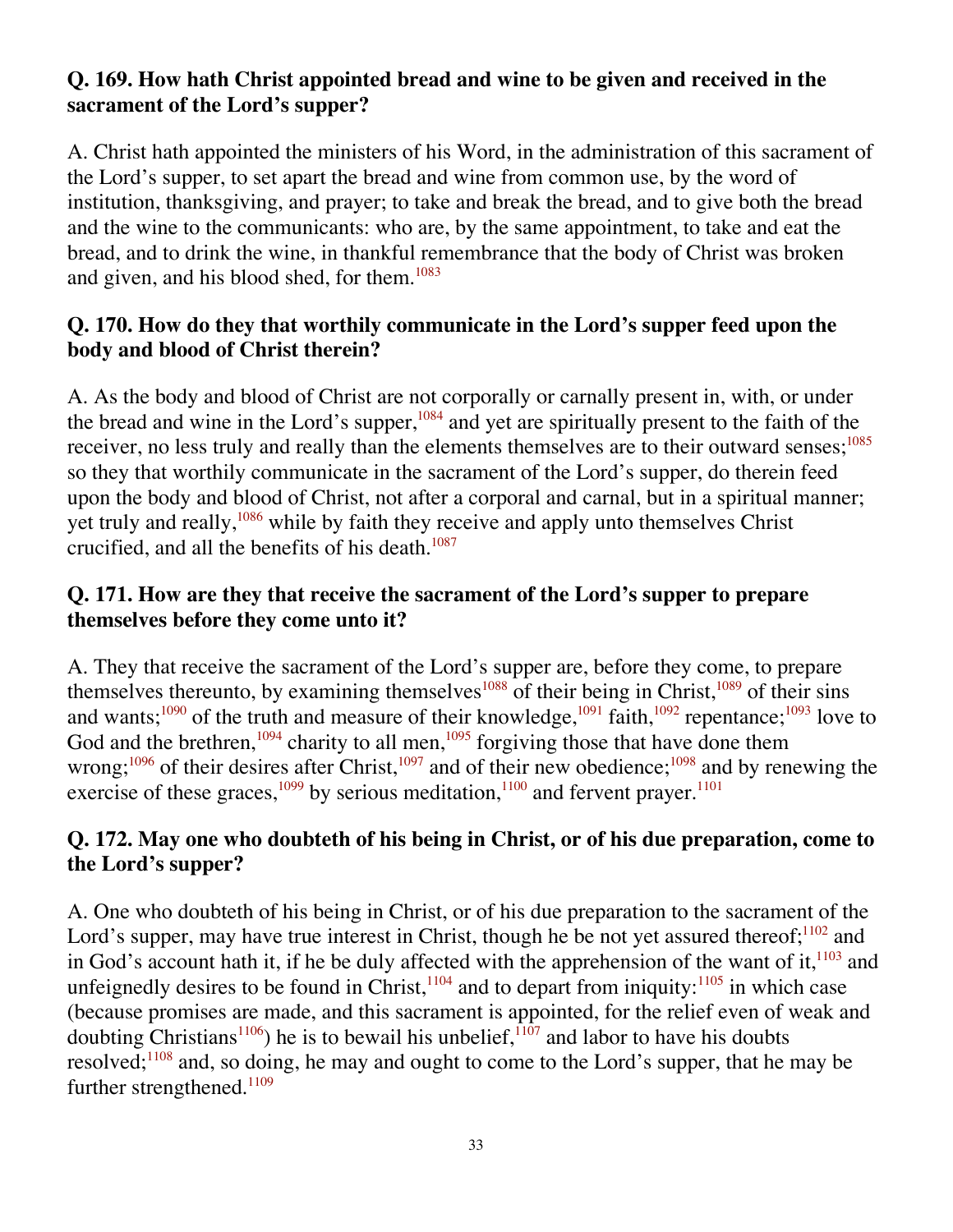#### **Q. 173. May any who profess the faith, and desire to come to the Lord's supper, be kept from it?**

A. Such as are found to be ignorant or scandalous, notwithstanding their profession of the faith, and desire to come to the Lord's supper, may and ought to be kept from that sacrament, by the power which Christ hath left in his church, $\frac{1110}{1110}$  until they receive instruction, and manifest their reformation.<sup>1111</sup>

#### **Q. 174. What is required of them that receive the sacrament of the Lord's supper in the time of the administration of it?**

A. It is required of them that receive the sacrament of the Lord's supper, that, during the time of the administration of it, with all holy reverence and attention they wait upon God in that ordinance,  $\frac{1112}{1112}$  diligently observe the sacramental elements and actions,  $\frac{1113}{1113}$  heedfully discern the Lord's body,  $1114$  and affectionately meditate on his death and sufferings,  $1115$  and thereby stir up themselves to a vigorous exercise of their graces; $\frac{1116}{1110}$  in judging themselves,  $\frac{1117}{1110}$  and sorrowing for sin;  $1118$  in earnest hungering and thirsting after Christ,  $1119$  feeding on him by faith,<sup>1120</sup> receiving of his fullness,<sup>1121</sup> trusting in his merits,<sup>1122</sup> rejoicing in his love,<sup>1123</sup> giving thanks for his grace;  $124$  in renewing of their covenant with God,  $125$  and love to all the saints.<sup>1126</sup>

#### **Q. 175. What is the duty of Christians, after they have received the sacrament of the Lord's supper?**

A. The duty of Christians, after they have received the sacrament of the Lord's supper, is seriously to consider how they have behaved themselves therein, and with what success;  $127$  if they find quickening and comfort, to bless God for it,  $1128$  beg the continuance of it,  $1129$  watch against relapses, $^{1130}$  fulfill their vows, $^{1131}$  and encourage themselves to a frequent attendance on that ordinance: $1132$  but if they find no present benefit, more exactly to review their preparation to, and carriage at, the sacrament; $1133$  in both which, if they can approve themselves to God and their own consciences, they are to wait for the fruit of it in due time: $1134$  but, if they see they have failed in either, they are to be humbled,  $1135$  and to attend upon it afterwards with more care and diligence. $1136$ 

#### **Q. 176. Wherein do the sacraments of baptism and the Lord's supper agree?**

A. The sacraments of baptism and the Lord's supper agree, in that the author of both is God;<sup>1137</sup> the spiritual part of both is Christ and his benefits;<sup>1138</sup> both are seals of the same covenant,<sup>1139</sup> are to be dispensed by ministers of the gospel, and by none other;<sup>1140</sup> and to be continued in the church of Christ until his second coming.<sup>1141</sup>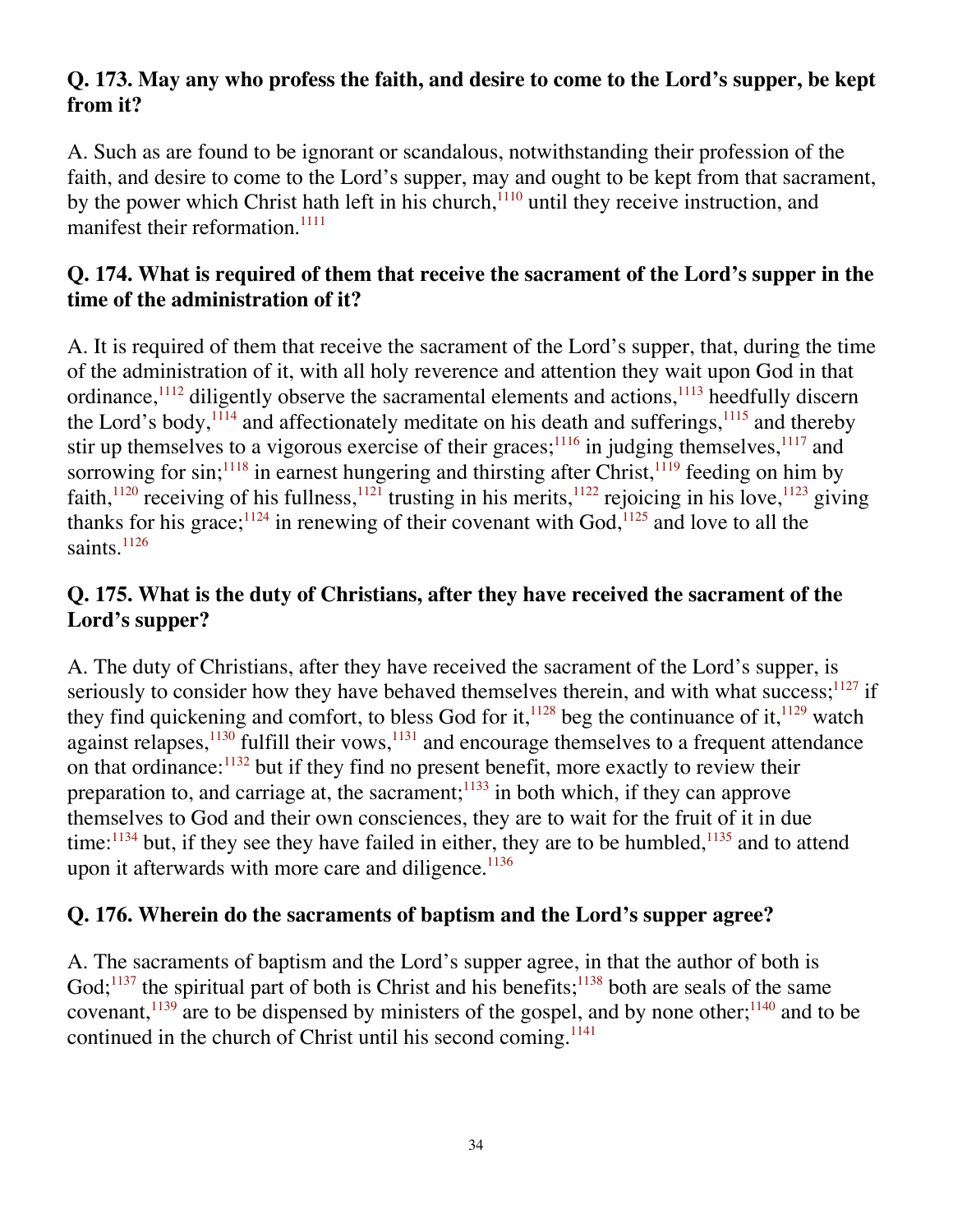# **Q. 177. Wherein do the sacraments of baptism and the Lord's supper differ?**

A. The sacraments of baptism and the Lord's supper differ, in that baptism is to be administered but once, with water, to be a sign and seal of our regeneration and ingrafting into Christ,  $1142$  and that even to infants;  $1143$  whereas the Lord's supper is to be administered often, in the elements of bread and wine, to represent and exhibit Christ as spiritual nourishment to the soul,  $1144$  and to confirm our continuance and growth in him,  $1145$  and that only to such as are of years and ability to examine themselves.<sup>1146</sup>

# **Q. 178. What is prayer?**

A. Prayer is an offering up of our desires unto  $God<sub>1147</sub>$  in the name of Christ,  $1148$  by the help of his Spirit;  $1149$  with confession of our sins,  $1150$  and thankful acknowledgment of his mercies.<sup>1151</sup>

# **Q. 179. Are we to pray unto God only?**

A. God only being able to search the hearts,<sup>1152</sup> hear the requests,<sup>1153</sup> pardon the sins,<sup>1154</sup> and fulfill the desires of all;<sup>1155</sup> and only to be believed in,<sup>1156</sup> and worshipped with religious worship;<sup>1157</sup> prayer, which is a special part thereof,<sup>1158</sup> is to be made by all to him alone,<sup>1159</sup> and to none other. $1160$ 

### **Q. 180. What is it to pray in the name of Christ?**

A. To pray in the name of Christ is, in obedience to his command, and in confidence on his promises, to ask mercy for his sake;<sup>1161</sup> not by bare mentioning of his name,  $1162$  but by drawing our encouragement to pray, and our boldness, strength, and hope of acceptance in prayer, from Christ and his mediation.<sup>1163</sup>

# **Q. 181. Why are we to pray in the name of Christ?**

A. The sinfulness of man, and his distance from God by reason thereof, being so great, as that we can have no access into his presence without a mediator; $1164$  and there being none in heaven or earth appointed to, or fit for, that glorious work but Christ alone,  $1165$  we are to pray in no other name but his only. $1166$ 

# **Q. 182. How doth the Spirit help us to pray?**

A. We not knowing what to pray for as we ought, the Spirit helpeth our infirmities, by enabling us to understand both for whom, and what, and how prayer is to be made; and by working and quickening in our hearts (although not in all persons, nor at all times, in the same measure) those apprehensions, affections, and graces which are requisite for the right performance of that duty.<sup>1167</sup>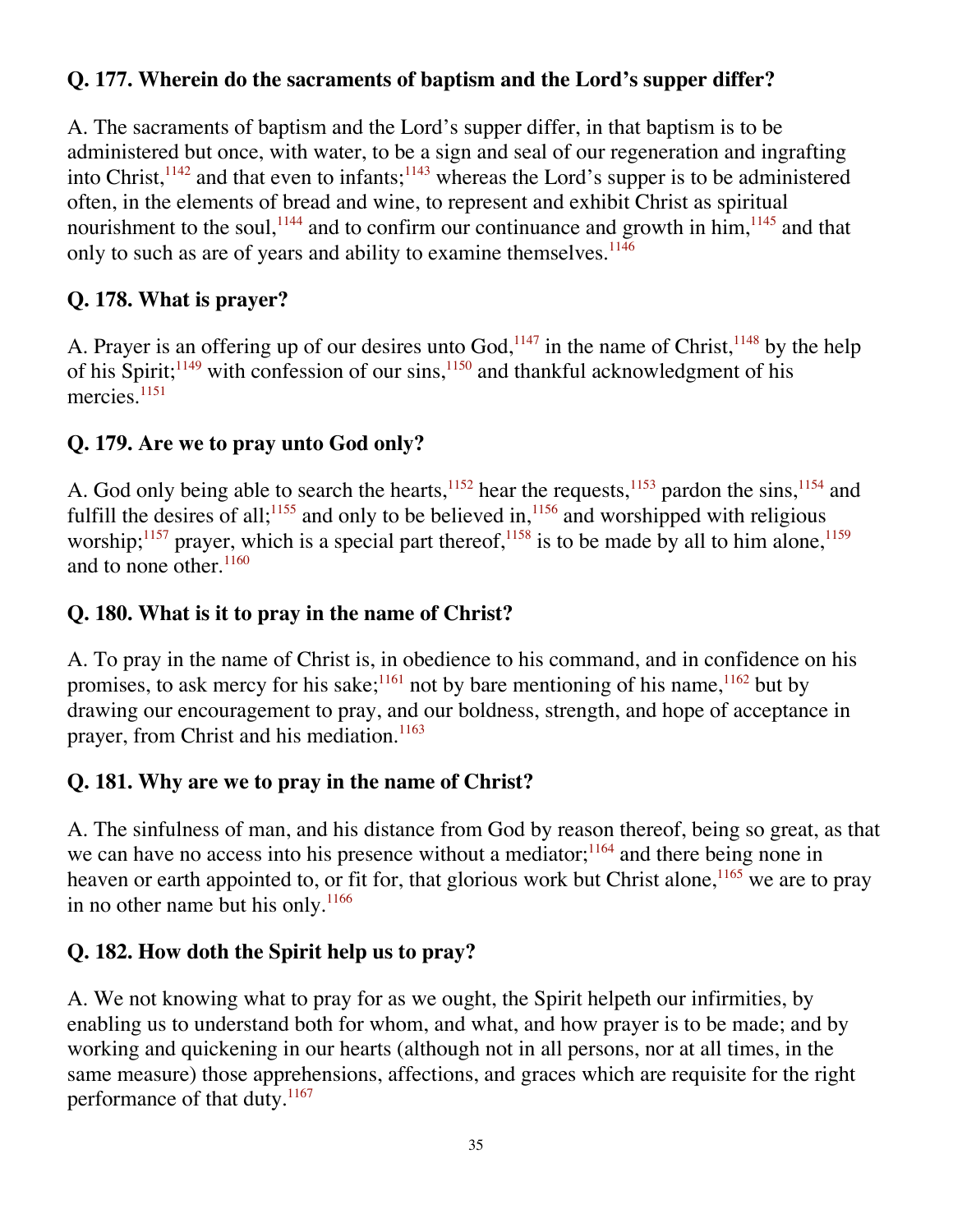# **Q. 183. For whom are we to pray?**

A. We are to pray for the whole church of Christ upon earth;<sup>1168</sup> for magistrates, $\frac{1169}{169}$  and ministers;<sup>1170</sup> for ourselves,<sup>1171</sup> our brethren,<sup>1172</sup> yea, our enemies;<sup>1173</sup> and for all sorts of men living,  $1174$  or that shall live hereafter;  $1175$  but not for the dead,  $1176$  nor for those that are known to have sinned the sin unto death. $1177$ 

### **Q. 184. For what things are we to pray?**

A. We are to pray for all things tending to the glory of  $God<sub>1178</sub>$ , the welfare of the church,<sup>1179</sup> our own<sup>1180</sup> or others, good;<sup>1181</sup> but not for anything that is unlawful.<sup>1182</sup>

### **Q. 185. How are we to pray?**

A. We are to pray with an awful apprehension of the majesty of  $God$ ,<sup>1183</sup> and deep sense of our own unworthiness,  $^{1184}$  necessities,  $^{1185}$  and sins;  $^{1186}$  with penitent,  $^{1187}$  thankful,  $^{1188}$  and enlarged hearts;<sup>1189</sup> with understanding,<sup>1190</sup> faith,<sup>1191</sup> sincerity,<sup>1192</sup> fervency,<sup>1193</sup> love,<sup>1194</sup> and perseverance,<sup>1195</sup> waiting upon him,<sup>1196</sup> with humble submission to his will.<sup>1197</sup>

# **Q. 186. What rule hath God given for our direction in the duty of prayer?**

A. The whole Word of God is of use to direct us in the duty of prayer;  $1198$  but the special rule of direction is that form of prayer which our Savior Christ taught his disciples, commonly called *The Lord's Prayer*.<sup>1199</sup>

#### **Q. 187. How is the Lord's Prayer to be used?**

A. The Lord's Prayer is not only for direction, as a pattern, according to which we are to make other prayers; but may also be used as a prayer, so that it be done with understanding, faith, reverence, and other graces necessary to the right performance of the duty of prayer.<sup>1200</sup>

# **Q. 188. Of how many parts doth the Lord's Prayer consist?**

A. The Lord's Prayer consists of three parts; a preface, petitions, and a conclusion.

# **Q. 189. What doth the preface of the Lord's Prayer teach us?**

A. The preface of the Lord's Prayer (contained in these words, *Our Father which art in heaven*,<sup>1201</sup>) teacheth us, when we pray, to draw near to God with confidence of his fatherly goodness, and our interest therein; $\frac{1202}{1202}$  with reverence, and all other childlike dispositions,<sup>1203</sup> heavenly affections,<sup>1204</sup> and due apprehensions of his sovereign power, majesty, and gracious condescension: $1205$  as also, to pray with and for others. $1206$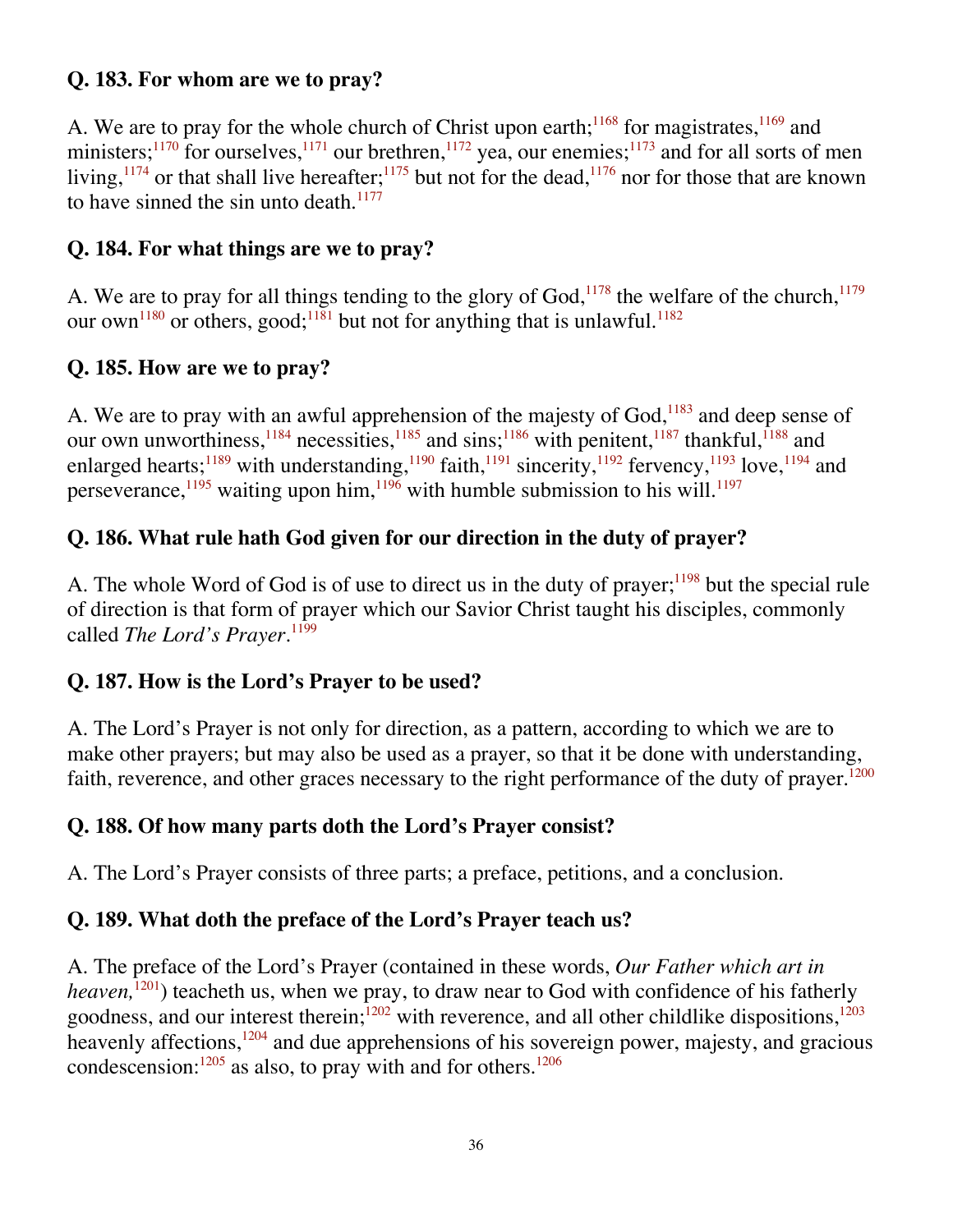### **Q. 190. What do we pray for in the first petition?**

A. In the first petition, (which is, *Hallowed by thy name,*1207) acknowledging the utter inability and indisposition that is in ourselves and all men to honor God aright,<sup>1208</sup> we pray, that God would by his grace enable and incline us and others to know, to acknowledge, and highly to esteem him,<sup>1209</sup> his titles,<sup>1210</sup> attributes,<sup>1211</sup> ordinances, Word,<sup>1212</sup> works, and whatsoever he is pleased to make himself known by;<sup>1213</sup> and to glorify him in thought, word,<sup>1214</sup> and deed:<sup>1215</sup> that he would prevent and remove atheism,  $1216$  ignorance,  $1217$ idolatry,<sup>1218</sup> profaneness,<sup>1219</sup> and whatsoever is dishonorable to him;<sup>1220</sup> and, by his overruling providence, direct and dispose of all things to his own glory.<sup>1221</sup>

#### **Q. 191. What do we pray for in the second petition?**

A. In the second petition, (which is, *Thy kingdom come,*1222) acknowledging ourselves and all mankind to be by nature under the dominion of sin and Satan,<sup>1223</sup> we pray, that the kingdom of sin and Satan may be destroyed,<sup>1224</sup> the gospel propagated throughout the world,<sup>1225</sup> the Jews called,<sup>1226</sup> the fullness of the Gentiles brought in;<sup>1227</sup> the church furnished with all gospel-officers and ordinances,<sup>1228</sup> purged from corruption,<sup>1229</sup> countenanced and maintained by the civil magistrate: $1230$  that the ordinances of Christ may be purely dispensed, and made effectual to the converting of those that are yet in their sins, and the confirming, comforting, and building up of those that are already converted: $1231$  that Christ would rule in our hearts here,<sup>1232</sup> and hasten the time of his second coming, and our reigning with him forever:<sup>1233</sup> and that he would be pleased so to exercise the kingdom of his power in all the world, as may best conduce to these ends.<sup>1234</sup>

#### **Q. 192. What do we pray for in the third petition?**

A. In the third petition, (which is, *Thy will be done in earth as it is in heaven,*1235) acknowledging, that by nature we and all men are not only utterly unable and unwilling to know and do the will of God,<sup>1236</sup> but prone to rebel against his Word,<sup>1237</sup> to repine and murmur against his providence, $1238$  and wholly inclined to do the will of the flesh, and of the devil:<sup>1239</sup> we pray, that God would by his Spirit take away from ourselves and others all blindness,<sup>1240</sup> weakness,<sup>1241</sup> indisposedness,<sup>1242</sup> and perverseness of heart;<sup>1243</sup> and by his grace make us able and willing to know, do, and submit to his will in all things,<sup>1244</sup> with the like humility,<sup>1245</sup> cheerfulness,<sup>1246</sup> faithfulness,<sup>1247</sup> diligence,<sup>1248</sup> zeal,<sup>1249</sup> sincerity,<sup>1250</sup> and constancy, $1251$  as the angels do in heaven.<sup>1252</sup>

#### **Q. 193. What do we pray for in the fourth petition?**

A. In the fourth petition,(which is, *Give us this day our daily bread,*1253) acknowledging, that in Adam, and by our own sin, we have forfeited our right to all the outward blessings of this life, and deserve to be wholly deprived of them by God, and to have them cursed to us in the use of them;<sup>1254</sup> and that neither they of themselves are able to sustain us,  $1255$  nor we to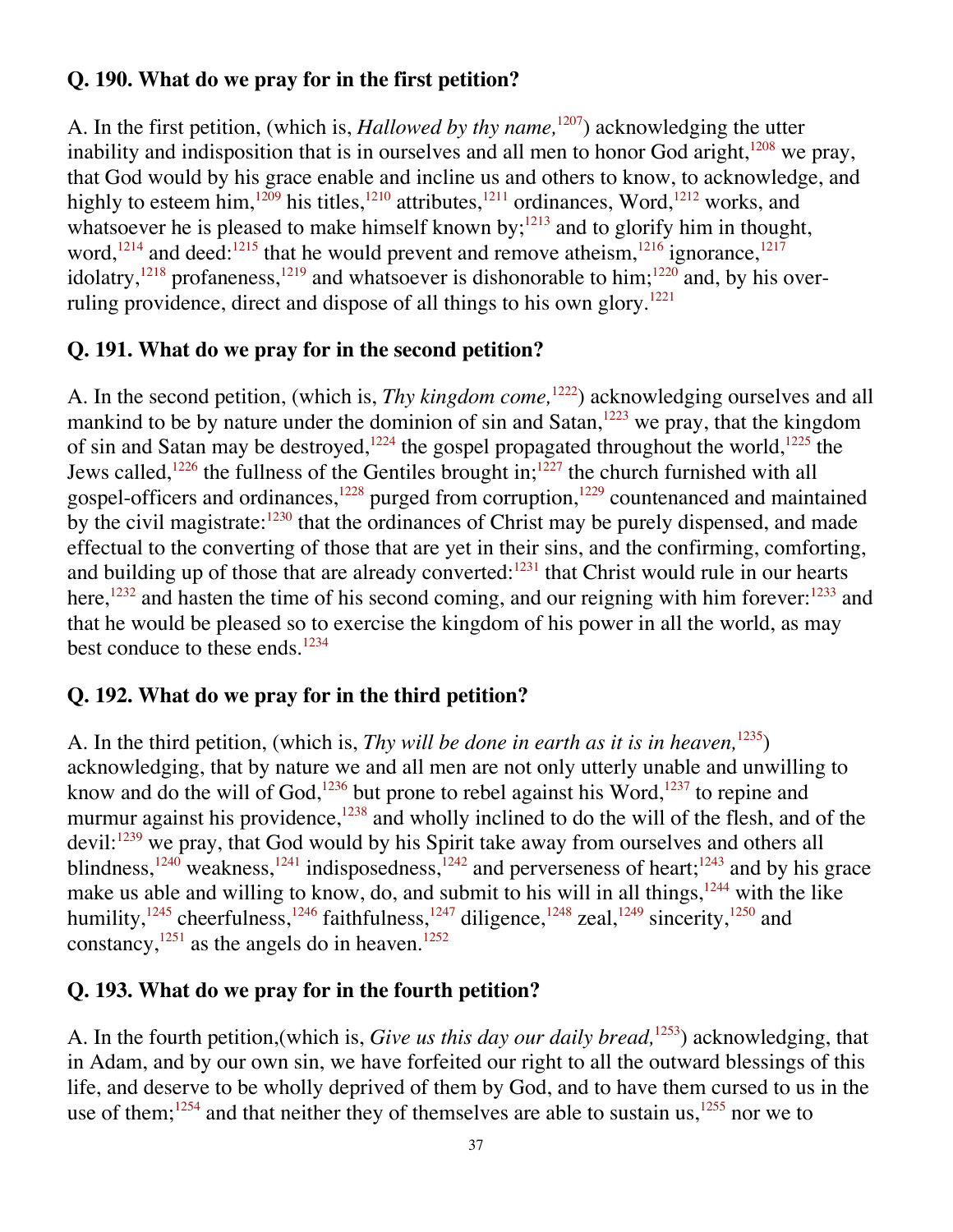merit,<sup>1256</sup> or by our own industry to procure them;<sup>1257</sup> but prone to desire,<sup>1258</sup> get,<sup>1259</sup> and use them unlawfully: $1260$  we pray for ourselves and others, that both they and we, waiting upon the providence of God from day to day in the use of lawful means, may, of his free gift, and as to his fatherly wisdom shall seem best, enjoy a competent portion of them; $^{1261}$  and have the same continued and blessed unto us in our holy and comfortable use of them,  $1262$  and contentment in them; $1263$  and be kept from all things that are contrary to our temporal support and comfort.<sup>1264</sup>

#### **Q. 194. What do we pray for in the fifth petition?**

A. In the fifth petition, (which is, *Forgive us our debts, as we forgive our debtors,*1265) acknowledging, that we and all others are guilty both of original and actual sin, and thereby become debtors to the justice of God; and that neither we, nor any other creature, can make the least satisfaction for that debt: $1266$  we pray for ourselves and others, that God of his free grace would, through the obedience and satisfaction of Christ, apprehended and applied by faith, acquit us both from the guilt and punishment of  $\sin^{1267}$  accept us in his Beloved;<sup>1268</sup> continue his favour and grace to us,<sup>1269</sup> pardon our daily failings,<sup>1270</sup> and fill us with peace and joy, in giving us daily more and more assurance of forgiveness;<sup>1271</sup> which we are the rather emboldened to ask, and encouraged to expect, when we have this testimony in ourselves, that we from the heart forgive others their offenses. $1272$ 

#### **Q. 195. What do we pray for in the sixth petition?**

A. In the sixth petition, (which is, *And lead us not into temptation, but deliver us from evil,*1273) acknowledging, that the most wise, righteous, and gracious God, for divers holy and just ends, may so order things, that we may be assaulted, foiled, and for a time led captive by temptations;<sup>1274</sup> that Satan,<sup>1275</sup> the world,<sup>1276</sup> and the flesh, are ready powerfully to draw us aside, and ensnare us; $^{1277}$  and that we, even after the pardon of our sins, by reason of our corruption, $1278$  weakness, and want of watchfulness, $1279$  are not only subject to be tempted, and forward to expose ourselves unto temptations,<sup>1280</sup> but also of ourselves unable and unwilling to resist them, to recover out of them, and to improve them; $1281$  and worthy to be left under the power of them: $1282$  we pray, that God would so overrule the world and all in it,<sup>1283</sup> subdue the flesh,<sup>1284</sup> and restrain Satan,<sup>1285</sup> order all things,<sup>1286</sup> bestow and bless all means of grace, $1287$  and quicken us to watchfulness in the use of them, that we and all his people may by his providence be kept from being tempted to sin;<sup>1288</sup> or, if tempted, that by his Spirit we may be powerfully supported and enabled to stand in the hour of temptation;<sup>1289</sup> or when fallen, raised again and recovered out of it, $1290$  and have a sanctified use and improvement thereof: $1291$  that our sanctification and salvation may be perfected,  $1292$  Satan trodden under our feet,<sup>1293</sup> and we fully freed from sin, temptation, and all evil, forever.<sup>1294</sup>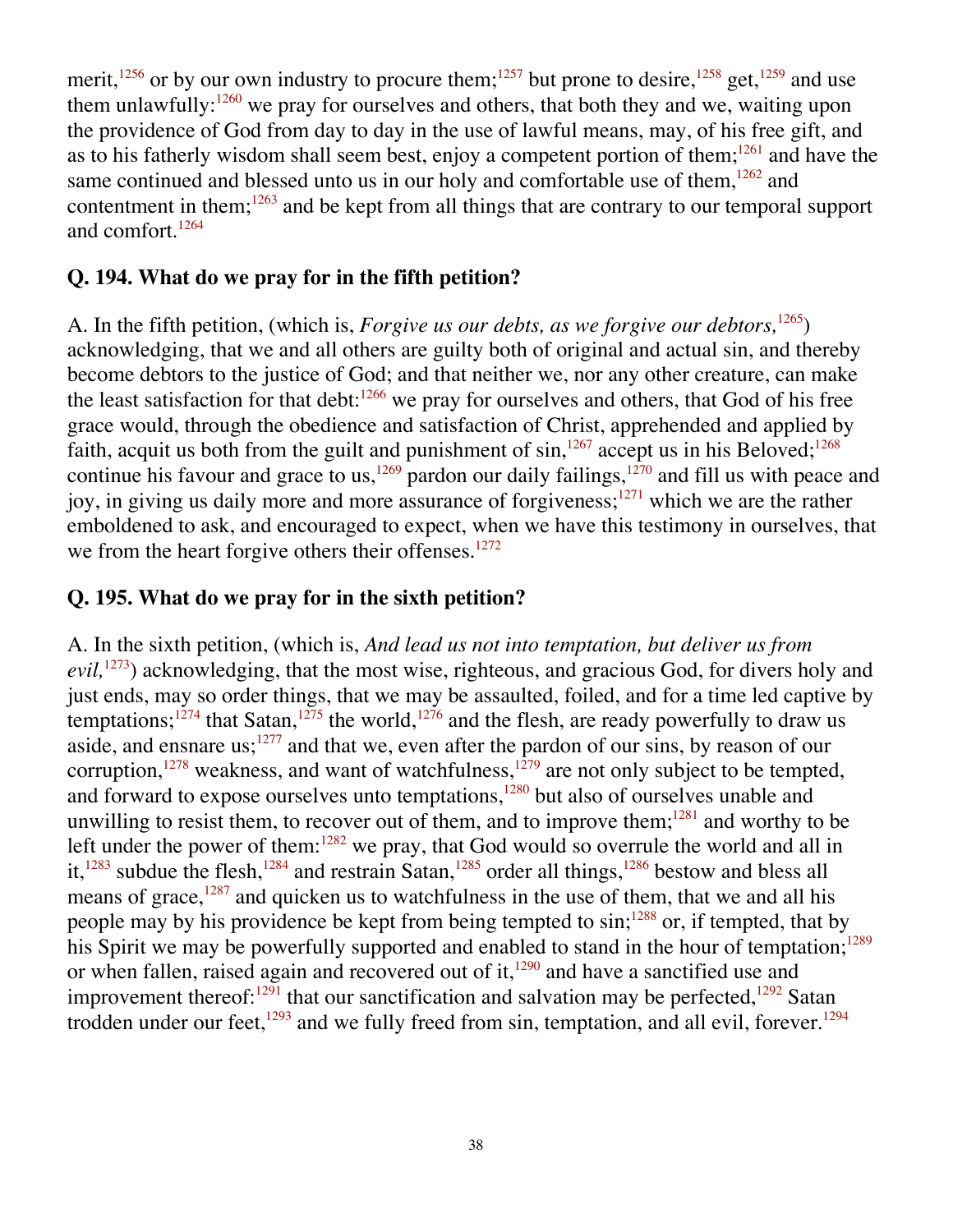### **Q. 196. What doth the conclusion of the Lord's Prayer teach us?**

A. The conclusion of the Lord's Prayer, (which is, *For thine is the kingdom, and the power, and the glory, for ever. Amen.*<sup>1295</sup>) teacheth us to enforce our petitions with arguments,<sup>1296</sup> which are to be taken, not from any worthiness in ourselves, or in any other creature, but from  $God; <sup>1297</sup>$  and with our prayers to join praises,  $<sup>1298</sup>$  ascribing to God alone eternal</sup> sovereignty, omnipotency, and glorious excellency;<sup>1299</sup> in regard whereof, as he is able and willing to help us,  $\frac{1300}{1300}$  so we by faith are emboldened to plead with him that he would,  $\frac{1301}{1301}$  and quietly to rely upon him, that he will fulfil our requests.<sup>1302</sup> And, to testify this our desire and assurance, we say, *Amen.*1303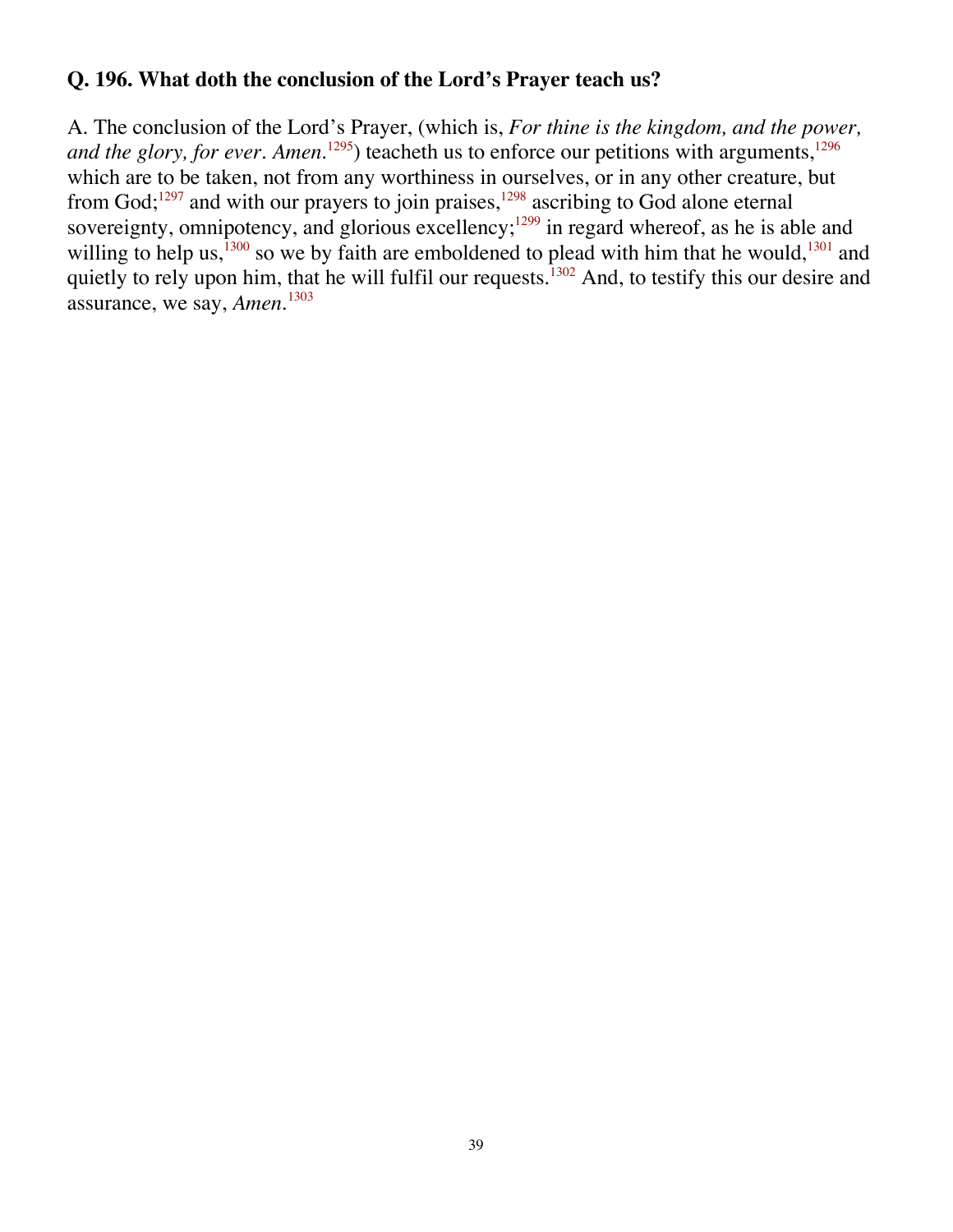<sup>1</sup> **Romans 11:36.** For of him, and through him, and to him, are all things: to whom be glory for ever. Amen. **1 Corinthians 10:31.** Whether therefore ye eat, or drink, or whatsoever ye do, do all to the glory of God.

<sup>2</sup> **Psalm 73:24-28.** Thou shalt guide me with thy counsel, and afterward receive me to glory. Whom have I in heaven but thee? and there is none upon earth that I desire beside thee. My flesh and my heart faileth: but God is the strength of my heart, and my portion for ever. For, lo, they that are far from thee shall perish: thou hast destroyed all them that go a whoring from thee. But it is good for me to draw near to God: I have put my trust in the Lord GOD, that I may declare all thy works. **John 17:21-23.** That they all may be one; as thou, Father, art in me, and I in thee, that they also may be one in us: that the world may believe that thou hast sent me. And the glory which thou gavest me I have given them; that they may be one, even as we are one: I in them, and thou in me, that they may be made perfect in one; and that the world may know that thou hast sent me, and hast loved them, as thou hast loved me.

<sup>3</sup> **Romans 1:19-20.** Because that which may be known of God is manifest in them; for God hath showed it unto them. For the invisible things of him from the creation of the world are clearly seen, being understood by the things that are made, even his eternal power and Godhead; so that they are without excuse. **Psalm 19:1-3.** The heavens declare the glory of God; and the firmament showeth his handiwork. Day unto day uttereth speech, and night unto night showeth knowledge. There is no speech nor language, where their voice is not heard. **Acts 17:28.** For in him we live, and move, and have our being; as certain also of your own poets have said, For we are also his offspring.

<sup>4</sup> 1 Corinthians 2:9-10. But as it is written, Eye hath not seen, nor ear heard, neither have entered into the heart of man, the things which God hath prepared for them that love him. But God hath revealed them unto us by his Spirit: for the Spirit searcheth all things, yea, the deep things of God. 2 Timothy 3:15-17. And that from a child thou hast known the holy scriptures, which are able to make thee wise unto salvation through faith which is in Christ Jesus. All scripture is given by inspiration of God, and is profitable for doctrine, for reproof, for correction, for instruction in righteousness: That the man of God may be perfect, thoroughly furnished unto all good works. Isaiah 59:21. As for me, this is my covenant with them, saith the LORD; My spirit that is upon thee, and my words which I have put in thy mouth, shall not depart out of thy mouth, nor out of the mouth of thy seed, nor out of the mouth of thy seed's seed, saith the LORD, from henceforth and for ever.

<sup>5</sup> **2 Timothy 3:16.** All scripture is given by inspiration of God, and is profitable for doctrine, for reproof, for correction, for instruction in righteousness. **2 Peter 1:19-21.** We have also a more sure word of prophecy; whereunto ye do well that ye take heed, as unto a light that shineth in a dark place, until the day dawn, and the day star arise in your hearts: Knowing this first, that no prophecy of the scripture is of any private interpretation. For the prophecy came not in old time by the will of man: but holy men of God spake as they were moved by the Holy Ghost.

<sup>6</sup> Ephesians 2:20. And are built upon the foundation of the apostles and prophets, Jesus Christ himself being the chief corner stone. **Revelation 22:18-19.** For I testify unto every man that heareth the words of the prophecy of this book, If any man shall add unto these things, God shall add unto him the plagues that are written in this book: And if any man shall take away from the words of the book of this prophecy, God shall take away his part out of the book of life, and out of the holy city, and from the things which are written in this book. **Isaiah 8:20.** To the law and to the testimony: if they speak not according to this word, it is because there is no light in them. **Luke 16:29, 31.** Abraham saith unto him, They have Moses and the prophets; let them hear them.... And he said unto him, If they hear not Moses and the prophets, neither will they be persuaded, though one rose from the dead. **Galatians 1:8-9.** But though we, or an angel from heaven,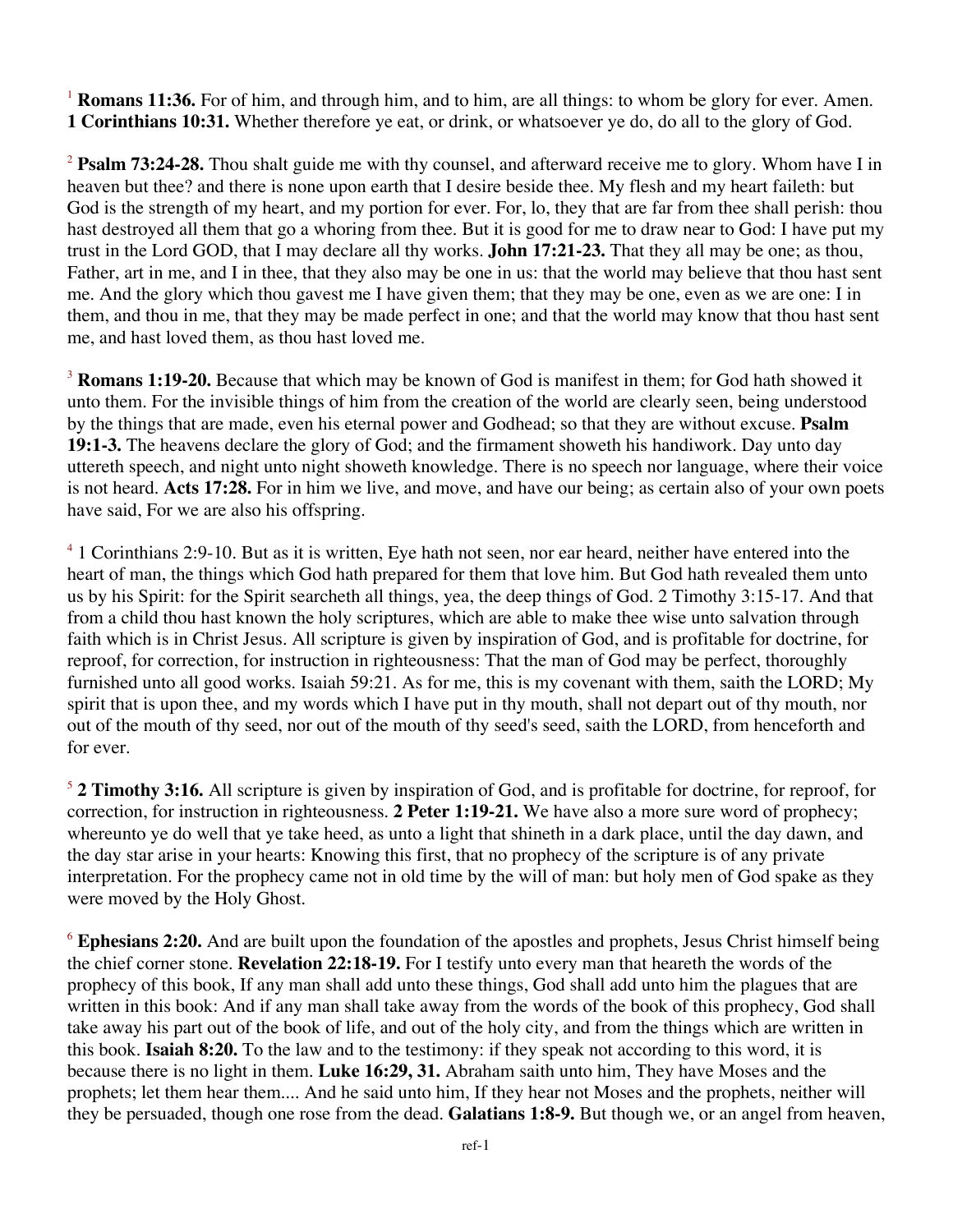preach any other gospel unto you than that which we have preached unto you, let him be accursed. As we said before, so say I now again, If any man preach any other gospel unto you than that ye have received, let him be accursed. **2 Timothy 3:15-16.** And that from a child thou hast known the holy scriptures, which are able to make thee wise unto salvation through faith which is in Christ Jesus. All scripture is given by inspiration of God, and is profitable for doctrine, for reproof, for correction, for instruction in righteousness.

<sup>7</sup> **Hosea 8:12.** I have written to him the great things of my law, but they were counted as a strange thing. **1 Corinthians 2:6-7, 13.** Howbeit we speak wisdom among them that are perfect: yet not the wisdom of this world, nor of the princes of this world, that come to nought: But we speak the wisdom of God in a mystery, even the hidden wisdom, which God ordained before the world unto our glory:... Which things also we speak, not in the words which man's wisdom teacheth, but which the Holy Ghost teacheth; comparing spiritual things with spiritual. **Psalm 119:18, 129.** Open thou mine eyes, that I may behold wondrous things out of thy law.... Thy testimonies are wonderful: therefore doth my soul keep them.

<sup>8</sup> **Psalm 12:6.** The words of the LORD are pure words: as silver tried in a furnace of earth, purified seven times. **Psalm 119:140.** Thy word is very pure: therefore thy servant loveth it.

<sup>9</sup> Acts 10:43. To him give all the prophets witness, that through his name whosoever believeth in him shall receive remission of sins. **Acts 26:22.** Having therefore obtained help of God, I continue unto this day, witnessing both to small and great, saying none other things than those which the prophets and Moses did say should come.

<sup>10</sup> **Romans 3:19, 27.** Now we know that what things soever the law saith, it saith to them who are under the law: that every mouth may be stopped, and all the world may become guilty before God.... Where is boasting then? It is excluded. By what law? of works? Nay: but by the law of faith.

 $11$  **Acts 18:28.** For he mightily convinced the Jews, and that publicly, showing by the scriptures that Jesus was Christ. **Hebrews 4:12.** For the word of God is quick, and powerful, and sharper than any twoedged sword, piercing even to the dividing asunder of soul and spirit, and of the joints and marrow, and is a discerner of the thoughts and intents of the heart. **James 1:18.** Of his own will begat he us with the word of truth, that we should be a kind of firstfruits of his creatures. **Psalm 19:7-9.** The law of the LORD is perfect, converting the soul: the testimony of the LORD is sure, making wise the simple. The statutes of the LORD are right, rejoicing the heart: the commandment of the LORD is pure, enlightening the eyes. The fear of the LORD is clean, enduring for ever: the judgments of the LORD are true and righteous altogether. **Romans 15:4.** For whatsoever things were written aforetime were written for our learning, that we through patience and comfort of the scriptures might have hope. **Acts 20:32.** And now, brethren, I commend you to God, and to the word of his grace, which is able to build you up, and to give you an inheritance among all them which are sanctified.

<sup>12</sup> **John 16:13-14.** Howbeit when he, the Spirit of truth, is come, he will guide you into all truth: for he shall not speak of himself; but whatsoever he shall hear, that shall he speak: and he will show you things to come. He shall glorify me: for he shall receive of mine, and shall show it unto you. **1 John 2:20, 27.** But ye have an unction from the Holy One, and ye know all things.... But the anointing which ye have received of him abideth in you, and ye need not that any man teach you: but as the same anointing teacheth you of all things, and is truth, and is no lie, and even as it hath taught you, ye shall abide in him. **John 20:31.** But these are written, that ye might believe that Jesus is the Christ, the Son of God; and that believing ye might have life through his name.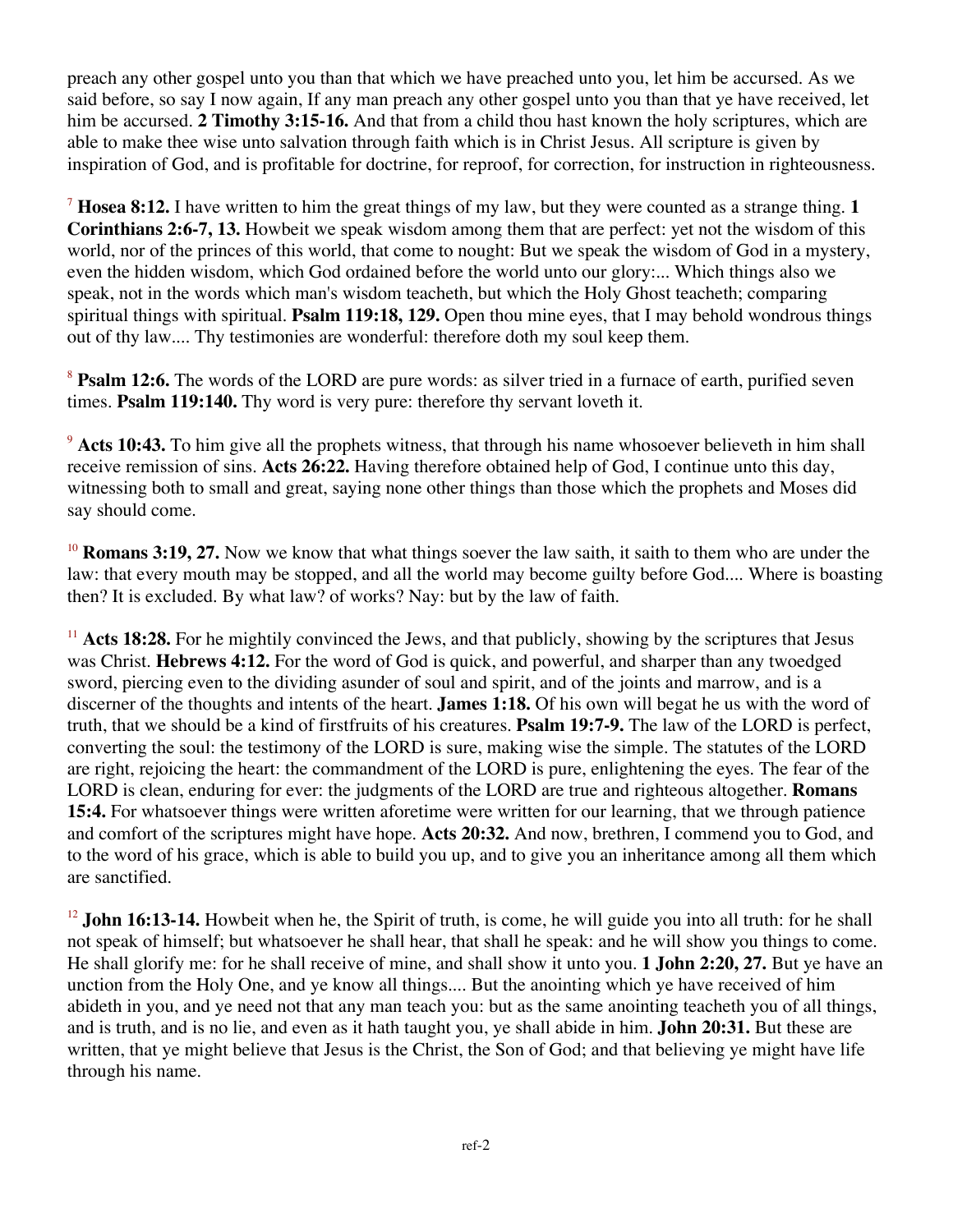<sup>13</sup> **2 Timothy 1:13.** Hold fast the form of sound words, which thou hast heard of me, in faith and love which is in Christ Jesus.

<sup>14</sup> Hebrews 11:6. But without faith it is impossible to please him: for he that cometh to God must believe that he is, and that he is a rewarder of them that diligently seek him.

<sup>15</sup> **1 John 5:17.** All unrighteousness is sin: and there is a sin not unto death.

<sup>16</sup> Acts 15:14-15, 18. Simeon hath declared how God at the first did visit the Gentiles, to take out of them a people for his name. And to this agree the words of the prophets; as it is written.... Known unto God are all his works from the beginning of the world.

<sup>17</sup> Acts 4:27-28. For of a truth against thy holy child Jesus, whom thou hast anointed, both Herod, and Pontius Pilate, with the Gentiles, and the people of Israel, were gathered together, For to do whatsoever thy hand and thy counsel determined before to be done.

<sup>18</sup> **John 4:24.** God is a Spirit: and they that worship him must worship him in spirit and in truth.

<sup>19</sup> **Exodus 3:14.** And God said unto Moses, I AM THAT I AM: and he said, Thus shalt thou say unto the children of Israel, I AM hath sent me unto you. **Job 11:7-9.** Canst thou by searching find out God? canst thou find out the Almighty unto perfection? It is as high as heaven; what canst thou do? deeper than hell; what canst thou know? The measure thereof is longer than the earth, and broader than the sea.

<sup>20</sup> Acts 7:2. And he said, Men, brethren, and fathers, hearken; The God of glory appeared unto our father Abraham, when he was in Mesopotamia, before he dwelt in Charran.

<sup>21</sup> **1 Timothy 6:15.** Which in his times he shall show, who is the blessed and only Potentate, the King of kings, and Lord of lords.

<sup>22</sup> Matthew 5:48. Be ye therefore perfect, even as your Father which is in heaven is perfect.

<sup>23</sup> Genesis 17:1. And when Abram was ninety years old and nine, the LORD appeared to Abram, and said unto him, I am the Almighty God; walk before me, and be thou perfect.

<sup>24</sup> **Psalm 90:2.** Before the mountains were brought forth, or ever thou hadst formed the earth and the world, even from everlasting to everlasting, thou art God.

<sup>25</sup> Malachi 3:6. For I am the LORD, I change not; therefore ye sons of Jacob are not consumed.

<sup>26</sup> **1 Kings 8:27.** But will God indeed dwell on the earth? behold, the heaven and heaven of heavens cannot contain thee; how much less this house that I have builded?

<sup>27</sup> **Psalm 139:1-13.** O LORD, thou hast searched me, and known me. Thou knowest my downsitting and mine uprising, thou understandest my thought afar off. Thou compassest my path and my lying down, and art acquainted with all my ways. For there is not a word in my tongue, but, lo, O LORD, thou knowest it altogether. Thou hast beset me behind and before, and laid thine hand upon me. Such knowledge is too wonderful for me; it is high, I cannot attain unto it. Whither shall I go from thy spirit? or whither shall I flee from thy presence? If I ascend up into heaven, thou art there: if I make my bed in hell, behold, thou art there. If I take the wings of the morning, and dwell in the uttermost parts of the sea; Even there shall thy hand lead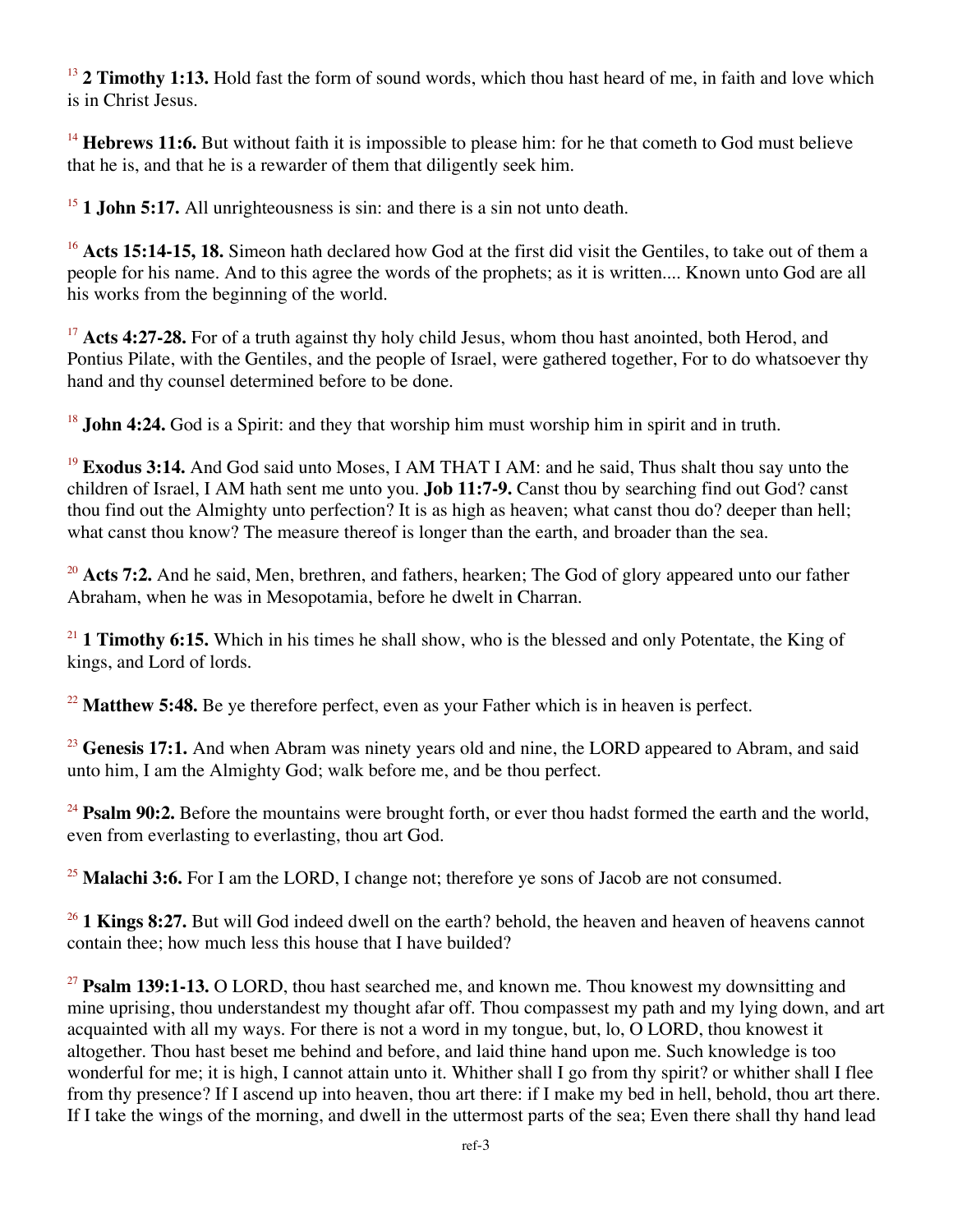me, and thy right hand shall hold me. If I say, Surely the darkness shall cover me; even the night shall be light about me. Yea, the darkness hideth not from thee; but the night shineth as the day: the darkness and the light are both alike to thee. For thou hast possessed my reins: thou hast covered me in my mother's womb.

<sup>28</sup> **Revelation 4:8.** And the four beasts had each of them six wings about him; and they were full of eves within: and they rest not day and night, saying, Holy, holy, holy, Lord God Almighty, which was, and is, and is to come.

<sup>29</sup> **Hebrews 4:13.** Neither is there any creature that is not manifest in his sight: but all things are naked and opened unto the eyes of him with whom we have to do. **Psalm 147:5.** Great is our Lord, and of great power: his understanding is infinite.

<sup>30</sup> **Romans 16:27.** To God only wise, be glory through Jesus Christ for ever. Amen.

<sup>31</sup> **Isaiah 6:3.** And one cried unto another, and said, Holy, holy, holy, is the LORD of hosts: the whole earth is full of his glory. **Revelation 15:4.** Who shall not fear thee, O Lord, and glorify thy name? for thou only art holy: for all nations shall come and worship before thee; for thy judgments are made manifest.

<sup>32</sup> **Deuteronomy 32:4.** He is the Rock, his work is perfect: for all his ways are judgment: a God of truth and without iniquity, just and right is he.

<sup>33</sup> Exodus 34:6. And the LORD passed by before him, and proclaimed, The LORD, The LORD God, merciful and gracious, longsuffering, and abundant in goodness and truth.

<sup>34</sup> **Deuteronomy 6:4.** Hear, O Israel: The LORD our God is one LORD. **1 Corinthians 8:4, 6.** As concerning therefore the eating of those things that are offered in sacrifice unto idols, we know that an idol is nothing in the world, and that there is none other God but one.... But to us there is but one God, the Father, of whom are all things, and we in him; and one Lord Jesus Christ, by whom are all things, and we by him. **Jeremiah 10:10.** But the LORD is the true God, he is the living God, and an everlasting king: at his wrath the earth shall tremble, and the nations shall not be able to abide his indignation.

<sup>35</sup> **1 John 5:7.** For there are three that bear record in heaven, the Father, the Word, and the Holy Ghost: and these three are one. **Matthew 3:16-17.** And Jesus, when he was baptized, went up straightway out of the water: and, lo, the heavens were opened unto him, and he saw the Spirit of God descending like a dove, and lighting upon him: And lo a voice from heaven, saying, This is my beloved Son, in whom I am well pleased. **Matthew 28:19.** Go ye therefore, and teach all nations, baptizing them in the name of the Father, and of the Son, and of the Holy Ghost. **2 Corinthians 13:14.** The grace of the Lord Jesus Christ, and the love of God, and the communion of the Holy Ghost, be with you all. Amen. **John 10:30.** I and my Father are one.

<sup>36</sup> **Hebrews 1:5-6, 8.** For unto which of the angels said he at any time, Thou art my Son, this day have I begotten thee? And again, I will be to him a Father, and he shall be to me a Son? And again, when he bringeth in the firstbegotten into the world, he saith, And let all the angels of God worship him.... But unto the Son he saith, Thy throne, O God, is for ever and ever: a sceptre of righteousness is the sceptre of thy kingdom.

<sup>37</sup> **John 1:14, 18.** And the Word was made flesh, and dwelt among us, (and we beheld his glory, the glory as of the only begotten of the Father,) full of grace and truth.... No man hath seen God at any time; the only begotten Son, which is in the bosom of the Father, he hath declared him.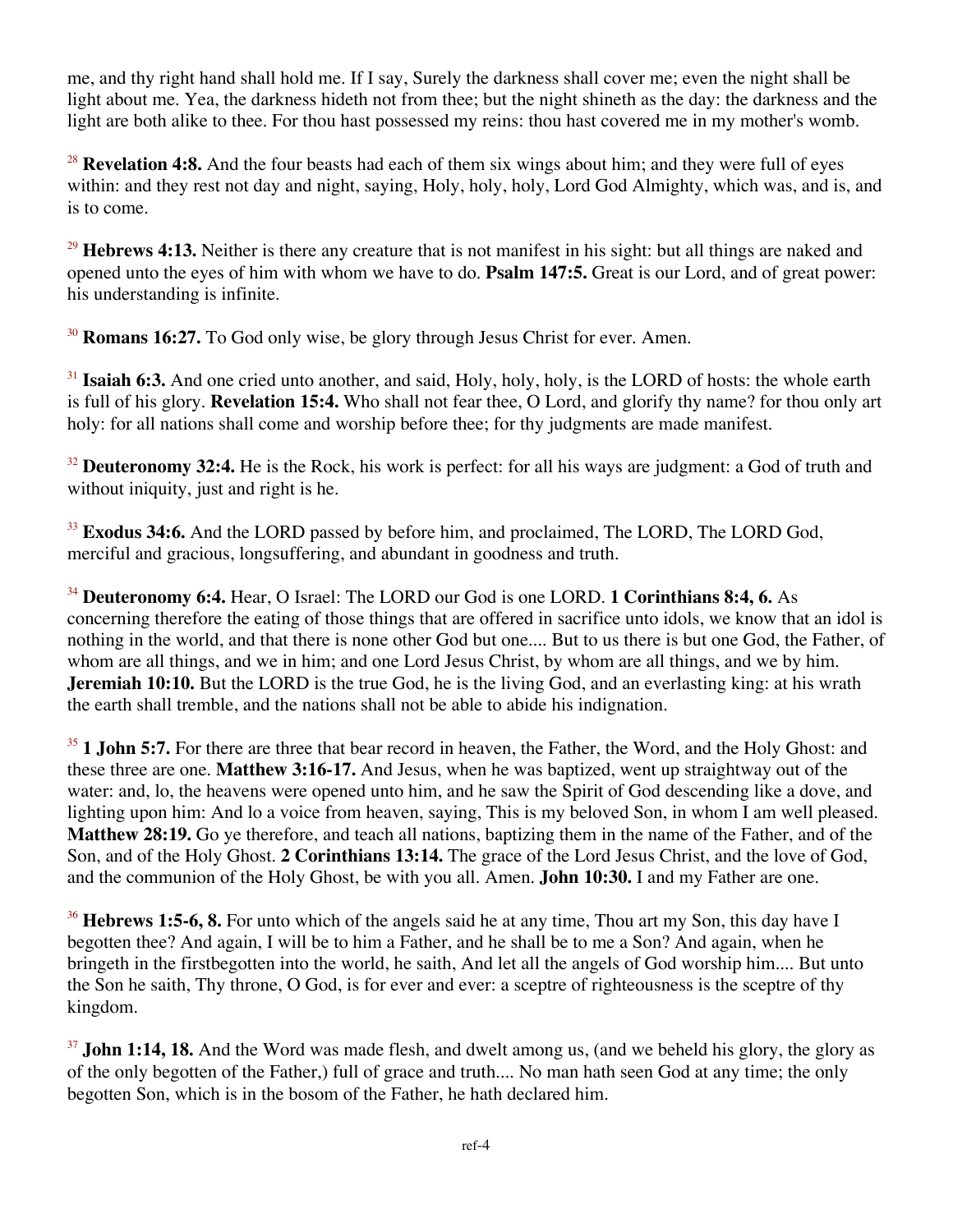<sup>38</sup> **John 15:26.** But when the Comforter is come, whom I will send unto you from the Father, even the Spirit of truth, which proceedeth from the Father, he shall testify of me. **Galatians 4:6.** And because ye are sons, God hath sent forth the Spirit of his Son into your hearts, crying, Abba, Father.

<sup>39</sup> **Isaiah 6:3, 5, 8.** And one cried unto another, and said, Holy, holy, holy, is the LORD of hosts: the whole earth is full of his glory.... Then said I, Woe is me! for I am undone; because I am a man of unclean lips, and I dwell in the midst of a people of unclean lips: for mine eyes have seen the King, the LORD of hosts.... Also I heard the voice of the Lord, saying, Whom shall I send, and who will go for us? Then said I, Here am I; send me. **John 12:41.** These things said Esaias, when he saw his glory, and spake of him. **Acts 28:25.** And when they agreed not among themselves, they departed, after that Paul had spoken one word, Well spake the Holy Ghost by Esaias the prophet unto our fathers. **1 John 5:20.** And we know that the Son of God is come, and hath given us an understanding, that we may know him that is true, and we are in him that is true, even in his Son Jesus Christ. This is the true God, and eternal life. **Acts 5:3-4.** But Peter said, Ananias, why hath Satan filled thine heart to lie to the Holy Ghost, and to keep back part of the price of the land? Whiles it remained, was it not thine own? and after it was sold, was it not in thine own power? why hast thou conceived this thing in thine heart? thou hast not lied unto men, but unto God.

<sup>40</sup> **John 1:1.** In the beginning was the Word, and the Word was with God, and the Word was God. **Isaiah 9:6.** For unto us a child is born, unto us a son is given: and the government shall be upon his shoulder: and his name shall be called Wonderful, Counsellor, The mighty God, The everlasting Father, The Prince of Peace. **John 2:24-25.** But Jesus did not commit himself unto them, because he knew all men, And needed not that any should testify of man: for he knew what was in man. **1 Corinthians 2:10-11.** But God hath revealed them unto us by his Spirit: for the Spirit searcheth all things, yea, the deep things of God. For what man knoweth the things of a man, save the spirit of man which is in him? even so the things of God knoweth no man, but the Spirit of God.

<sup>41</sup> Colossians 1:16. For by him were all things created, that are in heaven, and that are in earth, visible and invisible, whether they be thrones, or dominions, or principalities, or powers: all things were created by him, and for him. **Genesis 1:2.** And the earth was without form, and void; and darkness was upon the face of the deep. And the Spirit of God moved upon the face of the waters.

<sup>42</sup> Matthew 28:19. Go ye therefore, and teach all nations, baptizing them in the name of the Father, and of the Son, and of the Holy Ghost. **2 Corinthians 8:14.** But by an equality, that now at this time your abundance may be a supply for their want, that their abundance also may be a supply for your want: that there may be equality.

<sup>43</sup> **Ephesians 1:11.** In whom also we have obtained an inheritance, being predestinated according to the purpose of him who worketh all things after the counsel of his own will. **Romans 11:33.** O the depth of the riches both of the wisdom and knowledge of God! how unsearchable are his judgments, and his ways past finding out! **Romans 9:14-15, 18.** What shall we say then? Is there unrighteousness with God? God forbid. For he saith to Moses, I will have mercy on whom I will have mercy, and I will have compassion on whom I will have compassion.... Therefore hath he mercy on whom he will have mercy, and whom he will he hardeneth.

<sup>44</sup> Ephesians 1:4, 11. According as he hath chosen us in him before the foundation of the world, that we should be holy and without blame before him in love.... In whom also we have obtained an inheritance, being predestinated according to the purpose of him who worketh all things after the counsel of his own will. **Romans 9:22-23.** What if God, willing to show his wrath, and to make his power known, endured with much longsuffering the vessels of wrath fitted to destruction: And that he might make known the riches of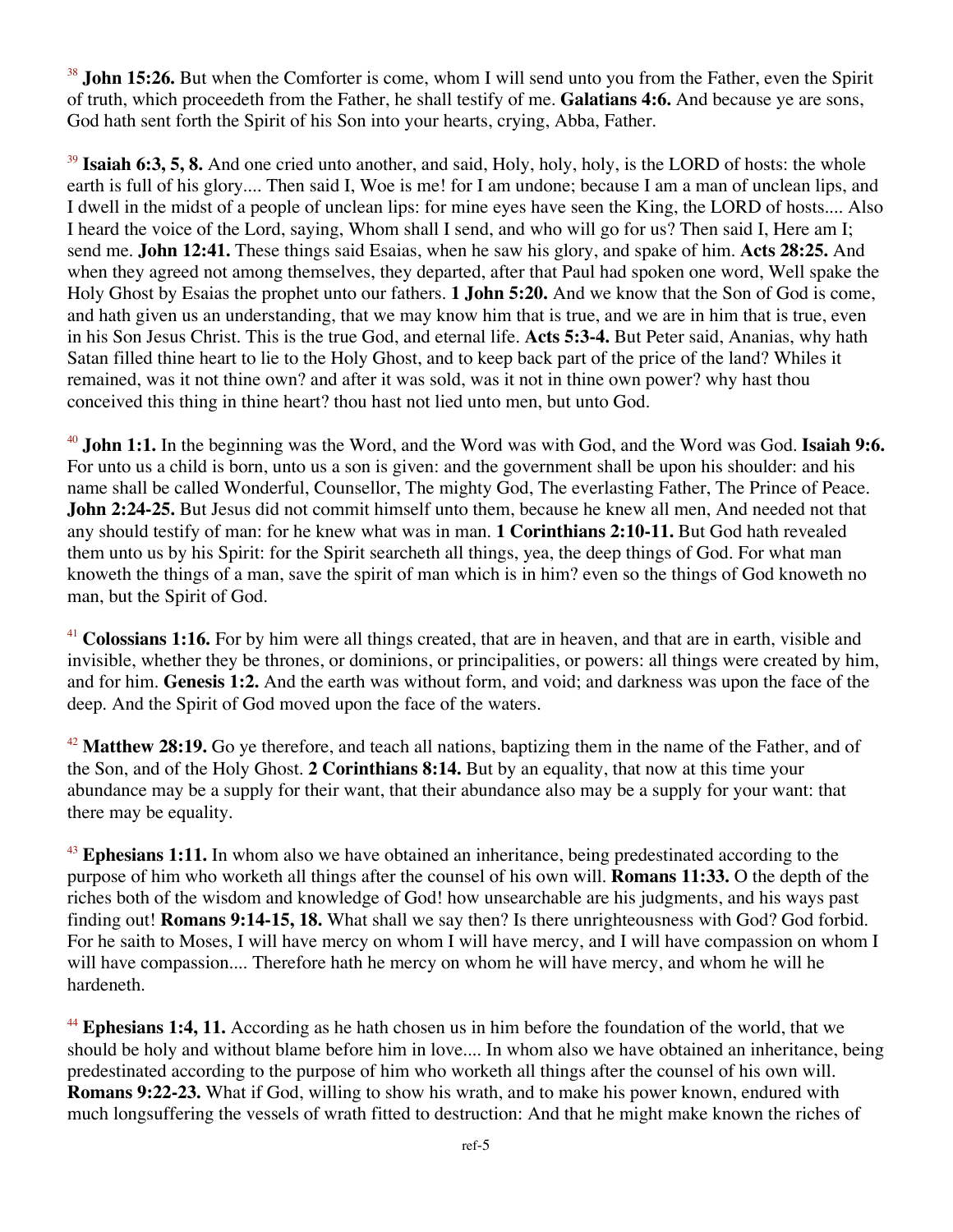his glory on the vessels of mercy, which he had afore prepared unto glory. **Psalm 33:11.** The counsel of the LORD standeth for ever, the thoughts of his heart to all generations.

<sup>45</sup> **1 Timothy 5:21.** I charge thee before God, and the Lord Jesus Christ, and the elect angels, that thou observe these things without preferring one before another, doing nothing by partiality.

<sup>46</sup> **Ephesians 1:4-6.** According as he hath chosen us in him before the foundation of the world, that we should be holy and without blame before him in love: Having predestinated us unto the adoption of children by Jesus Christ to himself, according to the good pleasure of his will, To the praise of the glory of his grace, wherein he hath made us accepted in the beloved. **2 Thessalonians 2:13-14.** But we are bound to give thanks alway to God for you, brethren beloved of the Lord, because God hath from the beginning chosen you to salvation through sanctification of the Spirit and belief of the truth: Whereunto he called you by our gospel, to the obtaining of the glory of our Lord Jesus Christ.

<sup>47</sup> **Romans 9:17-18, 21-22.** For the scripture saith unto Pharaoh, Even for this same purpose have I raised thee up, that I might show my power in thee, and that my name might be declared throughout all the earth. Therefore hath he mercy on whom he will have mercy, and whom he will he hardeneth.... Hath not the potter power over the clay, of the same lump to make one vessel unto honour, and another unto dishonour? What if God, willing to show his wrath, and to make his power known, endured with much longsuffering the vessels of wrath fitted to destruction. **Matthew 11:25-26.** At that time Jesus answered and said, I thank thee, O Father, Lord of heaven and earth, because thou hast hid these things from the wise and prudent, and hast revealed them unto babes. Even so, Father: for so it seemed good in thy sight. **2 Timothy 2:20.** But in a great house there are not only vessels of gold and of silver, but also of wood and of earth; and some to honour, and some to dishonour. **Jude 4.** For there are certain men crept in unawares, who were before of old ordained to this condemnation, ungodly men, turning the grace of our God into lasciviousness, and denying the only Lord God, and our Lord Jesus Christ. **1 Peter 2:8.** And a stone of stumbling, and a rock of offence, even to them which stumble at the word, being disobedient: whereunto also they were appointed.

<sup>48</sup> **Ephesians 1:11.** In whom also we have obtained an inheritance, being predestinated according to the purpose of him who worketh all things after the counsel of his own will.

<sup>49</sup> **Genesis 1** (entire). **Hebrews 11:3.** Through faith we understand that the worlds were framed by the word of God, so that things which are seen were not made of things which do appear. **Proverbs 16:4.** The LORD hath made all things for himself: yea, even the wicked for the day of evil.

<sup>50</sup> Colossians 1:16. For by him were all things created, that are in heaven, and that are in earth, visible and invisible, whether they be thrones, or dominions, or principalities, or powers: all things were created by him, and for him.

<sup>51</sup> **Psalm 104:4.** Who maketh his angels spirits; his ministers a flaming fire.

<sup>52</sup> **Matthew 22:30.** For in the resurrection they neither marry, nor are given in marriage, but are as the angels of God in heaven.

<sup>53</sup> **Matthew 25:31.** When the Son of man shall come in his glory, and all the holy angels with him, then shall he sit upon the throne of his glory.

<sup>54</sup> **2 Samuel 14:17.** Then thine handmaid said, The word of my lord the king shall now be comfortable: for as an angel of God, so is my lord the king to discern good and bad: therefore the LORD thy God will be with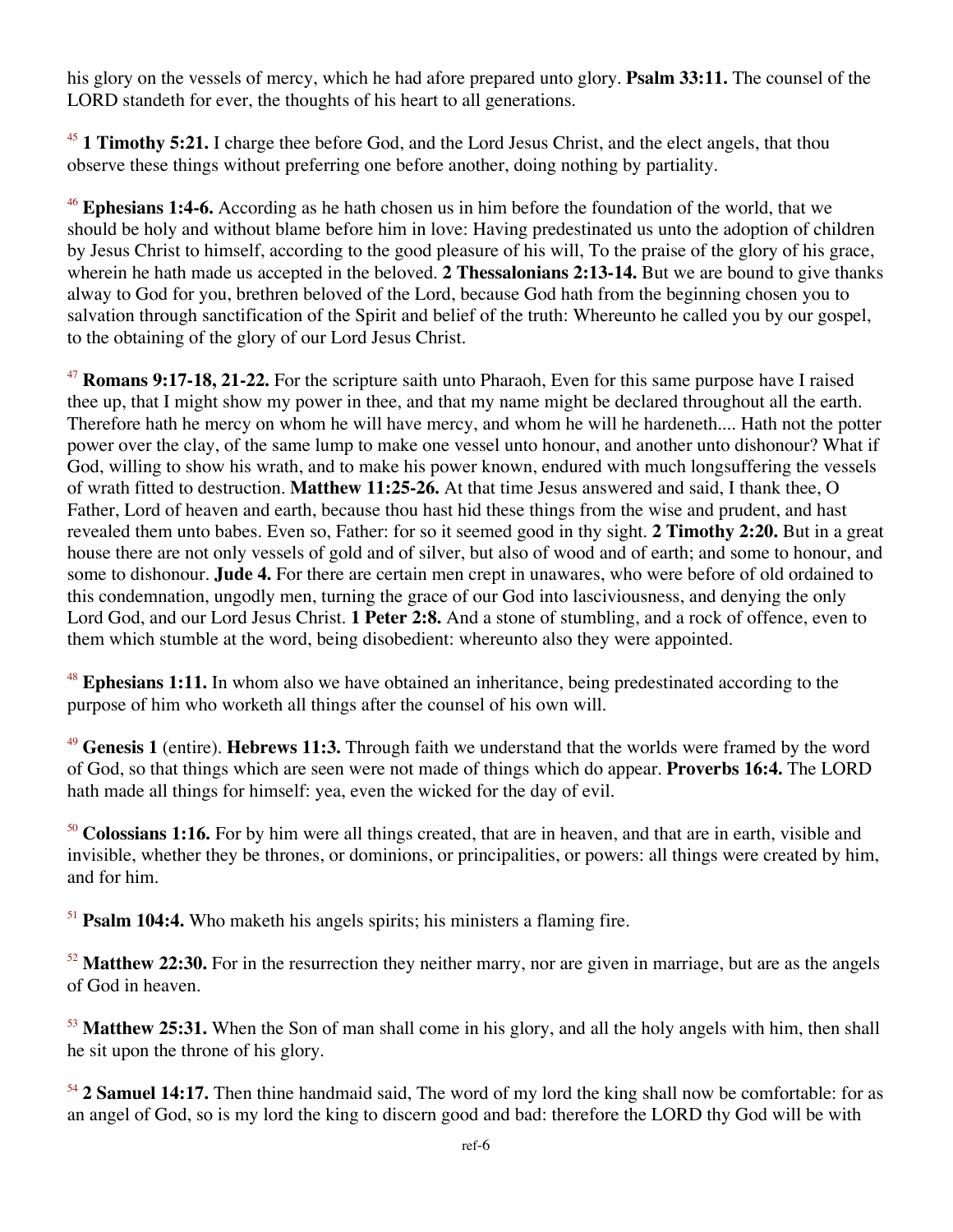thee. **Matthew 24:36.** But of that day and hour knoweth no man, no, not the angels of heaven, but my Father only.

<sup>55</sup> **2 Thessalonians 1:7.** And to you who are troubled rest with us, when the Lord Jesus shall be revealed from heaven with his mighty angels.

<sup>56</sup> **Psalm 103:20-21.** Bless the LORD, ye his angels, that excel in strength, that do his commandments, hearkening unto the voice of his word. Bless ye the LORD, all ye his hosts; ye ministers of his, that do his pleasure.

<sup>57</sup> **2 Peter 2:4.** For if God spared not the angels that sinned, but cast them down to hell, and delivered them into chains of darkness, to be reserved unto judgment.

<sup>58</sup> Genesis 1:27. So God created man in his own image, in the image of God created he him; male and female created he them.

<sup>59</sup> **Genesis 2:7.** And the LORD God formed man of the dust of the ground, and breathed into his nostrils the breath of life; and man became a living soul.

<sup>60</sup> **Genesis 2:22.** And the rib, which the LORD God had taken from man, made he a woman, and brought her unto the man.

<sup>61</sup> Genesis 2:7. And the LORD God formed man of the dust of the ground, and breathed into his nostrils the breath of life; and man became a living soul. **Job 35:11.** Who teacheth us more than the beasts of the earth, and maketh us wiser than the fowls of heaven? **Ecclesiastes 12:7.** Then shall the dust return to the earth as it was: and the spirit shall return unto God who gave it. **Matthew 10:28.** And fear not them which kill the body, but are not able to kill the soul: but rather fear him which is able to destroy both soul and body in hell. **Luke 23:43.** And Jesus said unto him, Verily I say unto thee, To day shalt thou be with me in paradise.

 $62$  **Genesis 1:27.** So God created man in his own image, in the image of God created he him; male and female created he them.

<sup>63</sup> Colossians 3:10. And have put on the new man, which is renewed in knowledge after the image of him that created him.

<sup>64</sup> Ephesians 4:24. And that ye put on the new man, which after God is created in righteousness and true holiness.

<sup>65</sup> **Romans 2:14-15.** For when the Gentiles, which have not the law, do by nature the things contained in the law, these, having not the law, are a law unto themselves: Which show the work of the law written in their hearts, their conscience also bearing witness, and their thoughts the mean while accusing or else excusing one another.

<sup>66</sup> **Ecclesiastes 7:29.** Lo, this only have I found, that God hath made man upright; but they have sought out many inventions.

<sup>67</sup> **Genesis 1:28.** And God blessed them, and God said unto them, Be fruitful, and multiply, and replenish the earth, and subdue it: and have dominion over the fish of the sea, and over the fowl of the air, and over every living thing that moveth upon the earth.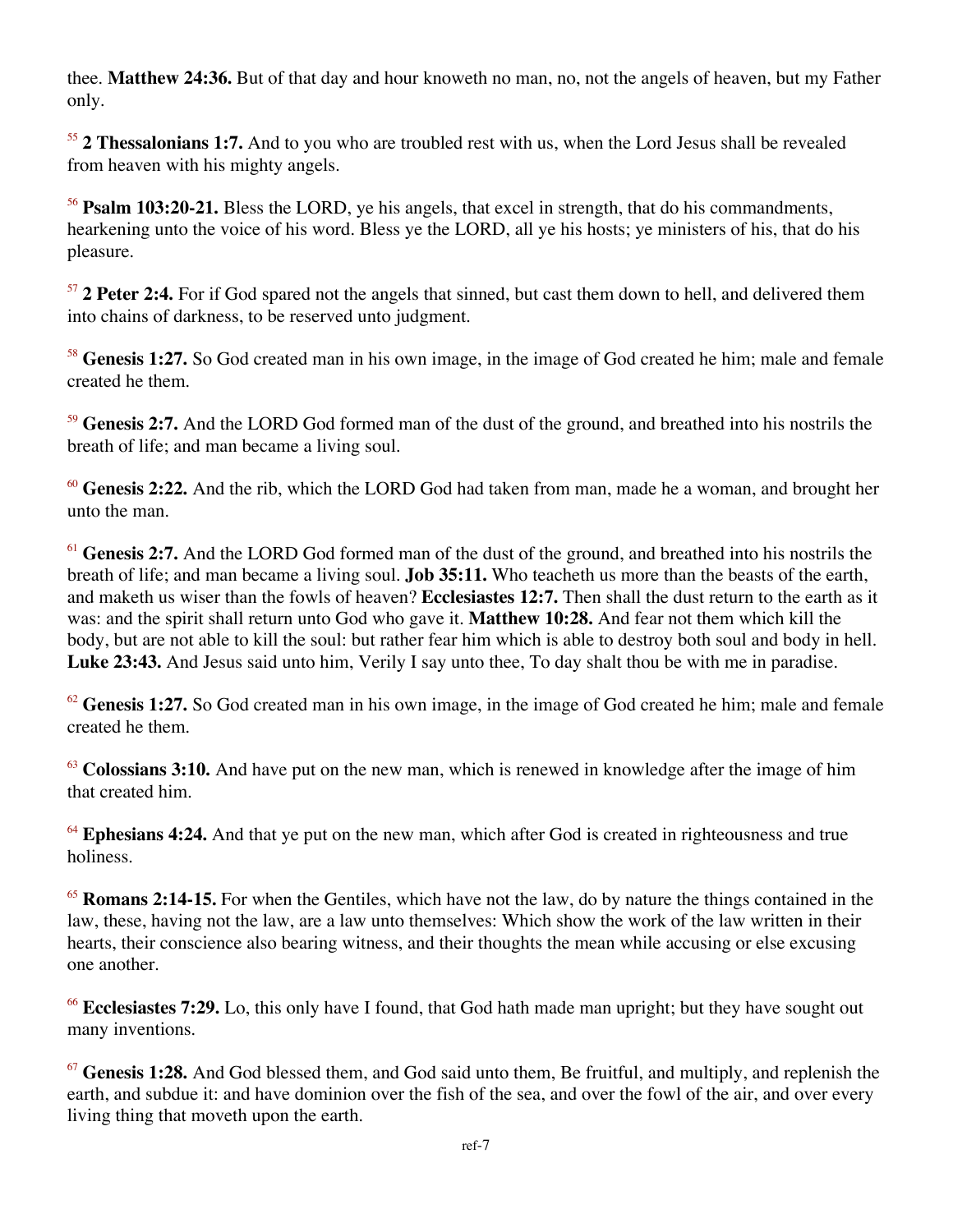<sup>68</sup> **Genesis 3:6.** And when the woman saw that the tree was good for food, and that it was pleasant to the eyes, and a tree to be desired to make one wise, she took of the fruit thereof, and did eat, and gave also unto her husband with her; and he did eat. **Ecclesiastes 7:29.** Lo, this only have I found, that God hath made man upright; but they have sought out many inventions.

<sup>69</sup> **Psalm 145:17.** The LORD is righteous in all his ways, and holy in all his works.

<sup>70</sup> **Psalm 104:24.** O LORD, how manifold are thy works! in wisdom hast thou made them all: the earth is full of thy riches. **Isaiah 28:29.** This also cometh forth from the LORD of hosts, which is wonderful in counsel, and excellent in working.

<sup>71</sup> **Hebrews 1:3.** Who being the brightness of his glory, and the express image of his person, and upholding all things by the word of his power, when he had by himself purged our sins, sat down on the right hand of the Majesty on high.

<sup>72</sup> **Psalm 103:19.** The LORD hath prepared his throne in the heavens; and his kingdom ruleth over all.

<sup>73</sup> **Matthew 10:29-31.** Are not two sparrows sold for a farthing? and one of them shall not fall on the ground without your Father. But the very hairs of your head are all numbered. Fear ye not therefore, ye are of more value than many sparrows. **Genesis 45:7.** And God sent me before you to preserve you a posterity in the earth, and to save your lives by a great deliverance.

<sup>74</sup> **Romans 11:36.** For of him, and through him, and to him, are all things: to whom be glory for ever. Amen. **Isaiah 63:14.** As a beast goeth down into the valley, the Spirit of the LORD caused him to rest: so didst thou lead thy people, to make thyself a glorious name.

<sup>75</sup> Jude 6. And the angels which kept not their first estate, but left their own habitation, he hath reserved in everlasting chains under darkness unto the judgment of the great day. **2 Peter 2:4.** For if God spared not the angels that sinned, but cast them down to hell, and delivered them into chains of darkness, to be reserved unto judgment. **Hebrews 2:16.** For verily he took not on him the nature of angels; but he took on him the seed of Abraham. **John 8:44.** Ye are of your father the devil, and the lusts of your father ye will do. He was a murderer from the beginning, and abode not in the truth, because there is no truth in him. When he speaketh a lie, he speaketh of his own: for he is a liar, and the father of it.

<sup>76</sup> **Job 1:12.** And the LORD said unto Satan, Behold, all that he hath is in thy power; only upon himself put not forth thine hand. So Satan went forth from the presence of the LORD. **Matthew 8:31.** So the devils besought him, saying, If thou cast us out, suffer us to go away into the herd of swine.

<sup>77</sup> 1 Timothy 5:21. I charge thee before God, and the Lord Jesus Christ, and the elect angels, that thou observe these things without preferring one before another, doing nothing by partiality. **Mark 8:38.** Whosoever therefore shall be ashamed of me and of my words in this adulterous and sinful generation; of him also shall the Son of man be ashamed, when he cometh in the glory of his Father with the holy angels. **Hebrews 12:22.** But ye are come unto mount Sion, and unto the city of the living God, the heavenly Jerusalem, and to an innumerable company of angels.

<sup>78</sup> **Psalm 104:4.** Who maketh his angels spirits; his ministers a flaming fire.

<sup>79</sup> **2 Kings 19:35.** And it came to pass that night, that the angel of the LORD went out, and smote in the camp of the Assyrians an hundred fourscore and five thousand: and when they arose early in the morning, behold,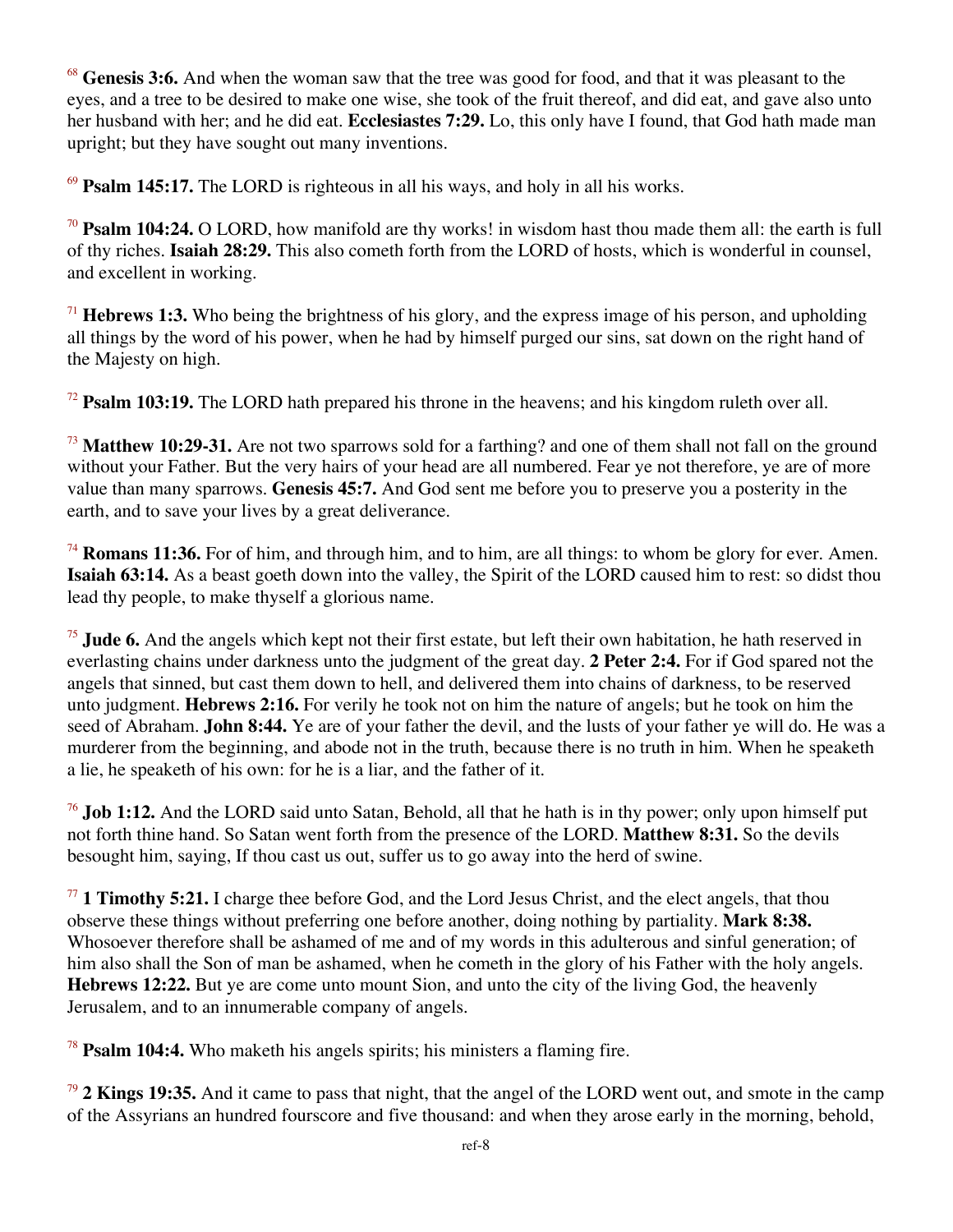they were all dead corpses. **Hebrews 1:14.** Are they not all ministering spirits, sent forth to minister for them who shall be heirs of salvation?

<sup>80</sup> **Genesis 2:8, 15-16.** And the LORD God planted a garden eastward in Eden; and there he put the man whom he had formed.... And the LORD God took the man, and put him into the garden of Eden to dress it and to keep it. And the LORD God commanded the man, saying, Of every tree of the garden thou mayest freely eat.

<sup>81</sup> Genesis 1:28. And God blessed them, and God said unto them, Be fruitful, and multiply, and replenish the earth, and subdue it: and have dominion over the fish of the sea, and over the fowl of the air, and over every living thing that moveth upon the earth.

<sup>82</sup> Genesis 2:18. And the LORD God said, It is not good that the man should be alone; I will make him an help meet for him.

<sup>83</sup> **Genesis 1:26-29.** And God said, Let us make man in our image, after our likeness: and let them have dominion over the fish of the sea, and over the fowl of the air, and over the cattle, and over all the earth, and over every creeping thing that creepeth upon the earth. So God created man in his own image, in the image of God created he him; male and female created he them. And God blessed them, and God said unto them, Be fruitful, and multiply, and replenish the earth, and subdue it: and have dominion over the fish of the sea, and over the fowl of the air, and over every living thing that moveth upon the earth. And God said, Behold, I have given you every herb bearing seed, which is upon the face of all the earth, and every tree, in the which is the fruit of a tree yielding seed; to you it shall be for meat. **Genesis 3:8.** And they heard the voice of the LORD God walking in the garden in the cool of the day: and Adam and his wife hid themselves from the presence of the LORD God amongst the trees of the garden.

<sup>84</sup> Genesis 2:3. And God blessed the seventh day, and sanctified it: because that in it he had rested from all his work which God created and made.

<sup>85</sup> **Galatians 3:12.** And the law is not of faith: but, The man that doeth them shall live in them. **Romans 10:5.** For Moses describeth the righteousness which is of the law, That the man which doeth those things shall live by them.

<sup>86</sup> Genesis 2:9. And out of the ground made the LORD God to grow every tree that is pleasant to the sight, and good for food; the tree of life also in the midst of the garden, and the tree of knowledge of good and evil.

<sup>87</sup> Genesis 2:17. But of the tree of the knowledge of good and evil, thou shalt not eat of it: for in the day that thou eatest thereof thou shalt surely die.

<sup>88</sup> Genesis 3:6-8, 13. And when the woman saw that the tree was good for food, and that it was pleasant to the eyes, and a tree to be desired to make one wise, she took of the fruit thereof, and did eat, and gave also unto her husband with her; and he did eat. And the eyes of them both were opened, and they knew that they were naked; and they sewed fig leaves together, and made themselves aprons. And they heard the voice of the LORD God walking in the garden in the cool of the day: and Adam and his wife hid themselves from the presence of the LORD God amongst the trees of the garden.... And the LORD God said unto the woman, What is this that thou hast done? And the woman said, The serpent beguiled me, and I did eat. **Ecclesiastes 7:29.** Lo, this only have I found, that God hath made man upright; but they have sought out many inventions. **2 Corinthians 11:3.** But I fear, lest by any means, as the serpent beguiled Eve through his subtlety, so your minds should be corrupted from the simplicity that is in Christ.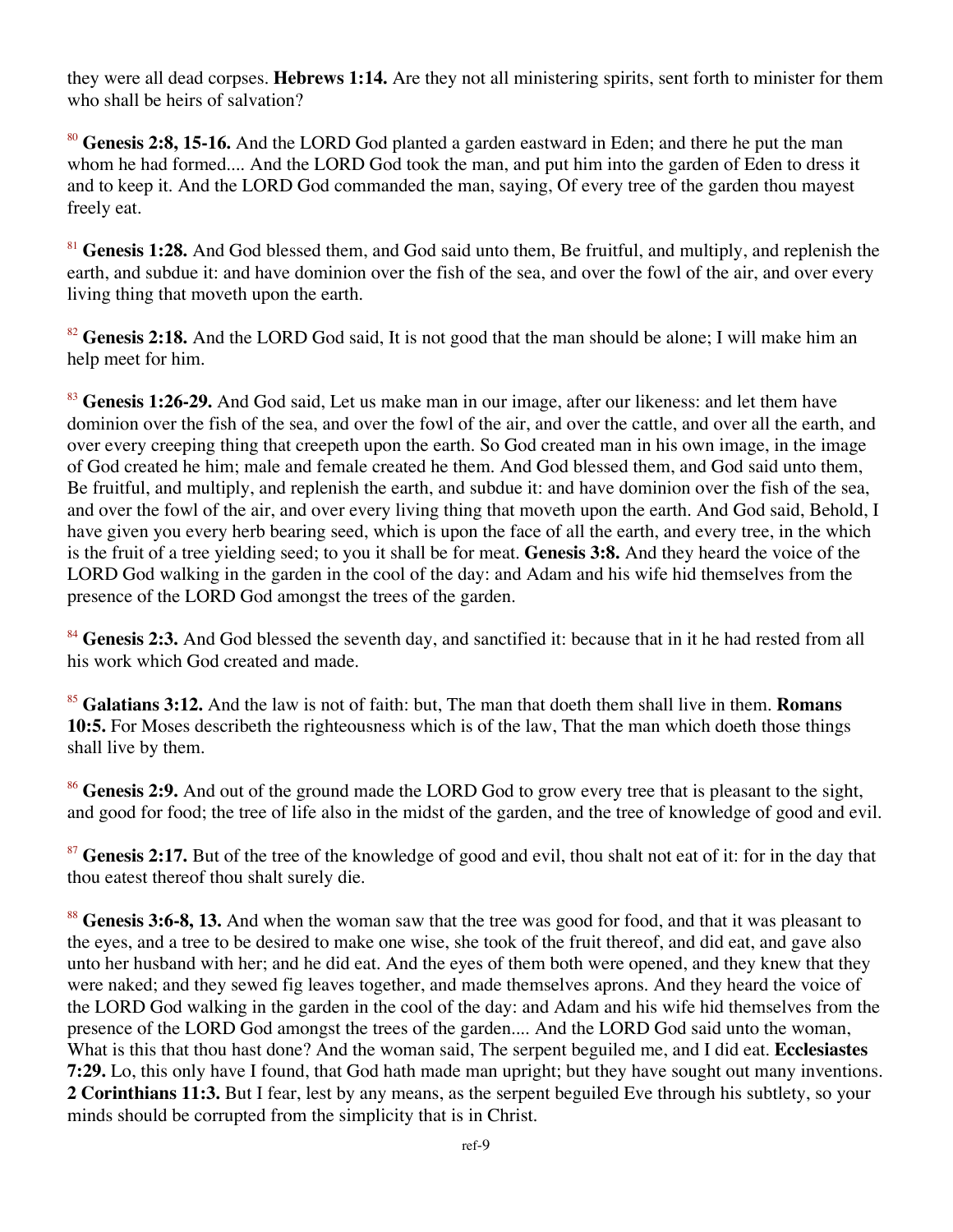<sup>89</sup> Acts 17:26. And hath made of one blood all nations of men for to dwell on all the face of the earth, and hath determined the times before appointed, and the bounds of their habitation.

<sup>90</sup> Genesis 2:16-17. And the LORD God commanded the man, saying, Of every tree of the garden thou mayest freely eat: But of the tree of the knowledge of good and evil, thou shalt not eat of it: for in the day that thou eatest thereof thou shalt surely die. **Romans 5:12-20.** Wherefore, as by one man sin entered into the world, and death by sin; and so death passed upon all men, for that all have sinned: (For until the law sin was in the world: but sin is not imputed when there is no law. Nevertheless death reigned from Adam to Moses, even over them that had not sinned after the similitude of Adam's transgression, who is the figure of him that was to come. But not as the offence, so also is the free gift. For if through the offence of one many be dead, much more the grace of God, and the gift by grace, which is by one man, Jesus Christ, hath abounded unto many. And not as it was by one that sinned, so is the gift: for the judgment was by one to condemnation, but the free gift is of many offences unto justification. For if by one man's offence death reigned by one; much more they which receive abundance of grace and of the gift of righteousness shall reign in life by one, Jesus Christ.) Therefore as by the offence of one judgment came upon all men to condemnation; even so by the righteousness of one the free gift came upon all men unto justification of life. For as by one man's disobedience many were made sinners, so by the obedience of one shall many be made righteous. Moreover the law entered, that the offence might abound. But where sin abounded, grace did much more abound. **1 Corinthians 15:21-22.** For since by man came death, by man came also the resurrection of the dead. For as in Adam all die, even so in Christ shall all be made alive.

<sup>91</sup> **Romans 5:12.** Wherefore, as by one man sin entered into the world, and death by sin; and so death passed upon all men, for that all have sinned. **Romans 3:23.** For all have sinned, and come short of the glory of God.

<sup>92</sup> **1 John 3:4.** Whosoever committeth sin transgresseth also the law: for sin is the transgression of the law. **Galatians 3:10, 12.** For as many as are of the works of the law are under the curse: for it is written, Cursed is every one that continueth not in all things which are written in the book of the law to do them.... And the law is not of faith: but, The man that doeth them shall live in them.

<sup>93</sup> **Romans 5:12, 19.** Wherefore, as by one man sin entered into the world, and death by sin; and so death passed upon all men, for that all have sinned.... For as by one man's disobedience many were made sinners, so by the obedience of one shall many be made righteous.

<sup>94</sup> **Romans 3:10-19.** As it is written, There is none righteous, no, not one: There is none that understandeth, there is none that seeketh after God. They are all gone out of the way, they are together become unprofitable; there is none that doeth good, no, not one. Their throat is an open sepulchre; with their tongues they have used deceit; the poison of asps is under their lips: Whose mouth is full of cursing and bitterness: Their feet are swift to shed blood: Destruction and misery are in their ways: And the way of peace have they not known: There is no fear of God before their eyes. Now we know that what things soever the law saith, it saith to them who are under the law: that every mouth may be stopped, and all the world may become guilty before God. **Ephesians 2:1-3.** And you hath he quickened, who were dead in trespasses and sins: Wherein in time past ye walked according to the course of this world, according to the prince of the power of the air, the spirit that now worketh in the children of disobedience: Among whom also we all had our conversation in times past in the lusts of our flesh, fulfilling the desires of the flesh and of the mind; and were by nature the children of wrath, even as others. **Romans 5:6.** For when we were yet without strength, in due time Christ died for the ungodly. **Romans 8:7-8.** Because the carnal mind is enmity against God: for it is not subject to the law of God, neither indeed can be. So then they that are in the flesh cannot please God. **Genesis 6:5.** And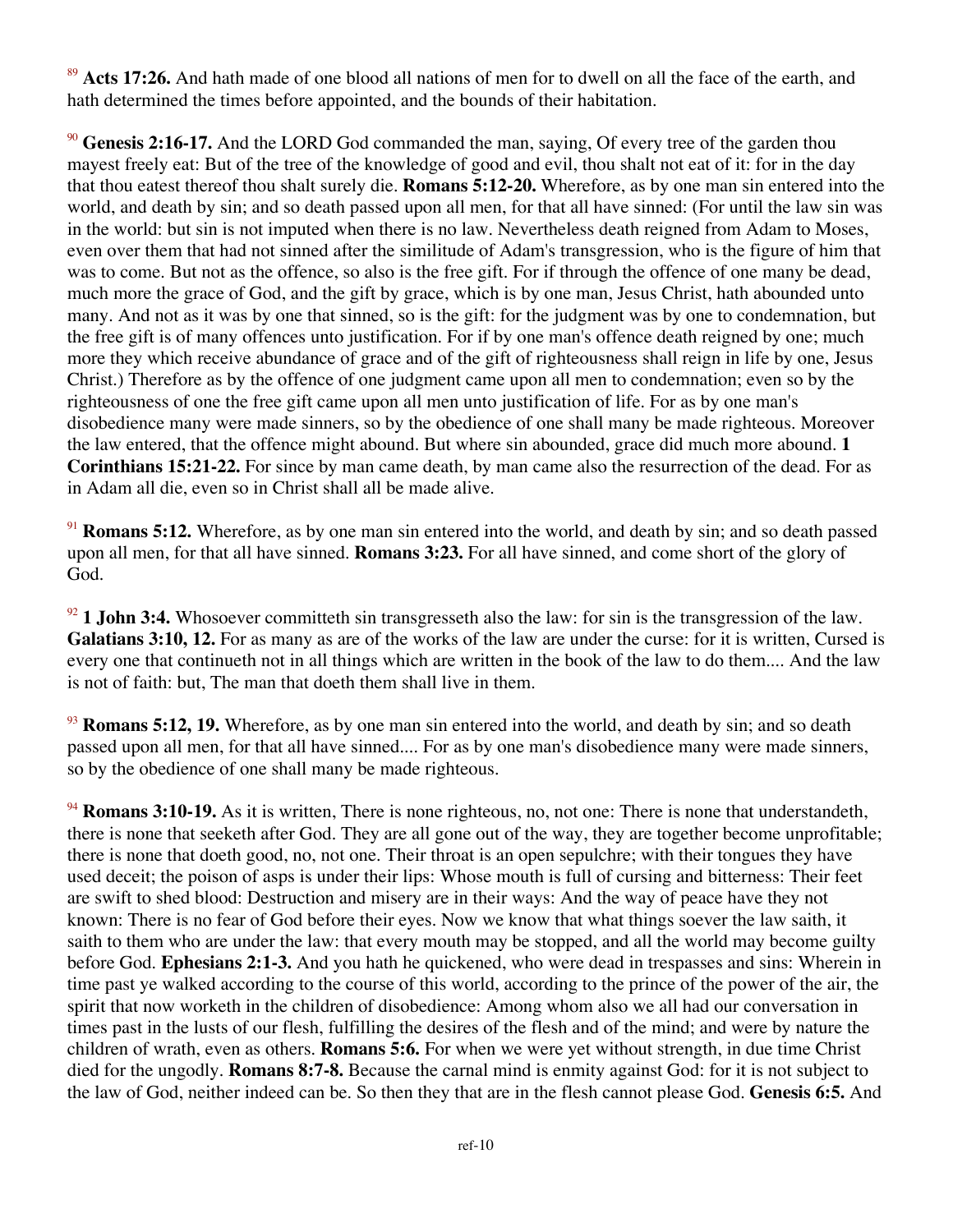God saw that the wickedness of man was great in the earth, and that every imagination of the thoughts of his heart was only evil continually.

<sup>95</sup> **James 1:14-15.** But every man is tempted, when he is drawn away of his own lust, and enticed. Then when lust hath conceived, it bringeth forth sin: and sin, when it is finished, bringeth forth death. **Matthew 15:19.** For out of the heart proceed evil thoughts, murders, adulteries, fornications, thefts, false witness, blasphemies.

<sup>96</sup> **Psalm 51:5.** Behold, I was shapen in iniquity, and in sin did my mother conceive me. **Job 14:4.** Who can bring a clean thing out of an unclean? not one. **John 3:6.** That which is born of the flesh is flesh; and that which is born of the Spirit is spirit.

<sup>97</sup> Genesis 3:8, 10, 24. And they heard the voice of the LORD God walking in the garden in the cool of the day: and Adam and his wife hid themselves from the presence of the LORD God amongst the trees of the garden.... And he said, I heard thy voice in the garden, and I was afraid, because I was naked; and I hid myself.... So he drove out the man; and he placed at the east of the garden of Eden Cherubims, and a flaming sword which turned every way, to keep the way of the tree of life.

<sup>98</sup> **Ephesians 2:2-3.** Wherein in time past ye walked according to the course of this world, according to the prince of the power of the air, the spirit that now worketh in the children of disobedience: Among whom also we all had our conversation in times past in the lusts of our flesh, fulfilling the desires of the flesh and of the mind; and were by nature the children of wrath, even as others.

<sup>99</sup> **2 Timothy 2:26.** And that they may recover themselves out of the snare of the devil, who are taken captive by him at his will.

<sup>100</sup> Genesis 2:17. But of the tree of the knowledge of good and evil, thou shalt not eat of it: for in the day that thou eatest thereof thou shalt surely die. **Lamentations 3:39.** Wherefore doth a living man complain, a man for the punishment of his sins? **Romans 6:23.** For the wages of sin is death; but the gift of God is eternal life through Jesus Christ our Lord. **Matthew 25:41.** Then shall he say also unto them on the left hand, Depart from me, ye cursed, into everlasting fire, prepared for the devil and his angels. **Matthew 25:46.** And these shall go away into everlasting punishment: but the righteous into life eternal. **Jude 7.** Even as Sodom and Gomorrha, and the cities about them in like manner, giving themselves over to fornication, and going after strange flesh, are set forth for an example, suffering the vengeance of eternal fire.

<sup>101</sup> Ephesians 4:18. Having the understanding darkened, being alienated from the life of God through the ignorance that is in them, because of the blindness of their heart.

<sup>102</sup> **Romans 1:28.** And even as they did not like to retain God in their knowledge, God gave them over to a reprobate mind, to do those things which are not convenient.

<sup>103</sup> **2 Thessalonians 2:11.** And for this cause God shall send them strong delusion, that they should believe a lie.

<sup>104</sup> **Romans 2:5.** But after thy hardness and impenitent heart treasurest up unto thyself wrath against the day of wrath and revelation of the righteous judgment of God.

<sup>105</sup> **Isaiah 33:14.** The sinners in Zion are afraid; fearfulness hath surprised the hypocrites. Who among us shall dwell with the devouring fire? who among us shall dwell with everlasting burnings? **Genesis 4:13.** And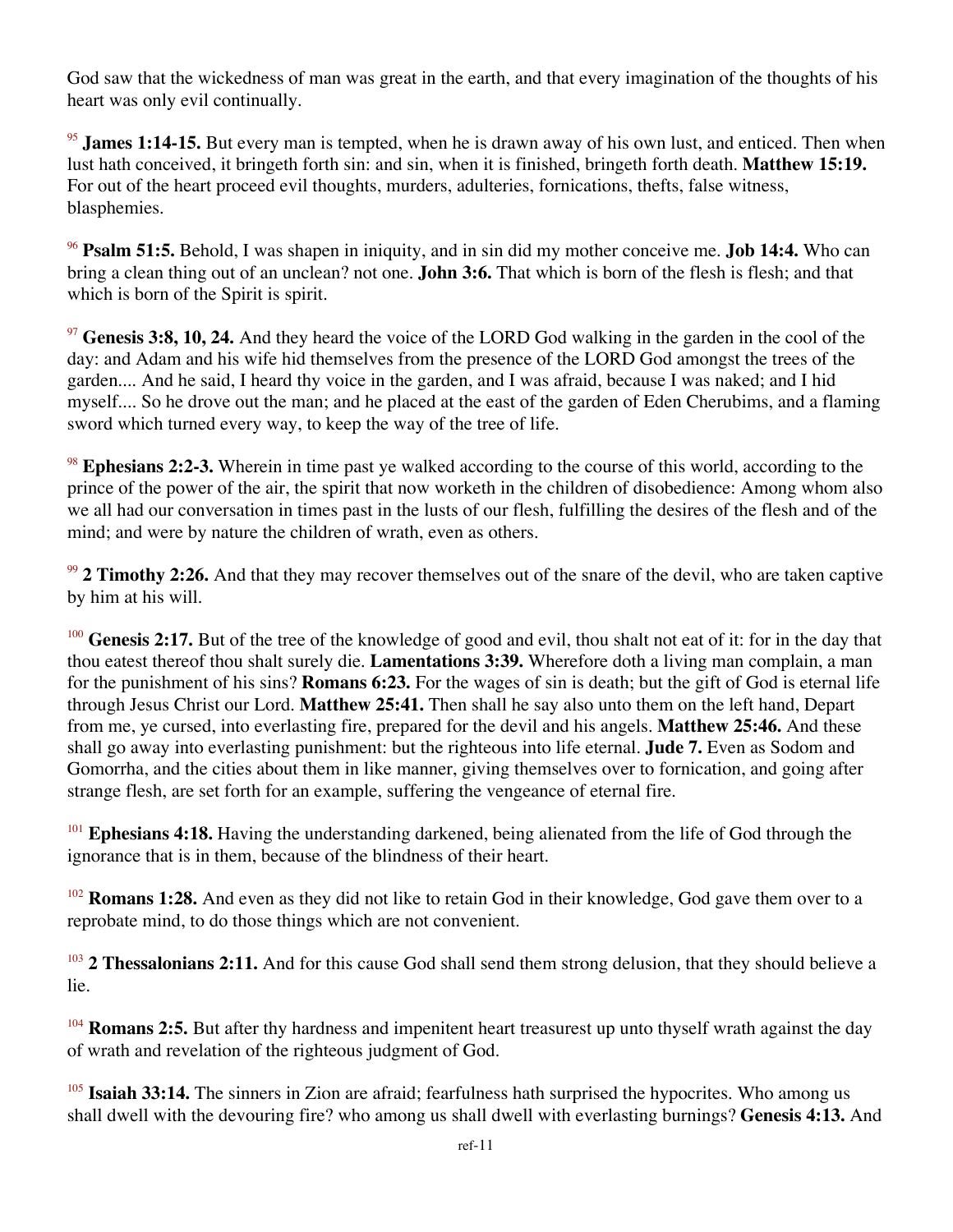Cain said unto the LORD, My punishment is greater than I can bear. **Matthew 27:4.** Saying, I have sinned in that I have betrayed the innocent blood. And they said, What is that to us? see thou to that.

<sup>106</sup> **Romans 1:26.** For this cause God gave them up unto vile affections: for even their women did change the natural use into that which is against nature.

<sup>107</sup> Genesis 3:17. And unto Adam he said, Because thou hast hearkened unto the voice of thy wife, and hast eaten of the tree, of which I commanded thee, saying, Thou shalt not eat of it: cursed is the ground for thy sake; in sorrow shalt thou eat of it all the days of thy life.

<sup>108</sup> **Deuteronomy 28:15-18.** But it shall come to pass, if thou wilt not hearken unto the voice of the LORD thy God, to observe to do all his commandments and his statutes which I command thee this day; that all these curses shall come upon thee, and overtake thee: Cursed shalt thou be in the city, and cursed shalt thou be in the field. Cursed shall be thy basket and thy store. Cursed shall be the fruit of thy body, and the fruit of thy land, the increase of thy kine, and the flocks of thy sheep.

<sup>109</sup> **Romans 6:21, 23.** What fruit had ye then in those things whereof ye are now ashamed? for the end of those things is death.... For the wages of sin is death; but the gift of God is eternal life through Jesus Christ our Lord.

<sup>110</sup> **2 Thessalonians 1:9.** Who shall be punished with everlasting destruction from the presence of the Lord, and from the glory of his power. **Mark 9:43-44, 46, 48.** And if thy hand offend thee, cut it off: it is better for thee to enter into life maimed, than having two hands to go into hell, into the fire that never shall be quenched: Where their worm dieth not, and the fire is not quenched. **Luke 16:24.** And he cried and said, Father Abraham, have mercy on me, and send Lazarus, that he may dip the tip of his finger in water, and cool my tongue; for I am tormented in this flame.

<sup>111</sup> **1 Thessalonians 5:9.** For God hath not appointed us to wrath, but to obtain salvation by our Lord Jesus Christ.

<sup>112</sup> Galatians 3:10, 12. For as many as are of the works of the law are under the curse: for it is written, Cursed is every one that continueth not in all things which are written in the book of the law to do them.... And the law is not of faith: but, The man that doeth them shall live in them.

<sup>113</sup> **Titus 3:4-7.** But after that the kindness and love of God our Saviour toward man appeared, Not by works of righteousness which we have done, but according to his mercy he saved us, by the washing of regeneration, and renewing of the Holy Ghost; Which he shed on us abundantly through Jesus Christ our Saviour; That being justified by his grace, we should be made heirs according to the hope of eternal life. **Galatians 3:21.** Is the law then against the promises of God? God forbid: for if there had been a law given which could have given life, verily righteousness should have been by the law. **Romans 3:20-22.** Therefore by the deeds of the law there shall no flesh be justified in his sight: for by the law is the knowledge of sin. But now the righteousness of God without the law is manifested, being witnessed by the law and the prophets; Even the righteousness of God which is by faith of Jesus Christ unto all and upon all them that believe: for there is no difference.

<sup>114</sup> Galatians 3:16. Now to Abraham and his seed were the promises made. He saith not, And to seeds, as of many; but as of one, And to thy seed, which is Christ. **Romans 5:15-21.** But not as the offence, so also is the free gift. For if through the offence of one many be dead, much more the grace of God, and the gift by grace, which is by one man, Jesus Christ, hath abounded unto many. And not as it was by one that sinned, so is the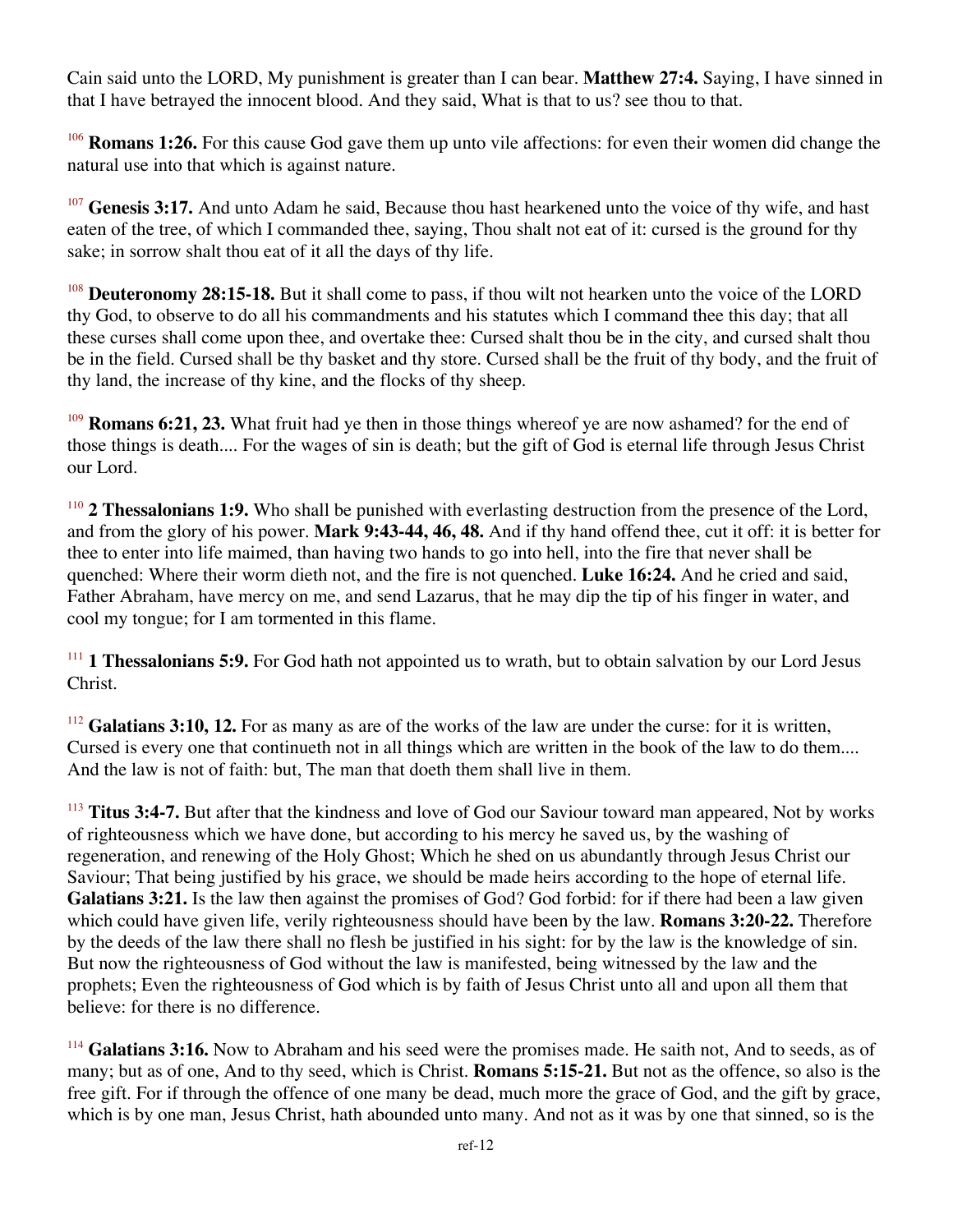gift: for the judgment was by one to condemnation, but the free gift is of many offences unto justification. For if by one man's offence death reigned by one; much more they which receive abundance of grace and of the gift of righteousness shall reign in life by one, Jesus Christ.) Therefore as by the offence of one judgment came upon all men to condemnation; even so by the righteousness of one the free gift came upon all men unto justification of life. For as by one man's disobedience many were made sinners, so by the obedience of one shall many be made righteous. Moreover the law entered, that the offence might abound. But where sin abounded, grace did much more abound: That as sin hath reigned unto death, even so might grace reign through righteousness unto eternal life by Jesus Christ our Lord. **Isaiah 53:10-11.** Yet it pleased the LORD to bruise him; he hath put him to grief: when thou shalt make his soul an offering for sin, he shall see his seed, he shall prolong his days, and the pleasure of the LORD shall prosper in his hand. He shall see of the travail of his soul, and shall be satisfied: by his knowledge shall my righteous servant justify many; for he shall bear their iniquities.

<sup>115</sup> Genesis 3:15. And I will put enmity between thee and the woman, and between thy seed and her seed; it shall bruise thy head, and thou shalt bruise his heel. **Isaiah 42:6.** I the LORD have called thee in righteousness, and will hold thine hand, and will keep thee, and give thee for a covenant of the people, for a light of the Gentiles. **John 6:27.** Labour not for the meat which perisheth, but for that meat which endureth unto everlasting life, which the Son of man shall give unto you: for him hath God the Father sealed.

<sup>116</sup> **1 John 5:11-12.** And this is the record, that God hath given to us eternal life, and this life is in his Son. He that hath the Son hath life; and he that hath not the Son of God hath not life.

<sup>117</sup> **John 3:16.** For God so loved the world, that he gave his only begotten Son, that whosoever believeth in him should not perish, but have everlasting life. **John 1:12.** But as many as received him, to them gave he power to become the sons of God, even to them that believe on his name.

<sup>118</sup> **Proverbs 1:23.** Turn you at my reproof: behold, I will pour out my spirit unto you, I will make known my words unto you.

<sup>119</sup> **2 Corinthians 4:13.** We having the same spirit of faith, according as it is written, I believed, and therefore have I spoken; we also believe, and therefore speak.

<sup>120</sup> Galatians 5:22-23. But the fruit of the Spirit is love, joy, peace, longsuffering, gentleness, goodness, faith, Meekness, temperance: against such there is no law.

<sup>121</sup> **Ezekiel 36:27.** And I will put my spirit within you, and cause you to walk in my statutes, and ye shall keep my judgments, and do them.

<sup>122</sup> **James 2:18, 22.** Yea, a man may say, Thou hast faith, and I have works: show me thy faith without thy works, and I will show thee my faith by my works.... Seest thou how faith wrought with his works, and by works was faith made perfect?

<sup>123</sup> **2 Corinthians 5:14-15.** For the love of Christ constraineth us; because we thus judge, that if one died for all, then were all dead: And that he died for all, that they which live should not henceforth live unto themselves, but unto him which died for them, and rose again.

<sup>124</sup> Ephesians 2:18. For through him we both have access by one Spirit unto the Father.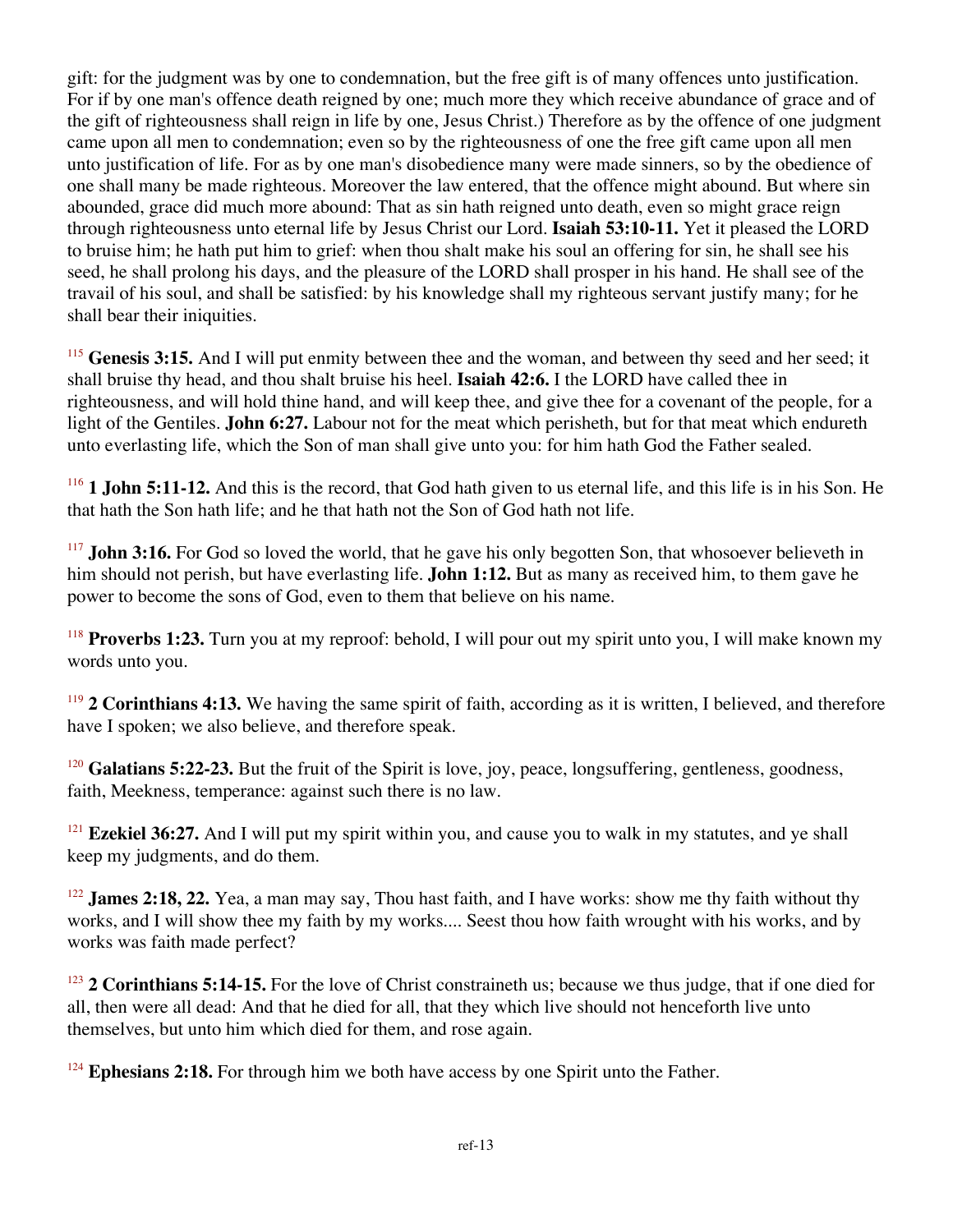<sup>125</sup> **2 Corinthians 3:6-9.** Who also hath made us able ministers of the new testament; not of the letter, but of the spirit: for the letter killeth, but the spirit giveth life. But if the ministration of death, written and engraven in stones, was glorious, so that the children of Israel could not stedfastly behold the face of Moses for the glory of his countenance; which glory was to be done away: How shall not the ministration of the spirit be rather glorious? For if the ministration of condemnation be glory, much more doth the ministration of righteousness exceed in glory.

<sup>126</sup> **Romans 15:8.** Now I say that Jesus Christ was a minister of the circumcision for the truth of God, to confirm the promises made unto the fathers.

<sup>127</sup> **Acts 3:20, 24.** And he shall send Jesus Christ, which before was preached unto you.... Yea, and all the prophets from Samuel and those that follow after, as many as have spoken, have likewise foretold of these days.

<sup>128</sup> **Hebrews 10:1.** For the law having a shadow of good things to come, and not the very image of the things, can never with those sacrifices which they offered year by year continually make the comers thereunto perfect.

<sup>129</sup> **Romans 4:11.** And he received the sign of circumcision, a seal of the righteousness of the faith which he had yet being uncircumcised: that he might be the father of all them that believe, though they be not circumcised; that righteousness might be imputed unto them also.

<sup>130</sup> **1 Corinthians 5:7.** Purge out therefore the old leaven, that ye may be a new lump, as ye are unleavened. For even Christ our passover is sacrificed for us.

<sup>131</sup> **Hebrews chapters 8, 9, 10** (entire). **Hebrews 11:13.** These all died in faith, not having received the promises, but having seen them afar off, and were persuaded of them, and embraced them, and confessed that they were strangers and pilgrims on the earth.

<sup>132</sup> Galatians 3:7-9, 14. Know ye therefore that they which are of faith, the same are the children of Abraham. And the scripture, foreseeing that God would justify the heathen through faith, preached before the gospel unto Abraham, saying, In thee shall all nations be blessed. So then they which be of faith are blessed with faithful Abraham.... That the blessing of Abraham might come on the Gentiles through Jesus Christ; that we might receive the promise of the Spirit through faith.

<sup>133</sup> Mark 16:15. And he said unto them, Go ye into all the world, and preach the gospel to every creature.

<sup>134</sup> Matthew 28:19-20. Go ye therefore, and teach all nations, baptizing them in the name of the Father, and of the Son, and of the Holy Ghost: Teaching them to observe all things whatsoever I have commanded you: and, lo, I am with you alway, even unto the end of the world. Amen.

<sup>135</sup> **1 Corinthians 11:23-25.** For I have received of the Lord that which also I delivered unto you, That the Lord Jesus the same night in which he was betrayed took bread: And when he had given thanks, he brake it, and said, Take, eat: this is my body, which is broken for you: this do in remembrance of me. After the same manner also he took the cup, when he had supped, saying, This cup is the new testament in my blood: this do ye, as oft as ye drink it, in remembrance of me.

<sup>136</sup> **2 Corinthians 3:6-9.** Who also hath made us able ministers of the new testament; not of the letter, but of the spirit: for the letter killeth, but the spirit giveth life. But if the ministration of death, written and engraven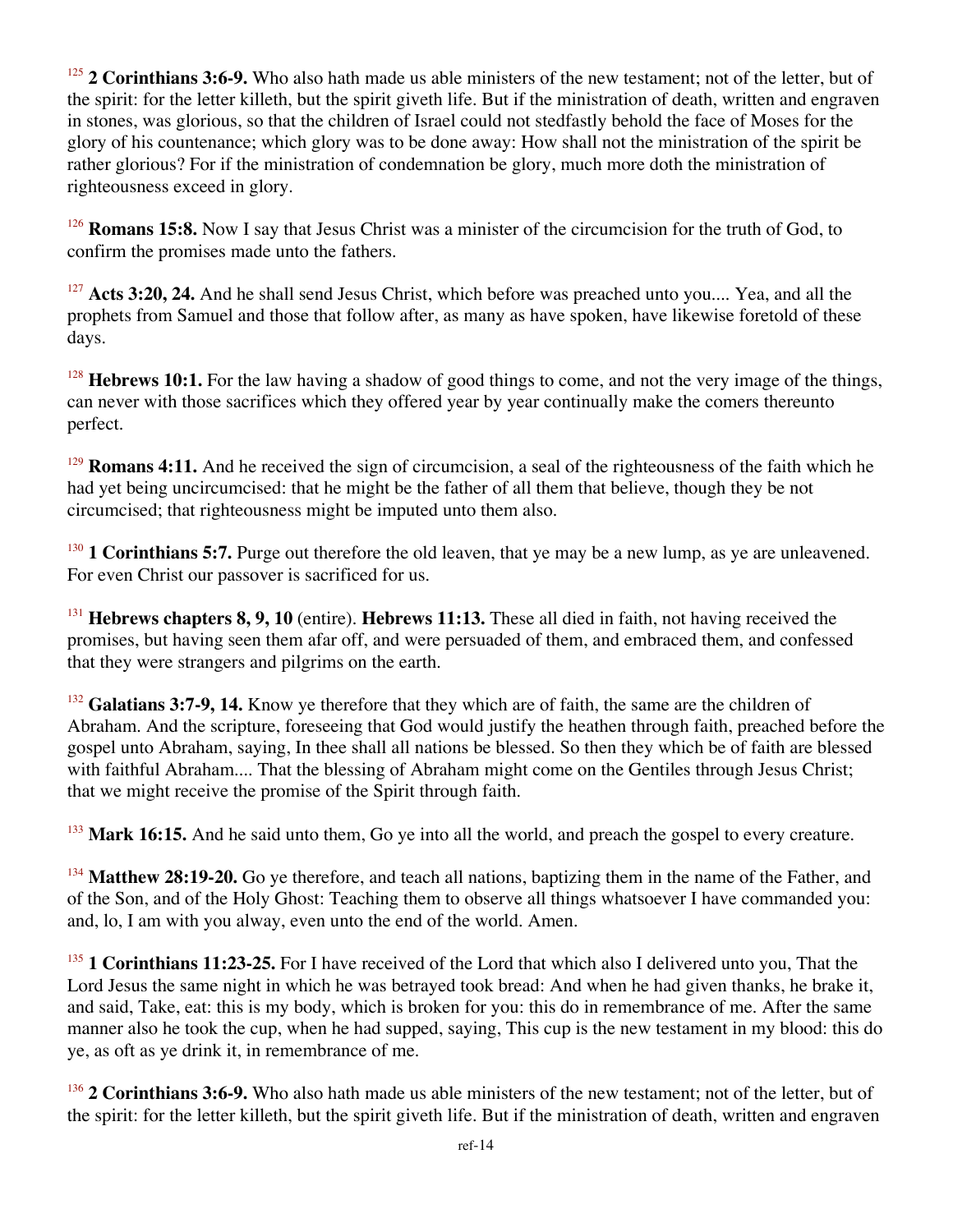in stones, was glorious, so that the children of Israel could not stedfastly behold the face of Moses for the glory of his countenance; which glory was to be done away: How shall not the ministration of the spirit be rather glorious? For if the ministration of condemnation be glory, much more doth the ministration of righteousness exceed in glory. **Hebrews 8:6, 10-11.** But now hath he obtained a more excellent ministry, by how much also he is the mediator of a better covenant, which was established upon better promises.... For this is the covenant that I will make with the house of Israel after those days, saith the Lord; I will put my laws into their mind, and write them in their hearts: and I will be to them a God, and they shall be to me a people: And they shall not teach every man his neighbour, and every man his brother, saying, Know the Lord: for all shall know me, from the least to the greatest. **Matthew 28:19.** Go ye therefore, and teach all nations, baptizing them in the name of the Father, and of the Son, and of the Holy Ghost.

<sup>137</sup> **1 Timothy 2:5.** For there is one God, and one mediator between God and men, the man Christ Jesus.

<sup>138</sup> **John 1:1, 14.** In the beginning was the Word, and the Word was with God, and the Word was God.... And the Word was made flesh, and dwelt among us, (and we beheld his glory, the glory as of the only begotten of the Father,) full of grace and truth. **John 10:30.** I and my Father are one. **Philippians 2:6.** Who, being in the form of God, thought it not robbery to be equal with God.

<sup>139</sup> Galatians 4:4. But when the fulness of the time was come, God sent forth his Son, made of a woman, made under the law.

<sup>140</sup> Luke 1:35. And the angel answered and said unto her, The Holy Ghost shall come upon thee, and the power of the Highest shall overshadow thee: therefore also that holy thing which shall be born of thee shall be called the Son of God. **Romans 9:5.** Whose are the fathers, and of whom as concerning the flesh Christ came, who is over all, God blessed for ever. Amen. **Colossians 2:9.** For in him dwelleth all the fulness of the Godhead bodily. **Hebrews 7:24-25.** But this man, because he continueth ever, hath an unchangeable priesthood. Wherefore he is able also to save them to the uttermost that come unto God by him, seeing he ever liveth to make intercession for them.

<sup>141</sup> **John 1:14.** And the Word was made flesh, and dwelt among us, (and we beheld his glory, the glory as of the only begotten of the Father,) full of grace and truth. **Matthew 26:38.** Then saith he unto them, My soul is exceeding sorrowful, even unto death: tarry ye here, and watch with me.

<sup>142</sup> Luke 1:27, 31, 35, 42. To a virgin espoused to a man whose name was Joseph, of the house of David; and the virgin's name was Mary.... And, behold, thou shalt conceive in thy womb, and bring forth a son, and shalt call his name JESUS.... And the angel answered and said unto her, The Holy Ghost shall come upon thee, and the power of the Highest shall overshadow thee: therefore also that holy thing which shall be born of thee shall be called the Son of God.... And she spake out with a loud voice, and said, Blessed art thou among women, and blessed is the fruit of thy womb. **Galatians 4:4.** But when the fulness of the time was come, God sent forth his Son, made of a woman, made under the law.

<sup>143</sup> Hebrews 4:15. For we have not an high priest which cannot be touched with the feeling of our infirmities; but was in all points tempted like as we are, yet without sin. **Hebrews 7:26.** For such an high priest became us, who is holy, harmless, undefiled, separate from sinners, and made higher than the heavens.

<sup>144</sup> Acts 2:24-25. Whom God hath raised up, having loosed the pains of death: because it was not possible that he should be holden of it. For David speaketh concerning him, I foresaw the Lord always before my face, for he is on my right hand, that I should not be moved. **Romans 1:4.** And declared to be the Son of God with power, according to the spirit of holiness, by the resurrection from the dead. **Romans 4:25.** Who was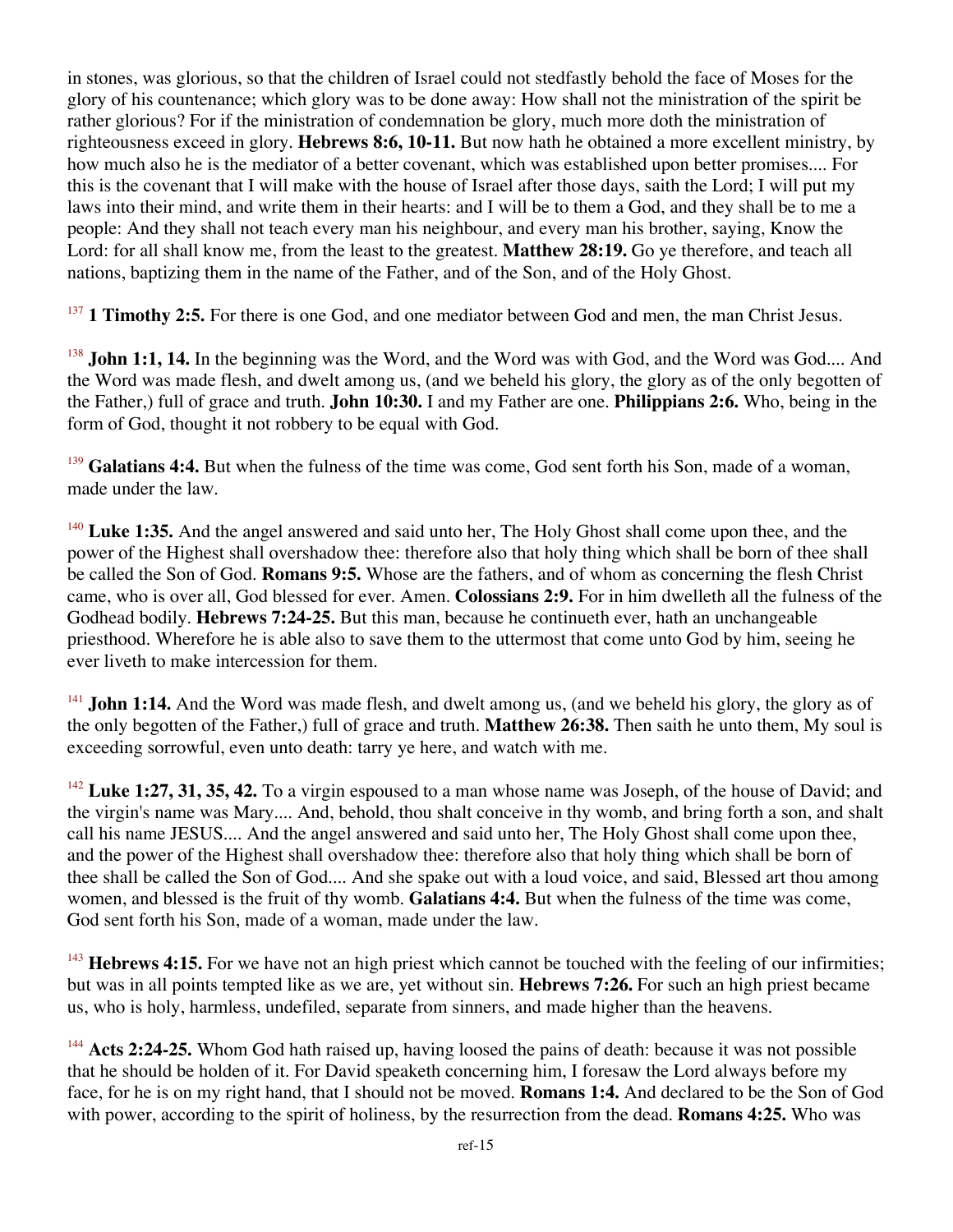delivered for our offences, and was raised again for our justification. **Hebrews 9:14.** How much more shall the blood of Christ, who through the eternal Spirit offered himself without spot to God, purge your conscience from dead works to serve the living God?

<sup>145</sup> Acts 20:28. Take heed therefore unto yourselves, and to all the flock, over the which the Holy Ghost hath made you overseers, to feed the church of God, which he hath purchased with his own blood. **Hebrews 9:14.** How much more shall the blood of Christ, who through the eternal Spirit offered himself without spot to God, purge your conscience from dead works to serve the living God? **Hebrews 7:25-28.** Wherefore he is able also to save them to the uttermost that come unto God by him, seeing he ever liveth to make intercession for them. For such an high priest became us, who is holy, harmless, undefiled, separate from sinners, and made higher than the heavens; Who needeth not daily, as those high priests, to offer up sacrifice, first for his own sins, and then for the people's: for this he did once, when he offered up himself. For the law maketh men high priests which have infirmity; but the word of the oath, which was since the law, maketh the Son, who is consecrated for evermore.

<sup>146</sup> **Romans 3:24-26.** Being justified freely by his grace through the redemption that is in Christ Jesus: Whom God hath set forth to be a propitiation through faith in his blood, to declare his righteousness for the remission of sins that are past, through the forbearance of God; To declare, I say, at this time his righteousness: that he might be just, and the justifier of him which believeth in Jesus.

<sup>147</sup> **Ephesians 1:6.** To the praise of the glory of his grace, wherein he hath made us accepted in the beloved. **Matthew 3:17.** And lo a voice from heaven, saying, This is my beloved Son, in whom I am well pleased.

<sup>148</sup> **Titus 2:13-14.** Looking for that blessed hope, and the glorious appearing of the great God and our Saviour Jesus Christ; Who gave himself for us, that he might redeem us from all iniquity, and purify unto himself a peculiar people, zealous of good works.

<sup>149</sup> Galatians 4:6. And because ye are sons, God hath sent forth the Spirit of his Son into your hearts, crying, Abba, Father.

<sup>150</sup> Luke 1:68-69, 71, 74. Blessed be the Lord God of Israel; for he hath visited and redeemed his people, And hath raised up an horn of salvation for us in the house of his servant David;... That we should be saved from our enemies, and from the hand of all that hate us;... That he would grant unto us, that we being delivered out of the hand of our enemies might serve him without fear.

<sup>151</sup> **Hebrews 5:8-9.** Though he were a Son, yet learned he obedience by the things which he suffered; And being made perfect, he became the author of eternal salvation unto all them that obey him. **Hebrews 9:11- 15.** But Christ being come an high priest of good things to come, by a greater and more perfect tabernacle, not made with hands, that is to say, not of this building; Neither by the blood of goats and calves, but by his own blood he entered in once into the holy place, having obtained eternal redemption for us. For if the blood of bulls and of goats, and the ashes of an heifer sprinkling the unclean, sanctifieth to the purifying of the flesh: How much more shall the blood of Christ, who through the eternal Spirit offered himself without spot to God, purge your conscience from dead works to serve the living God? And for this cause he is the mediator of the new testament, that by means of death, for the redemption of the transgressions that were under the first testament, they which are called might receive the promise of eternal inheritance.

<sup>152</sup> **Hebrews 2:16.** For verily he took not on him the nature of angels; but he took on him the seed of Abraham.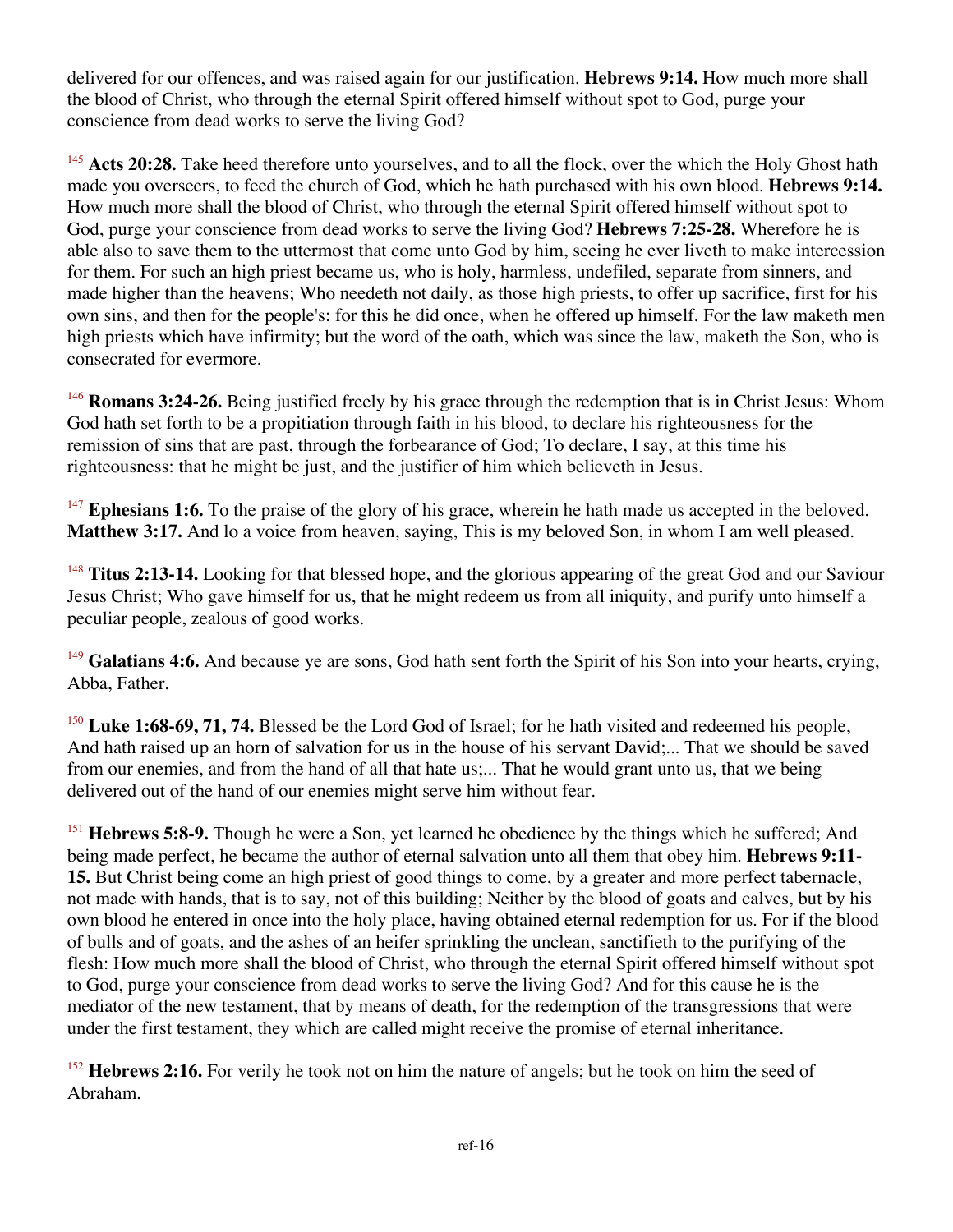<sup>153</sup> Galatians 4:4. But when the fulness of the time was come, God sent forth his Son, made of a woman, made under the law.

<sup>154</sup> **Hebrews 2:14.** Forasmuch then as the children are partakers of flesh and blood, he also himself likewise took part of the same; that through death he might destroy him that had the power of death, that is, the devil. **Hebrews 7:24-25.** But this man, because he continueth ever, hath an unchangeable priesthood. Wherefore he is able also to save them to the uttermost that come unto God by him, seeing he ever liveth to make intercession for them.

<sup>155</sup> Hebrews 4:15. For we have not an high priest which cannot be touched with the feeling of our infirmities; but was in all points tempted like as we are, yet without sin.

<sup>156</sup> Galatians 4:5. To redeem them that were under the law, that we might receive the adoption of sons.

<sup>157</sup> **Hebrews 4:16.** Let us therefore come boldly unto the throne of grace, that we may obtain mercy, and find grace to help in time of need.

<sup>158</sup> Matthew 1:21, 23. And she shall bring forth a son, and thou shalt call his name JESUS: for he shall save his people from their sins.... Behold, a virgin shall be with child, and shall bring forth a son, and they shall call his name Emmanuel, which being interpreted is, God with us. **Matthew 3:17.** And lo a voice from heaven, saying, This is my beloved Son, in whom I am well pleased. **Hebrews 9:14.** How much more shall the blood of Christ, who through the eternal Spirit offered himself without spot to God, purge your conscience from dead works to serve the living God?

<sup>159</sup> **1 Peter 2:6.** Wherefore also it is contained in the scripture, Behold, I lay in Sion a chief corner stone, elect, precious: and he that believeth on him shall not be confounded.

<sup>160</sup> **Matthew 1:21.** And she shall bring forth a son, and thou shalt call his name JESUS: for he shall save his people from their sins.

<sup>161</sup> **John 3:34.** For he whom God hath sent speaketh the words of God: for God giveth not the Spirit by measure unto him. **Psalm 45:7.** Thou lovest righteousness, and hatest wickedness: therefore God, thy God, hath anointed thee with the oil of gladness above thy fellows.

<sup>162</sup> **John 6:27.** Labour not for the meat which perisheth, but for that meat which endureth unto everlasting life, which the Son of man shall give unto you: for him hath God the Father sealed. **Matthew 28:18-20.** And Jesus came and spake unto them, saying, All power is given unto me in heaven and in earth. Go ye therefore, and teach all nations, baptizing them in the name of the Father, and of the Son, and of the Holy Ghost: Teaching them to observe all things whatsoever I have commanded you: and, lo, I am with you alway, even unto the end of the world. Amen.

<sup>163</sup> **Acts 3:21-22.** Whom the heaven must receive until the times of restitution of all things, which God hath spoken by the mouth of all his holy prophets since the world began. For Moses truly said unto the fathers, A prophet shall the Lord your God raise up unto you of your brethren, like unto me; him shall ye hear in all things whatsoever he shall say unto you. **Luke 4:18, 21.** The Spirit of the Lord is upon me, because he hath anointed me to preach the gospel to the poor; he hath sent me to heal the brokenhearted, to preach deliverance to the captives, and recovering of sight to the blind, to set at liberty them that are bruised.... And he began to say unto them, This day is this scripture fulfilled in your ears.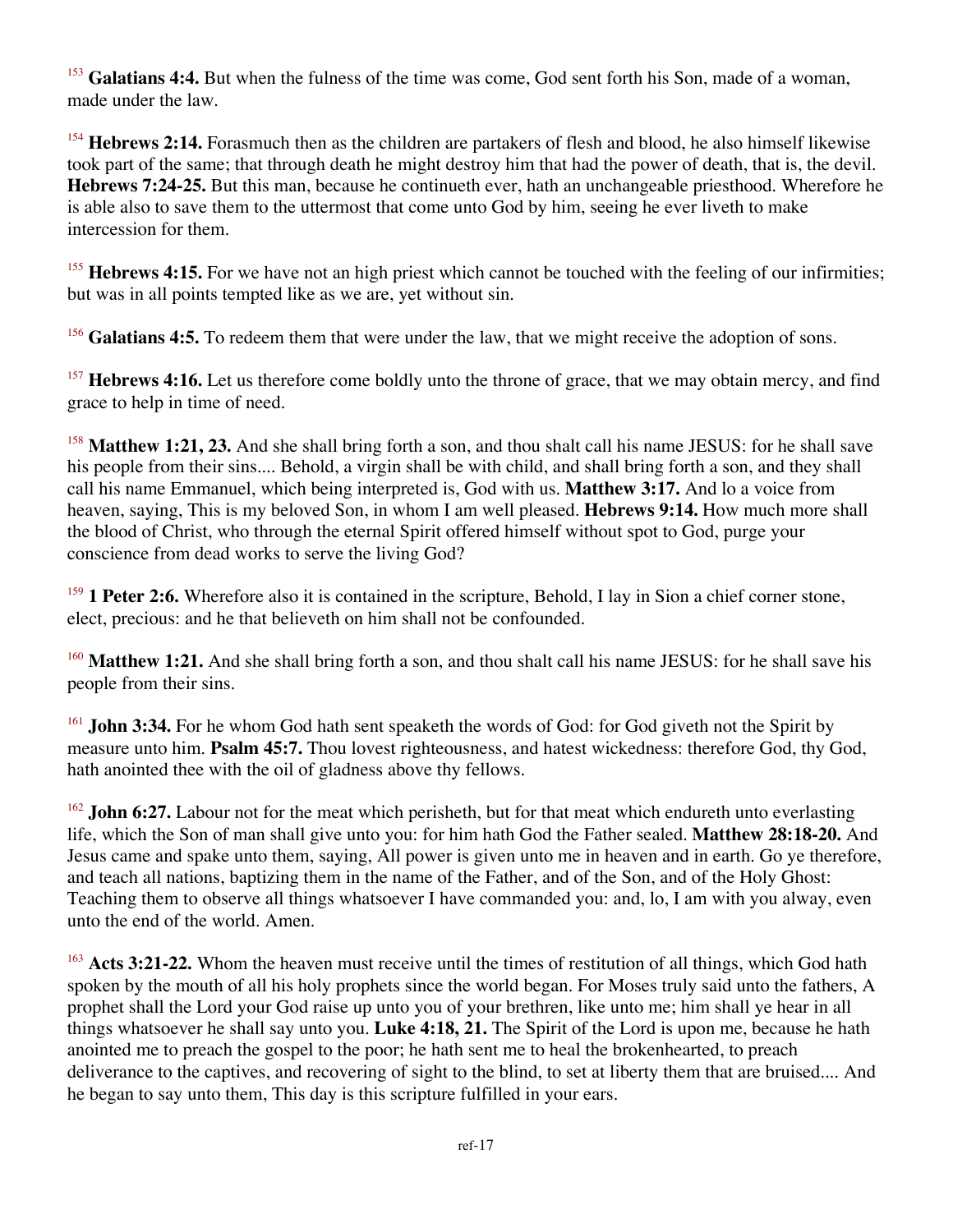<sup>164</sup> **Hebrews 5:5-7.** So also Christ glorified not himself to be made an high priest; but he that said unto him, Thou art my Son, to day have I begotten thee. As he saith also in another place, Thou art a priest for ever after the order of Melchisedec. Who in the days of his flesh, when he had offered up prayers and supplications with strong crying and tears unto him that was able to save him from death, and was heard in that he feared. **Hebrews 4:14-15.** Seeing then that we have a great high priest, that is passed into the heavens, Jesus the Son of God, let us hold fast our profession. For we have not an high priest which cannot be touched with the feeling of our infirmities; but was in all points tempted like as we are, yet without sin.

<sup>165</sup> **Psalm 2:6.** Yet have I set my king upon my holy hill of Zion. **Matthew 21:5.** Tell ye the daughter of Sion, Behold, thy King cometh unto thee, meek, and sitting upon an ass, and a colt the foal of an ass. **Isaiah 9:6-7.** For unto us a child is born, unto us a son is given: and the government shall be upon his shoulder: and his name shall be called Wonderful, Counsellor, The mighty God, The everlasting Father, The Prince of Peace. Of the increase of his government and peace there shall be no end, upon the throne of David, and upon his kingdom, to order it, and to establish it with judgment and with justice from henceforth even for ever. The zeal of the LORD of hosts will perform this. **Philippians 2:8-11.** And being found in fashion as a man, he humbled himself, and became obedient unto death, even the death of the cross. Wherefore God also hath highly exalted him, and given him a name which is above every name: That at the name of Jesus every knee should bow, of things in heaven, and things in earth, and things under the earth; And that every tongue should confess that Jesus Christ is Lord, to the glory of God the Father.

<sup>166</sup> **John 1:18.** No man hath seen God at any time; the only begotten Son, which is in the bosom of the Father, he hath declared him.

<sup>167</sup> **1 Peter 1:10-12.** Of which salvation the prophets have inquired and searched diligently, who prophesied of the grace that should come unto you: Searching what, or what manner of time the Spirit of Christ which was in them did signify, when it testified beforehand the sufferings of Christ, and the glory that should follow. Unto whom it was revealed, that not unto themselves, but unto us they did minister the things, which are now reported unto you by them that have preached the gospel unto you with the Holy Ghost sent down from heaven; which things the angels desire to look into.

<sup>168</sup> **Hebrews 1:1-2.** God, who at sundry times and in divers manners spake in time past unto the fathers by the prophets, Hath in these last days spoken unto us by his Son, whom he hath appointed heir of all things, by whom also he made the worlds.

<sup>169</sup> **John 15:15.** Henceforth I call you not servants; for the servant knoweth not what his lord doeth: but I have called you friends; for all things that I have heard of my Father I have made known unto you.

<sup>170</sup> **Acts 20:23.** Save that the Holy Ghost witnesseth in every city, saying that bonds and afflictions abide me. **Ephesians 4:11-13.** And he gave some, apostles; and some, prophets; and some, evangelists; and some, pastors and teachers; For the perfecting of the saints, for the work of the ministry, for the edifying of the body of Christ: Till we all come in the unity of the faith, and of the knowledge of the Son of God, unto a perfect man, unto the measure of the stature of the fulness of Christ. **John 20:31.** But these are written, that ye might believe that Jesus is the Christ, the Son of God; and that believing ye might have life through his name.

<sup>171</sup> Hebrews 9:14, 28. How much more shall the blood of Christ, who through the eternal Spirit offered himself without spot to God, purge your conscience from dead works to serve the living God?... So Christ was once offered to bear the sins of many; and unto them that look for him shall he appear the second time without sin unto salvation.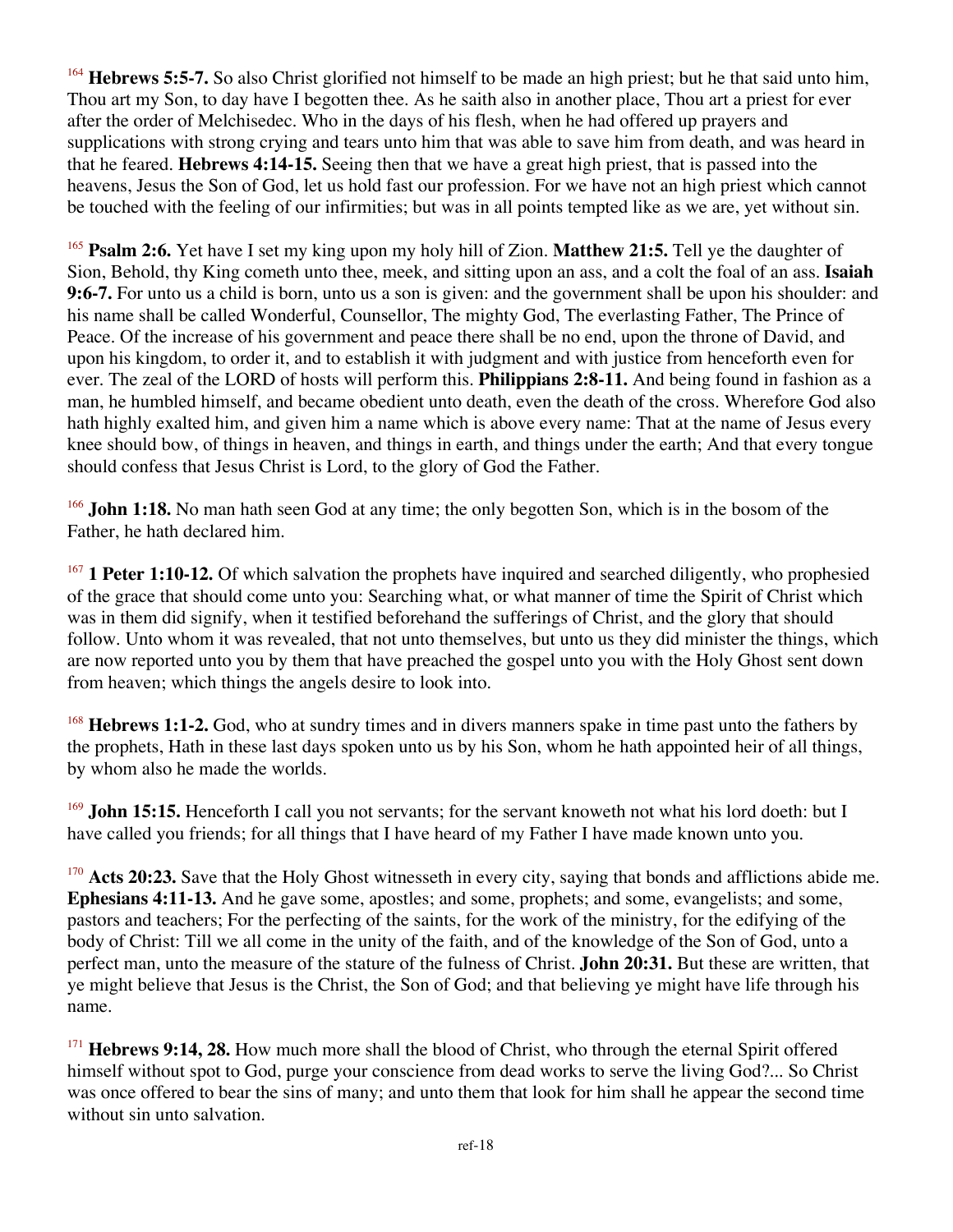<sup>172</sup> **Hebrews 2:17.** Wherefore in all things it behoved him to be made like unto his brethren, that he might be a merciful and faithful high priest in things pertaining to God, to make reconciliation for the sins of the people.

<sup>173</sup> **Hebrews 7:25.** Wherefore he is able also to save them to the uttermost that come unto God by him, seeing he ever liveth to make intercession for them.

<sup>174</sup> Acts 15:14-16. Simeon hath declared how God at the first did visit the Gentiles, to take out of them a people for his name. And to this agree the words of the prophets; as it is written, After this I will return, and will build again the tabernacle of David, which is fallen down; and I will build again the ruins thereof, and I will set it up. **Genesis 49:10.** The sceptre shall not depart from Judah, nor a lawgiver from between his feet, until Shiloh come; and unto him shall the gathering of the people be. **Psalm 110:3.** Thy people shall be willing in the day of thy power, in the beauties of holiness from the womb of the morning: thou hast the dew of thy youth.

<sup>175</sup> Ephesians 4:11-12. And he gave some, apostles; and some, prophets; and some, evangelists; and some, pastors and teachers; For the perfecting of the saints, for the work of the ministry, for the edifying of the body of Christ. **1 Corinthians 12:28.** And God hath set some in the church, first apostles, secondarily prophets, thirdly teachers, after that miracles, then gifts of healings, helps, governments, diversities of tongues.

<sup>176</sup> **Isaiah 33:22.** For the LORD is our judge, the LORD is our lawgiver, the LORD is our king; he will save us.

<sup>177</sup> Matthew 18:17-18. And if he shall neglect to hear them, tell it unto the church: but if he neglect to hear the church, let him be unto thee as a heathen man and a publican. Verily I say unto you, Whatsoever ye shall bind on earth shall be bound in heaven: and whatsoever ye shall loose on earth shall be loosed in heaven. **1 Corinthians 5:4-5.** In the name of our Lord Jesus Christ, when ye are gathered together, and my spirit, with the power of our Lord Jesus Christ, To deliver such an one unto Satan for the destruction of the flesh, that the spirit may be saved in the day of the Lord Jesus.

<sup>178</sup> Acts 5:31. Him hath God exalted with his right hand to be a Prince and a Saviour, for to give repentance to Israel, and forgiveness of sins.

<sup>179</sup> **Revelation 22:12.** And, behold, I come quickly; and my reward is with me, to give every man according as his work shall be. **Revelation 2:10.** Fear none of those things which thou shalt suffer: behold, the devil shall cast some of you into prison, that ye may be tried; and ye shall have tribulation ten days: be thou faithful unto death, and I will give thee a crown of life.

<sup>180</sup> **Revelation 3:19.** As many as I love, I rebuke and chasten: be zealous therefore, and repent.

<sup>181</sup> **Isaiah 63:9.** In all their affliction he was afflicted, and the angel of his presence saved them: in his love and in his pity he redeemed them; and he bare them, and carried them all the days of old.

<sup>182</sup> **1 Corinthians 15:25.** For he must reign, till he hath put all enemies under his feet. **Psalm 110:1-2.** The LORD said unto my Lord, Sit thou at my right hand, until I make thine enemies thy footstool. The LORD shall send the rod of thy strength out of Zion: rule thou in the midst of thine enemies.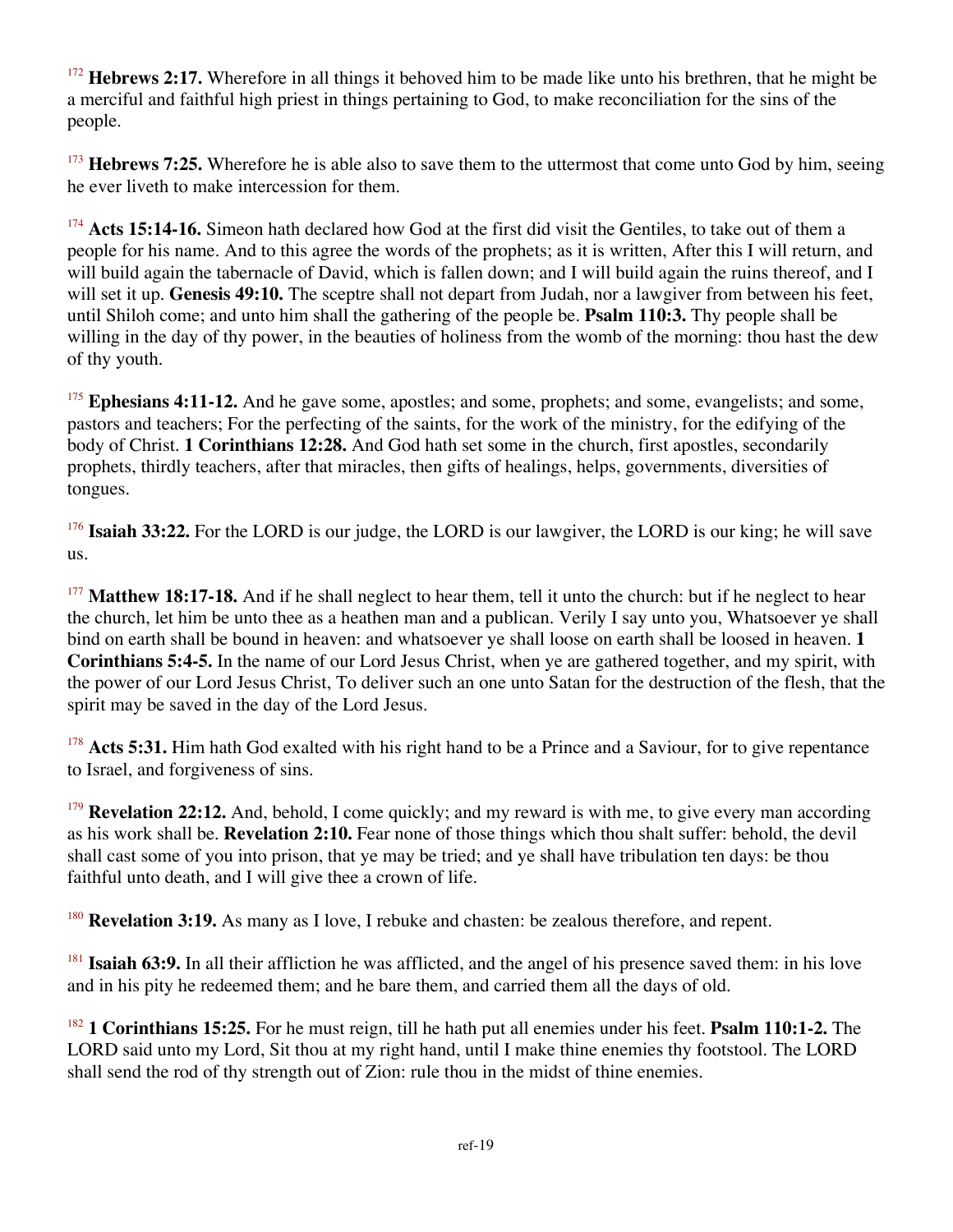<sup>183</sup> **Romans 14:10-11.** But why dost thou judge thy brother? or why dost thou set at nought thy brother? for we shall all stand before the judgment seat of Christ. For it is written, As I live, saith the Lord, every knee shall bow to me, and every tongue shall confess to God.

<sup>184</sup> **Romans 8:28.** And we know that all things work together for good to them that love God, to them who are the called according to his purpose.

<sup>185</sup> **2 Thessalonians 1:8-9.** In flaming fire taking vengeance on them that know not God, and that obey not the gospel of our Lord Jesus Christ: Who shall be punished with everlasting destruction from the presence of the Lord, and from the glory of his power. **Psalm 2:8-9.** Ask of me, and I shall give thee the heathen for thine inheritance, and the uttermost parts of the earth for thy possession. Thou shalt break them with a rod of iron; thou shalt dash them in pieces like a potter's vessel.

<sup>186</sup> **Philippians 2:6-8.** Who, being in the form of God, thought it not robbery to be equal with God: But made himself of no reputation, and took upon him the form of a servant, and was made in the likeness of men: And being found in fashion as a man, he humbled himself, and became obedient unto death, even the death of the cross. **Luke 1:31.** And, behold, thou shalt conceive in thy womb, and bring forth a son, and shalt call his name JESUS. **2 Corinthians 8:9.** For ye know the grace of our Lord Jesus Christ, that, though he was rich, yet for your sakes he became poor, that ye through his poverty might be rich. **Acts 2:24.** Whom God hath raised up, having loosed the pains of death: because it was not possible that he should be holden of it.

<sup>187</sup> **John 1:14, 18.** And the Word was made flesh, and dwelt among us, (and we beheld his glory, the glory as of the only begotten of the Father,) full of grace and truth.... No man hath seen God at any time; the only begotten Son, which is in the bosom of the Father, he hath declared him. **Galatians 4:4.** But when the fulness of the time was come, God sent forth his Son, made of a woman, made under the law. **Luke 2:7.** And she brought forth her firstborn son, and wrapped him in swaddling clothes, and laid him in a manger; because there was no room for them in the inn.

<sup>188</sup> Galatians 4:4. But when the fulness of the time was come, God sent forth his Son, made of a woman, made under the law.

<sup>189</sup> **Matthew 5:17.** Think not that I am come to destroy the law, or the prophets: I am not come to destroy, but to fulfil. **Romans 5:19.** For as by one man's disobedience many were made sinners, so by the obedience of one shall many be made righteous.

<sup>190</sup> **Psalm 22:6.** But I am a worm, and no man; a reproach of men, and despised of the people. **Hebrews 12:2-3.** Looking unto Jesus the author and finisher of our faith; who for the joy that was set before him endured the cross, despising the shame, and is set down at the right hand of the throne of God. For consider him that endured such contradiction of sinners against himself, lest ye be wearied and faint in your minds.

<sup>191</sup> **Matthew 4:1-12.** Then was Jesus led up of the Spirit into the wilderness to be tempted of the devil, etc. **Luke 4:13.** And when the devil had ended all the temptation, he departed from him for a season.

<sup>192</sup> **Hebrews 2:17-18.** Wherefore in all things it behoved him to be made like unto his brethren, that he might be a merciful and faithful high priest in things pertaining to God, to make reconciliation for the sins of the people. For in that he himself hath suffered being tempted, he is able to succour them that are tempted. **Hebrews 4:15.** For we have not an high priest which cannot be touched with the feeling of our infirmities; but was in all points tempted like as we are, yet without sin. **Isaiah 52:13-14.** Behold, my servant shall deal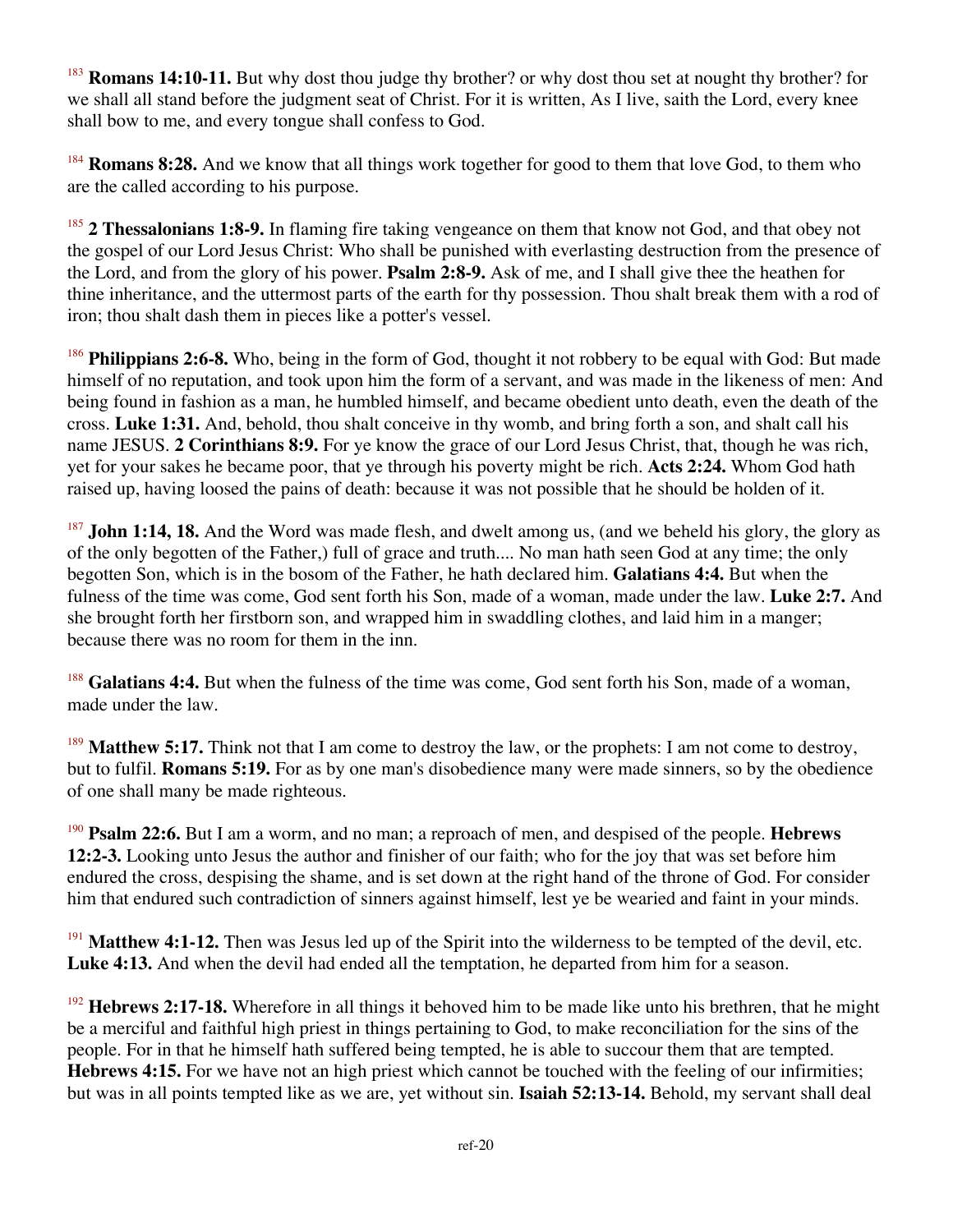prudently, he shall be exalted and extolled, and be very high. As many were astonied at thee; his visage was so marred more than any man, and his form more than the sons of men.

<sup>193</sup> Matthew 27:4. Saying, I have sinned in that I have betrayed the innocent blood. And they said, What is that to us? see thou to that.

<sup>194</sup> Matthew 26:56. But all this was done, that the scriptures of the prophets might be fulfilled. Then all the disciples forsook him, and fled.

<sup>195</sup> **Isaiah 53:2-3.** For he shall grow up before him as a tender plant, and as a root out of a dry ground: he hath no form nor comeliness; and when we shall see him, there is no beauty that we should desire him. He is despised and rejected of men; a man of sorrows, and acquainted with grief: and we hid as it were our faces from him; he was despised, and we esteemed him not.

<sup>196</sup> **Matthew 27:26-50.** Then released he Barabbas unto them: and when he had scourged Jesus, he delivered him to be crucified, etc. **John 19:34.** But one of the soldiers with a spear pierced his side, and forthwith came there out blood and water.

<sup>197</sup> Luke 22:44. And being in an agony he prayed more earnestly: and his sweat was as it were great drops of blood falling down to the ground. **Matthew 27:46.** And about the ninth hour Jesus cried with a loud voice, saying, Eli, Eli, lama sabachthani? that is to say, My God, my God, why hast thou forsaken me?

<sup>198</sup> **Isaiah 53:10.** Yet it pleased the LORD to bruise him; he hath put him to grief: when thou shalt make his soul an offering for sin, he shall see his seed, he shall prolong his days, and the pleasure of the LORD shall prosper in his hand.

<sup>199</sup> **Philippians 2:8.** And being found in fashion as a man, he humbled himself, and became obedient unto death, even the death of the cross. **Hebrews 12:2.** Looking unto Jesus the author and finisher of our faith; who for the joy that was set before him endured the cross, despising the shame, and is set down at the right hand of the throne of God. **Galatians 3:13.** Christ hath redeemed us from the curse of the law, being made a curse for us: for it is written, Cursed is every one that hangeth on a tree.

<sup>200</sup> **1 Corinthians 15:3-4.** For I delivered unto you first of all that which I also received, how that Christ died for our sins according to the scriptures; And that he was buried, and that he rose again the third day according to the scriptures.

<sup>201</sup> **Psalm 16:10.** For thou wilt not leave my soul in hell; neither wilt thou suffer thine Holy One to see corruption. **Acts 2:24-27, 31.** Whom God hath raised up, having loosed the pains of death: because it was not possible that he should be holden of it. For David speaketh concerning him, I foresaw the Lord always before my face, for he is on my right hand, that I should not be moved: Therefore did my heart rejoice, and my tongue was glad; moreover also my flesh shall rest in hope: Because thou wilt not leave my soul in hell, neither wilt thou suffer thine Holy One to see corruption.... He seeing this before spake of the resurrection of Christ, that his soul was not left in hell, neither his flesh did see corruption. **Romans 6:9.** Knowing that Christ being raised from the dead dieth no more; death hath no more dominion over him. **Matthew 12:40.** For as Jonas was three days and three nights in the whale's belly; so shall the Son of man be three days and three nights in the heart of the earth.

<sup>202</sup> **1 Corinthians 15:4.** And that he was buried, and that he rose again the third day according to the scriptures.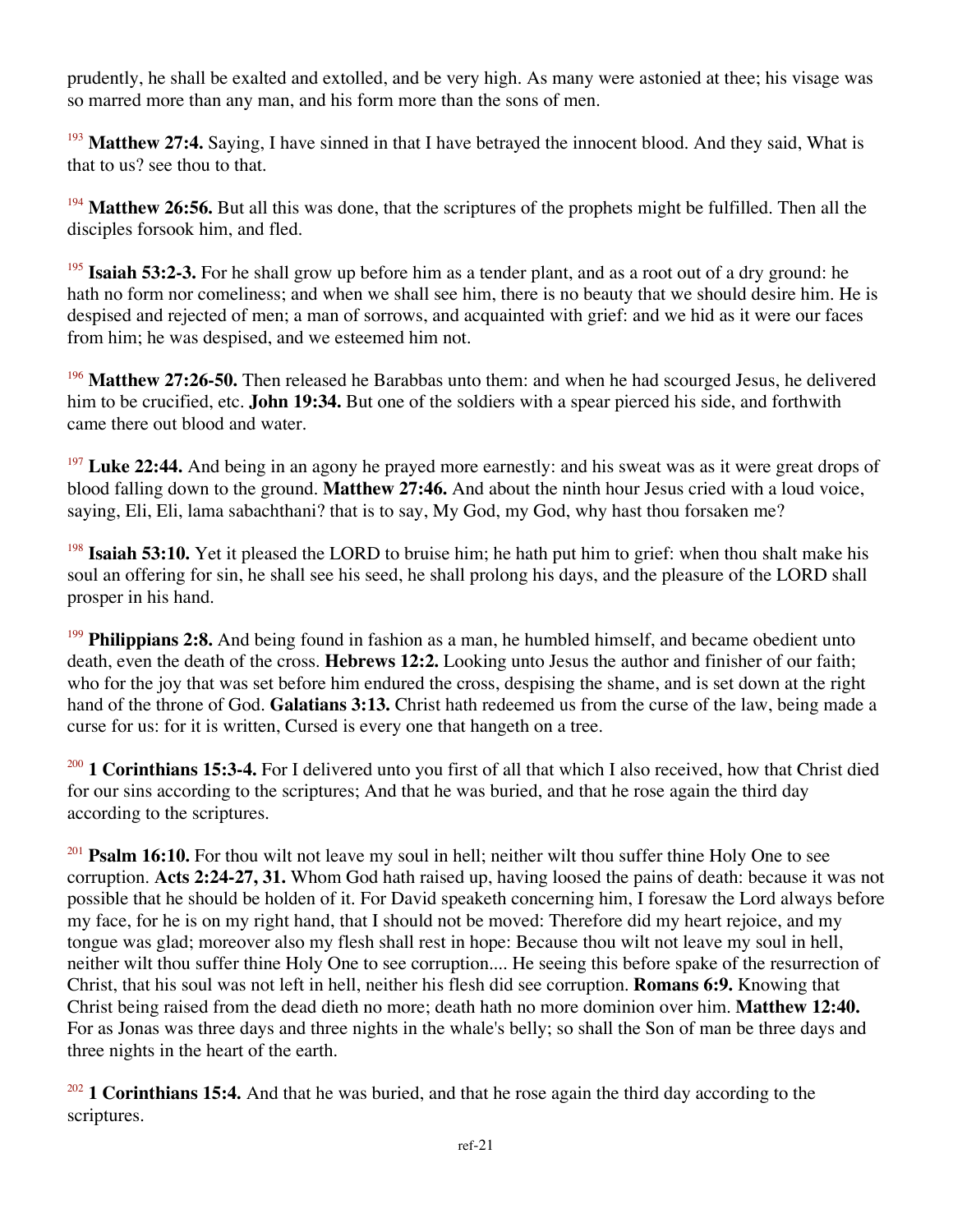<sup>203</sup> Mark 16:19. So then after the Lord had spoken unto them, he was received up into heaven, and sat on the right hand of God.

<sup>204</sup> Ephesians 1:20. Which he wrought in Christ, when he raised him from the dead, and set him at his own right hand in the heavenly places.

<sup>205</sup> **Acts 1:11.** Which also said, Ye men of Galilee, why stand ye gazing up into heaven? this same Jesus, which is taken up from you into heaven, shall so come in like manner as ye have seen him go into heaven. **Acts 17:31.** Because he hath appointed a day, in the which he will judge the world in righteousness by that man whom he hath ordained; whereof he hath given assurance unto all men, in that he hath raised him from the dead.

<sup>206</sup> Acts 2:24, 27. Whom God hath raised up, having loosed the pains of death: because it was not possible that he should be holden of it.... Because thou wilt not leave my soul in hell, neither wilt thou suffer thine Holy One to see corruption.

<sup>207</sup> Luke 24:39. Behold my hands and my feet, that it is I myself: handle me, and see; for a spirit hath not flesh and bones, as ye see me have.

<sup>208</sup> **Romans 6:9.** Knowing that Christ being raised from the dead dieth no more; death hath no more dominion over him. **Revelation 1:18.** I am he that liveth, and was dead; and, behold, I am alive for evermore, Amen; and have the keys of hell and of death.

<sup>209</sup> **John 10:18.** No man taketh it from me, but I lay it down of myself. I have power to lay it down, and I have power to take it again. This commandment have I received of my Father.

<sup>210</sup> **Romans 1:4.** And declared to be the Son of God with power, according to the spirit of holiness, by the resurrection from the dead.

<sup>211</sup> **Romans 8:34.** Who is he that condemneth? It is Christ that died, yea rather, that is risen again, who is even at the right hand of God, who also maketh intercession for us.

<sup>212</sup> Hebrews 2:14. Forasmuch then as the children are partakers of flesh and blood, he also himself likewise took part of the same; that through death he might destroy him that had the power of death, that is, the devil.

<sup>213</sup> **Romans 14:9.** For to this end Christ both died, and rose, and revived, that he might be Lord both of the dead and living.

<sup>214</sup> **1 Corinthians 15:21-22.** For since by man came death, by man came also the resurrection of the dead. For as in Adam all die, even so in Christ shall all be made alive.

<sup>215</sup> **Ephesians 1:20-23.** Which he wrought in Christ, when he raised him from the dead, and set him at his own right hand in the heavenly places, Far above all principality, and power, and might, and dominion, and every name that is named, not only in this world, but also in that which is to come: And hath put all things under his feet, and gave him to be the head over all things to the church, Which is his body, the fulness of him that filleth all in all. **Colossians 1:18.** And he is the head of the body, the church: who is the beginning, the firstborn from the dead; that in all things he might have the preeminence.

<sup>216</sup> **Romans 4:25.** Who was delivered for our offences, and was raised again for our justification.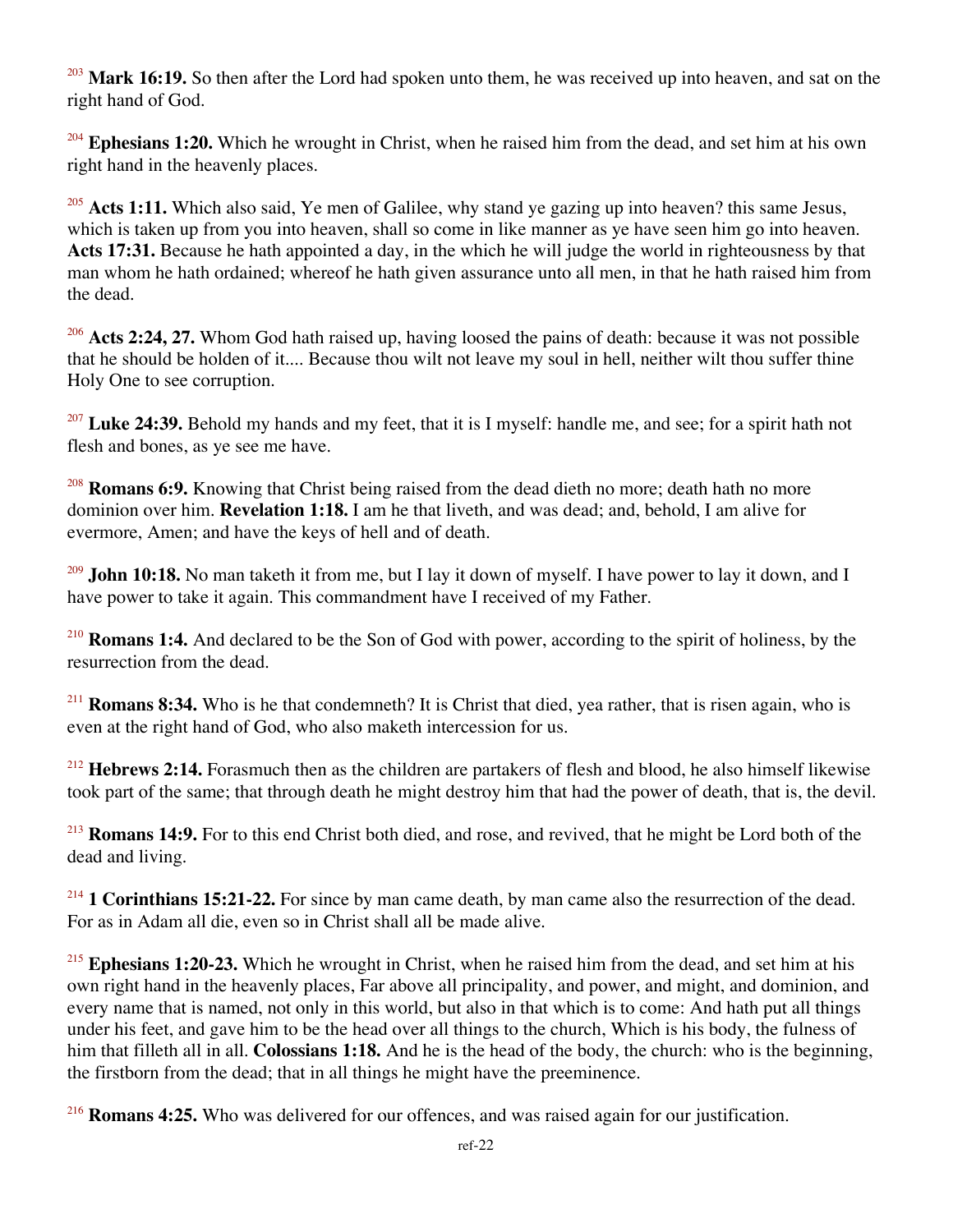<sup>217</sup> Ephesians 2:1, 5-6. And you hath he quickened, who were dead in trespasses and sins.... Even when we were dead in sins, hath quickened us together with Christ, (by grace ye are saved;) And hath raised us up together, and made us sit together in heavenly places in Christ Jesus. **Colossians 2:12.** Buried with him in baptism, wherein also ye are risen with him through the faith of the operation of God, who hath raised him from the dead.

<sup>218</sup> **1 Corinthians 15:25-27.** For he must reign, till he hath put all enemies under his feet. The last enemy that shall be destroyed is death. For he hath put all things under his feet. But when he saith all things are put under him, it is manifest that he is excepted, which did put all things under him.

<sup>219</sup> **1 Corinthians 15:20.** But now is Christ risen from the dead, and become the firstfruits of them that slept.

<sup>220</sup> Acts 1:2-3. Until the day in which he was taken up, after that he through the Holy Ghost had given commandments unto the apostles whom he had chosen: To whom also he showed himself alive after his passion by many infallible proofs, being seen of them forty days, and speaking of the things pertaining to the kingdom of God.

<sup>221</sup> Matthew 28:19-20. Go ye therefore, and teach all nations, baptizing them in the name of the Father, and of the Son, and of the Holy Ghost: Teaching them to observe all things whatsoever I have commanded you: and, lo, I am with you alway, even unto the end of the world. Amen.

<sup>222</sup> Hebrews 6:20. Whither the forerunner is for us entered, even Jesus, made an high priest for ever after the order of Melchisedec.

<sup>223</sup> **Ephesians 4:8.** Wherefore he saith, When he ascended up on high, he led captivity captive, and gave gifts unto men.

<sup>224</sup> Acts 1:9-11. And when he had spoken these things, while they beheld, he was taken up; and a cloud received him out of their sight. And while they looked stedfastly toward heaven as he went up, behold, two men stood by them in white apparel; Which also said, Ye men of Galilee, why stand ye gazing up into heaven? this same Jesus, which is taken up from you into heaven, shall so come in like manner as ye have seen him go into heaven. **Ephesians 4:10.** He that descended is the same also that ascended up far above all heavens, that he might fill all things.) **Psalm 68:18.** Thou hast ascended on high, thou hast led captivity captive: thou hast received gifts for men; yea, for the rebellious also, that the LORD God might dwell among them.

<sup>225</sup> Colossians 3:1-2. If ye then be risen with Christ, seek those things which are above, where Christ sitteth on the right hand of God. Set your affection on things above, not on things on the earth.

<sup>226</sup> John 14:3. And if I go and prepare a place for you, I will come again, and receive you unto myself; that where I am, there ye may be also.

<sup>227</sup> Acts 3:21. Whom the heaven must receive until the times of restitution of all things, which God hath spoken by the mouth of all his holy prophets since the world began.

<sup>228</sup> **Philippians 2:9.** Wherefore God also hath highly exalted him, and given him a name which is above every name.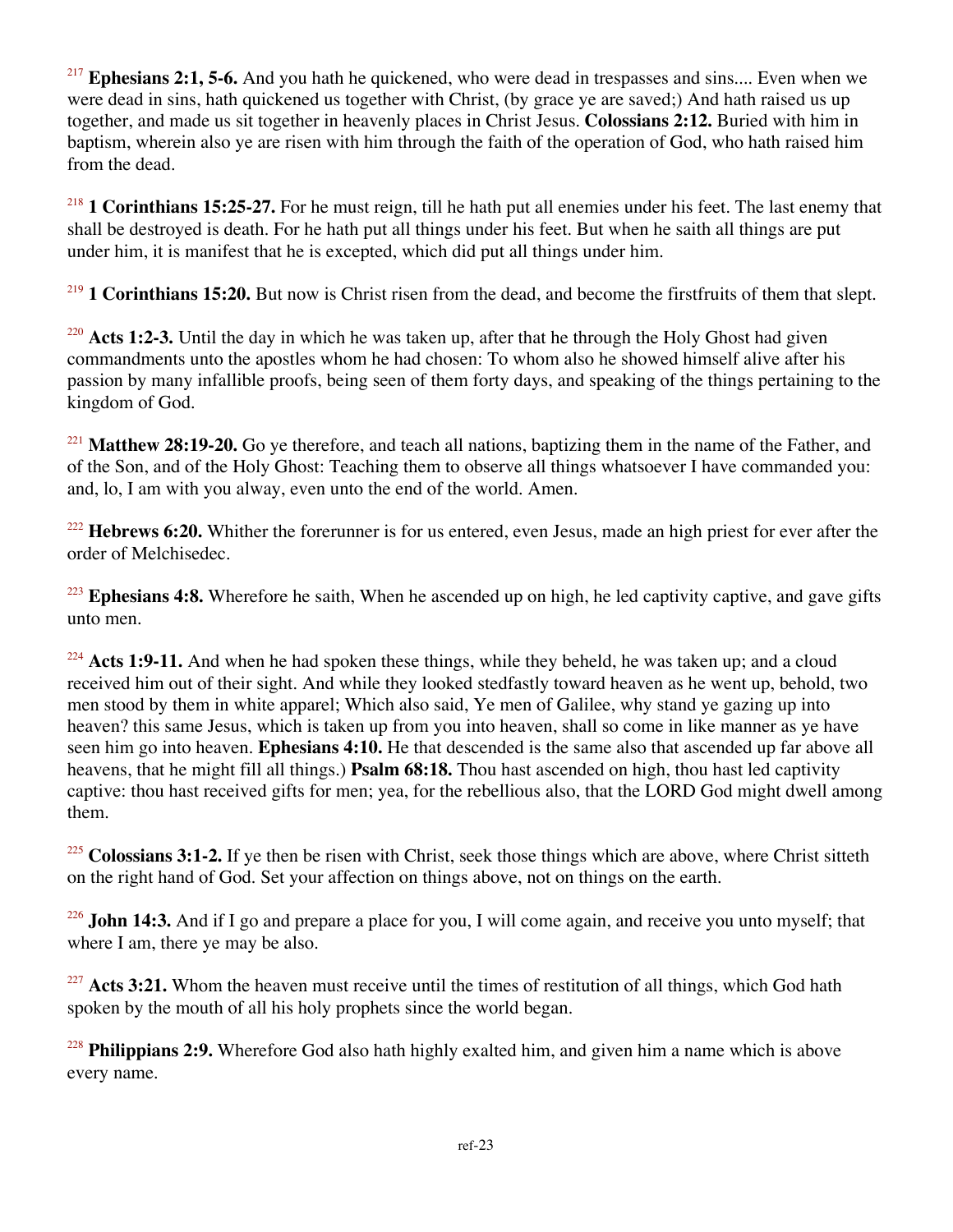<sup>229</sup> Acts 2:28. Thou hast made known to me the ways of life; thou shalt make me full of joy with thy countenance. **Psalm 16:11.** Thou wilt show me the path of life: in thy presence is fulness of joy; at thy right hand there are pleasures for evermore.

<sup>230</sup> **John 17:5.** And now, O Father, glorify thou me with thine own self with the glory which I had with thee before the world was.

<sup>231</sup> **Ephesians 1:22.** And hath put all things under his feet, and gave him to be the head over all things to the church. **1 Peter 3:22.** Who is gone into heaven, and is on the right hand of God; angels and authorities and powers being made subject unto him.

<sup>232</sup> Ephesians 4:10-12. He that descended is the same also that ascended up far above all heavens, that he might fill all things.) And he gave some, apostles; and some, prophets; and some, evangelists; and some, pastors and teachers; For the perfecting of the saints, for the work of the ministry, for the edifying of the body of Christ. **Psalm 110:1.** The LORD said unto my Lord, Sit thou at my right hand, until I make thine enemies thy footstool.

<sup>233</sup> **Romans 8:34.** Who is he that condemneth? It is Christ that died, yea rather, that is risen again, who is even at the right hand of God, who also maketh intercession for us.

<sup>234</sup> **Hebrews 9:12, 24.** Neither by the blood of goats and calves, but by his own blood he entered in once into the holy place, having obtained eternal redemption for us.... For Christ is not entered into the holy places made with hands, which are the figures of the true; but into heaven itself, now to appear in the presence of God for us.

<sup>235</sup> **Hebrews 1:3.** Who being the brightness of his glory, and the express image of his person, and upholding all things by the word of his power, when he had by himself purged our sins, sat down on the right hand of the Majesty on high.

<sup>236</sup> **John 3:16.** For God so loved the world, that he gave his only begotten Son, that whosoever believeth in him should not perish, but have everlasting life. **John 17:9, 20, 24.** I pray for them: I pray not for the world, but for them which thou hast given me; for they are thine.... Neither pray I for these alone, but for them also which shall believe on me through their word.... Father, I will that they also, whom thou hast given me, be with me where I am; that they may behold my glory, which thou hast given me: for thou lovedst me before the foundation of the world.

<sup>237</sup> **Romans 8:33-34.** Who shall lay any thing to the charge of God's elect? It is God that justifieth. Who is he that condemneth? It is Christ that died, yea rather, that is risen again, who is even at the right hand of God, who also maketh intercession for us.

<sup>238</sup> **Romans 5:1-2.** Therefore being justified by faith, we have peace with God through our Lord Jesus Christ: By whom also we have access by faith into this grace wherein we stand, and rejoice in hope of the glory of God. **1 John 2:1-2.** My little children, these things write I unto you, that ye sin not. And if any man sin, we have an advocate with the Father, Jesus Christ the righteous: And he is the propitiation for our sins: and not for ours only, but also for the sins of the whole world.

<sup>239</sup> **Hebrews 4:16.** Let us therefore come boldly unto the throne of grace, that we may obtain mercy, and find grace to help in time of need.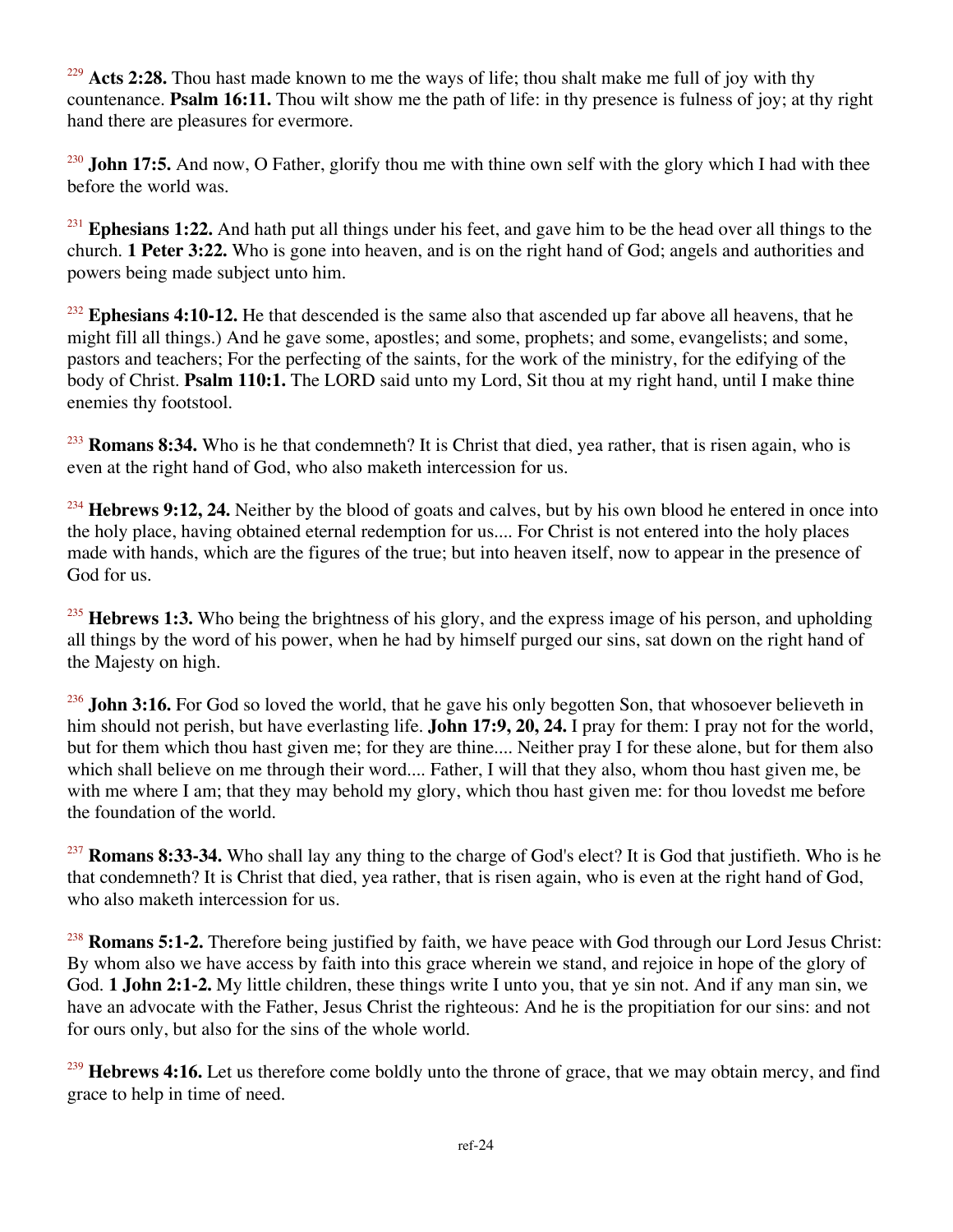<sup>240</sup> Ephesians 1:6. To the praise of the glory of his grace, wherein he hath made us accepted in the beloved.

<sup>241</sup> **1 Peter 2:5.** Ye also, as lively stones, are built up a spiritual house, an holy priesthood, to offer up spiritual sacrifices, acceptable to God by Jesus Christ.

<sup>242</sup> Acts 3:14-15. But ye denied the Holy One and the Just, and desired a murderer to be granted unto you; And killed the Prince of life, whom God hath raised from the dead; whereof we are witnesses.

<sup>243</sup> Matthew 24:30. And then shall appear the sign of the Son of man in heaven: and then shall all the tribes of the earth mourn, and they shall see the Son of man coming in the clouds of heaven with power and great glory.

<sup>244</sup> Luke 9:26. For whosoever shall be ashamed of me and of my words, of him shall the Son of man be ashamed, when he shall come in his own glory, and in his Father's, and of the holy angels. **Matthew 25:31.** When the Son of man shall come in his glory, and all the holy angels with him, then shall he sit upon the throne of his glory.

<sup>245</sup> **1 Thessalonians 4:16.** For the Lord himself shall descend from heaven with a shout, with the voice of the archangel, and with the trump of God: and the dead in Christ shall rise first.

<sup>246</sup> Acts 17:31. Because he hath appointed a day, in the which he will judge the world in righteousness by that man whom he hath ordained; whereof he hath given assurance unto all men, in that he hath raised him from the dead.

<sup>247</sup> **Hebrews 9:12.** Neither by the blood of goats and calves, but by his own blood he entered in once into the holy place, having obtained eternal redemption for us.

<sup>248</sup> **2 Corinthians 1:20.** For all the promises of God in him are yea, and in him Amen, unto the glory of God by us.

<sup>249</sup> **John 1:11-12.** He came unto his own, and his own received him not. But as many as received him, to them gave he power to become the sons of God, even to them that believe on his name.

<sup>250</sup> **Titus 3:5-6.** Not by works of righteousness which we have done, but according to his mercy he saved us, by the washing of regeneration, and renewing of the Holy Ghost; Which he shed on us abundantly through Jesus Christ our Saviour.

<sup>251</sup> **Ephesians 1:13-14.** In whom ye also trusted, after that ye heard the word of truth, the gospel of your salvation: in whom also after that ye believed, ye were sealed with that holy Spirit of promise, Which is the earnest of our inheritance until the redemption of the purchased possession, unto the praise of his glory. **John 6:37, 39.** All that the Father giveth me shall come to me; and him that cometh to me I will in no wise cast out.... And this is the Father's will which hath sent me, that of all which he hath given me I should lose nothing, but should raise it up again at the last day. **John 10:15-16.** As the Father knoweth me, even so know I the Father: and I lay down my life for the sheep. And other sheep I have, which are not of this fold: them also I must bring, and they shall hear my voice; and there shall be one fold, and one shepherd.

<sup>252</sup> **Ephesians 2:8.** For by grace are ye saved through faith; and that not of yourselves: it is the gift of God. **2 Corinthians 4:13.** We having the same spirit of faith, according as it is written, I believed, and therefore have I spoken; we also believe, and therefore speak.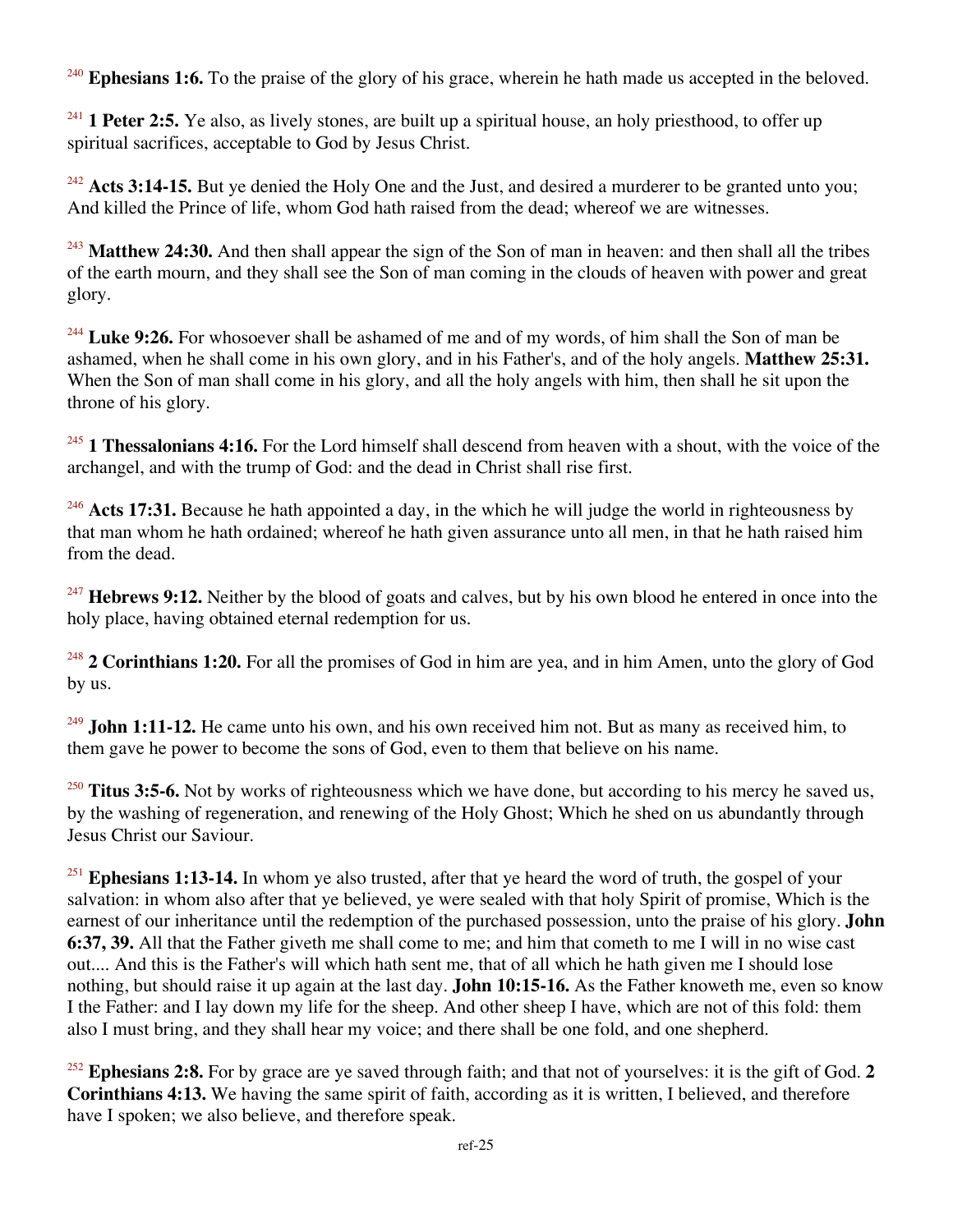<sup>253</sup> **Romans 10:14.** How then shall they call on him in whom they have not believed? and how shall they believe in him of whom they have not heard? and how shall they hear without a preacher?

<sup>254</sup> **2 Thessalonians 1:8-9.** In flaming fire taking vengeance on them that know not God, and that obey not the gospel of our Lord Jesus Christ: Who shall be punished with everlasting destruction from the presence of the Lord, and from the glory of his power. **Ephesians 2:12.** That at that time ye were without Christ, being aliens from the commonwealth of Israel, and strangers from the covenants of promise, having no hope, and without God in the world. **John 1:10-12.** He was in the world, and the world was made by him, and the world knew him not. He came unto his own, and his own received him not. But as many as received him, to them gave he power to become the sons of God, even to them that believe on his name.

<sup>255</sup> **John 8:24.** I said therefore unto you, that ye shall die in your sins: for if ye believe not that I am he, ye shall die in your sins. **Mark 16:16.** He that believeth and is baptized shall be saved; but he that believeth not shall be damned.

<sup>256</sup> **1 Corinthians 1:20-24.** Where is the wise? where is the scribe? where is the disputer of this world? hath not God made foolish the wisdom of this world? For after that in the wisdom of God the world by wisdom knew not God, it pleased God by the foolishness of preaching to save them that believe. For the Jews require a sign, and the Greeks seek after wisdom: But we preach Christ crucified, unto the Jews a stumblingblock, and unto the Greeks foolishness; But unto them which are called, both Jews and Greeks, Christ the power of God, and the wisdom of God.

<sup>257</sup> **John 4:22.** Ye worship ye know not what: we know what we worship: for salvation is of the Jews. **Romans 9:31-32.** But Israel, which followed after the law of righteousness, hath not attained to the law of righteousness. Wherefore? Because they sought it not by faith, but as it were by the works of the law. For they stumbled at that stumblingstone. **Philippians 3:4-9.** Though I might also have confidence in the flesh. If any other man thinketh that he hath whereof he might trust in the flesh, I more: Circumcised the eighth day, of the stock of Israel, of the tribe of Benjamin, an Hebrew of the Hebrews; as touching the law, a Pharisee; Concerning zeal, persecuting the church; touching the righteousness which is in the law, blameless. But what things were gain to me, those I counted loss for Christ. Yea doubtless, and I count all things but loss for the excellency of the knowledge of Christ Jesus my Lord: for whom I have suffered the loss of all things, and do count them but dung, that I may win Christ, And be found in him, not having mine own righteousness, which is of the law, but that which is through the faith of Christ, the righteousness which is of God by faith.

<sup>258</sup> Acts 4:12. Neither is there salvation in any other: for there is none other name under heaven given among men, whereby we must be saved.

<sup>259</sup> **Ephesians 5:23.** For the husband is the head of the wife, even as Christ is the head of the church: and he is the saviour of the body.

<sup>260</sup> **John 12:38-40.** That the saying of Esaias the prophet might be fulfilled, which he spake, Lord, who hath believed our report? and to whom hath the arm of the Lord been revealed? Therefore they could not believe, because that Esaias said again, He hath blinded their eyes, and hardened their heart; that they should not see with their eyes, nor understand with their heart, and be converted, and I should heal them. **Romans 9:6.** Not as though the word of God hath taken none effect. For they are not all Israel, which are of Israel. **Matthew 22:14.** For many are called, but few are chosen. **Matthew 7:21.** Not every one that saith unto me, Lord, Lord, shall enter into the kingdom of heaven; but he that doeth the will of my Father which is in heaven. **Romans 11:7.** What then? Israel hath not obtained that which he seeketh for; but the election hath obtained it, and the rest were blinded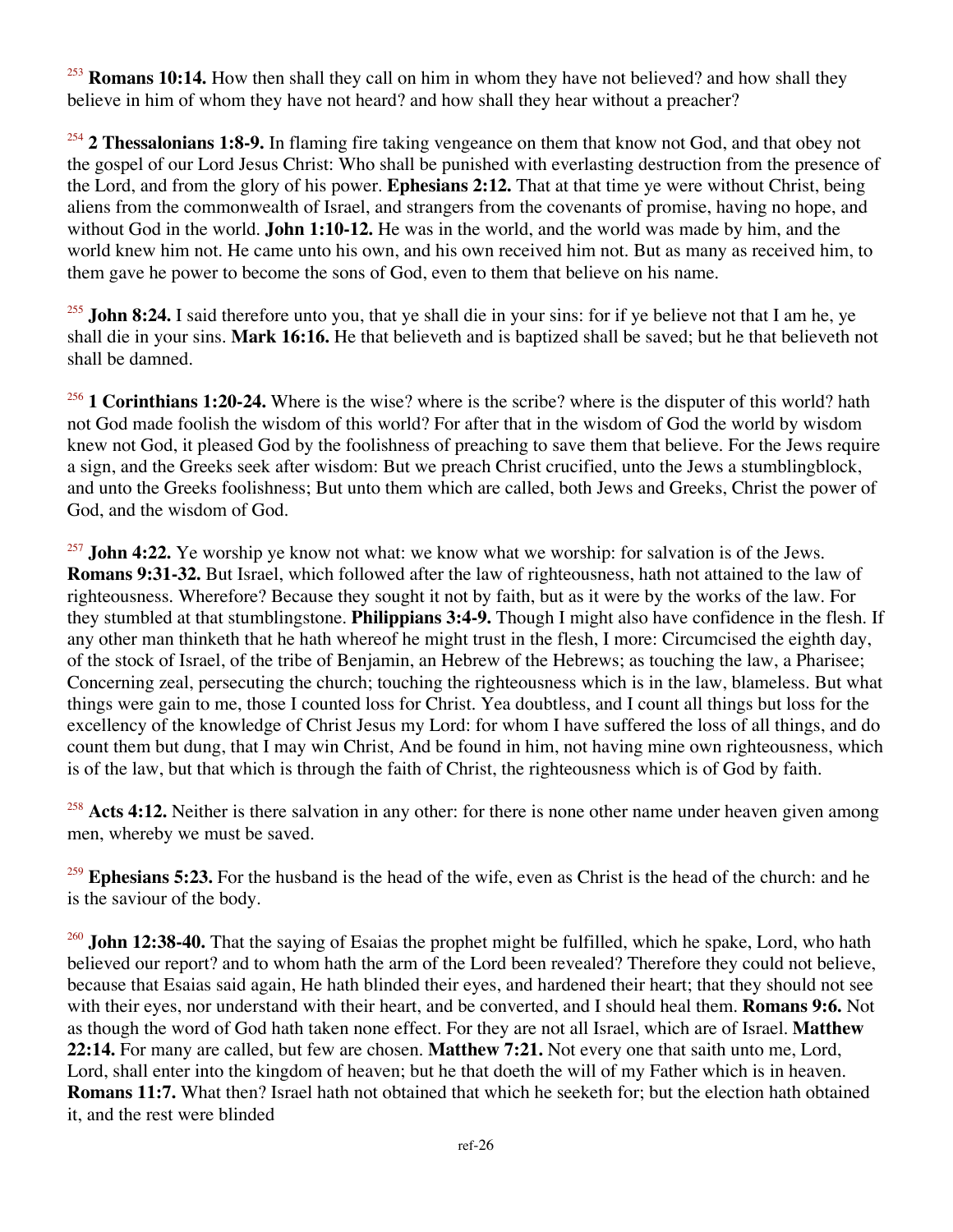<sup>261</sup> **1 Corinthians 1:2.** Unto the church of God which is at Corinth, to them that are sanctified in Christ Jesus, called to be saints, with all that in every place call upon the name of Jesus Christ our Lord, both theirs and ours. **1 Corinthians 12:13.** For by one Spirit are we all baptized into one body, whether we be Jews or Gentiles, whether we be bond or free; and have been all made to drink into one Spirit. **Romans 15:9-12.** And that the Gentiles might glorify God for his mercy; as it is written, For this cause I will confess to thee among the Gentiles, and sing unto thy name. And again he saith, Rejoice, ye Gentiles, with his people. And again, Praise the Lord, all ye Gentiles; and laud him, all ye people. And again, Esaias saith, There shall be a root of Jesse, and he that shall rise to reign over the Gentiles; in him shall the Gentiles trust. **Revelation 7:9.** After this I beheld, and, lo, a great multitude, which no man could number, of all nations, and kindreds, and people, and tongues, stood before the throne, and before the Lamb, clothed with white robes, and palms in their hands. **Psalm 2:8.** Ask of me, and I shall give thee the heathen for thine inheritance, and the uttermost parts of the earth for thy possession. **Psalm 22:27-31.** All the ends of the world shall remember and turn unto the LORD: and all the kindreds of the nations shall worship before thee. For the kingdom is the LORD'S: and he is the governor among the nations. All they that be fat upon earth shall eat and worship: all they that go down to the dust shall bow before him: and none can keep alive his own soul. A seed shall serve him; it shall be accounted to the Lord for a generation. They shall come, and shall declare his righteousness unto a people that shall be born, that he hath done this. **Psalm 45:17.** I will make thy name to be remembered in all generations: therefore shall the people praise thee for ever and ever. **Matthew 28:19-20.** Go ye therefore, and teach all nations, baptizing them in the name of the Father, and of the Son, and of the Holy Ghost: Teaching them to observe all things whatsoever I have commanded you: and, lo, I am with you alway, even unto the end of the world. Amen. **Isaiah 59:21.** As for me, this is my covenant with them, saith the LORD; My spirit that is upon thee, and my words which I have put in thy mouth, shall not depart out of thy mouth, nor out of the mouth of thy seed, nor out of the mouth of thy seed's seed, saith the LORD, from henceforth and for ever.

<sup>262</sup> **1 Corinthians 7:14.** For the unbelieving husband is sanctified by the wife, and the unbelieving wife is sanctified by the husband: else were your children unclean; but now are they holy. **Acts 2:39.** For the promise is unto you, and to your children, and to all that are afar off, even as many as the Lord our God shall call. **Romans 11:16.** For if the firstfruit be holy, the lump is also holy: and if the root be holy, so are the branches. **Genesis 17:7.** And I will establish my covenant between me and thee and thy seed after thee in their generations for an everlasting covenant, to be a God unto thee, and to thy seed after thee.

<sup>263</sup> **Isaiah 9:5-6.** For every battle of the warrior is with confused noise, and garments rolled in blood; but this shall be with burning and fuel of fire. For unto us a child is born, unto us a son is given: and the government shall be upon his shoulder: and his name shall be called Wonderful, Counsellor, The mighty God, The everlasting Father, The Prince of Peace. **1 Timothy 4:10.** For therefore we both labour and suffer reproach, because we trust in the living God, who is the Saviour of all men, specially of those that believe.

<sup>264</sup> **Psalm 115:1-2, 9.** Not unto us, O LORD, not unto us, but unto thy name give glory, for thy mercy, and for thy truth's sake. Wherefore should the heathen say, Where is now their God?... O Israel, trust thou in the LORD: he is their help and their shield. **Isaiah 31:4-5.** For thus hath the LORD spoken unto me, Like as the lion and the young lion roaring on his prey, when a multitude of shepherds is called forth against him, he will not be afraid of their voice, nor abase himself for the noise of them: so shall the LORD of hosts come down to fight for mount Zion, and for the hill thereof. As birds flying, so will the LORD of hosts defend Jerusalem; defending also he will deliver it; and passing over he will preserve it. **Zechariah 12:2-4, 8-9.** Behold, I will make Jerusalem a cup of trembling unto all the people round about, when they shall be in the siege both against Judah and against Jerusalem. And in that day will I make Jerusalem a burdensome stone for all people: all that burden themselves with it shall be cut in pieces, though all the people of the earth be gathered together against it. In that day, saith the LORD, I will smite every horse with astonishment, and his rider with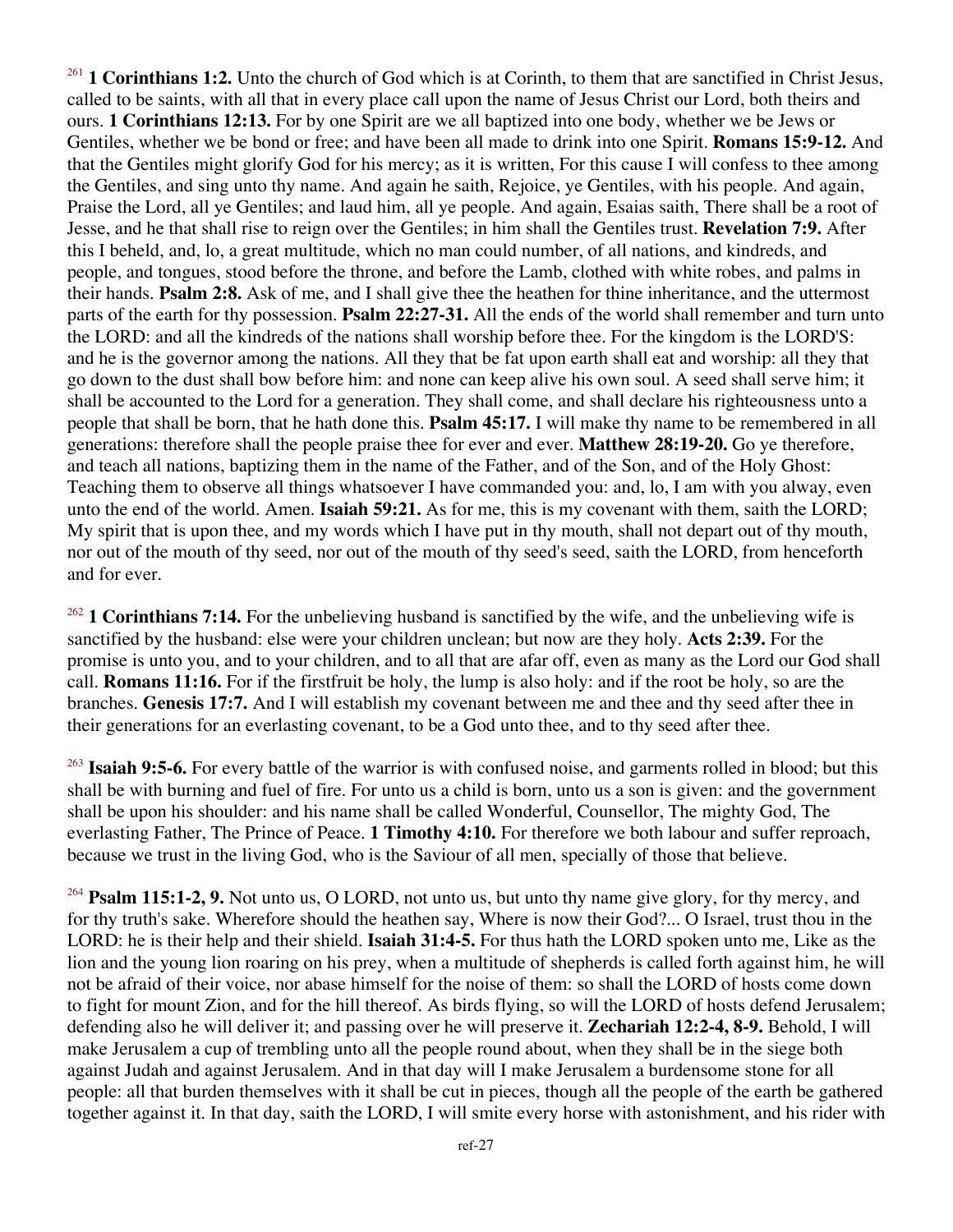madness: and I will open mine eyes upon the house of Judah, and will smite every horse of the people with blindness.... In that day shall the LORD defend the inhabitants of Jerusalem; and he that is feeble among them at that day shall be as David; and the house of David shall be as God, as the angel of the LORD before them. And it shall come to pass in that day, that I will seek to destroy all the nations that come against Jerusalem.

<sup>265</sup> Acts 2:39, 42. For the promise is unto you, and to your children, and to all that are afar off, even as many as the Lord our God shall call.... And they continued stedfastly in the apostles' doctrine and fellowship, and in breaking of bread, and in prayers.

<sup>266</sup> **Psalm 147:19-20.** He showeth his word unto Jacob, his statutes and his judgments unto Israel. He hath not dealt so with any nation: and as for his judgments, they have not known them. Praise ye the LORD. **Romans 9:4.** Who are Israelites; to whom pertaineth the adoption, and the glory, and the covenants, and the giving of the law, and the service of God, and the promises. **Ephesians 4:11-12.** And he gave some, apostles; and some, prophets; and some, evangelists; and some, pastors and teachers; For the perfecting of the saints, for the work of the ministry, for the edifying of the body of Christ. **Mark 16:15-16.** And he said unto them, Go ye into all the world, and preach the gospel to every creature. He that believeth and is baptized shall be saved; but he that believeth not shall be damned.

<sup>267</sup> **John 6:37.** All that the Father giveth me shall come to me; and him that cometh to me I will in no wise cast out.

<sup>268</sup> Ephesians 1:10. That in the dispensation of the fulness of times he might gather together in one all things in Christ, both which are in heaven, and which are on earth; even in him. **Ephesians 1:22-23.** And hath put all things under his feet, and gave him to be the head over all things to the church, Which is his body, the fulness of him that filleth all in all. **John 10:16.** And other sheep I have, which are not of this fold: them also I must bring, and they shall hear my voice; and there shall be one fold, and one shepherd. **John 11:52.** And not for that nation only, but that also he should gather together in one the children of God that were scattered abroad.

<sup>269</sup> **John 17:21.** That they all may be one; as thou, Father, art in me, and I in thee, that they also may be one in us: that the world may believe that thou hast sent me. **Ephesians 2:5-6.** Even when we were dead in sins, hath quickened us together with Christ, (by grace ye are saved;) And hath raised us up together, and made us sit together in heavenly places in Christ Jesus. **John 17:24.** Father, I will that they also, whom thou hast given me, be with me where I am; that they may behold my glory, which thou hast given me: for thou lovedst me before the foundation of the world.

<sup>270</sup> Ephesians 1:22. And hath put all things under his feet, and gave him to be the head over all things to the church. **Ephesians 2:6-7.** And hath raised us up together, and made us sit together in heavenly places in Christ Jesus: That in the ages to come he might show the exceeding riches of his grace in his kindness toward us through Christ Jesus.

<sup>271</sup> **1 Corinthians 6:17.** But he that is joined unto the Lord is one spirit. **John 10:28.** And I give unto them eternal life; and they shall never perish, neither shall any man pluck them out of my hand. **Ephesians 5:23, 30.** For the husband is the head of the wife, even as Christ is the head of the church: and he is the saviour of the body.... For we are members of his body, of his flesh, and of his bones.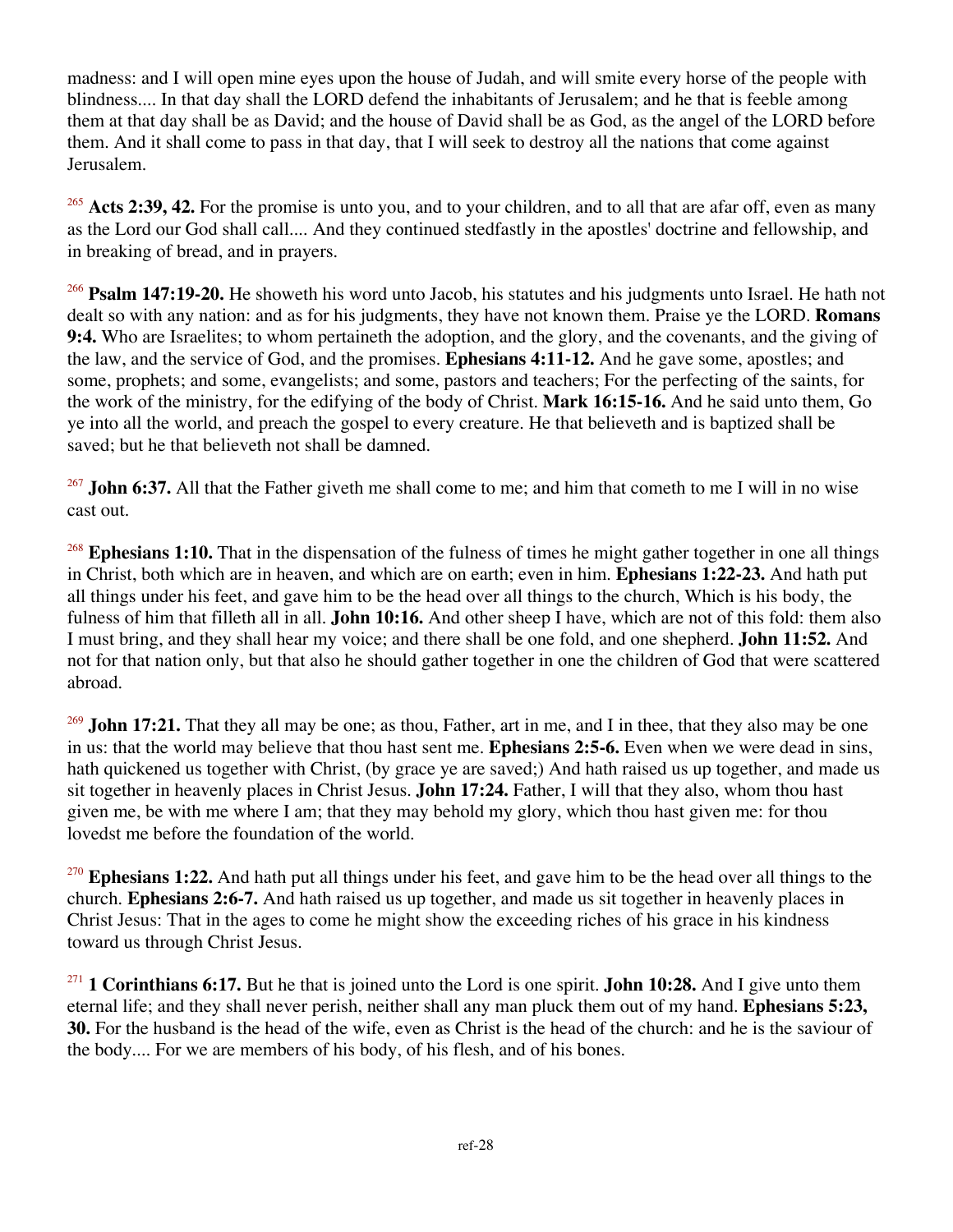<sup>272</sup> **1 Peter 5:10.** But the God of all grace, who hath called us unto his eternal glory by Christ Jesus, after that ye have suffered a while, make you perfect, stablish, strengthen, settle you. **1 Corinthians 1:9.** God is faithful, by whom ye were called unto the fellowship of his Son Jesus Christ our Lord.

<sup>273</sup> **John 5:25.** Verily, verily, I say unto you, The hour is coming, and now is, when the dead shall hear the voice of the Son of God: and they that hear shall live. **Ephesians 1:18-20.** The eyes of your understanding being enlightened; that ye may know what is the hope of his calling, and what the riches of the glory of his inheritance in the saints, And what is the exceeding greatness of his power to us-ward who believe, according to the working of his mighty power, Which he wrought in Christ, when he raised him from the dead, and set him at his own right hand in the heavenly places. **2 Timothy 1:8-9.** Be not thou therefore ashamed of the testimony of our Lord, nor of me his prisoner: but be thou partaker of the afflictions of the gospel according to the power of God; Who hath saved us, and called us with an holy calling, not according to our works, but according to his own purpose and grace, which was given us in Christ Jesus before the world began.

<sup>274</sup> Titus 3:4-5. But after that the kindness and love of God our Saviour toward man appeared, Not by works of righteousness which we have done, but according to his mercy he saved us, by the washing of regeneration, and renewing of the Holy Ghost. **Ephesians 2:4-5, 7-9.** But God, who is rich in mercy, for his great love wherewith he loved us, Even when we were dead in sins, hath quickened us together with Christ, (by grace ye are saved;).... That in the ages to come he might show the exceeding riches of his grace in his kindness toward us through Christ Jesus. For by grace are ye saved through faith; and that not of yourselves: it is the gift of God: Not of works, lest any man should boast. **Romans 9:11.** For the children being not yet born, neither having done any good or evil, that the purpose of God according to election might stand, not of works, but of him that calleth.

<sup>275</sup> **2 Corinthians 5:20.** Now then we are ambassadors for Christ, as though God did beseech you by us: we pray you in Christ's stead, be ye reconciled to God. **2 Corinthians 6:1-2.** We then, as workers together with him, beseech you also that ye receive not the grace of God in vain. (For he saith, I have heard thee in a time accepted, and in the day of salvation have I succoured thee: behold, now is the accepted time; behold, now is the day of salvation.) **John 6:44.** No man can come to me, except the Father which hath sent me draw him: and I will raise him up at the last day. **2 Thessalonians 2:13-14.** But we are bound to give thanks alway to God for you, brethren beloved of the Lord, because God hath from the beginning chosen you to salvation through sanctification of the Spirit and belief of the truth: Whereunto he called you by our gospel, to the obtaining of the glory of our Lord Jesus Christ.

<sup>276</sup> Acts 26:18. To open their eyes, and to turn them from darkness to light, and from the power of Satan unto God, that they may receive forgiveness of sins, and inheritance among them which are sanctified by faith that is in me. **1 Corinthians 2:10, 12.** But God hath revealed them unto us by his Spirit: for the Spirit searcheth all things, yea, the deep things of God.... Now we have received, not the spirit of the world, but the spirit which is of God; that we might know the things that are freely given to us of God.

<sup>277</sup> **Ezekiel 11:19.** And I will give them one heart, and I will put a new spirit within you; and I will take the stony heart out of their flesh, and will give them an heart of flesh. **Ezekiel 36:26-27.** A new heart also will I give you, and a new spirit will I put within you: and I will take away the stony heart out of your flesh, and I will give you an heart of flesh. And I will put my spirit within you, and cause you to walk in my statutes, and ye shall keep my judgments, and do them. **John 6:45.** It is written in the prophets, And they shall be all taught of God. Every man therefore that hath heard, and hath learned of the Father, cometh unto me.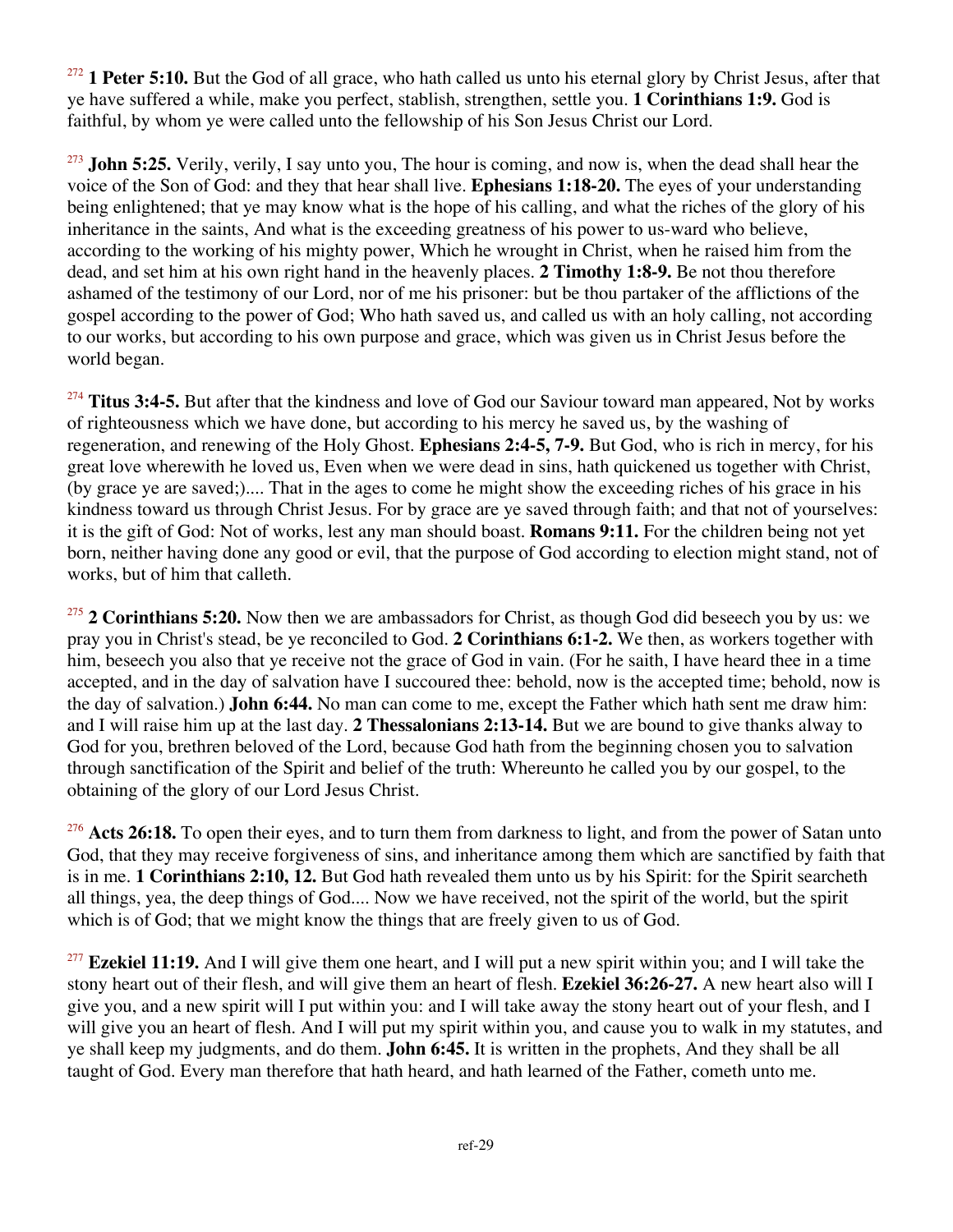<sup>278</sup> Ephesians 2:5. Even when we were dead in sins, hath quickened us together with Christ, (by grace ye are saved;) **Philippians 2:13.** For it is God which worketh in you both to will and to do of his good pleasure. **Deuteronomy 30:6.** And the LORD thy God will circumcise thine heart, and the heart of thy seed, to love the LORD thy God with all thine heart, and with all thy soul, that thou mayest live.

<sup>279</sup> **Acts 13:48.** And when the Gentiles heard this, they were glad, and glorified the word of the Lord: and as many as were ordained to eternal life believed.

<sup>280</sup> Matthew 22:14. For many are called, but few are chosen.

<sup>281</sup> Matthew 7:22. Many will say to me in that day, Lord, Lord, have we not prophesied in thy name? and in thy name have cast out devils? and in thy name done many wonderful works? **Hebrews 6:4-6.** For it is impossible for those who were once enlightened, and have tasted of the heavenly gift, and were made partakers of the Holy Ghost, And have tasted the good word of God, and the powers of the world to come, If they shall fall away, to renew them again unto repentance; seeing they crucify to themselves the Son of God afresh, and put him to an open shame.

<sup>282</sup> **John 12:38-40.** That the saying of Esaias the prophet might be fulfilled, which he spake, Lord, who hath believed our report? and to whom hath the arm of the Lord been revealed? Therefore they could not believe, because that Esaias said again, He hath blinded their eyes, and hardened their heart; that they should not see with their eyes, nor understand with their heart, and be converted, and I should heal them. **Acts 28:25-27.** And when they agreed not among themselves, they departed, after that Paul had spoken one word, Well spake the Holy Ghost by Esaias the prophet unto our fathers, Saying, Go unto this people, and say, Hearing ye shall hear, and shall not understand; and seeing ye shall see, and not perceive: For the heart of this people is waxed gross, and their ears are dull of hearing, and their eyes have they closed; lest they should see with their eyes, and hear with their ears, and understand with their heart, and should be converted, and I should heal them. **John 6:64-65.** But there are some of you that believe not. For Jesus knew from the beginning who they were that believed not, and who should betray him. And he said, Therefore said I unto you, that no man can come unto me, except it were given unto him of my Father. **Psalm 81:11-12.** But my people would not hearken to my voice; and Israel would none of me. So I gave them up unto their own hearts' lust: and they walked in their own counsels.

<sup>283</sup> **Romans 8:30.** Moreover whom he did predestinate, them he also called: and whom he called, them he also justified: and whom he justified, them he also glorified.

<sup>284</sup> Ephesians 1:5. Having predestinated us unto the adoption of children by Jesus Christ to himself, according to the good pleasure of his will.

<sup>285</sup> **1 Corinthians 1:30.** But of him are ye in Christ Jesus, who of God is made unto us wisdom, and righteousness, and sanctification, and redemption.

<sup>286</sup> **Romans 3:22, 24-25.** Even the righteousness of God which is by faith of Jesus Christ unto all and upon all them that believe: for there is no difference.... Being justified freely by his grace through the redemption that is in Christ Jesus: Whom God hath set forth to be a propitiation through faith in his blood, to declare his righteousness for the remission of sins that are past, through the forbearance of God. **Romans 4:5.** But to him that worketh not, but believeth on him that justifieth the ungodly, his faith is counted for righteousness.

<sup>287</sup> **2 Corinthians 5:19, 21.** To wit, that God was in Christ, reconciling the world unto himself, not imputing their trespasses unto them; and hath committed unto us the word of reconciliation.... For he hath made him to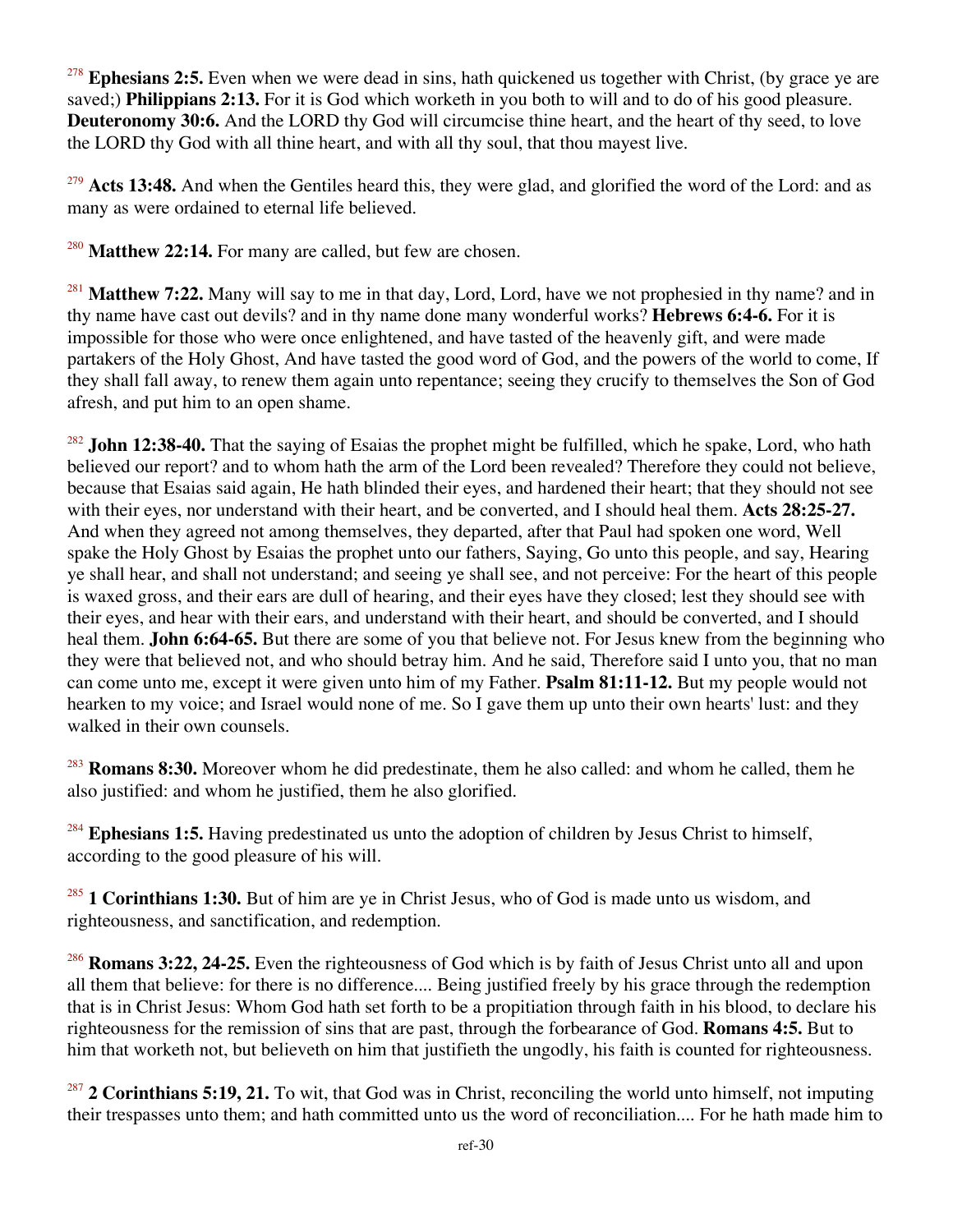be sin for us, who knew no sin; that we might be made the righteousness of God in him. **Romans 3:22, 24- 25, 27-28.** Even the righteousness of God which is by faith of Jesus Christ unto all and upon all them that believe: for there is no difference.... Being justified freely by his grace through the redemption that is in Christ Jesus: Whom God hath set forth to be a propitiation through faith in his blood, to declare his righteousness for the remission of sins that are past, through the forbearance of God.... Where is boasting then? It is excluded. By what law? of works? Nay: but by the law of faith. Therefore we conclude that a man is justified by faith without the deeds of the law.

<sup>288</sup> **Titus 3:5, 7.** Not by works of righteousness which we have done, but according to his mercy he saved us, by the washing of regeneration, and renewing of the Holy Ghost.... That being justified by his grace, we should be made heirs according to the hope of eternal life. **Ephesians 1:7.** In whom we have redemption through his blood, the forgiveness of sins, according to the riches of his grace.

<sup>289</sup> **Romans 5:17-19.** For if by one man's offence death reigned by one; much more they which receive abundance of grace and of the gift of righteousness shall reign in life by one, Jesus Christ.) Therefore as by the offence of one judgment came upon all men to condemnation; even so by the righteousness of one the free gift came upon all men unto justification of life. For as by one man's disobedience many were made sinners, so by the obedience of one shall many be made righteous. **Romans 4:6-8.** Even as David also describeth the blessedness of the man, unto whom God imputeth righteousness without works, Saying, Blessed are they whose iniquities are forgiven, and whose sins are covered. Blessed is the man to whom the Lord will not impute sin.

<sup>290</sup> Acts 10:43. To him give all the prophets witness, that through his name whosoever believeth in him shall receive remission of sins. **Galatians 2:16.** Knowing that a man is not justified by the works of the law, but by the faith of Jesus Christ, even we have believed in Jesus Christ, that we might be justified by the faith of Christ, and not by the works of the law: for by the works of the law shall no flesh be justified. **Philippians 3:9.** And be found in him, not having mine own righteousness, which is of the law, but that which is through the faith of Christ, the righteousness which is of God by faith.

<sup>291</sup> **Romans 5:8-10, 19.** But God commendeth his love toward us, in that, while we were yet sinners, Christ died for us. Much more then, being now justified by his blood, we shall be saved from wrath through him. For if, when we were enemies, we were reconciled to God by the death of his Son, much more, being reconciled, we shall be saved by his life.... For as by one man's disobedience many were made sinners, so by the obedience of one shall many be made righteous.

<sup>292</sup> 1 Timothy 2:5-6. For there is one God, and one mediator between God and men, the man Christ Jesus; Who gave himself a ransom for all, to be testified in due time. **Hebrews 10:10.** By the which will we are sanctified through the offering of the body of Jesus Christ once for all. **Matthew 20:28.** Even as the Son of man came not to be ministered unto, but to minister, and to give his life a ransom for many. **Daniel 9:24, 26.** Seventy weeks are determined upon thy people and upon thy holy city, to finish the transgression, and to make an end of sins, and to make reconciliation for iniquity, and to bring in everlasting righteousness, and to seal up the vision and prophecy, and to anoint the most Holy.... And after threescore and two weeks shall Messiah be cut off, but not for himself: and the people of the prince that shall come shall destroy the city and the sanctuary; and the end thereof shall be with a flood, and unto the end of the war desolations are determined. **Isaiah 53:4-6, 10-12.** Surely he hath borne our griefs, and carried our sorrows: yet we did esteem him stricken, smitten of God, and afflicted. But he was wounded for our transgressions, he was bruised for our iniquities: the chastisement of our peace was upon him; and with his stripes we are healed. All we like sheep have gone astray; we have turned every one to his own way; and the LORD hath laid on him the iniquity of us all.... Yet it pleased the LORD to bruise him; he hath put him to grief: when thou shalt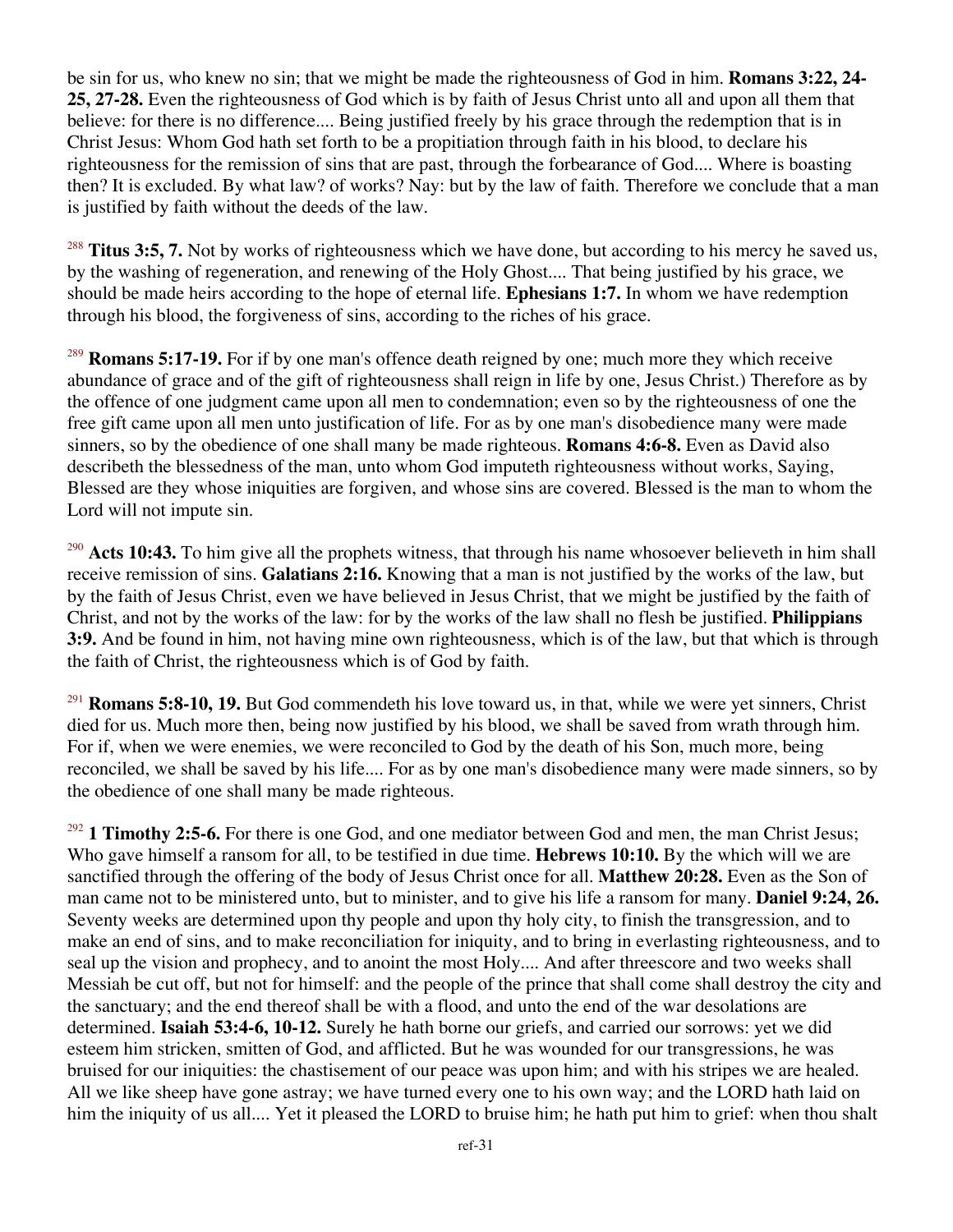make his soul an offering for sin, he shall see his seed, he shall prolong his days, and the pleasure of the LORD shall prosper in his hand. He shall see of the travail of his soul, and shall be satisfied: by his knowledge shall my righteous servant justify many; for he shall bear their iniquities. Therefore will I divide him a portion with the great, and he shall divide the spoil with the strong; because he hath poured out his soul unto death: and he was numbered with the transgressors; and he bare the sin of many, and made intercession for the transgressors. **Hebrews 7:22.** By so much was Jesus made a surety of a better testament. **Romans 8:32.** He that spared not his own Son, but delivered him up for us all, how shall he not with him also freely give us all things? **1 Peter 1:18-19.** Forasmuch as ye know that ye were not redeemed with corruptible things, as silver and gold, from your vain conversation received by tradition from your fathers; But with the precious blood of Christ, as of a lamb without blemish and without spot.

<sup>293</sup> **2 Corinthians 5:21.** For he hath made him to be sin for us, who knew no sin; that we might be made the righteousness of God in him.

<sup>294</sup> **Romans 3:24-25.** Being justified freely by his grace through the redemption that is in Christ Jesus: Whom God hath set forth to be a propitiation through faith in his blood, to declare his righteousness for the remission of sins that are past, through the forbearance of God.

<sup>295</sup> Ephesians 2:8. For by grace are ye saved through faith; and that not of yourselves: it is the gift of God.

<sup>296</sup> Ephesians 1:17. That the God of our Lord Jesus Christ, the Father of glory, may give unto you the spirit of wisdom and revelation in the knowledge of him.

<sup>297</sup> **Hebrews 10:39.** But we are not of them who draw back unto perdition; but of them that believe to the saving of the soul.

<sup>298</sup> **2 Corinthians 4:13.** We having the same spirit of faith, according as it is written, I believed, and therefore have I spoken; we also believe, and therefore speak. **Ephesians 1:17-19.** That the God of our Lord Jesus Christ, the Father of glory, may give unto you the spirit of wisdom and revelation in the knowledge of him: The eyes of your understanding being enlightened; that ye may know what is the hope of his calling, and what the riches of the glory of his inheritance in the saints, And what is the exceeding greatness of his power to us-ward who believe, according to the working of his mighty power.

<sup>299</sup> **Romans 10:14-17.** How then shall they call on him in whom they have not believed? and how shall they believe in him of whom they have not heard? and how shall they hear without a preacher? And how shall they preach, except they be sent? as it is written, How beautiful are the feet of them that preach the gospel of peace, and bring glad tidings of good things! But they have not all obeyed the gospel. For Esaias saith, Lord, who hath believed our report? So then faith cometh by hearing, and hearing by the word of God.

<sup>300</sup> **Acts 2:37.** Now when they heard this, they were pricked in their heart, and said unto Peter and to the rest of the apostles, Men and brethren, what shall we do? **Acts 16:30.** And brought them out, and said, Sirs, what must I do to be saved? **John 16:8-9.** And when he is come, he will reprove the world of sin, and of righteousness, and of judgment: Of sin, because they believe not on me. **Romans 6:6.** Knowing this, that our old man is crucified with him, that the body of sin might be destroyed, that henceforth we should not serve sin. **Ephesians 2:1.** And you hath he quickened, who were dead in trespasses and sins. **Acts 4:12.** Neither is there salvation in any other: for there is none other name under heaven given among men, whereby we must be saved.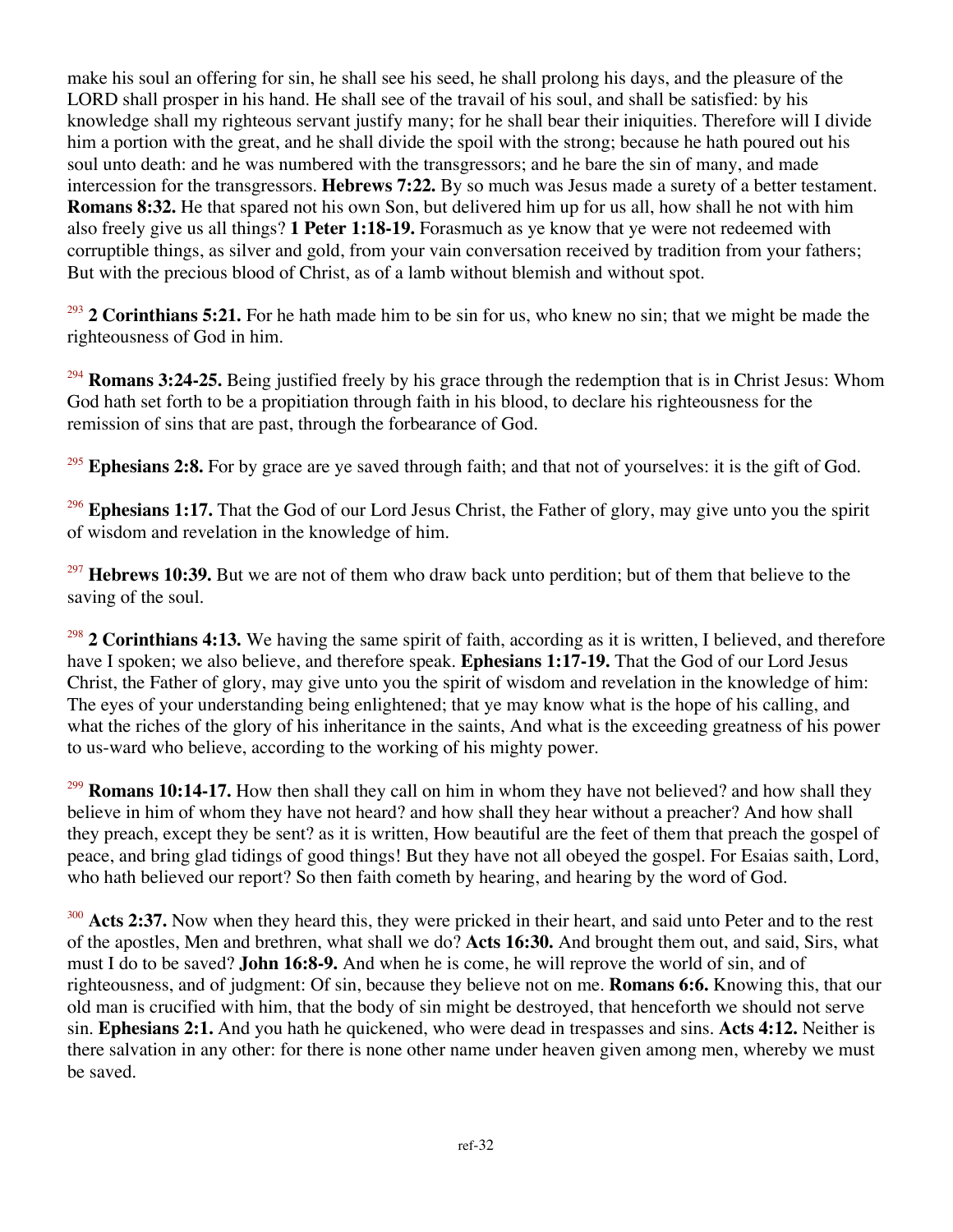Ephesians 1:13. In whom ye also trusted, after that ye heard the word of truth, the gospel of your salvation: in whom also after that ye believed, ye were sealed with that holy Spirit of promise.

<sup>302</sup> **John 1:12.** But as many as received him, to them gave he power to become the sons of God, even to them that believe on his name. **Acts 16:31.** And they said, Believe on the Lord Jesus Christ, and thou shalt be saved, and thy house. **Acts 10:43.** To him give all the prophets witness, that through his name whosoever believeth in him shall receive remission of sins.

<sup>303</sup> **Philippians 3:9.** And be found in him, not having mine own righteousness, which is of the law, but that which is through the faith of Christ, the righteousness which is of God by faith. **Acts 15:11.** But we believe that through the grace of the Lord Jesus Christ we shall be saved, even as they.

<sup>304</sup> Galatians 3:11. But that no man is justified by the law in the sight of God, it is evident: for, The just shall live by faith. **Romans 3:28.** Therefore we conclude that a man is justified by faith without the deeds of the law.

<sup>305</sup> **Romans 4:5.** But to him that worketh not, but believeth on him that justifieth the ungodly, his faith is counted for righteousness. **Romans 10:10.** For with the heart man believeth unto righteousness; and with the mouth confession is made unto salvation.

<sup>306</sup> **John 1:12.** But as many as received him, to them gave he power to become the sons of God, even to them that believe on his name. **Philippians 3:9.** And be found in him, not having mine own righteousness, which is of the law, but that which is through the faith of Christ, the righteousness which is of God by faith. **Galatians 1:16.** To reveal his Son in me, that I might preach him among the heathen; immediately I conferred not with flesh and blood.

<sup>307</sup> **1 John 3:1.** Behold, what manner of love the Father hath bestowed upon us, that we should be called the sons of God: therefore the world knoweth us not, because it knew him not.

<sup>308</sup> Ephesians 1:5. Having predestinated us unto the adoption of children by Jesus Christ to himself, according to the good pleasure of his will. **Galatians 4:4-5.** But when the fulness of the time was come, God sent forth his Son, made of a woman, made under the law, To redeem them that were under the law, that we might receive the adoption of sons.

<sup>309</sup> **John 1:12.** But as many as received him, to them gave he power to become the sons of God, even to them that believe on his name.

<sup>310</sup> **2 Corinthians 6:18.** And will be a Father unto you, and ye shall be my sons and daughters, saith the Lord Almighty. **Revelation 3:12.** Him that overcometh will I make a pillar in the temple of my God, and he shall go no more out: and I will write upon him the name of my God, and the name of the city of my God, which is new Jerusalem, which cometh down out of heaven from my God: and I will write upon him my new name.

<sup>311</sup> Galatians 4:6. And because ye are sons, God hath sent forth the Spirit of his Son into your hearts, crying, Abba, Father.

<sup>312</sup> **Psalm 103:13.** Like as a father pitieth his children, so the LORD pitieth them that fear him. **Proverbs 14:26.** In the fear of the LORD is strong confidence: and his children shall have a place of refuge. **Matthew 6:32.** (For after all these things do the Gentiles seek:) for your heavenly Father knoweth that ye have need of all these things.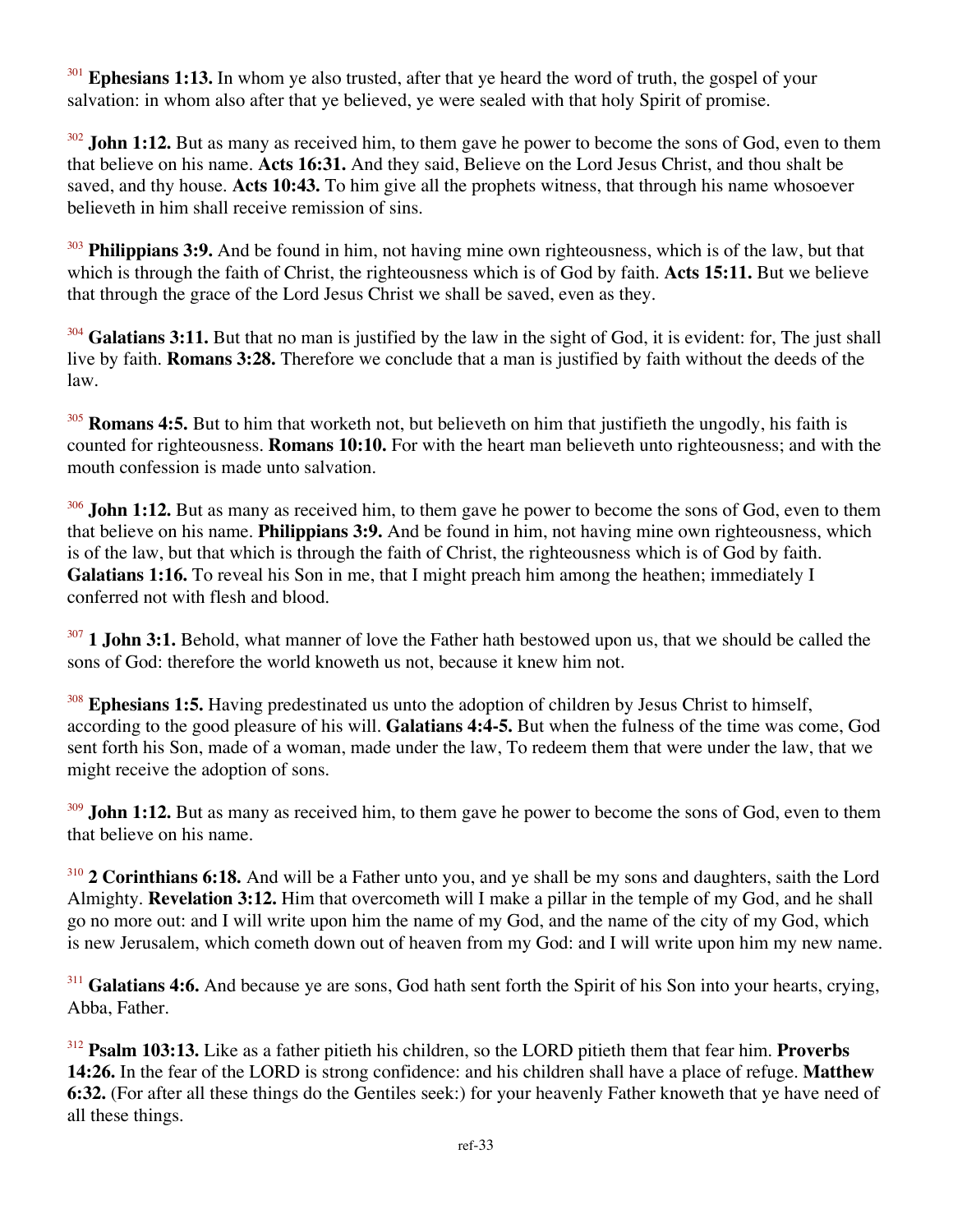<sup>313</sup> Hebrews 6:12. That ye be not slothful, but followers of them who through faith and patience inherit the promises. **Romans 8:17.** And if children, then heirs; heirs of God, and joint-heirs with Christ; if so be that we suffer with him, that we may be also glorified together.

<sup>314</sup> **Ephesians 1:4.** According as he hath chosen us in him before the foundation of the world, that we should be holy and without blame before him in love. **1 Corinthians 6:11.** And such were some of you: but ye are washed, but ye are sanctified, but ye are justified in the name of the Lord Jesus, and by the Spirit of our God. **2 Thessalonians 2:13.** But we are bound to give thanks alway to God for you, brethren beloved of the Lord, because God hath from the beginning chosen you to salvation through sanctification of the Spirit and belief of the truth.

<sup>315</sup> **Romans 6:4-6.** Therefore we are buried with him by baptism into death: that like as Christ was raised up from the dead by the glory of the Father, even so we also should walk in newness of life. For if we have been planted together in the likeness of his death, we shall be also in the likeness of his resurrection: Knowing this, that our old man is crucified with him, that the body of sin might be destroyed, that henceforth we should not serve sin.

<sup>316</sup> **Ephesians 4:23-24.** And be renewed in the spirit of your mind; And that ye put on the new man, which after God is created in righteousness and true holiness.

<sup>317</sup> Acts 11:18. When they heard these things, they held their peace, and glorified God, saying, Then hath God also to the Gentiles granted repentance unto life. **1 John 3:9.** Whosoever is born of God doth not commit sin; for his seed remaineth in him: and he cannot sin, because he is born of God.

<sup>318</sup> **Jude 20.** But ye, beloved, building up yourselves on your most holy faith, praying in the Holy Ghost. **Hebrews 6:11-12.** And we desire that every one of you do show the same diligence to the full assurance of hope unto the end: That ye be not slothful, but followers of them who through faith and patience inherit the promises. **Ephesians 3:16-19.** That he would grant you, according to the riches of his glory, to be strengthened with might by his Spirit in the inner man; That Christ may dwell in your hearts by faith; that ye, being rooted and grounded in love, May be able to comprehend with all saints what is the breadth, and length, and depth, and height; And to know the love of Christ, which passeth knowledge, that ye might be filled with all the fulness of God. **Colossians 1:10-11.** That ye might walk worthy of the Lord unto all pleasing, being fruitful in every good work, and increasing in the knowledge of God; Strengthened with all might, according to his glorious power, unto all patience and longsuffering with joyfulness.

<sup>319</sup> **Romans 6:4, 6, 14.** Therefore we are buried with him by baptism into death: that like as Christ was raised up from the dead by the glory of the Father, even so we also should walk in newness of life.... Knowing this, that our old man is crucified with him, that the body of sin might be destroyed, that henceforth we should not serve sin..... For sin shall not have dominion over you: for ye are not under the law, but under grace. **Galatians 5:24.** And they that are Christ's have crucified the flesh with the affections and lusts.

<sup>320</sup> **2 Timothy 2:25.** In meekness instructing those that oppose themselves; if God peradventure will give them repentance to the acknowledging of the truth.

<sup>321</sup> **Zechariah 12:10.** And I will pour upon the house of David, and upon the inhabitants of Jerusalem, the spirit of grace and of supplications: and they shall look upon me whom they have pierced, and they shall mourn for him, as one mourneth for his only son, and shall be in bitterness for him, as one that is in bitterness for his firstborn.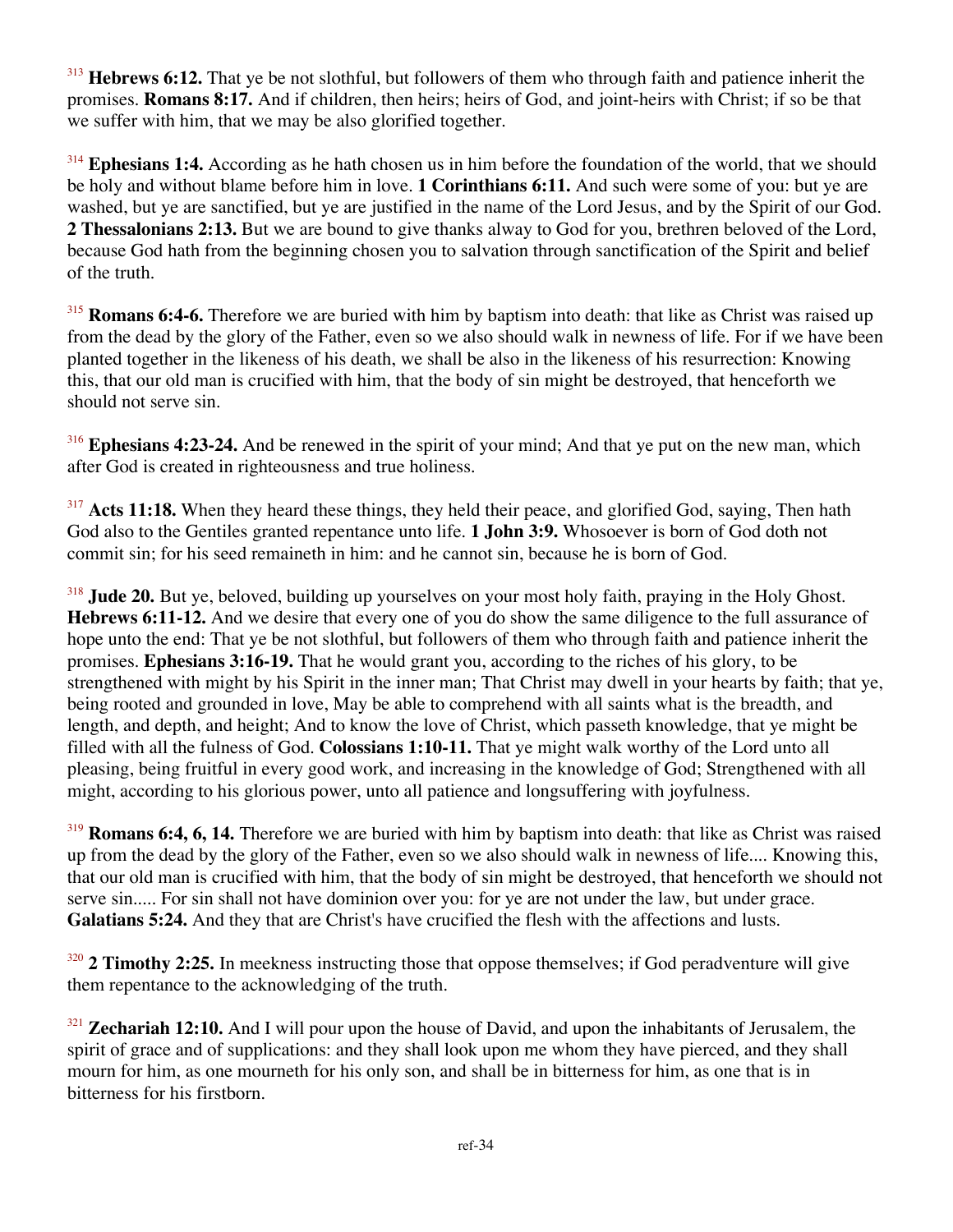<sup>322</sup> Acts 11:18, 20-21. When they heard these things, they held their peace, and glorified God, saying, Then hath God also to the Gentiles granted repentance unto life.... And some of them were men of Cyprus and Cyrene, which, when they were come to Antioch, spake unto the Grecians, preaching the Lord Jesus. And the hand of the Lord was with them: and a great number believed, and turned unto the Lord.

<sup>323</sup> **Ezekiel 18:28, 30, 32.** Because he considereth, and turneth away from all his transgressions that he hath committed, he shall surely live, he shall not die.... Therefore I will judge you, O house of Israel, every one according to his ways, saith the Lord GOD. Repent, and turn yourselves from all your transgressions; so iniquity shall not be your ruin.... For I have no pleasure in the death of him that dieth, saith the Lord GOD: wherefore turn yourselves, and live ye. **Luke 15:17-18.** And when he came to himself, he said, How many hired servants of my father's have bread enough and to spare, and I perish with hunger! I will arise and go to my father, and will say unto him, Father, I have sinned against heaven, and before thee. **Hosea 2:6-7.** Therefore, behold, I will hedge up thy way with thorns, and make a wall, that she shall not find her paths. And she shall follow after her lovers, but she shall not overtake them; and she shall seek them, but shall not find them: then shall she say, I will go and return to my first husband; for then was it better with me than now.

<sup>324</sup> **Ezekiel 36:31.** Then shall ye remember your own evil ways, and your doings that were not good, and shall loathe yourselves in your own sight for your iniquities and for your abominations. **Isaiah 30:22.** Ye shall defile also the covering of thy graven images of silver, and the ornament of thy molten images of gold: thou shalt cast them away as a menstruous cloth; thou shalt say unto it, Get thee hence.

<sup>325</sup> **Joel 2:12-13.** Therefore also now, saith the LORD, turn ye even to me with all your heart, and with fasting, and with weeping, and with mourning: And rend your heart, and not your garments, and turn unto the LORD your God: for he is gracious and merciful, slow to anger, and of great kindness, and repenteth him of the evil.

<sup>326</sup> **Jeremiah 31:18-19.** I have surely heard Ephraim bemoaning himself thus; Thou hast chastised me, and I was chastised, as a bullock unaccustomed to the yoke: turn thou me, and I shall be turned; for thou art the LORD my God. Surely after that I was turned, I repented; and after that I was instructed, I smote upon my thigh: I was ashamed, yea, even confounded, because I did bear the reproach of my youth.

<sup>327</sup> **2 Corinthians 7:11.** For behold this selfsame thing, that ye sorrowed after a godly sort, what carefulness it wrought in you, yea, what clearing of yourselves, yea, what indignation, yea, what fear, yea, what vehement desire, yea, what zeal, yea, what revenge! In all things ye have approved yourselves to be clear in this matter.

<sup>328</sup> Acts 26:18. To open their eyes, and to turn them from darkness to light, and from the power of Satan unto God, that they may receive forgiveness of sins, and inheritance among them which are sanctified by faith that is in me. **Ezekiel 14:6.** Therefore say unto the house of Israel, Thus saith the Lord GOD; Repent, and turn yourselves from your idols; and turn away your faces from all your abominations. **1 Kings 8:47-48.** Yet if they shall bethink themselves in the land whither they were carried captives, and repent, and make supplication unto thee in the land of them that carried them captives, saying, We have sinned, and have done perversely, we have committed wickedness; And so return unto thee with all their heart, and with all their soul, in the land of their enemies, which led them away captive, and pray unto thee toward their land, which thou gavest unto their fathers, the city which thou hast chosen, and the house which I have built for thy name.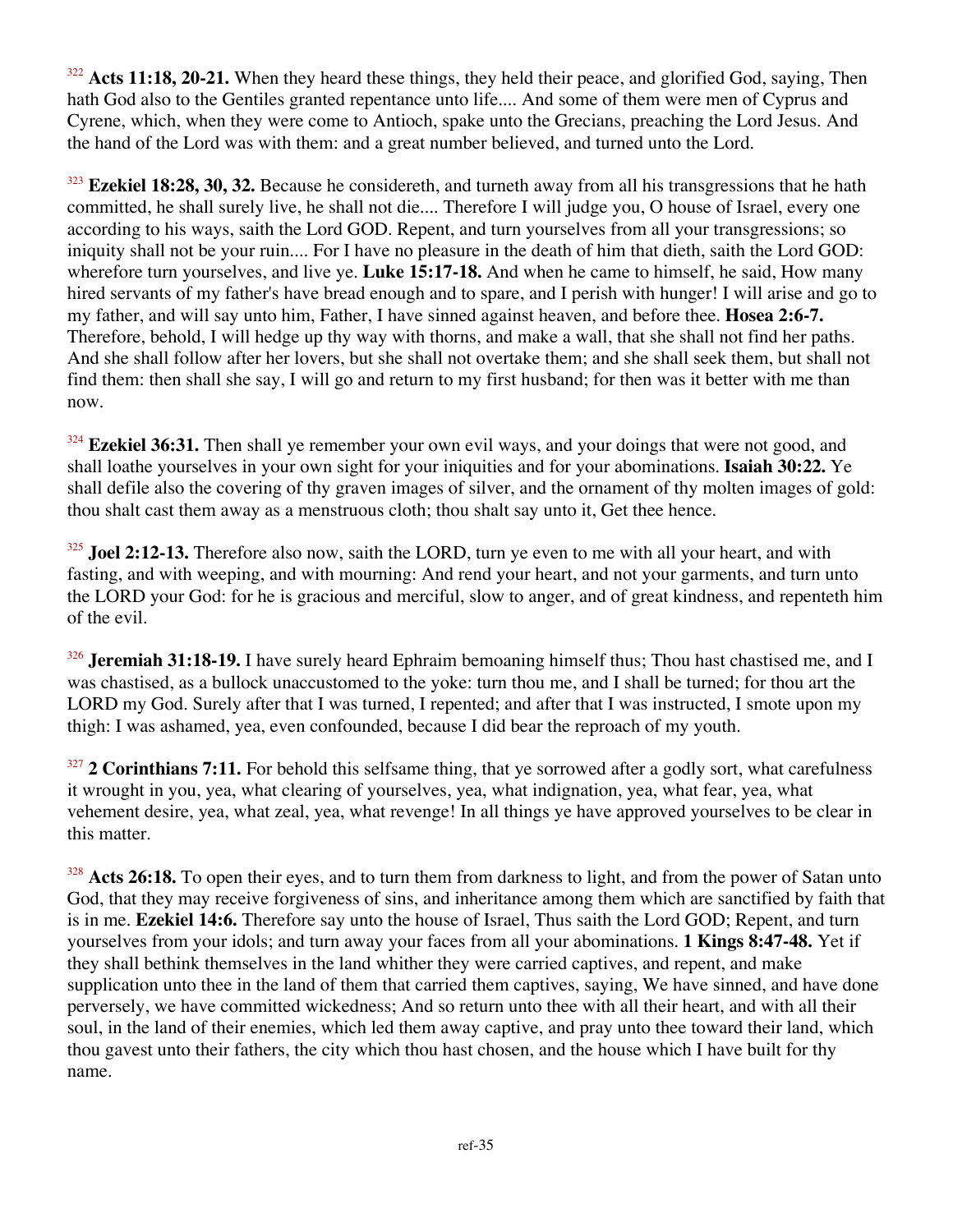<sup>329</sup> **Psalm 119:6, 59, 128.** Then shall I not be ashamed, when I have respect unto all thy commandments.... I thought on my ways, and turned my feet unto thy testimonies.... Therefore I esteem all thy precepts concerning all things to be right; and I hate every false way. **Luke 1:6.** And they were both righteous before God, walking in all the commandments and ordinances of the Lord blameless. **2 Kings 23:25.** And like unto him was there no king before him, that turned to the LORD with all his heart, and with all his soul, and with all his might, according to all the law of Moses; neither after him arose there any like him.

<sup>330</sup> **1 Corinthians 6:11.** And such were some of you: but ye are washed, but ye are sanctified, but ye are justified in the name of the Lord Jesus, and by the Spirit of our God. **1 Corinthians 1:30.** But of him are ye in Christ Jesus, who of God is made unto us wisdom, and righteousness, and sanctification, and redemption.

<sup>331</sup> **Romans 4:6, 8.** Even as David also describeth the blessedness of the man, unto whom God imputeth righteousness without works.... Blessed is the man to whom the Lord will not impute sin.

<sup>332</sup> **Ezekiel 36:27.** And I will put my spirit within you, and cause you to walk in my statutes, and ye shall keep my judgments, and do them.

<sup>333</sup> **Romans 3:24-25.** Being justified freely by his grace through the redemption that is in Christ Jesus: Whom God hath set forth to be a propitiation through faith in his blood, to declare his righteousness for the remission of sins that are past, through the forbearance of God.

<sup>334</sup> **Romans 6:6, 14.** Knowing this, that our old man is crucified with him, that the body of sin might be destroyed, that henceforth we should not serve sin.... For sin shall not have dominion over you: for ye are not under the law, but under grace.

<sup>335</sup> **Romans 8:33-34.** Who shall lay any thing to the charge of God's elect? It is God that justifieth. Who is he that condemneth? It is Christ that died, yea rather, that is risen again, who is even at the right hand of God, who also maketh intercession for us.

<sup>336</sup> **1 John 2:12-14.** I write unto you, little children, because your sins are forgiven you for his name's sake. I write unto you, fathers, because ye have known him that is from the beginning. I write unto you, young men, because ye have overcome the wicked one. I write unto you, little children, because ye have known the Father. I have written unto you, fathers, because ye have known him that is from the beginning. I have written unto you, young men, because ye are strong, and the word of God abideth in you, and ye have overcome the wicked one. **Hebrews 5:12-14.** For when for the time ye ought to be teachers, ye have need that one teach you again which be the first principles of the oracles of God; and are become such as have need of milk, and not of strong meat. For every one that useth milk is unskilful in the word of righteousness: for he is a babe. But strong meat belongeth to them that are of full age, even those who by reason of use have their senses exercised to discern both good and evil.

<sup>337</sup> **1 John 1:8, 10.** If we say that we have no sin, we deceive ourselves, and the truth is not in us.... If we say that we have not sinned, we make him a liar, and his word is not in us.

<sup>338</sup> **2 Corinthians 7:1.** Having therefore these promises, dearly beloved, let us cleanse ourselves from all filthiness of the flesh and spirit, perfecting holiness in the fear of God. **Philippians 3:12-14.** Not as though I had already attained, either were already perfect: but I follow after, if that I may apprehend that for which also I am apprehended of Christ Jesus. Brethren, I count not myself to have apprehended: but this one thing I do, forgetting those things which are behind, and reaching forth unto those things which are before, I press toward the mark for the prize of the high calling of God in Christ Jesus.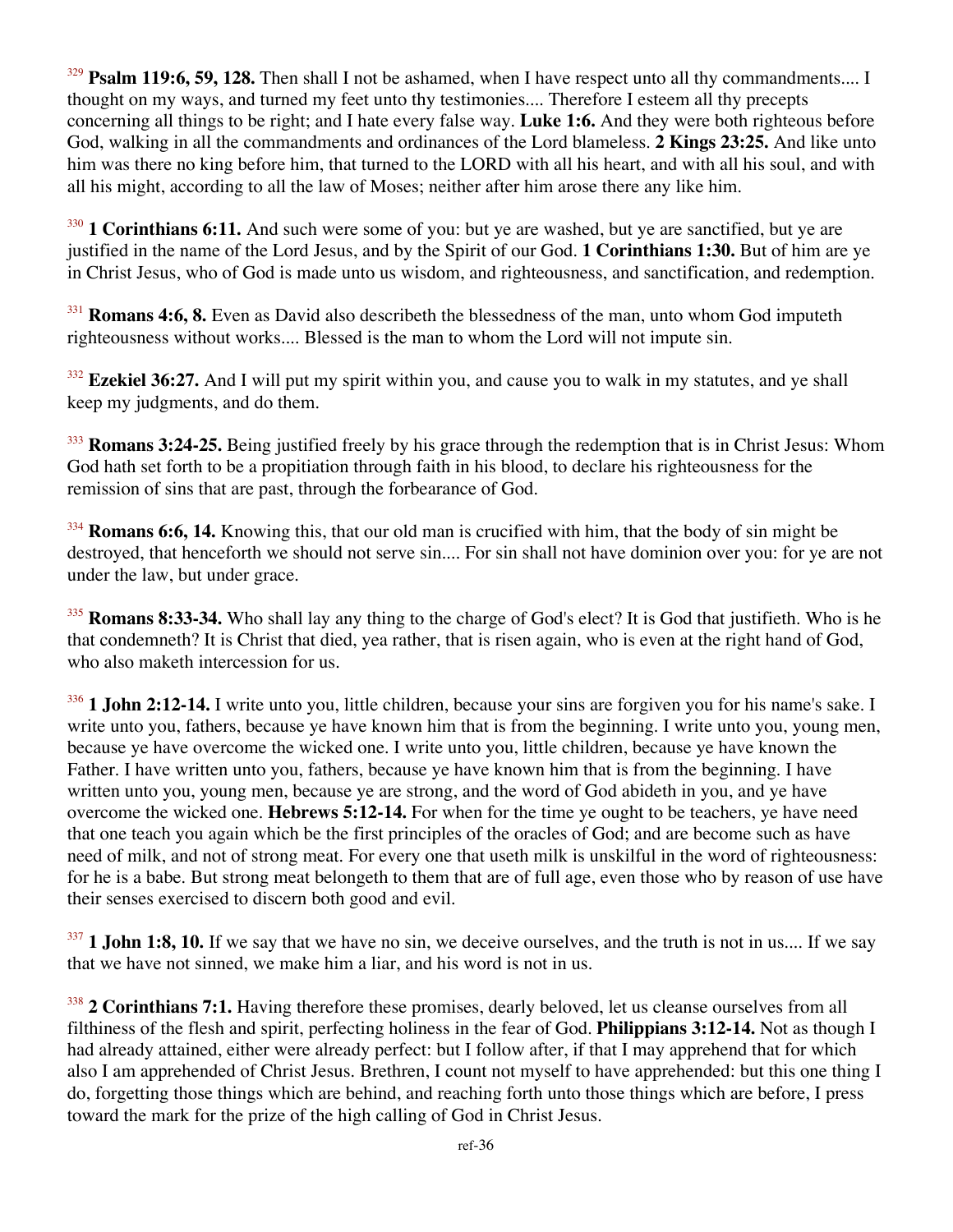<sup>339</sup> **Romans 7:18, 23.** For I know that in me (that is, in my flesh,) dwelleth no good thing: for to will is present with me; but how to perform that which is good I find not.... But I see another law in my members, warring against the law of my mind, and bringing me into captivity to the law of sin which is in my members. **Mark 14:66.** And as Peter was beneath in the palace, there cometh one of the maids of the high priest. **Galatians 2:11-12.** But when Peter was come to Antioch, I withstood him to the face, because he was to be blamed. For before that certain came from James, he did eat with the Gentiles: but when they were come, he withdrew and separated himself, fearing them which were of the circumcision.

<sup>340</sup> **Hebrews 12:1.** Wherefore seeing we also are compassed about with so great a cloud of witnesses, let us lay aside every weight, and the sin which doth so easily beset us, and let us run with patience the race that is set before us.

<sup>341</sup> **Isaiah 64:6.** But we are all as an unclean thing, and all our righteousnesses are as filthy rags; and we all do fade as a leaf; and our iniquities, like the wind, have taken us away. **Exodus 28:38.** And it shall be upon Aaron's forehead, that Aaron may bear the iniquity of the holy things, which the children of Israel shall hallow in all their holy gifts; and it shall be always upon his forehead, that they may be accepted before the LORD.

<sup>342</sup> **Jeremiah 31:3.** The LORD hath appeared of old unto me, saying, Yea, I have loved thee with an everlasting love: therefore with lovingkindness have I drawn thee.

<sup>343</sup> **2 Timothy 2:19.** Nevertheless the foundation of God standeth sure, having this seal, The Lord knoweth them that are his. And, Let every one that nameth the name of Christ depart from iniquity. **Hebrews 13:20- 21.** Now the God of peace, that brought again from the dead our Lord Jesus, that great shepherd of the sheep, through the blood of the everlasting covenant, Make you perfect in every good work to do his will, working in you that which is wellpleasing in his sight, through Jesus Christ; to whom be glory for ever and ever. Amen. **2 Samuel 23:5.** Although my house be not so with God; yet he hath made with me an everlasting covenant, ordered in all things, and sure: for this is all my salvation, and all my desire, although he make it not to grow.

<sup>344</sup> **1 Corinthians 1:8-9.** Who shall also confirm you unto the end, that ye may be blameless in the day of our Lord Jesus Christ. God is faithful, by whom ye were called unto the fellowship of his Son Jesus Christ our Lord.

<sup>345</sup> **Hebrews 7:25.** Wherefore he is able also to save them to the uttermost that come unto God by him, seeing he ever liveth to make intercession for them. **Luke 22:32.** But I have prayed for thee, that thy faith fail not: and when thou art converted, strengthen thy brethren.

<sup>346</sup> **1 John 3:9.** Whosoever is born of God doth not commit sin; for his seed remaineth in him: and he cannot sin, because he is born of God. **1 John 2:27.** But the anointing which ye have received of him abideth in you, and ye need not that any man teach you: but as the same anointing teacheth you of all things, and is truth, and is no lie, and even as it hath taught you, ye shall abide in him.

<sup>347</sup> **Jeremiah 32:40.** And I will make an everlasting covenant with them, that I will not turn away from them, to do them good; but I will put my fear in their hearts, that they shall not depart from me. **John 10:28.** And I give unto them eternal life; and they shall never perish, neither shall any man pluck them out of my hand.

<sup>348</sup> **1 Peter 1:5.** Who are kept by the power of God through faith unto salvation ready to be revealed in the last time.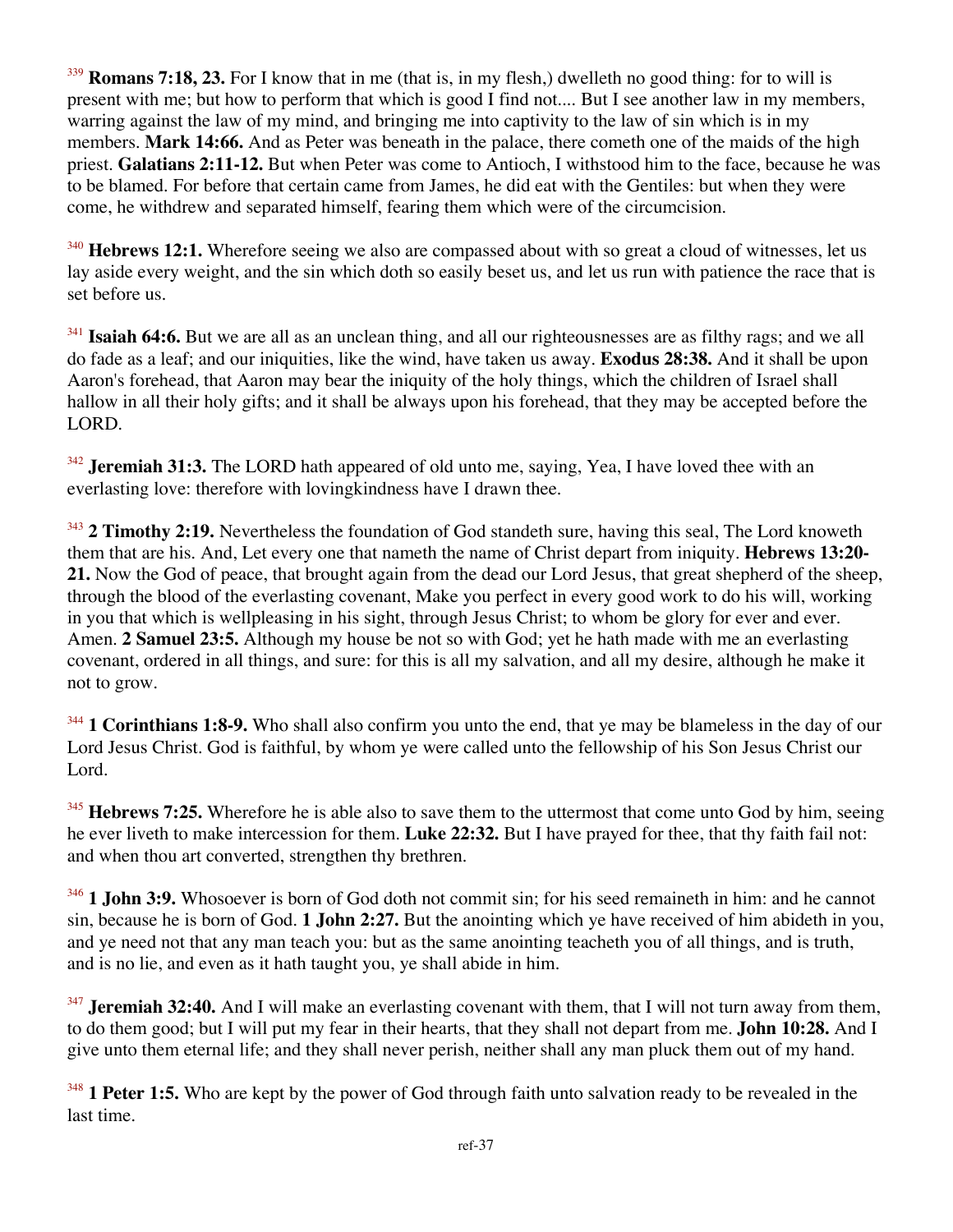<sup>349</sup> **1 John 2:3.** And hereby we do know that we know him, if we keep his commandments.

<sup>350</sup> **1 Corinthians 2:12.** Now we have received, not the spirit of the world, but the spirit which is of God; that we might know the things that are freely given to us of God. **1 John 3:14, 18-19, 21, 24.** We know that we have passed from death unto life, because we love the brethren. He that loveth not his brother abideth in death..... My little children, let us not love in word, neither in tongue; but in deed and in truth. And hereby we know that we are of the truth, and shall assure our hearts before him..... Beloved, if our heart condemn us not, then have we confidence toward God.... And he that keepeth his commandments dwelleth in him, and he in him. And hereby we know that he abideth in us, by the Spirit which he hath given us. **1 John 4:13, 16.** Hereby know we that we dwell in him, and he in us, because he hath given us of his Spirit.... And we have known and believed the love that God hath to us. God is love; and he that dwelleth in love dwelleth in God, and God in him. **Hebrews 6:11-12.** And we desire that every one of you do show the same diligence to the full assurance of hope unto the end: That ye be not slothful, but followers of them who through faith and patience inherit the promises.

<sup>351</sup> **Romans 8:16.** The Spirit itself beareth witness with our spirit, that we are the children of God.

<sup>352</sup> **1 John 5:13.** These things have I written unto you that believe on the name of the Son of God; that ye may know that ye have eternal life, and that ye may believe on the name of the Son of God.

<sup>353</sup> Ephesians 1:13. In whom ye also trusted, after that ye heard the word of truth, the gospel of your salvation: in whom also after that ye believed, ye were sealed with that holy Spirit of promise.

<sup>354</sup> **Isaiah 50:10.** Who is among you that feareth the LORD, that obeyeth the voice of his servant, that walketh in darkness, and hath no light? let him trust in the name of the LORD, and stay upon his God. **Psalm 88:1-3, 6-7, 9-10, 13-15.** O LORD God of my salvation, I have cried day and night before thee: Let my prayer come before thee: incline thine ear unto my cry; For my soul is full of troubles: and my life draweth nigh unto the grave.... Thou hast laid me in the lowest pit, in darkness, in the deeps. Thy wrath lieth hard upon me, and thou hast afflicted me with all thy waves. Selah.... Mine eye mourneth by reason of affliction: LORD, I have called daily upon thee, I have stretched out my hands unto thee. Wilt thou show wonders to the dead? shall the dead arise and praise thee? Selah.... But unto thee have I cried, O LORD; and in the morning shall my prayer prevent thee. LORD, why castest thou off my soul? why hidest thou thy face from me? I am afflicted and ready to die from my youth up: while I suffer thy terrors I am distracted.

<sup>355</sup> **Psalm 77:1-12.** I cried unto God with my voice, even unto God with my voice; and he gave ear unto me. In the day of my trouble I sought the Lord: my sore ran in the night, and ceased not: my soul refused to be comforted. I remembered God, and was troubled: I complained, and my spirit was overwhelmed. Selah. Thou holdest mine eyes waking: I am so troubled that I cannot speak. I have considered the days of old, the years of ancient times. I call to remembrance my song in the night: I commune with mine own heart: and my spirit made diligent search. Will the Lord cast off for ever? and will he be favourable no more? Is his mercy clean gone for ever? doth his promise fail for evermore? Hath God forgotten to be gracious? hath he in anger shut up his tender mercies? Selah. And I said, This is my infirmity: but I will remember the years of the right hand of the most High. I will remember the works of the LORD: surely I will remember thy wonders of old. I will meditate also of all thy work, and talk of thy doings. **Song of Solomon 5:2-3, 6.** I sleep, but my heart waketh: it is the voice of my beloved that knocketh, saying, Open to me, my sister, my love, my dove, my undefiled: for my head is filled with dew, and my locks with the drops of the night. I have put off my coat; how shall I put it on? I have washed my feet; how shall I defile them?... I opened to my beloved; but my beloved had withdrawn himself, and was gone: my soul failed when he spake: I sought him, but I could not find him; I called him, but he gave me no answer. **Psalm 51:8, 12.** Make me to hear joy and gladness; that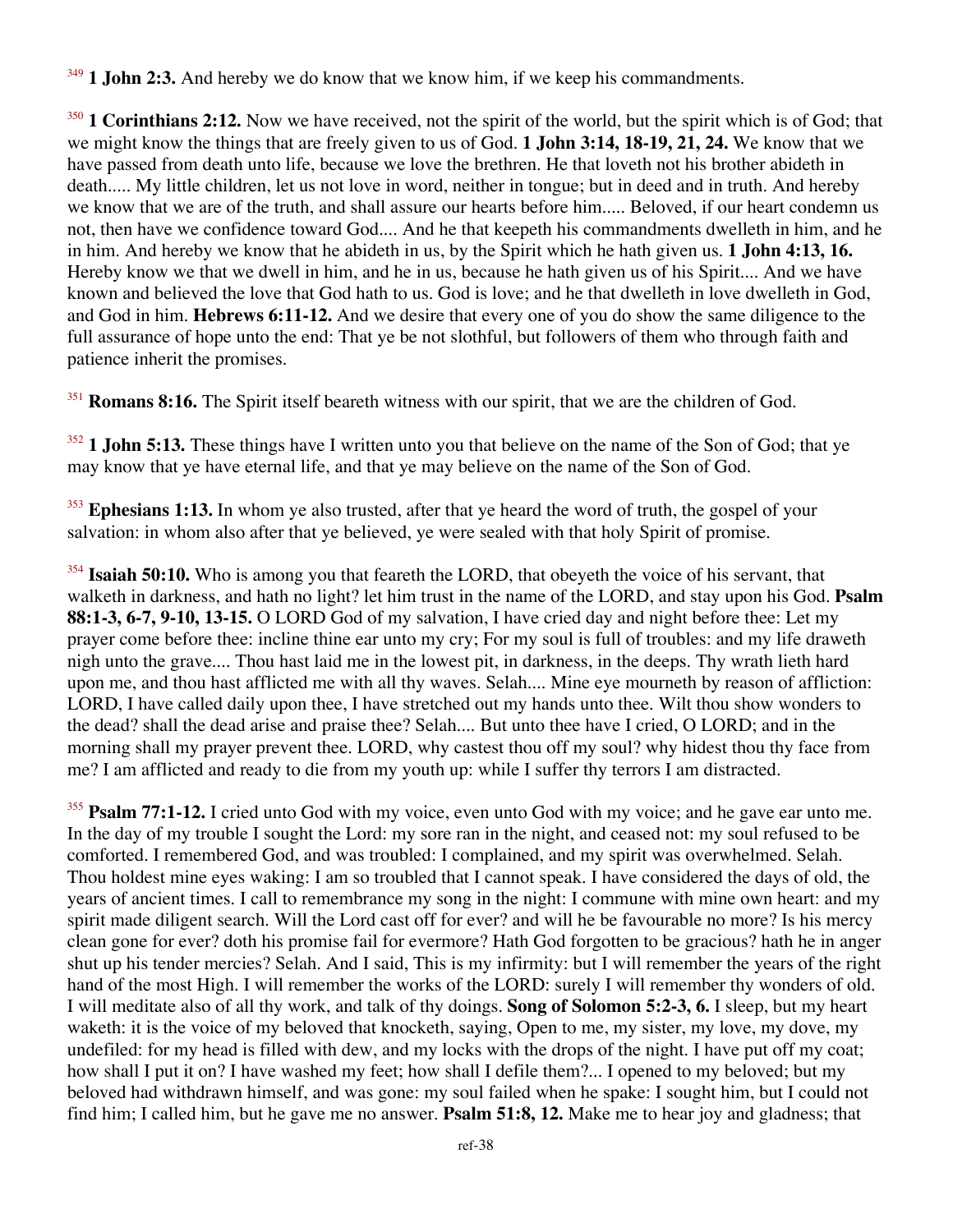the bones which thou hast broken may rejoice.... Restore unto me the joy of thy salvation; and uphold me with thy free spirit. **Psalm 31:22.** For I said in my haste, I am cut off from before thine eyes: nevertheless thou heardest the voice of my supplications when I cried unto thee. **Psalm 22:1.** My God, my God, why hast thou forsaken me? why art thou so far from helping me, and from the words of my roaring?

<sup>356</sup> **1 John 3:9.** Whosoever is born of God doth not commit sin; for his seed remaineth in him: and he cannot sin, because he is born of God. **Psalm 73:15, 23.** If I say, I will speak thus; behold, I should offend against the generation of thy children.... Nevertheless I am continually with thee: thou hast holden me by my right hand. **Isaiah 54:7-10.** For a small moment have I forsaken thee; but with great mercies will I gather thee. In a little wrath I hid my face from thee for a moment; but with everlasting kindness will I have mercy on thee, saith the LORD thy Redeemer. For this is as the waters of Noah unto me: for as I have sworn that the waters of Noah should no more go over the earth; so have I sworn that I would not be wroth with thee, nor rebuke thee. For the mountains shall depart, and the hills be removed; but my kindness shall not depart from thee, neither shall the covenant of my peace be removed, saith the LORD that hath mercy on thee.

<sup>357</sup> **2 Corinthians 3:18.** But we all, with open face beholding as in a glass the glory of the Lord, are changed into the same image from glory to glory, even as by the Spirit of the Lord.

<sup>358</sup> **Luke 23:43.** And Jesus said unto him, Verily I say unto thee, To day shalt thou be with me in paradise.

<sup>359</sup> **1 Thessalonians 4:17.** Then we which are alive and remain shall be caught up together with them in the clouds, to meet the Lord in the air: and so shall we ever be with the Lord.

<sup>360</sup> Ephesians 2:5-6. Even when we were dead in sins, hath quickened us together with Christ, (by grace ye are saved;) And hath raised us up together, and made us sit together in heavenly places in Christ Jesus.

<sup>361</sup> **Romans 5:5.** And hope maketh not ashamed; because the love of God is shed abroad in our hearts by the Holy Ghost which is given unto us. **2 Corinthians 1:22.** Who hath also sealed us, and given the earnest of the Spirit in our hearts.

<sup>362</sup> **Romans 5:1-2.** Therefore being justified by faith, we have peace with God through our Lord Jesus Christ: By whom also we have access by faith into this grace wherein we stand, and rejoice in hope of the glory of God. **Romans 14:17.** For the kingdom of God is not meat and drink; but righteousness, and peace, and joy in the Holy Ghost.

<sup>363</sup> **Genesis 4:13.** And Cain said unto the LORD, My punishment is greater than I can bear. **Matthew 27:4.** Saying, I have sinned in that I have betrayed the innocent blood. And they said, What is that to us? see thou to that. **Hebrews 10:27.** But a certain fearful looking for of judgment and fiery indignation, which shall devour the adversaries. **Romans 2:9.** Tribulation and anguish, upon every soul of man that doeth evil, of the Jew first, and also of the Gentile. **Mark 9:44.** Where their worm dieth not, and the fire is not quenched.

<sup>364</sup> **Romans 6:23.** For the wages of sin is death; but the gift of God is eternal life through Jesus Christ our Lord.

<sup>365</sup> **Hebrews 9:27.** And as it is appointed unto men once to die, but after this the judgment.

<sup>366</sup> **Romans 5:12.** Wherefore, as by one man sin entered into the world, and death by sin; and so death passed upon all men, for that all have sinned.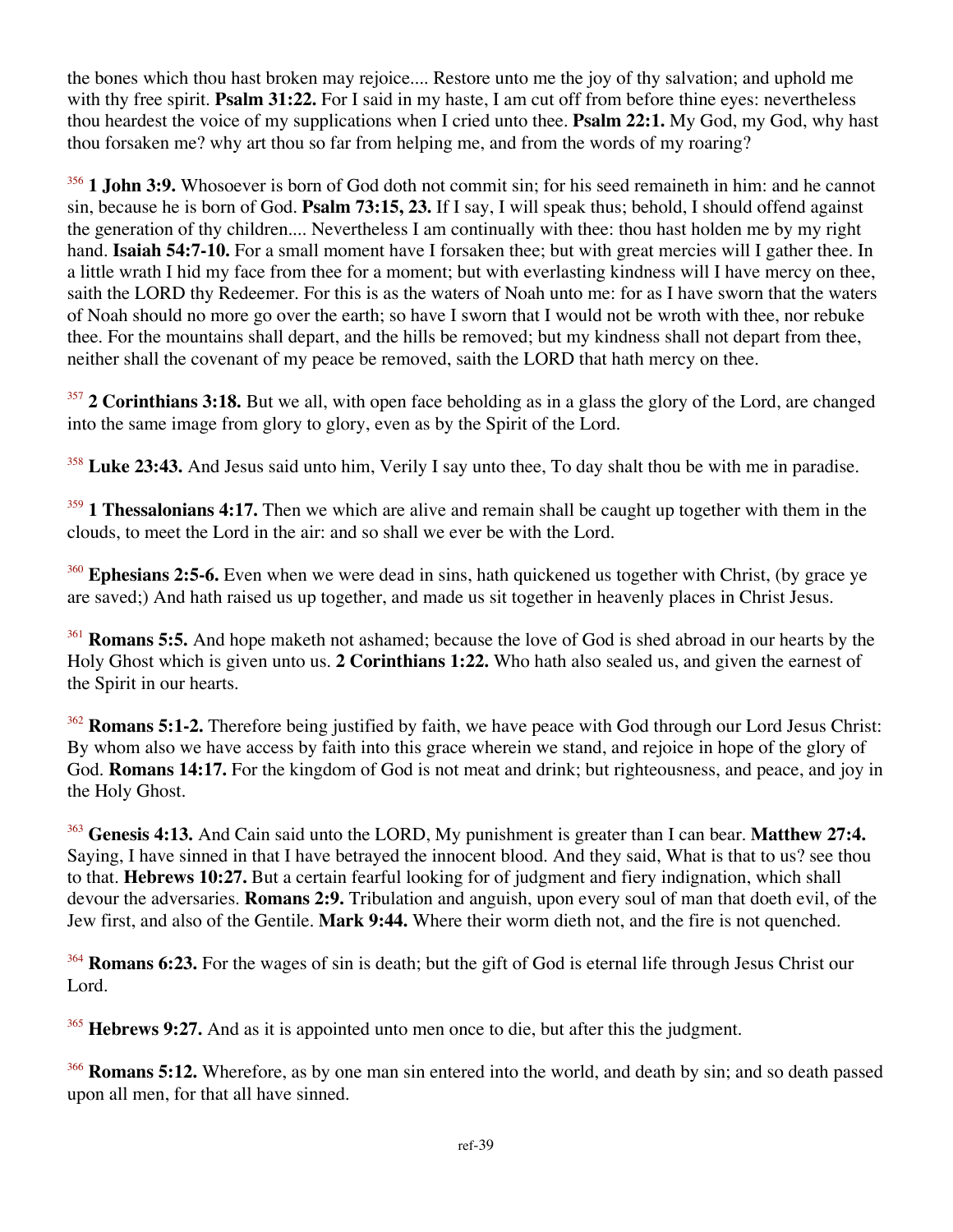<sup>367</sup> **1 Corinthians 15:26, 55-57.** The last enemy that shall be destroyed is death.... O death, where is thy sting? O grave, where is thy victory? The sting of death is sin; and the strength of sin is the law. But thanks be to God, which giveth us the victory through our Lord Jesus Christ. **Hebrews 2:15.** And deliver them who through fear of death were all their lifetime subject to bondage.

<sup>368</sup> **Isaiah 57:1-2.** The righteous perisheth, and no man layeth it to heart: and merciful men are taken away, none considering that the righteous is taken away from the evil to come. He shall enter into peace: they shall rest in their beds, each one walking in his uprightness. **2 Kings 22:20.** Behold therefore, I will gather thee unto thy fathers, and thou shalt be gathered into thy grave in peace; and thine eyes shall not see all the evil which I will bring upon this place. And they brought the king word again.

<sup>369</sup> Revelation 14:13. And I heard a voice from heaven saying unto me, Write, Blessed are the dead which die in the Lord from henceforth: Yea, saith the Spirit, that they may rest from their labours; and their works do follow them. **Ephesians 5:27.** That he might present it to himself a glorious church, not having spot, or wrinkle, or any such thing; but that it should be holy and without blemish.

<sup>370</sup> Luke 23:43. And Jesus said unto him, Verily I say unto thee, To day shalt thou be with me in paradise. **Philippians 1:23.** For I am in a strait betwixt two, having a desire to depart, and to be with Christ; which is far better.

<sup>371</sup> **Hebrews 12:23.** To the general assembly and church of the firstborn, which are written in heaven, and to God the Judge of all, and to the spirits of just men made perfect.

<sup>372</sup> **2 Corinthians 5:1, 6, 8.** For we know that if our earthly house of this tabernacle were dissolved, we have a building of God, an house not made with hands, eternal in the heavens.... Therefore we are always confident, knowing that, whilst we are at home in the body, we are absent from the Lord.... We are confident, I say, and willing rather to be absent from the body, and to be present with the Lord. **Philippians 1:23.** For I am in a strait betwixt two, having a desire to depart, and to be with Christ; which is far better. **Acts 3:21.** Whom the heaven must receive until the times of restitution of all things, which God hath spoken by the mouth of all his holy prophets since the world began. **Ephesians 4:10.** He that descended is the same also that ascended up far above all heavens, that he might fill all things.)

<sup>373</sup> **1 John 3:2.** Beloved, now are we the sons of God, and it doth not yet appear what we shall be: but we know that, when he shall appear, we shall be like him; for we shall see him as he is. **1 Corinthians 13:12.** For now we see through a glass, darkly; but then face to face: now I know in part; but then shall I know even as also I am known.

<sup>374</sup> **Romans 8:23.** And not only they, but ourselves also, which have the firstfruits of the Spirit, even we ourselves groan within ourselves, waiting for the adoption, to wit, the redemption of our body. **Psalm 16:9.** Therefore my heart is glad, and my glory rejoiceth: my flesh also shall rest in hope.

<sup>375</sup> **1 Thessalonians 4:14.** For if we believe that Jesus died and rose again, even so them also which sleep in Jesus will God bring with him.

<sup>376</sup> **Isaiah 57:2.** He shall enter into peace: they shall rest in their beds, each one walking in his uprightness.

<sup>377</sup> **Job 19:26-27.** And though after my skin worms destroy this body, yet in my flesh shall I see God: Whom I shall see for myself, and mine eyes shall behold, and not another; though my reins be consumed within me.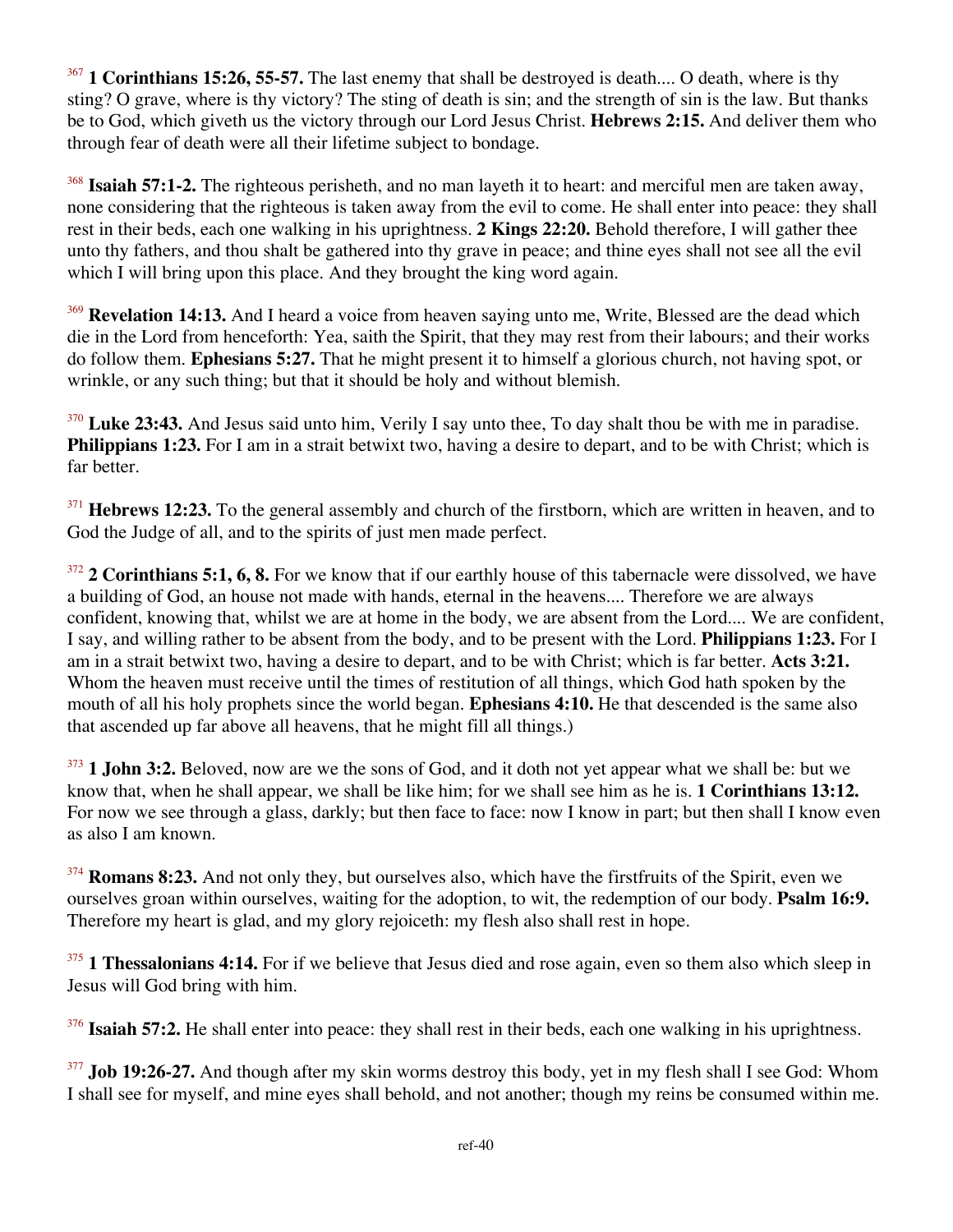<sup>378</sup> **Luke 16:23-24.** And in hell he lift up his eyes, being in torments, and seeth Abraham afar off, and Lazarus in his bosom. And he cried and said, Father Abraham, have mercy on me, and send Lazarus, that he may dip the tip of his finger in water, and cool my tongue; for I am tormented in this flame. **Acts 1:25.** That he may take part of this ministry and apostleship, from which Judas by transgression fell, that he might go to his own place. **Jude 6-7.** And the angels which kept not their first estate, but left their own habitation, he hath reserved in everlasting chains under darkness unto the judgment of the great day. Even as Sodom and Gomorrha, and the cities about them in like manner, giving themselves over to fornication, and going after strange flesh, are set forth for an example, suffering the vengeance of eternal fire.

<sup>379</sup> Acts 24:15. And have hope toward God, which they themselves also allow, that there shall be a resurrection of the dead, both of the just and unjust.

<sup>380</sup> **1 Corinthians 15:51-53.** Behold, I show you a mystery; We shall not all sleep, but we shall all be changed, In a moment, in the twinkling of an eye, at the last trump: for the trumpet shall sound, and the dead shall be raised incorruptible, and we shall be changed. For this corruptible must put on incorruption, and this mortal must put on immortality. **1 Thessalonians 4:15-17.** For this we say unto you by the word of the Lord, that we which are alive and remain unto the coming of the Lord shall not prevent them which are asleep. For the Lord himself shall descend from heaven with a shout, with the voice of the archangel, and with the trump of God: and the dead in Christ shall rise first: Then we which are alive and remain shall be caught up together with them in the clouds, to meet the Lord in the air: and so shall we ever be with the Lord. **John 5:28-29.** Marvel not at this: for the hour is coming, in the which all that are in the graves shall hear his voice, And shall come forth; they that have done good, unto the resurrection of life; and they that have done evil, unto the resurrection of damnation.

<sup>381</sup> **1 Corinthians 15:21-23, 42-44.** For since by man came death, by man came also the resurrection of the dead. For as in Adam all die, even so in Christ shall all be made alive. But every man in his own order: Christ the firstfruits; afterward they that are Christ's at his coming.... So also is the resurrection of the dead. It is sown in corruption; it is raised in incorruption: It is sown in dishonour; it is raised in glory: it is sown in weakness; it is raised in power: It is sown a natural body; it is raised a spiritual body. There is a natural body, and there is a spiritual body. **Philippians 3:21.** Who shall change our vile body, that it may be fashioned like unto his glorious body, according to the working whereby he is able even to subdue all things unto himself.

<sup>382</sup> **John 5:27-29.** And hath given him authority to execute judgment also, because he is the Son of man. Marvel not at this: for the hour is coming, in the which all that are in the graves shall hear his voice, And shall come forth; they that have done good, unto the resurrection of life; and they that have done evil, unto the resurrection of damnation. **Matthew 25:33.** And he shall set the sheep on his right hand, but the goats on the left.

<sup>383</sup> **2 Peter 2:4, 6-7, 14-15.** For if God spared not the angels that sinned, but cast them down to hell, and delivered them into chains of darkness, to be reserved unto judgment.... And turning the cities of Sodom and Gomorrha into ashes condemned them with an overthrow, making them an ensample unto those that after should live ungodly; And delivered just Lot, vexed with the filthy conversation of the wicked.... Having eyes full of adultery, and that cannot cease from sin; beguiling unstable souls: an heart they have exercised with covetous practices; cursed children: Which have forsaken the right way, and are gone astray, following the way of Balaam the son of Bosor, who loved the wages of unrighteousness. **Matthew 25:46.** And these shall go away into everlasting punishment: but the righteous into life eternal.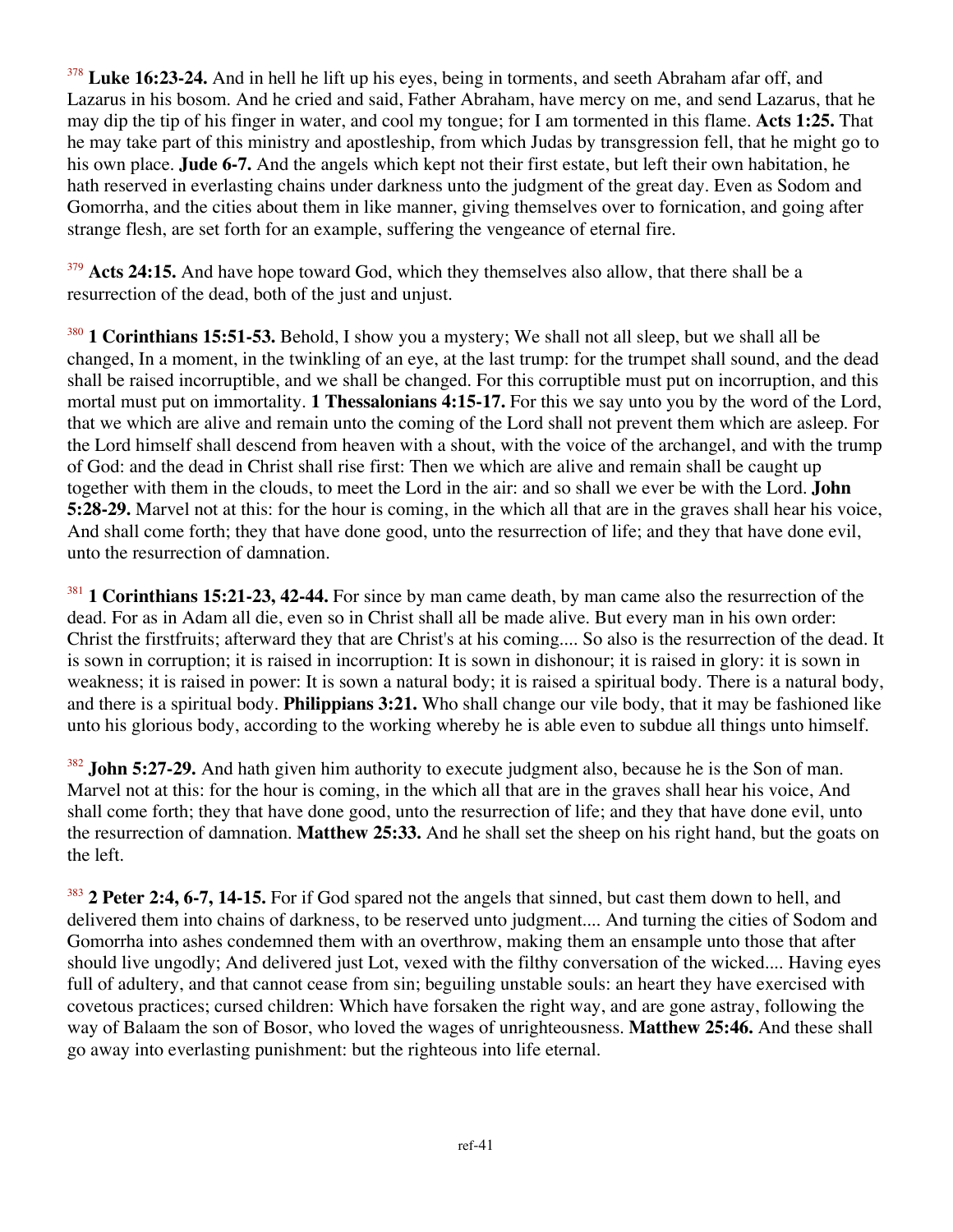<sup>384</sup> Matthew 24:36, 42, 44. But of that day and hour knoweth no man, no, not the angels of heaven, but my Father only.... Watch therefore: for ye know not what hour your Lord doth come.... Therefore be ye also ready: for in such an hour as ye think not the Son of man cometh.

<sup>385</sup> Matthew 25:33. And he shall set the sheep on his right hand, but the goats on the left.

<sup>386</sup> **Romans 2:15-16.** Which show the work of the law written in their hearts, their conscience also bearing witness, and their thoughts the mean while accusing or else excusing one another;) In the day when God shall judge the secrets of men by Jesus Christ according to my gospel.

<sup>387</sup> **Matthew 25:41-43.** Then shall he say also unto them on the left hand, Depart from me, ye cursed, into everlasting fire, prepared for the devil and his angels: For I was an hungered, and ye gave me no meat: I was thirsty, and ye gave me no drink: I was a stranger, and ye took me not in: naked, and ye clothed me not: sick, and in prison, and ye visited me not.

<sup>388</sup> Luke 16:26. And beside all this, between us and you there is a great gulf fixed: so that they which would pass from hence to you cannot; neither can they pass to us, that would come from thence. **2 Thessalonians 1:8-9.** In flaming fire taking vengeance on them that know not God, and that obey not the gospel of our Lord Jesus Christ: Who shall be punished with everlasting destruction from the presence of the Lord, and from the glory of his power.

<sup>389</sup> **1 Thessalonians 4:17.** Then we which are alive and remain shall be caught up together with them in the clouds, to meet the Lord in the air: and so shall we ever be with the Lord.

<sup>390</sup> **Matthew 25:33.** And he shall set the sheep on his right hand, but the goats on the left. **Matthew 10:32.** Whosoever therefore shall confess me before men, him will I confess also before my Father which is in heaven.

<sup>391</sup> **1 Corinthians 6:2-3.** Do ye not know that the saints shall judge the world? and if the world shall be judged by you, are ye unworthy to judge the smallest matters? Know ye not that we shall judge angels? how much more things that pertain to this life?

<sup>392</sup> Matthew 25:34, 46. Then shall the King say unto them on his right hand, Come, ye blessed of my Father, inherit the kingdom prepared for you from the foundation of the world.... And these shall go away into everlasting punishment: but the righteous into life eternal.

<sup>393</sup> Ephesians 5:27. That he might present it to himself a glorious church, not having spot, or wrinkle, or any such thing; but that it should be holy and without blemish. **Revelation 14:13.** And I heard a voice from heaven saying unto me, Write, Blessed are the dead which die in the Lord from henceforth: Yea, saith the Spirit, that they may rest from their labours; and their works do follow them.

<sup>394</sup> **Psalm 16:11.** Thou wilt show me the path of life: in thy presence is fulness of joy; at thy right hand there are pleasures for evermore.

<sup>395</sup> **Hebrews 12:22-23.** But ye are come unto mount Sion, and unto the city of the living God, the heavenly Jerusalem, and to an innumerable company of angels, To the general assembly and church of the firstborn, which are written in heaven, and to God the Judge of all, and to the spirits of just men made perfect.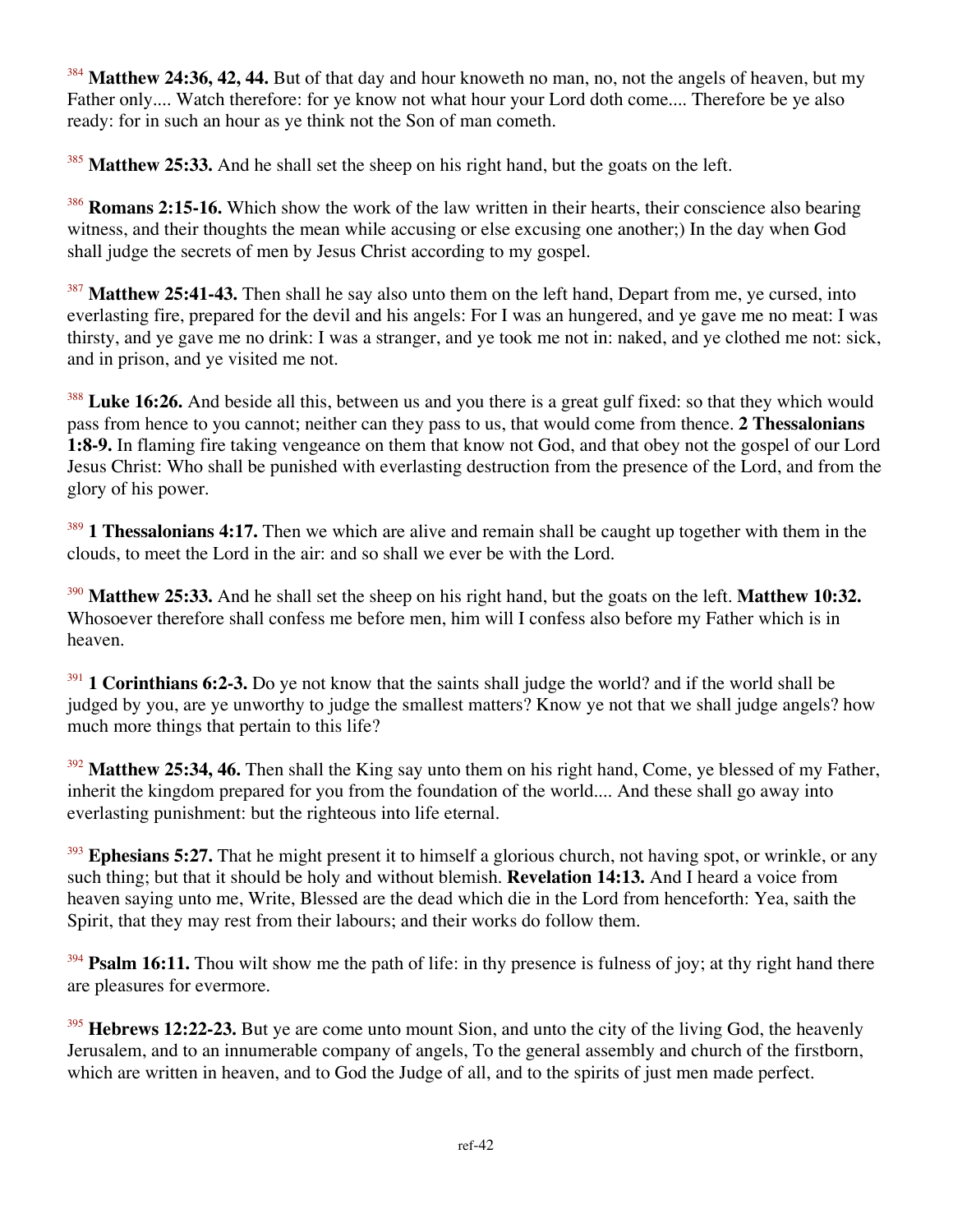1 **John 3:2.** Beloved, now are we the sons of God, and it doth not yet appear what we shall be: but we know that, when he shall appear, we shall be like him; for we shall see him as he is. **1 Corinthians 13:12.** For now we see through a glass, darkly; but then face to face: now I know in part; but then shall I know even as also I am known. **1 Thessalonians 4:17-18.** Then we which are alive and remain shall be caught up together with them in the clouds, to meet the Lord in the air: and so shall we ever be with the Lord. Wherefore comfort one another with these words.

<sup>397</sup> **Romans 12:1-2.** I beseech you therefore, brethren, by the mercies of God, that ye present your bodies a living sacrifice, holy, acceptable unto God, which is your reasonable service. And be not conformed to this world: but be ye transformed by the renewing of your mind, that ye may prove what is that good, and acceptable, and perfect, will of God. **Micah 6:8.** He hath showed thee, O man, what is good; and what doth the LORD require of thee, but to do justly, and to love mercy, and to walk humbly with thy God? **1 Samuel 15:22.** And Samuel said, Hath the LORD as great delight in burnt offerings and sacrifices, as in obeying the voice of the LORD? Behold, to obey is better than sacrifice, and to hearken than the fat of rams.

<sup>398</sup> **Genesis 1:26-27.** And God said, Let us make man in our image, after our likeness: and let them have dominion over the fish of the sea, and over the fowl of the air, and over the cattle, and over all the earth, and over every creeping thing that creepeth upon the earth. So God created man in his own image, in the image of God created he him; male and female created he them. **Romans 2:14-15.** For when the Gentiles, which have not the law, do by nature the things contained in the law, these, having not the law, are a law unto themselves: Which show the work of the law written in their hearts, their conscience also bearing witness, and their thoughts the mean while accusing or else excusing one another;) **Romans 10:5.** For Moses describeth the righteousness which is of the law, That the man which doeth those things shall live by them. **Genesis 2:17.** But of the tree of the knowledge of good and evil, thou shalt not eat of it: for in the day that thou eatest thereof thou shalt surely die.

<sup>399</sup> **Deuteronomy 5:1-3, 31, 33.** And Moses called all Israel, and said unto them, Hear, O Israel, the statutes and judgments which I speak in your ears this day, that ye may learn them, and keep, and do them. The LORD our God made a covenant with us in Horeb. The LORD made not this covenant with our fathers, but with us, even us, who are all of us here alive this day.... But as for thee, stand thou here by me, and I will speak unto thee all the commandments, and the statutes, and the judgments, which thou shalt teach them, that they may do them in the land which I give them to possess it.... Ye shall walk in all the ways which the LORD your God hath commanded you, that ye may live, and that it may be well with you, and that ye may prolong your days in the land which ye shall possess. **Luke 10:26-27.** He said unto him, What is written in the law? how readest thou? And he answering said, Thou shalt love the Lord thy God with all thy heart, and with all thy soul, and with all thy strength, and with all thy mind; and thy neighbour as thyself. **1 Thessalonians 5:23.** And the very God of peace sanctify you wholly; and I pray God your whole spirit and soul and body be preserved blameless unto the coming of our Lord Jesus Christ.

<sup>400</sup> **Luke 1:75.** In holiness and righteousness before him, all the days of our life. **Acts 24:16.** And herein do I exercise myself, to have always a conscience void of offence toward God, and toward men.

<sup>401</sup> **Romans 10:5.** For Moses describeth the righteousness which is of the law, That the man which doeth those things shall live by them. **Galatians 3:10.** For as many as are of the works of the law are under the curse: for it is written, Cursed is every one that continueth not in all things which are written in the book of the law to do them. **Galatians 3:12.** And the law is not of faith: but, The man that doeth them shall live in them.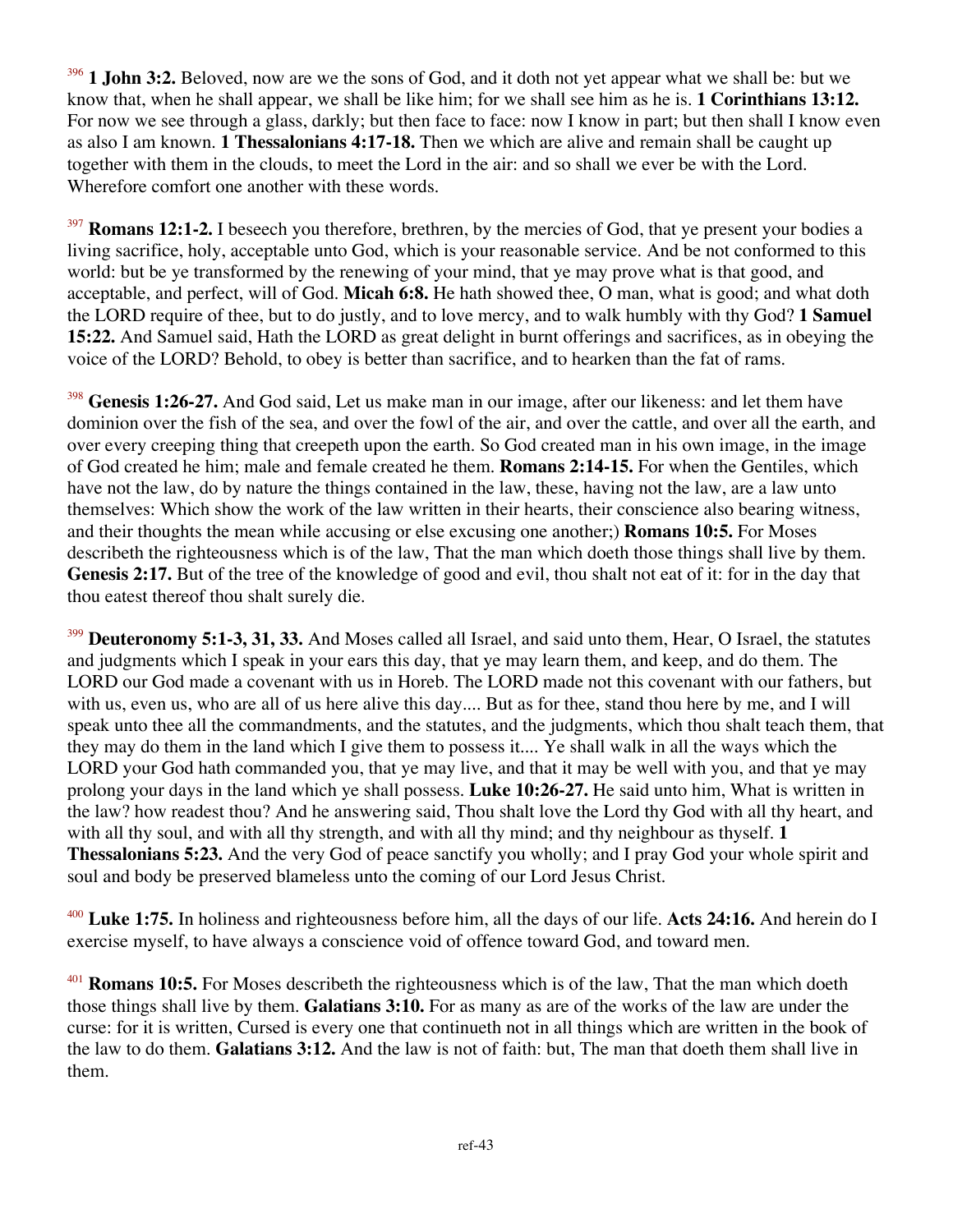<sup>402</sup> **Romans 8:3.** For what the law could not do, in that it was weak through the flesh, God sending his own Son in the likeness of sinful flesh, and for sin, condemned sin in the flesh. **Galatians 2:16.** Knowing that a man is not justified by the works of the law, but by the faith of Jesus Christ, even we have believed in Jesus Christ, that we might be justified by the faith of Christ, and not by the works of the law: for by the works of the law shall no flesh be justified.

<sup>403</sup> **1 Timothy 1:8.** But we know that the law is good, if a man use it lawfully.

<sup>404</sup> **Leviticus 11:44-45.** For I am the LORD your God: ye shall therefore sanctify yourselves, and ye shall be holy; for I am holy: neither shall ye defile yourselves with any manner of creeping thing that creepeth upon the earth. For I am the LORD that bringeth you up out of the land of Egypt, to be your God: ye shall therefore be holy, for I am holy. **Leviticus 20:7-8.** Sanctify yourselves therefore, and be ye holy: for I am the LORD your God. And ye shall keep my statutes, and do them: I am the LORD which sanctify you. **Romans 8:12.** Therefore, brethren, we are debtors, not to the flesh, to live after the flesh.

<sup>405</sup> **Micah 6:8.** He hath showed thee, O man, what is good; and what doth the LORD require of thee, but to do justly, and to love mercy, and to walk humbly with thy God? **James 2:10-11.** For whosoever shall keep the whole law, and yet offend in one point, he is guilty of all. For he that said, Do not commit adultery, said also, Do not kill. Now if thou commit no adultery, yet if thou kill, thou art become a transgressor of the law.

<sup>406</sup> **Psalm 19:11-12.** Moreover by them is thy servant warned: and in keeping of them there is great reward. Who can understand his errors? cleanse thou me from secret faults. **Romans 3:20.** Therefore by the deeds of the law there shall no flesh be justified in his sight: for by the law is the knowledge of sin. **Romans 7:7.** What shall we say then? is the law sin? God forbid. Nay, I had not known sin, but by the law: for I had not known lust, except the law had said, Thou shalt not covet.

<sup>407</sup> **Romans 3:9, 23.** What then? are we better than they? No, in no wise: for we have before proved both Jews and Gentiles, that they are all under sin.... For all have sinned, and come short of the glory of God.

<sup>408</sup> **Galatians 3:21-22.** Is the law then against the promises of God? God forbid: for if there had been a law given which could have given life, verily righteousness should have been by the law. But the scripture hath concluded all under sin, that the promise by faith of Jesus Christ might be given to them that believe.

<sup>409</sup> **Romans 10:4.** For Christ is the end of the law for righteousness to every one that believeth.

<sup>410</sup> **1 Timothy 1:9-10.** Knowing this, that the law is not made for a righteous man, but for the lawless and disobedient, for the ungodly and for sinners, for unholy and profane, for murderers of fathers and murderers of mothers, for manslayers, For whoremongers, for them that defile themselves with mankind, for menstealers, for liars, for perjured persons, and if there be any other thing that is contrary to sound doctrine.

<sup>411</sup> Galatians 3:24. Wherefore the law was our schoolmaster to bring us unto Christ, that we might be justified by faith.

<sup>412</sup> **Romans 1:20.** For the invisible things of him from the creation of the world are clearly seen, being understood by the things that are made, even his eternal power and Godhead; so that they are without excuse. **Romans 2:15.** Which show the work of the law written in their hearts, their conscience also bearing witness, and their thoughts the mean while accusing or else excusing one another;)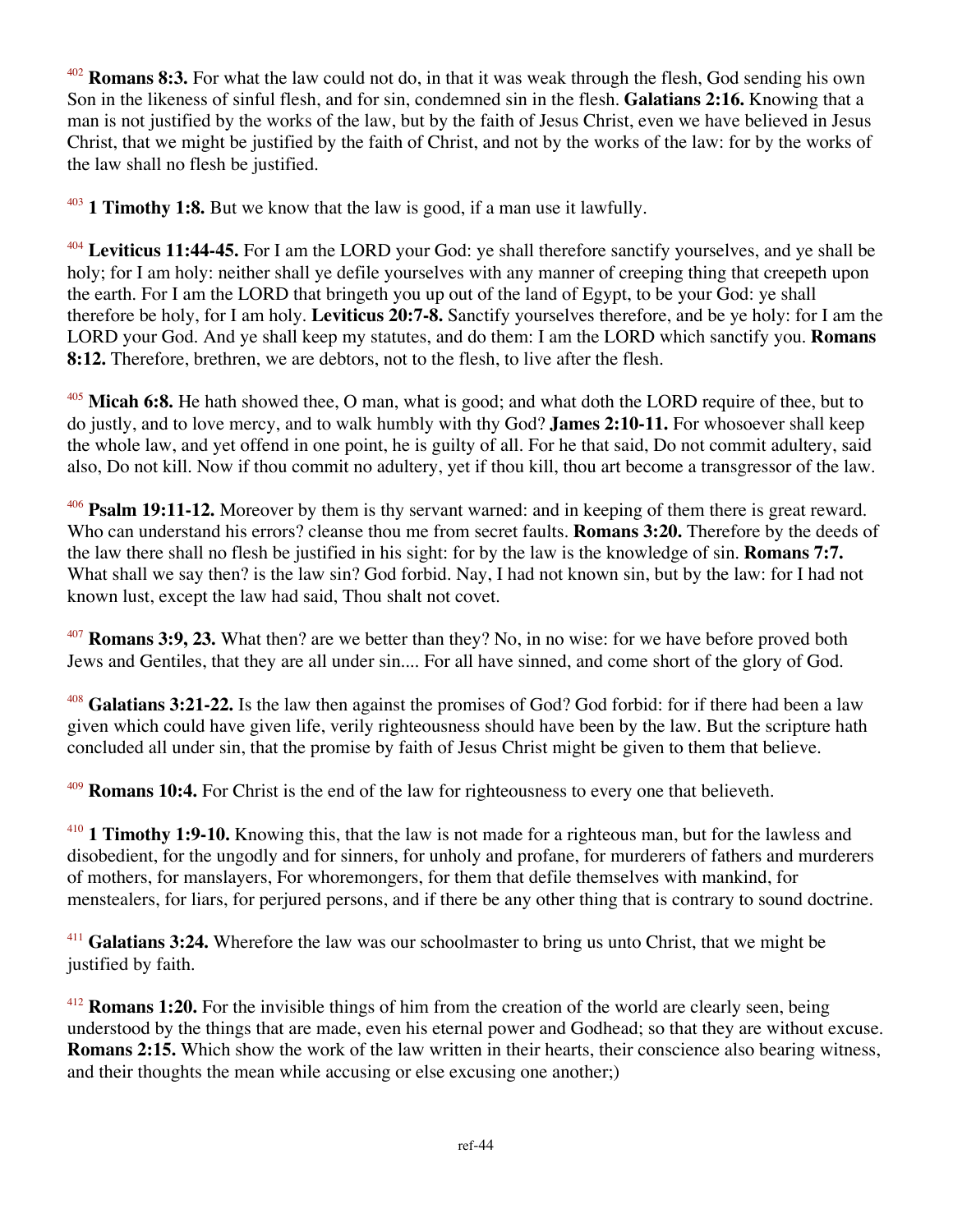<sup>413</sup> **Galatians 3:10.** For as many as are of the works of the law are under the curse: for it is written, Cursed is every one that continueth not in all things which are written in the book of the law to do them.

<sup>414</sup> **Romans 6:14.** For sin shall not have dominion over you: for ye are not under the law, but under grace. **Romans 7:4, 6.** Wherefore, my brethren, ye also are become dead to the law by the body of Christ; that ye should be married to another, even to him who is raised from the dead, that we should bring forth fruit unto God.... But now we are delivered from the law, that being dead wherein we were held; that we should serve in newness of spirit, and not in the oldness of the letter. **Galatians 4:4-5.** But when the fulness of the time was come, God sent forth his Son, made of a woman, made under the law, To redeem them that were under the law, that we might receive the adoption of sons.

<sup>415</sup> **Romans 3:20.** Therefore by the deeds of the law there shall no flesh be justified in his sight: for by the law is the knowledge of sin.

<sup>416</sup> **Galatians 5:23.** Meekness, temperance: against such there is no law. **Romans 8:1.** There is therefore now no condemnation to them which are in Christ Jesus, who walk not after the flesh, but after the Spirit.

<sup>417</sup> **Romans 7:24-25.** O wretched man that I am! who shall deliver me from the body of this death? I thank God through Jesus Christ our Lord. So then with the mind I myself serve the law of God; but with the flesh the law of sin. **Galatians 3:13-14.** Christ hath redeemed us from the curse of the law, being made a curse for us: for it is written, Cursed is every one that hangeth on a tree: That the blessing of Abraham might come on the Gentiles through Jesus Christ; that we might receive the promise of the Spirit through faith. **Romans 8:3- 4.** For what the law could not do, in that it was weak through the flesh, God sending his own Son in the likeness of sinful flesh, and for sin, condemned sin in the flesh: That the righteousness of the law might be fulfilled in us, who walk not after the flesh, but after the Spirit.

<sup>418</sup> **Luke 1:68-69, 74-75.** Blessed be the Lord God of Israel; for he hath visited and redeemed his people, And hath raised up an horn of salvation for us in the house of his servant David.... That he would grant unto us, that we being delivered out of the hand of our enemies might serve him without fear, In holiness and righteousness before him, all the days of our life. **Colossians 1:12-14.** Giving thanks unto the Father, which hath made us meet to be partakers of the inheritance of the saints in light: Who hath delivered us from the power of darkness, and hath translated us into the kingdom of his dear Son: In whom we have redemption through his blood, even the forgiveness of sins.

<sup>419</sup> **Romans 7:22.** For I delight in the law of God after the inward man. **Romans 12:2.** And be not conformed to this world: but be ye transformed by the renewing of your mind, that ye may prove what is that good, and acceptable, and perfect, will of God. **Titus 2:11-14.** For the grace of God that bringeth salvation hath appeared to all men, Teaching us that, denying ungodliness and worldly lusts, we should live soberly, righteously, and godly, in this present world; Looking for that blessed hope, and the glorious appearing of the great God and our Saviour Jesus Christ; Who gave himself for us, that he might redeem us from all iniquity, and purify unto himself a peculiar people, zealous of good works.

<sup>420</sup> **Deuteronomy 10:4.** And he wrote on the tables, according to the first writing, the ten commandments, which the LORD spake unto you in the mount out of the midst of the fire in the day of the assembly: and the LORD gave them unto me. **Exodus 34:1-4.** And the LORD said unto Moses, Hew thee two tables of stone like unto the first: and I will write upon these tables the words that were in the first tables, which thou brakest. And be ready in the morning, and come up in the morning unto mount Sinai, and present thyself there to me in the top of the mount. And no man shall come up with thee, neither let any man be seen throughout all the mount; neither let the flocks nor herds feed before that mount. And he hewed two tables of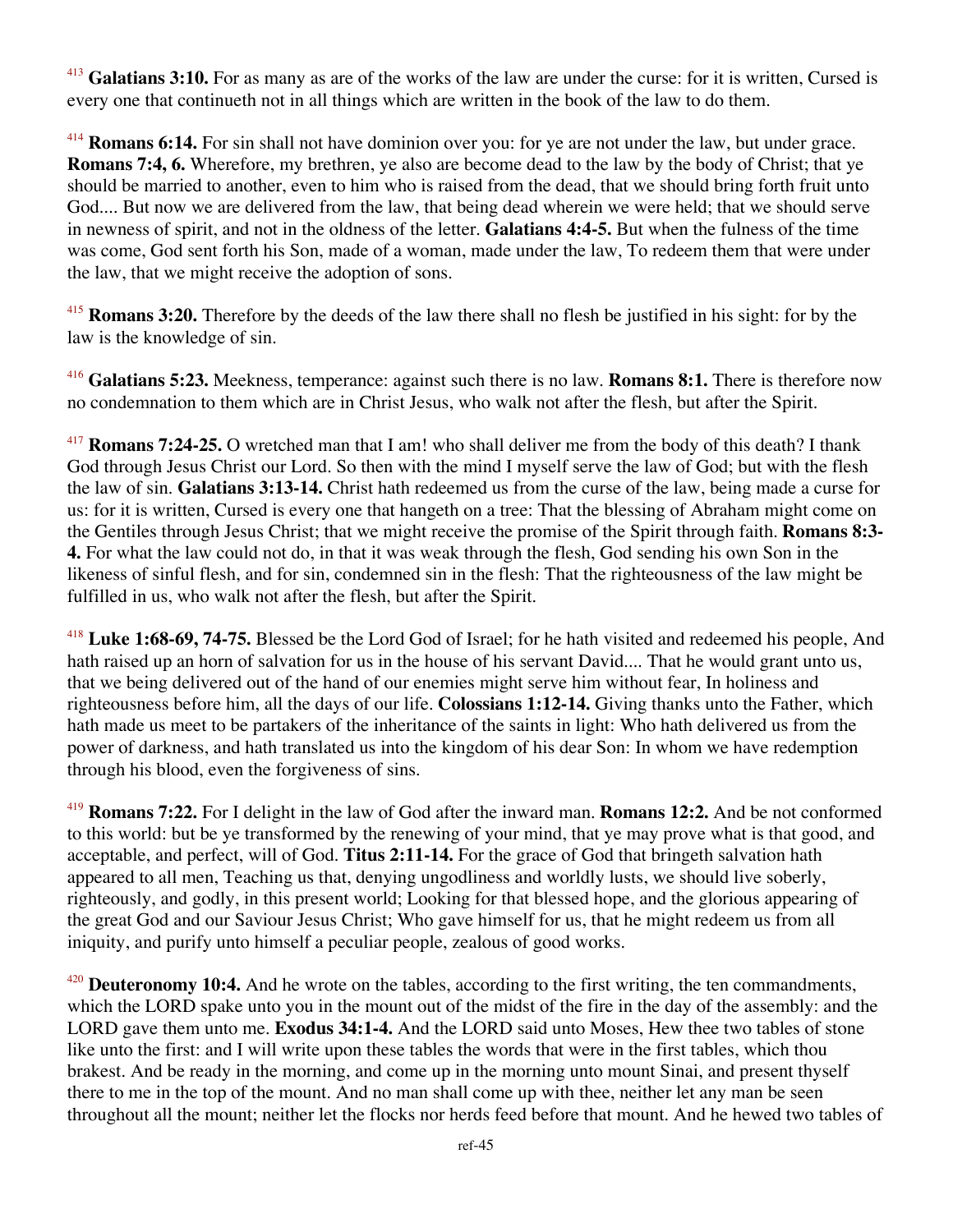stone like unto the first; and Moses rose up early in the morning, and went up unto mount Sinai, as the LORD had commanded him, and took in his hand the two tables of stone.

<sup>421</sup> **Matthew 22:37-40.** Jesus said unto him, Thou shalt love the Lord thy God with all thy heart, and with all thy soul, and with all thy mind. This is the first and great commandment. And the second is like unto it, Thou shalt love thy neighbour as thyself. On these two commandments hang all the law and the prophets.

<sup>422</sup> **Psalm 19:7.** The law of the LORD is perfect, converting the soul: the testimony of the LORD is sure, making wise the simple. **James 2:10.** For whosoever shall keep the whole law, and yet offend in one point, he is guilty of all. **Matthew 5:21-22.** Ye have heard that it was said by them of old time, Thou shalt not kill; and whosoever shall kill shall be in danger of the judgment: But I say unto you, That whosoever is angry with his brother without a cause shall be in danger of the judgment: and whosoever shall say to his brother, Raca, shall be in danger of the council: but whosoever shall say, Thou fool, shall be in danger of hell fire.

<sup>423</sup> **Romans 7:14.** For we know that the law is spiritual: but I am carnal, sold under sin. **Deuteronomy 6:5.** And thou shalt love the LORD thy God with all thine heart, and with all thy soul, and with all thy might. **Matthew 22:37-39.** Jesus said unto him, Thou shalt love the Lord thy God with all thy heart, and with all thy soul, and with all thy mind. This is the first and great commandment. And the second is like unto it, Thou shalt love thy neighbour as thyself. **Matthew 5:21-22, 27-28, 33-34, 37-39, 43-44.** Ye have heard that it was said by them of old time, Thou shalt not kill; and whosoever shall kill shall be in danger of the judgment: But I say unto you, That whosoever is angry with his brother without a cause shall be in danger of the judgment: and whosoever shall say to his brother, Raca, shall be in danger of the council: but whosoever shall say, Thou fool, shall be in danger of hell fire.... Ye have heard that it was said by them of old time, Thou shalt not commit adultery: But I say unto you, That whosoever looketh on a woman to lust after her hath committed adultery with her already in his heart.... Again, ye have heard that it hath been said by them of old time, Thou shalt not forswear thyself, but shalt perform unto the Lord thine oaths: But I say unto you, Swear not at all; neither by heaven; for it is God's throne.... But let your communication be, Yea, yea; Nay, nay: for whatsoever is more than these cometh of evil. Ye have heard that it hath been said, An eye for an eye, and a tooth for a tooth: But I say unto you, That ye resist not evil: but whosoever shall smite thee on thy right cheek, turn to him the other also.... Ye have heard that it hath been said, Thou shalt love thy neighbour, and hate thine enemy. But I say unto you, Love your enemies, bless them that curse you, do good to them that hate you, and pray for them which despitefully use you, and persecute you.

<sup>424</sup> **Colossians 3:5.** Mortify therefore your members which are upon the earth; fornication, uncleanness, inordinate affection, evil concupiscence, and covetousness, which is idolatry. **Amos 8:5.** Saying, When will the new moon be gone, that we may sell corn? and the sabbath, that we may set forth wheat, making the ephah small, and the shekel great, and falsifying the balances by deceit? **Proverbs 1:19.** So are the ways of every one that is greedy of gain; which taketh away the life of the owners thereof. **1 Timothy 6:10.** For the love of money is the root of all evil: which while some coveted after, they have erred from the faith, and pierced themselves through with many sorrows.

<sup>425</sup> **Isaiah 58:13.** If thou turn away thy foot from the sabbath, from doing thy pleasure on my holy day; and call the sabbath a delight, the holy of the LORD, honourable; and shalt honour him, not doing thine own ways, nor finding thine own pleasure, nor speaking thine own words. **Deuteronomy 6:13.** Thou shalt fear the LORD thy God, and serve him, and shalt swear by his name. **Matthew 4:9-10.** And saith unto him, All these things will I give thee, if thou wilt fall down and worship me. Then saith Jesus unto him, Get thee hence, Satan: for it is written, Thou shalt worship the Lord thy God, and him only shalt thou serve. **Matthew 15:4-6.** For God commanded, saying, Honour thy father and mother: and, He that curseth father or mother, let him die the death. But ye say, Whosoever shall say to his father or his mother, It is a gift, by whatsoever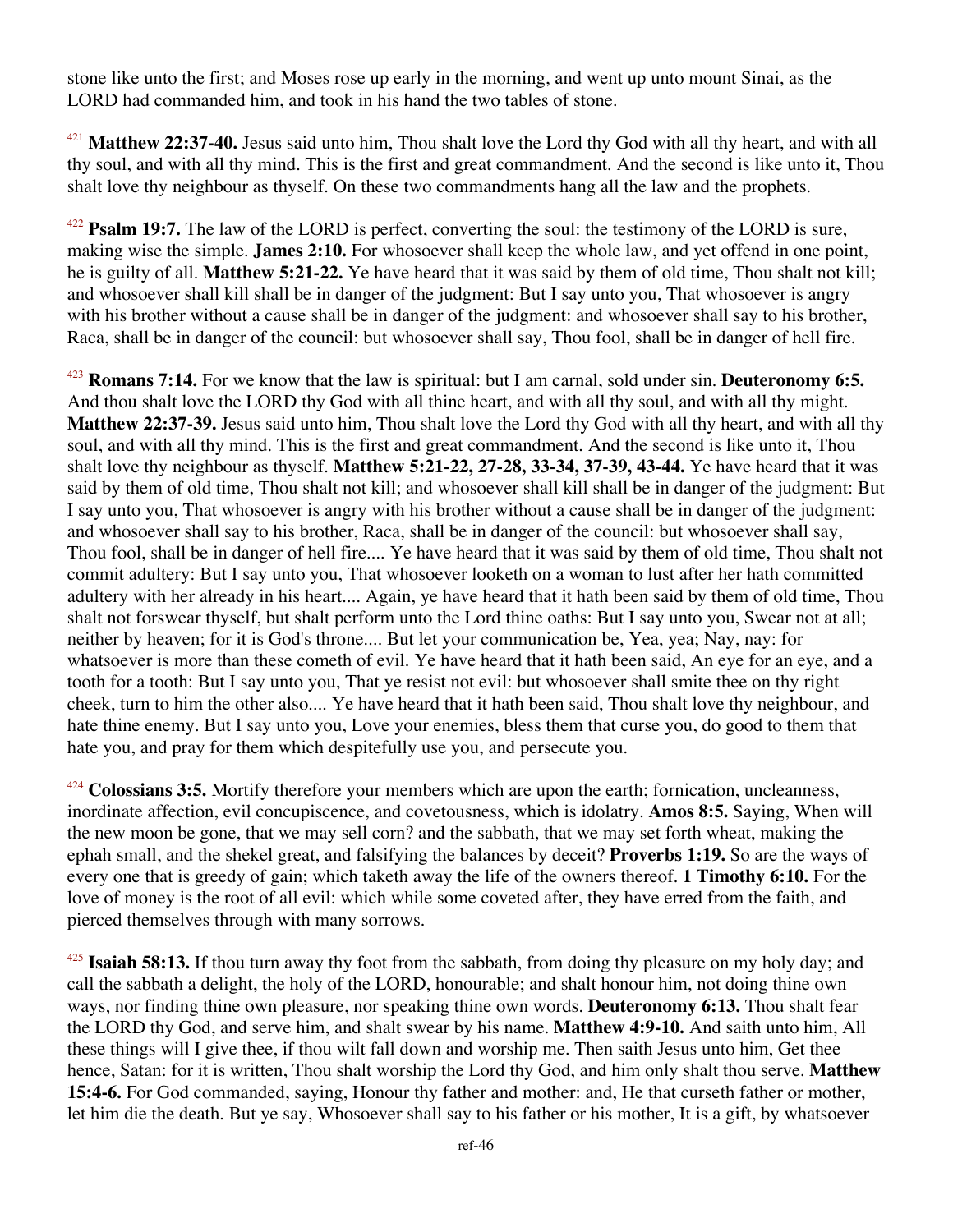thou mightest be profited by me; And honour not his father or his mother, he shall be free. Thus have ye made the commandment of God of none effect by your tradition.

<sup>426</sup> **Matthew 5:21-25.** Ye have heard that it was said by them of old time, Thou shalt not kill; and whosoever shall kill shall be in danger of the judgment: But I say unto you, That whosoever is angry with his brother without a cause shall be in danger of the judgment: and whosoever shall say to his brother, Raca, shall be in danger of the council: but whosoever shall say, Thou fool, shall be in danger of hell fire. Therefore if thou bring thy gift to the altar, and there rememberest that thy brother hath ought against thee; Leave there thy gift before the altar, and go thy way; first be reconciled to thy brother, and then come and offer thy gift. Agree with thine adversary quickly, whiles thou art in the way with him; lest at any time the adversary deliver thee to the judge, and the judge deliver thee to the officer, and thou be cast into prison. **Ephesians 4:28.** Let him that stole steal no more: but rather let him labour, working with his hands the thing which is good, that he may have to give to him that needeth.

<sup>427</sup> **Exodus 20:12.** Honour thy father and thy mother: that thy days may be long upon the land which the LORD thy God giveth thee. **Proverbs 30:17.** The eye that mocketh at his father, and despiseth to obey his mother, the ravens of the valley shall pick it out, and the young eagles shall eat it.

<sup>428</sup> **Jeremiah 18:7-8.** At what instant I shall speak concerning a nation, and concerning a kingdom, to pluck up, and to pull down, and to destroy it; If that nation, against whom I have pronounced, turn from their evil, I will repent of the evil that I thought to do unto them. **Exodus 20:7.** Thou shalt not take the name of the LORD thy God in vain; for the LORD will not hold him guiltless that taketh his name in vain. **Psalm 15:1, 4-5.** LORD, who shall abide in thy tabernacle? who shall dwell in thy holy hill?... In whose eyes a vile person is contemned; but he honoureth them that fear the LORD. He that sweareth to his own hurt, and changeth not. He that putteth not out his money to usury, nor taketh reward against the innocent. He that doeth these things shall never be moved. **Psalm 24:4-5.** He that hath clean hands, and a pure heart; who hath not lifted up his soul unto vanity, nor sworn deceitfully. He shall receive the blessing from the LORD, and righteousness from the God of his salvation.

<sup>429</sup> **Job 13:7-8.** Will ye speak wickedly for God? and talk deceitfully for him? Will ye accept his person? will ye contend for God? **Romans 3:8.** And not rather, (as we be slanderously reported, and as some affirm that we say,) Let us do evil, that good may come? whose damnation is just. **Job 36:21.** Take heed, regard not iniquity: for this hast thou chosen rather than affliction. **Hebrews 11:25.** Choosing rather to suffer affliction with the people of God, than to enjoy the pleasures of sin for a season.

<sup>430</sup> **Deuteronomy 4:8-9.** And what nation is there so great, that hath statutes and judgments so righteous as all this law, which I set before you this day? Only take heed to thyself, and keep thy soul diligently, lest thou forget the things which thine eyes have seen, and lest they depart from thy heart all the days of thy life: but teach them thy sons, and thy sons' sons.

<sup>431</sup> Matthew 12:7. But if ye had known what this meaneth, I will have mercy, and not sacrifice, ye would not have condemned the guiltless.

<sup>432</sup> **Matthew 5:21-22, 27-28.** Ye have heard that it was said by them of old time, Thou shalt not kill; and whosoever shall kill shall be in danger of the judgment: But I say unto you, That whosoever is angry with his brother without a cause shall be in danger of the judgment: and whosoever shall say to his brother, Raca, shall be in danger of the council: but whosoever shall say, Thou fool, shall be in danger of hell fire.... Ye have heard that it was said by them of old time, Thou shalt not commit adultery: But I say unto you, That whosoever looketh on a woman to lust after her hath committed adultery with her already in his heart.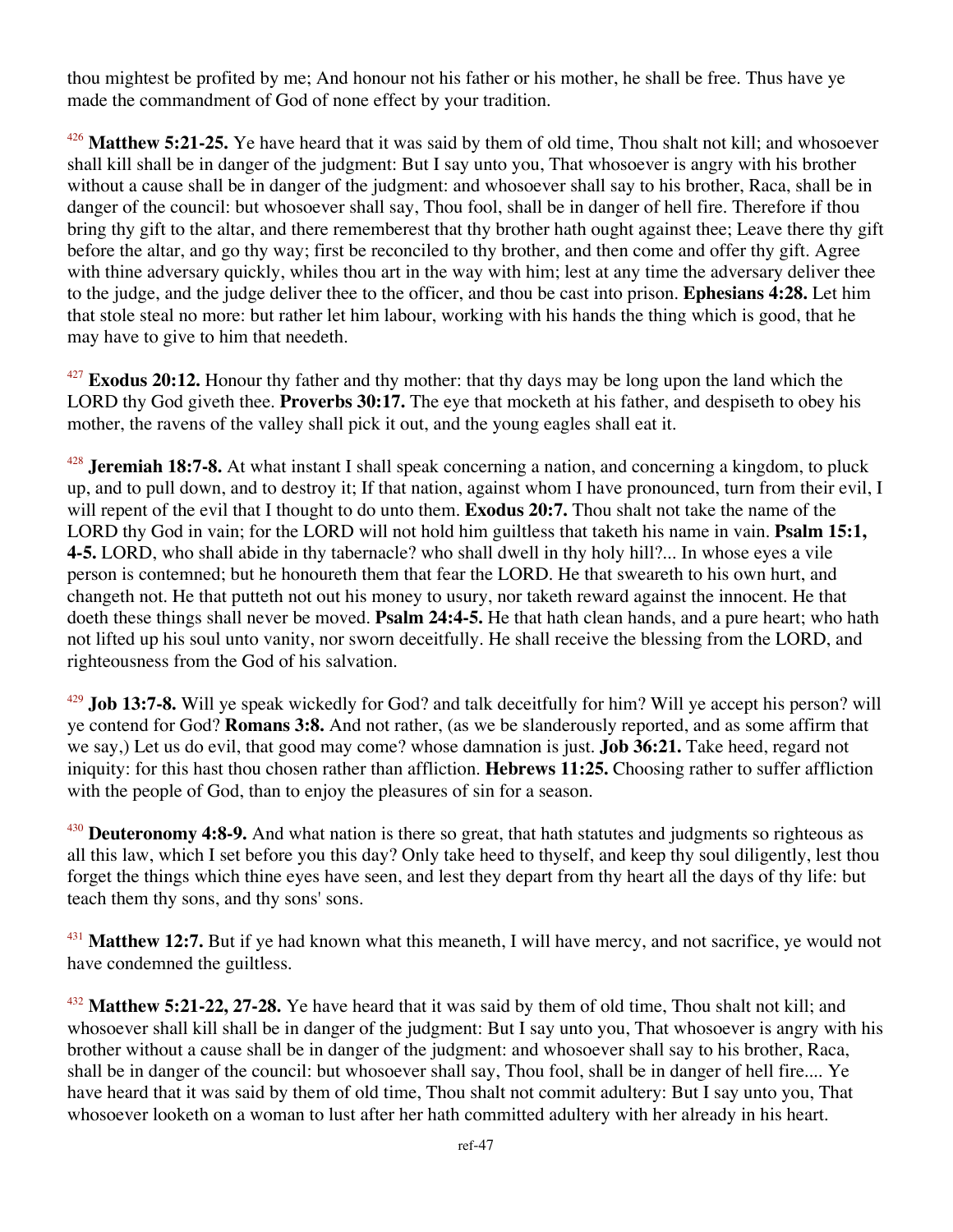**Matthew 15:4-6.** For God commanded, saying, Honour thy father and mother: and, He that curseth father or mother, let him die the death. But ye say, Whosoever shall say to his father or his mother, It is a gift, by whatsoever thou mightest be profited by me; And honour not his father or his mother, he shall be free. Thus have ye made the commandment of God of none effect by your tradition. **Hebrews 10:24-25.** And let us consider one another to provoke unto love and to good works: Not forsaking the assembling of ourselves together, as the manner of some is; but exhorting one another: and so much the more, as ye see the day approaching. **1 Thessalonians 5:22.** Abstain from all appearance of evil. **Jude 23.** And others save with fear, pulling them out of the fire; hating even the garment spotted by the flesh. **Galatians 5:26.** Let us not be desirous of vain glory, provoking one another, envying one another. **Colossians 3:21.** Fathers, provoke not your children to anger, lest they be discouraged.

<sup>433</sup> **Exodus 20:10.** But the seventh day is the sabbath of the LORD thy God: in it thou shalt not do any work, thou, nor thy son, nor thy daughter, thy manservant, nor thy maidservant, nor thy cattle, nor thy stranger that is within thy gates. **Leviticus 19:17.** Thou shalt not hate thy brother in thine heart: thou shalt in any wise rebuke thy neighbour, and not suffer sin upon him. **Genesis 18:19.** For I know him, that he will command his children and his household after him, and they shall keep the way of the LORD, to do justice and judgment; that the LORD may bring upon Abraham that which he hath spoken of him. **Joshua 14:15.** And the name of Hebron before was Kirjatharba; which Arba was a great man among the Anakims. And the land had rest from war. **Deuteronomy 6:6-7.** And these words, which I command thee this day, shall be in thine heart: And thou shalt teach them diligently unto thy children, and shalt talk of them when thou sittest in thine house, and when thou walkest by the way, and when thou liest down, and when thou risest up.

<sup>434</sup> **2 Corinthians 1:24.** Not for that we have dominion over your faith, but are helpers of your joy: for by faith ye stand.

<sup>435</sup> **1 Timothy 5:22.** Lay hands suddenly on no man, neither be partaker of other men's sins: keep thyself pure. **Ephesians 5:11.** And have no fellowship with the unfruitful works of darkness, but rather reprove them.

<sup>436</sup> **Exodus 20:2.** I am the LORD thy God, which have brought thee out of the land of Egypt, out of the house of bondage.

<sup>437</sup> **Isaiah 44:6.** Thus saith the LORD the King of Israel, and his redeemer the LORD of hosts; I am the first, and I am the last; and beside me there is no God.

<sup>438</sup> **Exodus 3:14.** And God said unto Moses, I AM THAT I AM: and he said, Thus shalt thou say unto the children of Israel, I AM hath sent me unto you.

<sup>439</sup> **Exodus 6:3.** And I appeared unto Abraham, unto Isaac, and unto Jacob, by the name of God Almighty, but by my name JEHOVAH was I not known to them.

<sup>440</sup> **Acts 17:24, 28.** God that made the world and all things therein, seeing that he is Lord of heaven and earth, dwelleth not in temples made with hands.... For in him we live, and move, and have our being; as certain also of your own poets have said, For we are also his offspring.

<sup>441</sup> Genesis 17:7. And I will establish my covenant between me and thee and thy seed after thee in their generations for an everlasting covenant, to be a God unto thee, and to thy seed after thee. **Romans 3:29.** Is he the God of the Jews only? is he not also of the Gentiles? Yes, of the Gentiles also.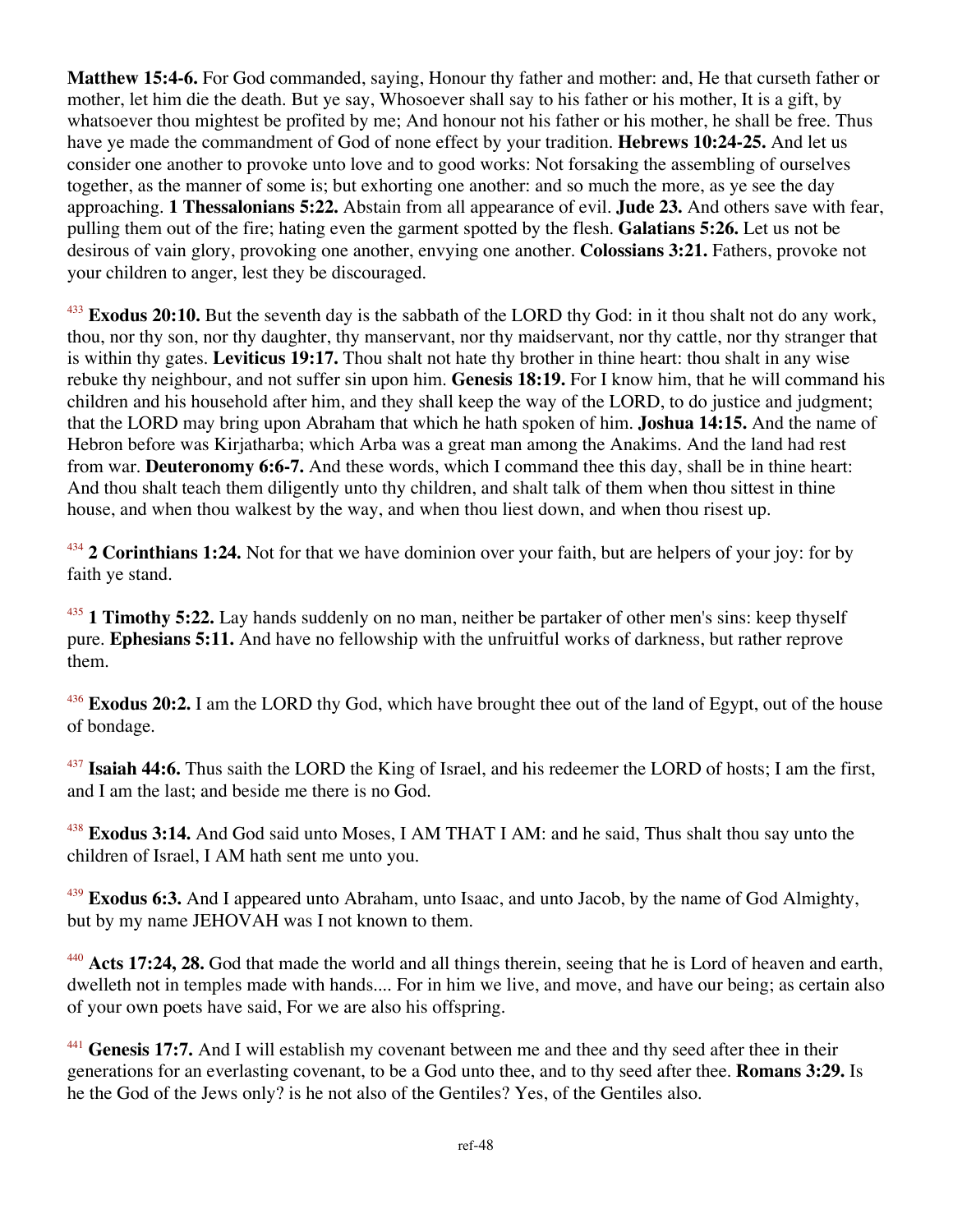<sup>442</sup> **Luke 1:74-75.** That he would grant unto us, that we being delivered out of the hand of our enemies might serve him without fear, In holiness and righteousness before him, all the days of our life.

<sup>443</sup> **1 Peter 1:15, 17-18.** But as he which hath called you is holy, so be ye holy in all manner of conversation.... And if ye call on the Father, who without respect of persons judgeth according to every man's work, pass the time of your sojourning here in fear: Forasmuch as ye know that ye were not redeemed with corruptible things, as silver and gold, from your vain conversation received by tradition from your fathers. **Leviticus 18:30.** Therefore shall ye keep mine ordinance, that ye commit not any one of these abominable customs, which were committed before you, and that ye defile not yourselves therein: I am the LORD your God. **Leviticus 19:37.** Therefore shall ye observe all my statutes, and all my judgments, and do them: I am the LORD.

<sup>444</sup> **Luke 10:27.** And he answering said, Thou shalt love the Lord thy God with all thy heart, and with all thy soul, and with all thy strength, and with all thy mind; and thy neighbour as thyself.

<sup>445</sup> **Exodus 20:3.** Thou shalt have no other gods before me.

<sup>446</sup> **1 Chronicles 28:9.** And thou, Solomon my son, know thou the God of thy father, and serve him with a perfect heart and with a willing mind: for the LORD searcheth all hearts, and understandeth all the imaginations of the thoughts: if thou seek him, he will be found of thee; but if thou forsake him, he will cast thee off for ever. **Deuteronomy 26:7.** And when we cried unto the LORD God of our fathers, the LORD heard our voice, and looked on our affliction, and our labour, and our oppression. **Isaiah 43:10.** Ye are my witnesses, saith the LORD, and my servant whom I have chosen: that ye may know and believe me, and understand that I am he: before me there was no God formed, neither shall there be after me. **Jeremiah 14:22.** Are there any among the vanities of the Gentiles that can cause rain? or can the heavens give showers? art not thou he, O LORD our God? therefore we will wait upon thee: for thou hast made all these things.

<sup>447</sup> **Psalm 95:6-7.** O come, let us worship and bow down: let us kneel before the LORD our maker. For he is our God; and we are the people of his pasture, and the sheep of his hand. To day if ye will hear his voice. **Matthew 4:10.** Then saith Jesus unto him, Get thee hence, Satan: for it is written, Thou shalt worship the Lord thy God, and him only shalt thou serve. **Psalm 29:2.** Give unto the LORD the glory due unto his name; worship the LORD in the beauty of holiness.

<sup>448</sup> **Malachi 3:16.** Then they that feared the LORD spake often one to another: and the LORD hearkened, and heard it, and a book of remembrance was written before him for them that feared the LORD, and that thought upon his name.

<sup>449</sup> **Psalm 63:6.** When I remember thee upon my bed, and meditate on thee in the night watches.

<sup>450</sup> **Ecclesiastes 12:1.** Remember now thy Creator in the days of thy youth, while the evil days come not, nor the years draw nigh, when thou shalt say, I have no pleasure in them.

<sup>451</sup> **Psalm 71:19.** Thy righteousness also, O God, is very high, who hast done great things: O God, who is like unto thee!

<sup>452</sup> **Malachi 1:6.** A son honoureth his father, and a servant his master: if then I be a father, where is mine honour? and if I be a master, where is my fear? saith the LORD of hosts unto you, O priests, that despise my name. And ye say, Wherein have we despised thy name?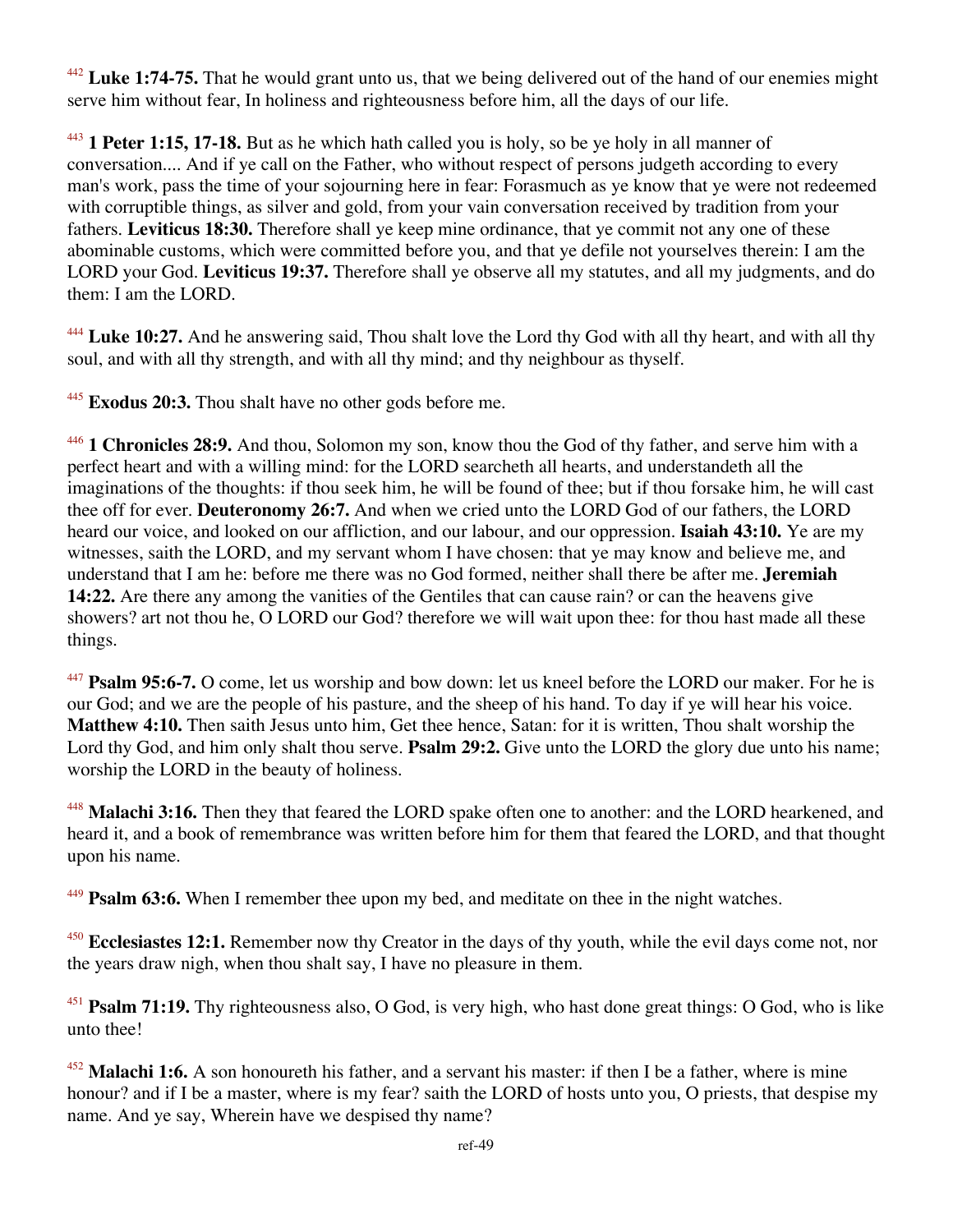<sup>453</sup> **Isaiah 45:23.** I have sworn by myself, the word is gone out of my mouth in righteousness, and shall not return, That unto me every knee shall bow, every tongue shall swear.

<sup>454</sup> **Joshua 24:15, 22.** And if it seem evil unto you to serve the LORD, choose you this day whom ye will serve; whether the gods which your fathers served that were on the other side of the flood, or the gods of the Amorites, in whose land ye dwell: but as for me and my house, we will serve the LORD.... And Joshua said unto the people, Ye are witnesses against yourselves that ye have chosen you the LORD, to serve him. And they said, We are witnesses.

<sup>455</sup> **Deuteronomy 6:5.** And thou shalt love the LORD thy God with all thine heart, and with all thy soul, and with all thy might.

<sup>456</sup> **Psalm 73:25.** Whom have I in heaven but thee? and there is none upon earth that I desire beside thee.

<sup>457</sup> **Isaiah 8:13.** Sanctify the LORD of hosts himself; and let him be your fear, and let him be your dread.

<sup>458</sup> **Exodus 14:31.** And Israel saw that great work which the LORD did upon the Egyptians: and the people feared the LORD, and believed the LORD, and his servant Moses.

<sup>459</sup> **Isaiah 26:4.** Trust ye in the LORD for ever: for in the LORD JEHOVAH is everlasting strength.

<sup>460</sup> **Psalm 130:7.** Let Israel hope in the LORD: for with the LORD there is mercy, and with him is plenteous redemption.

<sup>461</sup> **Psalm 37:4.** Delight thyself also in the LORD; and he shall give thee the desires of thine heart.

<sup>462</sup> **Psalm 32:11.** Be glad in the LORD, and rejoice, ye righteous: and shout for joy, all ye that are upright in heart.

<sup>463</sup> **Romans 12:11.** Not slothful in business; fervent in spirit; serving the Lord. **Numbers 25:11.** Phinehas, the son of Eleazar, the son of Aaron the priest, hath turned my wrath away from the children of Israel, while he was zealous for my sake among them, that I consumed not the children of Israel in my jealousy.

<sup>464</sup> **Philippians 4:6.** Be careful for nothing; but in every thing by prayer and supplication with thanksgiving let your requests be made known unto God.

<sup>465</sup> **Jeremiah 7:23.** But this thing commanded I them, saying, Obey my voice, and I will be your God, and ye shall be my people: and walk ye in all the ways that I have commanded you, that it may be well unto you. **James 4:7.** Submit yourselves therefore to God. Resist the devil, and he will flee from you.

<sup>466</sup> **1 John 3:22.** And whatsoever we ask, we receive of him, because we keep his commandments, and do those things that are pleasing in his sight.

<sup>467</sup> **Jeremiah 31:18.** I have surely heard Ephraim bemoaning himself thus; Thou hast chastised me, and I was chastised, as a bullock unaccustomed to the yoke: turn thou me, and I shall be turned; for thou art the LORD my God. **Psalm 119:136.** Rivers of waters run down mine eyes, because they keep not thy law.

<sup>468</sup> **Micah 6:8.** He hath showed thee, O man, what is good; and what doth the LORD require of thee, but to do justly, and to love mercy, and to walk humbly with thy God?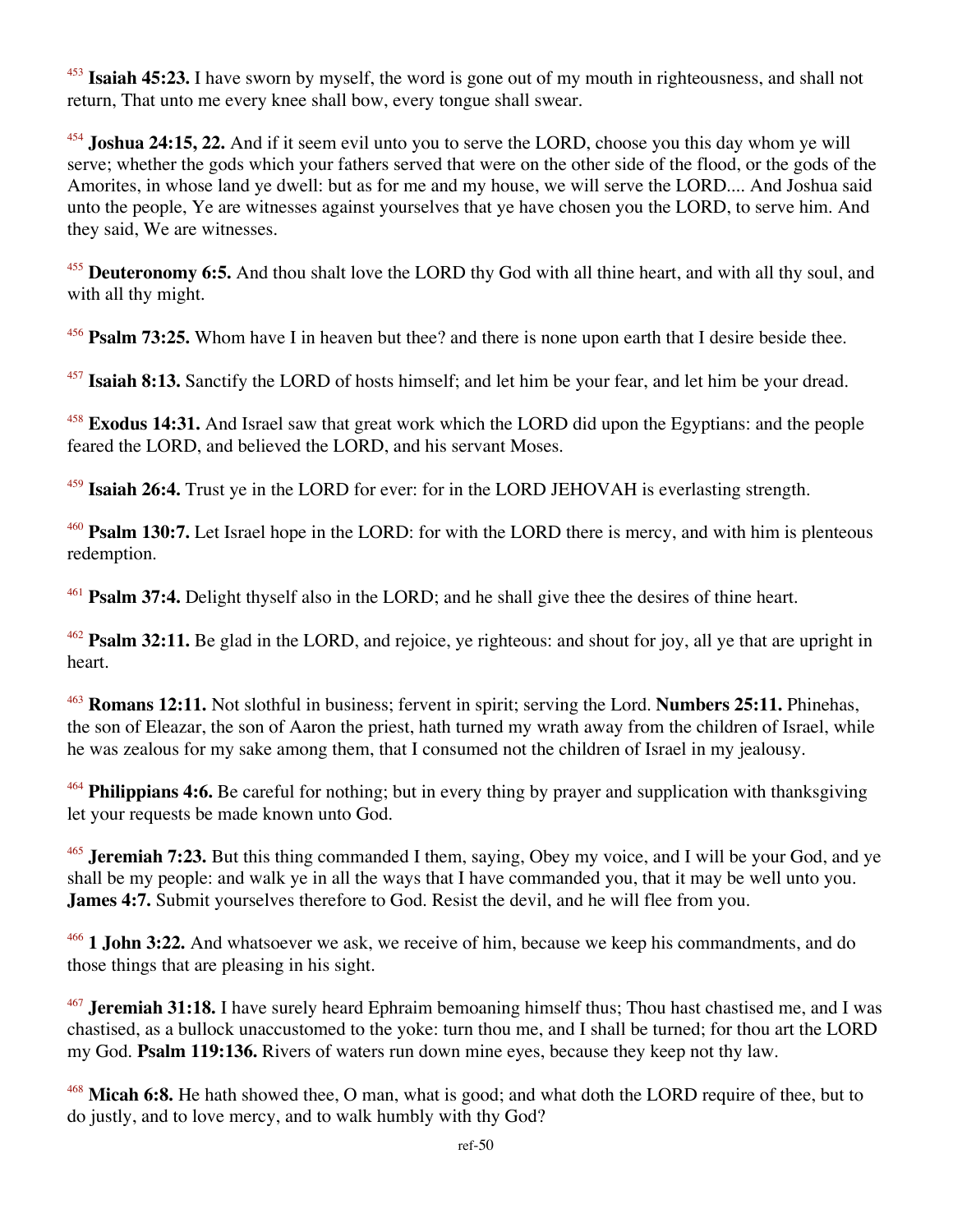<sup>469</sup> **Psalm 14:1.** The fool hath said in his heart, There is no God. They are corrupt, they have done abominable works, there is none that doeth good. **Ephesians 2:12.** That at that time ye were without Christ, being aliens from the commonwealth of Israel, and strangers from the covenants of promise, having no hope, and without God in the world.

<sup>470</sup> **Jeremiah 2:27-28.** Saying to a stock, Thou art my father; and to a stone, Thou hast brought me forth: for they have turned their back unto me, and not their face: but in the time of their trouble they will say, Arise, and save us. But where are thy gods that thou hast made thee? let them arise, if they can save thee in the time of thy trouble: for according to the number of thy cities are thy gods, O Judah. **1 Thessalonians 1:9.** For they themselves show of us what manner of entering in we had unto you, and how ye turned to God from idols to serve the living and true God.

<sup>471</sup> **Psalm 81:11.** But my people would not hearken to my voice; and Israel would none of me.

<sup>472</sup> **Isaiah 43:2, 23-24.** When thou passest through the waters, I will be with thee; and through the rivers, they shall not overflow thee: when thou walkest through the fire, thou shalt not be burned; neither shall the flame kindle upon thee.... Thou hast not brought me the small cattle of thy burnt offerings; neither hast thou honoured me with thy sacrifices. I have not caused thee to serve with an offering, nor wearied thee with incense. Thou hast bought me no sweet cane with money, neither hast thou filled me with the fat of thy sacrifices: but thou hast made me to serve with thy sins, thou hast wearied me with thine iniquities.

<sup>473</sup> **Jeremiah 4:22.** For my people is foolish, they have not known me; they are sottish children, and they have none understanding: they are wise to do evil, but to do good they have no knowledge. **Hosea 4:1, 6.** Hear the word of the LORD, ye children of Israel: for the LORD hath a controversy with the inhabitants of the land, because there is no truth, nor mercy, nor knowledge of God in the land.... My people are destroyed for lack of knowledge: because thou hast rejected knowledge, I will also reject thee, that thou shalt be no priest to me: seeing thou hast forgotten the law of thy God, I will also forget thy children.

<sup>474</sup> **Jeremiah 2:32.** Can a maid forget her ornaments, or a bride her attire? yet my people have forgotten me days without number.

<sup>475</sup> **Acts 17:23, 29.** For as I passed by, and beheld your devotions, I found an altar with this inscription, TO THE UNKNOWN GOD. Whom therefore ye ignorantly worship, him declare I unto you.... Forasmuch then as we are the offspring of God, we ought not to think that the Godhead is like unto gold, or silver, or stone, graven by art and man's device.

<sup>476</sup> **Isaiah 40:18.** To whom then will ye liken God? or what likeness will ye compare unto him?

<sup>477</sup> **Psalm 50:21.** These things hast thou done, and I kept silence; thou thoughtest that I was altogether such an one as thyself: but I will reprove thee, and set them in order before thine eyes.

<sup>478</sup> **Deuteronomy 29:29.** The secret things belong unto the LORD our God: but those things which are revealed belong unto us and to our children for ever, that we may do all the words of this law.

<sup>479</sup> **Titus 1:16.** They profess that they know God; but in works they deny him, being abominable, and disobedient, and unto every good work reprobate. **Hebrews 12:16.** Lest there be any fornicator, or profane person, as Esau, who for one morsel of meat sold his birthright.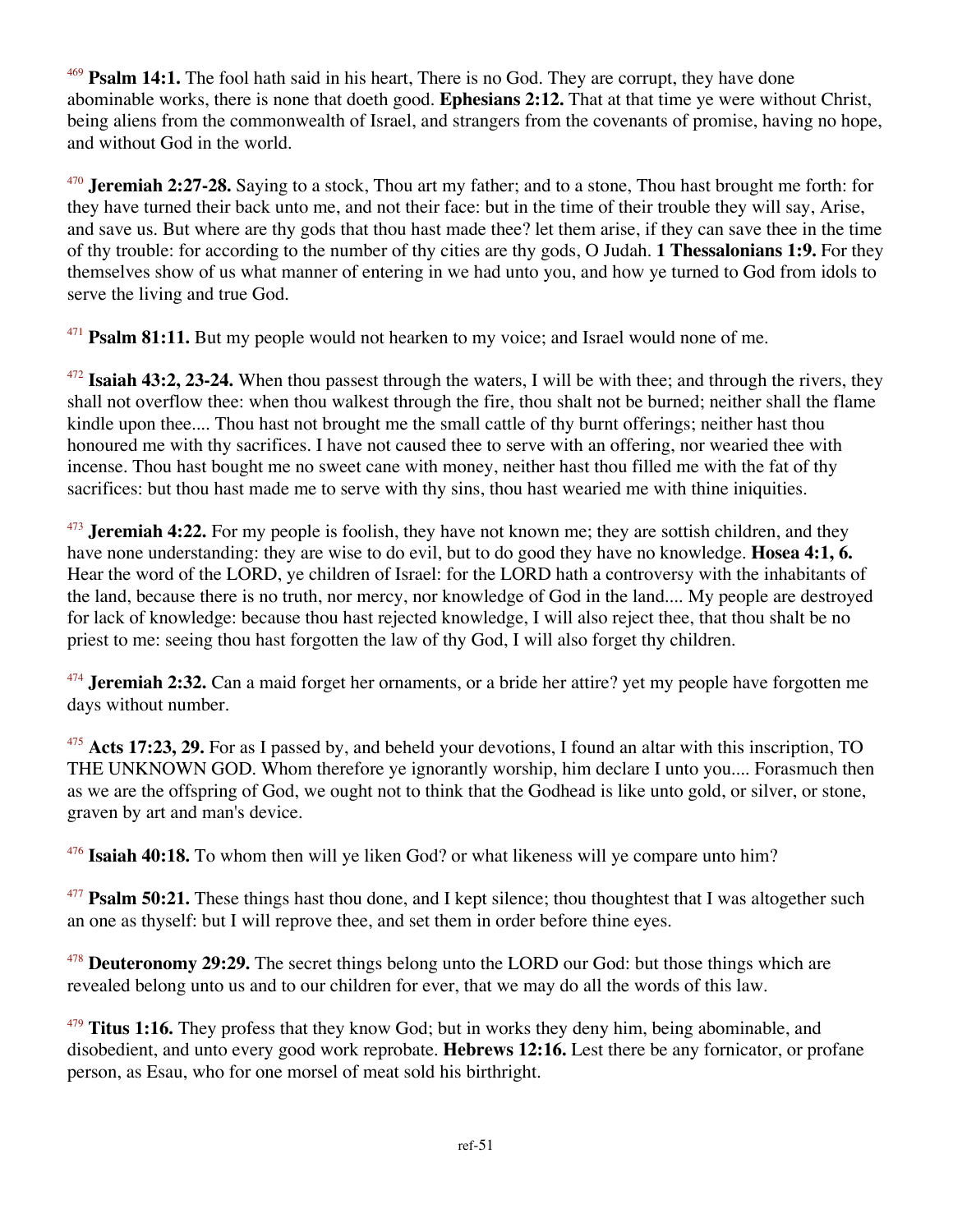<sup>480</sup> **Romans 1:30.** Backbiters, haters of God, despiteful, proud, boasters, inventors of evil things, disobedient to parents.

<sup>481</sup> **2 Timothy 3:2.** For men shall be lovers of their own selves, covetous, boasters, proud, blasphemers, disobedient to parents, unthankful, unholy.

<sup>482</sup> **Philippians 2:21.** For all seek their own, not the things which are Jesus Christ's.

<sup>483</sup> **1 John 2:15-16.** Love not the world, neither the things that are in the world. If any man love the world, the love of the Father is not in him. For all that is in the world, the lust of the flesh, and the lust of the eyes, and the pride of life, is not of the Father, but is of the world. **1 Samuel 2:29.** Wherefore kick ye at my sacrifice and at mine offering, which I have commanded in my habitation; and honourest thy sons above me, to make yourselves fat with the chiefest of all the offerings of Israel my people? **Colossians 2:2, 5.** That their hearts might be comforted, being knit together in love, and unto all riches of the full assurance of understanding, to the acknowledgment of the mystery of God, and of the Father, and of Christ.... For though I be absent in the flesh, yet am I with you in the spirit, joying and beholding your order, and the stedfastness of your faith in Christ.

<sup>484</sup> **1 John 4:1.** Beloved, believe not every spirit, but try the spirits whether they are of God: because many false prophets are gone out into the world.

<sup>485</sup> **Hebrews 3:12.** Take heed, brethren, lest there be in any of you an evil heart of unbelief, in departing from the living God.

<sup>486</sup> **Galatians 5:20.** Idolatry, witchcraft, hatred, variance, emulations, wrath, strife, seditions, heresies. **Titus 3:10.** A man that is an heretic after the first and second admonition reject.

<sup>487</sup> Acts 26:9. I verily thought with myself, that I ought to do many things contrary to the name of Jesus of Nazareth.

<sup>488</sup> **Psalm 78:22.** Because they believed not in God, and trusted not in his salvation.

<sup>489</sup> **Genesis 4:13.** And Cain said unto the LORD, My punishment is greater than I can bear.

<sup>490</sup> **Jeremiah 5:3.** O LORD, are not thine eyes upon the truth? thou hast stricken them, but they have not grieved; thou hast consumed them, but they have refused to receive correction: they have made their faces harder than a rock; they have refused to return.

<sup>491</sup> **Isaiah 42:25.** Therefore he hath poured upon him the fury of his anger, and the strength of battle: and it hath set him on fire round about, yet he knew not; and it burned him, yet he laid it not to heart.

<sup>492</sup> **Romans 2:5.** But after thy hardness and impenitent heart treasurest up unto thyself wrath against the day of wrath and revelation of the righteous judgment of God.

<sup>493</sup> **Jeremiah 13:15.** Hear ye, and give ear; be not proud: for the LORD hath spoken.

<sup>494</sup> **Psalm 10:13.** Wherefore doth the wicked contemn God? he hath said in his heart, Thou wilt not require it.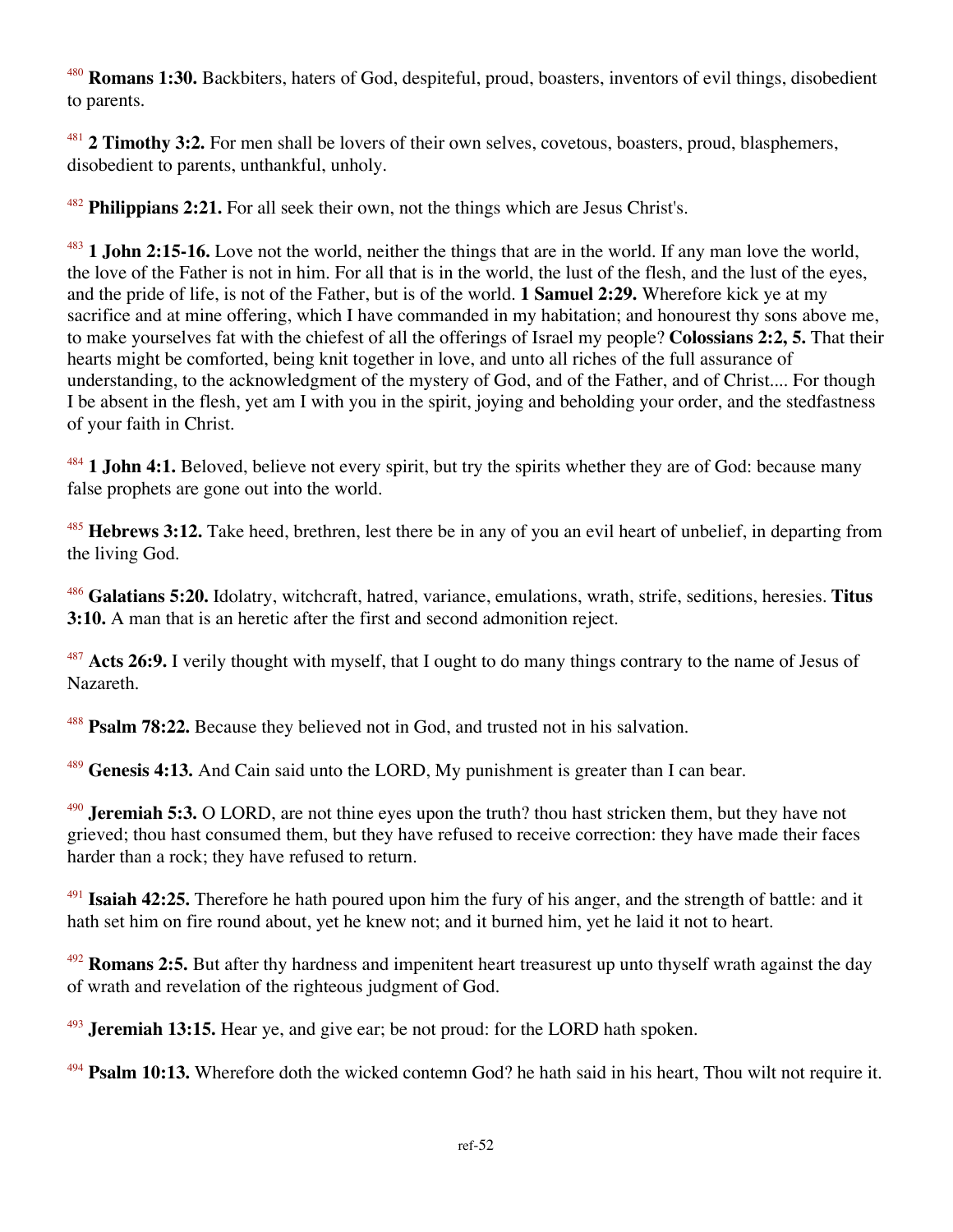Zephaniah 1:12. And it shall come to pass at that time, that I will search Jerusalem with candles, and punish the men that are settled on their lees: that say in their heart, The LORD will not do good, neither will he do evil.

Matthew 4:7. Jesus said unto him, It is written again, Thou shalt not tempt the Lord thy God.

<sup>497</sup> **Romans 3:8.** And not rather, (as we be slanderously reported, and as some affirm that we say,) Let us do evil, that good may come? whose damnation is just.

<sup>498</sup> **Jeremiah 17:5.** Thus saith the LORD; Cursed be the man that trusteth in man, and maketh flesh his arm, and whose heart departeth from the LORD.

<sup>499</sup> **2 Timothy 3:4.** Traitors, heady, highminded, lovers of pleasures more than lovers of God.

<sup>500</sup> **Galatians 4:17.** They zealously affect you, but not well; yea, they would exclude you, that ye might affect them. **John 16:2.** They shall put you out of the synagogues: yea, the time cometh, that whosoever killeth you will think that he doeth God service. **Romans 10:2.** For I bear them record that they have a zeal of God, but not according to knowledge. **Luke 9:54-55.** And when his disciples James and John saw this, they said, Lord, wilt thou that we command fire to come down from heaven, and consume them, even as Elias did? But he turned, and rebuked them, and said, Ye know not what manner of spirit ye are of.

<sup>501</sup> **Revelation 3:16.** So then because thou art lukewarm, and neither cold nor hot, I will spue thee out of my mouth.

<sup>502</sup> **Revelation 2:1.** Unto the angel of the church of Ephesus write; These things saith he that holdeth the seven stars in his right hand, who walketh in the midst of the seven golden candlesticks.

<sup>503</sup> **Ezekiel 14:5.** That I may take the house of Israel in their own heart, because they are all estranged from me through their idols. **Isaiah 1:4-5.** Ah sinful nation, a people laden with iniquity, a seed of evildoers, children that are corrupters: they have forsaken the LORD, they have provoked the Holy One of Israel unto anger, they are gone away backward. Why should ye be stricken any more? ye will revolt more and more: the whole head is sick, and the whole heart faint.

<sup>504</sup> **Romans 10:13-14.** For whosoever shall call upon the name of the Lord shall be saved. How then shall they call on him in whom they have not believed? and how shall they believe in him of whom they have not heard? and how shall they hear without a preacher? **Hosea 4:12.** My people ask counsel at their stocks, and their staff declareth unto them: for the spirit of whoredoms hath caused them to err, and they have gone a whoring from under their God. **Acts 10:25-26.** And as Peter was coming in, Cornelius met him, and fell down at his feet, and worshipped him. But Peter took him up, saying, Stand up; I myself also am a man. **Revelation 19:10.** And I fell at his feet to worship him. And he said unto me, See thou do it not: I am thy fellowservant, and of thy brethren that have the testimony of Jesus: worship God: for the testimony of Jesus is the spirit of prophecy. **Matthew 4:10.** Then saith Jesus unto him, Get thee hence, Satan: for it is written, Thou shalt worship the Lord thy God, and him only shalt thou serve. **Colossians 2:18.** Let no man beguile you of your reward in a voluntary humility and worshipping of angels, intruding into those things which he hath not seen, vainly puffed up by his fleshly mind. **Romans 1:25.** Who changed the truth of God into a lie, and worshipped and served the creature more than the Creator, who is blessed for ever. Amen.

<sup>505</sup> **Leviticus 20:6.** And the soul that turneth after such as have familiar spirits, and after wizards, to go a whoring after them, I will even set my face against that soul, and will cut him off from among his people. **1**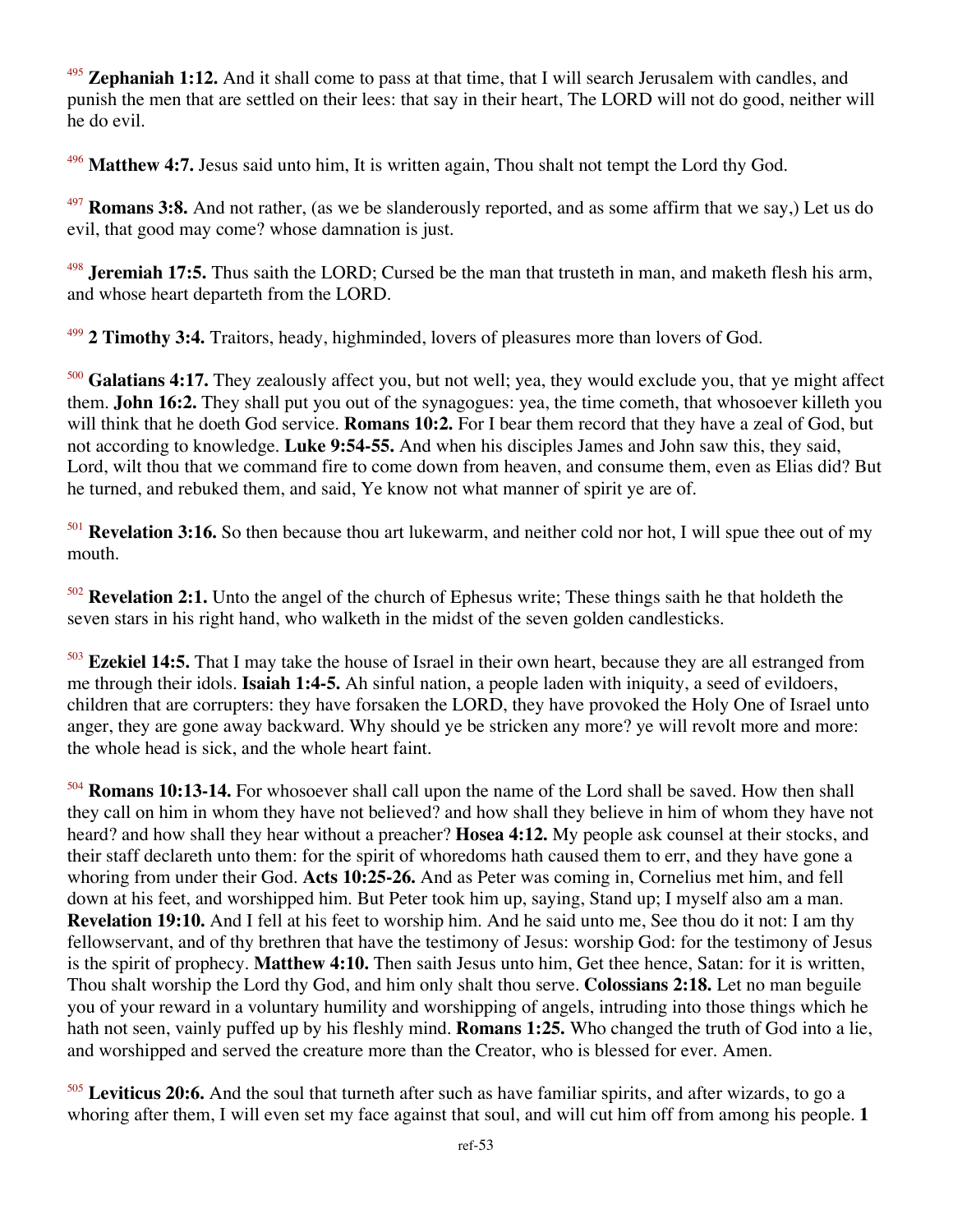**Samuel 28:7, 11.** Then said Saul unto his servants, Seek me a woman that hath a familiar spirit, that I may go to her, and inquire of her. And his servants said to him, Behold, there is a woman that hath a familiar spirit at Endor.... Then said the woman, Whom shall I bring up unto thee? And he said, Bring me up Samuel. **1 Chronicles 10:13-14.** So Saul died for his transgression which he committed against the LORD, even against the word of the LORD, which he kept not, and also for asking counsel of one that had a familiar spirit, to inquire of it; And inquired not of the LORD: therefore he slew him, and turned the kingdom unto David the son of Jesse.

<sup>506</sup> **Acts 5:3.** But Peter said, Ananias, why hath Satan filled thine heart to lie to the Holy Ghost, and to keep back part of the price of the land?

<sup>507</sup> **2 Corinthians 1:24.** Not for that we have dominion over your faith, but are helpers of your joy: for by faith ye stand. **Matthew 23:9.** And call no man your father upon the earth: for one is your Father, which is in heaven.

<sup>508</sup> **Deuteronomy 32:15.** But Jeshurun waxed fat, and kicked: thou art waxen fat, thou art grown thick, thou art covered with fatness; then he forsook God which made him, and lightly esteemed the Rock of his salvation. **2 Samuel 12:9.** Wherefore hast thou despised the commandment of the LORD, to do evil in his sight? thou hast killed Uriah the Hittite with the sword, and hast taken his wife to be thy wife, and hast slain him with the sword of the children of Ammon. **Proverbs 13:13.** Whoso despiseth the word shall be destroyed: but he that feareth the commandment shall be rewarded.

<sup>509</sup> Acts 7:51. Ye stiffnecked and uncircumcised in heart and ears, ye do always resist the Holy Ghost: as your fathers did, so do ye. **Ephesians 4:30.** And grieve not the holy Spirit of God, whereby ye are sealed unto the day of redemption.

<sup>510</sup> **Psalm 73:2-3, 13-15, 22.** But as for me, my feet were almost gone; my steps had well nigh slipped. For I was envious at the foolish, when I saw the prosperity of the wicked.... Verily I have cleansed my heart in vain, and washed my hands in innocency. For all the day long have I been plagued, and chastened every morning. If I say, I will speak thus; behold, I should offend against the generation of thy children.... So foolish was I, and ignorant: I was as a beast before thee. **Job 1:22.** In all this Job sinned not, nor charged God foolishly.

<sup>511</sup> **1 Samuel 6:7-9.** Now therefore make a new cart, and take two milch kine, on which there hath come no yoke, and tie the kine to the cart, and bring their calves home from them: And take the ark of the LORD, and lay it upon the cart; and put the jewels of gold, which ye return him for a trespass offering, in a coffer by the side thereof; and send it away, that it may go. And see, if it goeth up by the way of his own coast to Bethshemesh, then he hath done us this great evil: but if not, then we shall know that it is not his hand that smote us: it was a chance that happened to us.

<sup>512</sup> **Daniel 5:23.** But hast lifted up thyself against the Lord of heaven; and they have brought the vessels of his house before thee, and thou, and thy lords, thy wives, and thy concubines, have drunk wine in them; and thou hast praised the gods of silver, and gold, of brass, iron, wood, and stone, which see not, nor hear, nor know: and the God in whose hand thy breath is, and whose are all thy ways, hast thou not glorified.

<sup>513</sup> **Deuteronomy 8:17.** And thou say in thine heart, My power and the might of mine hand hath gotten me this wealth. **Daniel 4:30.** The king spake, and said, Is not this great Babylon, that I have built for the house of the kingdom by the might of my power, and for the honour of my majesty?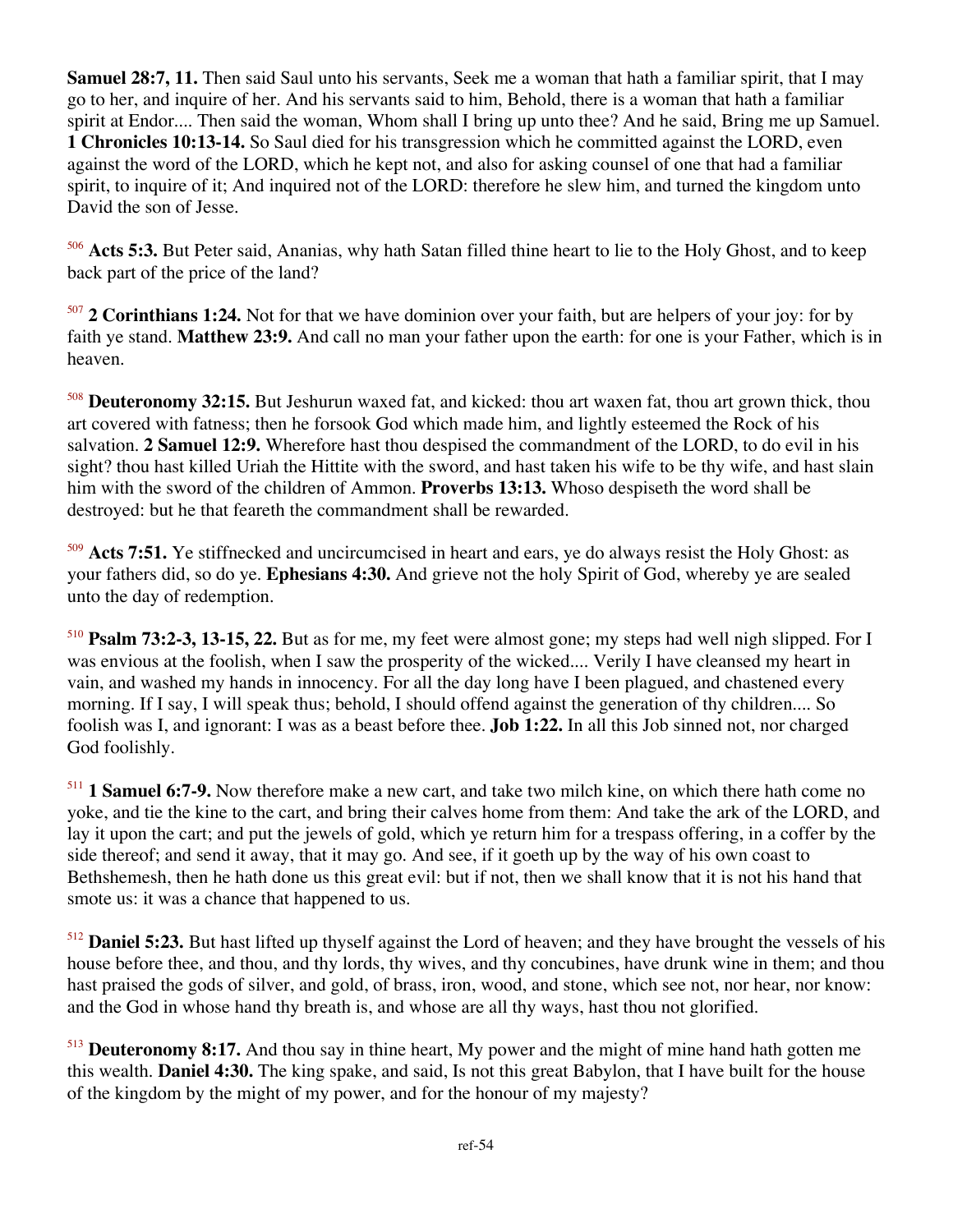<sup>514</sup> **Habakkuk 1:16.** Therefore they sacrifice unto their net, and burn incense unto their drag; because by them their portion is fat, and their meat plenteous.

<sup>515</sup> **Ezekiel 8:5-6.** Then said he unto me, Son of man, lift up thine eyes now the way toward the north. So I lifted up mine eyes the way toward the north, and behold northward at the gate of the altar this image of jealousy in the entry. He said furthermore unto me, Son of man, seest thou what they do? even the great abominations that the house of Israel committeth here, that I should go far off from my sanctuary? but turn thee yet again, and thou shalt see greater abominations. **Psalm 44:20-21.** If we have forgotten the name of our God, or stretched out our hands to a strange god; Shall not God search this out? for he knoweth the secrets of the heart.

<sup>516</sup> **1 Chronicles 28:9.** And thou, Solomon my son, know thou the God of thy father, and serve him with a perfect heart and with a willing mind: for the LORD searcheth all hearts, and understandeth all the imaginations of the thoughts: if thou seek him, he will be found of thee; but if thou forsake him, he will cast thee off for ever.

<sup>517</sup> **Exodus 20:4-6.** Thou shalt not make unto thee any graven image, or any likeness of any thing that is in heaven above, or that is in the earth beneath, or that is in the water under the earth: Thou shalt not bow down thyself to them, nor serve them: for I the LORD thy God am a jealous God, visiting the iniquity of the fathers upon the children unto the third and fourth generation of them that hate me; And showing mercy unto thousands of them that love me, and keep my commandments.

<sup>518</sup> **Deuteronomy 32:46-47.** And he said unto them, Set your hearts unto all the words which I testify among you this day, which ye shall command your children to observe to do, all the words of this law. For it is not a vain thing for you; because it is your life: and through this thing ye shall prolong your days in the land, whither ye go over Jordan to possess it. **Matthew 28:20.** Teaching them to observe all things whatsoever I have commanded you: and, lo, I am with you alway, even unto the end of the world. Amen. **Acts 2:42.** And they continued stedfastly in the apostles' doctrine and fellowship, and in breaking of bread, and in prayers. **1 Timothy 6:13-14.** I give thee charge in the sight of God, who quickeneth all things, and before Christ Jesus, who before Pontius Pilate witnessed a good confession; That thou keep this commandment without spot, unrebukeable, until the appearing of our Lord Jesus Christ.

<sup>519</sup> **Philippians 4:6.** Be careful for nothing; but in every thing by prayer and supplication with thanksgiving let your requests be made known unto God. **Ephesians 5:20.** Giving thanks always for all things unto God and the Father in the name of our Lord Jesus Christ.

<sup>520</sup> **Deuteronomy 17:18-19.** And it shall be, when he sitteth upon the throne of his kingdom, that he shall write him a copy of this law in a book out of that which is before the priests the Levites: And it shall be with him, and he shall read therein all the days of his life: that he may learn to fear the LORD his God, to keep all the words of this law and these statutes, to do them. **Acts 15:21.** For Moses of old time hath in every city them that preach him, being read in the synagogues every sabbath day. **2 Timothy 4:2.** Preach the word; be instant in season, out of season; reprove, rebuke, exhort with all longsuffering and doctrine. **James 1:21-22.** Wherefore lay apart all filthiness and superfluity of naughtiness, and receive with meekness the engrafted word, which is able to save your souls. But be ye doers of the word, and not hearers only, deceiving your own selves. **Acts 10:33.** Immediately therefore I sent to thee; and thou hast well done that thou art come. Now therefore are we all here present before God, to hear all things that are commanded thee of God.

<sup>521</sup> **Matthew 28:19.** Go ye therefore, and teach all nations, baptizing them in the name of the Father, and of the Son, and of the Holy Ghost. **1 Corinthians 11:23-30.** For I have received of the Lord that which also I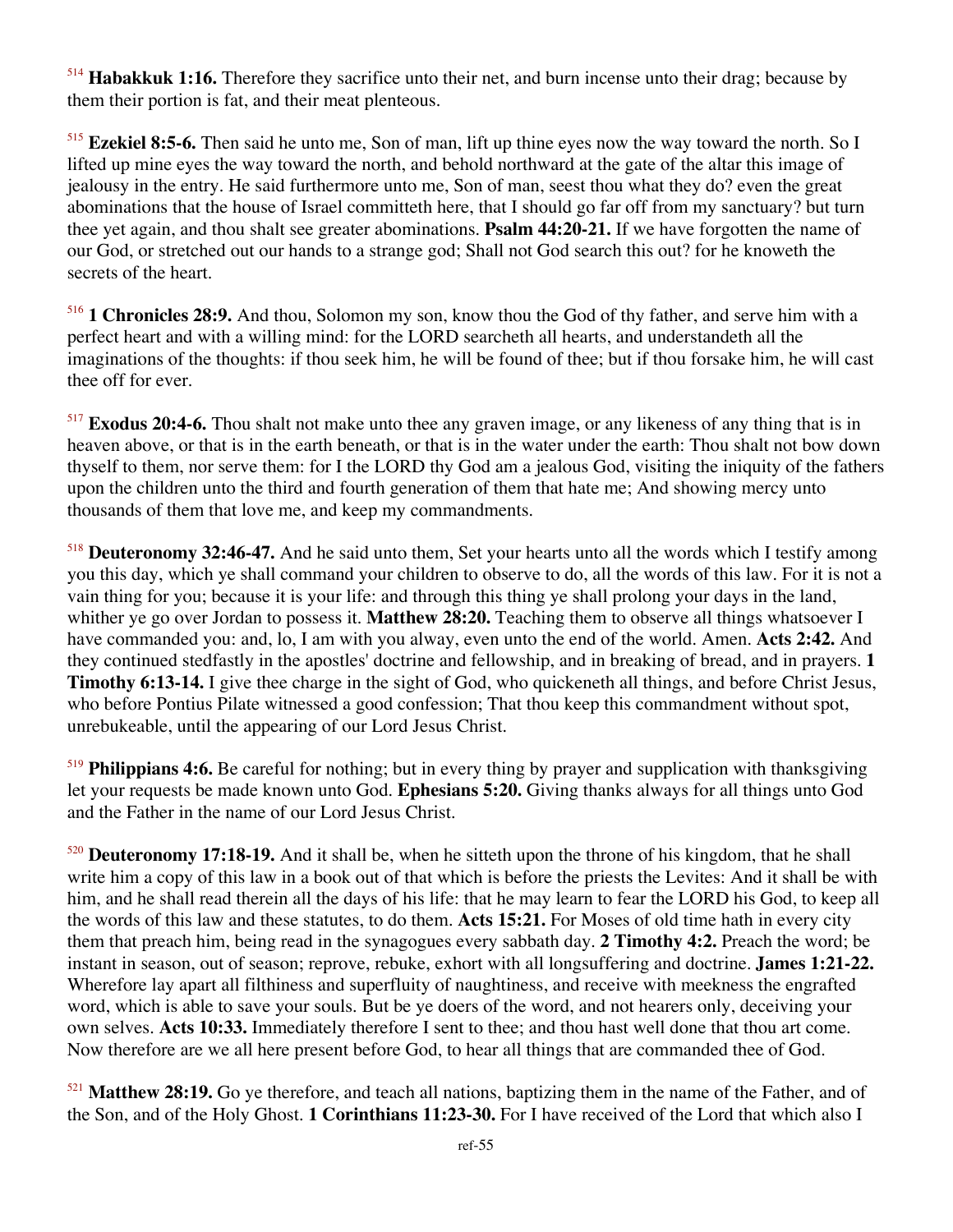delivered unto you, That the Lord Jesus the same night in which he was betrayed took bread: And when he had given thanks, he brake it, and said, Take, eat: this is my body, which is broken for you: this do in remembrance of me. After the same manner also he took the cup, when he had supped, saying, This cup is the new testament in my blood: this do ye, as oft as ye drink it, in remembrance of me. For as often as ye eat this bread, and drink this cup, ye do show the Lord's death till he come. Wherefore whosoever shall eat this bread, and drink this cup of the Lord, unworthily, shall be guilty of the body and blood of the Lord. But let a man examine himself, and so let him eat of that bread, and drink of that cup. For he that eateth and drinketh unworthily, eateth and drinketh damnation to himself, not discerning the Lord's body. For this cause many are weak and sickly among you, and many sleep.

<sup>522</sup> **Matthew 18:15-17.** Moreover if thy brother shall trespass against thee, go and tell him his fault between thee and him alone: if he shall hear thee, thou hast gained thy brother. But if he will not hear thee, then take with thee one or two more, that in the mouth of two or three witnesses every word may be established. And if he shall neglect to hear them, tell it unto the church: but if he neglect to hear the church, let him be unto thee as a heathen man and a publican. **Matthew 16:19.** And I will give unto thee the keys of the kingdom of heaven: and whatsoever thou shalt bind on earth shall be bound in heaven: and whatsoever thou shalt loose on earth shall be loosed in heaven. **1 Corinthians 5** (entire). **1 Corinthians 12:28.** And God hath set some in the church, first apostles, secondarily prophets, thirdly teachers, after that miracles, then gifts of healings, helps, governments, diversities of tongues.

<sup>523</sup> **Ephesians 4:11-12.** And he gave some, apostles; and some, prophets; and some, evangelists; and some, pastors and teachers; For the perfecting of the saints, for the work of the ministry, for the edifying of the body of Christ. **1 Timothy 5:17-18.** Let the elders that rule well be counted worthy of double honour, especially they who labour in the word and doctrine. For the scripture saith, Thou shalt not muzzle the ox that treadeth out the corn. And, The labourer is worthy of his reward. **1 Corinthians 9:7-15.** Who goeth a warfare any time at his own charges? who planteth a vineyard, and eateth not of the fruit thereof? or who feedeth a flock, and eateth not of the milk of the flock? Say I these things as a man? or saith not the law the same also? For it is written in the law of Moses, Thou shalt not muzzle the mouth of the ox that treadeth out the corn. Doth God take care for oxen? Or saith he it altogether for our sakes? For our sakes, no doubt, this is written: that he that ploweth should plow in hope; and that he that thresheth in hope should be partaker of his hope. If we have sown unto you spiritual things, is it a great thing if we shall reap your carnal things? If others be partakers of this power over you, are not we rather? Nevertheless we have not used this power; but suffer all things, lest we should hinder the gospel of Christ. Do ye not know that they which minister about holy things live of the things of the temple? and they which wait at the altar are partakers with the altar? Even so hath the Lord ordained that they which preach the gospel should live of the gospel. But I have used none of these things: neither have I written these things, that it should be so done unto me: for it were better for me to die, than that any man should make my glorying void.

<sup>524</sup> **Joel 2:12, 18.** Therefore also now, saith the LORD, turn ye even to me with all your heart, and with fasting, and with weeping, and with mourning.... Then will the LORD be jealous for his land, and pity his people. **1 Corinthians 7:5.** Defraud ye not one the other, except it be with consent for a time, that ye may give yourselves to fasting and prayer; and come together again, that Satan tempt you not for your incontinency.

<sup>525</sup> **Deuteronomy 6:13.** Thou shalt fear the LORD thy God, and serve him, and shalt swear by his name.

<sup>526</sup> **Psalm 76:11.** Vow, and pay unto the LORD your God: let all that be round about him bring presents unto him that ought to be feared.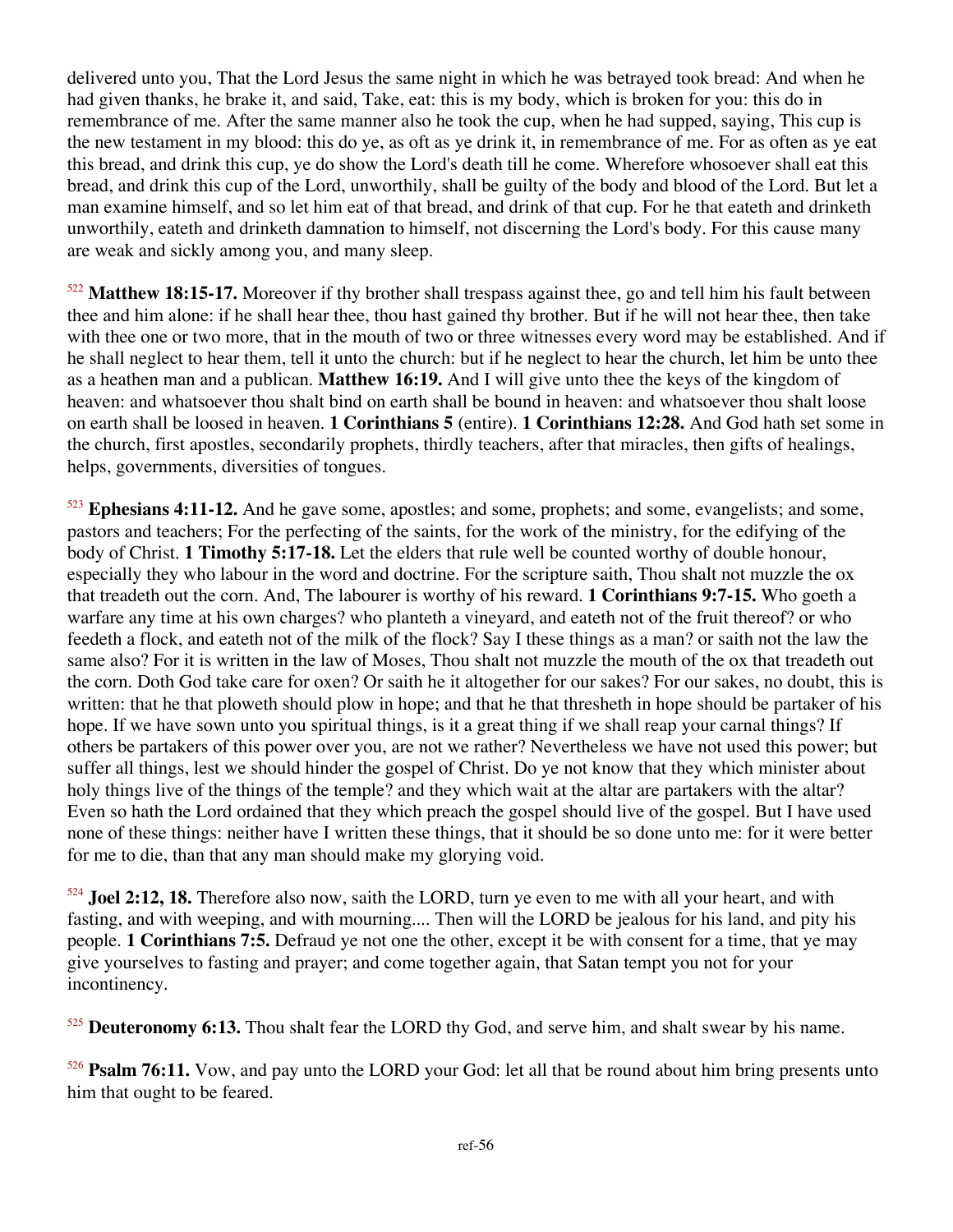<sup>527</sup> **Acts 17:16-17.** Now while Paul waited for them at Athens, his spirit was stirred in him, when he saw the city wholly given to idolatry. Therefore disputed he in the synagogue with the Jews, and with the devout persons, and in the market daily with them that met with him. **Psalm 16:4.** Their sorrows shall be multiplied that hasten after another god: their drink offerings of blood will I not offer, nor take up their names into my lips.

<sup>528</sup> **Deuteronomy 7:5.** But thus shall ye deal with them; ye shall destroy their altars, and break down their images, and cut down their groves, and burn their graven images with fire. **Isaiah 30:22.** Ye shall defile also the covering of thy graven images of silver, and the ornament of thy molten images of gold: thou shalt cast them away as a menstruous cloth; thou shalt say unto it, Get thee hence.

<sup>529</sup> **Numbers 15:39.** And it shall be unto you for a fringe, that ye may look upon it, and remember all the commandments of the LORD, and do them; and that ye seek not after your own heart and your own eyes, after which ye use to go a whoring.

<sup>530</sup> **Deuteronomy 13:6-8.** If thy brother, the son of thy mother, or thy son, or thy daughter, or the wife of thy bosom, or thy friend, which is as thine own soul, entice thee secretly, saying, Let us go and serve other gods, which thou hast not known, thou, nor thy fathers; Namely, of the gods of the people which are round about you, nigh unto thee, or far off from thee, from the one end of the earth even unto the other end of the earth; Thou shalt not consent unto him, nor hearken unto him; neither shall thine eye pity him, neither shalt thou spare, neither shalt thou conceal him.

<sup>531</sup> **Hosea 5:11.** Ephraim is oppressed and broken in judgment, because he willingly walked after the commandment. **Micah 6:16.** For the statutes of Omri are kept, and all the works of the house of Ahab, and ye walk in their counsels; that I should make thee a desolation, and the inhabitants thereof an hissing: therefore ye shall bear the reproach of my people.

<sup>532</sup> **1 Kings 11:33.** Because that they have forsaken me, and have worshipped Ashtoreth the goddess of the Zidonians, Chemosh the god of the Moabites, and Milcom the god of the children of Ammon, and have not walked in my ways, to do that which is right in mine eyes, and to keep my statutes and my judgments, as did David his father. **1 Kings 12:33.** So he offered upon the altar which he had made in Bethel the fifteenth day of the eighth month, even in the month which he had devised of his own heart; and ordained a feast unto the children of Israel: and he offered upon the altar, and burnt incense.

<sup>533</sup> **Deuteronomy 12:30-32.** Take heed to thyself that thou be not snared by following them, after that they be destroyed from before thee; and that thou inquire not after their gods, saying, How did these nations serve their gods? even so will I do likewise. Thou shalt not do so unto the LORD thy God: for every abomination to the LORD, which he hateth, have they done unto their gods; for even their sons and their daughters they have burnt in the fire to their gods. What thing soever I command you, observe to do it: thou shalt not add thereto, nor diminish from it.

<sup>534</sup> **Deuteronomy 4:15-19.** Take ye therefore good heed unto yourselves; for ye saw no manner of similitude on the day that the LORD spake unto you in Horeb out of the midst of the fire: Lest ye corrupt yourselves, and make you a graven image, the similitude of any figure, the likeness of male or female, The likeness of any beast that is on the earth, the likeness of any winged fowl that flieth in the air, The likeness of any thing that creepeth on the ground, the likeness of any fish that is in the waters beneath the earth: And lest thou lift up thine eyes unto heaven, and when thou seest the sun, and the moon, and the stars, even all the host of heaven, shouldest be driven to worship them, and serve them, which the LORD thy God hath divided unto all nations under the whole heaven. **Acts 17:29.** Forasmuch then as we are the offspring of God, we ought not to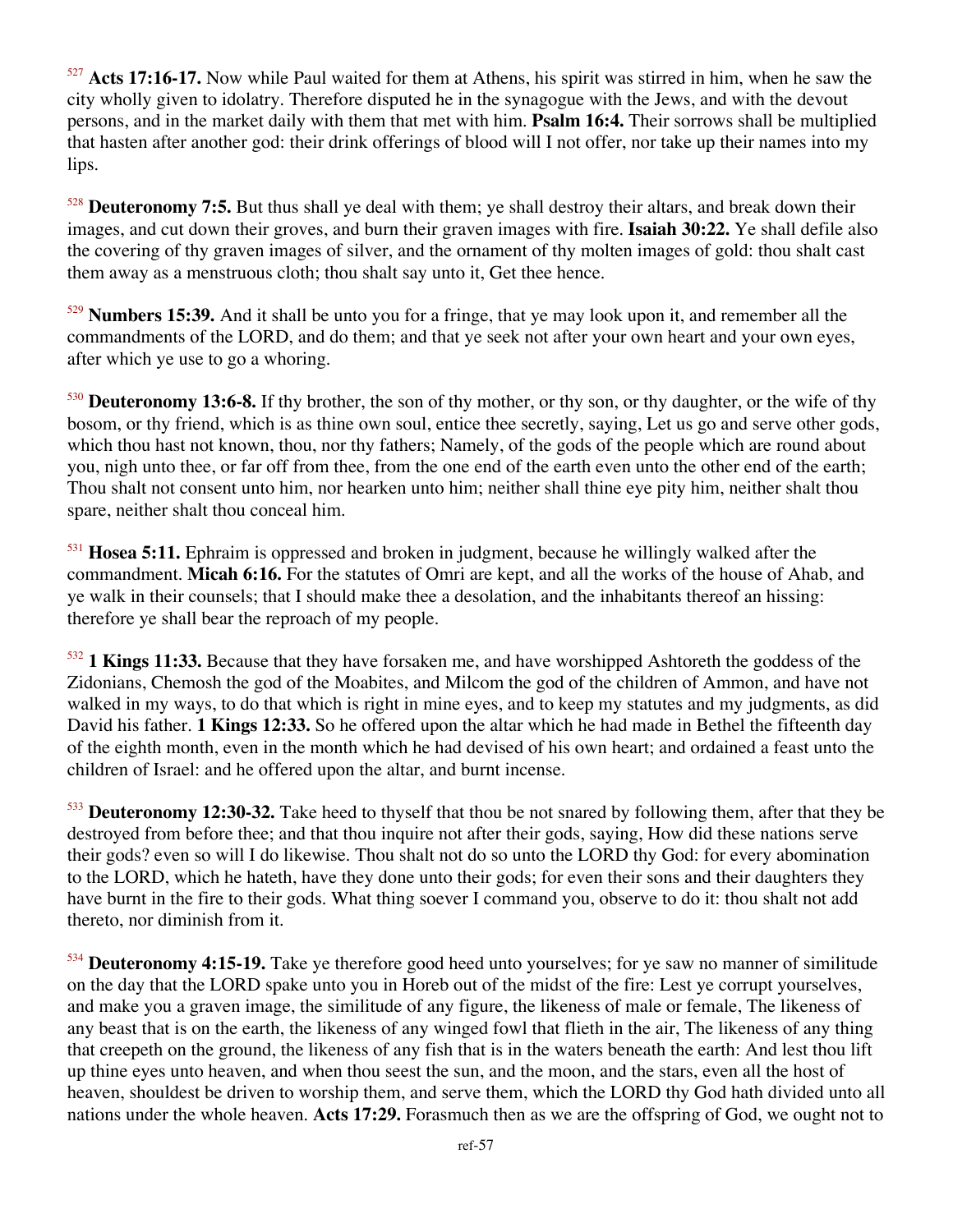think that the Godhead is like unto gold, or silver, or stone, graven by art and man's device. **Romans 1:21- 23, 25.** Because that, when they knew God, they glorified him not as God, neither were thankful; but became vain in their imaginations, and their foolish heart was darkened. Professing themselves to be wise, they became fools, And changed the glory of the uncorruptible God into an image made like to corruptible man, and to birds, and fourfooted beasts, and creeping things.... Who changed the truth of God into a lie, and worshipped and served the creature more than the Creator, who is blessed for ever. Amen.

<sup>535</sup> **Daniel 3:18.** But if not, be it known unto thee, O king, that we will not serve thy gods, nor worship the golden image which thou hast set up. **Galatians 4:8.** Howbeit then, when ye knew not God, ye did service unto them which by nature are no gods.

<sup>536</sup> **Exodus 32:5.** And when Aaron saw it, he built an altar before it; and Aaron made proclamation, and said, To morrow is a feast to the LORD.

<sup>537</sup> **Exodus 32:8.** They have turned aside quickly out of the way which I commanded them: they have made them a molten calf, and have worshipped it, and have sacrificed thereunto, and said, These be thy gods, O Israel, which have brought thee up out of the land of Egypt.

<sup>538</sup> **1 Kings 18:26, 28.** And they took the bullock which was given them, and they dressed it, and called on the name of Baal from morning even until noon, saying, O Baal, hear us. But there was no voice, nor any that answered. And they leaped upon the altar which was made.... And they cried aloud, and cut themselves after their manner with knives and lancets, till the blood gushed out upon them. **Isaiah 65:11.** But ye are they that forsake the LORD, that forget my holy mountain, that prepare a table for that troop, and that furnish the drink offering unto that number.

<sup>539</sup> **Acts 17:22.** Then Paul stood in the midst of Mars' hill, and said, Ye men of Athens, I perceive that in all things ye are too superstitious. **Colossians 2:21-23** (Touch not; taste not; handle not; Which all are to perish with the using;) after the commandments and doctrines of men? Which things have indeed a show of wisdom in will worship, and humility, and neglecting of the body; not in any honour to the satisfying of the flesh.

<sup>540</sup> Malachi 1:7-8, 14. Ye offer polluted bread upon mine altar; and ye say, Wherein have we polluted thee? In that ye say, The table of the LORD is contemptible. And if ye offer the blind for sacrifice, is it not evil? and if ye offer the lame and sick, is it not evil? offer it now unto thy governor; will he be pleased with thee, or accept thy person? saith the LORD of hosts....But cursed be the deceiver, which hath in his flock a male, and voweth, and sacrificeth unto the Lord a corrupt thing: for I am a great King, saith the LORD of hosts, and my name is dreadful among the heathen.

<sup>541</sup> **Deuteronomy 4:2.** Ye shall not add unto the word which I command you, neither shall ye diminish ought from it, that ye may keep the commandments of the LORD your God which I command you.

<sup>542</sup> **Psalm 106:39.** Thus were they defiled with their own works, and went a whoring with their own inventions.

<sup>543</sup> **Matthew 15:9.** But in vain they do worship me, teaching for doctrines the commandments of men.

<sup>544</sup> 1 Peter 1:18. Forasmuch as ye know that ye were not redeemed with corruptible things, as silver and gold, from your vain conversation received by tradition from your fathers.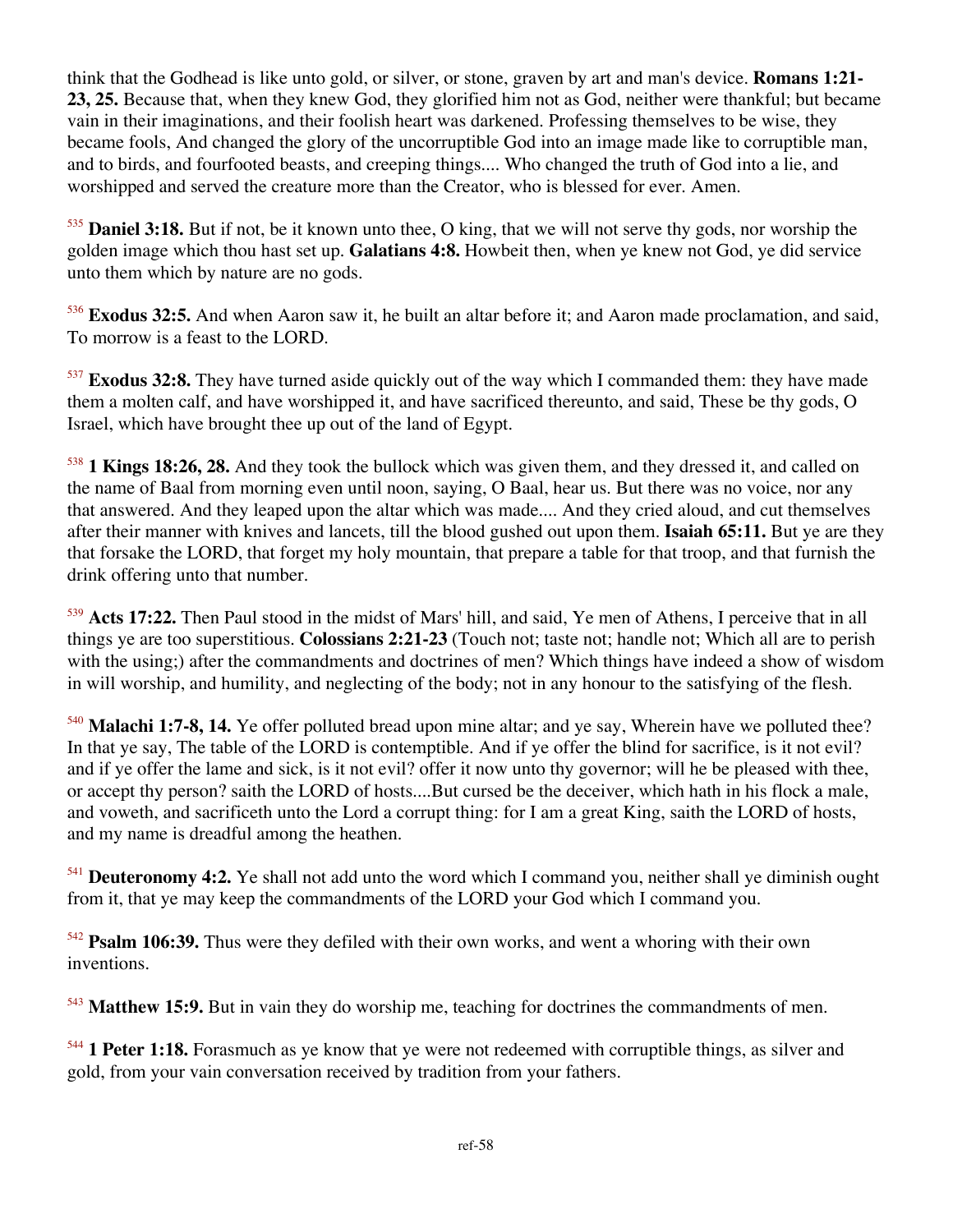<sup>545</sup> **Jeremiah 44:17.** But we will certainly do whatsoever thing goeth forth out of our own mouth, to burn incense unto the queen of heaven, and to pour out drink offerings unto her, as we have done, we, and our fathers, our kings, and our princes, in the cities of Judah, and in the streets of Jerusalem: for then had we plenty of victuals, and were well, and saw no evil.

<sup>546</sup> **Isaiah 65:3-5.** A people that provoketh me to anger continually to my face; that sacrificeth in gardens, and burneth incense upon altars of brick; Which remain among the graves, and lodge in the monuments, which eat swine's flesh, and broth of abominable things is in their vessels; Which say, Stand by thyself, come not near to me; for I am holier than thou. These are a smoke in my nose, a fire that burneth all the day. **Galatians 1:13-14.** For ye have heard of my conversation in time past in the Jews' religion, how that beyond measure I persecuted the church of God, and wasted it: And profited in the Jews' religion above many my equals in mine own nation, being more exceedingly zealous of the traditions of my fathers.

<sup>547</sup> **1 Samuel 13:11-12.** And Samuel said, What hast thou done? And Saul said, Because I saw that the people were scattered from me, and that thou camest not within the days appointed, and that the Philistines gathered themselves together at Michmash; Therefore said I, The Philistines will come down now upon me to Gilgal, and I have not made supplication unto the LORD: I forced myself therefore, and offered a burnt offering. **1 Samuel 15:21.** But the people took of the spoil, sheep and oxen, the chief of the things which should have been utterly destroyed, to sacrifice unto the LORD thy God in Gilgal.

<sup>548</sup> **Acts 8:18.** And when Simon saw that through laying on of the apostles' hands the Holy Ghost was given, he offered them money.

<sup>549</sup> **Romans 2:22.** Thou that sayest a man should not commit adultery, dost thou commit adultery? thou that abhorrest idols, dost thou commit sacrilege? **Malachi 3:8.** Will a man rob God? Yet ye have robbed me. But ye say, Wherein have we robbed thee? In tithes and offerings.

<sup>550</sup> **Exodus 4:24-26.** And it came to pass by the way in the inn, that the LORD met him, and sought to kill him. Then Zipporah took a sharp stone, and cut off the foreskin of her son, and cast it at his feet, and said, Surely a bloody husband art thou to me. So he let him go: then she said, A bloody husband thou art, because of the circumcision.

<sup>551</sup> **Matthew 22:5.** But they made light of it, and went their ways, one to his farm, another to his merchandise. **Malachi 1:7, 13.** Ye offer polluted bread upon mine altar; and ye say, Wherein have we polluted thee? In that ye say, The table of the LORD is contemptible.... Ye said also, Behold, what a weariness is it! and ye have snuffed at it, saith the LORD of hosts; and ye brought that which was torn, and the lame, and the sick; thus ye brought an offering: should I accept this of your hand? saith the LORD.

<sup>552</sup> **Matthew 23:13.** But woe unto you, scribes and Pharisees, hypocrites! for ye shut up the kingdom of heaven against men: for ye neither go in yourselves, neither suffer ye them that are entering to go in.

<sup>553</sup> **Acts 13:44-45.** And the next sabbath day came almost the whole city together to hear the word of God. But when the Jews saw the multitudes, they were filled with envy, and spake against those things which were spoken by Paul, contradicting and blaspheming. **1 Thessalonians 2:15-16.** Who both killed the Lord Jesus, and their own prophets, and have persecuted us; and they please not God, and are contrary to all men: Forbidding us to speak to the Gentiles that they might be saved, to fill up their sins alway: for the wrath is come upon them to the uttermost.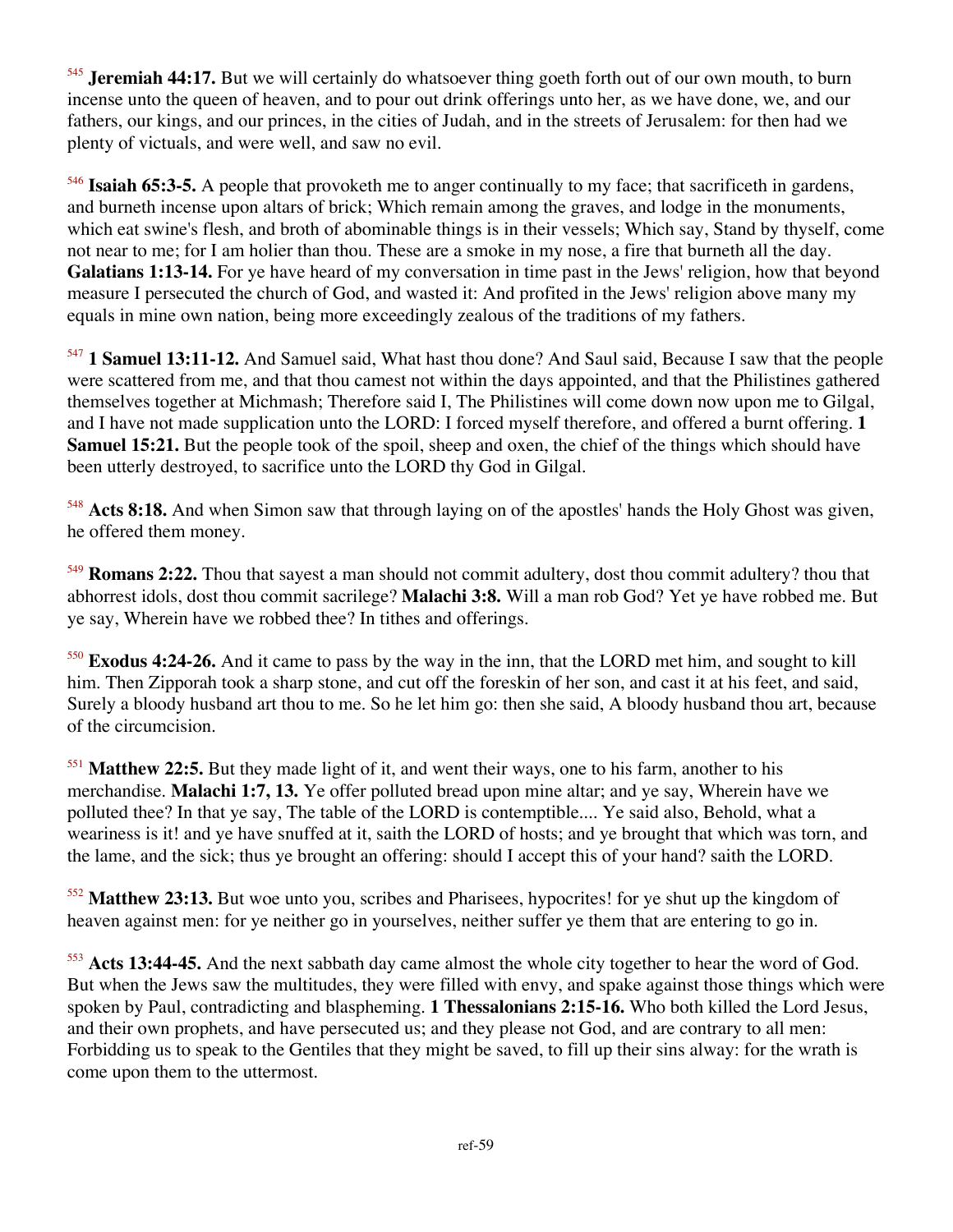<sup>554</sup> **Exodus 20:5-6.** Thou shalt not bow down thyself to them, nor serve them: for I the LORD thy God am a jealous God, visiting the iniquity of the fathers upon the children unto the third and fourth generation of them that hate me; And showing mercy unto thousands of them that love me, and keep my commandments.

<sup>555</sup> **Psalm 45:11.** So shall the king greatly desire thy beauty: for he is thy Lord; and worship thou him. **Revelation 15:3-4.** And they sing the song of Moses the servant of God, and the song of the Lamb, saying, Great and marvellous are thy works, Lord God Almighty; just and true are thy ways, thou King of saints. Who shall not fear thee, O Lord, and glorify thy name? for thou only art holy: for all nations shall come and worship before thee; for thy judgments are made manifest.

<sup>556</sup> **Exodus 34:13-14.** But ye shall destroy their altars, break their images, and cut down their groves: For thou shalt worship no other god: for the LORD, whose name is Jealous, is a jealous God.

<sup>557</sup> **1 Corinthians 10:20-22.** But I say, that the things which the Gentiles sacrifice, they sacrifice to devils, and not to God: and I would not that ye should have fellowship with devils. Ye cannot drink the cup of the Lord, and the cup of devils: ye cannot be partakers of the Lord's table, and of the table of devils. Do we provoke the Lord to jealousy? are we stronger than he? **Deuteronomy 32:16-20.** They provoked him to jealousy with strange gods, with abominations provoked they him to anger. They sacrificed unto devils, not to God; to gods whom they knew not, to new gods that came newly up, whom your fathers feared not. Of the Rock that begat thee thou art unmindful, and hast forgotten God that formed thee. And when the LORD saw it, he abhorred them, because of the provoking of his sons, and of his daughters. And he said, I will hide my face from them, I will see what their end shall be: for they are a very froward generation, children in whom is no faith.

<sup>558</sup> **Hosea 2:2-4.** Plead with your mother, plead: for she is not my wife, neither am I her husband: let her therefore put away her whoredoms out of her sight, and her adulteries from between her breasts; Lest I strip her naked, and set her as in the day that she was born, and make her as a wilderness, and set her like a dry land, and slay her with thirst. And I will not have mercy upon her children; for they be the children of whoredoms.

<sup>559</sup> **Deuteronomy 5:29.** O that there were such an heart in them, that they would fear me, and keep all my commandments always, that it might be well with them, and with their children for ever!

<sup>560</sup> **Exodus 20:7.** Thou shalt not take the name of the LORD thy God in vain; for the LORD will not hold him guiltless that taketh his name in vain.

<sup>561</sup> **Matthew 11:9.** But what went ye out for to see? A prophet? yea, I say unto you, and more than a prophet. **Deuteronomy 28:58.** If thou wilt not observe to do all the words of this law that are written in this book, that thou mayest fear this glorious and fearful name, THE LORD THY GOD. **Psalm 29:2.** Give unto the LORD the glory due unto his name; worship the LORD in the beauty of holiness. **Psalm 68:4.** Sing unto God, sing praises to his name: extol him that rideth upon the heavens by his name JAH, and rejoice before him. **Revelation 15:3-4.** And they sing the song of Moses the servant of God, and the song of the Lamb, saying, Great and marvellous are thy works, Lord God Almighty; just and true are thy ways, thou King of saints. Who shall not fear thee, O Lord, and glorify thy name? for thou only art holy: for all nations shall come and worship before thee; for thy judgments are made manifest.

<sup>562</sup> **Malachi 1:14.** But cursed be the deceiver, which hath in his flock a male, and voweth, and sacrificeth unto the Lord a corrupt thing: for I am a great King, saith the LORD of hosts, and my name is dreadful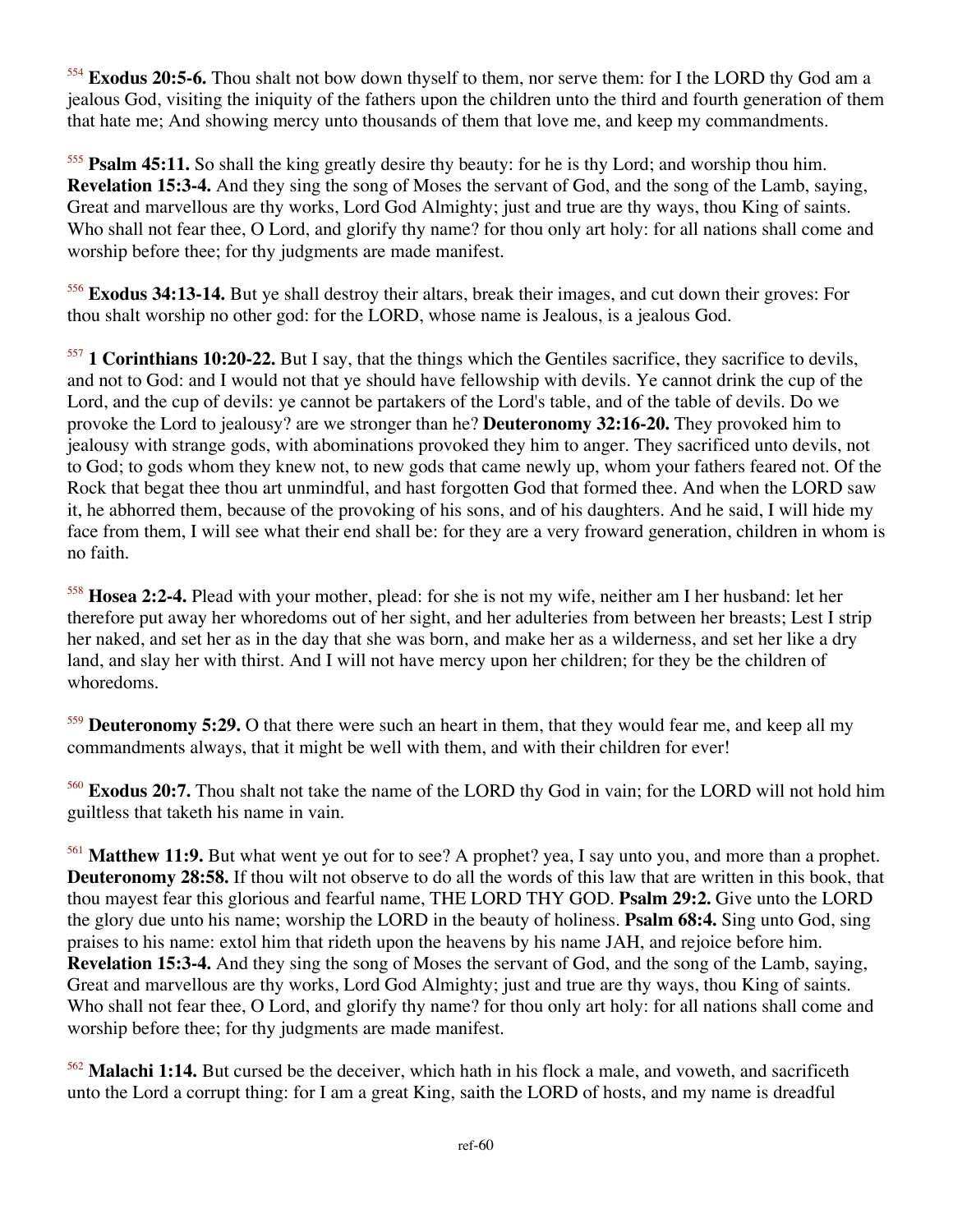among the heathen. **Ecclesiastes 5:1.** Keep thy foot when thou goest to the house of God, and be more ready to hear, than to give the sacrifice of fools: for they consider not that they do evil.

<sup>563</sup> **Psalm 138:2.** I will worship toward thy holy temple, and praise thy name for thy lovingkindness and for thy truth: for thou hast magnified thy word above all thy name.

<sup>564</sup> **1 Corinthians 11:24-25, 28-29.** And when he had given thanks, he brake it, and said, Take, eat: this is my body, which is broken for you: this do in remembrance of me. After the same manner also he took the cup, when he had supped, saying, This cup is the new testament in my blood: this do ye, as oft as ye drink it, in remembrance of me.... But let a man examine himself, and so let him eat of that bread, and drink of that cup. For he that eateth and drinketh unworthily, eateth and drinketh damnation to himself, not discerning the Lord's body.

<sup>565</sup> **1 Timothy 2:8.** I will therefore that men pray every where, lifting up holy hands, without wrath and doubting.

<sup>566</sup> **Jeremiah 4:2.** And thou shalt swear, The LORD liveth, in truth, in judgment, and in righteousness; and the nations shall bless themselves in him, and in him shall they glory.

<sup>567</sup> **Ecclesiastes 5:2, 4-6.** Be not rash with thy mouth, and let not thine heart be hasty to utter any thing before God: for God is in heaven, and thou upon earth: therefore let thy words be few.... When thou vowest a vow unto God, defer not to pay it; for he hath no pleasure in fools: pay that which thou hast vowed. Better is it that thou shouldest not vow, than that thou shouldest vow and not pay. Suffer not thy mouth to cause thy flesh to sin; neither say thou before the angel, that it was an error: wherefore should God be angry at thy voice, and destroy the work of thine hands?

<sup>568</sup> **Acts 1:24, 26.** And they prayed, and said, Thou, Lord, which knowest the hearts of all men, show whether of these two thou hast chosen.... And they gave forth their lots; and the lot fell upon Matthias; and he was numbered with the eleven apostles.

<sup>569</sup> **Job 36:24.** Remember that thou magnify his work, which men behold.

<sup>570</sup> **Malachi 3:16.** Then they that feared the LORD spake often one to another: and the LORD hearkened, and heard it, and a book of remembrance was written before him for them that feared the LORD, and that thought upon his name.

<sup>571</sup> **Psalm 8:1, 3-4, 9.** O LORD our Lord, how excellent is thy name in all the earth! who hast set thy glory above the heavens.... When I consider thy heavens, the work of thy fingers, the moon and the stars, which thou hast ordained; What is man, that thou art mindful of him? and the son of man, that thou visitest him?... O LORD our Lord, how excellent is thy name in all the earth!

<sup>572</sup> **Colossians 3:17.** And whatsoever ye do in word or deed, do all in the name of the Lord Jesus, giving thanks to God and the Father by him. **Psalm 105:2, 5.** Sing unto him, sing psalms unto him: talk ye of all his wondrous works.... Remember his marvellous works that he hath done; his wonders, and the judgments of his mouth.

<sup>573</sup> **Psalm 102:18.** This shall be written for the generation to come: and the people which shall be created shall praise the LORD.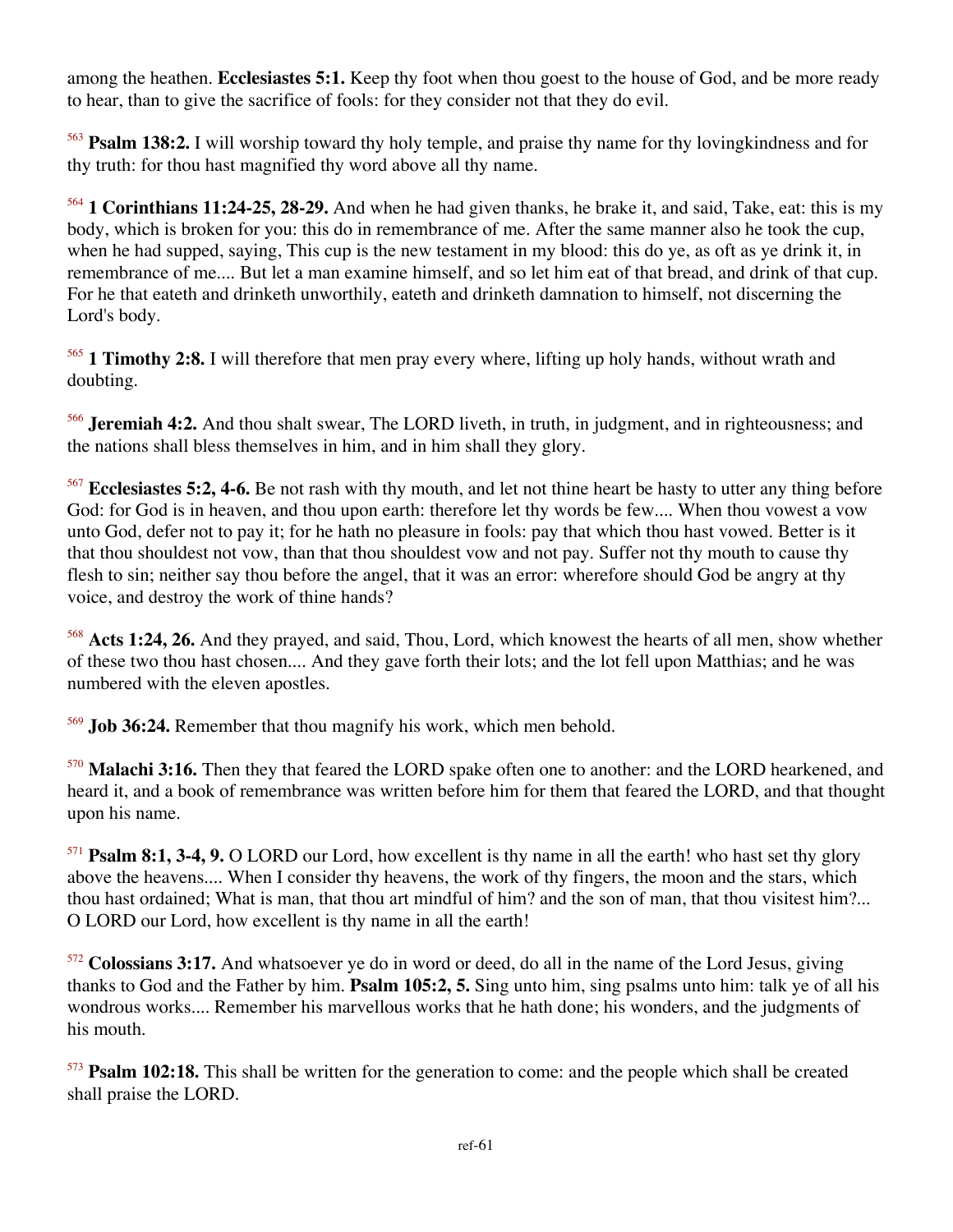<sup>574</sup> **1 Peter 3:15.** But sanctify the Lord God in your hearts: and be ready always to give an answer to every man that asketh you a reason of the hope that is in you with meekness and fear. **Micah 4:5.** For all people will walk every one in the name of his god, and we will walk in the name of the LORD our God for ever and ever.

<sup>575</sup> **Philippians 1:27.** Only let your conversation be as it becometh the gospel of Christ: that whether I come and see you, or else be absent, I may hear of your affairs, that ye stand fast in one spirit, with one mind striving together for the faith of the gospel.

<sup>576</sup> **1 Corinthians 10:31.** Whether therefore ye eat, or drink, or whatsoever ye do, do all to the glory of God.

<sup>577</sup> **Jeremiah 32:39.** And I will give them one heart, and one way, that they may fear me for ever, for the good of them, and of their children after them.

<sup>578</sup> **1 Peter 2:12.** Having your conversation honest among the Gentiles: that, whereas they speak against you as evildoers, they may by your good works, which they shall behold, glorify God in the day of visitation.

<sup>579</sup> **Malachi 2:2.** If ye will not hear, and if ye will not lay it to heart, to give glory unto my name, saith the LORD of hosts, I will even send a curse upon you, and I will curse your blessings: yea, I have cursed them already, because ye do not lay it to heart.

<sup>580</sup> **Acts 17:23.** For as I passed by, and beheld your devotions, I found an altar with this inscription, TO THE UNKNOWN GOD. Whom therefore ye ignorantly worship, him declare I unto you.

<sup>581</sup> **Proverbs 30:9.** Lest I be full, and deny thee, and say, Who is the LORD? or lest I be poor, and steal, and take the name of my God in vain.

<sup>582</sup> **Malachi 1:6-7, 12.** A son honoureth his father, and a servant his master: if then I be a father, where is mine honour? and if I be a master, where is my fear? saith the LORD of hosts unto you, O priests, that despise my name. And ye say, Wherein have we despised thy name? Ye offer polluted bread upon mine altar; and ye say, Wherein have we polluted thee? In that ye say, The table of the LORD is contemptible.... But ye have profaned it, in that ye say, The table of the LORD is polluted; and the fruit thereof, even his meat, is contemptible. **Malachi 3:14.** Ye have said, It is vain to serve God: and what profit is it that we have kept his ordinance, and that we have walked mournfully before the LORD of hosts?

<sup>583</sup> **1 Samuel 4:3-5.** And when the people were come into the camp, the elders of Israel said, Wherefore hath the LORD smitten us to day before the Philistines? Let us fetch the ark of the covenant of the LORD out of Shiloh unto us, that, when it cometh among us, it may save us out of the hand of our enemies. So the people sent to Shiloh, that they might bring from thence the ark of the covenant of the LORD of hosts, which dwelleth between the cherubims: and the two sons of Eli, Hophni and Phinehas, were there with the ark of the covenant of God. And when the ark of the covenant of the LORD came into the camp, all Israel shouted with a great shout, so that the earth rang again. **Jeremiah 7:4, 9-10, 14, 31.** Trust ye not in lying words, saying, The temple of the LORD, The temple of the LORD, The temple of the LORD, are these.... Will ye steal, murder, and commit adultery, and swear falsely, and burn incense unto Baal, and walk after other gods whom ye know not; And come and stand before me in this house, which is called by my name, and say, We are delivered to do all these abominations?... Therefore will I do unto this house, which is called by my name, wherein ye trust, and unto the place which I gave to you and to your fathers, as I have done to Shiloh.... And they have built the high places of Tophet, which is in the valley of the son of Hinnom, to burn their sons and their daughters in the fire; which I commanded them not, neither came it into my heart.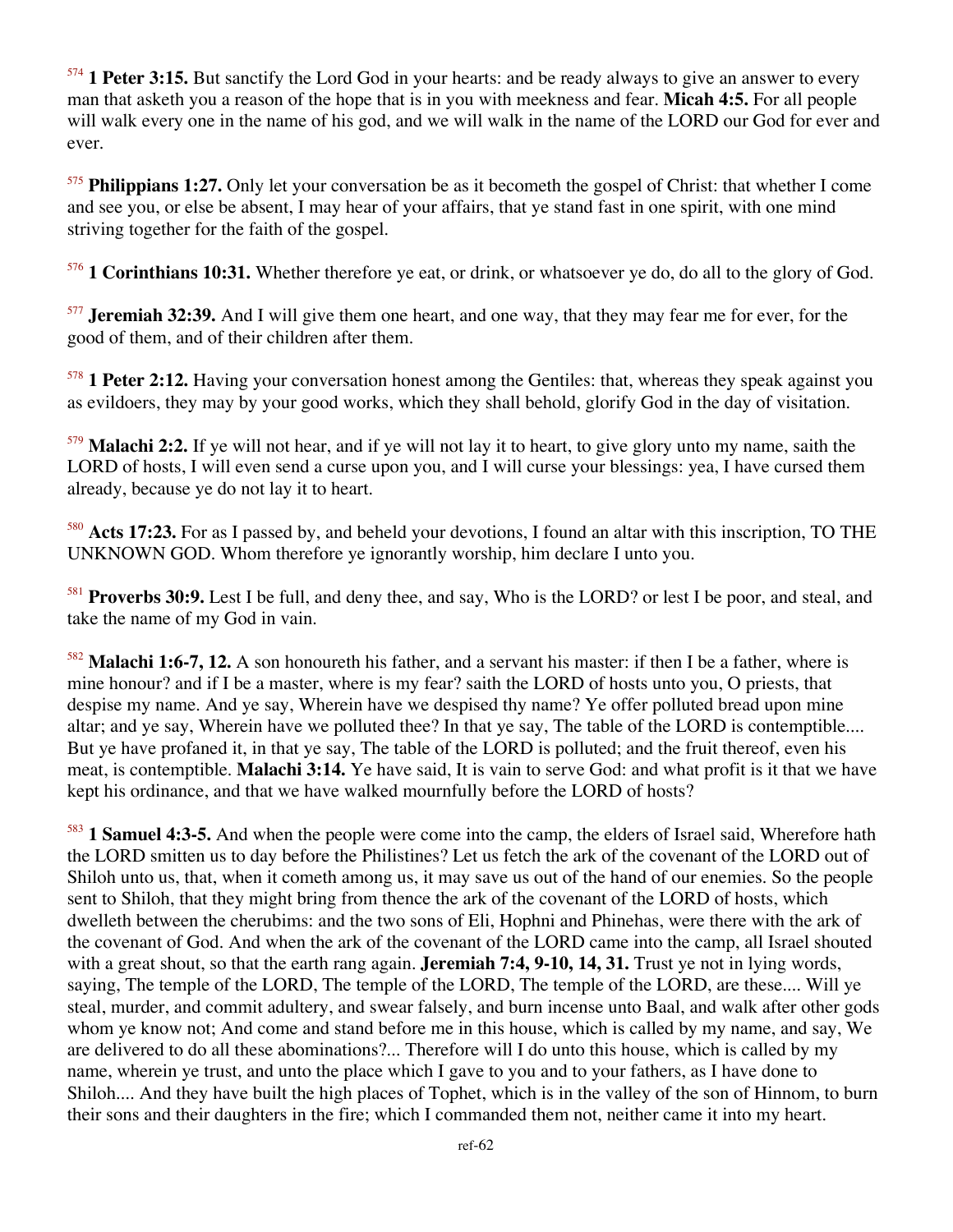**Colossians 2:20-22.** Wherefore if ye be dead with Christ from the rudiments of the world, why, as though living in the world, are ye subject to ordinances, (Touch not; taste not; handle not; Which all are to perish with the using;) after the commandments and doctrines of men?

<sup>584</sup> **2 Kings 18:30, 35.** Neither let Hezekiah make you trust in the LORD, saying, The LORD will surely deliver us, and this city shall not be delivered into the hand of the king of Assyria.... Who are they among all the gods of the countries, that have delivered their country out of mine hand, that the LORD should deliver Jerusalem out of mine hand? **Exodus 5:2.** And Pharaoh said, Who is the LORD, that I should obey his voice to let Israel go? I know not the LORD, neither will I let Israel go. **Psalm 139:20.** For they speak against thee wickedly, and thine enemies take thy name in vain.

<sup>585</sup> **Psalm 50:16-17.** But unto the wicked God saith, What hast thou to do to declare my statutes, or that thou shouldest take my covenant in thy mouth? Seeing thou hatest instruction, and castest my words behind thee.

<sup>586</sup> **Isaiah 5:12.** And the harp, and the viol, the tabret, and pipe, and wine, are in their feasts: but they regard not the work of the LORD, neither consider the operation of his hands.

<sup>587</sup> **2 Kings 19:22.** Whom hast thou reproached and blasphemed? and against whom hast thou exalted thy voice, and lifted up thine eyes on high? even against the Holy One of Israel. **Leviticus 24:11.** And the Israelitish woman's son blasphemed the name of the LORD, and cursed. And they brought him unto Moses: (and his mother's name was Shelomith, the daughter of Dibri, of the tribe of Dan:)

<sup>588</sup> **Zechariah 5:4.** I will bring it forth, saith the LORD of hosts, and it shall enter into the house of the thief, and into the house of him that sweareth falsely by my name: and it shall remain in the midst of his house, and shall consume it with the timber thereof and the stones thereof. **Zechariah 8:17.** And let none of you imagine evil in your hearts against his neighbour; and love no false oath: for all these are things that I hate, saith the LORD.

<sup>589</sup> **1 Samuel 17:43.** And the Philistine said unto David, Am I a dog, that thou comest to me with staves? And the Philistine cursed David by his gods. **2 Samuel 16:5.** And when king David came to Bahurim, behold, thence came out a man of the family of the house of Saul, whose name was Shimei, the son of Gera: he came forth, and cursed still as he came.

<sup>590</sup> **Jeremiah 5:7.** How shall I pardon thee for this? thy children have forsaken me, and sworn by them that are no gods: when I had fed them to the full, they then committed adultery, and assembled themselves by troops in the harlots' houses. **Jeremiah 23:10.** For the land is full of adulterers; for because of swearing the land mourneth; the pleasant places of the wilderness are dried up, and their course is evil, and their force is not right.

<sup>591</sup> **Deuteronomy 23:18.** Thou shalt not bring the hire of a whore, or the price of a dog, into the house of the LORD thy God for any vow: for even both these are abomination unto the LORD thy God. **Acts 23:12, 14.** And when it was day, certain of the Jews banded together, and bound themselves under a curse, saying that they would neither eat nor drink till they had killed Paul.... And they came to the chief priests and elders, and said, We have bound ourselves under a great curse, that we will eat nothing until we have slain Paul.

<sup>592</sup> **Esther 3:7.** In the first month, that is, the month Nisan, in the twelfth year of king Ahasuerus, they cast Pur, that is, the lot, before Haman from day to day, and from month to month, to the twelfth month, that is, the month Adar. **Esther 9:24.** Because Haman the son of Hammedatha, the Agagite, the enemy of all the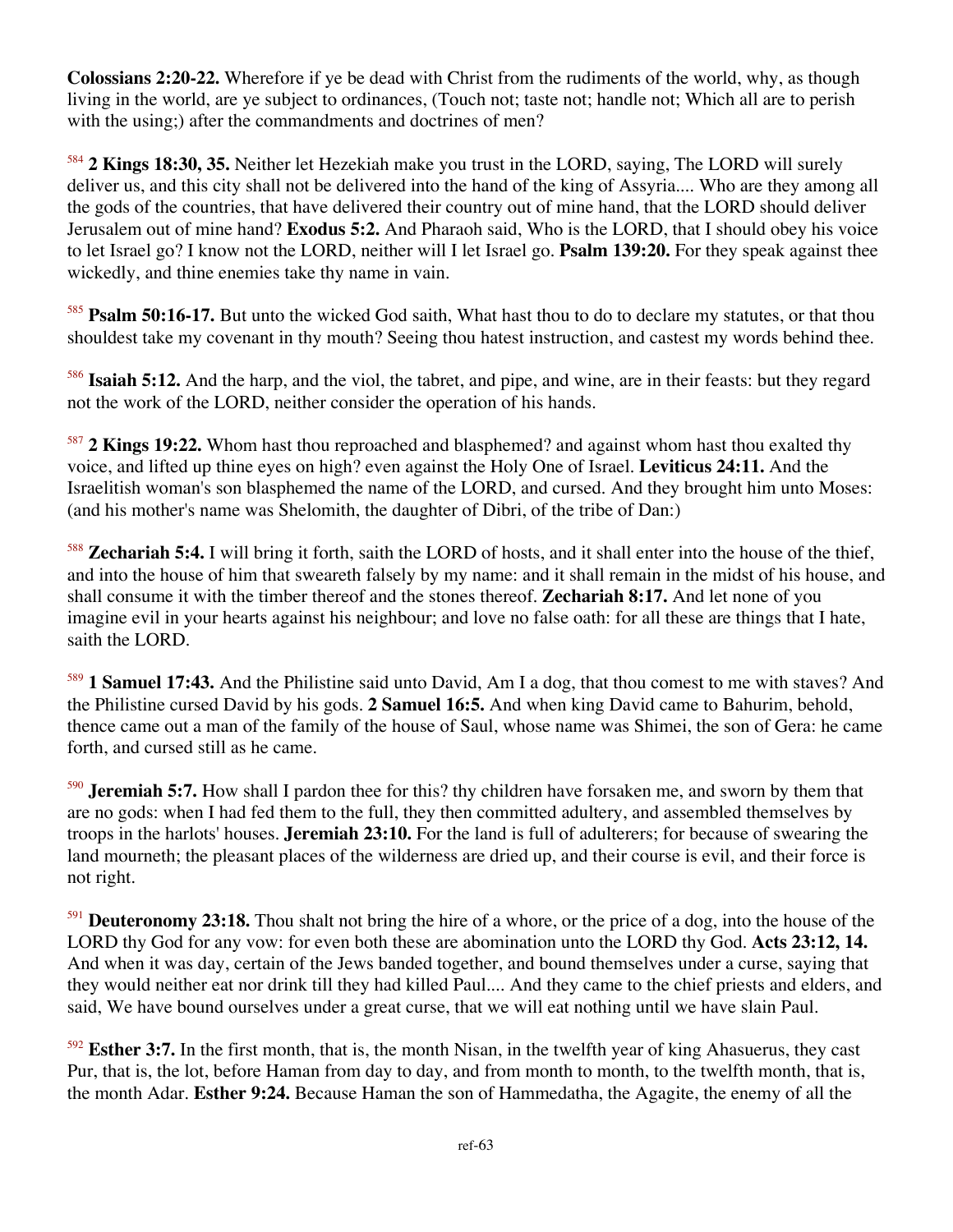Jews, had devised against the Jews to destroy them, and had cast Pur, that is, the lot, to consume them, and to destroy them. **Psalm 22:18.** They part my garments among them, and cast lots upon my vesture.

<sup>593</sup> **Psalm 24:4.** He that hath clean hands, and a pure heart; who hath not lifted up his soul unto vanity, nor sworn deceitfully. **Ezekiel 17:16, 18-19.** As I live, saith the Lord GOD, surely in the place where the king dwelleth that made him king, whose oath he despised, and whose covenant he brake, even with him in the midst of Babylon he shall die.... Seeing he despised the oath by breaking the covenant, when, lo, he had given his hand, and hath done all these things, he shall not escape. Therefore thus saith the Lord GOD; As I live, surely mine oath that he hath despised, and my covenant that he hath broken, even it will I recompense upon his own head.

<sup>594</sup> **Mark 6:26.** And the king was exceeding sorry; yet for his oath's sake, and for their sakes which sat with him, he would not reject her. **1 Samuel 25:22, 32-34.** So and more also do God unto the enemies of David, if I leave of all that pertain to him by the morning light any that pisseth against the wall..... And David said to Abigail, Blessed be the LORD God of Israel, which sent thee this day to meet me: And blessed be thy advice, and blessed be thou, which hast kept me this day from coming to shed blood, and from avenging myself with mine own hand. For in very deed, as the LORD God of Israel liveth, which hath kept me back from hurting thee, except thou hadst hasted and come to meet me, surely there had not been left unto Nabal by the morning light any that pisseth against the wall.

<sup>595</sup> **Romans 9:14, 19-20.** What shall we say then? Is there unrighteousness with God? God forbid.... Thou wilt say then unto me, Why doth he yet find fault? For who hath resisted his will? Nay but, O man, who art thou that repliest against God? Shall the thing formed say to him that formed it, Why hast thou made me thus?

<sup>596</sup> **Deuteronomy 29:29.** The secret things belong unto the LORD our God: but those things which are revealed belong unto us and to our children for ever, that we may do all the words of this law.

<sup>597</sup> **Romans 3:5, 7.** But if our unrighteousness commend the righteousness of God, what shall we say? Is God unrighteous who taketh vengeance? (I speak as a man).... For if the truth of God hath more abounded through my lie unto his glory; why yet am I also judged as a sinner? **Romans 6:1.** What shall we say then? Shall we continue in sin, that grace may abound?

<sup>598</sup> **Ecclesiastes 8:11.** Because sentence against an evil work is not executed speedily, therefore the heart of the sons of men is fully set in them to do evil. **Ecclesiastes 9:3.** This is an evil among all things that are done under the sun, that there is one event unto all: yea, also the heart of the sons of men is full of evil, and madness is in their heart while they live, and after that they go to the dead. **Psalm 39.** I said, I will take heed to my ways, that I sin not with my tongue, *etc*.

<sup>599</sup> **Matthew 5:21-22.** Ye have heard that it was said by them of old time, Thou shalt not kill; and whosoever shall kill shall be in danger of the judgment: But I say unto you, That whosoever is angry with his brother without a cause shall be in danger of the judgment: and whosoever shall say to his brother, Raca, shall be in danger of the council: but whosoever shall say, Thou fool, shall be in danger of hell fire, *etc. to the end of the chapter*.

<sup>600</sup> **Ezekiel 13:22.** Because with lies ye have made the heart of the righteous sad, whom I have not made sad; and strengthened the hands of the wicked, that he should not return from his wicked way, by promising him life.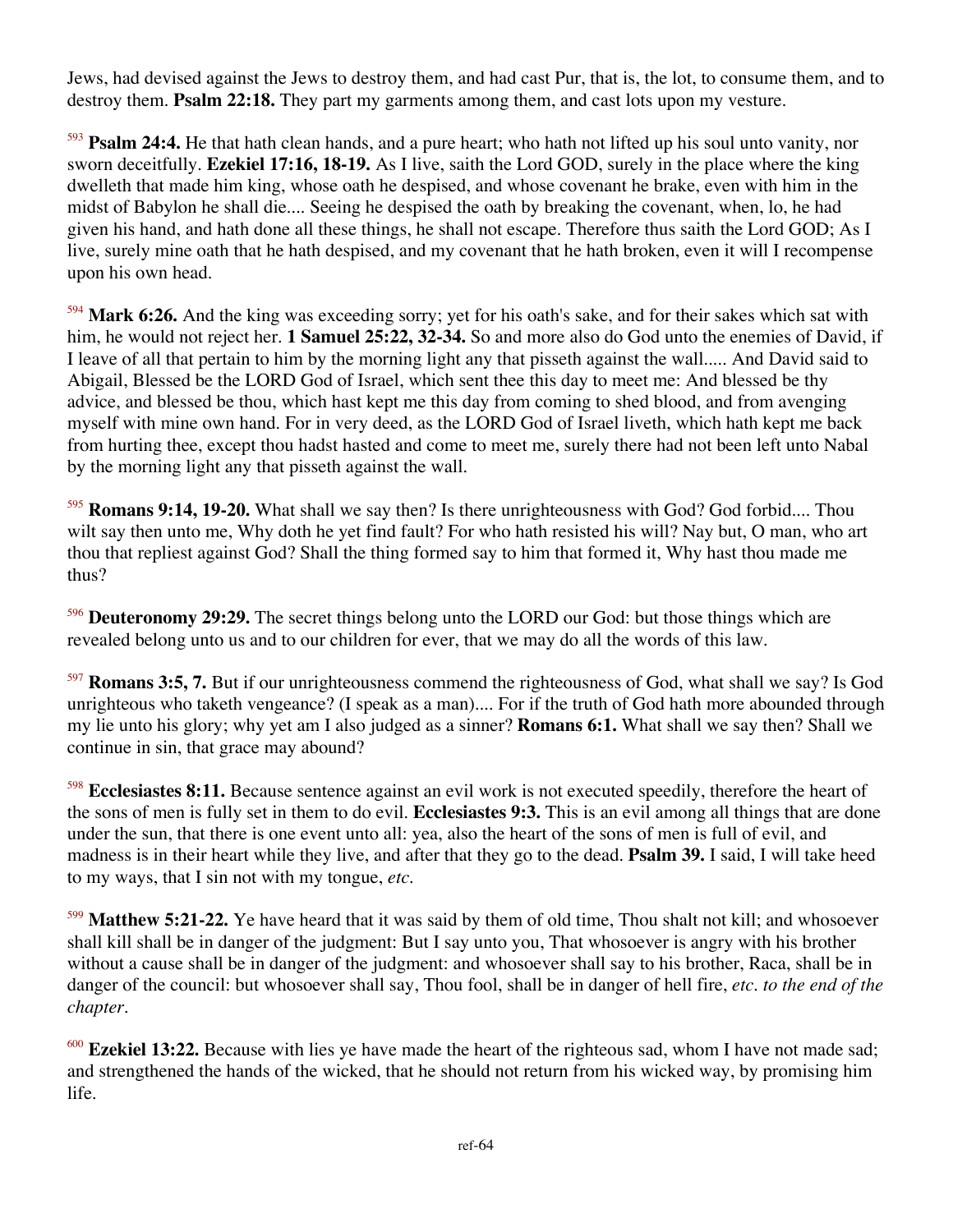2 Peter 3:16. As also in all his epistles, speaking in them of these things; in which are some things hard to be understood, which they that are unlearned and unstable wrest, as they do also the other scriptures, unto their own destruction. **Matthew 22:24-31.** Saying, Master, Moses said, If a man die, having no children, his brother shall marry his wife, and raise up seed unto his brother. Now there were with us seven brethren: and the first, when he had married a wife, deceased, and, having no issue, left his wife unto his brother: Likewise the second also, and the third, unto the seventh. And last of all the woman died also. Therefore in the resurrection whose wife shall she be of the seven? for they all had her. Jesus answered and said unto them, Ye do err, not knowing the scriptures, nor the power of God. For in the resurrection they neither marry, nor are given in marriage, but are as the angels of God in heaven. But as touching the resurrection of the dead, have ye not read that which was spoken unto you by God, saying. **Matthew 25:28-30.** Take therefore the talent from him, and give it unto him which hath ten talents. For unto every one that hath shall be given, and he shall have abundance: but from him that hath not shall be taken away even that which he hath. And cast ye the unprofitable servant into outer darkness: there shall be weeping and gnashing of teeth.

<sup>602</sup> **Isaiah 22:13.** And behold joy and gladness, slaying oxen, and killing sheep, eating flesh, and drinking wine: let us eat and drink; for to morrow we shall die. **Jeremiah 23:34, 36, 38.** And as for the prophet, and the priest, and the people, that shall say, The burden of the LORD, I will even punish that man and his house..... And the burden of the LORD shall ye mention no more: for every man's word shall be his burden; for ye have perverted the words of the living God, of the LORD of hosts our God.... But since ye say, The burden of the LORD; therefore thus saith the LORD; Because ye say this word, The burden of the LORD, and I have sent unto you, saying, Ye shall not say, The burden of the LORD.

<sup>603</sup> **1 Timothy 1:4, 6-7.** Neither give heed to fables and endless genealogies, which minister questions, rather than godly edifying which is in faith: so do.... From which some having swerved have turned aside unto vain jangling; Desiring to be teachers of the law; understanding neither what they say, nor whereof they affirm. **1 Timothy 6:4-5, 20.** He is proud, knowing nothing, but doting about questions and strifes of words, whereof cometh envy, strife, railings, evil surmisings, Perverse disputings of men of corrupt minds, and destitute of the truth, supposing that gain is godliness: from such withdraw thyself.... O Timothy, keep that which is committed to thy trust, avoiding profane and vain babblings, and oppositions of science falsely so called. **2 Timothy 2:14.** Of these things put them in remembrance, charging them before the Lord that they strive not about words to no profit, but to the subverting of the hearers. **Titus 3:9.** But avoid foolish questions, and genealogies, and contentions, and strivings about the law; for they are unprofitable and vain.

<sup>604</sup> **Deuteronomy 18:10-14.** There shall not be found among you any one that maketh his son or his daughter to pass through the fire, or that useth divination, or an observer of times, or an enchanter, or a witch, Or a charmer, or a consulter with familiar spirits, or a wizard, or a necromancer. For all that do these things are an abomination unto the LORD, *etc*. **Acts 19:13.** Then certain of the vagabond Jews, exorcists, took upon them to call over them which had evil spirits the name of the Lord Jesus, saying, We adjure you by Jesus whom Paul preacheth.

<sup>605</sup> **2 Timothy 4:3-4.** For the time will come when they will not endure sound doctrine; but after their own lusts shall they heap to themselves teachers, having itching ears; And they shall turn away their ears from the truth, and shall be turned unto fables. **Romans 13:13-14.** Let us walk honestly, as in the day; not in rioting and drunkenness, not in chambering and wantonness, not in strife and envying. But put ye on the Lord Jesus Christ, and make not provision for the flesh, to fulfil the lusts thereof. **1 Kings 21:9-10.** And she wrote in the letters, saying, Proclaim a fast, and set Naboth on high among the people: And set two men, sons of Belial, before him, to bear witness against him, saying, Thou didst blaspheme God and the king. And then carry him out, and stone him, that he may die. **Jude 4.** For there are certain men crept in unawares, who were before of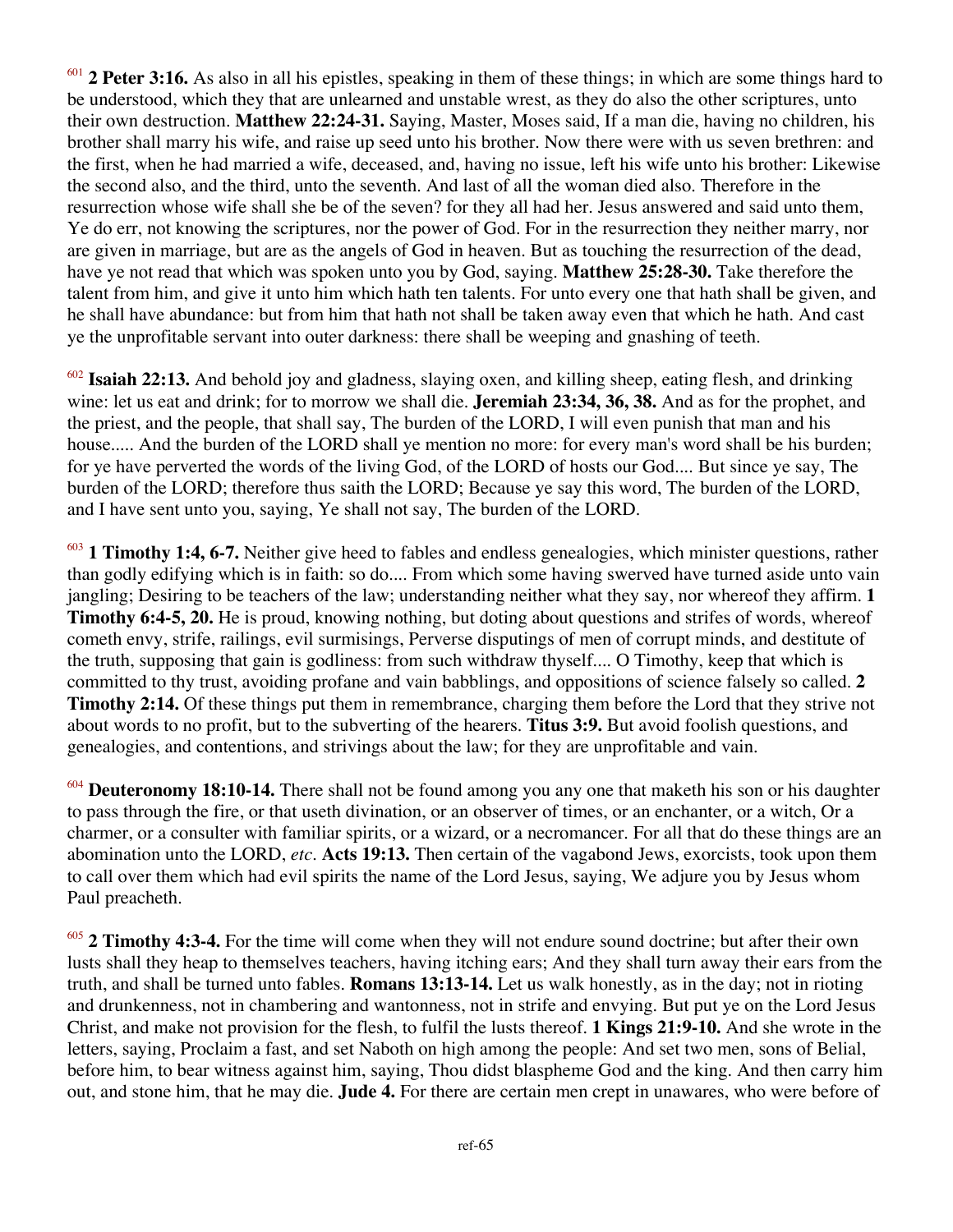old ordained to this condemnation, ungodly men, turning the grace of our God into lasciviousness, and denying the only Lord God, and our Lord Jesus Christ.

<sup>606</sup> Acts 13:45. But when the Jews saw the multitudes, they were filled with envy, and spake against those things which were spoken by Paul, contradicting and blaspheming. **1 John 3:12.** Not as Cain, who was of that wicked one, and slew his brother. And wherefore slew he him? Because his own works were evil, and his brother's righteous.

<sup>607</sup> **Psalm 1:1.** Blessed is the man that walketh not in the counsel of the ungodly, nor standeth in the way of sinners, nor sitteth in the seat of the scornful. **2 Peter 3:3.** Knowing this first, that there shall come in the last days scoffers, walking after their own lusts.

<sup>608</sup> **1 Peter 4:4.** Wherein they think it strange that ye run not with them to the same excess of riot, speaking evil of you.

<sup>609</sup> **Acts 13:45-46, 50.** But when the Jews saw the multitudes, they were filled with envy, and spake against those things which were spoken by Paul, contradicting and blaspheming. Then Paul and Barnabas waxed bold, and said, It was necessary that the word of God should first have been spoken to you: but seeing ye put it from you, and judge yourselves unworthy of everlasting life, lo, we turn to the Gentiles.... But the Jews stirred up the devout and honourable women, and the chief men of the city, and raised persecution against Paul and Barnabas, and expelled them out of their coasts. **Acts 4:18.** And they called them, and commanded them not to speak at all nor teach in the name of Jesus. **Acts 19:9.** But when divers were hardened, and believed not, but spake evil of that way before the multitude, he departed from them, and separated the disciples, disputing daily in the school of one Tyrannus. **1 Thessalonians 2:16.** Forbidding us to speak to the Gentiles that they might be saved, to fill up their sins alway: for the wrath is come upon them to the uttermost. **Hebrews 10:29.** Of how much sorer punishment, suppose ye, shall he be thought worthy, who hath trodden under foot the Son of God, and hath counted the blood of the covenant, wherewith he was sanctified, an unholy thing, and hath done despite unto the Spirit of grace?

<sup>610</sup> **2 Timothy 3:5.** Having a form of godliness, but denying the power thereof: from such turn away. **Matthew 23:14.** Woe unto you, scribes and Pharisees, hypocrites! for ye devour widows' houses, and for a pretence make long prayer: therefore ye shall receive the greater damnation. **Matthew 6:1-2, 5, 16.** Take heed that ye do not your alms before men, to be seen of them: otherwise ye have no reward of your Father which is in heaven. Therefore when thou doest thine alms, do not sound a trumpet before thee, as the hypocrites do in the synagogues and in the streets, that they may have glory of men. Verily I say unto you, They have their reward.... And when thou prayest, thou shalt not be as the hypocrites are: for they love to pray standing in the synagogues and in the corners of the streets, that they may be seen of men. Verily I say unto you, They have their reward.... Moreover when ye fast, be not, as the hypocrites, of a sad countenance: for they disfigure their faces, that they may appear unto men to fast. Verily I say unto you, They have their reward.

<sup>611</sup> **Mark 8:38.** Whosoever therefore shall be ashamed of me and of my words in this adulterous and sinful generation; of him also shall the Son of man be ashamed, when he cometh in the glory of his Father with the holy angels.

<sup>612</sup> **Psalm 73:14-15.** For all the day long have I been plagued, and chastened every morning. If I say, I will speak thus; behold, I should offend against the generation of thy children.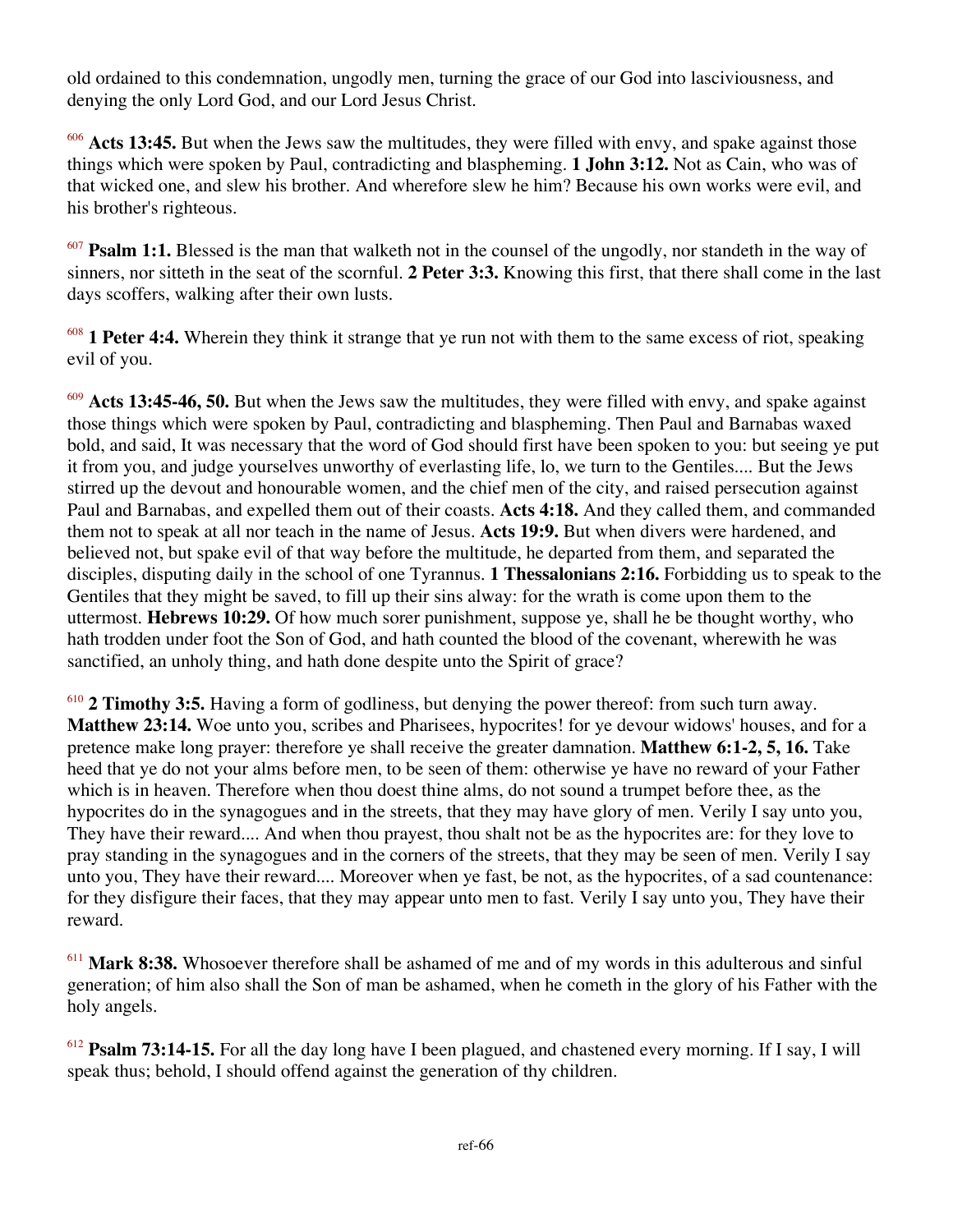<sup>613</sup> **1 Corinthians 6:5-6.** I speak to your shame. Is it so, that there is not a wise man among you? no, not one that shall be able to judge between his brethren? But brother goeth to law with brother, and that before the unbelievers. **Ephesians 5:15-17.** See then that ye walk circumspectly, not as fools, but as wise, Redeeming the time, because the days are evil. Wherefore be ye not unwise, but understanding what the will of the Lord is.

<sup>614</sup> **Isaiah 5:4.** What could have been done more to my vineyard, that I have not done in it? wherefore, when I looked that it should bring forth grapes, brought it forth wild grapes? **2 Peter 1:8-9.** For if these things be in you, and abound, they make you that ye shall neither be barren nor unfruitful in the knowledge of our Lord Jesus Christ. But he that lacketh these things is blind, and cannot see afar off, and hath forgotten that he was purged from his old sins.

<sup>615</sup> **Romans 2:23-24.** Thou that makest thy boast of the law, through breaking the law dishonourest thou God? For the name of God is blasphemed among the Gentiles through you, as it is written.

<sup>616</sup> **Galatians 3:1, 3.** O foolish Galatians, who hath bewitched you, that ye should not obey the truth, before whose eyes Jesus Christ hath been evidently set forth, crucified among you?... Are ye so foolish? having begun in the Spirit, are ye now made perfect by the flesh? **Hebrews 6:6.** If they shall fall away, to renew them again unto repentance; seeing they crucify to themselves the Son of God afresh, and put him to an open shame.

<sup>617</sup> **Exodus 20:7.** Thou shalt not take the name of the LORD thy God in vain; for the LORD will not hold him guiltless that taketh his name in vain.

<sup>618</sup> **Leviticus 19:12.** And ye shall not swear by my name falsely, neither shalt thou profane the name of thy God: I am the LORD.

<sup>619</sup> **Ezekiel 36:21-23.** But I had pity for mine holy name, which the house of Israel had profaned among the heathen, whither they went. Therefore say unto the house of Israel, Thus saith the Lord GOD; I do not this for your sakes, O house of Israel, but for mine holy name's sake, which ye have profaned among the heathen, whither ye went. And I will sanctify my great name, which was profaned among the heathen, which ye have profaned in the midst of them; and the heathen shall know that I am the LORD, saith the Lord GOD, when I shall be sanctified in you before their eyes. **Deuteronomy 28:58-59.** If thou wilt not observe to do all the words of this law that are written in this book, that thou mayest fear this glorious and fearful name, THE LORD THY GOD; Then the LORD will make thy plagues wonderful, and the plagues of thy seed, even great plagues, and of long continuance, and sore sicknesses, and of long continuance. **Zechariah 5:2-4.** And he said unto me, What seest thou? And I answered, I see a flying roll; the length thereof is twenty cubits, and the breadth thereof ten cubits. Then said he unto me, This is the curse that goeth forth over the face of the whole earth: for every one that stealeth shall be cut off as on this side according to it; and every one that sweareth shall be cut off as on that side according to it. I will bring it forth, saith the LORD of hosts, and it shall enter into the house of the thief, and into the house of him that sweareth falsely by my name: and it shall remain in the midst of his house, and shall consume it with the timber thereof and the stones thereof.

<sup>620</sup> **1 Samuel 2:12, 17, 22, 24.** Now the sons of Eli were sons of Belial; they knew not the LORD.... Wherefore the sin of the young men was very great before the LORD: for men abhorred the offering of the LORD.... Now Eli was very old, and heard all that his sons did unto all Israel; and how they lay with the women that assembled at the door of the tabernacle of the congregation.... Nay, my sons; for it is no good report that I hear: ye make the Lord's people to transgress. **1 Samuel 3:13.** For I have told him that I will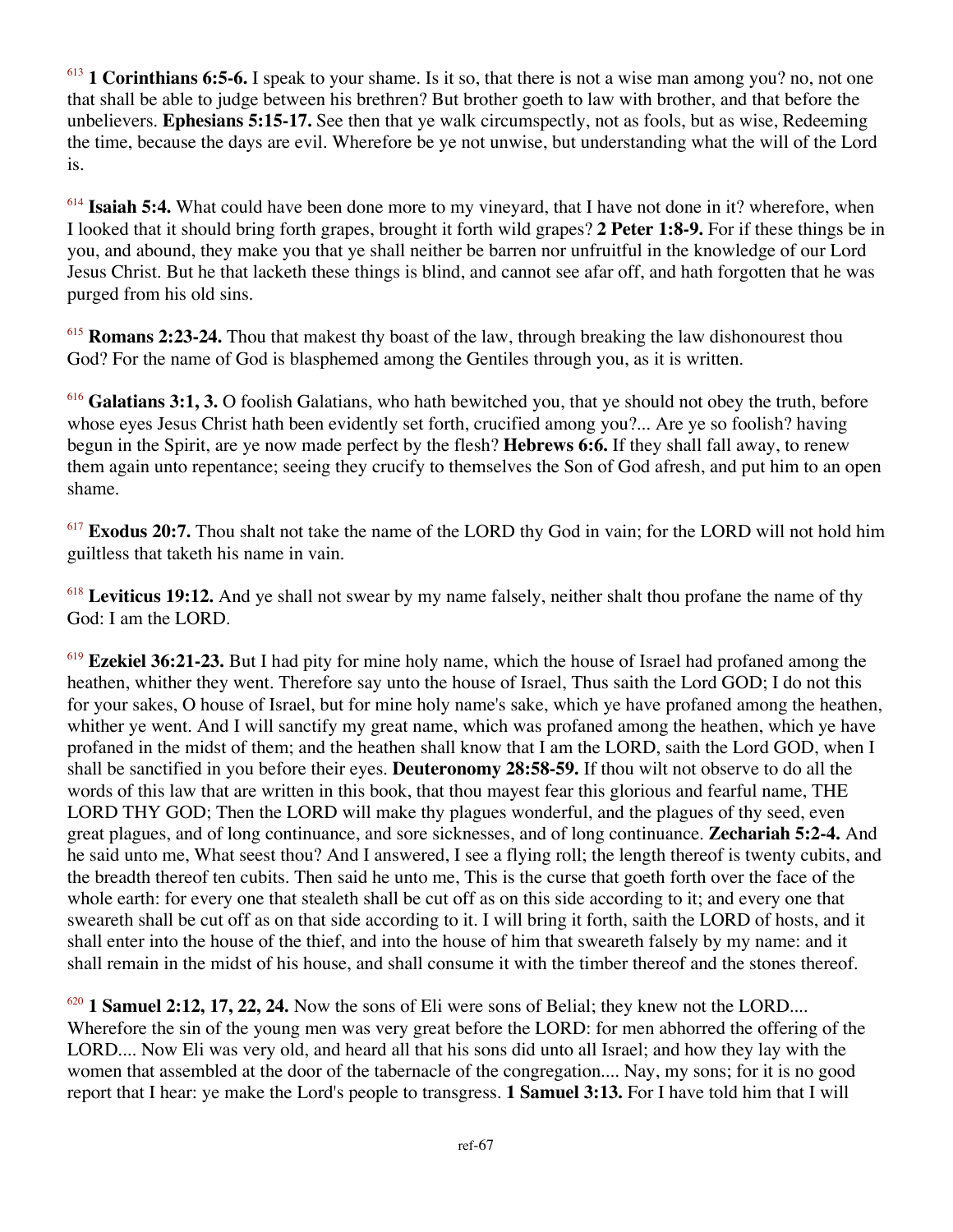judge his house for ever for the iniquity which he knoweth; because his sons made themselves vile, and he restrained them not.

<sup>621</sup> **Exodus 20:8-11.** Remember the sabbath day, to keep it holy. Six days shalt thou labour, and do all thy work: But the seventh day is the sabbath of the LORD thy God: in it thou shalt not do any work, thou, nor thy son, nor thy daughter, thy manservant, nor thy maidservant, nor thy cattle, nor thy stranger that is within thy gates: For in six days the LORD made heaven and earth, the sea, and all that in them is, and rested the seventh day: wherefore the LORD blessed the sabbath day, and hallowed it.

<sup>622</sup> **Deuteronomy 5:12-14.** Keep the sabbath day to sanctify it, as the LORD thy God hath commanded thee. Six days thou shalt labour, and do all thy work: But the seventh day is the sabbath of the LORD thy God: in it thou shalt not do any work, thou, nor thy son, nor thy daughter, nor thy manservant, nor thy maidservant, nor thine ox, nor thine ass, nor any of thy cattle, nor thy stranger that is within thy gates; that thy manservant and thy maidservant may rest as well as thou. **Genesis 2:2-3.** And on the seventh day God ended his work which he had made; and he rested on the seventh day from all his work which he had made. And God blessed the seventh day, and sanctified it: because that in it he had rested from all his work which God created and made. **1 Corinthians 16:1-2.** Now concerning the collection for the saints, as I have given order to the churches of Galatia, even so do ye. Upon the first day of the week let every one of you lay by him in store, as God hath prospered him, that there be no gatherings when I come. **Matthew 5:17-18.** Think not that I am come to destroy the law, or the prophets: I am not come to destroy, but to fulfil. For verily I say unto you, Till heaven and earth pass, one jot or one tittle shall in no wise pass from the law, till all be fulfilled. **Isaiah 56:2, 4, 6-7.** Blessed is the man that doeth this, and the son of man that layeth hold on it; that keepeth the sabbath from polluting it, and keepeth his hand from doing any evil.... For thus saith the LORD unto the eunuchs that keep my sabbaths, and choose the things that please me, and take hold of my covenant.... Also the sons of the stranger, that join themselves to the LORD, to serve him, and to love the name of the LORD, to be his servants, every one that keepeth the sabbath from polluting it, and taketh hold of my covenant; Even them will I bring to my holy mountain, and make them joyful in my house of prayer: their burnt offerings and their sacrifices shall be accepted upon mine altar; for mine house shall be called an house of prayer for all people.

<sup>623</sup> **Revelation 1:10.** I was in the Spirit on the Lord's day, and heard behind me a great voice, as of a trumpet.

<sup>624</sup> **Exodus 20:8, 10.** Remember the sabbath day, to keep it holy.... But the seventh day is the sabbath of the LORD thy God: in it thou shalt not do any work, thou, nor thy son, nor thy daughter, thy manservant, nor thy maidservant, nor thy cattle, nor thy stranger that is within thy gates.

<sup>625</sup> **Exodus 16:25-28.** And Moses said, Eat that to day; for to day is a sabbath unto the LORD: to day ye shall not find it in the field. Six days ye shall gather it; but on the seventh day, which is the sabbath, in it there shall be none. And it came to pass, that there went out some of the people on the seventh day for to gather, and they found none. And the LORD said unto Moses, How long refuse ye to keep my commandments and my laws? **Nehemiah 13:15-22.** In those days saw I in Judah some treading wine presses on the sabbath, and bringing in sheaves, and lading asses; as also wine, grapes, and figs, and all manner of burdens, which they brought into Jerusalem on the sabbath day: and I testified against them in the day wherein they sold victuals. There dwelt men of Tyre also therein, which brought fish, and all manner of ware, and sold on the sabbath unto the children of Judah, and in Jerusalem. Then I contended with the nobles of Judah, and said unto them, What evil thing is this that ye do, and profane the sabbath day? Did not your fathers thus, and did not our God bring all this evil upon us, and upon this city? yet ye bring more wrath upon Israel by profaning the sabbath. And it came to pass, that when the gates of Jerusalem began to be dark before the sabbath, I commanded that the gates should be shut, and charged that they should not be opened till after the sabbath: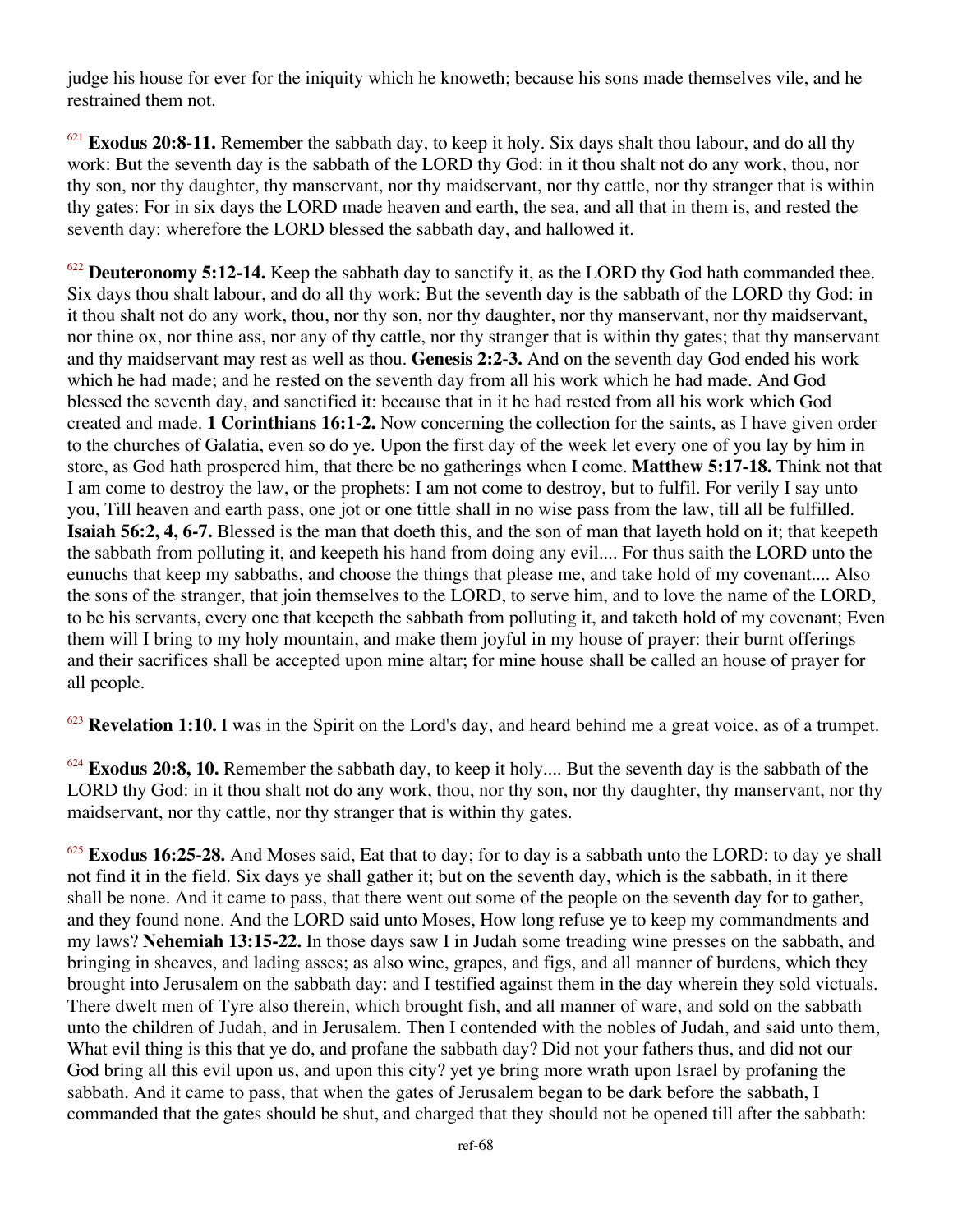and some of my servants set I at the gates, that there should no burden be brought in on the sabbath day. So the merchants and sellers of all kind of ware lodged without Jerusalem once or twice. Then I testified against them, and said unto them, Why lodge ye about the wall? if ye do so again, I will lay hands on you. From that time forth came they no more on the sabbath. And I commanded the Levites that they should cleanse themselves, and that they should come and keep the gates, to sanctify the sabbath day. Remember me, O my God, concerning this also, and spare me according to the greatness of thy mercy. **Jeremiah 17:21-22.** Thus saith the LORD; Take heed to yourselves, and bear no burden on the sabbath day, nor bring it in by the gates of Jerusalem; Neither carry forth a burden out of your houses on the sabbath day, neither do ye any work, but hallow ye the sabbath day, as I commanded your fathers.

<sup>626</sup> Matthew 12:1-13. At that time Jesus went on the sabbath day through the corn; and his disciples were an hungred, and began to pluck the ears of corn, and to eat. But when the Pharisees saw it, *etc*.

<sup>627</sup> **Isaiah 58:13.** If thou turn away thy foot from the sabbath, from doing thy pleasure on my holy day; and call the sabbath a delight, the holy of the LORD, honourable; and shalt honour him, not doing thine own ways, nor finding thine own pleasure, nor speaking thine own words. **Luke 4:16.** And he came to Nazareth, where he had been brought up: and, as his custom was, he went into the synagogue on the sabbath day, and stood up for to read. **Acts 20:7.** And upon the first day of the week, when the disciples came together to break bread, Paul preached unto them, ready to depart on the morrow; and continued his speech until midnight. **1 Corinthians 16:1-2.** Now concerning the collection for the saints, as I have given order to the churches of Galatia, even so do ye. Upon the first day of the week let every one of you lay by him in store, as God hath prospered him, that there be no gatherings when I come. **Psalm 92** (title: A psalm or song *for the sabbath-day*). **Isaiah 66:23.** And it shall come to pass, that from one new moon to another, and from one sabbath to another, shall all flesh come to worship before me, saith the LORD. **Leviticus 23:3.** Six days shall work be done: but the seventh day is the sabbath of rest, an holy convocation; ye shall do no work therein: it is the sabbath of the LORD in all your dwellings.

<sup>628</sup> **Exodus 20:8.** Remember the sabbath day, to keep it holy. **Luke 23:54, 56.** And that day was the preparation, and the sabbath drew on.... And they returned, and prepared spices and ointments; and rested the sabbath day according to the commandment. **Exodus 16:22, 25-26, 29.** And it came to pass, that on the sixth day they gathered twice as much bread, two omers for one man: and all the rulers of the congregation came and told Moses.... And Moses said, Eat that to day; for to day is a sabbath unto the LORD: to day ye shall not find it in the field. Six days ye shall gather it; but on the seventh day, which is the sabbath, in it there shall be none.... See, for that the LORD hath given you the sabbath, therefore he giveth you on the sixth day the bread of two days; abide ye every man in his place, let no man go out of his place on the seventh day. **Nehemiah 13:19.** And it came to pass, that when the gates of Jerusalem began to be dark before the sabbath, I commanded that the gates should be shut, and charged that they should not be opened till after the sabbath: and some of my servants set I at the gates, that there should no burden be brought in on the sabbath day.

<sup>629</sup> **Exodus 20:10.** But the seventh day is the sabbath of the LORD thy God: in it thou shalt not do any work, thou, nor thy son, nor thy daughter, thy manservant, nor thy maidservant, nor thy cattle, nor thy stranger that is within thy gates. **Joshua 24:15.** And if it seem evil unto you to serve the LORD, choose you this day whom ye will serve; whether the gods which your fathers served that were on the other side of the flood, or the gods of the Amorites, in whose land ye dwell: but as for me and my house, we will serve the LORD. **Nehemiah 13:15, 17.** In those days saw I in Judah some treading wine presses on the sabbath, and bringing in sheaves, and lading asses; as also wine, grapes, and figs, and all manner of burdens, which they brought into Jerusalem on the sabbath day: and I testified against them in the day wherein they sold victuals.... Then I contended with the nobles of Judah, and said unto them, What evil thing is this that ye do, and profane the sabbath day? **Jeremiah 17:20-22.** And say unto them, Hear ye the word of the LORD, ye kings of Judah,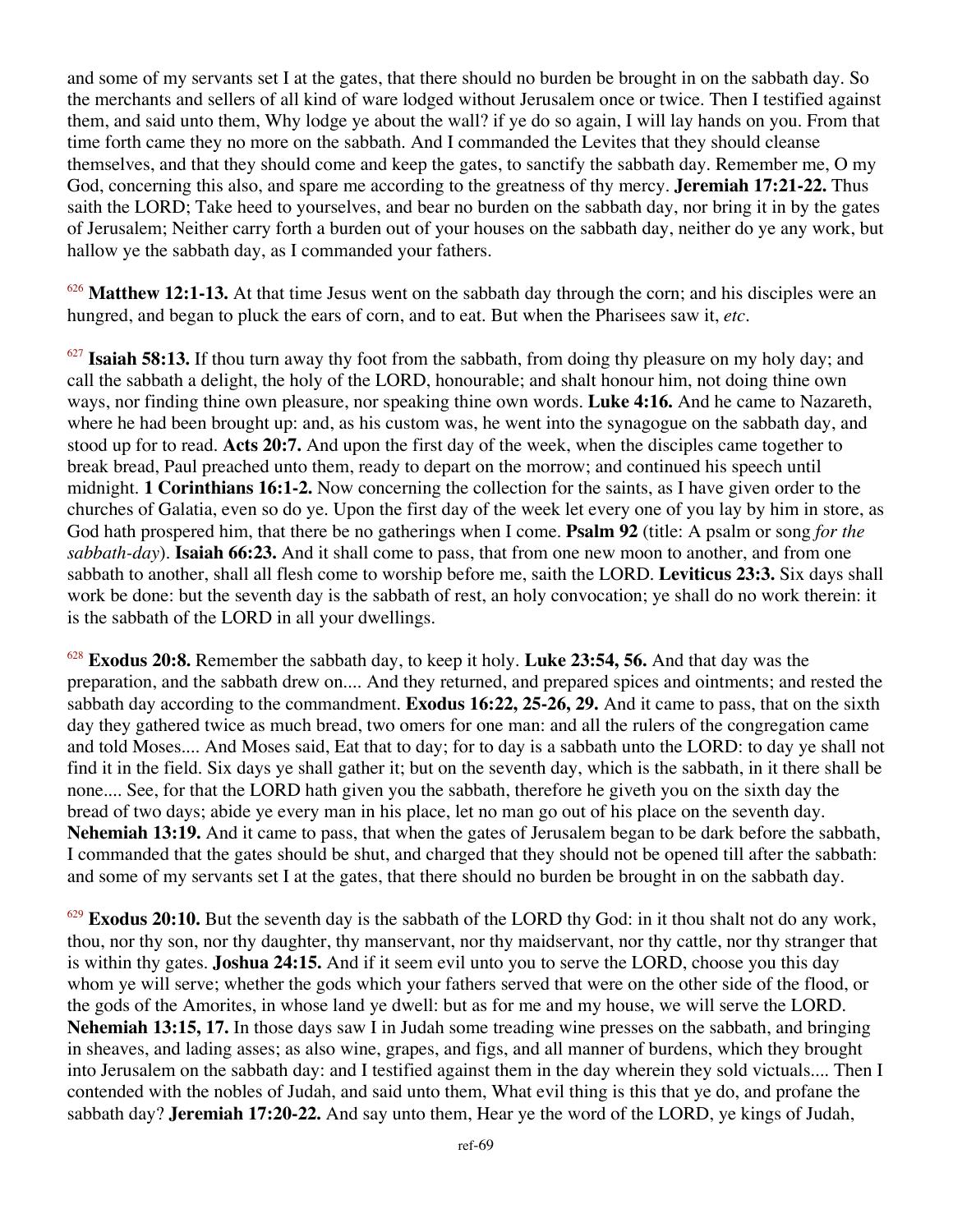and all Judah, and all the inhabitants of Jerusalem, that enter in by these gates: Thus saith the LORD; Take heed to yourselves, and bear no burden on the sabbath day, nor bring it in by the gates of Jerusalem; Neither carry forth a burden out of your houses on the sabbath day, neither do ye any work, but hallow ye the sabbath day, as I commanded your fathers. **Exodus 23:12.** Six days thou shalt do thy work, and on the seventh day thou shalt rest: that thine ox and thine ass may rest, and the son of thy handmaid, and the stranger, may be refreshed.

<sup>630</sup> **Ezekiel 22:26.** Her priests have violated my law, and have profaned mine holy things: they have put no difference between the holy and profane, neither have they showed difference between the unclean and the clean, and have hid their eyes from my sabbaths, and I am profaned among them.

<sup>631</sup> **Acts 20:7, 9.** And upon the first day of the week, when the disciples came together to break bread, Paul preached unto them, ready to depart on the morrow; and continued his speech until midnight.... And there sat in a window a certain young man named Eutychus, being fallen into a deep sleep: and as Paul was long preaching, he sunk down with sleep, and fell down from the third loft, and was taken up dead. **Ezekiel 33:30-32.** Also, thou son of man, the children of thy people still are talking against thee by the walls and in the doors of the houses, and speak one to another, every one to his brother, saying, Come, I pray you, and hear what is the word that cometh forth from the LORD. And they come unto thee as the people cometh, and they sit before thee as my people, and they hear thy words, but they will not do them: for with their mouth they show much love, but their heart goeth after their covetousness. And, lo, thou art unto them as a very lovely song of one that hath a pleasant voice, and can play well on an instrument: for they hear thy words, but they do them not. **Amos 8:5.** Saying, When will the new moon be gone, that we may sell corn? and the sabbath, that we may set forth wheat, making the ephah small, and the shekel great, and falsifying the balances by deceit? **Malachi 1:13.** Ye said also, Behold, what a weariness is it! and ye have snuffed at it, saith the LORD of hosts; and ye brought that which was torn, and the lame, and the sick; thus ye brought an offering: should I accept this of your hand? saith the LORD.

<sup>632</sup> **Ezekiel 23:38.** Moreover this they have done unto me: they have defiled my sanctuary in the same day, and have profaned my sabbaths.

<sup>633</sup> **Jeremiah 17:24, 27.** And it shall come to pass, if ye diligently hearken unto me, saith the LORD, to bring in no burden through the gates of this city on the sabbath day, but hallow the sabbath day, to do no work therein.... But if ye will not hearken unto me to hallow the sabbath day, and not to bear a burden, even entering in at the gates of Jerusalem on the sabbath day; then will I kindle a fire in the gates thereof, and it shall devour the palaces of Jerusalem, and it shall not be quenched. **Isaiah 58:13.** If thou turn away thy foot from the sabbath, from doing thy pleasure on my holy day; and call the sabbath a delight, the holy of the LORD, honourable; and shalt honour him, not doing thine own ways, nor finding thine own pleasure, nor speaking thine own words.

<sup>634</sup> **Exodus 20:9.** Six days shalt thou labour, and do all thy work.

<sup>635</sup> **Exodus 20:10.** But the seventh day is the sabbath of the LORD thy God: in it thou shalt not do any work, thou, nor thy son, nor thy daughter, thy manservant, nor thy maidservant, nor thy cattle, nor thy stranger that is within thy gates.

<sup>636</sup> **Exodus 20:11.** For in six days the LORD made heaven and earth, the sea, and all that in them is, and rested the seventh day: wherefore the LORD blessed the sabbath day, and hallowed it.

<sup>637</sup> **Exodus 20:8.** Remember the sabbath day, to keep it holy.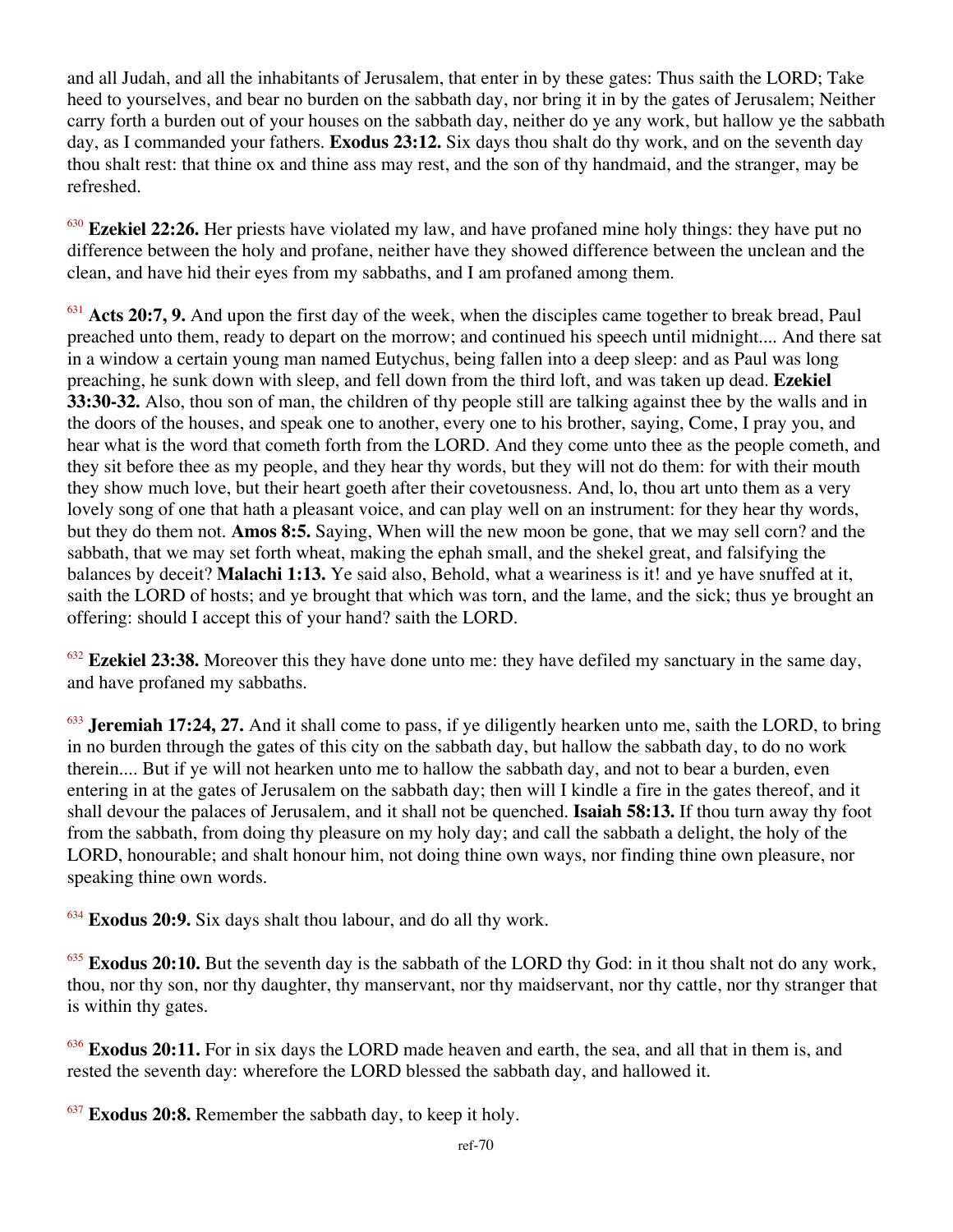<sup>638</sup> **Exodus 16:23.** And he said unto them, This is that which the LORD hath said, To morrow is the rest of the holy sabbath unto the LORD: bake that which ye will bake to day, and seethe that ye will seethe; and that which remaineth over lay up for you to be kept until the morning. **Luke 23:54, 56.** And that day was the preparation, and the sabbath drew on.... And they returned, and prepared spices and ointments; and rested the sabbath day according to the commandment. **Mark 15:42.** And now when the even was come, because it was the preparation, that is, the day before the sabbath. **Nehemiah 13:19.** And it came to pass, that when the gates of Jerusalem began to be dark before the sabbath, I commanded that the gates should be shut, and charged that they should not be opened till after the sabbath: and some of my servants set I at the gates, that there should no burden be brought in on the sabbath day.

<sup>639</sup> **Psalm 92** (title: A psalm or song for the *sabbath-day*)7 compared with vv. 13-14: Those that be planted in the house of the LORD shall flourish in the courts of our God. They shall still bring forth fruit in old age; they shall be fat and flourishing. **Ezekiel 20:12, 19-20.** Moreover also I gave them my sabbaths, to be a sign between me and them, that they might know that I am the LORD that sanctify them.... I am the LORD your God; walk in my statutes, and keep my judgments, and do them; And hallow my sabbaths; and they shall be a sign between me and you, that ye may know that I am the LORD your God.

<sup>640</sup> **Genesis 2:2-3.** And on the seventh day God ended his work which he had made; and he rested on the seventh day from all his work which he had made. And God blessed the seventh day, and sanctified it: because that in it he had rested from all his work which God created and made. **Psalm 118:22, 24.** The stone which the builders refused is become the head stone of the corner.... This is the day which the LORD hath made; we will rejoice and be glad in it. **Acts 4:10-11.** Be it known unto you all, and to all the people of Israel, that by the name of Jesus Christ of Nazareth, whom ye crucified, whom God raised from the dead, even by him doth this man stand here before you whole. This is the stone which was set at nought of you builders, which is become the head of the corner. **Revelation 1:10.** I was in the Spirit on the Lord's day, and heard behind me a great voice, as of a trumpet.

<sup>641</sup> **Ezekiel 22:26.** Her priests have violated my law, and have profaned mine holy things: they have put no difference between the holy and profane, neither have they showed difference between the unclean and the clean, and have hid their eyes from my sabbaths, and I am profaned among them.

<sup>642</sup> **Nehemiah 9:14.** And madest known unto them thy holy sabbath, and commandedst them precepts, statutes, and laws, by the hand of Moses thy servant.

<sup>643</sup> **Exodus 34:21.** Six days thou shalt work, but on the seventh day thou shalt rest: in earing time and in harvest thou shalt rest.

<sup>644</sup> **Deuteronomy 5:14-15.** But the seventh day is the sabbath of the LORD thy God: in it thou shalt not do any work, thou, nor thy son, nor thy daughter, nor thy manservant, nor thy maidservant, nor thine ox, nor thine ass, nor any of thy cattle, nor thy stranger that is within thy gates; that thy manservant and thy maidservant may rest as well as thou. And remember that thou wast a servant in the land of Egypt, and that the LORD thy God brought thee out thence through a mighty hand and by a stretched out arm: therefore the LORD thy God commanded thee to keep the sabbath day. **Amos 8:5.** Saying, When will the new moon be gone, that we may sell corn? and the sabbath, that we may set forth wheat, making the ephah small, and the shekel great, and falsifying the balances by deceit?

<sup>645</sup> **Lamentations 1:7.** Jerusalem remembered in the days of her affliction and of her miseries all her pleasant things that she had in the days of old, when her people fell into the hand of the enemy, and none did help her: the adversaries saw her, and did mock at her sabbaths. **Jeremiah 17:21-23.** Thus saith the LORD; Take heed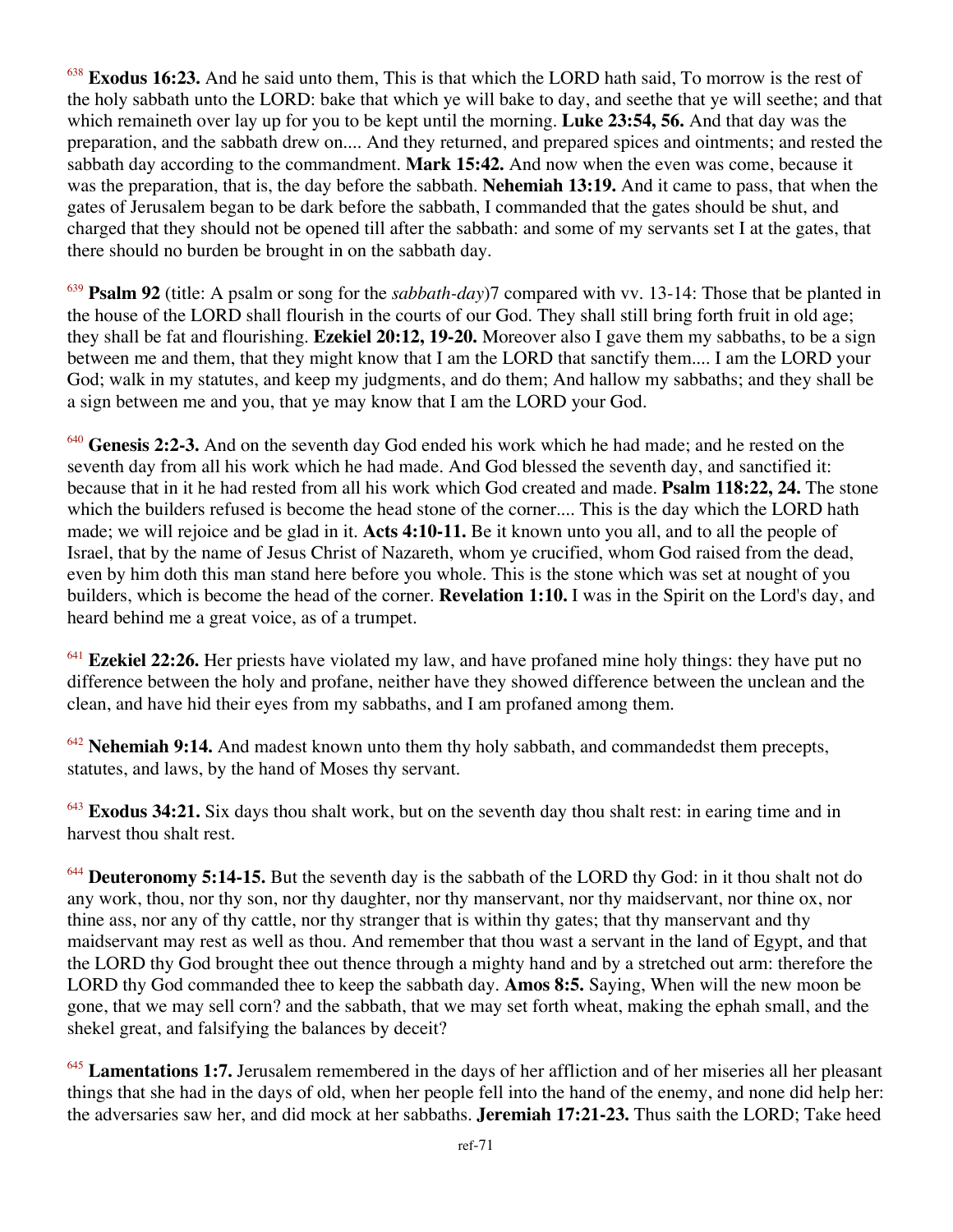to yourselves, and bear no burden on the sabbath day, nor bring it in by the gates of Jerusalem; Neither carry forth a burden out of your houses on the sabbath day, neither do ye any work, but hallow ye the sabbath day, as I commanded your fathers. But they obeyed not, neither inclined their ear, but made their neck stiff, that they might not hear, nor receive instruction. **Nehemiah 13:15-22.** In those days saw I in Judah some treading wine presses on the sabbath, and bringing in sheaves, and lading asses; as also wine, grapes, and figs, and all manner of burdens, which they brought into Jerusalem on the sabbath day: and I testified against them in the day wherein they sold victuals. There dwelt men of Tyre also therein, which brought fish, and all manner of ware, and sold on the sabbath unto the children of Judah, and in Jerusalem. Then I contended with the nobles of Judah, and said unto them, What evil thing is this that ye do, and profane the sabbath day? Did not your fathers thus, and did not our God bring all this evil upon us, and upon this city? yet ye bring more wrath upon Israel by profaning the sabbath. And it came to pass, that when the gates of Jerusalem began to be dark before the sabbath, I commanded that the gates should be shut, and charged that they should not be opened till after the sabbath: and some of my servants set I at the gates, that there should no burden be brought in on the sabbath day. So the merchants and sellers of all kind of ware lodged without Jerusalem once or twice. Then I testified against them, and said unto them, Why lodge ye about the wall? if ye do so again, I will lay hands on you. From that time forth came they no more on the sabbath. And I commanded the Levites that they should cleanse themselves, and that they should come and keep the gates, to sanctify the sabbath day. Remember me, O my God, concerning this also, and spare me according to the greatness of thy mercy.

<sup>646</sup> **Matthew 22:39.** And the second is like unto it, Thou shalt love thy neighbour as thyself.

<sup>647</sup> Matthew 7:12. Therefore all things whatsoever ye would that men should do to you, do ye even so to them: for this is the law and the prophets.

<sup>648</sup> **Exodus 20:12.** Honour thy father and thy mother: that thy days may be long upon the land which the LORD thy God giveth thee.

<sup>649</sup> **Proverbs 23:22, 25.** Hearken unto thy father that begat thee, and despise not thy mother when she is old.... Thy father and thy mother shall be glad, and she that bare thee shall rejoice. **Ephesians 6:1-2.** Children, obey your parents in the Lord: for this is right. Honour thy father and mother; which is the first commandment with promise.

<sup>650</sup> **1 Timothy 5:1-2.** Rebuke not an elder, but entreat him as a father; and the younger men as brethren; The elder women as mothers; the younger as sisters, with all purity.

<sup>651</sup> **Genesis 4:20-22.** And Adah bare Jabal: he was the father of such as dwell in tents, and of such as have cattle. And his brother's name was Jubal: he was the father of all such as handle the harp and organ. And Zillah, she also bare Tubalcain, an instructor of every artificer in brass and iron: and the sister of Tubalcain was Naamah. **Genesis 45:8.** So now it was not you that sent me hither, but God: and he hath made me a father to Pharaoh, and lord of all his house, and a ruler throughout all the land of Egypt.

<sup>652</sup> **2 Kings 5:13.** And his servants came near, and spake unto him, and said, My father, if the prophet had bid thee do some great thing, wouldest thou not have done it? how much rather then, when he saith to thee, Wash, and be clean?

<sup>653</sup> **2 Kings 2:12.** And Elisha saw it, and he cried, My father, my father, the chariot of Israel, and the horsemen thereof. And he saw him no more: and he took hold of his own clothes, and rent them in two pieces. **2 Kings 13:14.** Now Elisha was fallen sick of his sickness whereof he died. And Joash the king of Israel came down unto him, and wept over his face, and said, O my father, my father, the chariot of Israel,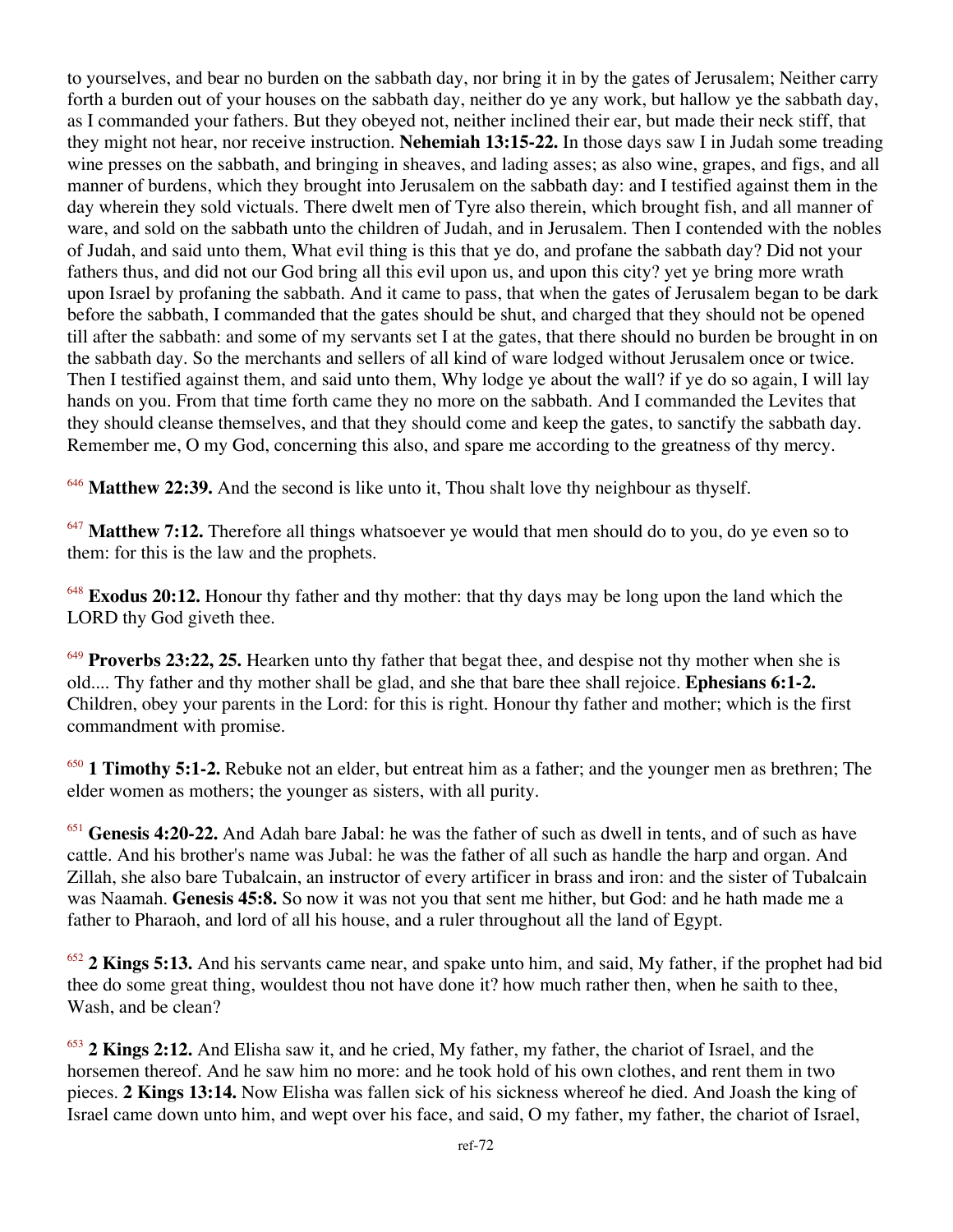and the horsemen thereof. **Galatians 4:19.** My little children, of whom I travail in birth again until Christ be formed in you.

<sup>654</sup> **Isaiah 49:23.** And kings shall be thy nursing fathers, and their queens thy nursing mothers: they shall bow down to thee with their face toward the earth, and lick up the dust of thy feet; and thou shalt know that I am the LORD: for they shall not be ashamed that wait for me.

<sup>655</sup> **Ephesians 6:4.** And, ye fathers, provoke not your children to wrath: but bring them up in the nurture and admonition of the Lord. **2 Corinthians 12:14.** Behold, the third time I am ready to come to you; and I will not be burdensome to you: for I seek not yours, but you: for the children ought not to lay up for the parents, but the parents for the children. **1 Thessalonians 2:7-8, 11.** But we were gentle among you, even as a nurse cherisheth her children: So being affectionately desirous of you, we were willing to have imparted unto you, not the gospel of God only, but also our own souls, because ye were dear unto us.... As ye know how we exhorted and comforted and charged every one of you, as a father doth his children. **Numbers 11:11-12.** And Moses said unto the LORD, Wherefore hast thou afflicted thy servant? and wherefore have I not found favour in thy sight, that thou layest the burden of all this people upon me? Have I conceived all this people? have I begotten them, that thou shouldest say unto me, Carry them in thy bosom, as a nursing father beareth the sucking child, unto the land which thou swarest unto their fathers?

<sup>656</sup> **1 Corinthians 4:14-16.** I write not these things to shame you, but as my beloved sons I warn you. For though ye have ten thousand instructors in Christ, yet have ye not many fathers: for in Christ Jesus I have begotten you through the gospel. Wherefore I beseech you, be ye followers of me. **2 Kings 5:13.** And his servants came near, and spake unto him, and said, My father, if the prophet had bid thee do some great thing, wouldest thou not have done it? how much rather then, when he saith to thee, Wash, and be clean?

<sup>657</sup> **Ephesians 5:21.** Submitting yourselves one to another in the fear of God. **1 Peter 2:17.** Honour all men. Love the brotherhood. Fear God. Honour the king. **Romans 12:10.** Be kindly affectioned one to another with brotherly love; in honour preferring one another.

<sup>658</sup> Malachi 1:6. A son honoureth his father, and a servant his master: if then I be a father, where is mine honour? and if I be a master, where is my fear? saith the LORD of hosts unto you, O priests, that despise my name. And ye say, Wherein have we despised thy name? **Leviticus 19:3.** Ye shall fear every man his mother, and his father, and keep my sabbaths: I am the LORD your God.

<sup>659</sup> **Proverbs 31:28.** Her children arise up, and call her blessed; her husband also, and he praiseth her. **1 Peter 3:6.** Even as Sara obeyed Abraham, calling him lord: whose daughters ye are, as long as ye do well, and are not afraid with any amazement.

<sup>660</sup> **Leviticus 19:32.** Thou shalt rise up before the hoary head, and honour the face of the old man, and fear thy God: I am the LORD. **1 Kings 2:19.** Bathsheba therefore went unto king Solomon, to speak unto him for Adonijah. And the king rose up to meet her, and bowed himself unto her, and sat down on his throne, and caused a seat to be set for the king's mother; and she sat on his right hand.

<sup>661</sup> **1 Timothy 2:1-2.** I exhort therefore, that, first of all, supplications, prayers, intercessions, and giving of thanks, be made for all men; For kings, and for all that are in authority; that we may lead a quiet and peaceable life in all godliness and honesty.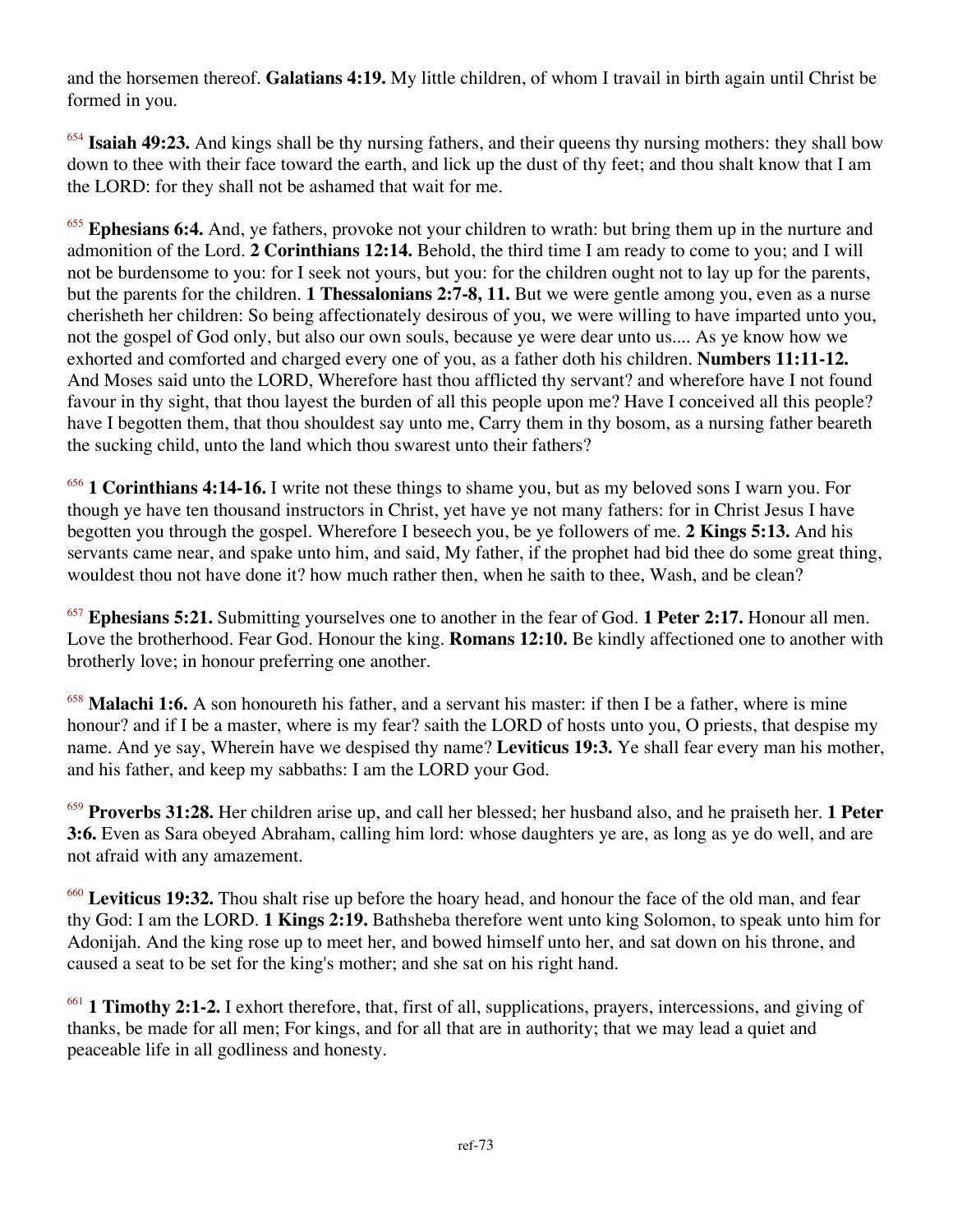<sup>662</sup> **Hebrews 13:7.** Remember them which have the rule over you, who have spoken unto you the word of God: whose faith follow, considering the end of their conversation. **Philippians 3:17.** Brethren, be followers together of me, and mark them which walk so as ye have us for an ensample.

<sup>663</sup> **Ephesians 6:1-2, 6-7.** Children, obey your parents in the Lord: for this is right. Honour thy father and mother; which is the first commandment with promise.... Not with eyeservice, as menpleasers; but as the servants of Christ, doing the will of God from the heart; With good will doing service, as to the Lord, and not to men. **1 Peter 2:13-14.** Submit yourselves to every ordinance of man for the Lord's sake: whether it be to the king, as supreme; Or unto governors, as unto them that are sent by him for the punishment of evildoers, and for the praise of them that do well. **Romans 13:1-5.** Let every soul be subject unto the higher powers. For there is no power but of God: the powers that be are ordained of God. Whosoever therefore resisteth the power, resisteth the ordinance of God: and they that resist shall receive to themselves damnation. For rulers are not a terror to good works, but to the evil. Wilt thou then not be afraid of the power? do that which is good, and thou shalt have praise of the same: For he is the minister of God to thee for good. But if thou do that which is evil, be afraid; for he beareth not the sword in vain: for he is the minister of God, a revenger to execute wrath upon him that doeth evil. Wherefore ye must needs be subject, not only for wrath, but also for conscience sake. **Hebrews 13:17.** Obey them that have the rule over you, and submit yourselves: for they watch for your souls, as they that must give account, that they may do it with joy, and not with grief: for that is unprofitable for you. **Proverbs 4:3-4.** For I was my father's son, tender and only beloved in the sight of my mother. He taught me also, and said unto me, Let thine heart retain my words: keep my commandments, and live. **Proverbs 23:22.** Hearken unto thy father that begat thee, and despise not thy mother when she is old. **Exodus 18:19, 24.** Hearken now unto my voice, I will give thee counsel, and God shall be with thee: Be thou for the people to God-ward, that thou mayest bring the causes unto God.... So Moses hearkened to the voice of his father in law, and did all that he had said.

<sup>664</sup> **Hebrews 12:9.** Furthermore we have had fathers of our flesh which corrected us, and we gave them reverence: shall we not much rather be in subjection unto the Father of spirits, and live? **1 Peter 2:18-20.** Servants, be subject to your masters with all fear; not only to the good and gentle, but also to the froward. For this is thankworthy, if a man for conscience toward God endure grief, suffering wrongfully. For what glory is it, if, when ye be buffeted for your faults, ye shall take it patiently? but if, when ye do well, and suffer for it, ye take it patiently, this is acceptable with God.

<sup>665</sup> **Titus 2:9-10.** Exhort servants to be obedient unto their own masters, and to please them well in all things; not answering again; Not purloining, but showing all good fidelity; that they may adorn the doctrine of God our Saviour in all things.

<sup>666</sup> **1 Samuel 26:15-16.** And David said to Abner, Art not thou a valiant man? and who is like to thee in Israel? wherefore then hast thou not kept thy lord the king? for there came one of the people in to destroy the king thy lord. This thing is not good that thou hast done. As the LORD liveth, ye are worthy to die, because ye have not kept your master, the LORD'S anointed. And now see where the king's spear is, and the cruse of water that was at his bolster. **2 Samuel 18:3.** But the people answered, Thou shalt not go forth: for if we flee away, they will not care for us; neither if half of us die, will they care for us: but now thou art worth ten thousand of us: therefore now it is better that thou succour us out of the city. **Esther 6:2.** And it was found written, that Mordecai had told of Bigthana and Teresh, two of the king's chamberlains, the keepers of the door, who sought to lay hand on the king Ahasuerus.

<sup>667</sup> **Matthew 22:21.** They say unto him, Caesar's. Then saith he unto them, Render therefore unto Caesar the things which are Caesar's; and unto God the things that are God's. **Romans 13:6-7.** For for this cause pay ye tribute also: for they are God's ministers, attending continually upon this very thing. Render therefore to all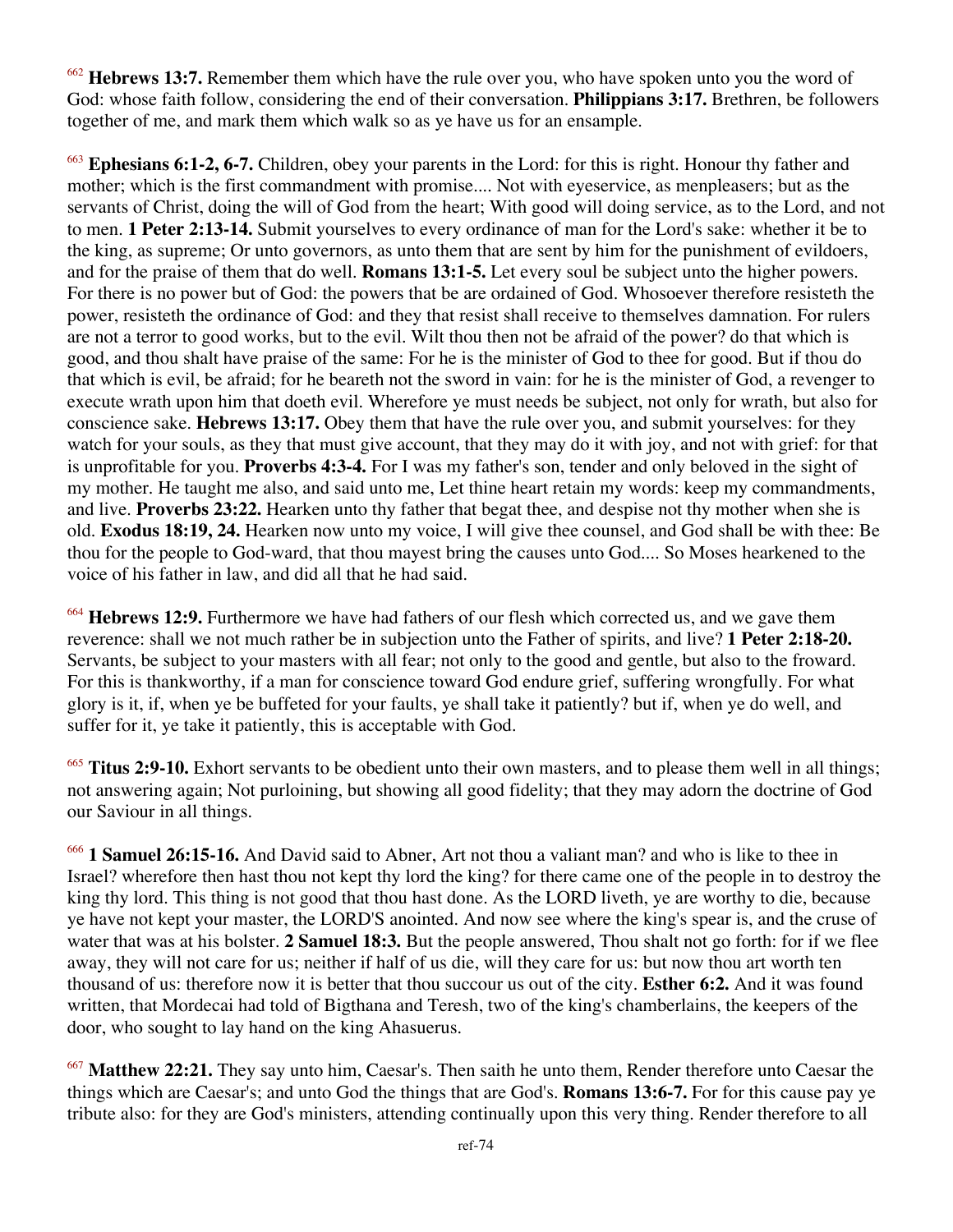their dues: tribute to whom tribute is due; custom to whom custom; fear to whom fear; honour to whom honour. **1 Timothy 5:17-18.** Let the elders that rule well be counted worthy of double honour, especially they who labour in the word and doctrine. For the scripture saith, Thou shalt not muzzle the ox that treadeth out the corn. And, The labourer is worthy of his reward. **Galatians 6:6.** Let him that is taught in the word communicate unto him that teacheth in all good things. **Genesis 45:11.** And there will I nourish thee; for yet there are five years of famine; lest thou, and thy household, and all that thou hast, come to poverty. **Genesis 47:12.** And Joseph nourished his father, and his brethren, and all his father's household, with bread, according to their families.

<sup>668</sup> **1 Peter 2:18.** Servants, be subject to your masters with all fear; not only to the good and gentle, but also to the froward. **Proverbs 23:22.** Hearken unto thy father that begat thee, and despise not thy mother when she is old. **Genesis 9:23.** And Shem and Japheth took a garment, and laid it upon both their shoulders, and went backward, and covered the nakedness of their father; and their faces were backward, and they saw not their father's nakedness.

<sup>669</sup> **Psalm 127:3-5.** Lo, children are an heritage of the LORD: and the fruit of the womb is his reward. As arrows are in the hand of a mighty man; so are children of the youth. Happy is the man that hath his quiver full of them: they shall not be ashamed, but they shall speak with the enemies in the gate. **Proverbs 31:23.** Her husband is known in the gates, when he sitteth among the elders of the land.

<sup>670</sup> **Matthew 15:4-6.** For God commanded, saying, Honour thy father and mother: and, He that curseth father or mother, let him die the death. But ye say, Whosoever shall say to his father or his mother, It is a gift, by whatsoever thou mightest be profited by me; And honour not his father or his mother, he shall be free. Thus have ye made the commandment of God of none effect by your tradition.

<sup>671</sup> **Numbers 11:28-29.** And Joshua the son of Nun, the servant of Moses, one of his young men, answered and said, My lord Moses, forbid them. And Moses said unto him, Enviest thou for my sake? would God that all the LORD'S people were prophets, and that the LORD would put his spirit upon them!

<sup>672</sup> **1 Samuel 8:7.** And the LORD said unto Samuel, Hearken unto the voice of the people in all that they say unto thee: for they have not rejected thee, but they have rejected me, that I should not reign over them. **Isaiah 3:5.** And the people shall be oppressed, every one by another, and every one by his neighbour: the child shall behave himself proudly against the ancient, and the base against the honourable.

<sup>673</sup> **2 Samuel 15:1-12.** And it came to pass after this, that Absalom prepared him chariots and horses, *etc*.

<sup>674</sup> **Exodus 24:15.** And Moses went up into the mount, and a cloud covered the mount.

<sup>675</sup> **1 Samuel 10:27.** But the children of Belial said, How shall this man save us? And they despised him, and brought him no presents. But he held his peace.

<sup>676</sup> **1 Samuel 2:25.** If one man sin against another, the judge shall judge him: but if a man sin against the LORD, who shall entreat for him? Notwithstanding they hearkened not unto the voice of their father, because the LORD would slay them.

<sup>677</sup> **Deuteronomy 21:18-21.** If a man have a stubborn and rebellious son, which will not obey the voice of his father, or the voice of his mother, and that, when they have chastened him, will not hearken unto them: Then shall his father and his mother lay hold on him, and bring him out unto the elders of his city, and unto the gate of his place; And they shall say unto the elders of his city, This our son is stubborn and rebellious, he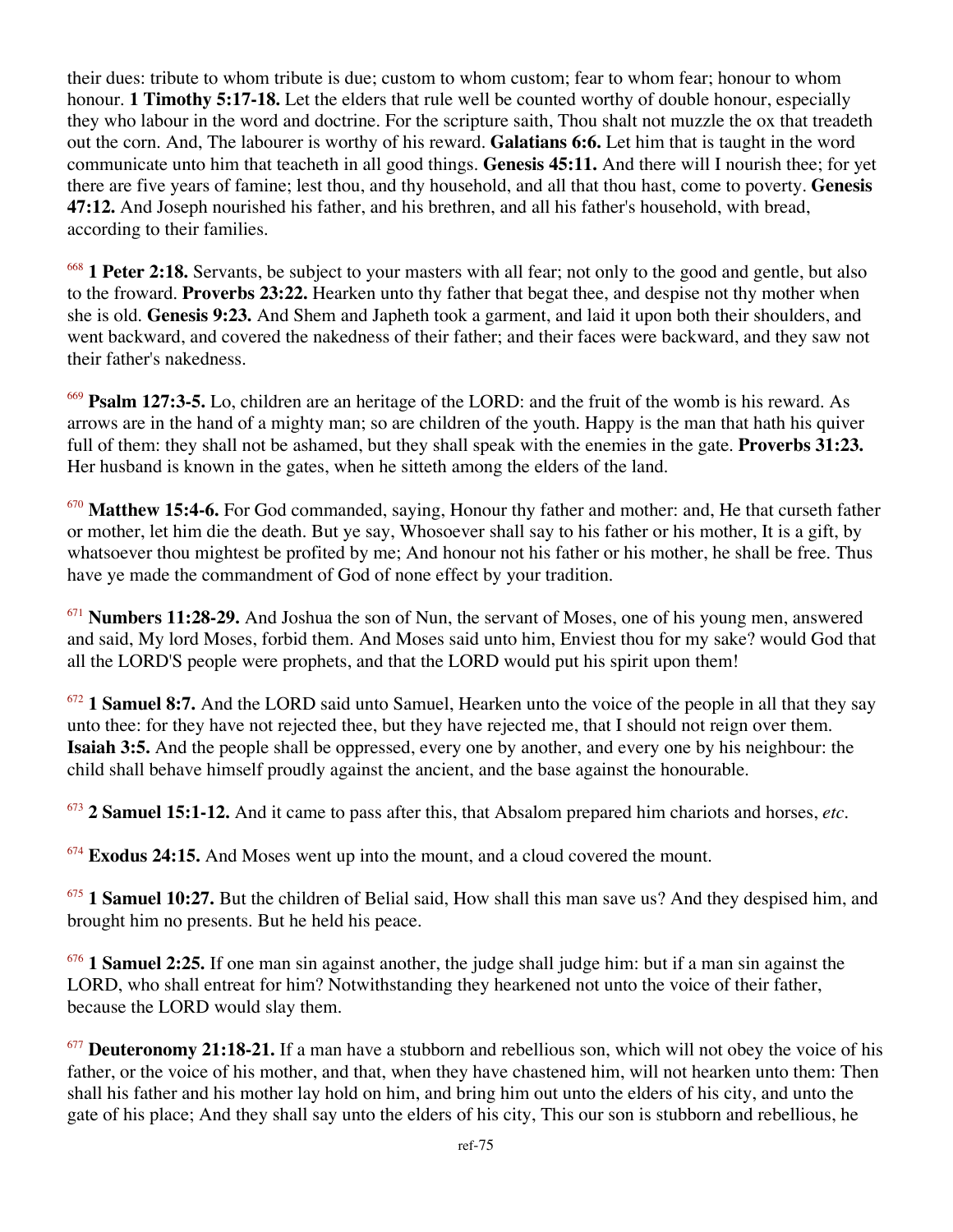will not obey our voice; he is a glutton, and a drunkard. And all the men of his city shall stone him with stones, that he die: so shalt thou put evil away from among you; and all Israel shall hear, and fear.

<sup>678</sup> Proverbs 30:11, 17. There is a generation that curseth their father, and doth not bless their mother.... The eye that mocketh at his father, and despiseth to obey his mother, the ravens of the valley shall pick it out, and the young eagles shall eat it.

<sup>679</sup> **Proverbs 19:26.** He that wasteth his father, and chaseth away his mother, is a son that causeth shame, and bringeth reproach.

<sup>680</sup> **Colossians 3:19.** Husbands, love your wives, and be not bitter against them. **Titus 2:4.** That they may teach the young women to be sober, to love their husbands, to love their children.

<sup>681</sup> **1 Samuel 12:23.** Moreover as for me, God forbid that I should sin against the LORD in ceasing to pray for you: but I will teach you the good and the right way. **Job 1:5.** And it was so, when the days of their feasting were gone about, that Job sent and sanctified them, and rose up early in the morning, and offered burnt offerings according to the number of them all: for Job said, It may be that my sons have sinned, and cursed God in their hearts. Thus did Job continually.

<sup>682</sup> **1 Kings 8:55-56.** And he stood, and blessed all the congregation of Israel with a loud voice, saying, Blessed be the LORD, that hath given rest unto his people Israel, according to all that he promised: there hath not failed one word of all his good promise, which he promised by the hand of Moses his servant. **Hebrews 7:7.** And without all contradiction the less is blessed of the better. **Genesis 49:28.** All these are the twelve tribes of Israel: and this is it that their father spake unto them, and blessed them; every one according to his blessing he blessed them.

<sup>683</sup> **Deuteronomy 6:6-7.** And these words, which I command thee this day, shall be in thine heart: And thou shalt teach them diligently unto thy children, and shalt talk of them when thou sittest in thine house, and when thou walkest by the way, and when thou liest down, and when thou risest up.

<sup>684</sup> **Ephesians 6:4.** And, ye fathers, provoke not your children to wrath: but bring them up in the nurture and admonition of the Lord.

<sup>685</sup> **1 Peter 3:7.** Likewise, ye husbands, dwell with them according to knowledge, giving honour unto the wife, as unto the weaker vessel, and as being heirs together of the grace of life; that your prayers be not hindered.

<sup>686</sup> **1 Peter 2:14.** Or unto governors, as unto them that are sent by him for the punishment of evildoers, and for the praise of them that do well. **Romans 13:3.** For rulers are not a terror to good works, but to the evil. Wilt thou then not be afraid of the power? do that which is good, and thou shalt have praise of the same.

<sup>687</sup> **Esther 6:3.** And the king said, What honour and dignity hath been done to Mordecai for this? Then said the king's servants that ministered unto him, There is nothing done for him.

<sup>688</sup> **Romans 13:3-4.** For rulers are not a terror to good works, but to the evil. Wilt thou then not be afraid of the power? do that which is good, and thou shalt have praise of the same: For he is the minister of God to thee for good. But if thou do that which is evil, be afraid; for he beareth not the sword in vain: for he is the minister of God, a revenger to execute wrath upon him that doeth evil.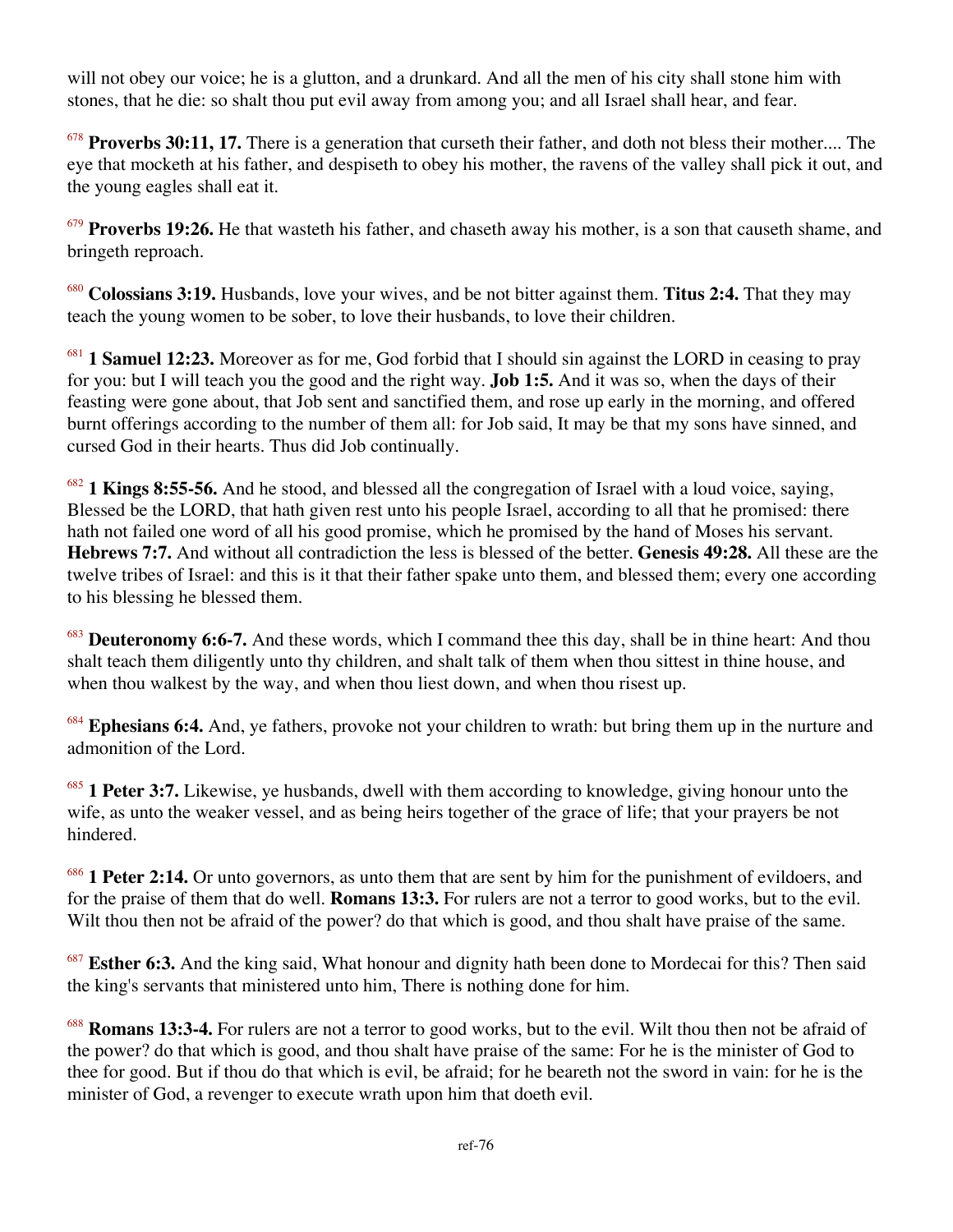<sup>689</sup> **Proverbs 29:15.** The rod and reproof give wisdom: but a child left to himself bringeth his mother to shame. **1 Peter 2:14.** Or unto governors, as unto them that are sent by him for the punishment of evildoers, and for the praise of them that do well.

<sup>690</sup> **Job 29:13-16.** The blessing of him that was ready to perish came upon me: and I caused the widow's heart to sing for joy. I put on righteousness, and it clothed me: my judgment was as a robe and a diadem. I was eyes to the blind, and feet was I to the lame. I was a father to the poor: and the cause which I knew not I searched out. **Isaiah 1:10, 17.** Hear the word of the LORD, ye rulers of Sodom; give ear unto the law of our God, ye people of Gomorrah.... Learn to do well; seek judgment, relieve the oppressed, judge the fatherless, plead for the widow.

<sup>691</sup> **Ephesians 6:4.** And, ye fathers, provoke not your children to wrath: but bring them up in the nurture and admonition of the Lord.

<sup>692</sup> **1 Timothy 5:8.** But if any provide not for his own, and specially for those of his own house, he hath denied the faith, and is worse than an infidel.

<sup>693</sup> **1 Timothy 4:12.** Let no man despise thy youth; but be thou an example of the believers, in word, in conversation, in charity, in spirit, in faith, in purity. **Titus 2:3-5.** The aged women likewise, that they be in behaviour as becometh holiness, not false accusers, not given to much wine, teachers of good things; That they may teach the young women to be sober, to love their husbands, to love their children, To be discreet, chaste, keepers at home, good, obedient to their own husbands, that the word of God be not blasphemed.

<sup>694</sup> **1 Kings 3:28.** And all Israel heard of the judgment which the king had judged; and they feared the king: for they saw that the wisdom of God was in him, to do judgment.

<sup>695</sup> **Titus 2:15.** These things speak, and exhort, and rebuke with all authority. Let no man despise thee.

<sup>696</sup> **Ezekiel 34:2-4.** Son of man, prophesy against the shepherds of Israel, prophesy, and say unto them, Thus saith the Lord GOD unto the shepherds; Woe be to the shepherds of Israel that do feed themselves! should not the shepherds feed the flocks? Ye eat the fat, and ye clothe you with the wool, ye kill them that are fed: but ye feed not the flock. The diseased have ye not strengthened, neither have ye healed that which was sick, neither have ye bound up that which was broken, neither have ye brought again that which was driven away, neither have ye sought that which was lost; but with force and with cruelty have ye ruled them.

<sup>697</sup> **Philippians 2:21.** For all seek their own, not the things which are Jesus Christ's.

<sup>698</sup> **John 5:44.** How can ye believe, which receive honour one of another, and seek not the honour that cometh from God only? **John 7:18.** He that speaketh of himself seeketh his own glory: but he that seeketh his glory that sent him, the same is true, and no unrighteousness is in him.

<sup>699</sup> **Isaiah 56:10-11.** His watchmen are blind: they are all ignorant, they are all dumb dogs, they cannot bark; sleeping, lying down, loving to slumber. Yea, they are greedy dogs which can never have enough, and they are shepherds that cannot understand: they all look to their own way, every one for his gain, from his quarter. **Deuteronomy 17:17.** Neither shall he multiply wives to himself, that his heart turn not away: neither shall he greatly multiply to himself silver and gold.

<sup>700</sup> **Daniel 3:4-6.** Then an herald cried aloud, To you it is commanded, O people, nations, and languages, That at what time ye hear the sound of the cornet, flute, harp, sackbut, psaltery, dulcimer, and all kinds of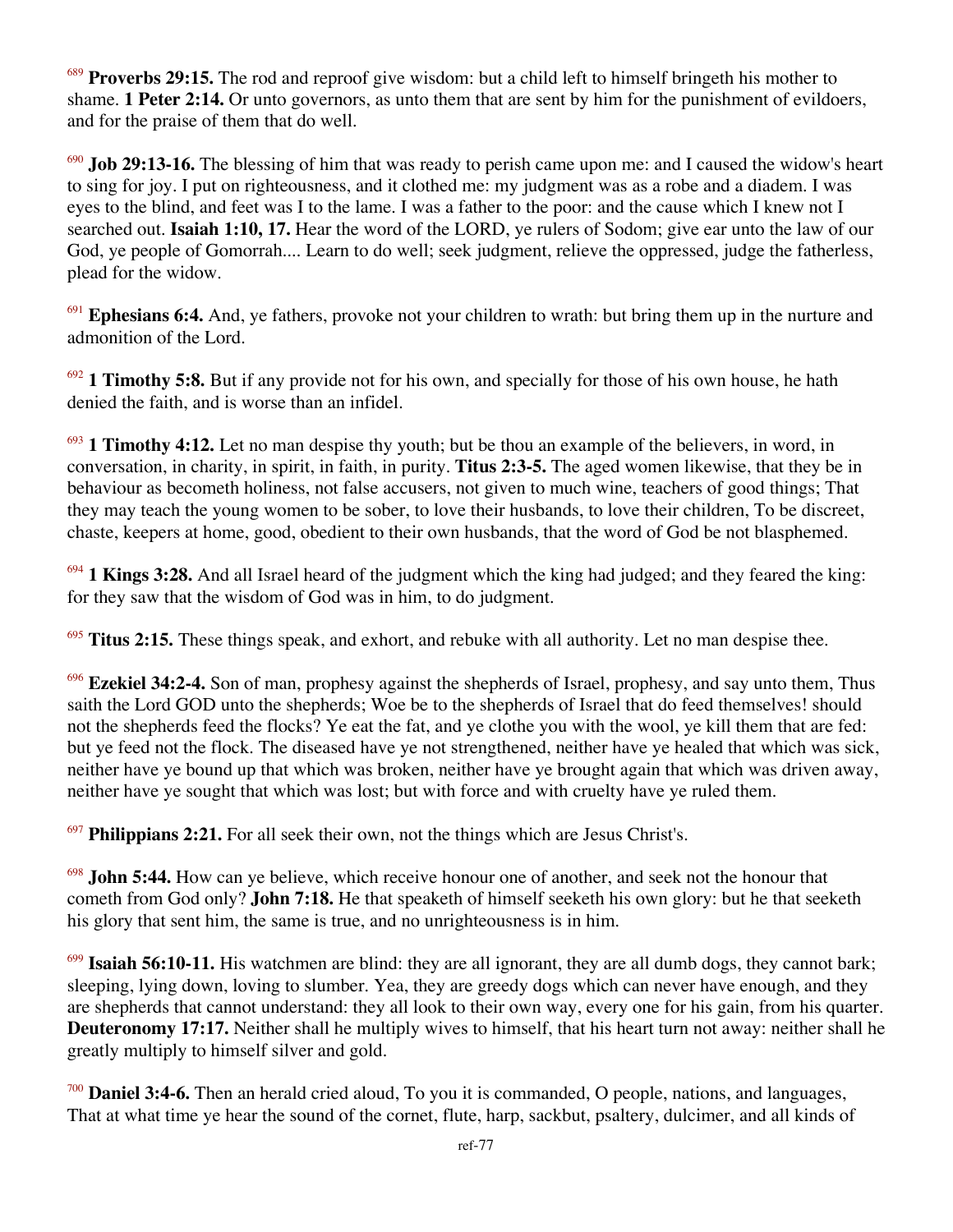music, ye fall down and worship the golden image that Nebuchadnezzar the king hath set up: And whoso falleth not down and worshippeth shall the same hour be cast into the midst of a burning fiery furnace. **Acts 4:17-18.** But that it spread no further among the people, let us straitly threaten them, that they speak henceforth to no man in this name. And they called them, and commanded them not to speak at all nor teach in the name of Jesus.

<sup>701</sup> **Exodus 5:10-18.** And the taskmasters of the people went out, and their officers, and they spake to the people, saying, Thus saith Pharaoh, I will not give you straw. Go ye, get you straw where ye can find it: yet not ought of your work shall be diminished. So the people were scattered abroad throughout all the land of Egypt to gather stubble instead of straw. And the taskmasters hasted them, saying, Fulfil your works, your daily tasks, as when there was straw. And the officers of the children of Israel, which Pharaoh's taskmasters had set over them, were beaten, and demanded, Wherefore have ye not fulfilled your task in making brick both yesterday and to day, as heretofore? Then the officers of the children of Israel came and cried unto Pharaoh, saying, Wherefore dealest thou thus with thy servants? There is no straw given unto thy servants, and they say to us, Make brick: and, behold, thy servants are beaten; but the fault is in thine own people. But he said, Ye are idle, ye are idle: therefore ye say, Let us go and do sacrifice to the LORD. Go therefore now, and work; for there shall no straw be given you, yet shall ye deliver the tale of bricks. **Matthew 23:2, 4.** Saying, The scribes and the Pharisees sit in Moses' seat.... For they bind heavy burdens and grievous to be borne, and lay them on men's shoulders; but they themselves will not move them with one of their fingers.

<sup>702</sup> **Matthew 14:8.** And she, being before instructed of her mother, said, Give me here John Baptist's head in a charger. **Mark 6:24.** And she went forth, and said unto her mother, What shall I ask? And she said, The head of John the Baptist.

<sup>703</sup> **2 Samuel 13:28.** Now Absalom had commanded his servants, saying, Mark ye now when Amnon's heart is merry with wine, and when I say unto you, Smite Amnon; then kill him, fear not: have not I commanded you? be courageous, and be valiant.

<sup>704</sup> **1 Samuel 3:13.** For I have told him that I will judge his house for ever for the iniquity which he knoweth; because his sons made themselves vile, and he restrained them not.

<sup>705</sup> **John 7:46-49.** The officers answered, Never man spake like this man. Then answered them the Pharisees, Are ye also deceived? Have any of the rulers or of the Pharisees believed on him? But this people who knoweth not the law are cursed. **Colossians 3:21.** Fathers, provoke not your children to anger, lest they be discouraged. **Exodus 5:17.** But he said, Ye are idle, ye are idle: therefore ye say, Let us go and do sacrifice to the LORD.

<sup>706</sup> **1 Peter 2:18-20.** Servants, be subject to your masters with all fear; not only to the good and gentle, but also to the froward. For this is thankworthy, if a man for conscience toward God endure grief, suffering wrongfully. For what glory is it, if, when ye be buffeted for your faults, ye shall take it patiently? but if, when ye do well, and suffer for it, ye take it patiently, this is acceptable with God. **Hebrews 12:10.** For they verily for a few days chastened us after their own pleasure; but he for our profit, that we might be partakers of his holiness. **Deuteronomy 25:3.** Forty stripes he may give him, and not exceed: lest, if he should exceed, and beat him above these with many stripes, then thy brother should seem vile unto thee.

<sup>707</sup> **Genesis 38:11, 26.** Then said Judah to Tamar his daughter in law, Remain a widow at thy father's house, till Shelah my son be grown: for he said, Lest peradventure he die also, as his brethren did. And Tamar went and dwelt in her father's house.... And Judah acknowledged them, and said, She hath been more righteous than I; because that I gave her not to Shelah my son. And he knew her again no more. **Acts 18:17.** Then all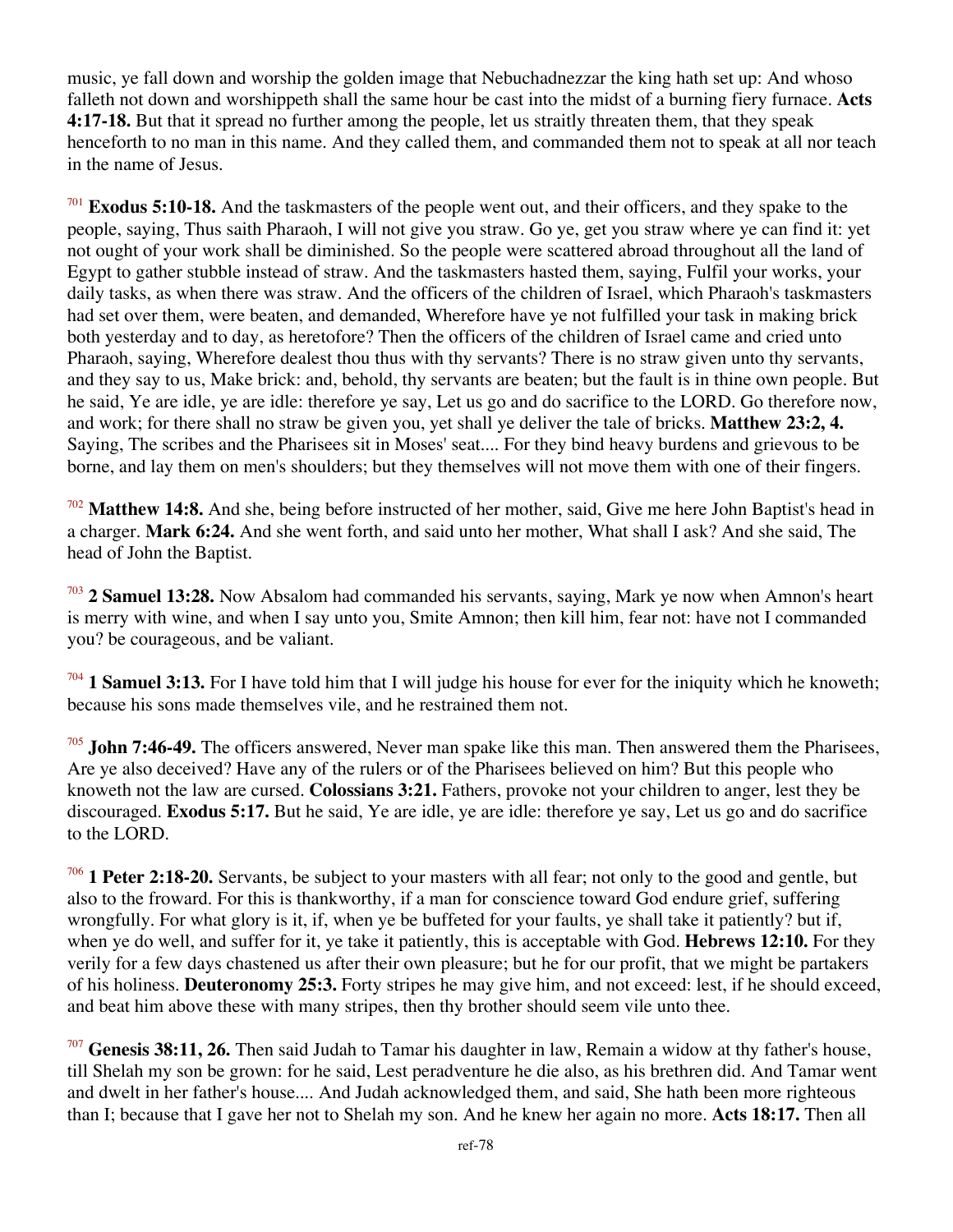the Greeks took Sosthenes, the chief ruler of the synagogue, and beat him before the judgment seat. And Gallio cared for none of those things.

<sup>708</sup> **Ephesians 6:4.** And, ye fathers, provoke not your children to wrath: but bring them up in the nurture and admonition of the Lord.

<sup>709</sup> **Genesis 9:21.** And he drank of the wine, and was drunken; and he was uncovered within his tent. **1 Kings 12:13-16.** And the king answered the people roughly, and forsook the old men's counsel that they gave him; And spake to them after the counsel of the young men, saying, My father made your yoke heavy, and I will add to your yoke: my father also chastised you with whips, but I will chastise you with scorpions. Wherefore the king hearkened not unto the people; for the cause was from the LORD, that he might perform his saying, which the LORD spake by Ahijah the Shilonite unto Jeroboam the son of Nebat. So when all Israel saw that the king hearkened not unto them, the people answered the king, saying, What portion have we in David? neither have we inheritance in the son of Jesse: to your tents, O Israel: now see to thine own house, David. So Israel departed unto their tents. **1 Kings 1:6.** And his father had not displeased him at any time in saying, Why hast thou done so? and he also was a very goodly man; and his mother bare him after Absalom. **1 Samuel 2:29-31.** Wherefore kick ye at my sacrifice and at mine offering, which I have commanded in my habitation; and honourest thy sons above me, to make yourselves fat with the chiefest of all the offerings of Israel my people? Wherefore the LORD God of Israel saith, I said indeed that thy house, and the house of thy father, should walk before me for ever: but now the LORD saith, Be it far from me; for them that honour me I will honour, and they that despise me shall be lightly esteemed. Behold, the days come, that I will cut off thine arm, and the arm of thy father's house, that there shall not be an old man in thine house.

<sup>710</sup> **1 Peter 2:17.** Honour all men. Love the brotherhood. Fear God. Honour the king.

<sup>711</sup> **Romans 12:10.** Be kindly affectioned one to another with brotherly love; in honour preferring one another.

<sup>712</sup> **Romans 12:15-16.** Rejoice with them that do rejoice, and weep with them that weep. Be of the same mind one toward another. Mind not high things, but condescend to men of low estate. Be not wise in your own conceits. **Philippians 2:3-4.** Let nothing be done through strife or vainglory; but in lowliness of mind let each esteem other better than themselves. Look not every man on his own things, but every man also on the things of others.

<sup>713</sup> **Romans 13:8.** Owe no man any thing, but to love one another: for he that loveth another hath fulfilled the law.

<sup>714</sup> **2 Timothy 3:3.** Without natural affection, trucebreakers, false accusers, incontinent, fierce, despisers of those that are good.

<sup>715</sup> **Acts 7:9.** And the patriarchs, moved with envy, sold Joseph into Egypt: but God was with him. **Galatians 5:26.** Let us not be desirous of vain glory, provoking one another, envying one another.

<sup>716</sup> **Numbers 12:2.** And they said, Hath the LORD indeed spoken only by Moses? hath he not spoken also by us? And the LORD heard it. **Esther 6:12-13.** And Mordecai came again to the king's gate. But Haman hasted to his house mourning, and having his head covered. And Haman told Zeresh his wife and all his friends every thing that had befallen him. Then said his wise men and Zeresh his wife unto him, If Mordecai be of the seed of the Jews, before whom thou hast begun to fall, thou shalt not prevail against him, but shalt surely fall before him.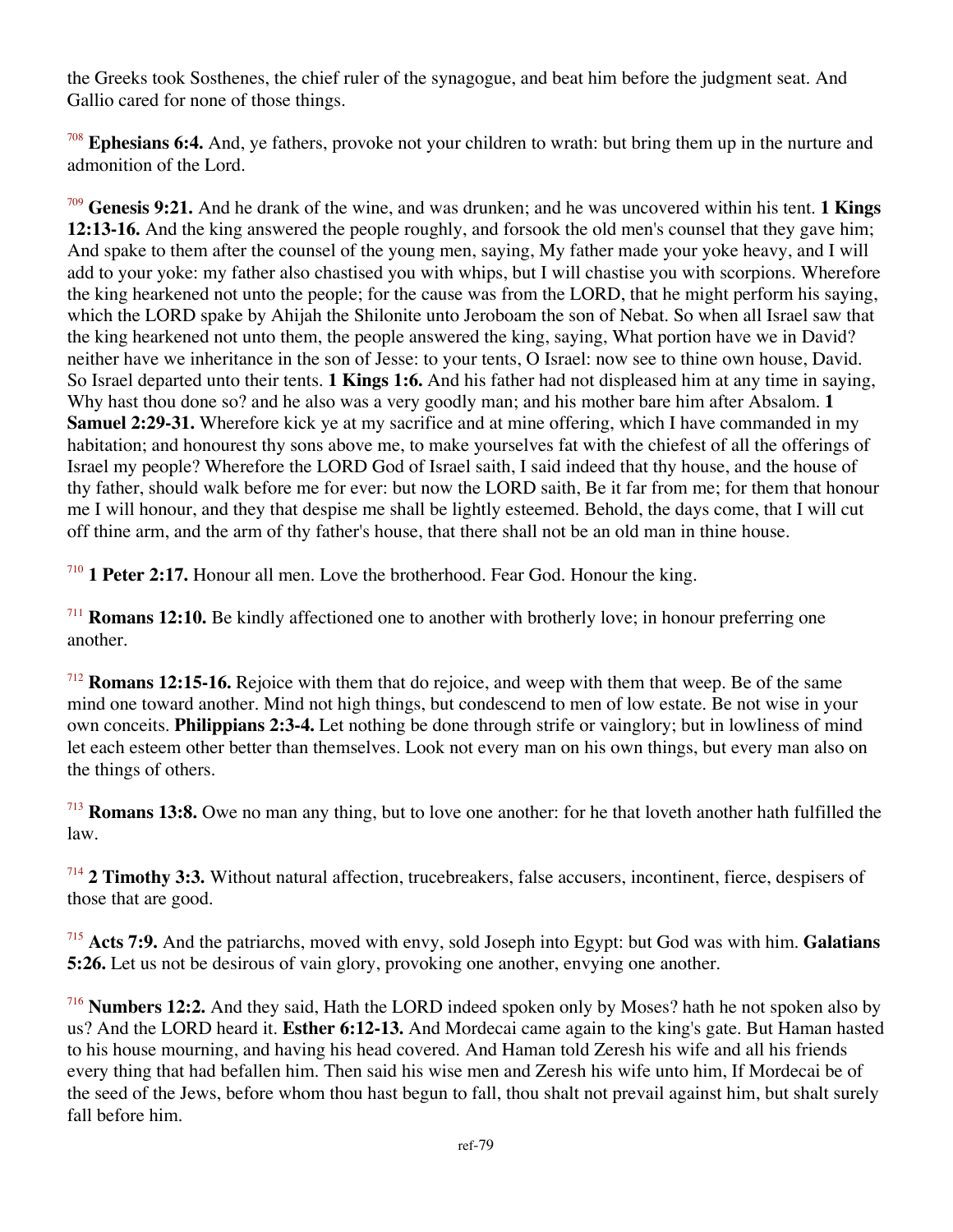<sup>717</sup> **3 John 9.** I wrote unto the church: but Diotrephes, who loveth to have the preeminence among them, receiveth us not. **Luke 22:24.** And there was also a strife among them, which of them should be accounted the greatest.

<sup>718</sup> **Exodus 20:12.** Honour thy father and thy mother: that thy days may be long upon the land which the LORD thy God giveth thee.

<sup>719</sup> **Deuteronomy 5:16.** Honour thy father and thy mother, as the LORD thy God hath commanded thee; that thy days may be prolonged, and that it may go well with thee, in the land which the LORD thy God giveth thee. **1 Kings 8:25.** Therefore now, LORD God of Israel, keep with thy servant David my father that thou promisedst him, saying, There shall not fail thee a man in my sight to sit on the throne of Israel; so that thy children take heed to their way, that they walk before me as thou hast walked before me. **Ephesians 6:2-3.** Honour thy father and mother; which is the first commandment with promise; That it may be well with thee, and thou mayest live long on the earth.

<sup>720</sup> **Exodus 20:13.** Thou shalt not kill.

<sup>721</sup> **Ephesians 5:28-29.** So ought men to love their wives as their own bodies. He that loveth his wife loveth himself. For no man ever yet hated his own flesh; but nourisheth and cherisheth it, even as the Lord the church.

<sup>722</sup> **1 Kings 18:4.** For it was so, when Jezebel cut off the prophets of the LORD, that Obadiah took an hundred prophets, and hid them by fifty in a cave, and fed them with bread and water.)

<sup>723</sup> **Jeremiah 26:15-16.** But know ye for certain, that if ye put me to death, ye shall surely bring innocent blood upon yourselves, and upon this city, and upon the inhabitants thereof: for of a truth the LORD hath sent me unto you to speak all these words in your ears. Then said the princes and all the people unto the priests and to the prophets; This man is not worthy to die: for he hath spoken to us in the name of the LORD our God. **Acts 23:12, 16-17, 21, 27.** And when it was day, certain of the Jews banded together, and bound themselves under a curse, saying that they would neither eat nor drink till they had killed Paul.... And when Paul's sister's son heard of their lying in wait, he went and entered into the castle, and told Paul. Then Paul called one of the centurions unto him, and said, Bring this young man unto the chief captain: for he hath a certain thing to tell him.... But do not thou yield unto them: for there lie in wait for him of them more than forty men, which have bound themselves with an oath, that they will neither eat nor drink till they have killed him: and now are they ready, looking for a promise from thee.... This man was taken of the Jews, and should have been killed of them: then came I with an army, and rescued him, having understood that he was a Roman.

<sup>724</sup> **Ephesians 4:26-27.** Be ye angry, and sin not: let not the sun go down upon your wrath: Neither give place to the devil.

<sup>725</sup> **2 Samuel 2:22.** And Abner said again to Asahel, Turn thee aside from following me: wherefore should I smite thee to the ground? how then should I hold up my face to Joab thy brother? **Deuteronomy 22:8.** When thou buildest a new house, then thou shalt make a battlement for thy roof, that thou bring not blood upon thine house, if any man fall from thence.

<sup>726</sup> **Matthew 4:6-7.** And saith unto him, If thou be the Son of God, cast thyself down: for it is written, He shall give his angels charge concerning thee: and in their hands they shall bear thee up, lest at any time thou dash thy foot against a stone. Jesus said unto him, It is written again, Thou shalt not tempt the Lord thy God.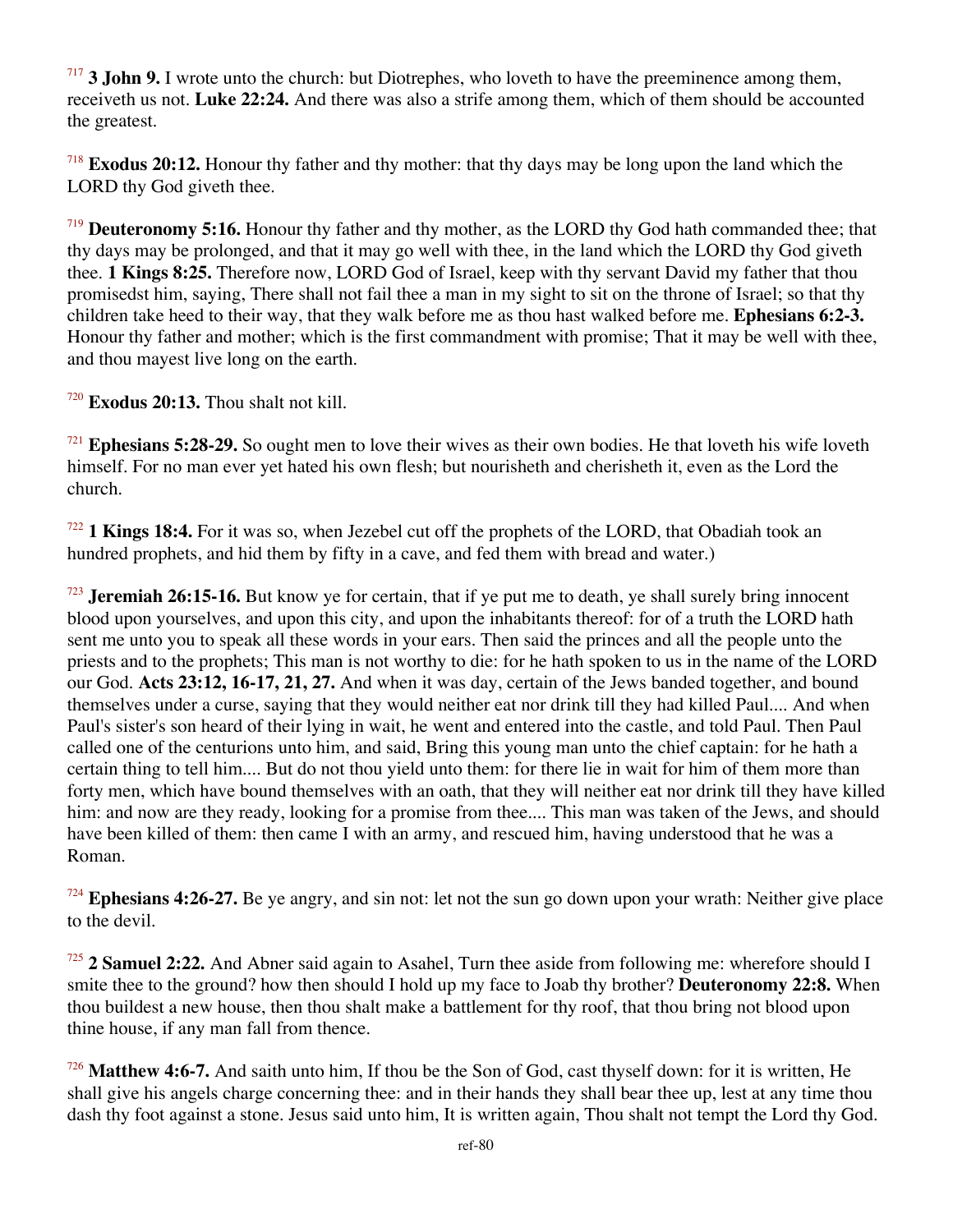**Proverbs 1:10-11, 15-16.** My son, if sinners entice thee, consent thou not. If they say, Come with us, let us lay wait for blood, let us lurk privily for the innocent without cause.... My son, walk not thou in the way with them; refrain thy foot from their path: For their feet run to evil, and make haste to shed blood.

<sup>727</sup> **1 Samuel 24:12.** The LORD judge between me and thee, and the LORD avenge me of thee: but mine hand shall not be upon thee. **1 Samuel 26:9-11.** And David said to Abishai, Destroy him not: for who can stretch forth his hand against the LORD'S anointed, and be guiltless? David said furthermore, As the LORD liveth, the LORD shall smite him; or his day shall come to die; or he shall descend into battle, and perish. The LORD forbid that I should stretch forth mine hand against the LORD'S anointed: but, I pray thee, take thou now the spear that is at his bolster, and the cruse of water, and let us go. **Genesis 37:21-22.** And Reuben heard it, and he delivered him out of their hands; and said, Let us not kill him. And Reuben said unto them, Shed no blood, but cast him into this pit that is in the wilderness, and lay no hand upon him; that he might rid him out of their hands, to deliver him to his father again.

<sup>728</sup> **Psalm 82:4.** Deliver the poor and needy: rid them out of the hand of the wicked. **Proverbs 24:11-12.** If thou forbear to deliver them that are drawn unto death, and those that are ready to be slain; If thou sayest, Behold, we knew it not; doth not he that pondereth the heart consider it? and he that keepeth thy soul, doth not he know it? and shall not he render to every man according to his works? **1 Samuel 14:45.** And the people said unto Saul, Shall Jonathan die, who hath wrought this great salvation in Israel? God forbid: as the LORD liveth, there shall not one hair of his head fall to the ground; for he hath wrought with God this day. So the people rescued Jonathan, that he died not.

<sup>729</sup> **James 5:7-11.** Be patient therefore, brethren, unto the coming of the Lord. Behold, the husbandman waiteth for the precious fruit of the earth, and hath long patience for it, until he receive the early and latter rain. Be ye also patient; stablish your hearts: for the coming of the Lord draweth nigh. Grudge not one against another, brethren, lest ye be condemned: behold, the judge standeth before the door. Take, my brethren, the prophets, who have spoken in the name of the Lord, for an example of suffering affliction, and of patience. Behold, we count them happy which endure. Ye have heard of the patience of Job, and have seen the end of the Lord; that the Lord is very pitiful, and of tender mercy. **Hebrews 12:9.** Furthermore we have had fathers of our flesh which corrected us, and we gave them reverence: shall we not much rather be in subjection unto the Father of spirits, and live?

<sup>730</sup> **1 Thessalonians 4:11.** And that ye study to be quiet, and to do your own business, and to work with your own hands, as we commanded you. **1 Peter 3:3-4.** Whose adorning let it not be that outward adorning of plaiting the hair, and of wearing of gold, or of putting on of apparel; But let it be the hidden man of the heart, in that which is not corruptible, even the ornament of a meek and quiet spirit, which is in the sight of God of great price. **Psalm 37:8-11.** Cease from anger, and forsake wrath: fret not thyself in any wise to do evil. For evildoers shall be cut off: but those that wait upon the LORD, they shall inherit the earth. For yet a little while, and the wicked shall not be: yea, thou shalt diligently consider his place, and it shall not be. But the meek shall inherit the earth; and shall delight themselves in the abundance of peace.

<sup>731</sup> **Proverbs 17:22.** A merry heart doeth good like a medicine: but a broken spirit drieth the bones.

<sup>732</sup> **Proverbs 25:16, 27.** Hast thou found honey? eat so much as is sufficient for thee, lest thou be filled therewith, and vomit it.... It is not good to eat much honey: so for men to search their own glory is not glory.

<sup>733</sup> **1 Timothy 5:23.** Drink no longer water, but use a little wine for thy stomach's sake and thine often infirmities.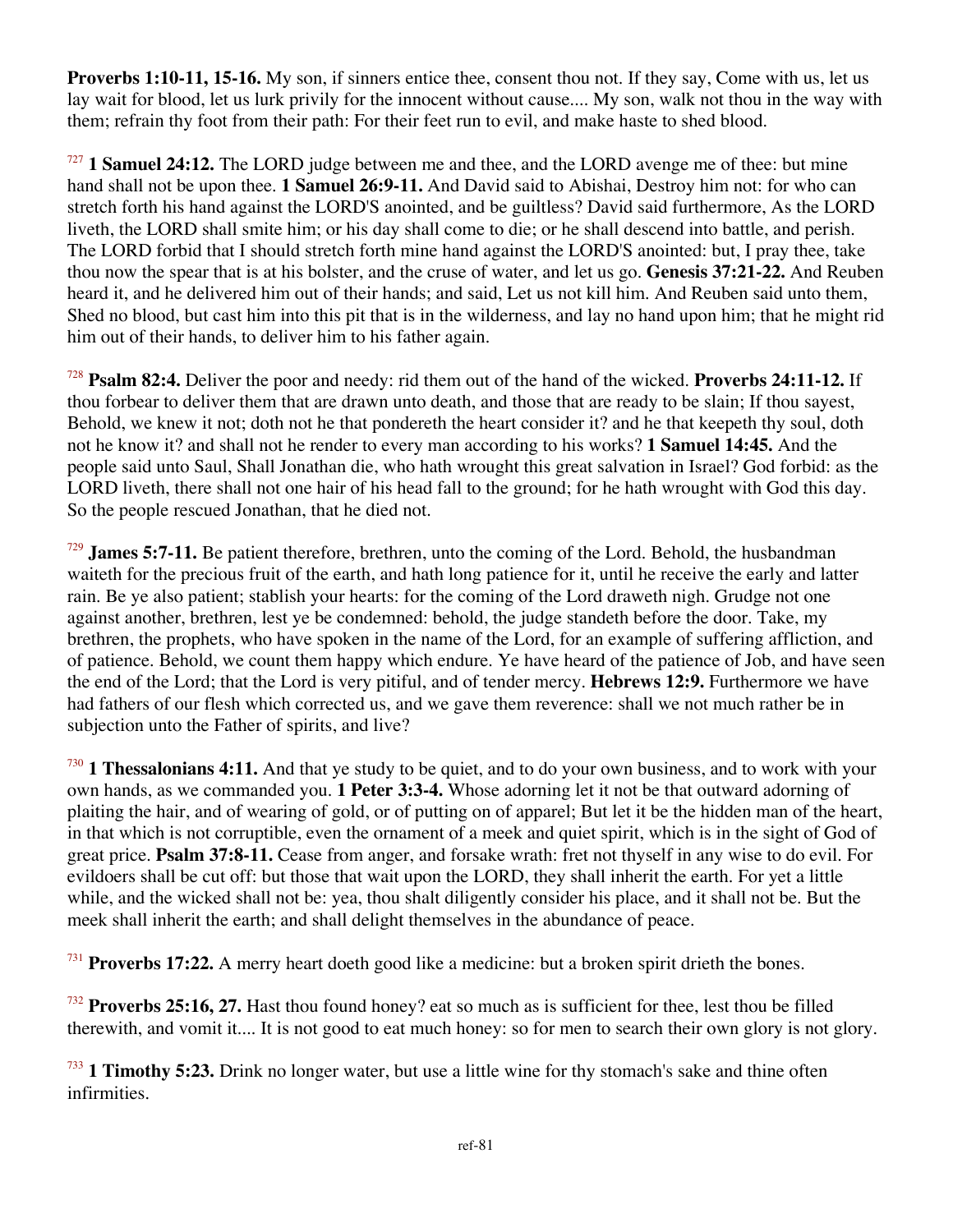<sup>734</sup> **Isaiah 38:21.** For Isaiah had said, Let them take a lump of figs, and lay it for a plaster upon the boil, and he shall recover.

<sup>735</sup> **Psalm 127:2.** It is vain for you to rise up early, to sit up late, to eat the bread of sorrows: for so he giveth his beloved sleep.

<sup>736</sup> **Ecclesiastes 5:12.** The sleep of a labouring man is sweet, whether he eat little or much: but the abundance of the rich will not suffer him to sleep. **2 Thessalonians 3:10, 12.** For even when we were with you, this we commanded you, that if any would not work, neither should he eat.... Now them that are such we command and exhort by our Lord Jesus Christ, that with quietness they work, and eat their own bread. **Proverbs 16:20.** He that handleth a matter wisely shall find good: and whoso trusteth in the LORD, happy is he.

<sup>737</sup> **Ecclesiastes 3:4, 11.** A time to weep, and a time to laugh; a time to mourn, and a time to dance.... He hath made every thing beautiful in his time: also he hath set the world in their heart, so that no man can find out the work that God maketh from the beginning to the end.

<sup>738</sup> **1 Samuel 19:4-5.** And Jonathan spake good of David unto Saul his father, and said unto him, Let not the king sin against his servant, against David; because he hath not sinned against thee, and because his works have been to thee-ward very good: For he did put his life in his hand, and slew the Philistine, and the LORD wrought a great salvation for all Israel: thou sawest it, and didst rejoice: wherefore then wilt thou sin against innocent blood, to slay David without a cause? **1 Samuel 22:13-14.** And Saul said unto him, Why have ye conspired against me, thou and the son of Jesse, in that thou hast given him bread, and a sword, and hast inquired of God for him, that he should rise against me, to lie in wait, as at this day? Then Ahimelech answered the king, and said, And who is so faithful among all thy servants as David, which is the king's son in law, and goeth at thy bidding, and is honourable in thine house?

<sup>739</sup> **Romans 13:10.** Love worketh no ill to his neighbour: therefore love is the fulfilling of the law.

<sup>740</sup> **Luke 10:33-34.** But a certain Samaritan, as he journeyed, came where he was: and when he saw him, he had compassion on him, And went to him, and bound up his wounds, pouring in oil and wine, and set him on his own beast, and brought him to an inn, and took care of him.

<sup>741</sup> **Colossians 3:12-13.** Put on therefore, as the elect of God, holy and beloved, bowels of mercies, kindness, humbleness of mind, meekness, longsuffering; Forbearing one another, and forgiving one another, if any man have a quarrel against any: even as Christ forgave you, so also do ye.

<sup>742</sup> **James 3:17.** But the wisdom that is from above is first pure, then peaceable, gentle, and easy to be entreated, full of mercy and good fruits, without partiality, and without hypocrisy.

<sup>743</sup> **1 Peter 3:8-11.** Finally, be ye all of one mind, having compassion one of another, love as brethren, be pitiful, be courteous: Not rendering evil for evil, or railing for railing: but contrariwise blessing; knowing that ye are thereunto called, that ye should inherit a blessing. For he that will love life, and see good days, let him refrain his tongue from evil, and his lips that they speak no guile: Let him eschew evil, and do good; let him seek peace, and ensue it. **Proverbs 15:1.** A soft answer turneth away wrath: but grievous words stir up anger. **Judges 8:1-3.** And the men of Ephraim said unto him, Why hast thou served us thus, that thou calledst us not, when thou wentest to fight with the Midianites? And they did chide with him sharply. And he said unto them, What have I done now in comparison of you? Is not the gleaning of the grapes of Ephraim better than the vintage of Abiezer? God hath delivered into your hands the princes of Midian, Oreb and Zeeb: and what was I able to do in comparison of you? Then their anger was abated toward him, when he had said that.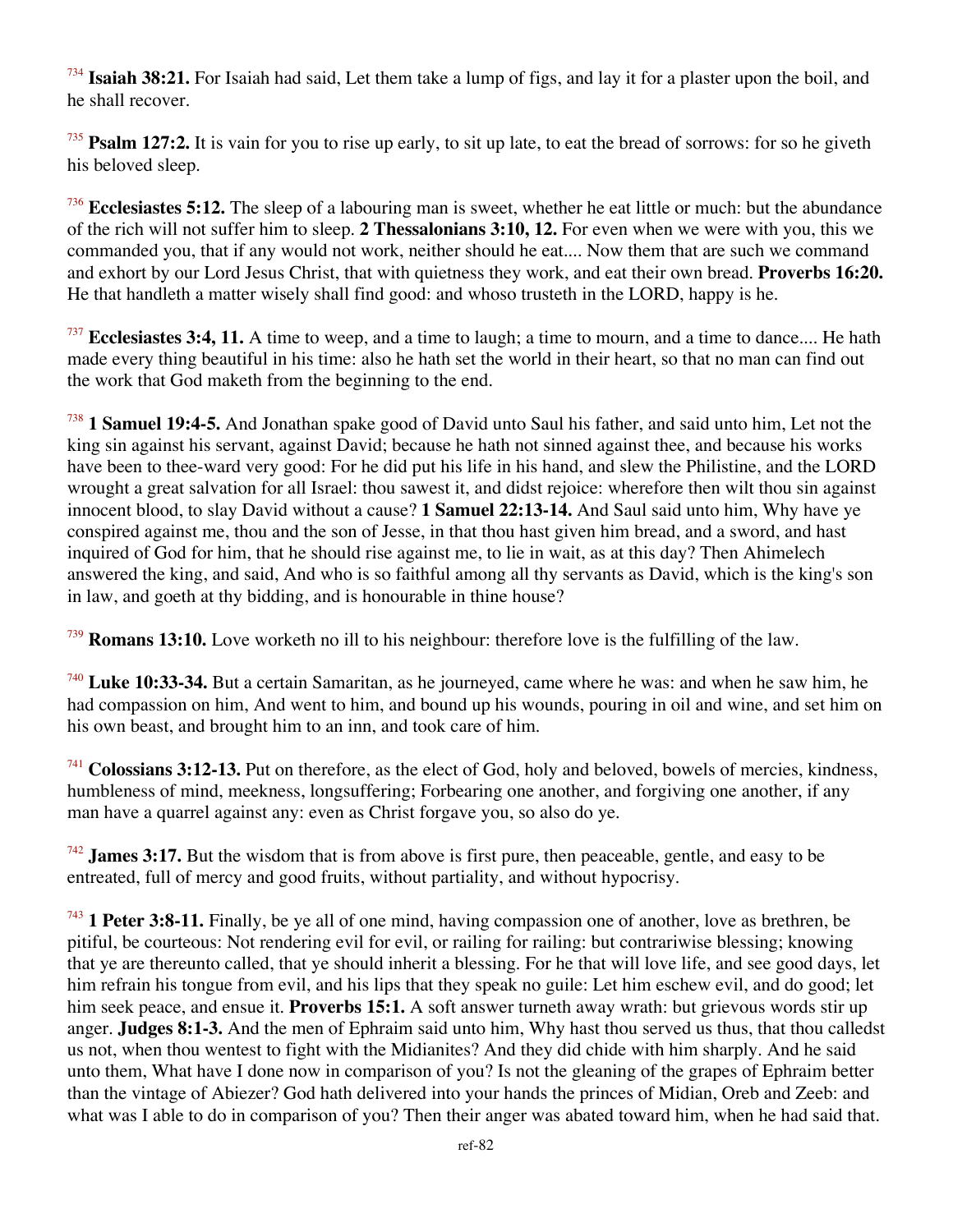<sup>744</sup> Matthew 5:24. Leave there thy gift before the altar, and go thy way; first be reconciled to thy brother, and then come and offer thy gift. **Ephesians 5:2, 32.** And walk in love, as Christ also hath loved us, and hath given himself for us an offering and a sacrifice to God for a sweetsmelling savour.... This is a great mystery: but I speak concerning Christ and the church. **Romans 12:17.** Recompense to no man evil for evil. Provide things honest in the sight of all men.

<sup>745</sup> **1 Thessalonians 5:14.** Now we exhort you, brethren, warn them that are unruly, comfort the feebleminded, support the weak, be patient toward all men. **Job 31:19-20.** If I have seen any perish for want of clothing, or any poor without covering; If his loins have not blessed me, and if he were not warmed with the fleece of my sheep. **Matthew 25:35-36.** For I was an hungered, and ye gave me meat: I was thirsty, and ye gave me drink: I was a stranger, and ye took me in: Naked, and ye clothed me: I was sick, and ye visited me: I was in prison, and ye came unto me. **Proverbs 31:8-9.** Open thy mouth for the dumb in the cause of all such as are appointed to destruction. Open thy mouth, judge righteously, and plead the cause of the poor and needy.

<sup>746</sup> **Acts 16:28.** But Paul cried with a loud voice, saying, Do thyself no harm: for we are all here.

<sup>747</sup> **Genesis 9:6.** Whoso sheddeth man's blood, by man shall his blood be shed: for in the image of God made he man.

<sup>748</sup> **Numbers 35:31, 33.** Moreover ye shall take no satisfaction for the life of a murderer, which is guilty of death: but he shall be surely put to death.... So ye shall not pollute the land wherein ye are: for blood it defileth the land: and the land cannot be cleansed of the blood that is shed therein, but by the blood of him that shed it.

<sup>749</sup> **Jeremiah 48:10.** Cursed be he that doeth the work of the LORD deceitfully, and cursed be he that keepeth back his sword from blood. **Deuteronomy 20:1.** When thou goest out to battle against thine enemies, and seest horses, and chariots, and a people more than thou, be not afraid of them: for the LORD thy God is with thee, which brought thee up out of the land of Egypt.

<sup>750</sup> **Exodus 22:2-3.** If a thief be found breaking up, and be smitten that he die, there shall no blood be shed for him. If the sun be risen upon him, there shall be blood shed for him; for he should make full restitution; if he have nothing, then he shall be sold for his theft.

<sup>751</sup> **Matthew 25:42-43.** For I was an hungered, and ye gave me no meat: I was thirsty, and ye gave me no drink: I was a stranger, and ye took me not in: naked, and ye clothed me not: sick, and in prison, and ye visited me not. **James 2:15-16.** If a brother or sister be naked, and destitute of daily food, And one of you say unto them, Depart in peace, be ye warmed and filled; notwithstanding ye give them not those things which are needful to the body; what doth it profit? **Ecclesiastes 6:1-2.** There is an evil which I have seen under the sun, and it is common among men: A man to whom God hath given riches, wealth, and honour, so that he wanteth nothing for his soul of all that he desireth, yet God giveth him not power to eat thereof, but a stranger eateth it: this is vanity, and it is an evil disease.

<sup>752</sup> **Matthew 5:22.** But I say unto you, That whosoever is angry with his brother without a cause shall be in danger of the judgment: and whosoever shall say to his brother, Raca, shall be in danger of the council: but whosoever shall say, Thou fool, shall be in danger of hell fire.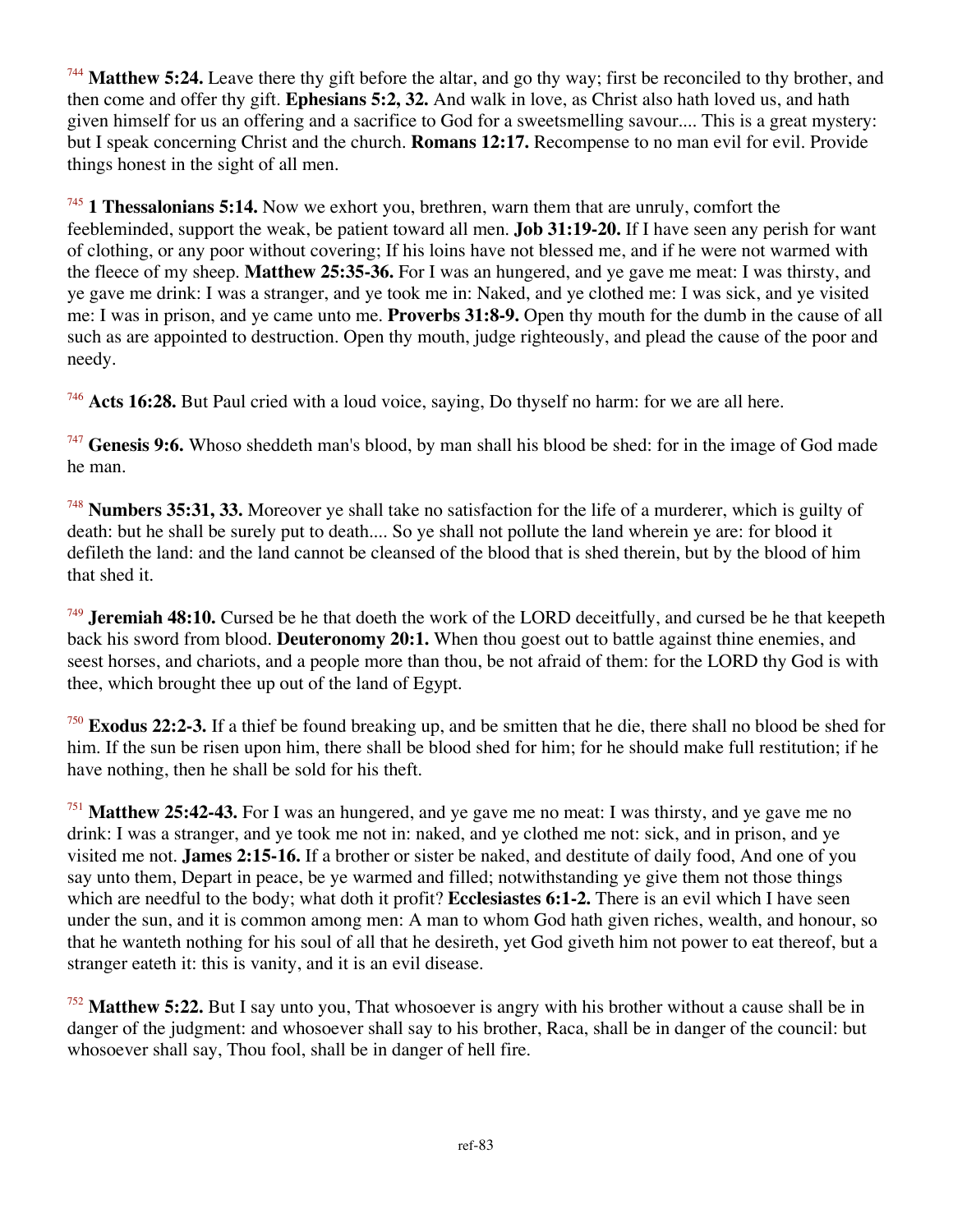<sup>753</sup> **1 John 3:15.** Whosoever hateth his brother is a murderer: and ye know that no murderer hath eternal life abiding in him. **Leviticus 19:17.** Thou shalt not hate thy brother in thine heart: thou shalt in any wise rebuke thy neighbour, and not suffer sin upon him.

<sup>754</sup> **Proverbs 14:30.** A sound heart is the life of the flesh: but envy the rottenness of the bones.

<sup>755</sup> **Romans 12:19.** Dearly beloved, avenge not yourselves, but rather give place unto wrath: for it is written, Vengeance is mine; I will repay, saith the Lord.

<sup>756</sup> **Ephesians 4:31.** Let all bitterness, and wrath, and anger, and clamour, and evil speaking, be put away from you, with all malice.

<sup>757</sup> **Matthew 6:31, 34.** Therefore take no thought, saying, What shall we eat? or, What shall we drink? or, Wherewithal shall we be clothed?... Take therefore no thought for the morrow: for the morrow shall take thought for the things of itself. Sufficient unto the day is the evil thereof.

<sup>758</sup> **Luke 21:34.** And take heed to yourselves, lest at any time your hearts be overcharged with surfeiting, and drunkenness, and cares of this life, and so that day come upon you unawares. **Romans 13:13.** Let us walk honestly, as in the day; not in rioting and drunkenness, not in chambering and wantonness, not in strife and envying.

<sup>759</sup> Ecclesiastes 12:12. And further, by these, my son, be admonished: of making many books there is no end; and much study is a weariness of the flesh. **Ecclesiastes 2:22-23.** For what hath man of all his labour, and of the vexation of his heart, wherein he hath laboured under the sun? For all his days are sorrows, and his travail grief; yea, his heart taketh not rest in the night. This is also vanity.

<sup>760</sup> **Isaiah 5:12.** And the harp, and the viol, the tabret, and pipe, and wine, are in their feasts: but they regard not the work of the LORD, neither consider the operation of his hands.

<sup>761</sup> **Proverbs 15:1.** A soft answer turneth away wrath: but grievous words stir up anger. **Proverbs 12:18.** There is that speaketh like the piercings of a sword: but the tongue of the wise is health.

<sup>762</sup> **Ezekiel 18:18.** As for his father, because he cruelly oppressed, spoiled his brother by violence, and did that which is not good among his people, lo, even he shall die in his iniquity. **Exodus 1:14.** And they made their lives bitter with hard bondage, in mortar, and in brick, and in all manner of service in the field: all their service, wherein they made them serve, was with rigour.

<sup>763</sup> **Galatians 5:15.** But if ye bite and devour one another, take heed that ye be not consumed one of another. **Proverbs 23:29.** Who hath woe? who hath sorrow? who hath contentions? who hath babbling? who hath wounds without cause? who hath redness of eyes?

<sup>764</sup> **Numbers 35:16-18, 21.** And if he smite him with an instrument of iron, so that he die, he is a murderer: the murderer shall surely be put to death. And if he smite him with throwing a stone, wherewith he may die, and he die, he is a murderer: the murderer shall surely be put to death. Or if he smite him with an hand weapon of wood, wherewith he may die, and he die, he is a murderer: the murderer shall surely be put to death.... Or in enmity smite him with his hand, that he die: he that smote him shall surely be put to death; for he is a murderer: the revenger of blood shall slay the murderer, when he meeteth him.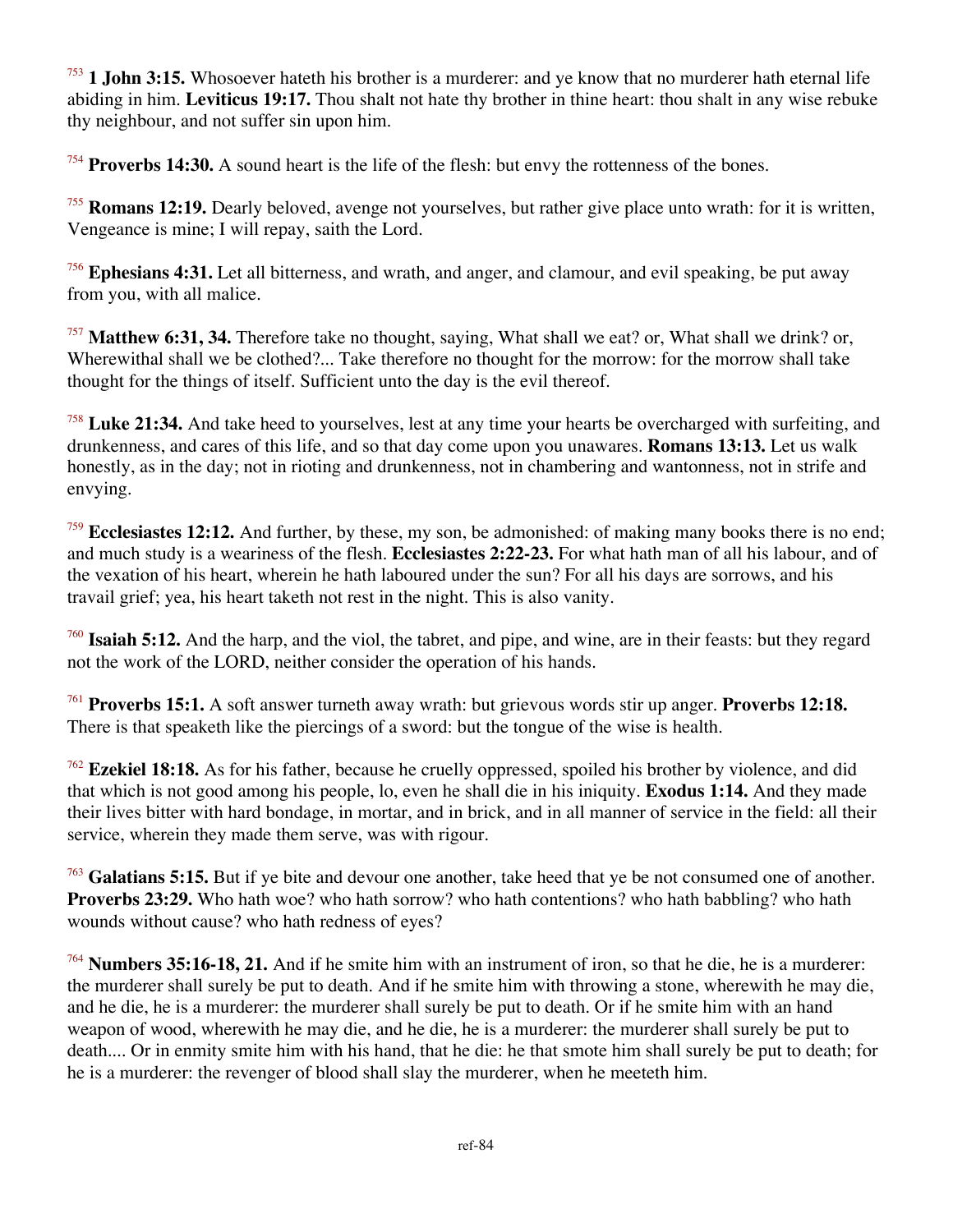<sup>765</sup> **Exod. 21:18-36** (containing laws for smiters, for an hurt by chance, for an ox that goreth, and for him that is an occasion of harm).

<sup>766</sup> **Exodus 20:14.** Thou shalt not commit adultery.

<sup>767</sup> **1 Thessalonians 4:4.** That every one of you should know how to possess his vessel in sanctification and honour. **Job 31:1.** I made a covenant with mine eyes; why then should I think upon a maid? **1 Corinthians 7:34.** There is difference also between a wife and a virgin. The unmarried woman careth for the things of the Lord, that she may be holy both in body and in spirit: but she that is married careth for the things of the world, how she may please her husband.

<sup>768</sup> **Colossians 4:6.** Let your speech be alway with grace, seasoned with salt, that ye may know how ye ought to answer every man.

<sup>769</sup> **1 Peter 2:3.** If so be ye have tasted that the Lord is gracious.

<sup>770</sup> **1 Corinthians 7:2, 35-36.** Nevertheless, to avoid fornication, let every man have his own wife, and let every woman have her own husband.... And this I speak for your own profit; not that I may cast a snare upon you, but for that which is comely, and that ye may attend upon the Lord without distraction. But if any man think that he behaveth himself uncomely toward his virgin, if she pass the flower of her age, and need so require, let him do what he will, he sinneth not: let them marry.

<sup>771</sup> **Job 31:1.** I made a covenant with mine eyes; why then should I think upon a maid?

<sup>772</sup> **Acts 24:24-25.** And after certain days, when Felix came with his wife Drusilla, which was a Jewess, he sent for Paul, and heard him concerning the faith in Christ. And as he reasoned of righteousness, temperance, and judgment to come, Felix trembled, and answered, Go thy way for this time; when I have a convenient season, I will call for thee.

<sup>773</sup> **Proverbs 2:16-20.** To deliver thee from the strange woman, even from the stranger which flattereth with her words; Which forsaketh the guide of her youth, and forgetteth the covenant of her God. For her house inclineth unto death, and her paths unto the dead. None that go unto her return again, neither take they hold of the paths of life. That thou mayest walk in the way of good men, and keep the paths of the righteous.

<sup>774</sup> **1 Timothy 2:9.** In like manner also, that women adorn themselves in modest apparel, with shamefacedness and sobriety; not with broided hair, or gold, or pearls, or costly array.

<sup>775</sup> **1 Corinthians 7:2, 9.** Nevertheless, to avoid fornication, let every man have his own wife, and let every woman have her own husband.... But if they cannot contain, let them marry: for it is better to marry than to burn.

<sup>776</sup> **Proverbs 5:19-20.** Let her be as the loving hind and pleasant roe; let her breasts satisfy thee at all times; and be thou ravished always with her love. And why wilt thou, my son, be ravished with a strange woman, and embrace the bosom of a stranger?

<sup>777</sup> **1 Peter 3:7.** Likewise, ye husbands, dwell with them according to knowledge, giving honour unto the wife, as unto the weaker vessel, and as being heirs together of the grace of life; that your prayers be not hindered.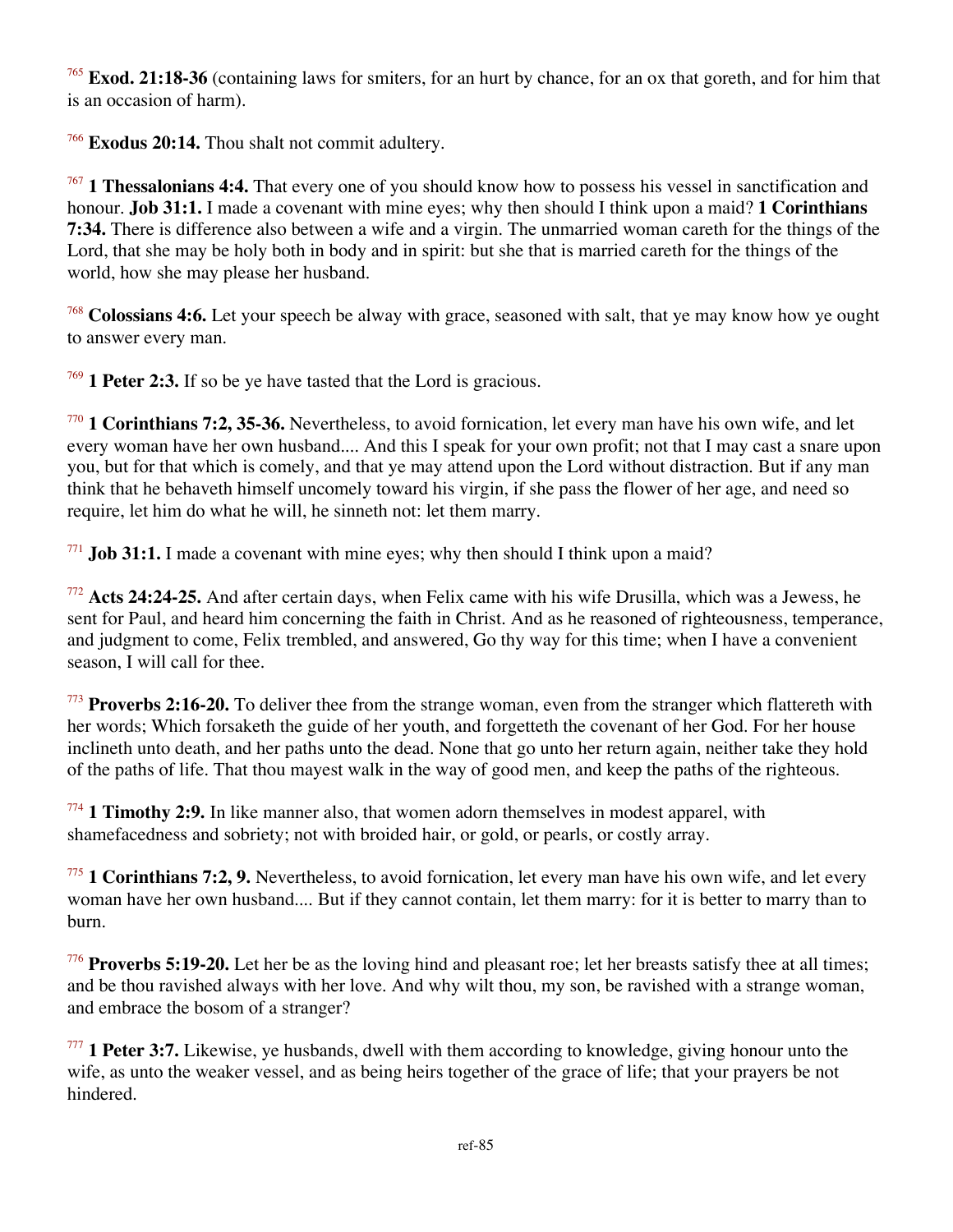<sup>778</sup> **Proverbs 31:11, 27-28.** The heart of her husband doth safely trust in her, so that he shall have no need of spoil.... She looketh well to the ways of her household, and eateth not the bread of idleness. Her children arise up, and call her blessed; her husband also, and he praiseth her.

<sup>779</sup> **Proverbs 5:8.** Remove thy way far from her, and come not nigh the door of her house. **Genesis 39:8-10.** But he refused, and said unto his master's wife, Behold, my master wotteth not what is with me in the house, and he hath committed all that he hath to my hand; There is none greater in this house than I; neither hath he kept back any thing from me but thee, because thou art his wife: how then can I do this great wickedness, and sin against God? And it came to pass, as she spake to Joseph day by day, that he hearkened not unto her, to lie by her, or to be with her.

<sup>780</sup> **Proverbs 5:7.** Hear me now therefore, O ye children, and depart not from the words of my mouth.

<sup>781</sup> **Hebrews 13:4.** Marriage is honourable in all, and the bed undefiled: but whoremongers and adulterers God will judge. **Galatians 5:19.** Now the works of the flesh are manifest, which are these; Adultery, fornication, uncleanness, lasciviousness.

<sup>782</sup> **2 Samuel 13:14.** Howbeit he would not hearken unto her voice: but, being stronger than she, forced her, and lay with her. **1 Corinthians 5:1.** It is reported commonly that there is fornication among you, and such fornication as is not so much as named among the Gentiles, that one should have his father's wife.

<sup>783</sup> **Romans 1:24, 26-27.** Wherefore God also gave them up to uncleanness through the lusts of their own hearts, to dishonour their own bodies between themselves.... For this cause God gave them up unto vile affections: for even their women did change the natural use into that which is against nature: And likewise also the men, leaving the natural use of the woman, burned in their lust one toward another; men with men working that which is unseemly, and receiving in themselves that recompense of their error which was meet. **Leviticus 20:15-16.** And if a man lie with a beast, he shall surely be put to death: and ye shall slay the beast. And if a woman approach unto any beast, and lie down thereto, thou shalt kill the woman, and the beast: they shall surely be put to death; their blood shall be upon them.

<sup>784</sup> **Matthew 5:28.** But I say unto you, That whosoever looketh on a woman to lust after her hath committed adultery with her already in his heart. **Matthew 15:19.** For out of the heart proceed evil thoughts, murders, adulteries, fornications, thefts, false witness, blasphemies. **Colossians 3:5.** Mortify therefore your members which are upon the earth; fornication, uncleanness, inordinate affection, evil concupiscence, and covetousness, which is idolatry.

<sup>785</sup> **Ephesians 5:3-4.** But fornication, and all uncleanness, or covetousness, let it not be once named among you, as becometh saints; Neither filthiness, nor foolish talking, nor jesting, which are not convenient: but rather giving of thanks. **Proverbs 7:5, 21-22.** That they may keep thee from the strange woman, from the stranger which flattereth with her words.... With her much fair speech she caused him to yield, with the flattering of her lips she forced him. He goeth after her straightway, as an ox goeth to the slaughter, or as a fool to the correction of the stocks.

<sup>786</sup> **Isaiah 3:16.** Moreover the LORD saith, Because the daughters of Zion are haughty, and walk with stretched forth necks and wanton eyes, walking and mincing as they go, and making a tinkling with their feet. **2 Peter 2:14.** Having eyes full of adultery, and that cannot cease from sin; beguiling unstable souls: an heart they have exercised with covetous practices; cursed children.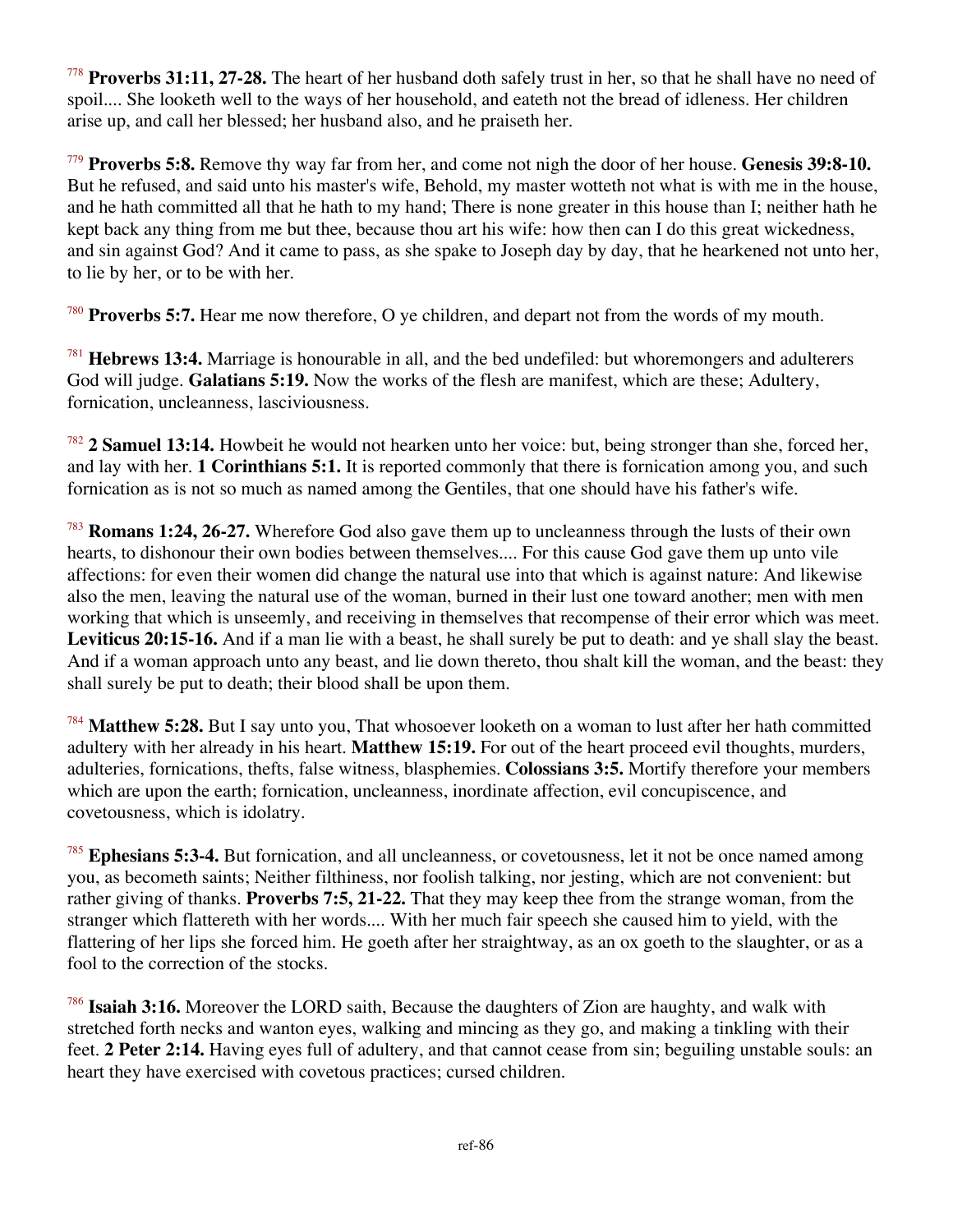<sup>787</sup> **Proverbs 7:10, 13.** And, behold, there met him a woman with the attire of an harlot, and subtle of heart.... So she caught him, and kissed him, and with an impudent face said unto him....

<sup>788</sup> **1 Timothy 4:3.** Forbidding to marry, and commanding to abstain from meats, which God hath created to be received with thanksgiving of them which believe and know the truth.

<sup>789</sup> **Leviticus 18:1-21. Mark 6:18.** For John had said unto Herod, It is not lawful for thee to have thy brother's wife. **Malachi 2:11-12.** Judah hath dealt treacherously, and an abomination is committed in Israel and in Jerusalem; for Judah hath profaned the holiness of the LORD which he loved, and hath married the daughter of a strange god. The LORD will cut off the man that doeth this, the master and the scholar, out of the tabernacles of Jacob, and him that offereth an offering unto the LORD of hosts.

<sup>790</sup> **1 Kings 15:12.** And he took away the sodomites out of the land, and removed all the idols that his fathers had made. **2 Kings 23:7.** And he brake down the houses of the sodomites, that were by the house of the LORD, where the women wove hangings for the grove. **Deuteronomy 23:17-18.** There shall be no whore of the daughters of Israel, nor a sodomite of the sons of Israel. Thou shalt not bring the hire of a whore, or the price of a dog, into the house of the LORD thy God for any vow: for even both these are abomination unto the LORD thy God. **Leviticus 19:29.** Do not prostitute thy daughter, to cause her to be a whore; lest the land fall to whoredom, and the land become full of wickedness. **Jeremiah 5:7.** How shall I pardon thee for this? thy children have forsaken me, and sworn by them that are no gods: when I had fed them to the full, they then committed adultery, and assembled themselves by troops in the harlots' houses. **Proverbs 7:24-27.** Hearken unto me now therefore, O ye children, and attend to the words of my mouth. Let not thine heart decline to her ways, go not astray in her paths. For she hath cast down many wounded: yea, many strong men have been slain by her. Her house is the way to hell, going down to the chambers of death.

<sup>791</sup> **Matthew 19:10-11.** His disciples say unto him, If the case of the man be so with his wife, it is not good to marry. But he said unto them, All men cannot receive this saying, save they to whom it is given.

<sup>792</sup> **1 Corinthians 7:7-9.** For I would that all men were even as I myself. But every man hath his proper gift of God, one after this manner, and another after that. I say therefore to the unmarried and widows, It is good for them if they abide even as I. But if they cannot contain, let them marry: for it is better to marry than to burn. **Genesis 38:26.** And Judah acknowledged them, and said, She hath been more righteous than I; because that I gave her not to Shelah my son. And he knew her again no more.

<sup>793</sup> **Malachi 2:14-15.** Yet ye say, Wherefore? Because the LORD hath been witness between thee and the wife of thy youth, against whom thou hast dealt treacherously: yet is she thy companion, and the wife of thy covenant. And did not he make one? Yet had he the residue of the spirit. And wherefore one? That he might seek a godly seed. Therefore take heed to your spirit, and let none deal treacherously against the wife of his youth. **Matthew 19:5.** And said, For this cause shall a man leave father and mother, and shall cleave to his wife: and they twain shall be one flesh?

<sup>794</sup> **Malachi 2:16.** For the LORD, the God of Israel, saith that he hateth putting away: for one covereth violence with his garment, saith the LORD of hosts: therefore take heed to your spirit, that ye deal not treacherously. **Matthew 5:32.** But I say unto you, That whosoever shall put away his wife, saving for the cause of fornication, causeth her to commit adultery: and whosoever shall marry her that is divorced committeth adultery.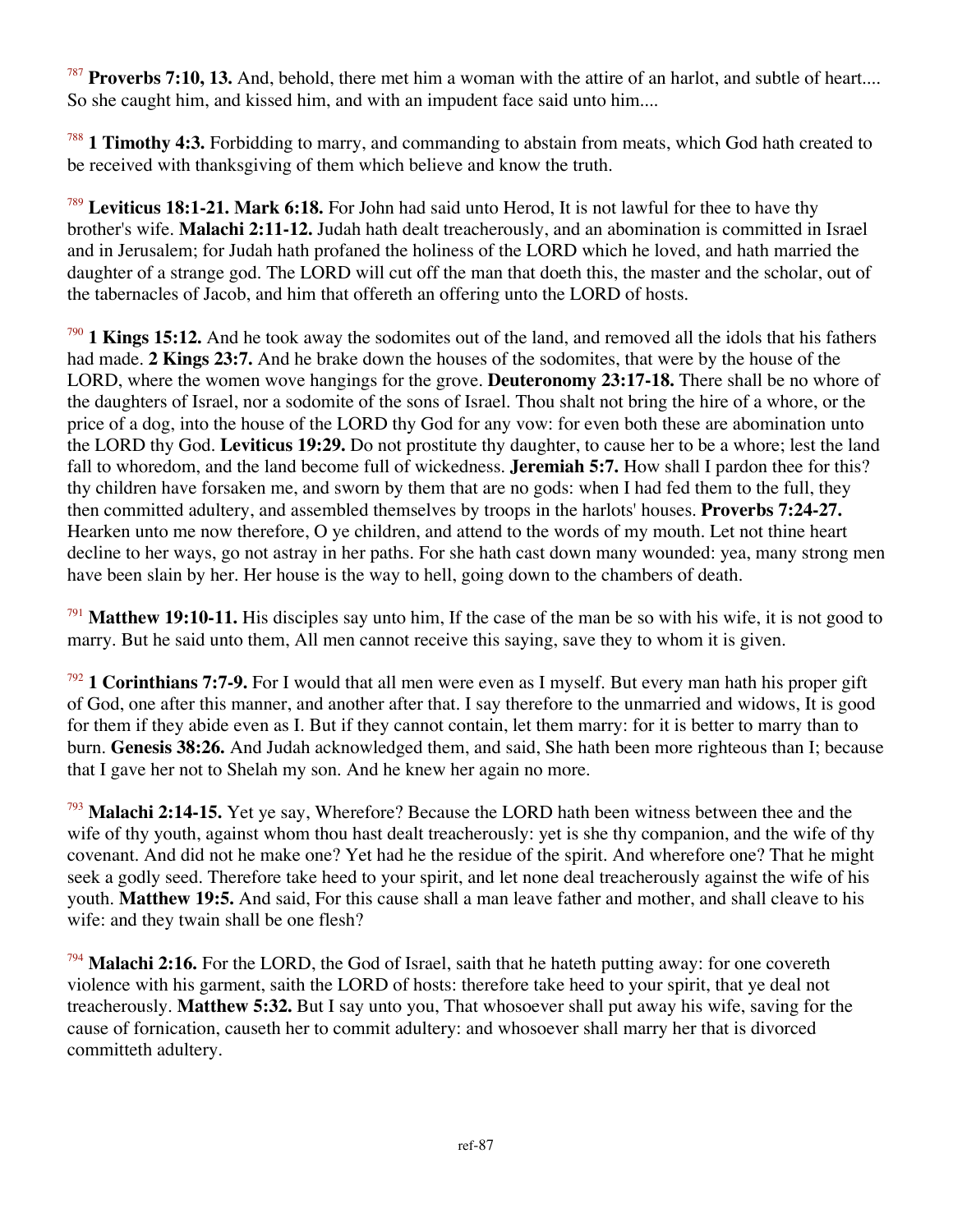1 Corinthians 7:12-13. But to the rest speak I, not the Lord: If any brother hath a wife that believeth not, and she be pleased to dwell with him, let him not put her away. And the woman which hath an husband that believeth not, and if he be pleased to dwell with her, let her not leave him.

<sup>796</sup> **Ezekiel 16:49.** Behold, this was the iniquity of thy sister Sodom, pride, fulness of bread, and abundance of idleness was in her and in her daughters, neither did she strengthen the hand of the poor and needy. **Proverbs 23:30-33.** They that tarry long at the wine; they that go to seek mixed wine. Look not thou upon the wine when it is red, when it giveth his colour in the cup, when it moveth itself aright. At the last it biteth like a serpent, and stingeth like an adder. Thine eyes shall behold strange women, and thine heart shall utter perverse things.

<sup>797</sup> **Genesis 39:19.** And it came to pass, when his master heard the words of his wife, which she spake unto him, saying, After this manner did thy servant to me; that his wrath was kindled. **Proverbs 5:8.** Remove thy way far from her, and come not nigh the door of her house.

<sup>798</sup> **Ephesians 5:4.** Neither filthiness, nor foolish talking, nor jesting, which are not convenient: but rather giving of thanks. **Ezekiel 23:14-16.** And that she increased her whoredoms: for when she saw men portrayed upon the wall, the images of the Chaldeans portrayed with vermilion, Girded with girdles upon their loins, exceeding in dyed attire upon their heads, all of them princes to look to, after the manner of the Babylonians of Chaldea, the land of their nativity: And as soon as she saw them with her eyes, she doted upon them, and sent messengers unto them into Chaldea. **Isaiah 23:15-17.** And it shall come to pass in that day, that Tyre shall be forgotten seventy years, according to the days of one king: after the end of seventy years shall Tyre sing as an harlot. Take an harp, go about the city, thou harlot that hast been forgotten; make sweet melody, sing many songs, that thou mayest be remembered. And it shall come to pass after the end of seventy years, that the LORD will visit Tyre, and she shall turn to her hire, and shall commit fornication with all the kingdoms of the world upon the face of the earth. **Isaiah 3:16.** Moreover the LORD saith, Because the daughters of Zion are haughty, and walk with stretched forth necks and wanton eyes, walking and mincing as they go, and making a tinkling with their feet. **Mark 6:22.** And when the daughter of the said Herodias came in, and danced, and pleased Herod and them that sat with him, the king said unto the damsel, Ask of me whatsoever thou wilt, and I will give it thee. **Romans 13:13.** Let us walk honestly, as in the day; not in rioting and drunkenness, not in chambering and wantonness, not in strife and envying. **1 Peter 4:3.** For the time past of our life may suffice us to have wrought the will of the Gentiles, when we walked in lasciviousness, lusts, excess of wine, revellings, banquetings, and abominable idolatries.

<sup>799</sup> **2 Kings 9:30.** And when Jehu was come to Jezreel, Jezebel heard of it; and she painted her face, and tired her head, and looked out at a window. **Jeremiah 4:30.** And when thou art spoiled, what wilt thou do? Though thou clothest thyself with crimson, though thou deckest thee with ornaments of gold, though thou rentest thy face with painting, in vain shalt thou make thyself fair; thy lovers will despise thee, they will seek thy life. **Ezekiel 23:40.** And furthermore, that ye have sent for men to come from far, unto whom a messenger was sent; and, lo, they came: for whom thou didst wash thyself, paintedst thy eyes, and deckedst thyself with ornaments.

<sup>800</sup> **Exodus 20:15.** Thou shalt not steal.

<sup>801</sup> **Psalm 15:2, 4.** He that walketh uprightly, and worketh righteousness, and speaketh the truth in his heart.... In whose eyes a vile person is contemned; but he honoureth them that fear the LORD. He that sweareth to his own hurt, and changeth not. **Zechariah 7:4, 10.** Then came the word of the LORD of hosts unto me, saying.... And oppress not the widow, nor the fatherless, the stranger, nor the poor; and let none of you imagine evil against his brother in your heart. **Zechariah 8:16-17.** These are the things that ye shall do;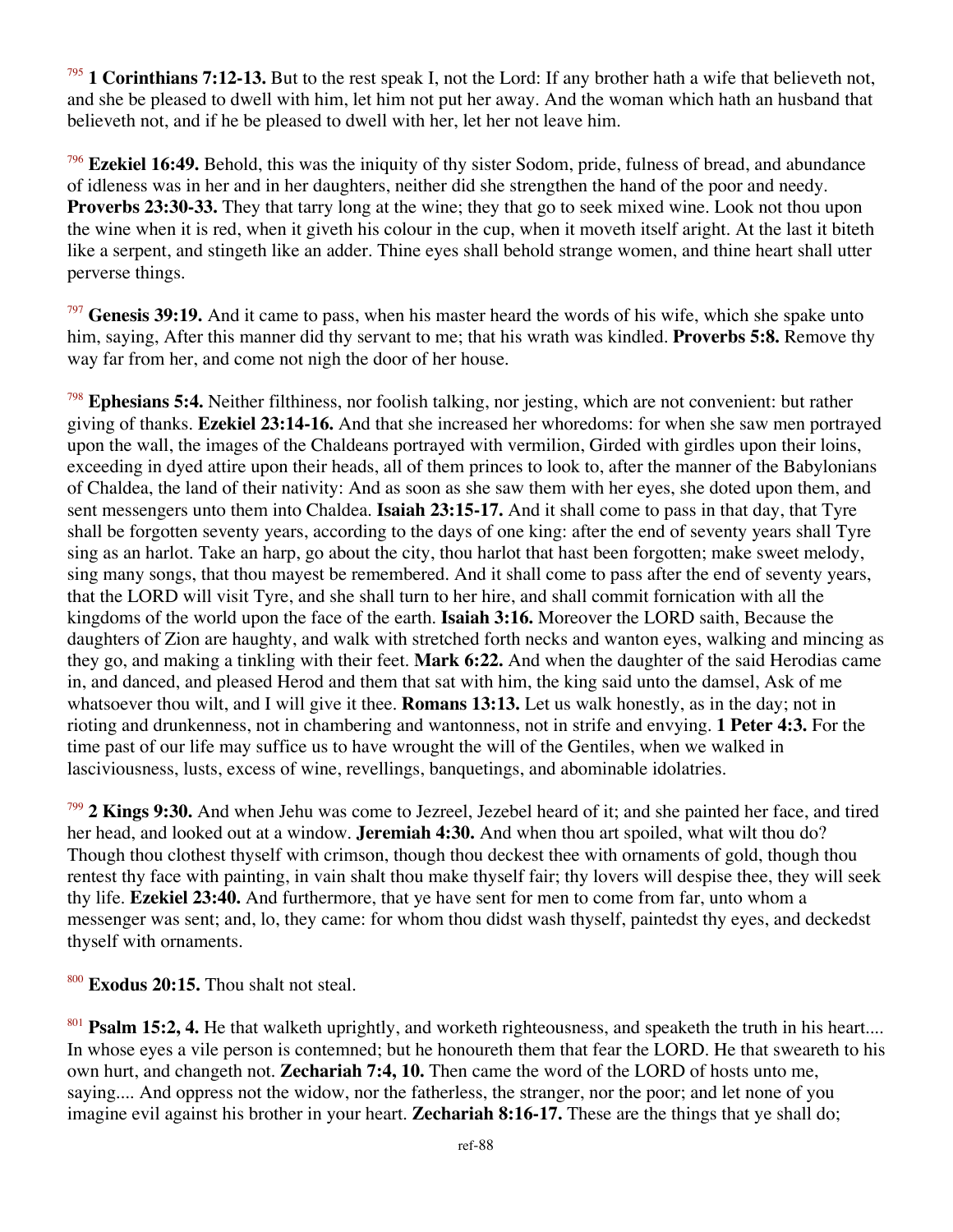Speak ye every man the truth to his neighbour; execute the judgment of truth and peace in your gates: And let none of you imagine evil in your hearts against his neighbour; and love no false oath: for all these are things that I hate, saith the LORD.

<sup>802</sup> **Leviticus 6:2-5.** If a soul sin, and commit a trespass against the LORD, and lie unto his neighbour in that which was delivered him to keep, or in fellowship, or in a thing taken away by violence, or hath deceived his neighbour; Or have found that which was lost, and lieth concerning it, and sweareth falsely; in any of all these that a man doeth, sinning therein: Then it shall be, because he hath sinned, and is guilty, that he shall restore that which he took violently away, or the thing which he hath deceitfully gotten, or that which was delivered him to keep, or the lost thing which he found, Or all that about which he hath sworn falsely; he shall even restore it in the principal, and shall add the fifth part more thereto, and give it unto him to whom it appertaineth, in the day of his trespass offering. **Luke 19:8.** And Zacchaeus stood, and said unto the Lord; Behold, Lord, the half of my goods I give to the poor; and if I have taken any thing from any man by false accusation, I restore him fourfold.

<sup>803</sup> Luke 6:30, 38. Give to every man that asketh of thee; and of him that taketh away thy goods ask them not again.... Give, and it shall be given unto you; good measure, pressed down, and shaken together, and running over, shall men give into your bosom. For with the same measure that ye mete withal it shall be measured to you again. **1 John 3:17.** But whoso hath this world's good, and seeth his brother have need, and shutteth up his bowels of compassion from him, how dwelleth the love of God in him? **Ephesians 4:28.** Let him that stole steal no more: but rather let him labour, working with his hands the thing which is good, that he may have to give to him that needeth. **Galatians 6:10.** As we have therefore opportunity, let us do good unto all men, especially unto them who are of the household of faith.

<sup>804</sup> **1 Timothy 6:6-9.** But godliness with contentment is great gain. For we brought nothing into this world, and it is certain we can carry nothing out. And having food and raiment let us be therewith content. But they that will be rich fall into temptation and a snare, and into many foolish and hurtful lusts, which drown men in destruction and perdition. **Galatians 6:14.** But God forbid that I should glory, save in the cross of our Lord Jesus Christ, by whom the world is crucified unto me, and I unto the world.

<sup>805</sup> **1 Timothy 5:8.** But if any provide not for his own, and specially for those of his own house, he hath denied the faith, and is worse than an infidel.

<sup>806</sup> **Proverbs 27:23-27.** Be thou diligent to know the state of thy flocks, and look well to thy herds. For riches are not for ever: and doth the crown endure to every generation? The hay appeareth, and the tender grass showeth itself, and herbs of the mountains are gathered. The lambs are for thy clothing, and the goats are the price of the field. And thou shalt have goats' milk enough for thy food, for the food of thy household, and for the maintenance for thy maidens. **Ecclesiastes 2:24.** There is nothing better for a man, than that he should eat and drink, and that he should make his soul enjoy good in his labour. This also I saw, that it was from the hand of God. **Ecclesiastes 3:12-13.** I know that there is no good in them, but for a man to rejoice, and to do good in his life. And also that every man should eat and drink, and enjoy the good of all his labour, it is the gift of God. **1 Timothy 6:17-18.** Charge them that are rich in this world, that they be not highminded, nor trust in uncertain riches, but in the living God, who giveth us richly all things to enjoy; That they do good, that they be rich in good works, ready to distribute, willing to communicate. **Isaiah 38:1.** In those days was Hezekiah sick unto death. And Isaiah the prophet the son of Amoz came unto him, and said unto him, Thus saith the LORD, Set thine house in order: for thou shalt die, and not live. **Matthew 11:8.** But what went ye out for to see? A man clothed in soft raiment? behold, they that wear soft clothing are in kings' houses.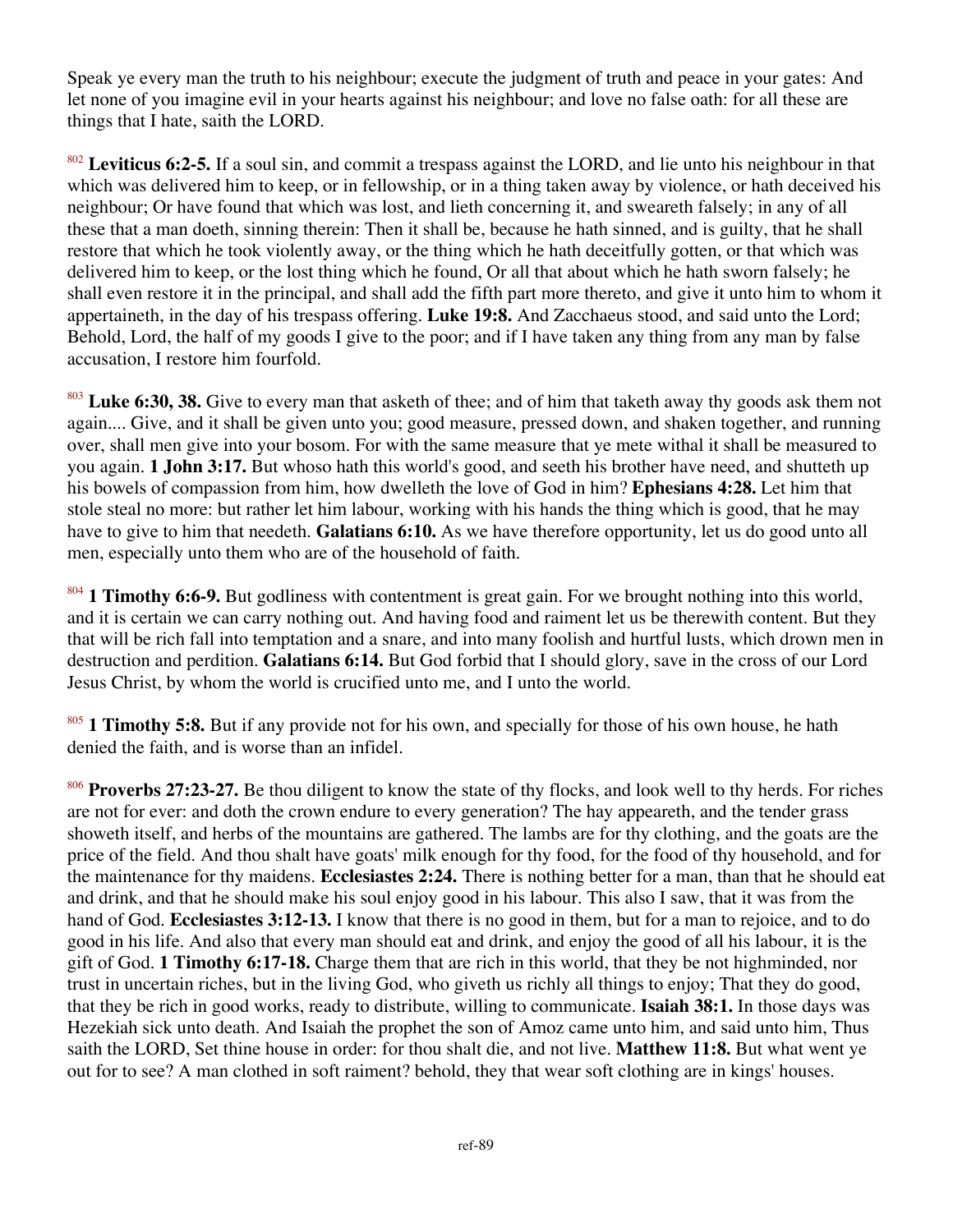<sup>807</sup> **1 Corinthians 7:20.** Let every man abide in the same calling wherein he was called. **Genesis 2:15.** And the LORD God took the man, and put him into the garden of Eden to dress it and to keep it. **Genesis 3:19.** In the sweat of thy face shalt thou eat bread, till thou return unto the ground; for out of it wast thou taken: for dust thou art, and unto dust shalt thou return.

<sup>808</sup> **Ephesians 4:28.** Let him that stole steal no more: but rather let him labour, working with his hands the thing which is good, that he may have to give to him that needeth. **Proverbs 10:4.** He becometh poor that dealeth with a slack hand: but the hand of the diligent maketh rich.

<sup>809</sup> **John 6:12.** When they were filled, he said unto his disciples, Gather up the fragments that remain, that nothing be lost. **Proverbs 21:20.** There is treasure to be desired and oil in the dwelling of the wise; but a foolish man spendeth it up.

<sup>810</sup> **1 Corinthians 6:1-9.** Dare any of you, having a matter against another, go to law before the unjust, and not before the saints? Do ye not know that the saints shall judge the world? and if the world shall be judged by you, are ye unworthy to judge the smallest matters? Know ye not that we shall judge angels? how much more things that pertain to this life? If then ye have judgments of things pertaining to this life, set them to judge who are least esteemed in the church. I speak to your shame. Is it so, that there is not a wise man among you? no, not one that shall be able to judge between his brethren? But brother goeth to law with brother, and that before the unbelievers. Now therefore there is utterly a fault among you, because ye go to law one with another. Why do ye not rather take wrong? why do ye not rather suffer yourselves to be defrauded? Nay, ye do wrong, and defraud, and that your brethren. Know ye not that the unrighteous shall not inherit the kingdom of God? Be not deceived: neither fornicators, nor idolaters, nor adulterers, nor effeminate, nor abusers of themselves with mankind.

<sup>811</sup> **Proverbs 6:1-6.** My son, if thou be surety for thy friend, if thou hast stricken thy hand with a stranger, Thou art snared with the words of thy mouth, thou art taken with the words of thy mouth. Do this now, my son, and deliver thyself, when thou art come into the hand of thy friend; go, humble thyself, and make sure thy friend. Give not sleep to thine eyes, nor slumber to thine eyelids. Deliver thyself as a roe from the hand of the hunter, and as a bird from the hand of the fowler. Go to the ant, thou sluggard; consider her ways, and be wise. **Proverbs 11:15.** He that is surety for a stranger shall smart for it: and he that hateth suretiship is sure.

<sup>812</sup> Leviticus 25:35. And if thy brother be waxen poor, and fallen in decay with thee; then thou shalt relieve him: yea, though he be a stranger, or a sojourner; that he may live with thee. **Deuteronomy 22:1-4.** Thou shalt not see thy brother's ox or his sheep go astray, and hide thyself from them: thou shalt in any case bring them again unto thy brother. And if thy brother be not nigh unto thee, or if thou know him not, then thou shalt bring it unto thine own house, and it shall be with thee until thy brother seek after it, and thou shalt restore it to him again. In like manner shalt thou do with his ass; and so shalt thou do with his raiment; and with all lost thing of thy brother's, which he hath lost, and thou hast found, shalt thou do likewise: thou mayest not hide thyself. Thou shalt not see thy brother's ass or his ox fall down by the way, and hide thyself from them: thou shalt surely help him to lift them up again. **Exodus 23:4-5.** If thou meet thine enemy's ox or his ass going astray, thou shalt surely bring it back to him again. If thou see the ass of him that hateth thee lying under his burden, and wouldest forbear to help him, thou shalt surely help with him. **Genesis 47:14, 20.** And Joseph gathered up all the money that was found in the land of Egypt, and in the land of Canaan, for the corn which they bought: and Joseph brought the money into Pharaoh's house.... And Joseph bought all the land of Egypt for Pharaoh; for the Egyptians sold every man his field, because the famine prevailed over them: so the land became Pharaoh's. **Philippians 2:4.** Look not every man on his own things, but every man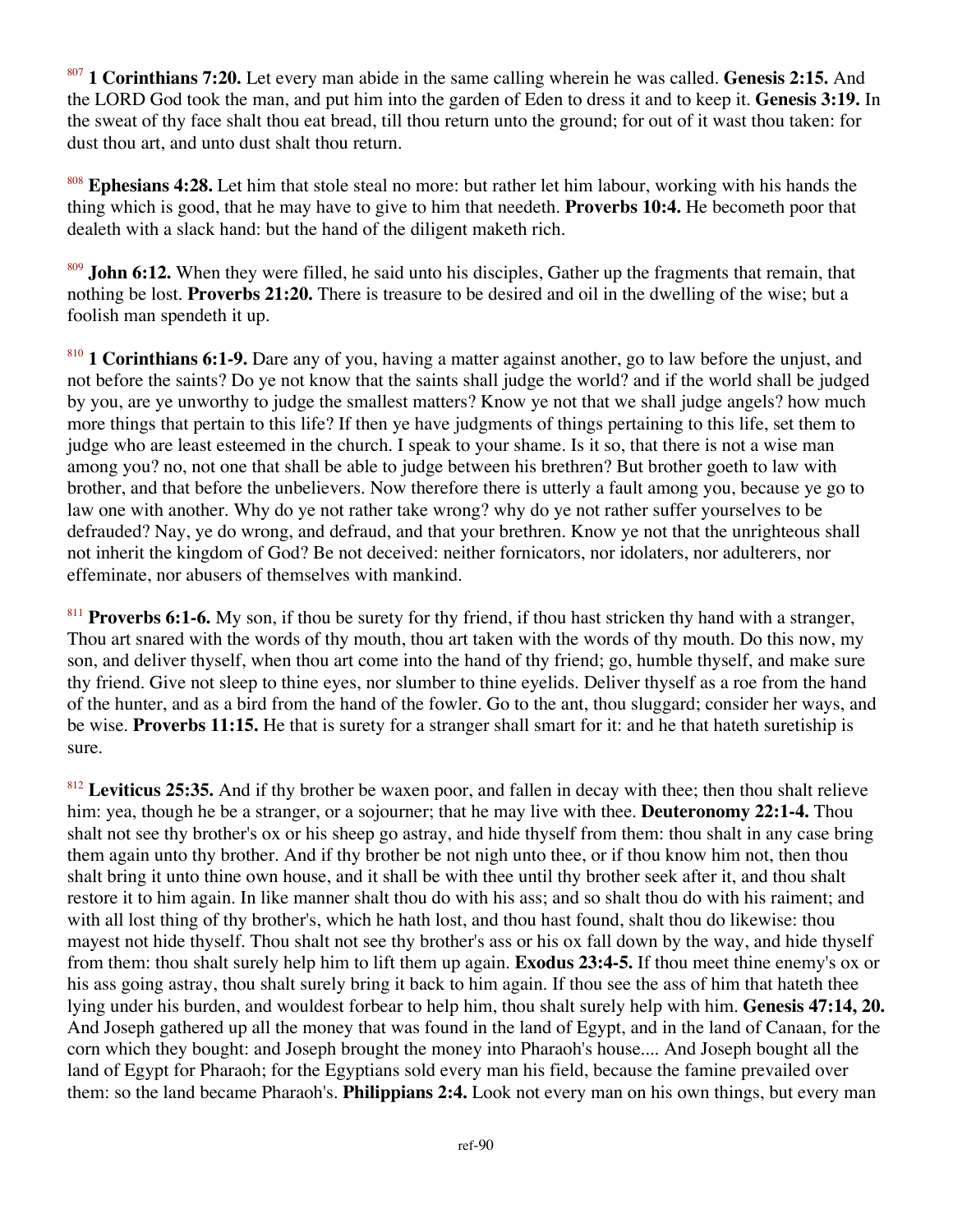also on the things of others. **Matthew 22:39.** And the second is like unto it, Thou shalt love thy neighbour as thyself.

<sup>813</sup> **James 2:15-16.** If a brother or sister be naked, and destitute of daily food, And one of you say unto them, Depart in peace, be ye warmed and filled; notwithstanding ye give them not those things which are needful to the body; what doth it profit? **1 John 3:17.** But whoso hath this world's good, and seeth his brother have need, and shutteth up his bowels of compassion from him, how dwelleth the love of God in him?

<sup>814</sup> **Ephesians 4:28.** Let him that stole steal no more: but rather let him labour, working with his hands the thing which is good, that he may have to give to him that needeth.

<sup>815</sup> **Psalm 62:10.** Trust not in oppression, and become not vain in robbery: if riches increase, set not your heart upon them.

<sup>816</sup> **1 Timothy 1:10.** For whoremongers, for them that defile themselves with mankind, for menstealers, for liars, for perjured persons, and if there be any other thing that is contrary to sound doctrine.

<sup>817</sup> **Proverbs 29:24.** Whoso is partner with a thief hateth his own soul: he heareth cursing, and bewrayeth it not. **Psalm 50:18.** When thou sawest a thief, then thou consentedst with him, and hast been partaker with adulterers.

<sup>818</sup> **1 Thessalonians 4:6.** That no man go beyond and defraud his brother in any matter: because that the Lord is the avenger of all such, as we also have forewarned you and testified.

<sup>819</sup> **Proverbs 11:1.** A false balance is abomination to the LORD: but a just weight is his delight. **Proverbs 20:10.** Divers weights, and divers measures, both of them are alike abomination to the LORD.

<sup>820</sup> **Deuteronomy 19:14.** Thou shalt not remove thy neighbour's landmark, which they of old time have set in thine inheritance, which thou shalt inherit in the land that the LORD thy God giveth thee to possess it. **Proverbs 23:10.** Remove not the old landmark; and enter not into the fields of the fatherless.

<sup>821</sup> **Amos 8:5.** Saying, When will the new moon be gone, that we may sell corn? and the sabbath, that we may set forth wheat, making the ephah small, and the shekel great, and falsifying the balances by deceit? **Psalm 37:21.** The wicked borroweth, and payeth not again: but the righteous showeth mercy, and giveth.

<sup>822</sup> **Luke 16:10-12.** He that is faithful in that which is least is faithful also in much: and he that is unjust in the least is unjust also in much. If therefore ye have not been faithful in the unrighteous mammon, who will commit to your trust the true riches? And if ye have not been faithful in that which is another man's, who shall give you that which is your own?

<sup>823</sup> Ezekiel 22:29. The people of the land have used oppression, and exercised robbery, and have vexed the poor and needy: yea, they have oppressed the stranger wrongfully. **Leviticus 25:17.** Ye shall not therefore oppress one another; but thou shalt fear thy God: for I am the LORD your God.

<sup>824</sup> **Matthew 23:25.** Woe unto you, scribes and Pharisees, hypocrites! for ye make clean the outside of the cup and of the platter, but within they are full of extortion and excess. **Ezekiel 22:12.** In thee have they taken gifts to shed blood; thou hast taken usury and increase, and thou hast greedily gained of thy neighbours by extortion, and hast forgotten me, saith the Lord GOD.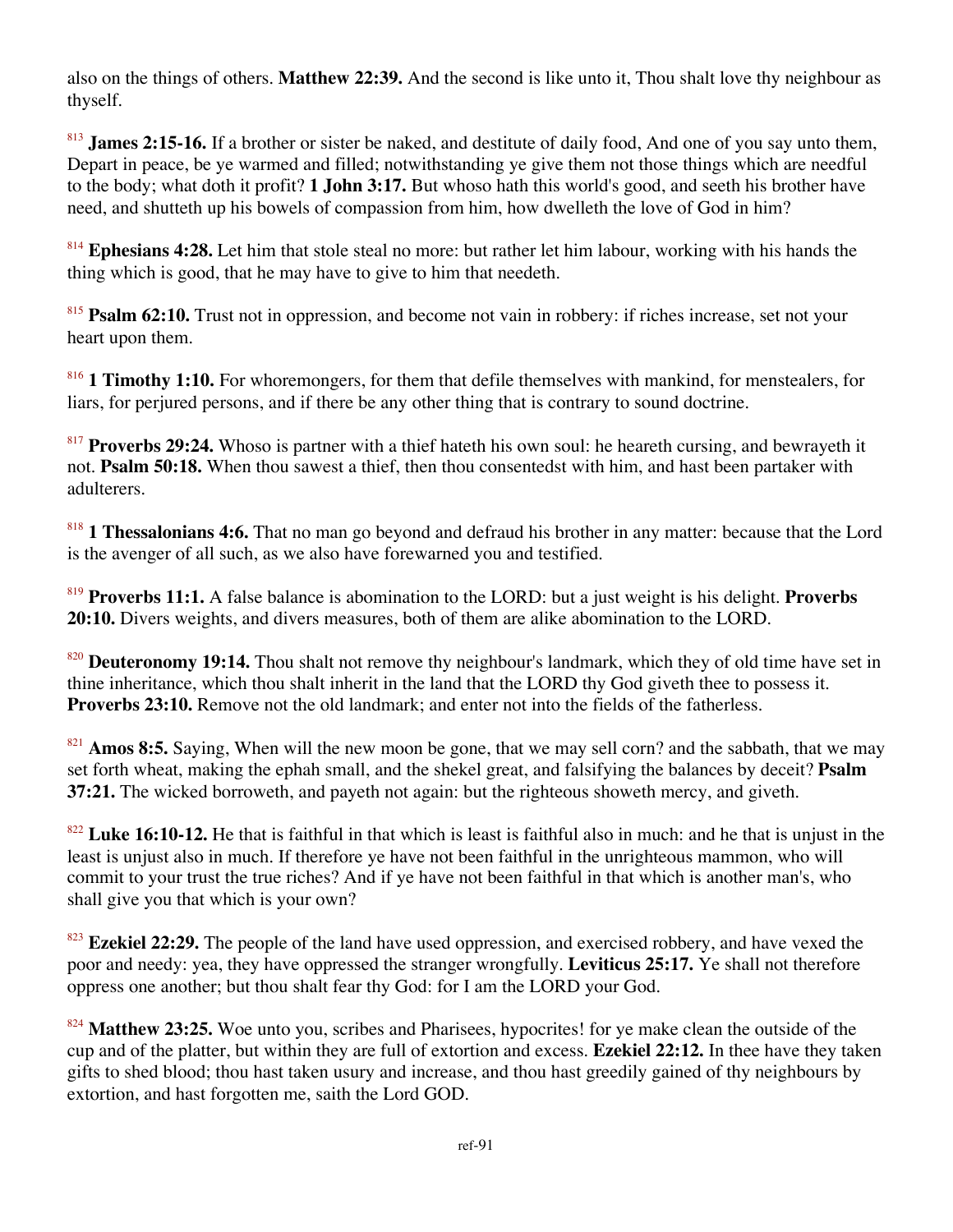<sup>825</sup> **Psalm 15:5.** He that putteth not out his money to usury, nor taketh reward against the innocent. He that doeth these things shall never be moved.

<sup>826</sup> **Job 15:34.** For the congregation of hypocrites shall be desolate, and fire shall consume the tabernacles of bribery.

<sup>827</sup> **1 Corinthians 6:6-8.** But brother goeth to law with brother, and that before the unbelievers. Now therefore there is utterly a fault among you, because ye go to law one with another. Why do ye not rather take wrong? why do ye not rather suffer yourselves to be defrauded? Nay, ye do wrong, and defraud, and that your brethren. **Proverbs 3:29-30.** Devise not evil against thy neighbour, seeing he dwelleth securely by thee. Strive not with a man without cause, if he have done thee no harm.

<sup>828</sup> **Isaiah 5:8.** Woe unto them that join house to house, that lay field to field, till there be no place, that they may be placed alone in the midst of the earth! **Micah 2:2.** And they covet fields, and take them by violence; and houses, and take them away: so they oppress a man and his house, even a man and his heritage.

<sup>829</sup> **Proverbs 11:26.** He that withholdeth corn, the people shall curse him: but blessing shall be upon the head of him that selleth it.

<sup>830</sup> **Acts 19:19, 24-25.** Many of them also which used curious arts brought their books together, and burned them before all men: and they counted the price of them, and found it fifty thousand pieces of silver.... For a certain man named Demetrius, a silversmith, which made silver shrines for Diana, brought no small gain unto the craftsmen; Whom he called together with the workmen of like occupation, and said, Sirs, ye know that by this craft we have our wealth.

<sup>831</sup> **Job 20:19.** Because he hath oppressed and hath forsaken the poor; because he hath violently taken away an house which he builded not. **James 5:4.** Behold, the hire of the labourers who have reaped down your fields, which is of you kept back by fraud, crieth: and the cries of them which have reaped are entered into the ears of the Lord of sabaoth. **Proverbs 21:6.** The getting of treasures by a lying tongue is a vanity tossed to and fro of them that seek death.

<sup>832</sup> Luke 12:15. And he said unto them, Take heed, and beware of covetousness: for a man's life consisteth not in the abundance of the things which he possesseth.

<sup>833</sup> **1 Timothy 6:5.** Perverse disputings of men of corrupt minds, and destitute of the truth, supposing that gain is godliness: from such withdraw thyself. **Colossians 3:2.** Set your affection on things above, not on things on the earth. **Proverbs 23:5.** Wilt thou set thine eyes upon that which is not? for riches certainly make themselves wings; they fly away as an eagle toward heaven. **Psalm 62:10.** Trust not in oppression, and become not vain in robbery: if riches increase, set not your heart upon them.

<sup>834</sup> **Matthew 6:25, 31, 34.** Therefore I say unto you, Take no thought for your life, what ye shall eat, or what ye shall drink; nor yet for your body, what ye shall put on. Is not the life more than meat, and the body than raiment?... Therefore take no thought, saying, What shall we eat? or, What shall we drink? or, Wherewithal shall we be clothed?... Take therefore no thought for the morrow: for the morrow shall take thought for the things of itself. Sufficient unto the day is the evil thereof. **Ecclesiastes 5:12.** The sleep of a labouring man is sweet, whether he eat little or much: but the abundance of the rich will not suffer him to sleep.

<sup>835</sup> **Psalm 73:3.** For I was envious at the foolish, when I saw the prosperity of the wicked. **Psalm 37:1, 7.** Fret not thyself because of evildoers, neither be thou envious against the workers of iniquity.... Rest in the LORD,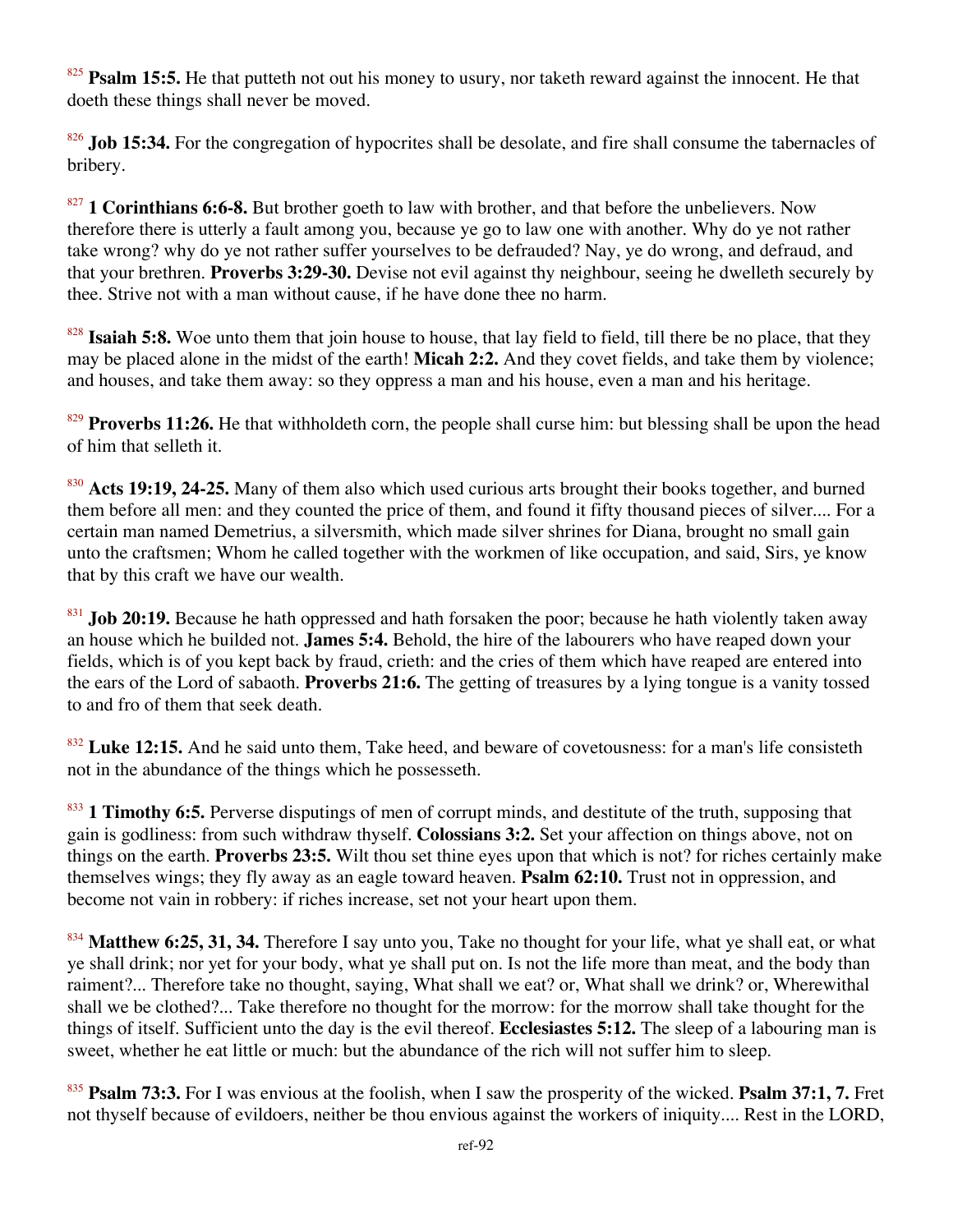and wait patiently for him: fret not thyself because of him who prospereth in his way, because of the man who bringeth wicked devices to pass.

<sup>836</sup> **2 Thessalonians 3:11.** For we hear that there are some which walk among you disorderly, working not at all, but are busybodies. **Proverbs 18:9.** He also that is slothful in his work is brother to him that is a great waster.

<sup>837</sup> **Proverbs 21:17.** He that loveth pleasure shall be a poor man: he that loveth wine and oil shall not be rich. **Proverbs 23:20-21.** Be not among winebibbers; among riotous eaters of flesh: For the drunkard and the glutton shall come to poverty: and drowsiness shall clothe a man with rags. **Proverbs 28:19.** He that tilleth his land shall have plenty of bread: but he that followeth after vain persons shall have poverty enough.

<sup>838</sup> **Ecclesiastes 4:8.** There is one alone, and there is not a second; yea, he hath neither child nor brother: yet is there no end of all his labour; neither is his eye satisfied with riches; neither saith he, For whom do I labour, and bereave my soul of good? This is also vanity, yea, it is a sore travail. **Ecclesiastes 6:2.** A man to whom God hath given riches, wealth, and honour, so that he wanteth nothing for his soul of all that he desireth, yet God giveth him not power to eat thereof, but a stranger eateth it: this is vanity, and it is an evil disease. **1 Timothy 5:8.** But if any provide not for his own, and specially for those of his own house, he hath denied the faith, and is worse than an infidel.

<sup>839</sup> **Exodus 20:16.** Thou shalt not bear false witness against thy neighbour.

<sup>840</sup> **Zechariah 8:16.** These are the things that ye shall do; Speak ye every man the truth to his neighbour; execute the judgment of truth and peace in your gates.

<sup>841</sup> **3 John 12.** Demetrius hath good report of all men, and of the truth itself: yea, and we also bear record; and ye know that our record is true.

<sup>842</sup> Proverbs 31:8-9. Open thy mouth for the dumb in the cause of all such as are appointed to destruction. Open thy mouth, judge righteously, and plead the cause of the poor and needy.

<sup>843</sup> **Psalm 15:2.** He that walketh uprightly, and worketh righteousness, and speaketh the truth in his heart.

<sup>844</sup> **2 Chronicles 19:9.** And he charged them, saying, Thus shall ye do in the fear of the LORD, faithfully, and with a perfect heart.

<sup>845</sup> **1 Samuel 19:4-5.** And Jonathan spake good of David unto Saul his father, and said unto him, Let not the king sin against his servant, against David; because he hath not sinned against thee, and because his works have been to thee-ward very good: For he did put his life in his hand, and slew the Philistine, and the LORD wrought a great salvation for all Israel: thou sawest it, and didst rejoice: wherefore then wilt thou sin against innocent blood, to slay David without a cause?

<sup>846</sup> **Joshua 7:19.** And Joshua said unto Achan, My son, give, I pray thee, glory to the LORD God of Israel, and make confession unto him; and tell me now what thou hast done; hide it not from me.

<sup>847</sup> **2 Samuel 14:18-20.** Then the king answered and said unto the woman, Hide not from me, I pray thee, the thing that I shall ask thee. And the woman said, Let my lord the king now speak. And the king said, Is not the hand of Joab with thee in all this? And the woman answered and said, As thy soul liveth, my lord the king, none can turn to the right hand or to the left from ought that my lord the king hath spoken: for thy servant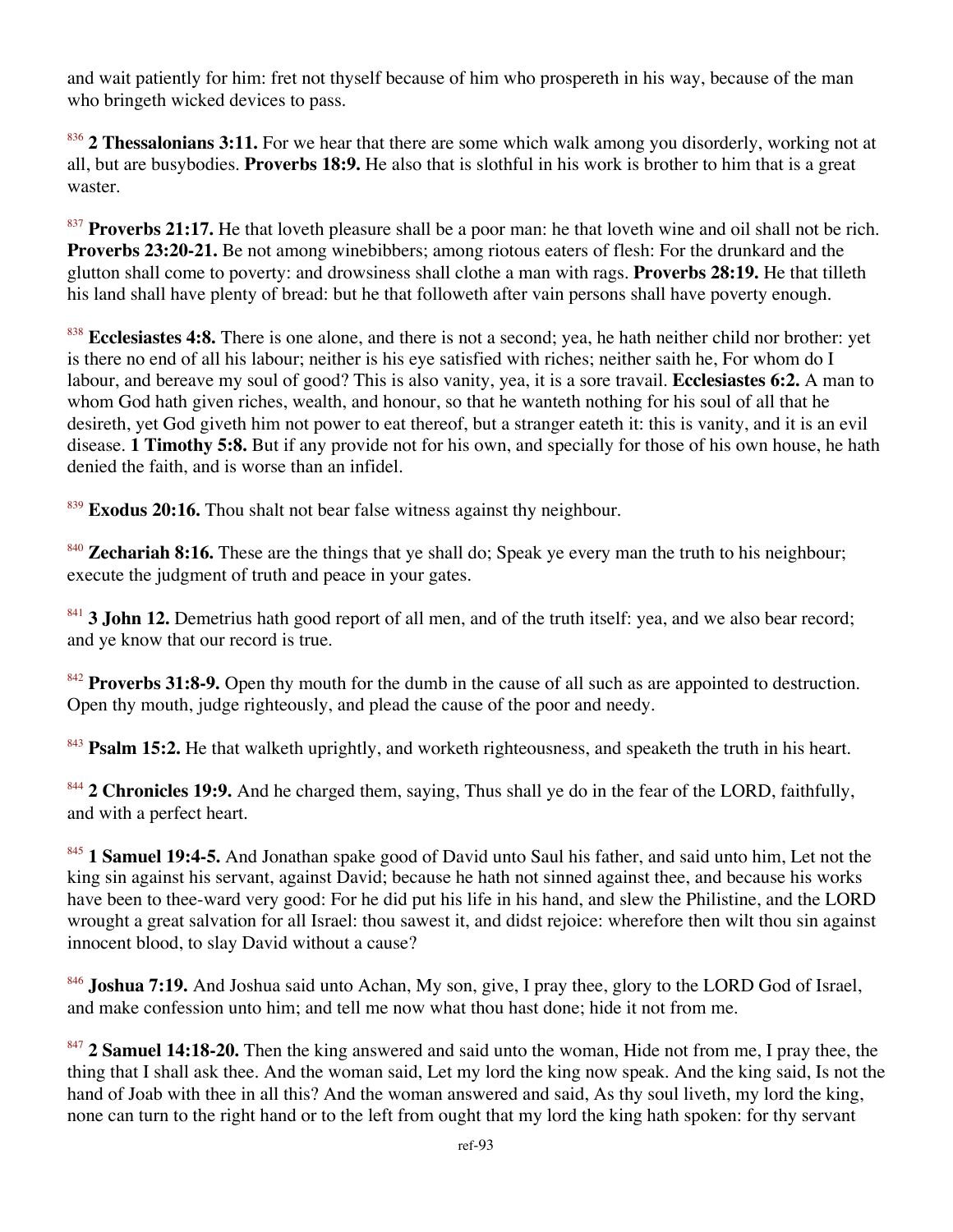Joab, he bade me, and he put all these words in the mouth of thine handmaid: To fetch about this form of speech hath thy servant Joab done this thing: and my lord is wise, according to the wisdom of an angel of God, to know all things that are in the earth.

<sup>848</sup> Leviticus 19:15. Ye shall do no unrighteousness in judgment: thou shalt not respect the person of the poor, nor honour the person of the mighty: but in righteousness shalt thou judge thy neighbour.

<sup>849</sup> **2 Corinthians 1:17-18.** When I therefore was thus minded, did I use lightness? or the things that I purpose, do I purpose according to the flesh, that with me there should be yea yea, and nay nay? But as God is true, our word toward you was not yea and nay. **Ephesians 4:25.** Wherefore putting away lying, speak every man truth with his neighbour: for we are members one of another.

<sup>850</sup> **Hebrews 6:9.** But, beloved, we are persuaded better things of you, and things that accompany salvation, though we thus speak. **1 Corinthians 13:7.** Beareth all things, believeth all things, hopeth all things, endureth all things.

<sup>851</sup> **Romans 1:8.** First, I thank my God through Jesus Christ for you all, that your faith is spoken of throughout the whole world. **2 John 4.** I rejoiced greatly that I found of thy children walking in truth, as we have received a commandment from the Father. **3 John 3-4.** For I rejoiced greatly, when the brethren came and testified of the truth that is in thee, even as thou walkest in the truth. I have no greater joy than to hear that my children walk in truth.

<sup>852</sup> **2 Corinthians 2:4.** For out of much affliction and anguish of heart I wrote unto you with many tears; not that ye should be grieved, but that ye might know the love which I have more abundantly unto you. **2 Corinthians 12:21.** And lest, when I come again, my God will humble me among you, and that I shall bewail many which have sinned already, and have not repented of the uncleanness and fornication and lasciviousness which they have committed.

<sup>853</sup> Proverbs 17:9. He that covereth a transgression seeketh love; but he that repeateth a matter separateth very friends. **1 Peter 4:8.** And above all things have fervent charity among yourselves: for charity shall cover the multitude of sins.

<sup>854</sup> **1 Corinthians 1:4-5, 7.** I thank my God always on your behalf, for the grace of God which is given you by Jesus Christ; That in every thing ye are enriched by him, in all utterance, and in all knowledge.... So that ye come behind in no gift; waiting for the coming of our Lord Jesus Christ. **2 Timothy 1:4-5.** Greatly desiring to see thee, being mindful of thy tears, that I may be filled with joy; When I call to remembrance the unfeigned faith that is in thee, which dwelt first in thy grandmother Lois, and thy mother Eunice; and I am persuaded that in thee also.

<sup>855</sup> **1 Samuel 22:14.** Then Ahimelech answered the king, and said, And who is so faithful among all thy servants as David, which is the king's son in law, and goeth at thy bidding, and is honourable in thine house?

<sup>856</sup> **1 Corinthians 13:6-7.** Rejoiceth not in iniquity, but rejoiceth in the truth; Beareth all things, believeth all things, hopeth all things, endureth all things.

<sup>857</sup> **Psalm 15:3.** He that backbiteth not with his tongue, nor doeth evil to his neighbour, nor taketh up a reproach against his neighbour.

<sup>858</sup> **Proverbs 25:23.** The north wind driveth away rain: so doth an angry countenance a backbiting tongue.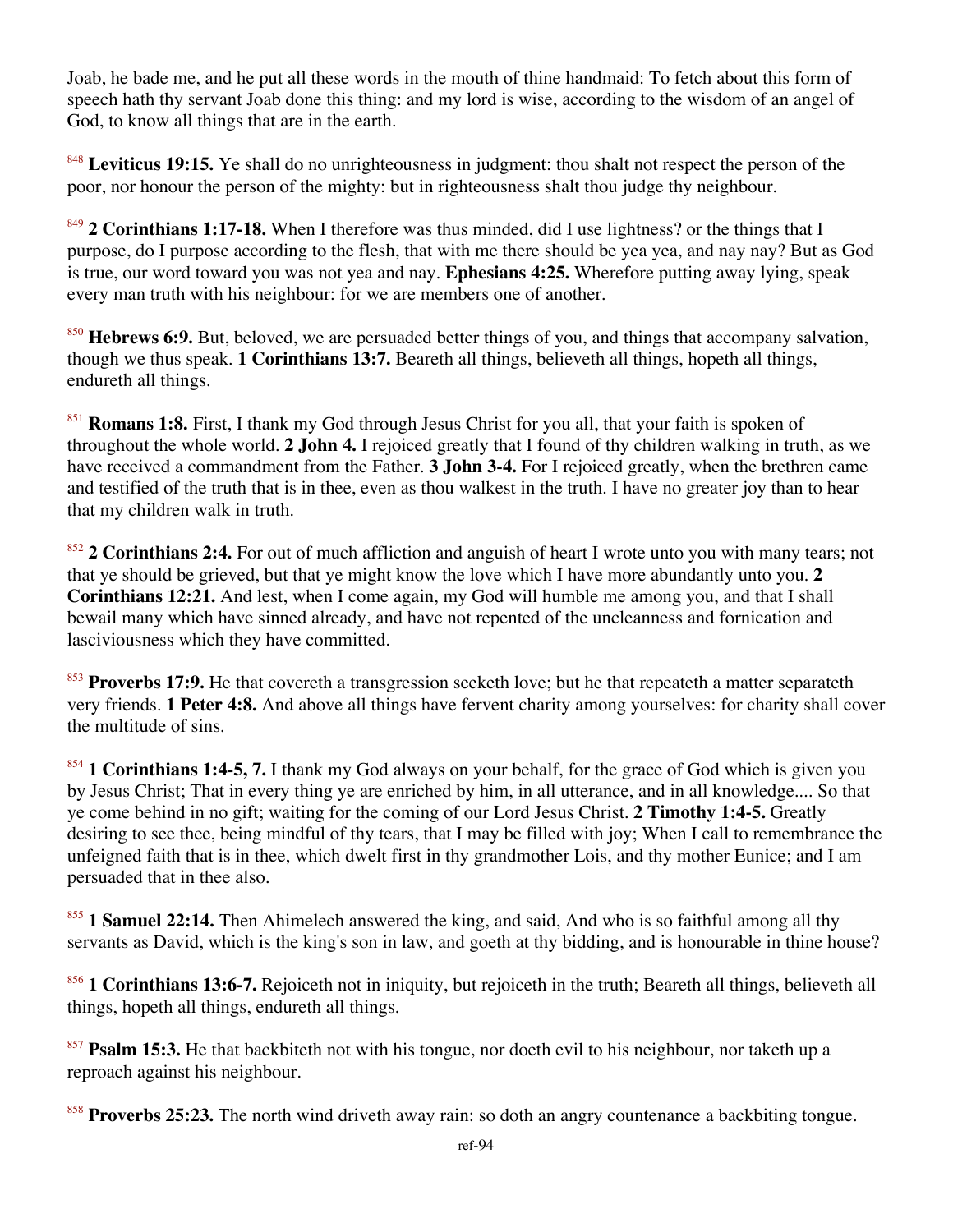<sup>859</sup> **Proverbs 26:24-25.** He that hateth dissembleth with his lips, and layeth up deceit within him; When he speaketh fair, believe him not: for there are seven abominations in his heart.

<sup>860</sup> **Psalm 101:5.** Whoso privily slandereth his neighbour, him will I cut off: him that hath an high look and a proud heart will not I suffer.

<sup>861</sup> **Proverbs 22:1.** A good name is rather to be chosen than great riches, and loving favour rather than silver and gold. **John 8:49.** Jesus answered, I have not a devil; but I honour my Father, and ye do dishonour me.

<sup>862</sup> **Psalm 15:4.** In whose eyes a vile person is contemned; but he honoureth them that fear the LORD. He that sweareth to his own hurt, and changeth not.

<sup>863</sup> **Philippians 4:8.** Finally, brethren, whatsoever things are true, whatsoever things are honest, whatsoever things are just, whatsoever things are pure, whatsoever things are lovely, whatsoever things are of good report; if there be any virtue, and if there be any praise, think on these things.

<sup>864</sup> **1 Samuel 17:28.** And Eliab his eldest brother heard when he spake unto the men; and Eliab's anger was kindled against David, and he said, Why camest thou down hither? and with whom hast thou left those few sheep in the wilderness? I know thy pride, and the naughtiness of thine heart; for thou art come down that thou mightest see the battle. **2 Samuel 16:3.** And the king said, And where is thy master's son? And Ziba said unto the king, Behold, he abideth at Jerusalem: for he said, To day shall the house of Israel restore me the kingdom of my father. **2 Samuel 1:9-10, 15-16.** He said unto me again, Stand, I pray thee, upon me, and slay me: for anguish is come upon me, because my life is yet whole in me. So I stood upon him, and slew him, because I was sure that he could not live after that he was fallen: and I took the crown that was upon his head, and the bracelet that was on his arm, and have brought them hither unto my lord.... And David called one of the young men, and said, Go near, and fall upon him. And he smote him that he died. And David said unto him, Thy blood be upon thy head; for thy mouth hath testified against thee, saying, I have slain the LORD'S anointed.

<sup>865</sup> Leviticus 19:15. Ye shall do no unrighteousness in judgment: thou shalt not respect the person of the poor, nor honour the person of the mighty: but in righteousness shalt thou judge thy neighbour. **Habakkuk 1:4.** Therefore the law is slacked, and judgment doth never go forth: for the wicked doth compass about the righteous; therefore wrong judgment proceedeth.

<sup>866</sup> **Proverbs 19:5.** A false witness shall not be unpunished, and he that speaketh lies shall not escape. **Proverbs 6:16, 19.** These six things doth the LORD hate: yea, seven are an abomination unto him.... A false witness that speaketh lies, and he that soweth discord among brethren.

<sup>867</sup> **Acts 6:13.** And set up false witnesses, which said, This man ceaseth not to speak blasphemous words against this holy place, and the law.

<sup>868</sup> **Jeremiah 9:3, 5.** And they bend their tongues like their bow for lies: but they are not valiant for the truth upon the earth; for they proceed from evil to evil, and they know not me, saith the LORD.... And they will deceive every one his neighbour, and will not speak the truth: they have taught their tongue to speak lies, and weary themselves to commit iniquity. **Acts 24:2, 5.** And when he was called forth, Tertullus began to accuse him, saying, Seeing that by thee we enjoy great quietness, and that very worthy deeds are done unto this nation by thy providence.... For we have found this man a pestilent fellow, and a mover of sedition among all the Jews throughout the world, and a ringleader of the sect of the Nazarenes. **Psalm 12:3-4.** The LORD shall cut off all flattering lips, and the tongue that speaketh proud things: Who have said, With our tongue will we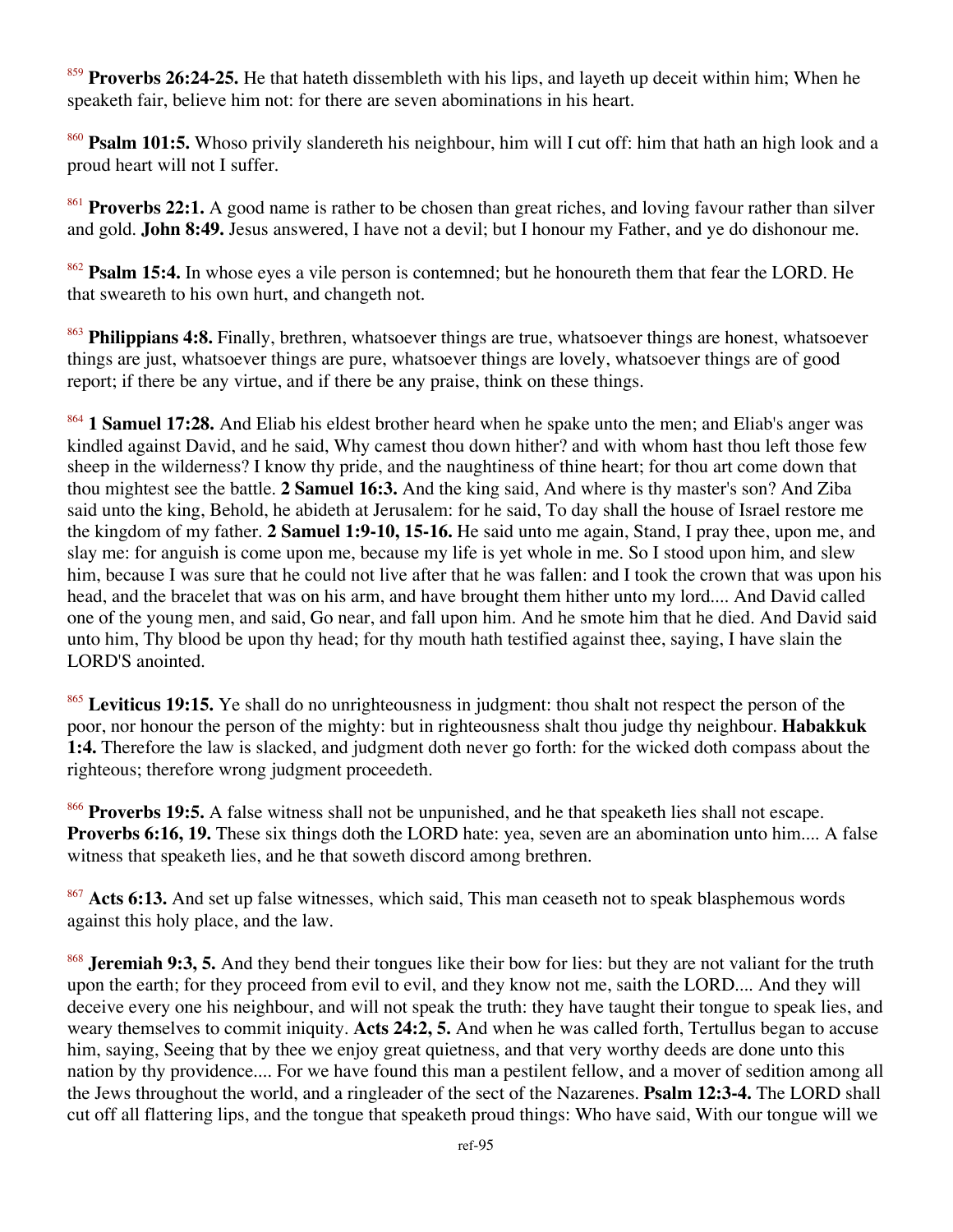prevail; our lips are our own: who is lord over us? **Psalm 52:1-4.** Why boastest thou thyself in mischief, O mighty man? the goodness of God endureth continually. Thy tongue deviseth mischiefs; like a sharp razor, working deceitfully. Thou lovest evil more than good; and lying rather than to speak righteousness. Selah. Thou lovest all devouring words, O thou deceitful tongue.

<sup>869</sup> **Proverbs 17:15.** He that justifieth the wicked, and he that condemneth the just, even they both are abomination to the LORD. **1 Kings 21:9-14.** And she wrote in the letters, saying, Proclaim a fast, and set Naboth on high among the people: And set two men, sons of Belial, before him, to bear witness against him, saying, Thou didst blaspheme God and the king. And then carry him out, and stone him, that he may die. And the men of his city, even the elders and the nobles who were the inhabitants in his city, did as Jezebel had sent unto them, and as it was written in the letters which she had sent unto them. They proclaimed a fast, and set Naboth on high among the people. And there came in two men, children of Belial, and sat before him: and the men of Belial witnessed against him, even against Naboth, in the presence of the people, saying, Naboth did blaspheme God and the king. Then they carried him forth out of the city, and stoned him with stones, that he died. Then they sent to Jezebel, saying, Naboth is stoned, and is dead.

<sup>870</sup> **Isaiah 5:23.** Which justify the wicked for reward, and take away the righteousness of the righteous from him!

<sup>871</sup> **Psalm 119:69.** The proud have forged a lie against me: but I will keep thy precepts with my whole heart. **Luke 19:8.** And Zacchaeus stood, and said unto the Lord; Behold, Lord, the half of my goods I give to the poor; and if I have taken any thing from any man by false accusation, I restore him fourfold. **Luke 16:5-7.** So he called every one of his lord's debtors unto him, and said unto the first, How much owest thou unto my lord? And he said, An hundred measures of oil. And he said unto him, Take thy bill, and sit down quickly, and write fifty. Then said he to another, And how much owest thou? And he said, An hundred measures of wheat. And he said unto him, Take thy bill, and write fourscore.

<sup>872</sup> Leviticus 5:1. And if a soul sin, and hear the voice of swearing, and is a witness, whether he hath seen or known of it; if he do not utter it, then he shall bear his iniquity. **Deuteronomy 13:8.** Thou shalt not consent unto him, nor hearken unto him; neither shall thine eye pity him, neither shalt thou spare, neither shalt thou conceal him. **Acts 5:3, 8-9.** But Peter said, Ananias, why hath Satan filled thine heart to lie to the Holy Ghost, and to keep back part of the price of the land?... And Peter answered unto her, Tell me whether ye sold the land for so much? And she said, Yea, for so much. Then Peter said unto her, How is it that ye have agreed together to tempt the Spirit of the Lord? behold, the feet of them which have buried thy husband are at the door, and shall carry thee out. **2 Timothy 4:6.** For I am now ready to be offered, and the time of my departure is at hand.

<sup>873</sup> **1 Kings 1:6.** And his father had not displeased him at any time in saying, Why hast thou done so? and he also was a very goodly man; and his mother bare him after Absalom. **Leviticus 19:17.** Thou shalt not hate thy brother in thine heart: thou shalt in any wise rebuke thy neighbour, and not suffer sin upon him.

<sup>874</sup> **Isaiah 59:4.** None calleth for justice, nor any pleadeth for truth: they trust in vanity, and speak lies; they conceive mischief, and bring forth iniquity.

<sup>875</sup> Proverbs 29:11. A fool uttereth all his mind: but a wise man keepeth it in till afterwards.

<sup>876</sup> **1 Samuel 22:9-10.** Then answered Doeg the Edomite, which was set over the servants of Saul, and said, I saw the son of Jesse coming to Nob, to Ahimelech the son of Ahitub. And he inquired of the LORD for him, and gave him victuals, and gave him the sword of Goliath the Philistine. **Psalm 52:1-5.** Why boastest thou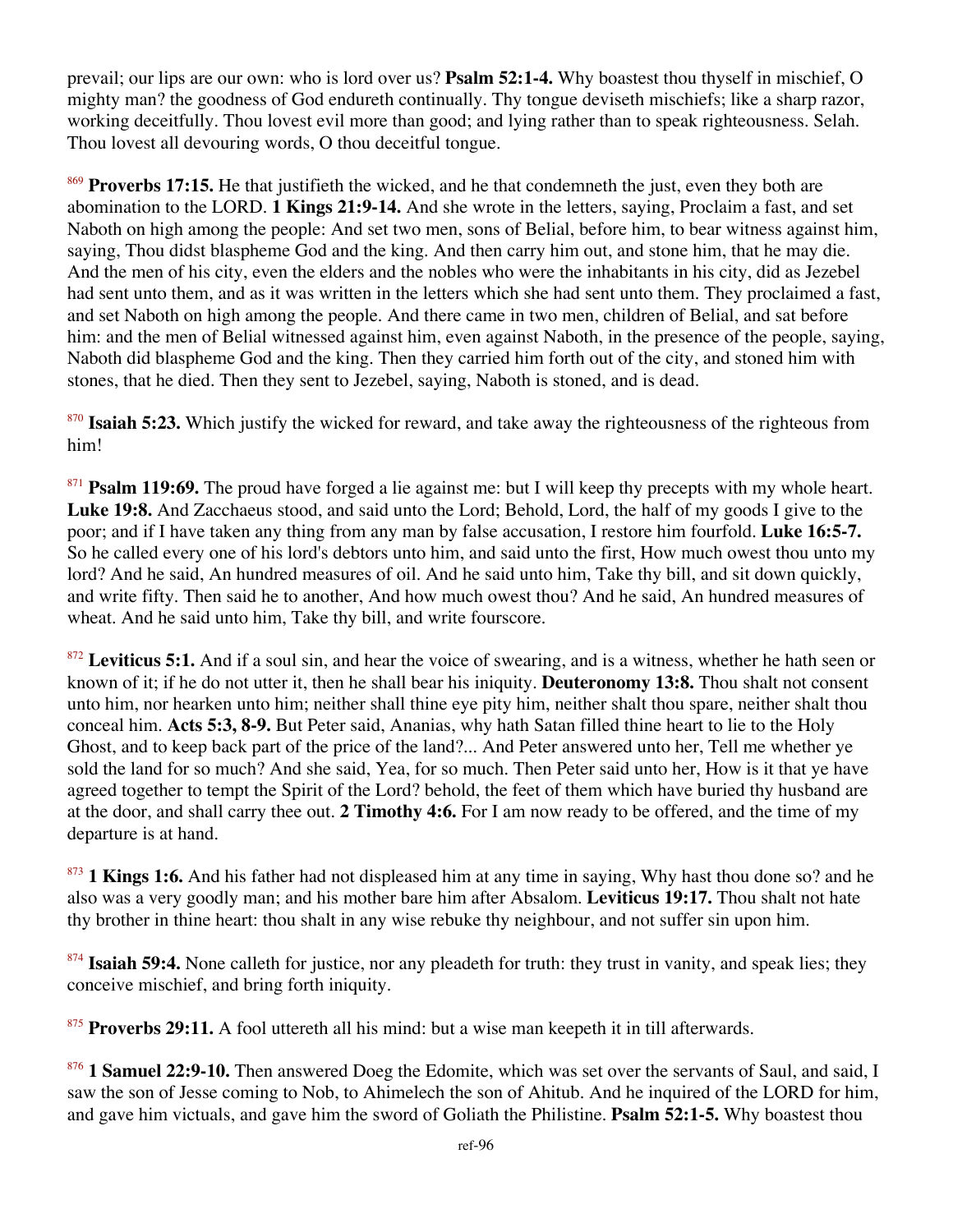thyself in mischief, O mighty man? the goodness of God endureth continually. Thy tongue deviseth mischiefs; like a sharp razor, working deceitfully. Thou lovest evil more than good; and lying rather than to speak righteousness. Selah. Thou lovest all devouring words, O thou deceitful tongue. God shall likewise destroy thee for ever, he shall take thee away, and pluck thee out of thy dwelling place, and root thee out of the land of the living. Selah.

<sup>877</sup> **Psalm 56:5.** Every day they wrest my words: all their thoughts are against me for evil. **John 2:19.** Jesus answered and said unto them, Destroy this temple, and in three days I will raise it up. **Matthew 26:60-61.** But found none: yea, though many false witnesses came, yet found they none. At the last came two false witnesses, And said, This fellow said, I am able to destroy the temple of God, and to build it in three days.

<sup>878</sup> Genesis 3:5. For God doth know that in the day ye eat thereof, then your eyes shall be opened, and ye shall be as gods, knowing good and evil. **Genesis 26:7, 9.** And the men of the place asked him of his wife; and he said, She is my sister: for he feared to say, She is my wife; lest, said he, the men of the place should kill me for Rebekah; because she was fair to look upon.... And Abimelech called Isaac, and said, Behold, of a surety she is thy wife: and how saidst thou, She is my sister? And Isaac said unto him, Because I said, Lest I die for her.

<sup>879</sup> Isaiah 59:13. In transgressing and lying against the LORD, and departing away from our God, speaking oppression and revolt, conceiving and uttering from the heart words of falsehood.

<sup>880</sup> **Leviticus 19:11.** Ye shall not steal, neither deal falsely, neither lie one to another. **Colossians 3:9.** Lie not one to another, seeing that ye have put off the old man with his deeds.

<sup>881</sup> **Psalm 50:20.** Thou sittest and speakest against thy brother; thou slanderest thine own mother's son.

<sup>882</sup> **James 4:11.** Speak not evil one of another, brethren. He that speaketh evil of his brother, and judgeth his brother, speaketh evil of the law, and judgeth the law: but if thou judge the law, thou art not a doer of the law, but a judge. **Jeremiah 38:4.** Therefore the princes said unto the king, We beseech thee, let this man be put to death: for thus he weakeneth the hands of the men of war that remain in this city, and the hands of all the people, in speaking such words unto them: for this man seeketh not the welfare of this people, but the hurt.

<sup>883</sup> Leviticus 19:19. Ye shall keep my statutes. Thou shalt not let thy cattle gender with a diverse kind: thou shalt not sow thy field with mingled seed: neither shall a garment mingled of linen and woollen come upon thee.

<sup>884</sup> **Romans 1:29-30.** Being filled with all unrighteousness, fornication, wickedness, covetousness, maliciousness; full of envy, murder, debate, deceit, malignity; whisperers, Backbiters, haters of God, despiteful, proud, boasters, inventors of evil things, disobedient to parents.

<sup>885</sup> **Genesis 21:9.** And Sarah saw the son of Hagar the Egyptian, which she had born unto Abraham, mocking. **Galatians 4:29.** But as then he that was born after the flesh persecuted him that was born after the Spirit, even so it is now.

<sup>886</sup> **1 Corinthians 6:10.** Nor thieves, nor covetous, nor drunkards, nor revilers, nor extortioners, shall inherit the kingdom of God.

<sup>887</sup> **Matthew 7:1.** Judge not, that ye be not judged.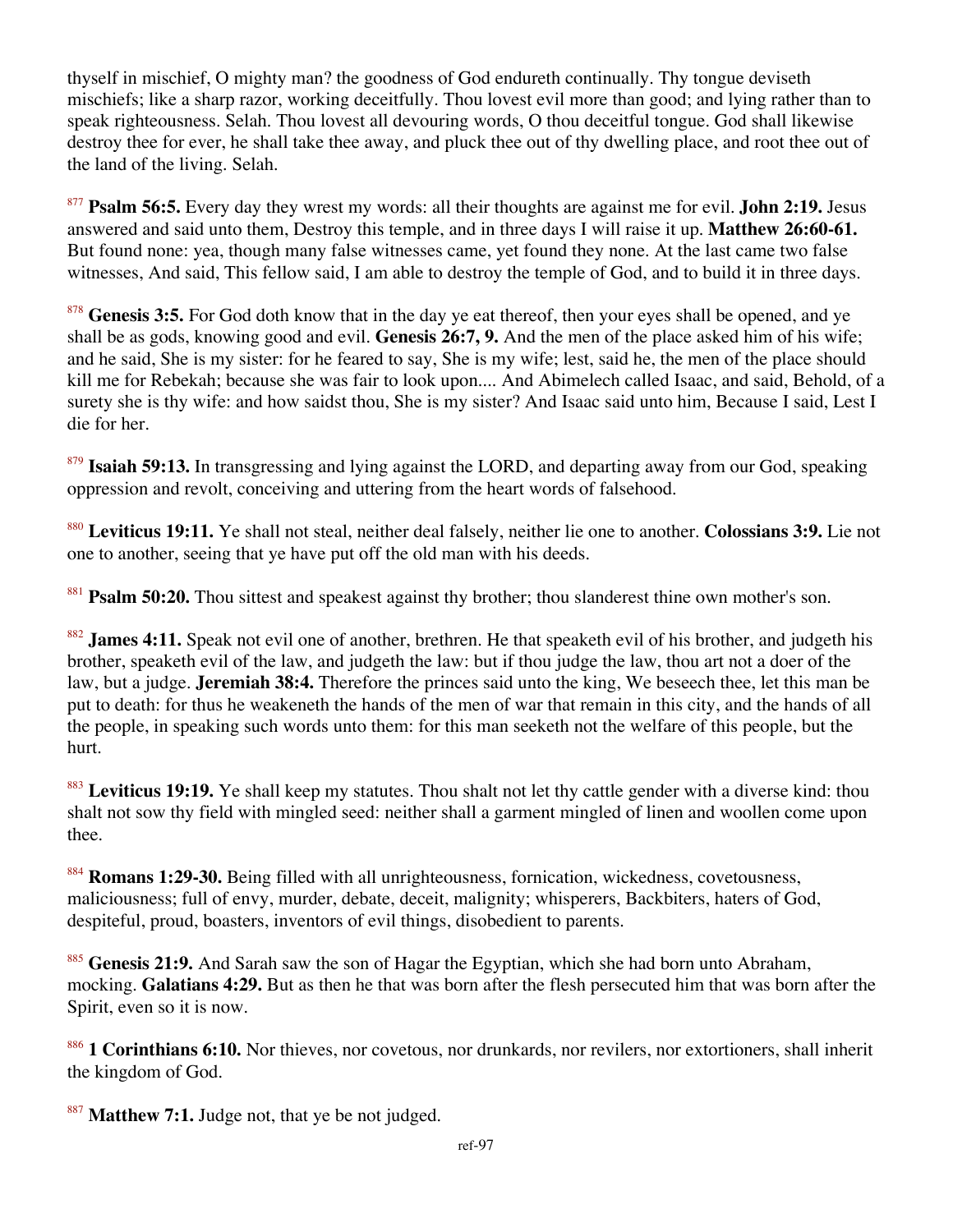<sup>888</sup> Acts 28:4. And when the barbarians saw the venomous beast hang on his hand, they said among themselves, No doubt this man is a murderer, whom, though he hath escaped the sea, yet vengeance suffereth not to live.

<sup>889</sup> **Genesis 38:24.** And it came to pass about three months after, that it was told Judah, saying, Tamar thy daughter in law hath played the harlot; and also, behold, she is with child by whoredom. And Judah said, Bring her forth, and let her be burnt. **Romans 2:1.** Therefore thou art inexcusable, O man, whosoever thou art that judgest: for wherein thou judgest another, thou condemnest thyself; for thou that judgest doest the same things.

<sup>890</sup> **Nehemiah 6:6-8.** Wherein was written, It is reported among the heathen, and Gashmu saith it, that thou and the Jews think to rebel: for which cause thou buildest the wall, that thou mayest be their king, according to these words. And thou hast also appointed prophets to preach of thee at Jerusalem, saying, There is a king in Judah: and now shall it be reported to the king according to these words. Come now therefore, and let us take counsel together. Then I sent unto him, saying, There are no such things done as thou sayest, but thou feignest them out of thine own heart. **Romans 3:8.** And not rather, (as we be slanderously reported, and as some affirm that we say,) Let us do evil, that good may come? whose damnation is just. **Psalm 69:10.** When I wept, and chastened my soul with fasting, that was to my reproach. **1 Samuel 1:13-15.** Now Hannah, she spake in her heart; only her lips moved, but her voice was not heard: therefore Eli thought she had been drunken. And Eli said unto her, How long wilt thou be drunken? put away thy wine from thee. And Hannah answered and said, No, my lord, I am a woman of a sorrowful spirit: I have drunk neither wine nor strong drink, but have poured out my soul before the LORD. **2 Samuel 10:3.** And the princes of the children of Ammon said unto Hanun their lord, Thinkest thou that David doth honour thy father, that he hath sent comforters unto thee? hath not David rather sent his servants unto thee, to search the city, and to spy it out, and to overthrow it?

<sup>891</sup> **Psalm 12:2-3.** They speak vanity every one with his neighbour: with flattering lips and with a double heart do they speak. The LORD shall cut off all flattering lips, and the tongue that speaketh proud things.

<sup>892</sup> **2 Timothy 3:2.** For men shall be lovers of their own selves, covetous, boasters, proud, blasphemers, disobedient to parents, unthankful, unholy.

<sup>893</sup> Luke 18:9, 11. And he spake this parable unto certain which trusted in themselves that they were righteous, and despised others.... The Pharisee stood and prayed thus with himself, God, I thank thee, that I am not as other men are, extortioners, unjust, adulterers, or even as this publican. **Romans 12:16.** Be of the same mind one toward another. Mind not high things, but condescend to men of low estate. Be not wise in your own conceits. **1 Corinthians 4:6.** And these things, brethren, I have in a figure transferred to myself and to Apollos for your sakes; that ye might learn in us not to think of men above that which is written, that no one of you be puffed up for one against another. **Acts 12:22.** And the people gave a shout, saying, It is the voice of a god, and not of a man. **Exodus 4:10-14.** And Moses said unto the LORD, O my Lord, I am not eloquent, neither heretofore, nor since thou hast spoken unto thy servant: but I am slow of speech, and of a slow tongue. And the LORD said unto him, Who hath made man's mouth? or who maketh the dumb, or deaf, or the seeing, or the blind? have not I the LORD? Now therefore go, and I will be with thy mouth, and teach thee what thou shalt say. And he said, O my Lord, send, I pray thee, by the hand of him whom thou wilt send. And the anger of the LORD was kindled against Moses, and he said, Is not Aaron the Levite thy brother? I know that he can speak well. And also, behold, he cometh forth to meet thee: and when he seeth thee, he will be glad in his heart.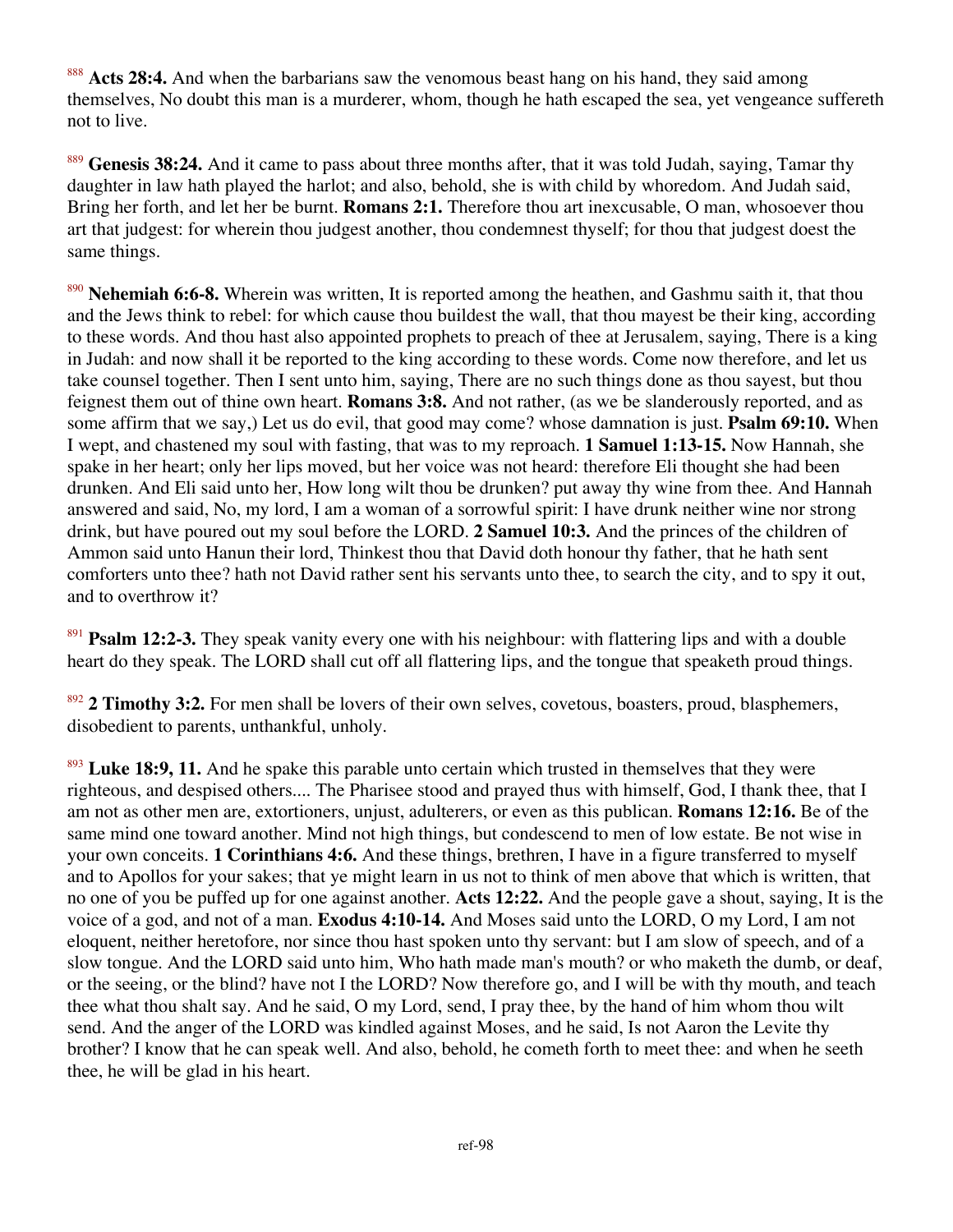<sup>894</sup> **Job 27:5-6.** God forbid that I should justify you: till I die I will not remove mine integrity from me. My righteousness I hold fast, and will not let it go: my heart shall not reproach me so long as I live. **Job 4:6.** Is not this thy fear, thy confidence, thy hope, and the uprightness of thy ways?

<sup>895</sup> **Matthew 7:3-5.** And why beholdest thou the mote that is in thy brother's eye, but considerest not the beam that is in thine own eye? Or how wilt thou say to thy brother, Let me pull out the mote out of thine eye; and, behold, a beam is in thine own eye? Thou hypocrite, first cast out the beam out of thine own eye; and then shalt thou see clearly to cast out the mote out of thy brother's eye.

896 **Proverbs 28:13.** He that covereth his sins shall not prosper: but whoso confesseth and forsaketh them shall have mercy. **Proverbs 30:20.** Such is the way of an adulterous woman; she eateth, and wipeth her mouth, and saith, I have done no wickedness. **Genesis 3:12-13.** And the man said, The woman whom thou gavest to be with me, she gave me of the tree, and I did eat. And the LORD God said unto the woman, What is this that thou hast done? And the woman said, The serpent beguiled me, and I did eat. **Jeremiah 2:35.** Yet thou sayest, Because I am innocent, surely his anger shall turn from me. Behold, I will plead with thee, because thou sayest, I have not sinned. **2 Kings 5:25.** But he went in, and stood before his master. And Elisha said unto him, Whence comest thou, Gehazi? And he said, Thy servant went no whither. **Genesis 4:9.** And the LORD said unto Cain, Where is Abel thy brother? And he said, I know not: Am I my brother's keeper?

<sup>897</sup> Genesis 9:22. And Ham, the father of Canaan, saw the nakedness of his father, and told his two brethren without. **Proverbs 25:9-10.** Debate thy cause with thy neighbour himself; and discover not a secret to another: Lest he that heareth it put thee to shame, and thine infamy turn not away.

<sup>898</sup> **Exodus 23:1.** Thou shalt not raise a false report: put not thine hand with the wicked to be an unrighteous witness.

<sup>899</sup> **Proverbs 29:12.** If a ruler hearken to lies, all his servants are wicked.

<sup>900</sup> **Acts 7:56-57.** And said, Behold, I see the heavens opened, and the Son of man standing on the right hand of God. Then they cried out with a loud voice, and stopped their ears, and ran upon him with one accord. **Job 31:13-14.** If I did despise the cause of my manservant or of my maidservant, when they contended with me; What then shall I do when God riseth up? and when he visiteth, what shall I answer him?

<sup>901</sup> **1 Corinthians 13:5.** Doth not behave itself unseemly, seeketh not her own, is not easily provoked, thinketh no evil. **1 Timothy 6:4.** He is proud, knowing nothing, but doting about questions and strifes of words, whereof cometh envy, strife, railings, evil surmisings.

<sup>902</sup> **Numbers 11:29.** And Moses said unto him, Enviest thou for my sake? would God that all the LORD'S people were prophets, and that the LORD would put his spirit upon them! **Matthew 21:15.** And when the chief priests and scribes saw the wonderful things that he did, and the children crying in the temple, and saying, Hosanna to the son of David; they were sore displeased.

<sup>903</sup> **Ezra 4:12-13.** Be it known unto the king, that the Jews which came up from thee to us are come unto Jerusalem, building the rebellious and the bad city, and have set up the walls thereof, and joined the foundations. Be it known now unto the king, that, if this city be builded, and the walls set up again, then will they not pay toll, tribute, and custom, and so thou shalt endamage the revenue of the kings.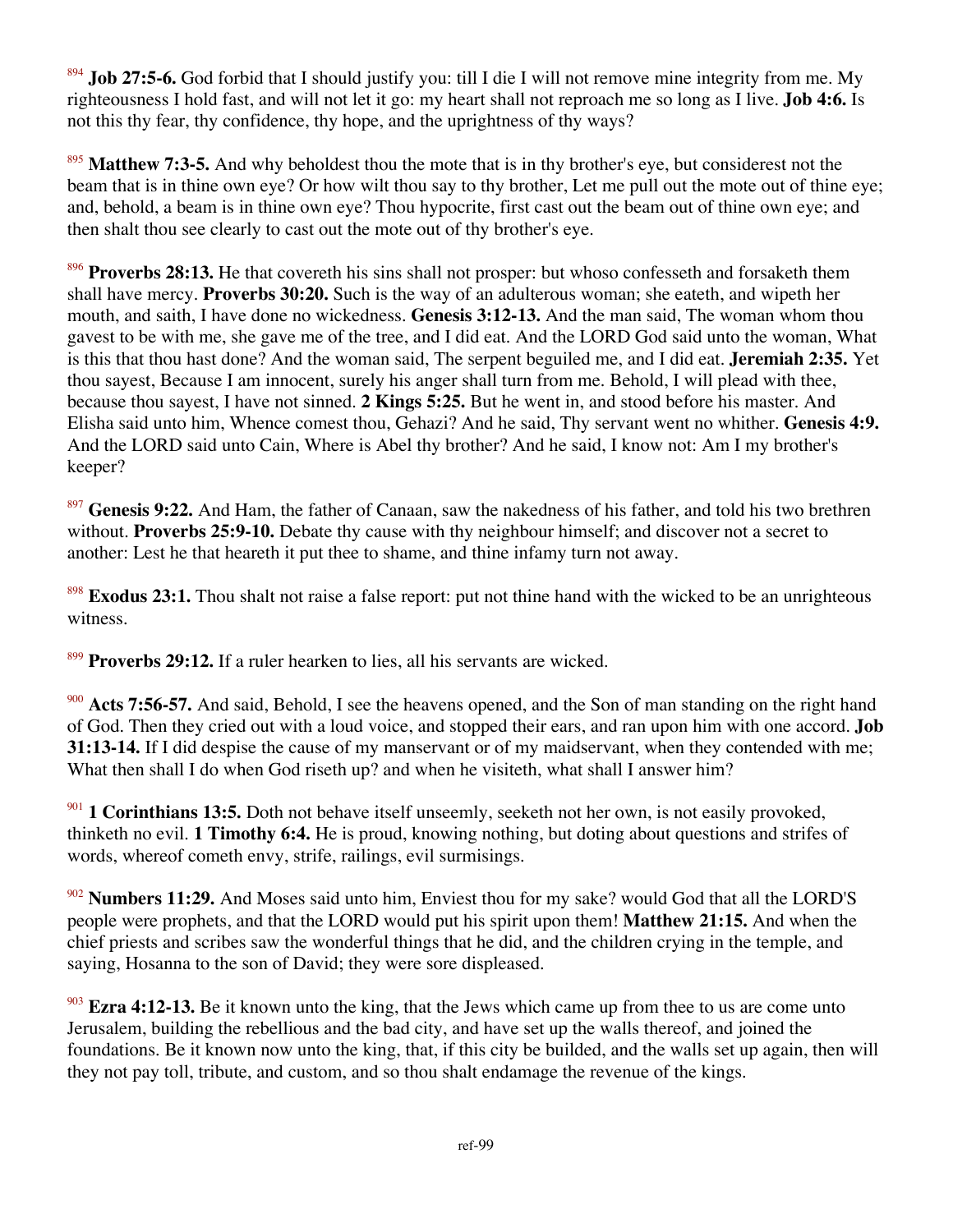<sup>904</sup> **Jeremiah 48:27.** For was not Israel a derision unto thee? was he found among thieves? for since thou spakest of him, thou skippedst for joy.

<sup>905</sup> **Psalm 35:15-16, 21.** But in mine adversity they rejoiced, and gathered themselves together: yea, the abjects gathered themselves together against me, and I knew it not; they did tear me, and ceased not: With hypocritical mockers in feasts, they gnashed upon me with their teeth.... Yea, they opened their mouth wide against me, and said, Aha, aha, our eye hath seen it. **Matthew 27:28-29.** And they stripped him, and put on him a scarlet robe. And when they had platted a crown of thorns, they put it upon his head, and a reed in his right hand: and they bowed the knee before him, and mocked him, saying, Hail, King of the Jews!

<sup>906</sup> **Jude 16.** These are murmurers, complainers, walking after their own lusts; and their mouth speaketh great swelling words, having men's persons in admiration because of advantage. **Acts 12:22.** And the people gave a shout, saying, It is the voice of a god, and not of a man.

<sup>907</sup> **Romans 1:31.** Without understanding, covenantbreakers, without natural affection, implacable, unmerciful. **2 Timothy 3:3.** Without natural affection, trucebreakers, false accusers, incontinent, fierce, despisers of those that are good.

<sup>908</sup> **1 Samuel 2:24.** Nay, my sons; for it is no good report that I hear: ye make the Lord's people to transgress.

<sup>909</sup> **2 Samuel 13:12-13.** And she answered him, Nay, my brother, do not force me; for no such thing ought to be done in Israel: do not thou this folly. And I, whither shall I cause my shame to go? and as for thee, thou shalt be as one of the fools in Israel. Now therefore, I pray thee, speak unto the king; for he will not withhold me from thee. **Proverbs 5:8-9.** Remove thy way far from her, and come not nigh the door of her house: Lest thou give thine honour unto others, and thy years unto the cruel. **Proverbs 6:33.** A wound and dishonour shall he get; and his reproach shall not be wiped away.

<sup>910</sup> **Exodus 20:17.** Thou shalt not covet thy neighbour's house, thou shalt not covet thy neighbour's wife, nor his manservant, nor his maidservant, nor his ox, nor his ass, nor any thing that is thy neighbour's.

<sup>911</sup> **Hebrews 13:5.** Let your conversation be without covetousness; and be content with such things as ye have: for he hath said, I will never leave thee, nor forsake thee. **1 Timothy 6:6.** But godliness with contentment is great gain.

<sup>912</sup> **Job 31:29.** If I rejoiced at the destruction of him that hated me, or lifted up myself when evil found him. **Romans 12:15.** Rejoice with them that do rejoice, and weep with them that weep. **Psalm 122:7-9.** Peace be within thy walls, and prosperity within thy palaces. For my brethren and companions' sakes, I will now say, Peace be within thee. Because of the house of the LORD our God I will seek thy good. **1 Timothy 1:5.** Now the end of the commandment is charity out of a pure heart, and of a good conscience, and of faith unfeigned. **Esther 10:3.** For Mordecai the Jew was next unto king Ahasuerus, and great among the Jews, and accepted of the multitude of his brethren, seeking the wealth of his people, and speaking peace to all his seed. **1 Corinthians 13:4-7.** Charity suffereth long, and is kind; charity envieth not; charity vaunteth not itself, is not puffed up, Doth not behave itself unseemly, seeketh not her own, is not easily provoked, thinketh no evil; Rejoiceth not in iniquity, but rejoiceth in the truth; Beareth all things, believeth all things, hopeth all things, endureth all things.

<sup>913</sup> **1 Kings 21:4.** And Ahab came into his house heavy and displeased because of the word which Naboth the Jezreelite had spoken to him: for he had said, I will not give thee the inheritance of my fathers. And he laid him down upon his bed, and turned away his face, and would eat no bread. **Esther 5:13.** Yet all this availeth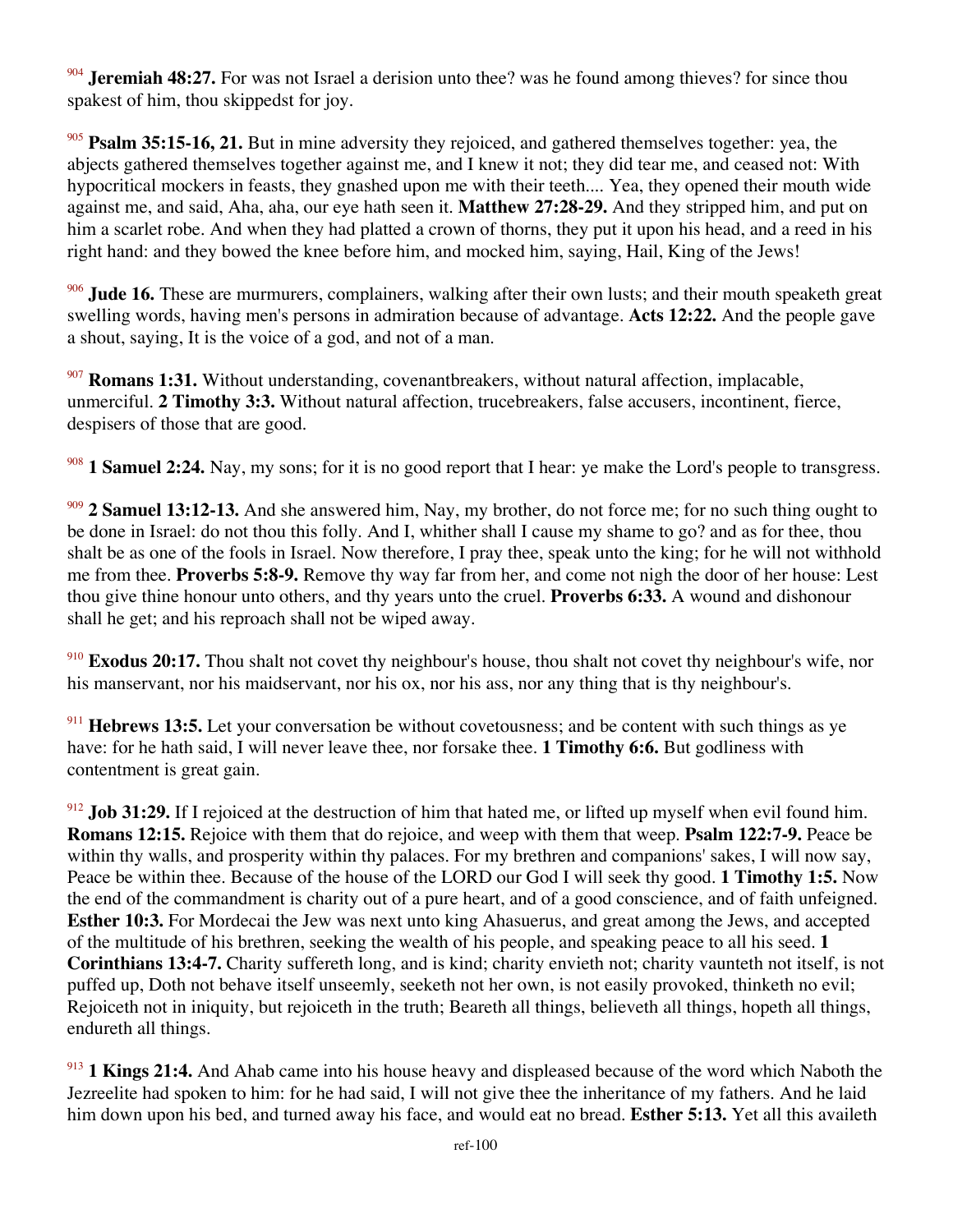me nothing, so long as I see Mordecai the Jew sitting at the king's gate. **1 Corinthians 10:10.** Neither murmur ye, as some of them also murmured, and were destroyed of the destroyer.

<sup>914</sup> **Galatians 5:26.** Let us not be desirous of vain glory, provoking one another, envying one another. **James 3:14, 16.** But if ye have bitter envying and strife in your hearts, glory not, and lie not against the truth.... For where envying and strife is, there is confusion and every evil work.

<sup>915</sup> **Psalm 112:9-10.** He hath dispersed, he hath given to the poor; his righteousness endureth for ever; his horn shall be exalted with honour. The wicked shall see it, and be grieved; he shall gnash with his teeth, and melt away: the desire of the wicked shall perish. **Nehemiah 2:10.** When Sanballat the Horonite, and Tobiah the servant, the Ammonite, heard of it, it grieved them exceedingly that there was come a man to seek the welfare of the children of Israel.

<sup>916</sup> **Romans 7:7-8.** What shall we say then? is the law sin? God forbid. Nay, I had not known sin, but by the law: for I had not known lust, except the law had said, Thou shalt not covet. But sin, taking occasion by the commandment, wrought in me all manner of concupiscence. For without the law sin was dead. **Romans 13:9.** For this, Thou shalt not commit adultery, Thou shalt not kill, Thou shalt not steal, Thou shalt not bear false witness, Thou shalt not covet; and if there be any other commandment, it is briefly comprehended in this saying, namely, Thou shalt love thy neighbour as thyself. **Colossians 3:5.** Mortify therefore your members which are upon the earth; fornication, uncleanness, inordinate affection, evil concupiscence, and covetousness, which is idolatry. **Deuteronomy 5:21.** Neither shalt thou desire thy neighbour's wife, neither shalt thou covet thy neighbour's house, his field, or his manservant, or his maidservant, his ox, or his ass, or any thing that is thy neighbour's.

<sup>917</sup> **James 3:2.** For in many things we offend all. If any man offend not in word, the same is a perfect man, and able also to bridle the whole body. **John 15:5.** I am the vine, ye are the branches: He that abideth in me, and I in him, the same bringeth forth much fruit: for without me ye can do nothing. **Romans 8:3.** For what the law could not do, in that it was weak through the flesh, God sending his own Son in the likeness of sinful flesh, and for sin, condemned sin in the flesh.

<sup>918</sup> **Ecclesiastes 7:20.** For there is not a just man upon earth, that doeth good, and sinneth not. **1 John 1:8, 10.** If we say that we have no sin, we deceive ourselves, and the truth is not in us.... If we say that we have not sinned, we make him a liar, and his word is not in us. **Galatians 5:17.** For the flesh lusteth against the Spirit, and the Spirit against the flesh: and these are contrary the one to the other: so that ye cannot do the things that ye would. **Romans 7:18-19.** For I know that in me (that is, in my flesh,) dwelleth no good thing: for to will is present with me; but how to perform that which is good I find not. For the good that I would I do not: but the evil which I would not, that I do.

<sup>919</sup> Genesis 6:5. And God saw that the wickedness of man was great in the earth, and that every imagination of the thoughts of his heart was only evil continually. **Genesis 8:21.** And the LORD smelled a sweet savour; and the LORD said in his heart, I will not again curse the ground any more for man's sake; for the imagination of man's heart is evil from his youth; neither will I again smite any more every thing living, as I have done.

<sup>920</sup> **Romans 3:9-19.** What then? are we better than they? No, in no wise: for we have before proved both Jews and Gentiles, that they are all under sin; As it is written, There is none righteous, no, not one: There is none that understandeth, there is none that seeketh after God. They are all gone out of the way, they are together become unprofitable; there is none that doeth good, no, not one. Their throat is an open sepulchre; with their tongues they have used deceit; the poison of asps is under their lips: Whose mouth is full of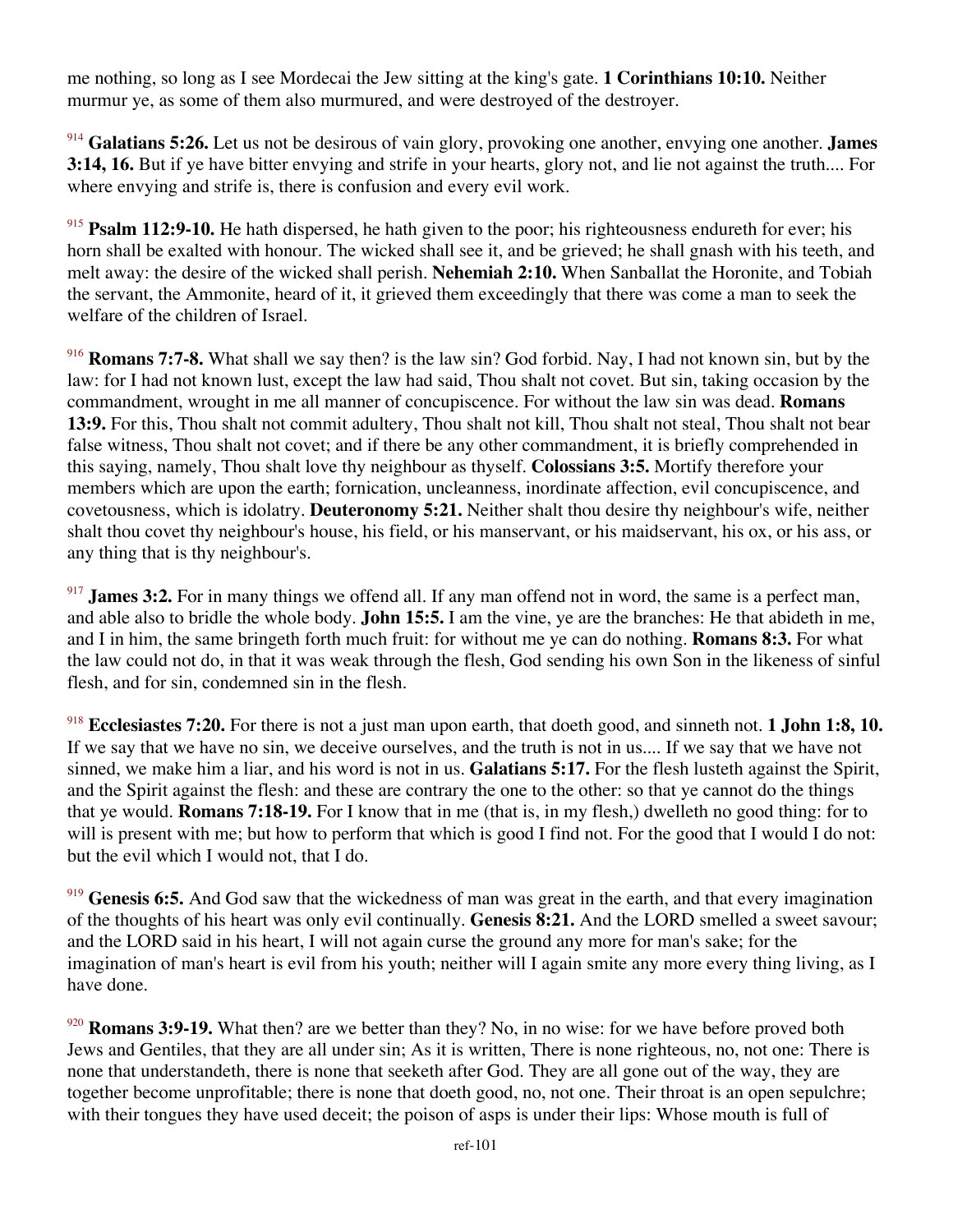cursing and bitterness: Their feet are swift to shed blood: Destruction and misery are in their ways: And the way of peace have they not known: There is no fear of God before their eyes. Now we know that what things soever the law saith, it saith to them who are under the law: that every mouth may be stopped, and all the world may become guilty before God. **James 3:2-13.** For in many things we offend all, *etc*.

<sup>921</sup> **John 19:11.** Jesus answered, Thou couldest have no power at all against me, except it were given thee from above: therefore he that delivered me unto thee hath the greater sin. **Ezekiel 8:6, 13, 15.** He said furthermore unto me, Son of man, seest thou what they do? even the great abominations that the house of Israel committeth here, that I should go far off from my sanctuary? but turn thee yet again, and thou shalt see greater abominations.... He said also unto me, Turn thee yet again, and thou shalt see greater abominations that they do.... Then said he unto me, Hast thou seen this, O son of man? turn thee yet again, and thou shalt see greater abominations than these. **1 John 5:16.** If any man see his brother sin a sin which is not unto death, he shall ask, and he shall give him life for them that sin not unto death. There is a sin unto death: I do not say that he shall pray for it. **Psalm 78:17, 32, 56.** And they sinned yet more against him by provoking the most High in the wilderness.... For all this they sinned still, and believed not for his wondrous works.... Yet they tempted and provoked the most high God, and kept not his testimonies.

<sup>922</sup> **Jeremiah 2:8.** The priests said not, Where is the LORD? and they that handle the law knew me not: the pastors also transgressed against me, and the prophets prophesied by Baal, and walked after things that do not profit.

<sup>923</sup> **Job 32:7, 9.** I said, Days should speak, and multitude of years should teach wisdom.... Great men are not always wise: neither do the aged understand judgment. **Ecclesiastes 4:13.** Better is a poor and a wise child than an old and foolish king, who will no more be admonished.

<sup>924</sup> **1 Kings 11:4, 9.** For it came to pass, when Solomon was old, that his wives turned away his heart after other gods: and his heart was not perfect with the LORD his God, as was the heart of David his father.... And the LORD was angry with Solomon, because his heart was turned from the LORD God of Israel, which had appeared unto him twice.

<sup>925</sup> **2 Samuel 12:14.** Howbeit, because by this deed thou hast given great occasion to the enemies of the LORD to blaspheme, the child also that is born unto thee shall surely die. **1 Corinthians 5:1.** It is reported commonly that there is fornication among you, and such fornication as is not so much as named among the Gentiles, that one should have his father's wife.

<sup>926</sup> **James 4:17.** Therefore to him that knoweth to do good, and doeth it not, to him it is sin. **Luke 12:47-48.** And that servant, which knew his lord's will, and prepared not himself, neither did according to his will, shall be beaten with many stripes. But he that knew not, and did commit things worthy of stripes, shall be beaten with few stripes. For unto whomsoever much is given, of him shall be much required: and to whom men have committed much, of him they will ask the more.

<sup>927</sup> **Jeremiah 5:4-5.** Therefore I said, Surely these are poor; they are foolish: for they know not the way of the LORD, nor the judgment of their God. I will get me unto the great men, and will speak unto them; for they have known the way of the LORD, and the judgment of their God: but these have altogether broken the yoke, and burst the bonds.

<sup>928</sup> **2 Samuel 12:7-9.** And Nathan said to David, Thou art the man. Thus saith the LORD God of Israel, I anointed thee king over Israel, and I delivered thee out of the hand of Saul; And I gave thee thy master's house, and thy master's wives into thy bosom, and gave thee the house of Israel and of Judah; and if that had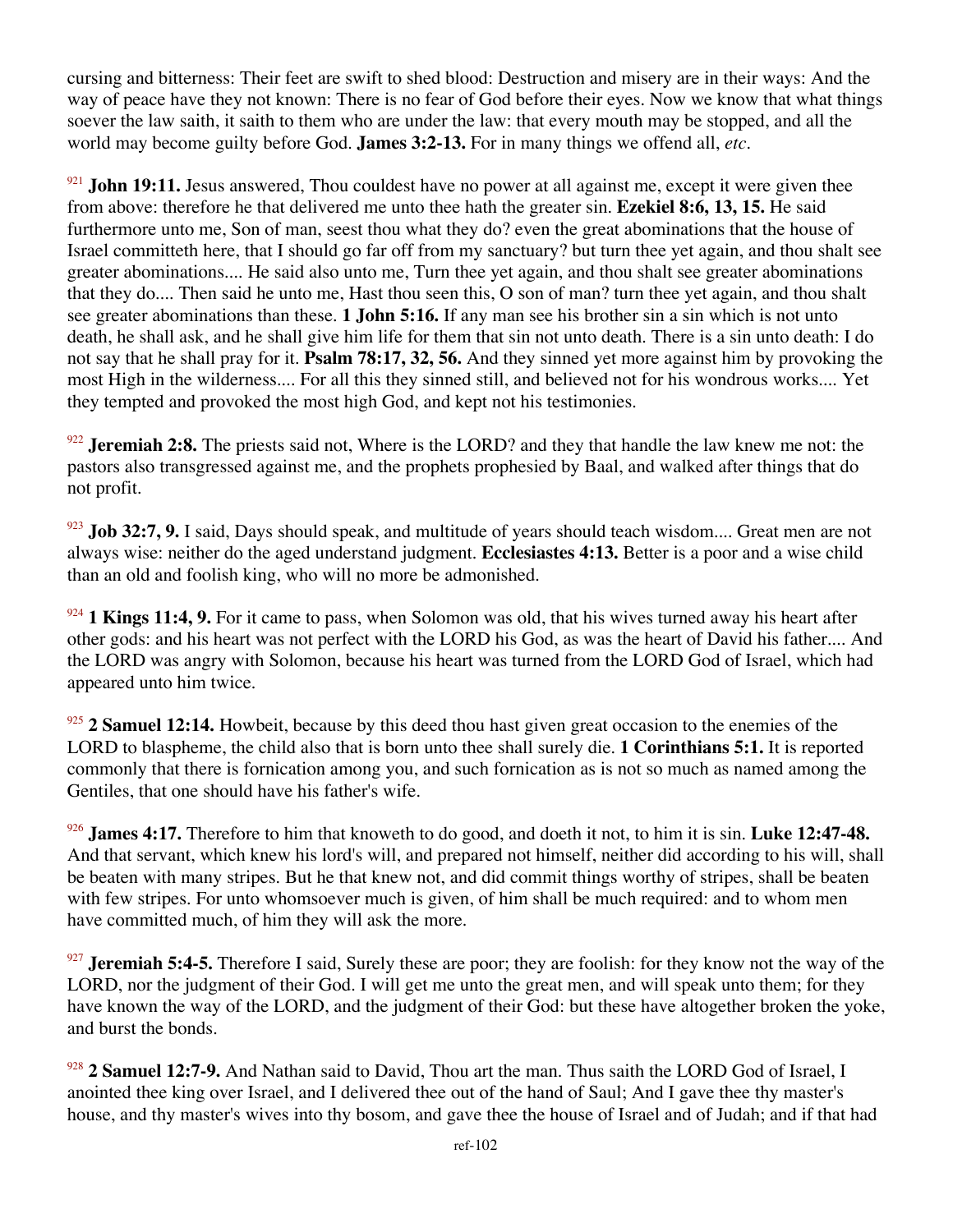been too little, I would moreover have given unto thee such and such things. Wherefore hast thou despised the commandment of the LORD, to do evil in his sight? thou hast killed Uriah the Hittite with the sword, and hast taken his wife to be thy wife, and hast slain him with the sword of the children of Ammon. **Ezekiel 8:11-12.** And there stood before them seventy men of the ancients of the house of Israel, and in the midst of them stood Jaazaniah the son of Shaphan, with every man his censer in his hand; and a thick cloud of incense went up. Then said he unto me, Son of man, hast thou seen what the ancients of the house of Israel do in the dark, every man in the chambers of his imagery? for they say, The LORD seeth us not; the LORD hath forsaken the earth.

<sup>929</sup> **Romans 2:17-24.** Behold, thou art called a Jew, and restest in the law, and makest thy boast of God, And knowest his will, and approvest the things that are more excellent, being instructed out of the law; And art confident that thou thyself art a guide of the blind, a light of them which are in darkness, An instructor of the foolish, a teacher of babes, which hast the form of knowledge and of the truth in the law. Thou therefore which teachest another, teachest thou not thyself? thou that preachest a man should not steal, dost thou steal? Thou that sayest a man should not commit adultery, dost thou commit adultery? thou that abhorrest idols, dost thou commit sacrilege? Thou that makest thy boast of the law, through breaking the law dishonourest thou God? For the name of God is blasphemed among the Gentiles through you, as it is written.

<sup>930</sup> Galatians 2:11-14. But when Peter was come to Antioch, I withstood him to the face, because he was to be blamed. For before that certain came from James, he did eat with the Gentiles: but when they were come, he withdrew and separated himself, fearing them which were of the circumcision. And the other Jews dissembled likewise with him; insomuch that Barnabas also was carried away with their dissimulation. But when I saw that they walked not uprightly according to the truth of the gospel, I said unto Peter before them all, If thou, being a Jew, livest after the manner of Gentiles, and not as do the Jews, why compellest thou the Gentiles to live as do the Jews?

<sup>931</sup> Matthew 21:38-39. But when the husbandmen saw the son, they said among themselves, This is the heir; come, let us kill him, and let us seize on his inheritance. And they caught him, and cast him out of the vineyard, and slew him.

<sup>932</sup> **1 Samuel 2:25.** If one man sin against another, the judge shall judge him: but if a man sin against the LORD, who shall entreat for him? Notwithstanding they hearkened not unto the voice of their father, because the LORD would slay them. **Acts 5:4.** Whiles it remained, was it not thine own? and after it was sold, was it not in thine own power? why hast thou conceived this thing in thine heart? thou hast not lied unto men, but unto God. **Psalm 5:4.** For thou art not a God that hath pleasure in wickedness: neither shall evil dwell with thee.

<sup>933</sup> **Romans 2:4.** Or despisest thou the riches of his goodness and forbearance and longsuffering; not knowing that the goodness of God leadeth thee to repentance?

<sup>934</sup> Malachi 1:8. And if ye offer the blind for sacrifice, is it not evil? and if ye offer the lame and sick, is it not evil? offer it now unto thy governor; will he be pleased with thee, or accept thy person? saith the LORD of hosts. **Malachi 1:14.** But cursed be the deceiver, which hath in his flock a male, and voweth, and sacrificeth unto the Lord a corrupt thing: for I am a great King, saith the LORD of hosts, and my name is dreadful among the heathen.

<sup>935</sup> Hebrews 2:2-3. For if the word spoken by angels was stedfast, and every transgression and disobedience received a just recompense of reward; How shall we escape, if we neglect so great salvation; which at the first began to be spoken by the Lord, and was confirmed unto us by them that heard him. **Hebrews 7:25.**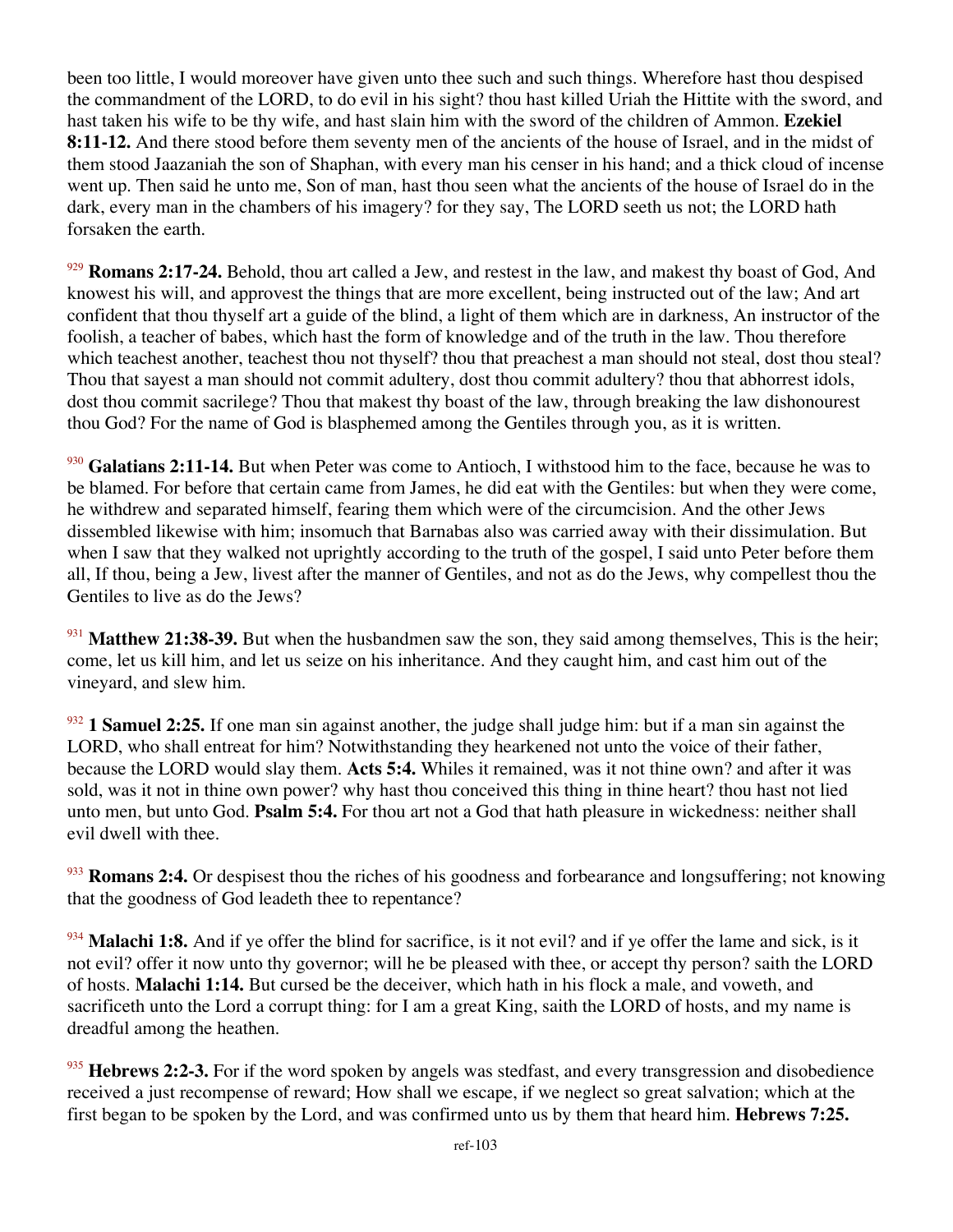Wherefore he is able also to save them to the uttermost that come unto God by him, seeing he ever liveth to make intercession for them.

<sup>936</sup> Hebrews 10:29. Of how much sorer punishment, suppose ye, shall he be thought worthy, who hath trodden under foot the Son of God, and hath counted the blood of the covenant, wherewith he was sanctified, an unholy thing, and hath done despite unto the Spirit of grace? **Matthew 12:31-32.** Wherefore I say unto you, All manner of sin and blasphemy shall be forgiven unto men: but the blasphemy against the Holy Ghost shall not be forgiven unto men. And whosoever speaketh a word against the Son of man, it shall be forgiven him: but whosoever speaketh against the Holy Ghost, it shall not be forgiven him, neither in this world, neither in the world to come.

<sup>937</sup> Ephesians 4:30. And grieve not the holy Spirit of God, whereby ye are sealed unto the day of redemption.

<sup>938</sup> Hebrews 6:4-6. For it is impossible for those who were once enlightened, and have tasted of the heavenly gift, and were made partakers of the Holy Ghost, And have tasted the good word of God, and the powers of the world to come, If they shall fall away, to renew them again unto repentance; seeing they crucify to themselves the Son of God afresh, and put him to an open shame.

<sup>939</sup> **Jude 8.** Likewise also these filthy dreamers defile the flesh, despise dominion, and speak evil of dignities. **Numbers 12:8-9.** With him will I speak mouth to mouth, even apparently, and not in dark speeches; and the similitude of the LORD shall he behold: wherefore then were ye not afraid to speak against my servant Moses? And the anger of the LORD was kindled against them; and he departed. **Isaiah 3:5.** And the people shall be oppressed, every one by another, and every one by his neighbour: the child shall behave himself proudly against the ancient, and the base against the honourable.

<sup>940</sup> **Proverbs 30:17.** The eye that mocketh at his father, and despiseth to obey his mother, the ravens of the valley shall pick it out, and the young eagles shall eat it. **2 Corinthians 12:15.** And I will very gladly spend and be spent for you; though the more abundantly I love you, the less I be loved. **Psalm 55:12-15.** For it was not an enemy that reproached me; then I could have borne it: neither was it he that hated me that did magnify himself against me; then I would have hid myself from him: But it was thou, a man mine equal, my guide, and mine acquaintance. We took sweet counsel together, and walked unto the house of God in company. Let death seize upon them, and let them go down quick into hell: for wickedness is in their dwellings, and among them.

<sup>941</sup> **Zephaniah 2:8, 10-11.** I have heard the reproach of Moab, and the revilings of the children of Ammon, whereby they have reproached my people, and magnified themselves against their border.... This shall they have for their pride, because they have reproached and magnified themselves against the people of the LORD of hosts. The LORD will be terrible unto them: for he will famish all the gods of the earth; and men shall worship him, every one from his place, even all the isles of the heathen. **Matthew 18:6.** But whoso shall offend one of these little ones which believe in me, it were better for him that a millstone were hanged about his neck, and that he were drowned in the depth of the sea. **1 Corinthians 6:8.** Nay, ye do wrong, and defraud, and that your brethren. **Revelation 17:6.** And I saw the woman drunken with the blood of the saints, and with the blood of the martyrs of Jesus: and when I saw her, I wondered with great admiration.

<sup>942</sup> **1 Corinthians 8:11-12.** And through thy knowledge shall the weak brother perish, for whom Christ died? But when ye sin so against the brethren, and wound their weak conscience, ye sin against Christ. **Romans 14:13, 15, 21.** Let us not therefore judge one another any more: but judge this rather, that no man put a stumblingblock or an occasion to fall in his brother's way.... But if thy brother be grieved with thy meat, now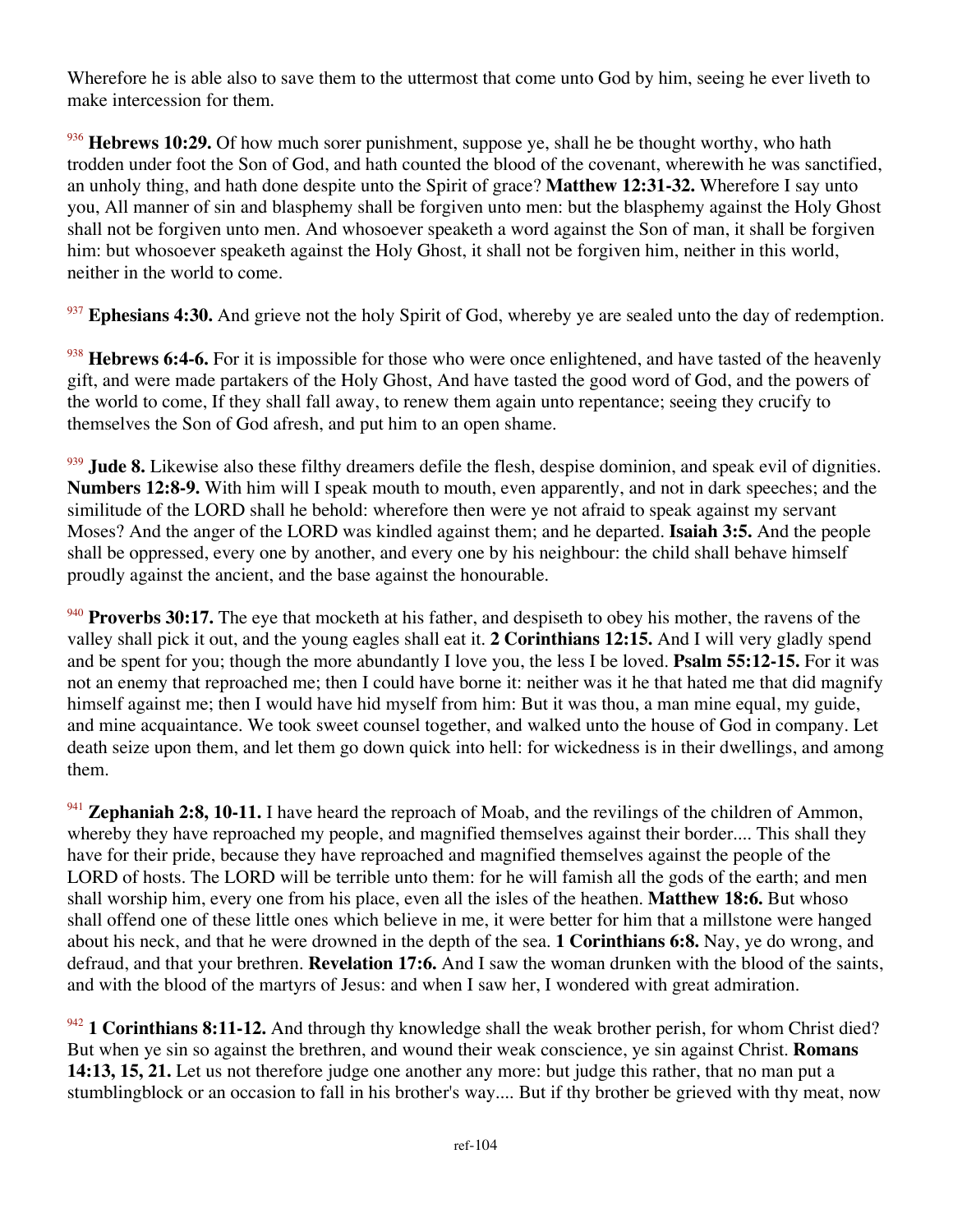walkest thou not charitably. Destroy not him with thy meat, for whom Christ died.... It is good neither to eat flesh, nor to drink wine, nor any thing whereby thy brother stumbleth, or is offended, or is made weak.

<sup>943</sup> Ezekiel 13:19. And will ye pollute me among my people for handfuls of barley and for pieces of bread, to slay the souls that should not die, and to save the souls alive that should not live, by your lying to my people that hear your lies? **1 Corinthians 8:12.** But when ye sin so against the brethren, and wound their weak conscience, ye sin against Christ. **Revelation 18:12-13.** The merchandise of gold, and silver, and precious stones, and of pearls, and fine linen, and purple, and silk, and scarlet, and all thyine wood, and all manner vessels of ivory, and all manner vessels of most precious wood, and of brass, and iron, and marble, And cinnamon, and odours, and ointments, and frankincense, and wine, and oil, and fine flour, and wheat, and beasts, and sheep, and horses, and chariots, and slaves, and souls of men. **Matthew 23:15.** Woe unto you, scribes and Pharisees, hypocrites! for ye compass sea and land to make one proselyte, and when he is made, ye make him twofold more the child of hell than yourselves.

<sup>944</sup> **1 Thessalonians 2:15-16.** Who both killed the Lord Jesus, and their own prophets, and have persecuted us; and they please not God, and are contrary to all men: Forbidding us to speak to the Gentiles that they might be saved, to fill up their sins alway: for the wrath is come upon them to the uttermost. **Joshua 22:20.** Did not Achan the son of Zerah commit a trespass in the accursed thing, and wrath fell on all the congregation of Israel? and that man perished not alone in his iniquity.

<sup>945</sup> **Proverbs 6:30-33.** Men do not despise a thief, if he steal to satisfy his soul when he is hungry; But if he be found, he shall restore sevenfold; he shall give all the substance of his house. But whoso committeth adultery with a woman lacketh understanding: he that doeth it destroyeth his own soul. A wound and dishonour shall he get; and his reproach shall not be wiped away.

<sup>946</sup> **Ezra 9:10-12.** And now, O our God, what shall we say after this? for we have forsaken thy commandments, Which thou hast commanded by thy servants the prophets, saying, The land, unto which ye go to possess it, is an unclean land with the filthiness of the people of the lands, with their abominations, which have filled it from one end to another with their uncleanness. Now therefore give not your daughters unto their sons, neither take their daughters unto your sons, nor seek their peace or their wealth for ever: that ye may be strong, and eat the good of the land, and leave it for an inheritance to your children for ever. **1 Kings 11:9-10.** And the LORD was angry with Solomon, because his heart was turned from the LORD God of Israel, which had appeared unto him twice, And had commanded him concerning this thing, that he should not go after other gods: but he kept not that which the LORD commanded.

<sup>947</sup> Colossians 3:5. Mortify therefore your members which are upon the earth; fornication, uncleanness, inordinate affection, evil concupiscence, and covetousness, which is idolatry. **1 Timothy 6:10.** For the love of money is the root of all evil: which while some coveted after, they have erred from the faith, and pierced themselves through with many sorrows. **Proverbs 5:8-12.** Remove thy way far from her, and come not nigh the door of her house: Lest thou give thine honour unto others, and thy years unto the cruel: Lest strangers be filled with thy wealth; and thy labours be in the house of a stranger; And thou mourn at the last, when thy flesh and thy body are consumed, And say, How have I hated instruction, and my heart despised reproof. **Proverbs 6:32-33.** But whoso committeth adultery with a woman lacketh understanding: he that doeth it destroyeth his own soul. A wound and dishonour shall he get; and his reproach shall not be wiped away. **Joshua 7:21.** When I saw among the spoils a goodly Babylonish garment, and two hundred shekels of silver, and a wedge of gold of fifty shekels weight, then I coveted them, and took them; and, behold, they are hid in the earth in the midst of my tent, and the silver under it.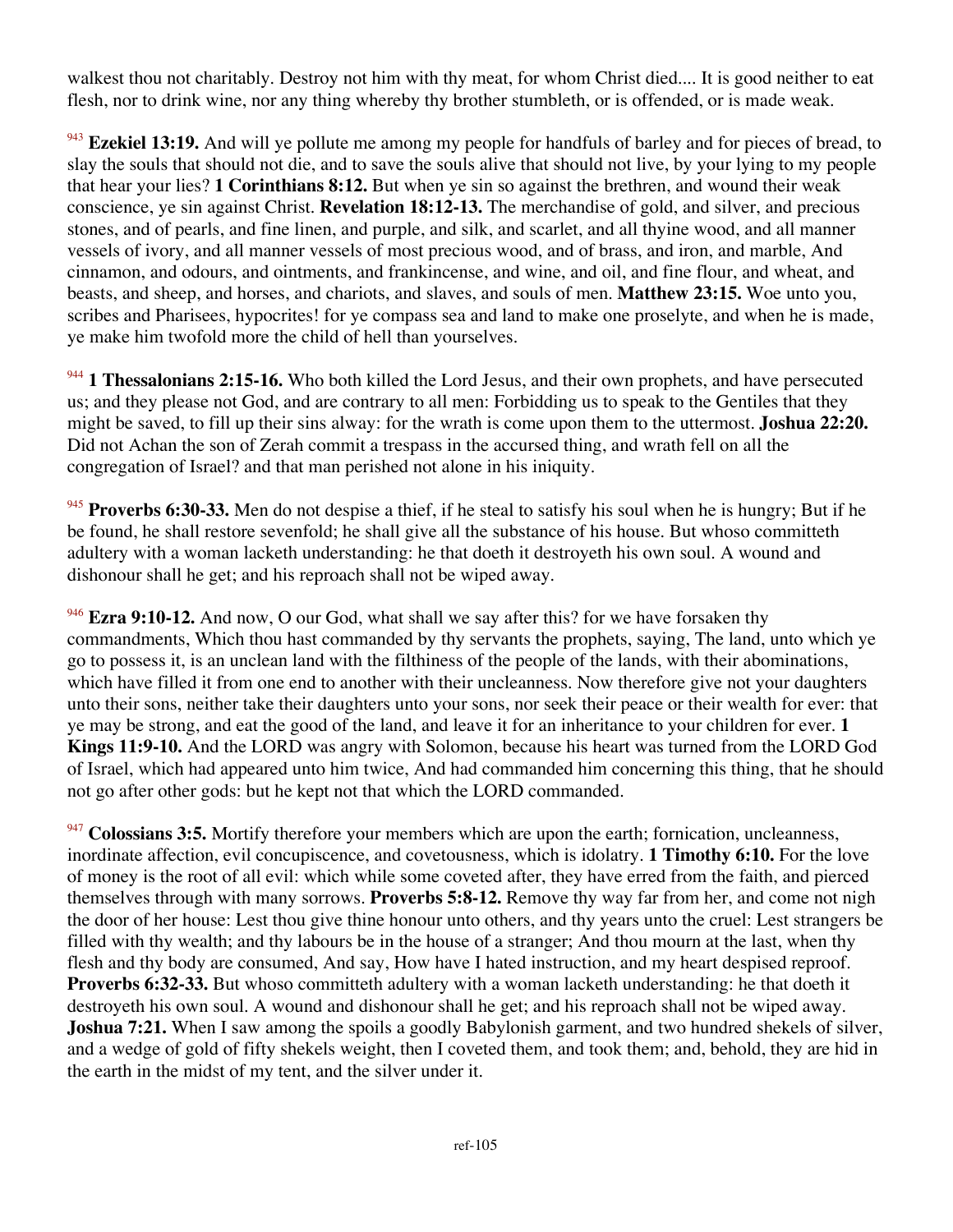<sup>948</sup> **James 1:14-15.** But every man is tempted, when he is drawn away of his own lust, and enticed. Then when lust hath conceived, it bringeth forth sin: and sin, when it is finished, bringeth forth death. **Matthew 5:22.** But I say unto you, That whosoever is angry with his brother without a cause shall be in danger of the judgment: and whosoever shall say to his brother, Raca, shall be in danger of the council: but whosoever shall say, Thou fool, shall be in danger of hell fire. **Micah 2:1.** Woe to them that devise iniquity, and work evil upon their beds! when the morning is light, they practice it, because it is in the power of their hand.

<sup>949</sup> Matthew 18:7. Woe unto the world because of offences! for it must needs be that offences come; but woe to that man by whom the offence cometh! **Romans 2:23-24.** Thou that makest thy boast of the law, through breaking the law dishonourest thou God? For the name of God is blasphemed among the Gentiles through you, as it is written.

<sup>950</sup> **Deuteronomy 22:22, 28-29.** If a man be found lying with a woman married to an husband, then they shall both of them die, both the man that lay with the woman, and the woman: so shalt thou put away evil from Israel.... If a man find a damsel that is a virgin, which is not betrothed, and lay hold on her, and lie with her, and they be found; Then the man that lay with her shall give unto the damsel's father fifty shekels of silver, and she shall be his wife; because he hath humbled her, he may not put her away all his days. **Proverbs 6:32-35.** But whoso committeth adultery with a woman lacketh understanding: he that doeth it destroyeth his own soul. A wound and dishonour shall he get; and his reproach shall not be wiped away. For jealousy is the rage of a man: therefore he will not spare in the day of vengeance. He will not regard any ransom; neither will he rest content, though thou givest many gifts.

<sup>951</sup> Matthew 11:21-24. Woe unto thee, Chorazin! woe unto thee, Bethsaida! for if the mighty works, which were done in you, had been done in Tyre and Sidon, they would have repented long ago in sackcloth and ashes. But I say unto you, It shall be more tolerable for Tyre and Sidon at the day of judgment, than for you. And thou, Capernaum, which art exalted unto heaven, shalt be brought down to hell: for if the mighty works, which have been done in thee, had been done in Sodom, it would have remained until this day. But I say unto you, That it shall be more tolerable for the land of Sodom in the day of judgment, than for thee. **John 15:22.** If I had not come and spoken unto them, they had not had sin: but now they have no cloak for their sin.

<sup>952</sup> **Isaiah 1:3.** The ox knoweth his owner, and the ass his master's crib: but Israel doth not know, my people doth not consider. **Deuteronomy 32:6.** Do ye thus requite the LORD, O foolish people and unwise? is not he thy father that hath bought thee? hath he not made thee, and established thee?

<sup>953</sup> Amos 4:8-11. So two or three cities wandered unto one city, to drink water; but they were not satisfied: yet have ye not returned unto me, saith the LORD. I have smitten you with blasting and mildew: when your gardens and your vineyards and your fig trees and your olive trees increased, the palmerworm devoured them: yet have ye not returned unto me, saith the LORD. I have sent among you the pestilence after the manner of Egypt: your young men have I slain with the sword, and have taken away your horses; and I have made the stink of your camps to come up unto your nostrils: yet have ye not returned unto me, saith the LORD. I have overthrown some of you, as God overthrew Sodom and Gomorrah, and ye were as a firebrand plucked out of the burning: yet have ye not returned unto me, saith the LORD. **Jeremiah 5:3.** O LORD, are not thine eyes upon the truth? thou hast stricken them, but they have not grieved; thou hast consumed them, but they have refused to receive correction: they have made their faces harder than a rock; they have refused to return.

<sup>954</sup> **Romans 1:26-27.** For this cause God gave them up unto vile affections: for even their women did change the natural use into that which is against nature: And likewise also the men, leaving the natural use of the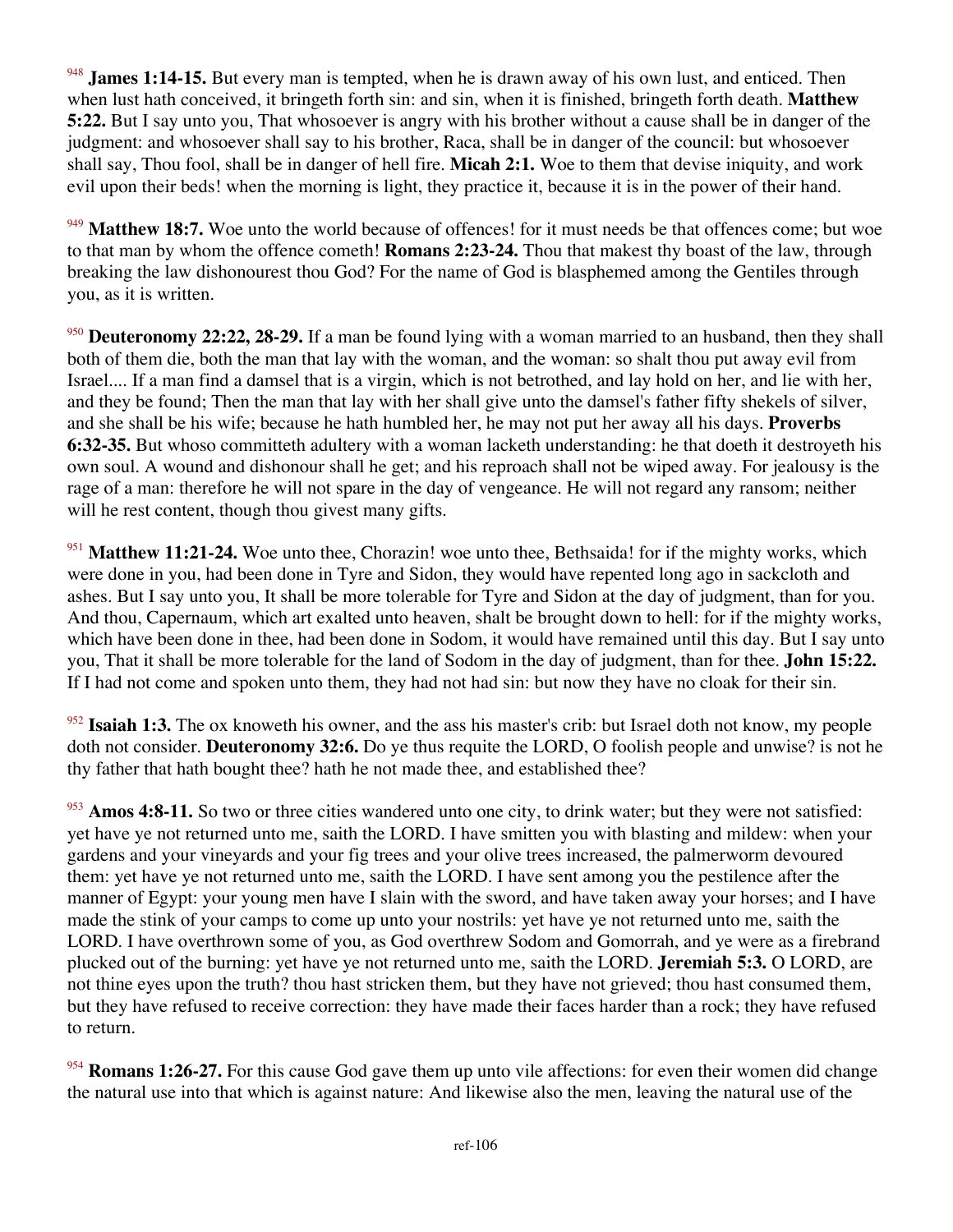woman, burned in their lust one toward another; men with men working that which is unseemly, and receiving in themselves that recompense of their error which was meet.

<sup>955</sup> **Romans 1:32.** Who knowing the judgment of God, that they which commit such things are worthy of death, not only do the same, but have pleasure in them that do them. **Daniel 5:22.** And thou his son, O Belshazzar, hast not humbled thine heart, though thou knewest all this. **Titus 3:10-11.** A man that is an heretic after the first and second admonition reject; Knowing that he that is such is subverted, and sinneth, being condemned of himself.

<sup>956</sup> Proverbs 29:1. He, that being often reproved hardeneth his neck, shall suddenly be destroyed, and that without remedy.

<sup>957</sup> **Titus 3:10.** A man that is an heretic after the first and second admonition reject. **Matthew 18:17.** And if he shall neglect to hear them, tell it unto the church: but if he neglect to hear the church, let him be unto thee as a heathen man and a publican.

<sup>958</sup> **Proverbs 27:22.** Though thou shouldest bray a fool in a mortar among wheat with a pestle, yet will not his foolishness depart from him. **Proverbs 23:35.** They have stricken me, shalt thou say, and I was not sick; they have beaten me, and I felt it not: when shall I awake? I will seek it yet again.

<sup>959</sup> **Psalm 78:34-37.** When he slew them, then they sought him: and they returned and inquired early after God. And they remembered that God was their rock, and the high God their redeemer. Nevertheless they did flatter him with their mouth, and they lied unto him with their tongues. For their heart was not right with him, neither were they stedfast in his covenant. **Jeremiah 2:20.** For of old time I have broken thy yoke, and burst thy bands; and thou saidst, I will not transgress; when upon every high hill and under every green tree thou wanderest, playing the harlot. **Jeremiah 13:5-6, 20-21.** So I went, and hid it by Euphrates, as the LORD commanded me. And it came to pass after many days, that the LORD said unto me, Arise, go to Euphrates, and take the girdle from thence, which I commanded thee to hide there.... Lift up your eyes, and behold them that come from the north: where is the flock that was given thee, thy beautiful flock? What wilt thou say when he shall punish thee? for thou hast taught them to be captains, and as chief over thee: shall not sorrows take thee, as a woman in travail?

<sup>960</sup> **Ecclesiastes 5:4-6.** When thou vowest a vow unto God, defer not to pay it; for he hath no pleasure in fools: pay that which thou hast vowed. Better is it that thou shouldest not vow, than that thou shouldest vow and not pay. Suffer not thy mouth to cause thy flesh to sin; neither say thou before the angel, that it was an error: wherefore should God be angry at thy voice, and destroy the work of thine hands? **Proverbs 20:25.** It is a snare to the man who devoureth that which is holy, and after vows to make inquiry.

<sup>961</sup> **Leviticus 26:25.** And I will bring a sword upon you, that shall avenge the quarrel of my covenant: and when ye are gathered together within your cities, I will send the pestilence among you; and ye shall be delivered into the hand of the enemy.

<sup>962</sup> **Proverbs 2:17.** Which forsaketh the guide of her youth, and forgetteth the covenant of her God. **Ezekiel 7:18-19.** They shall also gird themselves with sackcloth, and horror shall cover them; and shame shall be upon all faces, and baldness upon all their heads. They shall cast their silver in the streets, and their gold shall be removed: their silver and their gold shall not be able to deliver them in the day of the wrath of the LORD: they shall not satisfy their souls, neither fill their bowels: because it is the stumblingblock of their iniquity.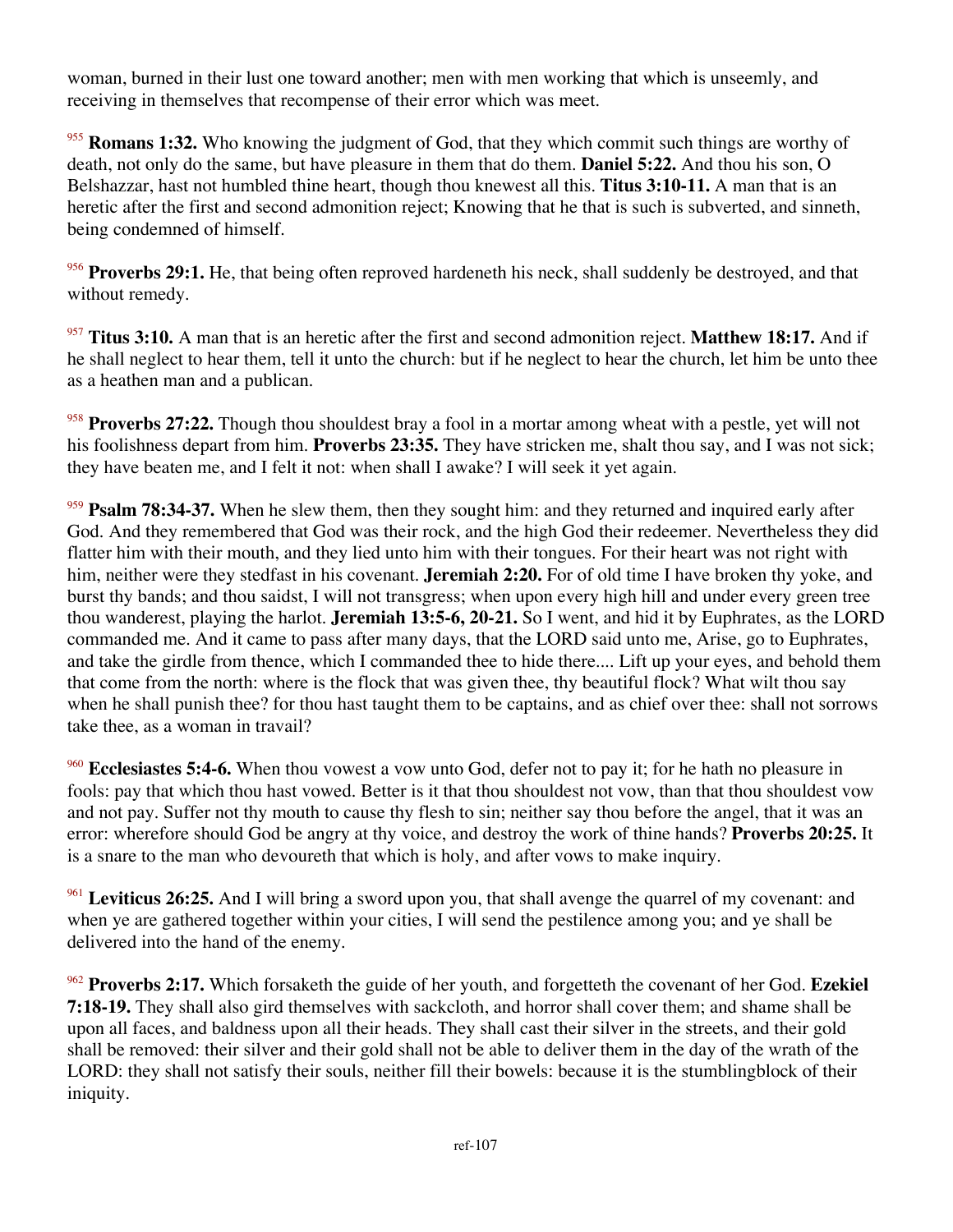<sup>963</sup> **Psalm 36:4.** He deviseth mischief upon his bed; he setteth himself in a way that is not good; he abhorreth not evil.

<sup>964</sup> **Jeremiah 6:16.** Thus saith the LORD, Stand ye in the ways, and see, and ask for the old paths, where is the good way, and walk therein, and ye shall find rest for your souls. But they said, We will not walk therein.

<sup>965</sup> **Numbers 15:30.** But the soul that doeth ought presumptuously, whether he be born in the land, or a stranger, the same reproacheth the LORD; and that soul shall be cut off from among his people. **Exodus 21:14.** But if a man come presumptuously upon his neighbour, to slay him with guile; thou shalt take him from mine altar, that he may die.

<sup>966</sup> **Jeremiah 3:3.** Therefore the showers have been withholden, and there hath been no latter rain; and thou hadst a whore's forehead, thou refusedst to be ashamed. **Proverbs 7:13.** So she caught him, and kissed him, and with an impudent face said unto him.

<sup>967</sup> **Psalm 52:1.** Why boastest thou thyself in mischief, O mighty man? the goodness of God endureth continually.

<sup>968</sup> **3 John 10.** Wherefore, if I come, I will remember his deeds which he doeth, prating against us with malicious words, *etc*.

<sup>969</sup> **Numbers 14:22.** Because all those men which have seen my glory, and my miracles, which I did in Egypt and in the wilderness, and have tempted me now these ten times, and have not hearkened to my voice.

<sup>970</sup> **Zechariah 7:11-12.** But they refused to hearken, and pulled away the shoulder, and stopped their ears, that they should not hear. Yea, they made their hearts as an adamant stone, lest they should hear the law, and the words which the LORD of hosts hath sent in his spirit by the former prophets: therefore came a great wrath from the LORD of hosts.

<sup>971</sup> **Proverbs 2:14.** Who rejoice to do evil, and delight in the frowardness of the wicked.

<sup>972</sup> **Isaiah 57:17.** For the iniquity of his covetousness was I wroth, and smote him: I hid me, and was wroth, and he went on frowardly in the way of his heart.

<sup>973</sup> **Jeremiah 34:8-11.** This is the word that came unto Jeremiah from the LORD, after that the king Zedekiah had made a covenant with all the people which were at Jerusalem, to proclaim liberty unto them; That every man should let his manservant, and every man his maidservant, being an Hebrew or an Hebrewess, go free; that none should serve himself of them, to wit, of a Jew his brother. Now when all the princes, and all the people, which had entered into the covenant, heard that every one should let his manservant, and every one his maidservant, go free, that none should serve themselves of them any more, then they obeyed, and let them go. But afterward they turned, and caused the servants and the handmaids, whom they had let go free, to return, and brought them into subjection for servants and for handmaids. **2 Peter 2:20-22.** For if after they have escaped the pollutions of the world through the knowledge of the Lord and Saviour Jesus Christ, they are again entangled therein, and overcome, the latter end is worse with them than the beginning. For it had been better for them not to have known the way of righteousness, than, after they have known it, to turn from the holy commandment delivered unto them. But it is happened unto them according to the true proverb, The dog is turned to his own vomit again; and the sow that was washed to her wallowing in the mire.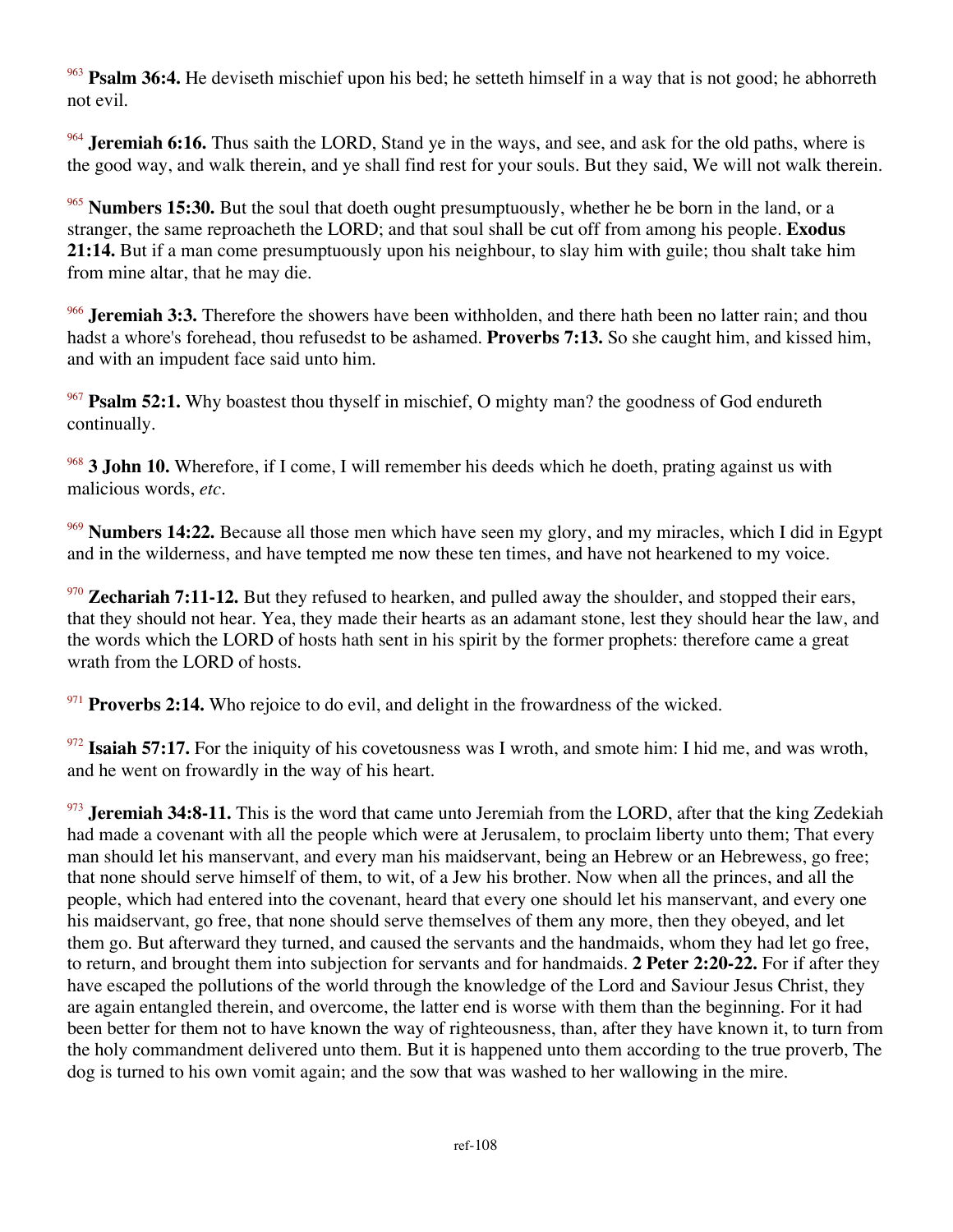<sup>974</sup> **2 Kings 5:26.** And he said unto him, Went not mine heart with thee, when the man turned again from his chariot to meet thee? Is it a time to receive money, and to receive garments, and oliveyards, and vineyards, and sheep, and oxen, and menservants, and maidservants?

<sup>975</sup> **Jeremiah 7:10.** And come and stand before me in this house, which is called by my name, and say, We are delivered to do all these abominations? **Isaiah 26:10.** Let favour be showed to the wicked, yet will he not learn righteousness: in the land of uprightness will he deal unjustly, and will not behold the majesty of the LORD.

<sup>976</sup> **Ezekiel 23:37-39.** That they have committed adultery, and blood is in their hands, and with their idols have they committed adultery, and have also caused their sons, whom they bare unto me, to pass for them through the fire, to devour them. Moreover this they have done unto me: they have defiled my sanctuary in the same day, and have profaned my sabbaths. For when they had slain their children to their idols, then they came the same day into my sanctuary to profane it; and, lo, thus have they done in the midst of mine house.

<sup>977</sup> **Isaiah 58:3-5.** Wherefore have we fasted, say they, and thou seest not? wherefore have we afflicted our soul, and thou takest no knowledge? Behold, in the day of your fast ye find pleasure, and exact all your labours. Behold, ye fast for strife and debate, and to smite with the fist of wickedness: ye shall not fast as ye do this day, to make your voice to be heard on high. Is it such a fast that I have chosen? a day for a man to afflict his soul? is it to bow down his head as a bulrush, and to spread sackcloth and ashes under him? wilt thou call this a fast, and an acceptable day to the LORD? **Numbers 25:6-7.** And, behold, one of the children of Israel came and brought unto his brethren a Midianitish woman in the sight of Moses, and in the sight of all the congregation of the children of Israel, who were weeping before the door of the tabernacle of the congregation. And when Phinehas, the son of Eleazar, the son of Aaron the priest, saw it, he rose up from among the congregation, and took a javelin in his hand.

<sup>978</sup> 1 Corinthians 11:20-21. When ye come together therefore into one place, this is not to eat the Lord's supper. For in eating every one taketh before other his own supper: and one is hungry, and another is drunken.

<sup>979</sup> **Jeremiah 7:8-10.** Behold, ye trust in lying words, that cannot profit. Will ye steal, murder, and commit adultery, and swear falsely, and burn incense unto Baal, and walk after other gods whom ye know not; And come and stand before me in this house, which is called by my name, and say, We are delivered to do all these abominations? **Proverbs 7:14-15.** I have peace offerings with me; this day have I payed my vows. Therefore came I forth to meet thee, diligently to seek thy face, and I have found thee. **John 13:27, 30.** And after the sop Satan entered into him. Then said Jesus unto him, That thou doest, do quickly.... He then having received the sop went immediately out: and it was night.

<sup>980</sup> **Ezra 9:13-14.** And after all that is come upon us for our evil deeds, and for our great trespass, seeing that thou our God hast punished us less than our iniquities deserve, and hast given us such deliverance as this; Should we again break thy commandments, and join in affinity with the people of these abominations? wouldest not thou be angry with us till thou hadst consumed us, so that there should be no remnant nor escaping?

<sup>981</sup> **2 Samuel 16:22.** So they spread Absalom a tent upon the top of the house; and Absalom went in unto his father's concubines in the sight of all Israel. **1 Samuel 2:22-24.** Now Eli was very old, and heard all that his sons did unto all Israel; and how they lay with the women that assembled at the door of the tabernacle of the congregation. And he said unto them, Why do ye such things? for I hear of your evil dealings by all this people. Nay, my sons; for it is no good report that I hear: ye make the Lord's people to transgress.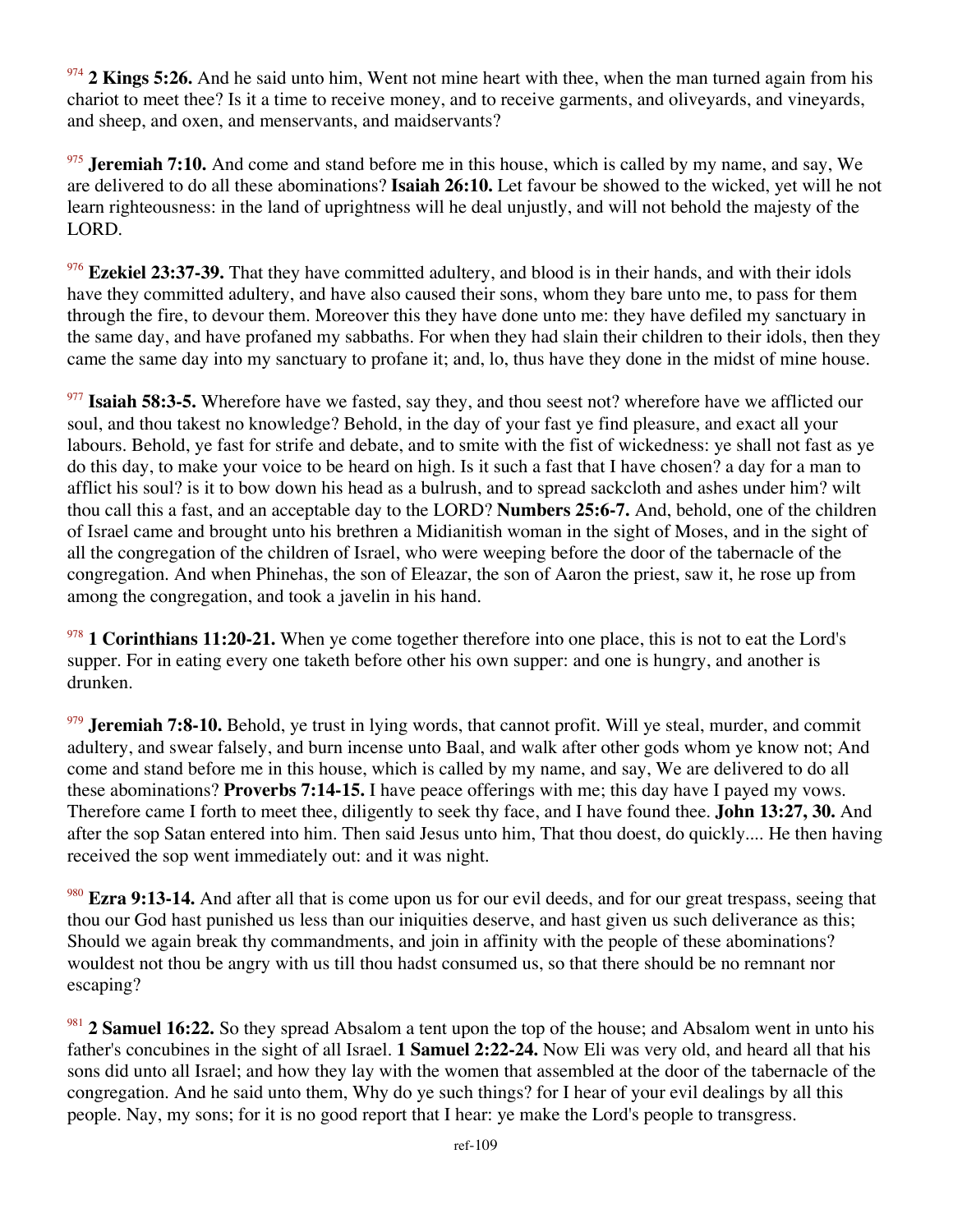<sup>982</sup> **James 2:10-11.** For whosoever shall keep the whole law, and yet offend in one point, he is guilty of all. For he that said, Do not commit adultery, said also, Do not kill. Now if thou commit no adultery, yet if thou kill, thou art become a transgressor of the law.

<sup>983</sup> **Exodus 20:1-2.** And God spake all these words, saying, I am the LORD thy God, which have brought thee out of the land of Egypt, out of the house of bondage.

<sup>984</sup> **Habakkuk 1:13.** Thou art of purer eyes than to behold evil, and canst not look on iniquity: wherefore lookest thou upon them that deal treacherously, and holdest thy tongue when the wicked devoureth the man that is more righteous than he? **Leviticus 10:3.** Then Moses said unto Aaron, This is it that the LORD spake, saying, I will be sanctified in them that come nigh me, and before all the people I will be glorified. And Aaron held his peace. **Leviticus 11:44-45.** For I am the LORD your God: ye shall therefore sanctify yourselves, and ye shall be holy; for I am holy: neither shall ye defile yourselves with any manner of creeping thing that creepeth upon the earth. For I am the LORD that bringeth you up out of the land of Egypt, to be your God: ye shall therefore be holy, for I am holy.

<sup>985</sup> **1 John 3:4.** Whosoever committeth sin transgresseth also the law: for sin is the transgression of the law. **Romans 7:12.** Wherefore the law is holy, and the commandment holy, and just, and good.

<sup>986</sup> **Ephesians 5:6.** Let no man deceive you with vain words: for because of these things cometh the wrath of God upon the children of disobedience. **Galatians 3:10.** For as many as are of the works of the law are under the curse: for it is written, Cursed is every one that continueth not in all things which are written in the book of the law to do them.

<sup>987</sup> **Lamentations 3:39.** Wherefore doth a living man complain, a man for the punishment of his sins? **Deuteronomy 28:15-18.** But it shall come to pass, if thou wilt not hearken unto the voice of the LORD thy God, to observe to do all his commandments and his statutes which I command thee this day; that all these curses shall come upon thee, and overtake thee: Cursed shalt thou be in the city, and cursed shalt thou be in the field. Cursed shall be thy basket and thy store, *etc*.

**Matthew 25:41.** Then shall he say also unto them on the left hand, Depart from me, ye cursed, into everlasting fire, prepared for the devil and his angels.

<sup>989</sup> **Hebrews 9:22.** And almost all things are by the law purged with blood; and without shedding of blood is no remission. **1 Peter 1:18-19.** Forasmuch as ye know that ye were not redeemed with corruptible things, as silver and gold, from your vain conversation received by tradition from your fathers; But with the precious blood of Christ, as of a lamb without blemish and without spot.

<sup>990</sup> **Acts 20:21.** Testifying both to the Jews, and also to the Greeks, repentance toward God, and faith toward our Lord Jesus Christ. **Matthew 3:7-8.** But when he saw many of the Pharisees and Sadducees come to his baptism, he said unto them, O generation of vipers, who hath warned you to flee from the wrath to come? Bring forth therefore fruits meet for repentance. **Luke 13:3, 5.** I tell you, Nay: but, except ye repent, ye shall all likewise perish. **Acts 16:30-31.** And brought them out, and said, Sirs, what must I do to be saved? And they said, Believe on the Lord Jesus Christ, and thou shalt be saved, and thy house. **John 3:16, 18.** For God so loved the world, that he gave his only begotten Son, that whosoever believeth in him should not perish, but have everlasting life.... He that believeth on him is not condemned: but he that believeth not is condemned already, because he hath not believed in the name of the only begotten Son of God.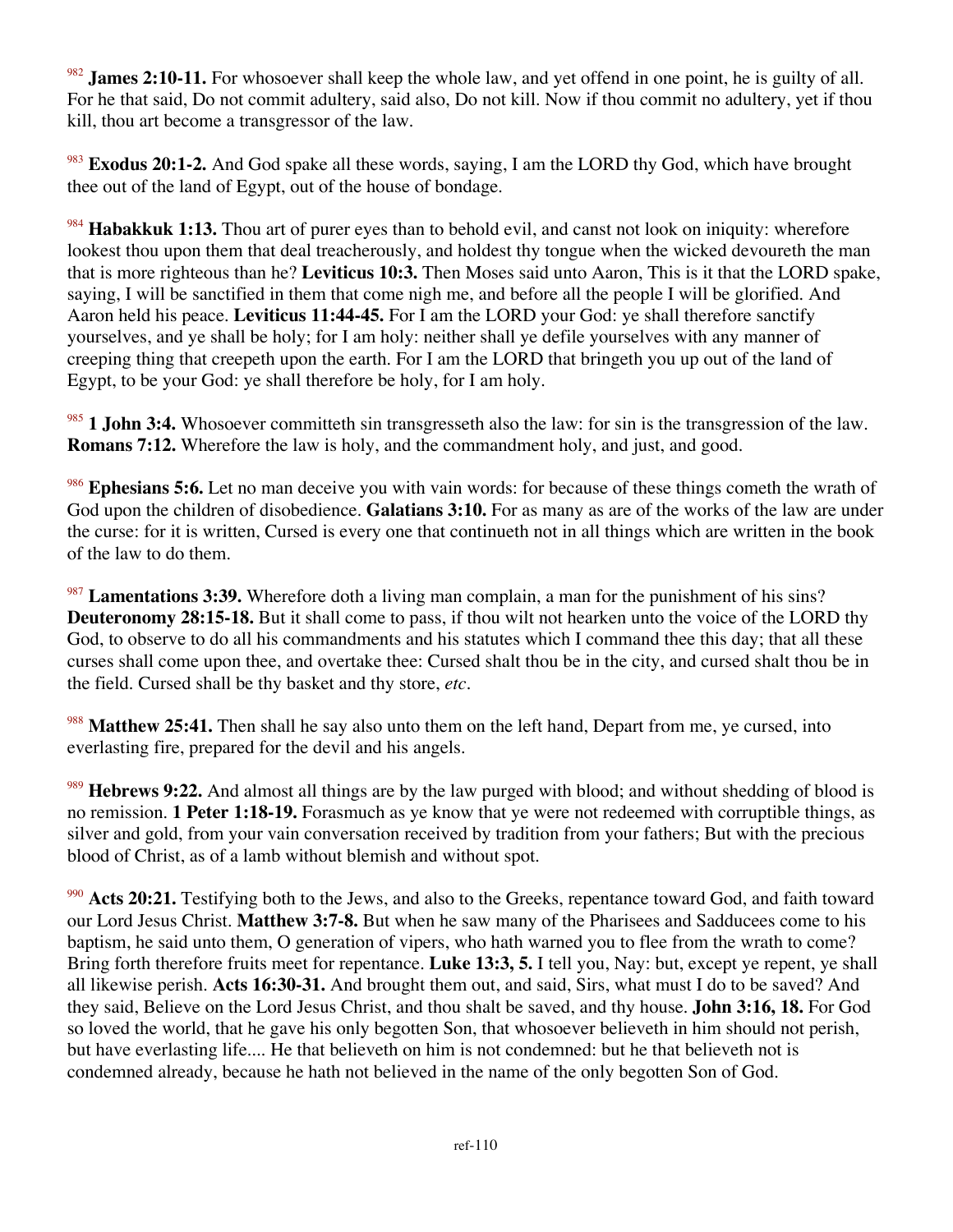<sup>991</sup> **Proverbs 2:1-5.** My son, if thou wilt receive my words, and hide my commandments with thee; So that thou incline thine ear unto wisdom, and apply thine heart to understanding; Yea, if thou criest after knowledge, and liftest up thy voice for understanding; If thou seekest her as silver, and searchest for her as for hid treasures; Then shalt thou understand the fear of the LORD, and find the knowledge of God. **Proverbs 8:33-36.** Hear instruction, and be wise, and refuse it not. Blessed is the man that heareth me, watching daily at my gates, waiting at the posts of my doors. For whoso findeth me findeth life, and shall obtain favour of the LORD. But he that sinneth against me wrongeth his own soul: all they that hate me love death.

<sup>992</sup> **Matthew 28:19-20.** Go ye therefore, and teach all nations, baptizing them in the name of the Father, and of the Son, and of the Holy Ghost: Teaching them to observe all things whatsoever I have commanded you: and, lo, I am with you alway, even unto the end of the world. Amen. **Acts 2:42, 46-47.** And they continued stedfastly in the apostles' doctrine and fellowship, and in breaking of bread, and in prayers.... And they, continuing daily with one accord in the temple, and breaking bread from house to house, did eat their meat with gladness and singleness of heart, Praising God, and having favour with all the people. And the Lord added to the church daily such as should be saved.

<sup>993</sup> **Nehemiah 8:8.** So they read in the book in the law of God distinctly, and gave the sense, and caused them to understand the reading. **Acts 26:18.** To open their eyes, and to turn them from darkness to light, and from the power of Satan unto God, that they may receive forgiveness of sins, and inheritance among them which are sanctified by faith that is in me. **Psalm 19:8.** The statutes of the LORD are right, rejoicing the heart: the commandment of the LORD is pure, enlightening the eyes.

<sup>994</sup> **1 Corinthians 14:24-25.** But if all prophesy, and there come in one that believeth not, or one unlearned, he is convinced of all, he is judged of all: And thus are the secrets of his heart made manifest; and so falling down on his face he will worship God, and report that God is in you of a truth. **2 Chronicles 34:18-19 26-28.** Then Shaphan the scribe told the king, saying, Hilkiah the priest hath given me a book. And Shaphan read it before the king. And it came to pass, when the king had heard the words of the law, that he rent his clothes.... And as for the king of Judah, who sent you to inquire of the LORD, so shall ye say unto him, Thus saith the LORD God of Israel concerning the words which thou hast heard; Because thine heart was tender, and thou didst humble thyself before God, when thou heardest his words against this place, and against the inhabitants thereof, and humbledst thyself before me, and didst rend thy clothes, and weep before me; I have even heard thee also, saith the LORD. Behold, I will gather thee to thy fathers, and thou shalt be gathered to thy grave in peace, *etc*.

<sup>995</sup> **Acts 2:37, 41.** Now when they heard this, they were pricked in their heart, and said unto Peter and to the rest of the apostles, Men and brethren, what shall we do?... Then they that gladly received his word were baptized: and the same day there were added unto them about three thousand souls. **Acts 8:27-30, 35-38.** And he arose and went: and, behold, a man of Ethiopia, an eunuch of great authority under Candace queen of the Ethiopians, who had the charge of all her treasure, and had come to Jerusalem for to worship, Was returning, and sitting in his chariot read Esaias the prophet. Then the Spirit said unto Philip, Go near, and join thyself to this chariot. And Philip ran thither to him, and heard him read the prophet Esaias, and said, Understandest thou what thou readest?... Then Philip opened his mouth, and began at the same scripture, and preached unto him Jesus. And as they went on their way, they came unto a certain water: and the eunuch said, See, here is water; what doth hinder me to be baptized? And Philip said, If thou believest with all thine heart, thou mayest. And he answered and said, I believe that Jesus Christ is the Son of God. And he commanded the chariot to stand still: and they went down both into the water, both Philip and the eunuch; and he baptized him.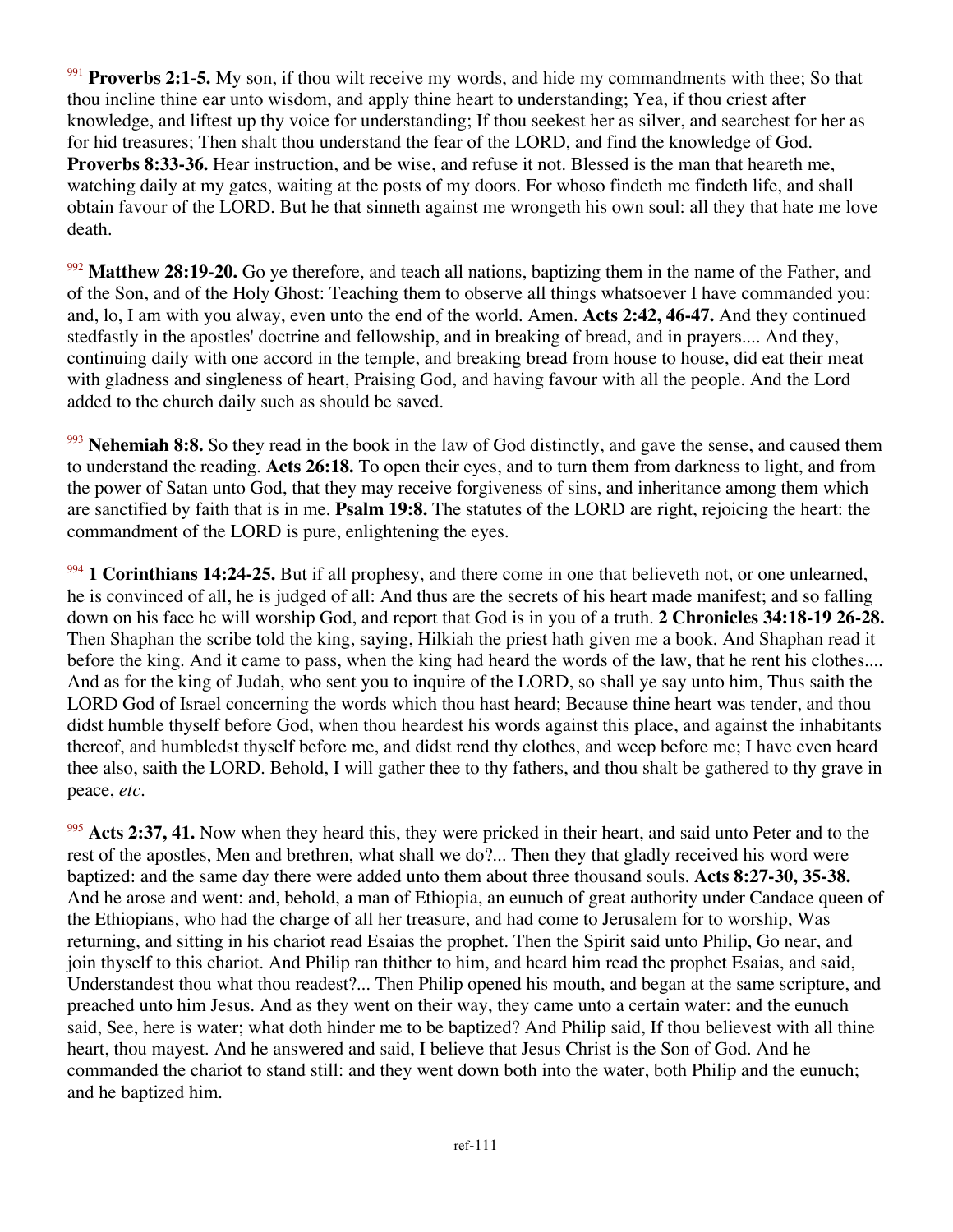<sup>996</sup> **2 Corinthians 3:18.** But we all, with open face beholding as in a glass the glory of the Lord, are changed into the same image from glory to glory, even as by the Spirit of the Lord.

<sup>997</sup> 2 Corinthians 10:4-6. (For the weapons of our warfare are not carnal, but mighty through God to the pulling down of strong holds;) Casting down imaginations, and every high thing that exalteth itself against the knowledge of God, and bringing into captivity every thought to the obedience of Christ; And having in a readiness to revenge all disobedience, when your obedience is fulfilled. **Romans 6:17.** But God be thanked, that ye were the servants of sin, but ye have obeyed from the heart that form of doctrine which was delivered you.

<sup>998</sup> **Matthew 4:4, 7, 10.** But he answered and said, It is written, Man shall not live by bread alone, but by every word that proceedeth out of the mouth of God.... Jesus said unto him, It is written again, Thou shalt not tempt the Lord thy God.... Then saith Jesus unto him, Get thee hence, Satan: for it is written, Thou shalt worship the Lord thy God, and him only shalt thou serve. **Ephesians 6:16-17.** Above all, taking the shield of faith, wherewith ye shall be able to quench all the fiery darts of the wicked. And take the helmet of salvation, and the sword of the Spirit, which is the word of God. **Psalm 19:11.** Moreover by them is thy servant warned: and in keeping of them there is great reward. **1 Corinthians 10:11.** Now all these things happened unto them for ensamples: and they are written for our admonition, upon whom the ends of the world are come.

<sup>999</sup> **Acts 20:32.** And now, brethren, I commend you to God, and to the word of his grace, which is able to build you up, and to give you an inheritance among all them which are sanctified. **2 Timothy 3:15-17.** And that from a child thou hast known the holy scriptures, which are able to make thee wise unto salvation through faith which is in Christ Jesus. All scripture is given by inspiration of God, and is profitable for doctrine, for reproof, for correction, for instruction in righteousness: That the man of God may be perfect, thoroughly furnished unto all good works.

<sup>1000</sup> **Romans 16:25.** Now to him that is of power to stablish you according to my gospel, and the preaching of Jesus Christ, according to the revelation of the mystery, which was kept secret since the world began. **1 Thessalonians 3:2, 10-11, 13.** And sent Timotheus, our brother, and minister of God, and our fellowlabourer in the gospel of Christ, to establish you, and to comfort you concerning your faith.... Night and day praying exceedingly that we might see your face, and might perfect that which is lacking in your faith? Now God himself and our Father, and our Lord Jesus Christ, direct our way unto you.... To the end he may stablish your hearts unblameable in holiness before God, even our Father, at the coming of our Lord Jesus Christ with all his saints. **Romans 15:4.** For whatsoever things were written aforetime were written for our learning, that we through patience and comfort of the scriptures might have hope. **Romans 10:13-17.** For whosoever shall call upon the name of the Lord shall be saved. How then shall they call on him in whom they have not believed? and how shall they believe in him of whom they have not heard? and how shall they hear without a preacher? And how shall they preach, except they be sent? as it is written, How beautiful are the feet of them that preach the gospel of peace, and bring glad tidings of good things! But they have not all obeyed the gospel. For Esaias saith, Lord, who hath believed our report? So then faith cometh by hearing, and hearing by the word of God. **Romans 1:16.** For I am not ashamed of the gospel of Christ: for it is the power of God unto salvation to every one that believeth; to the Jew first, and also to the Greek.

<sup>1001</sup> **Deuteronomy 31:9, 11-13.** And Moses wrote this law, and delivered it unto the priests the sons of Levi, which bare the ark of the covenant of the LORD, and unto all the elders of Israel.... When all Israel is come to appear before the LORD thy God in the place which he shall choose, thou shalt read this law before all Israel in their hearing. Gather the people together, men, and women, and children, and thy stranger that is within thy gates, that they may hear, and that they may learn, and fear the LORD your God, and observe to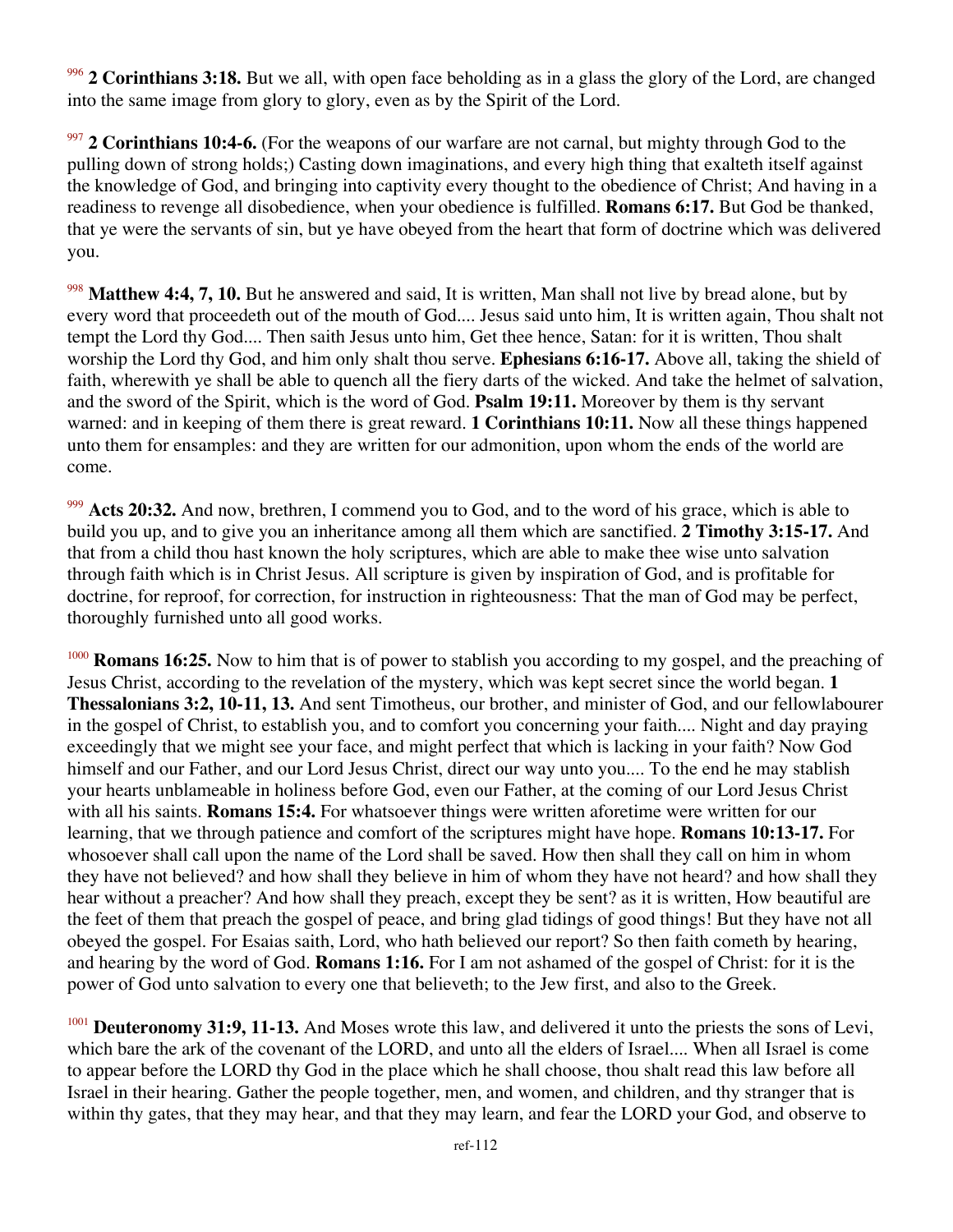do all the words of this law: And that their children, which have not known any thing, may hear, and learn to fear the LORD your God, as long as ye live in the land whither ye go over Jordan to possess it. **Nehemiah 8:2-3.** And Ezra the priest brought the law before the congregation both of men and women, and all that could hear with understanding, upon the first day of the seventh month. And he read therein before the street that was before the water gate from the morning until midday, before the men and the women, and those that could understand; and the ears of all the people were attentive unto the book of the law. **Nehemiah 9:3-5.** And they stood up in their place, and read in the book of the law of the LORD their God one fourth part of the day; and another fourth part they confessed, and worshipped the LORD their God. Then stood up upon the stairs, of the Levites, Jeshua, and Bani, *etc*. and cried with a loud voice unto the LORD their God. Then the Levites, Jeshua, and Kadmiel, *etc*. said, Stand up and bless the LORD your God for ever and ever: and blessed be thy glorious name, which is exalted above all blessing and praise.

<sup>1002</sup> **Deuteronomy 17:19.** And it shall be with him, and he shall read therein all the days of his life: that he may learn to fear the LORD his God, to keep all the words of this law and these statutes, to do them. **Revelation 1:3.** Blessed is he that readeth, and they that hear the words of this prophecy, and keep those things which are written therein: for the time is at hand. **John 5:39.** Search the scriptures; for in them ye think ye have eternal life: and they are they which testify of me. **Isaiah 34:16.** Seek ye out of the book of the LORD, and read: no one of these shall fail, *etc*.

<sup>1003</sup> **Deuteronomy 6:6-9.** And these words, which I command thee this day, shall be in thine heart: And thou shalt teach them diligently unto thy children, and shalt talk of them when thou sittest in thine house, and when thou walkest by the way, and when thou liest down, and when thou risest up. And thou shalt bind them for a sign upon thine hand, and they shall be as frontlets between thine eyes. And thou shalt write them upon the posts of thy house, and on thy gates. **Genesis 18:17.** And the LORD said, Shall I hide from Abraham that thing which I do?... For I know him, that he will command his children and his household after him, and they shall keep the way of the LORD, to do justice and judgment; that the LORD may bring upon Abraham that which he hath spoken of him. **Psalm 78:5-7.** For he established a testimony in Jacob, and appointed a law in Israel, which he commanded our fathers, that they should make them known to their children: That the generation to come might know them, even the children which should be born; who should arise and declare them to their children: That they might set their hope in God, and not forget the works of God, but keep his commandments.

<sup>1004</sup> 1 Corinthians 14:6, 9, 11-12, 15-16, 24, 27-28. Now, brethren, if I come unto you speaking with tongues, what shall I profit you, except I shall speak to you either by revelation, or by knowledge, or by prophesying, or by doctrine?... So likewise ye, except ye utter by the tongue words easy to be understood, how shall it be known what is spoken? for ye shall speak into the air.... Therefore if I know not the meaning of the voice, I shall be unto him that speaketh a barbarian, and he that speaketh shall be a barbarian unto me. Even so ye, forasmuch as ye are zealous of spiritual gifts, seek that ye may excel to the edifying of the church.... What is it then? I will pray with the spirit, and I will pray with the understanding also: I will sing with the spirit, and I will sing with the understanding also. Else when thou shalt bless with the spirit, how shall he that occupieth the room of the unlearned say Amen at thy giving of thanks, seeing he understandeth not what thou sayest?... But if all prophesy, and there come in one that believeth not, or one unlearned, he is convinced of all, he is judged of all.... If any man speak in an unknown tongue, let it be by two, or at the most by three, and that by course; and let one interpret. But if there be no interpreter, let him keep silence in the church; and let him speak to himself, and to God.

Psalm 19:10. More to be desired are they than gold, yea, than much fine gold: sweeter also than honey and the honeycomb. **Nehemiah 8:3-6, 10.** And he read therein before the street that was before the water gate from the morning until midday, before the men and the women, and those that could understand; and the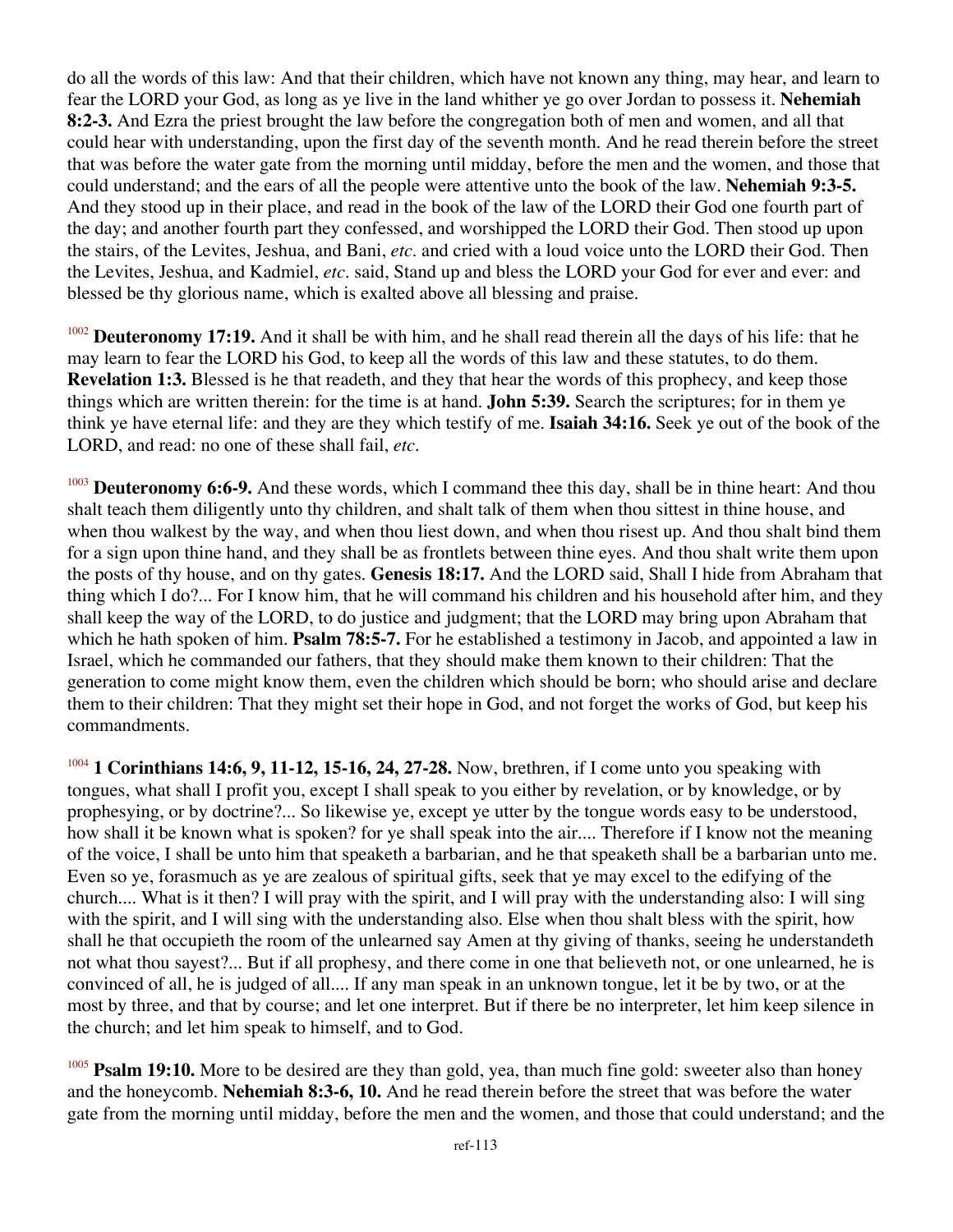ears of all the people were attentive unto the book of the law. And Ezra the scribe stood upon a pulpit of wood, which they had made for the purpose; and beside him stood Mattithiah, and Shema, and Anaiah, and Urijah, and Hilkiah, and Maaseiah, on his right hand; and on his left hand, Pedaiah, and Mishael, and Malchiah, and Hashum, and Hashbadana, Zechariah, and Meshullam. And Ezra opened the book in the sight of all the people; (for he was above all the people;) and when he opened it, all the people stood up: And Ezra blessed the LORD, the great God. And all the people answered, Amen, Amen, with lifting up their hands: and they bowed their heads, and worshipped the LORD with their faces to the ground, *etc*. **Exodus 24:7.** And he took the book of the covenant, and read in the audience of the people: and they said, All that the LORD hath said will we do, and be obedient. **2 Chronicles 34:27.** Because thine heart was tender, and thou didst humble thyself before God, when thou heardest his words against this place, and against the inhabitants thereof, and humbledst thyself before me, and didst rend thy clothes, and weep before me; I have even heard thee also, saith the LORD. **Isaiah 66:2.** For all those things hath mine hand made, and all those things have been, saith the LORD: but to this man will I look, even to him that is poor and of a contrite spirit, and trembleth at my word.

<sup>1006</sup> **2 Peter 1:19-21.** We have also a more sure word of prophecy; whereunto ye do well that ye take heed, as unto a light that shineth in a dark place, until the day dawn, and the day star arise in your hearts: Knowing this first, that no prophecy of the scripture is of any private interpretation. For the prophecy came not in old time by the will of man: but holy men of God spake as they were moved by the Holy Ghost.

<sup>1007</sup> **Luke 24:45.** Then opened he their understanding, that they might understand the scriptures. **2 Corinthians 3:13-16.** And not as Moses, which put a veil over his face, that the children of Israel could not stedfastly look to the end of that which is abolished: But their minds were blinded: for until this day remaineth the same veil untaken away in the reading of the old testament; which veil is done away in Christ. But even unto this day, when Moses is read, the veil is upon their heart. Nevertheless when it shall turn to the Lord, the veil shall be taken away.

<sup>1008</sup> **Deuteronomy 17:10, 20.** And thou shalt do according to the sentence, which they of that place which the LORD shall choose shall show thee; and thou shalt observe to do according to all that they inform thee.... That his heart be not lifted up above his brethren, and that he turn not aside from the commandment, to the right hand, or to the left: to the end that he may prolong his days in his kingdom, he, and his children, in the midst of Israel.

Acts 17:11. These were more noble than those in Thessalonica, in that they received the word with all readiness of mind, and searched the scriptures daily, whether those things were so.

<sup>1010</sup> **Acts 8:30, 34.** And Philip ran thither to him, and heard him read the prophet Esaias, and said, Understandest thou what thou readest?... And the eunuch answered Philip, and said, I pray thee, of whom speaketh the prophet this? of himself, or of some other man? **Luke 10:26-28.** He said unto him, What is written in the law? how readest thou? And he answering said, Thou shalt love the Lord thy God with all thy heart, and with all thy soul, and with all thy strength, and with all thy mind; and thy neighbour as thyself. And he said unto him, Thou hast answered right: this do, and thou shalt live.

<sup>1011</sup> **Psalm 1:2.** But his delight is in the law of the LORD; and in his law doth he meditate day and night. **Psalm 119:97.** O how love I thy law! it is my meditation all the day.

<sup>1012</sup> 2 Chronicles 34:21. Go, inquire of the LORD for me, and for them that are left in Israel and in Judah, concerning the words of the book that is found: for great is the wrath of the LORD that is poured out upon us, because our fathers have not kept the word of the LORD, to do after all that is written in this book.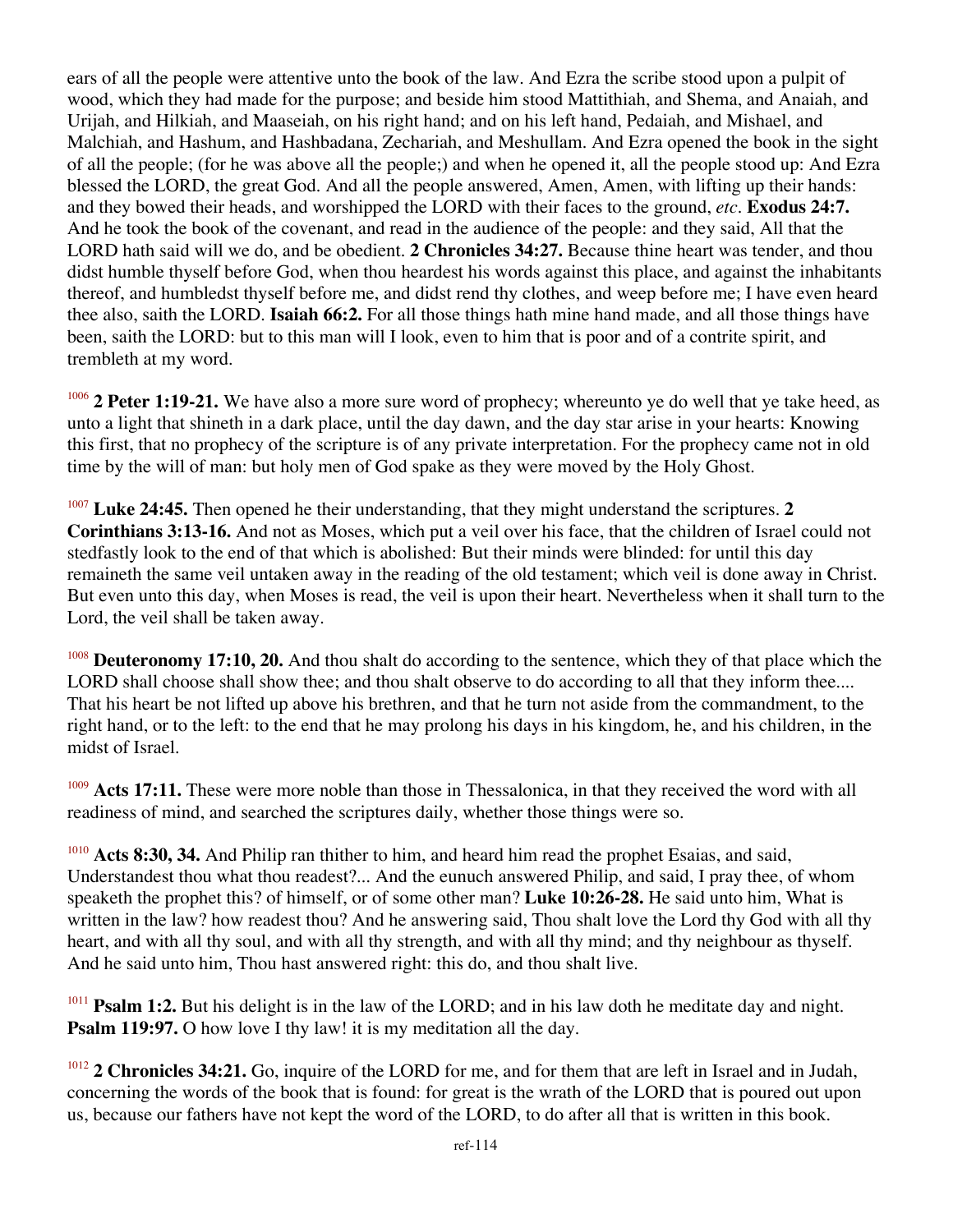<sup>1013</sup> Proverbs 3:5. Trust in the LORD with all thine heart; and lean not unto thine own understanding. **Deuteronomy 33:3.** Yea, he loved the people; all his saints are in thy hand: and they sat down at thy feet; every one shall receive of thy words.

<sup>1014</sup> **Proverbs 2:1-6.** My son, if thou wilt receive my words, and hide my commandments with thee; So that thou incline thine ear unto wisdom, and apply thine heart to understanding; Yea, if thou criest after knowledge, and liftest up thy voice for understanding; If thou seekest her as silver, and searchest for her as for hid treasures; Then shalt thou understand the fear of the LORD, and find the knowledge of God. For the LORD giveth wisdom: out of his mouth cometh knowledge and understanding. **Psalm 119:18.** Open thou mine eyes, that I may behold wondrous things out of thy law. **Nehemiah 7:6, 8.** These are the children of the province, that went up out of the captivity, of those that had been carried away, whom Nebuchadnezzar the king of Babylon had carried away, and came again to Jerusalem and to Judah, every one unto his city.... The children of Parosh, two thousand an hundred seventy and two.

<sup>1015</sup> **1 Timothy 3:2, 6.** A bishop then must be blameless, the husband of one wife, vigilant, sober, of good behaviour, given to hospitality, apt to teach.... Not a novice, lest being lifted up with pride he fall into the condemnation of the devil. **Ephesians 4:8-11.** Wherefore he saith, When he ascended up on high, he led captivity captive, and gave gifts unto men. (Now that he ascended, what is it but that he also descended first into the lower parts of the earth? He that descended is the same also that ascended up far above all heavens, that he might fill all things.) And he gave some, apostles; and some, prophets; and some, evangelists; and some, pastors and teachers. **Hosea 4:6.** My people are destroyed for lack of knowledge: because thou hast rejected knowledge, I will also reject thee, that thou shalt be no priest to me: seeing thou hast forgotten the law of thy God, I will also forget thy children. **Malachi 2:7.** For the priest's lips should keep knowledge, and they should seek the law at his mouth: for he is the messenger of the LORD of hosts. **2 Corinthians 3:6.** Who also hath made us able ministers of the new testament; not of the letter, but of the spirit: for the letter killeth, but the spirit giveth life.

<sup>1016</sup> **Jeremiah 14:15.** Therefore thus saith the LORD concerning the prophets that prophesy in my name, and I sent them not, yet they say, Sword and famine shall not be in this land; By sword and famine shall those prophets be consumed. **Romans 10:15.** And how shall they preach, except they be sent? as it is written, How beautiful are the feet of them that preach the gospel of peace, and bring glad tidings of good things! **Hebrews 5:4.** And no man taketh this honour unto himself, but he that is called of God, as was Aaron. **1 Corinthians 12:28-29.** And God hath set some in the church, first apostles, secondarily prophets, thirdly teachers, after that miracles, then gifts of healings, helps, governments, diversities of tongues. Are all apostles? are all prophets? are all teachers? are all workers of miracles? **1 Timothy 3:10.** And let these also first be proved; then let them use the office of a deacon, being found blameless. **1 Timothy 4:14.** Neglect not the gift that is in thee, which was given thee by prophecy, with the laying on of the hands of the presbytery. **1 Timothy 5:22.** Lay hands suddenly on no man, neither be partaker of other men's sins: keep thyself pure.

<sup>1017</sup> **Titus 2:1, 8.** But speak thou the things which become sound doctrine.... Sound speech, that cannot be condemned; that he that is of the contrary part may be ashamed, having no evil thing to say of you.

Acts 18:25. This man was instructed in the way of the Lord; and being fervent in the spirit, he spake and taught diligently the things of the Lord, knowing only the baptism of John.

<sup>1019</sup> **2 Timothy 4:2.** Preach the word; be instant in season, out of season; reprove, rebuke, exhort with all longsuffering and doctrine.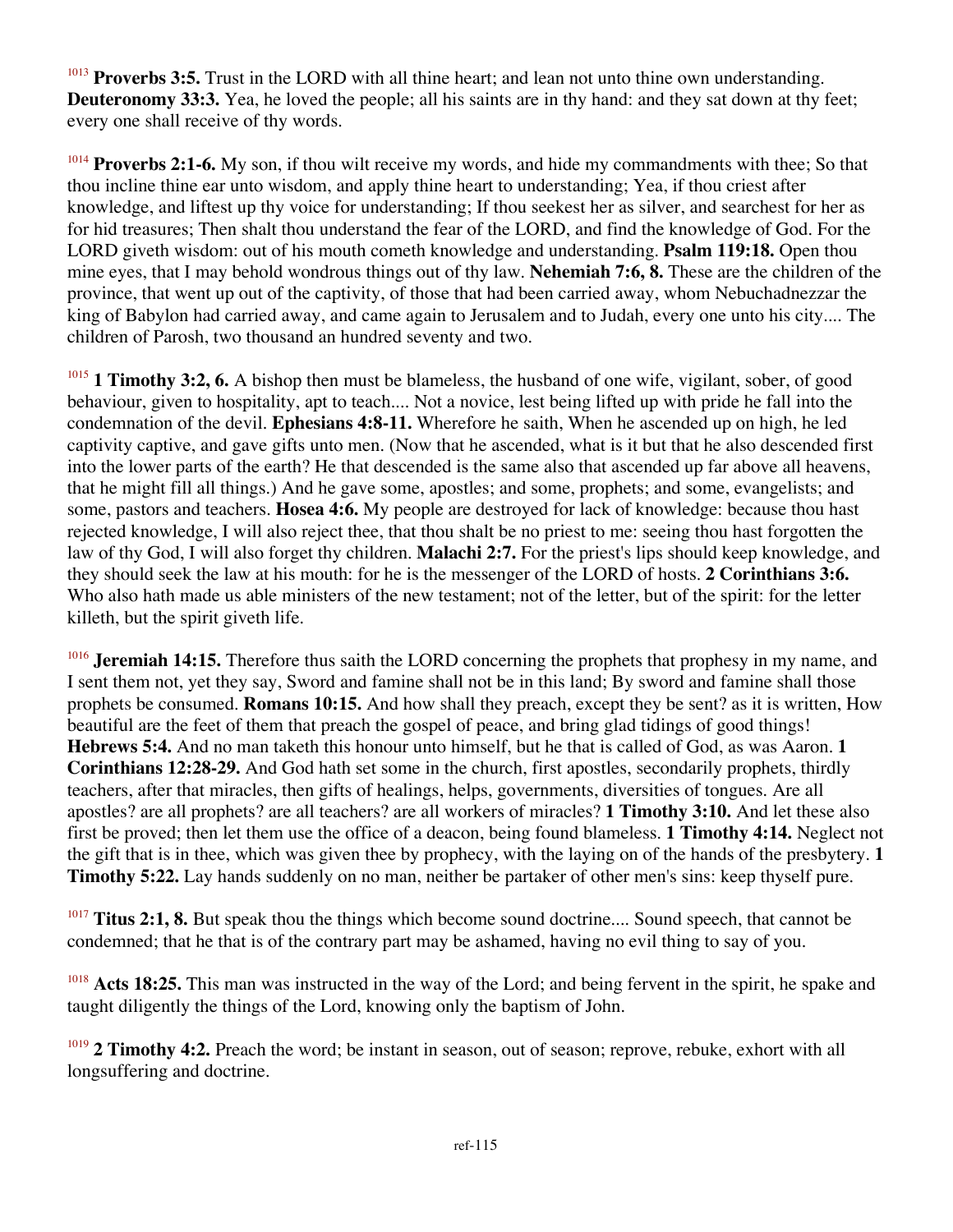<sup>1020</sup> **1 Corinthians 14:19.** Yet in the church I had rather speak five words with my understanding, that by my voice I might teach others also, than ten thousand words in an unknown tongue.

<sup>1021</sup> **1 Corinthians 2:4.** And my speech and my preaching was not with enticing words of man's wisdom, but in demonstration of the Spirit and of power.

<sup>1022</sup> **Jeremiah 23:28.** The prophet that hath a dream, let him tell a dream; and he that hath my word, let him speak my word faithfully. What is the chaff to the wheat? saith the LORD. **1 Corinthians 4:1-2.** Let a man so account of us, as of the ministers of Christ, and stewards of the mysteries of God. Moreover it is required in stewards, that a man be found faithful.

<sup>1023</sup> Acts 20:27. For I have not shunned to declare unto you all the counsel of God.

<sup>1024</sup> Colossians 1:28. Whom we preach, warning every man, and teaching every man in all wisdom; that we may present every man perfect in Christ Jesus. **2 Timothy 2:15.** Study to show thyself approved unto God, a workman that needeth not to be ashamed, rightly dividing the word of truth.

<sup>1025</sup> **1 Corinthians 3:2.** I have fed you with milk, and not with meat: for hitherto ye were not able to bear it, neither yet now are ye able. **Hebrews 5:12-14.** For when for the time ye ought to be teachers, ye have need that one teach you again which be the first principles of the oracles of God; and are become such as have need of milk, and not of strong meat. For every one that useth milk is unskilful in the word of righteousness: for he is a babe. But strong meat belongeth to them that are of full age, even those who by reason of use have their senses exercised to discern both good and evil. **Luke 12:42.** And the Lord said, Who then is that faithful and wise steward, whom his lord shall make ruler over his household, to give them their portion of meat in due season?

<sup>1026</sup> **Acts 18:25.** This man was instructed in the way of the Lord; and being fervent in the spirit, he spake and taught diligently the things of the Lord, knowing only the baptism of John.

<sup>1027</sup> **2 Corinthians 5:13-14.** For whether we be beside ourselves, it is to God: or whether we be sober, it is for your cause. For the love of Christ constraineth us; because we thus judge, that if one died for all, then were all dead. **Philippians 1:15-17.** Some indeed preach Christ even of envy and strife; and some also of good will: The one preach Christ of contention, not sincerely, supposing to add affliction to my bonds: But the other of love, knowing that I am set for the defence of the gospel.

<sup>1028</sup> Colossians 4:12. Epaphras, who is one of you, a servant of Christ, saluteth you, always labouring fervently for you in prayers, that ye may stand perfect and complete in all the will of God. **2 Corinthians 12:15.** And I will very gladly spend and be spent for you; though the more abundantly I love you, the less I be loved.

<sup>1029</sup> **2 Corinthians 2:17.** For we are not as many, which corrupt the word of God: but as of sincerity, but as of God, in the sight of God speak we in Christ. **2 Corinthians 4:2.** But have renounced the hidden things of dishonesty, not walking in craftiness, nor handling the word of God deceitfully; but by manifestation of the truth commending ourselves to every man's conscience in the sight of God.

<sup>1030</sup> **1 Thessalonians 2:4-6.** But as we were allowed of God to be put in trust with the gospel, even so we speak; not as pleasing men, but God, which trieth our hearts. For neither at any time used we flattering words, as ye know, nor a cloak of covetousness; God is witness: Nor of men sought we glory, neither of you, nor yet of others, when we might have been burdensome, as the apostles of Christ. **John 7:18.** He that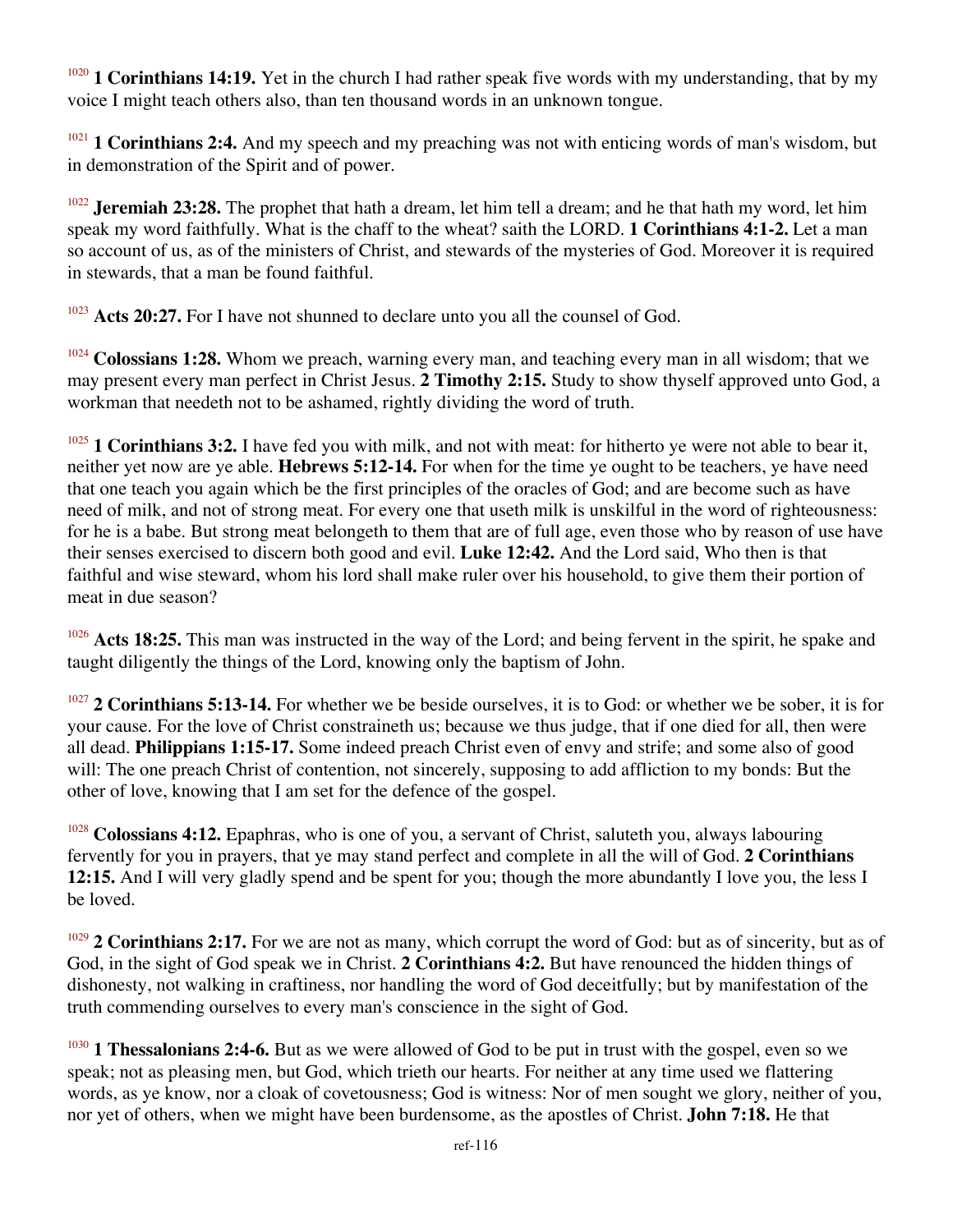speaketh of himself seeketh his own glory: but he that seeketh his glory that sent him, the same is true, and no unrighteousness is in him.

<sup>1031</sup> **1 Corinthians 9:19-22.** For though I be free from all men, yet have I made myself servant unto all, that I might gain the more. And unto the Jews I became as a Jew, that I might gain the Jews; to them that are under the law, as under the law, that I might gain them that are under the law; To them that are without law, as without law, (being not without law to God, but under the law to Christ,) that I might gain them that are without law. To the weak became I as weak, that I might gain the weak: I am made all things to all men, that I might by all means save some.

<sup>1032</sup> **2 Corinthians 12:19.** Again, think ye that we excuse ourselves unto you? we speak before God in Christ: but we do all things, dearly beloved, for your edifying. **Ephesians 4:12.** For the perfecting of the saints, for the work of the ministry, for the edifying of the body of Christ.

<sup>1033</sup> **1 Timothy 4:16.** Take heed unto thyself, and unto the doctrine; continue in them: for in doing this thou shalt both save thyself, and them that hear thee. **Acts 26:16-18.** But rise, and stand upon thy feet: for I have appeared unto thee for this purpose, to make thee a minister and a witness both of these things which thou hast seen, and of those things in the which I will appear unto thee; Delivering thee from the people, and from the Gentiles, unto whom now I send thee, To open their eyes, and to turn them from darkness to light, and from the power of Satan unto God, that they may receive forgiveness of sins, and inheritance among them which are sanctified by faith that is in me.

<sup>1034</sup> **Proverbs 8:34.** Blessed is the man that heareth me, watching daily at my gates, waiting at the posts of my doors.

<sup>1035</sup> **1 Peter 2:1-2.** Wherefore laying aside all malice, and all guile, and hypocrisies, and envies, and all evil speakings, As newborn babes, desire the sincere milk of the word, that ye may grow thereby. **Luke 8:18.** Take heed therefore how ye hear: for whosoever hath, to him shall be given; and whosoever hath not, from him shall be taken even that which he seemeth to have.

<sup>1036</sup> **Psalm 119:18.** Open thou mine eyes, that I may behold wondrous things out of thy law. **Ephesians 6:18- 19.** Praying always with all prayer and supplication in the Spirit, and watching thereunto with all perseverance and supplication for all saints; And for me, that utterance may be given unto me, that I may open my mouth boldly, to make known the mystery of the gospel.

<sup>1037</sup> Acts 17:11. These were more noble than those in Thessalonica, in that they received the word with all readiness of mind, and searched the scriptures daily, whether those things were so.

<sup>1038</sup> **Hebrews 4:2.** For unto us was the gospel preached, as well as unto them: but the word preached did not profit them, not being mixed with faith in them that heard it.

<sup>1039</sup> **2 Thessalonians 2:10.** And with all deceivableness of unrighteousness in them that perish; because they received not the love of the truth, that they might be saved.

<sup>1040</sup> **James 1:21.** Wherefore lay apart all filthiness and superfluity of naughtiness, and receive with meekness the engrafted word, which is able to save your souls.

<sup>1041</sup> Acts 17:11. These were more noble than those in Thessalonica, in that they received the word with all readiness of mind, and searched the scriptures daily, whether those things were so.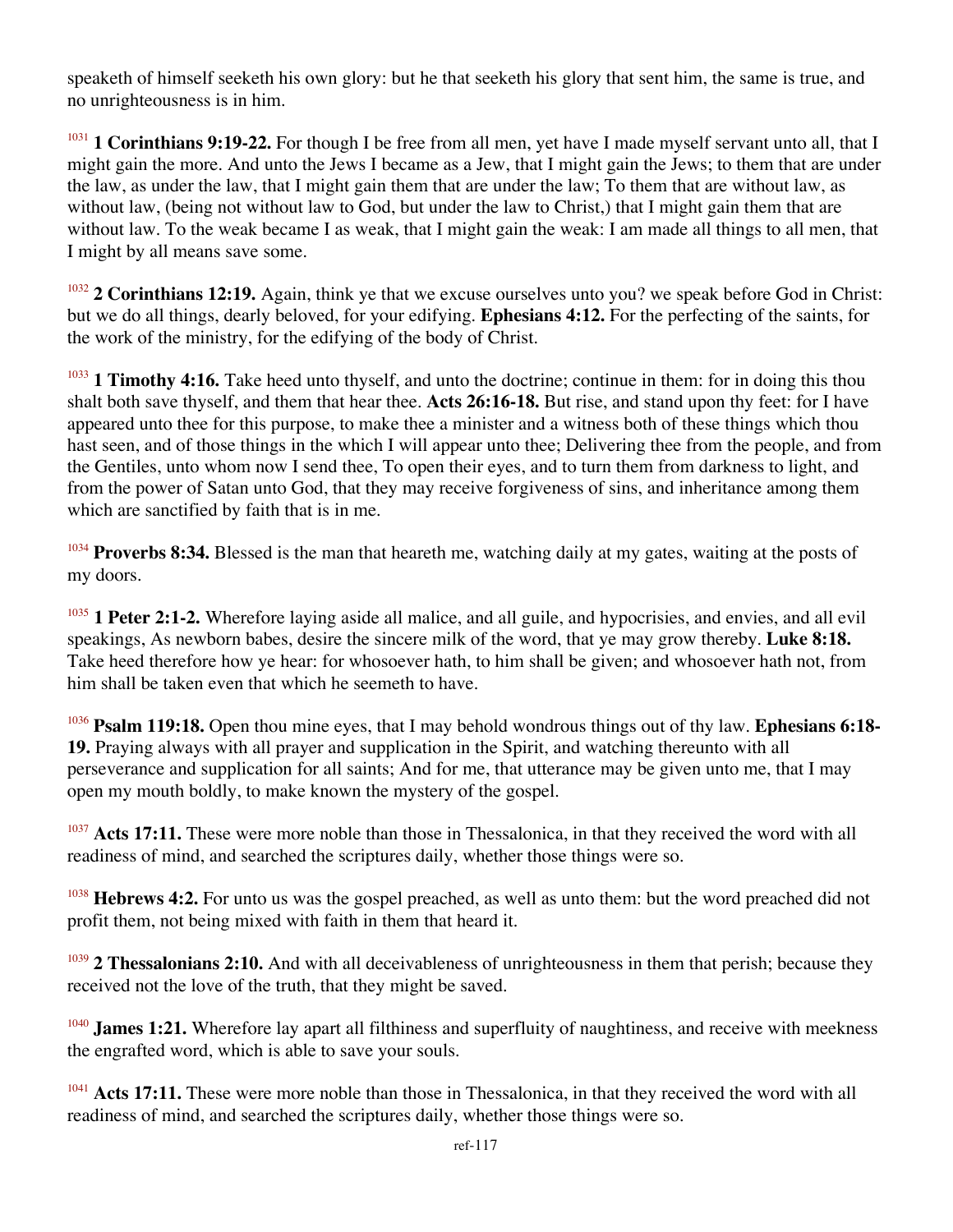<sup>1042</sup> 1 Thessalonians 2:13. For this cause also thank we God without ceasing, because, when ye received the word of God which ye heard of us, ye received it not as the word of men, but as it is in truth, the word of God, which effectually worketh also in you that believe.

<sup>1043</sup> Luke 9:44. Let these sayings sink down into your ears: for the Son of man shall be delivered into the hands of men. **Hebrews 2:1.** Therefore we ought to give the more earnest heed to the things which we have heard, lest at any time we should let them slip.

<sup>1044</sup> **Luke 24:14.** And they talked together of all these things which had happened. **Deuteronomy 6:6-7.** And these words, which I command thee this day, shall be in thine heart: And thou shalt teach them diligently unto thy children, and shalt talk of them when thou sittest in thine house, and when thou walkest by the way, and when thou liest down, and when thou risest up.

<sup>1045</sup> **Proverbs 2:1.** My son, if thou wilt receive my words, and hide my commandments with thee. **Psalm 119:11.** Thy word have I hid in mine heart, that I might not sin against thee.

<sup>1046</sup> Luke 8:15. But that on the good ground are they, which in an honest and good heart, having heard the word, keep it, and bring forth fruit with patience. **James 1:25.** But whoso looketh into the perfect law of liberty, and continueth therein, he being not a forgetful hearer, but a doer of the work, this man shall be blessed in his deed.

<sup>1047</sup> **1 Peter 3:21.** The like figure whereunto even baptism doth also now save us (not the putting away of the filth of the flesh, but the answer of a good conscience toward God,) by the resurrection of Jesus Christ. **Acts 8:13, 23.** Then Simon himself believed also: and when he was baptized, he continued with Philip, and wondered, beholding the miracles and signs which were done.... For I perceive that thou art in the gall of bitterness, and in the bond of iniquity. **1 Corinthians 3:6-7.** I have planted, Apollos watered; but God gave the increase. So then neither is he that planteth any thing, neither he that watereth; but God that giveth the increase. **1 Corinthians 12:13.** For by one Spirit are we all baptized into one body, whether we be Jews or Gentiles, whether we be bond or free; and have been all made to drink into one Spirit.

<sup>1048</sup> Genesis 17:7, 10. And I will establish my covenant between me and thee and thy seed after thee in their generations for an everlasting covenant, to be a God unto thee, and to thy seed after thee.... This is my covenant, which ye shall keep, between me and you and thy seed after thee; Every man child among you shall be circumcised. **Exodus 12** (containing the institution of the passover). **Matthew 28:19.** Go ye therefore, and teach all nations, baptizing them in the name of the Father, and of the Son, and of the Holy Ghost. **Matthew 26:26-28.** And as they were eating, Jesus took bread, and blessed it, and brake it, and gave it to the disciples, and said, Take, eat; this is my body. And he took the cup, and gave thanks, and gave it to them, saying, Drink ye all of it; For this is my blood of the new testament, which is shed for many for the remission of sins.

<sup>1049</sup> **Romans 4:11.** And he received the sign of circumcision, a seal of the righteousness of the faith which he had yet being uncircumcised: that he might be the father of all them that believe, though they be not circumcised; that righteousness might be imputed unto them also. **1 Corinthians 11:24-25.** And when he had given thanks, he brake it, and said, Take, eat: this is my body, which is broken for you: this do in remembrance of me. After the same manner also he took the cup, when he had supped, saying, This cup is the new testament in my blood: this do ye, as oft as ye drink it, in remembrance of me.

<sup>1050</sup> **Romans 15:8.** Now I say that Jesus Christ was a minister of the circumcision for the truth of God, to confirm the promises made unto the fathers. **Exodus 12:48.** And when a stranger shall sojourn with thee, and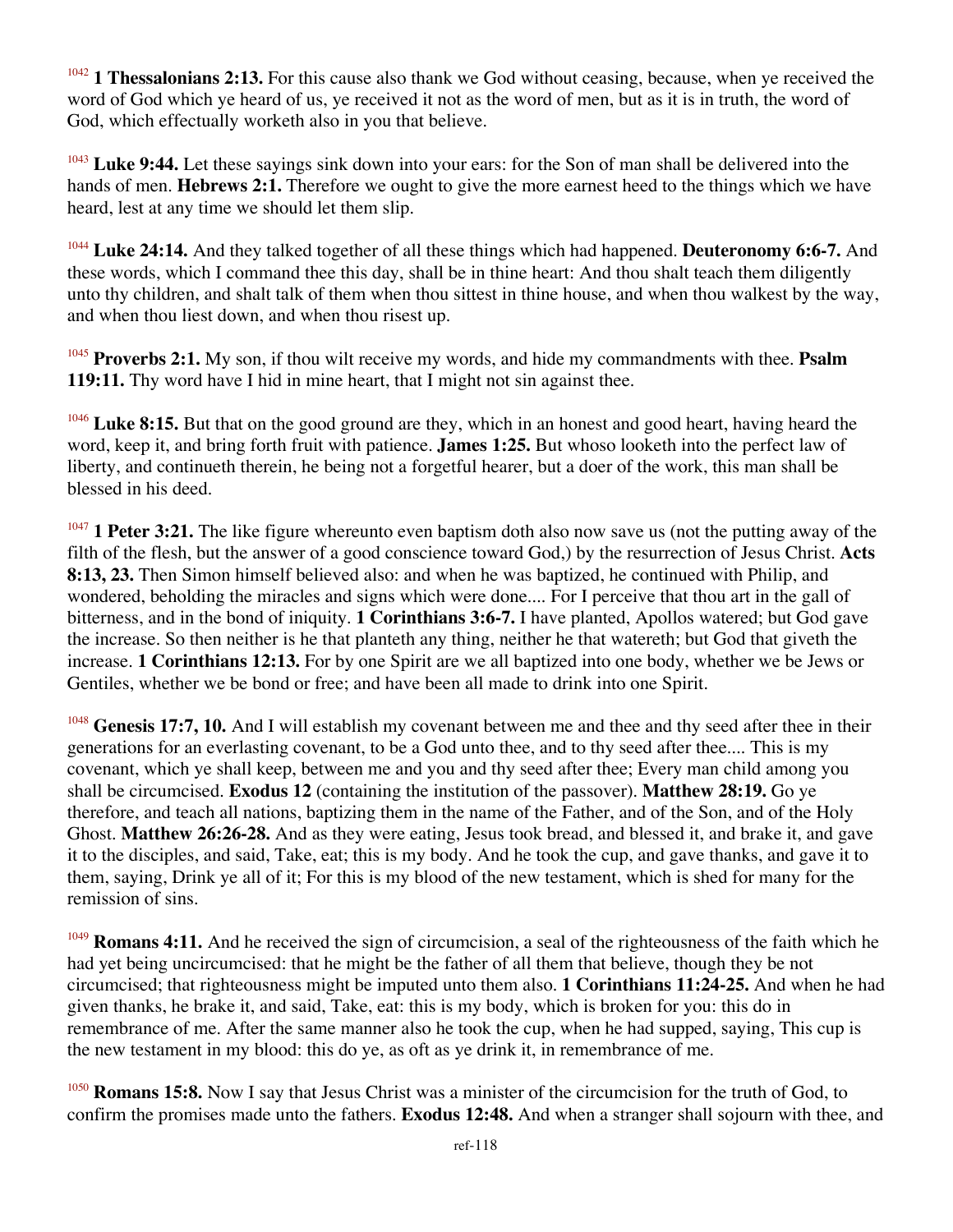will keep the passover to the LORD, let all his males be circumcised, and then let him come near and keep it; and he shall be as one that is born in the land: for no uncircumcised person shall eat thereof.

<sup>1051</sup> Acts 2:38. Then Peter said unto them, Repent, and be baptized every one of you in the name of Jesus Christ for the remission of sins, and ye shall receive the gift of the Holy Ghost. **1 Corinthians 10:16.** The cup of blessing which we bless, is it not the communion of the blood of Christ? The bread which we break, is it not the communion of the body of Christ?

<sup>1052</sup> **Romans 4:11.** And he received the sign of circumcision, a seal of the righteousness of the faith which he had yet being uncircumcised: that he might be the father of all them that believe, though they be not circumcised; that righteousness might be imputed unto them also. **Galatians 3:27.** For as many of you as have been baptized into Christ have put on Christ.

<sup>1053</sup> **Romans 6:3-4.** Know ye not, that so many of us as were baptized into Jesus Christ were baptized into his death? Therefore we are buried with him by baptism into death: that like as Christ was raised up from the dead by the glory of the Father, even so we also should walk in newness of life. **1 Corinthians 10:21.** Ye cannot drink the cup of the Lord, and the cup of devils: ye cannot be partakers of the Lord's table, and of the table of devils.

<sup>1054</sup> Ephesians 4:2-5. With all lowliness and meekness, with longsuffering, forbearing one another in love; Endeavouring to keep the unity of the Spirit in the bond of peace. There is one body, and one Spirit, even as ye are called in one hope of your calling; One Lord, one faith, one baptism. **1 Corinthians 12:13.** For by one Spirit are we all baptized into one body, whether we be Jews or Gentiles, whether we be bond or free; and have been all made to drink into one Spirit.

<sup>1055</sup> Ephesians 2:11-12. Wherefore remember, that ye being in time past Gentiles in the flesh, who are called Uncircumcision by that which is called the Circumcision in the flesh made by hands; That at that time ye were without Christ, being aliens from the commonwealth of Israel, and strangers from the covenants of promise, having no hope, and without God in the world. **Genesis 34:14.** And they said unto them, We cannot do this thing, to give our sister to one that is uncircumcised; for that were a reproach unto us.

<sup>1056</sup> Matthew 3:11. I indeed baptize you with water unto repentance: but he that cometh after me is mightier than I, whose shoes I am not worthy to bear: he shall baptize you with the Holy Ghost, and with fire. **1 Peter 3:21.** The like figure whereunto even baptism doth also now save us (not the putting away of the filth of the flesh, but the answer of a good conscience toward God,) by the resurrection of Jesus Christ. **Romans 2:28- 29.** For he is not a Jew, which is one outwardly; neither is that circumcision, which is outward in the flesh: But he is a Jew, which is one inwardly; and circumcision is that of the heart, in the spirit, and not in the letter; whose praise is not of men, but of God.

<sup>1057</sup> Matthew 28:19. Go ye therefore, and teach all nations, baptizing them in the name of the Father, and of the Son, and of the Holy Ghost. **1 Corinthians 11:20, 23.** When ye come together therefore into one place, this is not to eat the Lord's supper.... For I have received of the Lord that which also I delivered unto you, That the Lord Jesus the same night in which he was betrayed took bread. **Matthew 26:26-28.** And as they were eating, Jesus took bread, and blessed it, and brake it, and gave it to the disciples, and said, Take, eat; this is my body. And he took the cup, and gave thanks, and gave it to them, saying, Drink ye all of it; For this is my blood of the new testament, which is shed for many for the remission of sins.

<sup>1058</sup> Matthew 28:19. Go ye therefore, and teach all nations, baptizing them in the name of the Father, and of the Son, and of the Holy Ghost.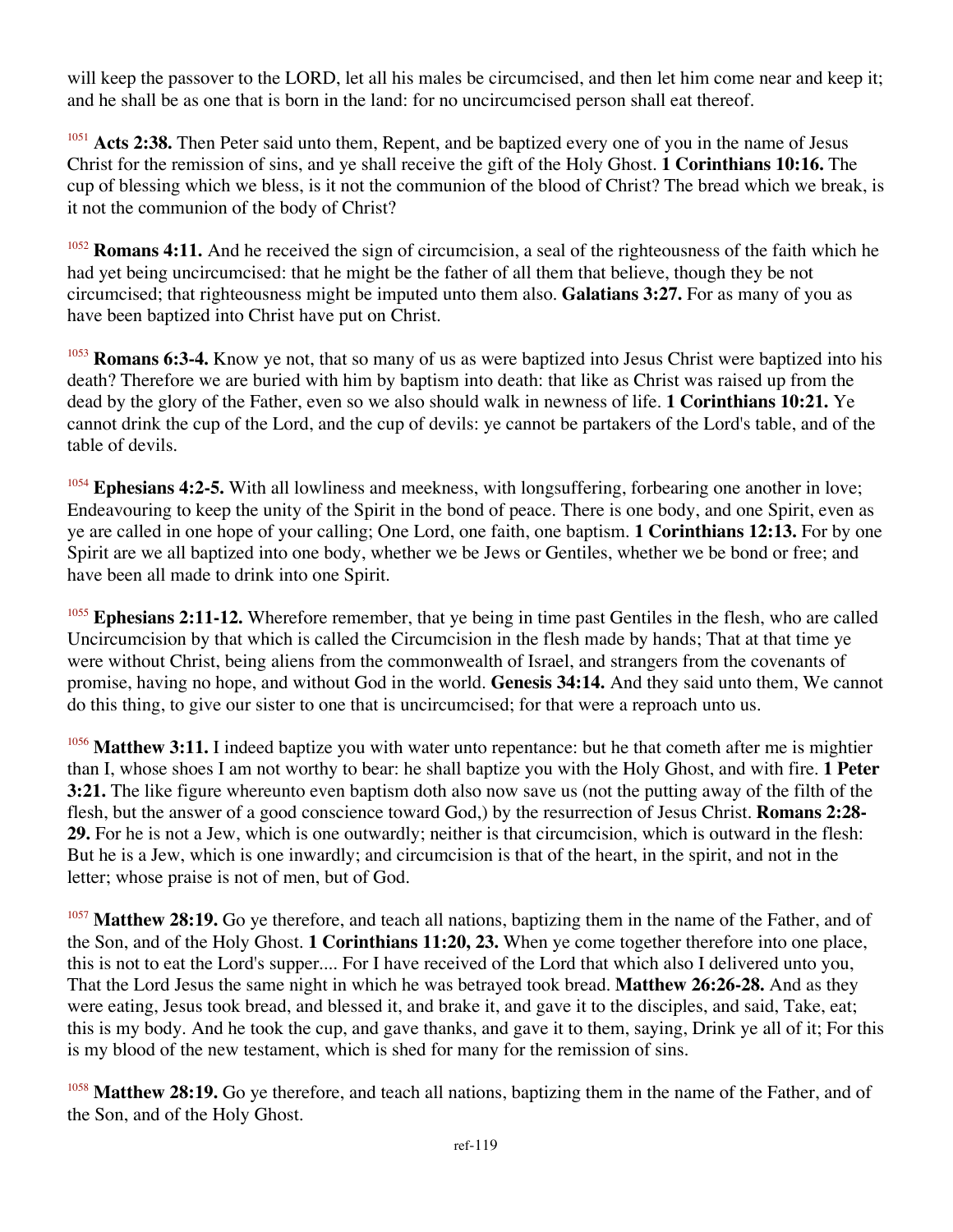<sup>1059</sup> Galatians 3:27. For as many of you as have been baptized into Christ have put on Christ.

<sup>1060</sup> Mark 1:4. John did baptize in the wilderness, and preach the baptism of repentance for the remission of sins. **Revelation 1:5.** And from Jesus Christ, who is the faithful witness, and the first begotten of the dead, and the prince of the kings of the earth. Unto him that loved us, and washed us from our sins in his own blood.

<sup>1061</sup> **Titus 3:5.** Not by works of righteousness which we have done, but according to his mercy he saved us, by the washing of regeneration, and renewing of the Holy Ghost. **Ephesians 5:26.** That he might sanctify and cleanse it with the washing of water by the word.

<sup>1062</sup> Galatians 3:26-27. For ye are all the children of God by faith in Christ Jesus. For as many of you as have been baptized into Christ have put on Christ.

<sup>1063</sup> **1 Corinthians 15:29.** Else what shall they do which are baptized for the dead, if the dead rise not at all? why are they then baptized for the dead? **Romans 6:5.** For if we have been planted together in the likeness of his death, we shall be also in the likeness of his resurrection.

<sup>1064</sup> **1 Corinthians 12:13.** For by one Spirit are we all baptized into one body, whether we be Jews or Gentiles, whether we be bond or free; and have been all made to drink into one Spirit.

**Romans 6:4.** Therefore we are buried with him by baptism into death: that like as Christ was raised up from the dead by the glory of the Father, even so we also should walk in newness of life.

<sup>1066</sup> Acts 8:36-37. And as they went on their way, they came unto a certain water: and the eunuch said, See, here is water; what doth hinder me to be baptized? And Philip said, If thou believest with all thine heart, thou mayest. And he answered and said, I believe that Jesus Christ is the Son of God. **Acts 2:38.** Then Peter said unto them, Repent, and be baptized every one of you in the name of Jesus Christ for the remission of sins, and ye shall receive the gift of the Holy Ghost.

<sup>1067</sup> Genesis 17:7, 9. And I will establish my covenant between me and thee and thy seed after thee in their generations for an everlasting covenant, to be a God unto thee, and to thy seed after thee.... And God said unto Abraham, Thou shalt keep my covenant therefore, thou, and thy seed after thee in their generations. **Galatians 3:9, 14.** So then they which be of faith are blessed with faithful Abraham.... That the blessing of Abraham might come on the Gentiles through Jesus Christ; that we might receive the promise of the Spirit through faith. **Colossians 2:11-12.** In whom also ye are circumcised with the circumcision made without hands, in putting off the body of the sins of the flesh by the circumcision of Christ: Buried with him in baptism, wherein also ye are risen with him through the faith of the operation of God, who hath raised him from the dead. **Acts 2:38-39.** Then Peter said unto them, Repent, and be baptized every one of you in the name of Jesus Christ for the remission of sins, and ye shall receive the gift of the Holy Ghost. For the promise is unto you, and to your children, and to all that are afar off, even as many as the Lord our God shall call. **Romans 4:11-12.** And he received the sign of circumcision, a seal of the righteousness of the faith which he had yet being uncircumcised: that he might be the father of all them that believe, though they be not circumcised; that righteousness might be imputed unto them also: And the father of circumcision to them who are not of the circumcision only, but who also walk in the steps of that faith of our father Abraham, which he had being yet uncircumcised. **1 Corinthians 7:14.** For the unbelieving husband is sanctified by the wife, and the unbelieving wife is sanctified by the husband: else were your children unclean; but now are they holy. **Matthew 28:19.** Go ye therefore, and teach all nations, baptizing them in the name of the Father, and of the Son, and of the Holy Ghost. **Luke 18:15-16.** And they brought unto him also infants, that he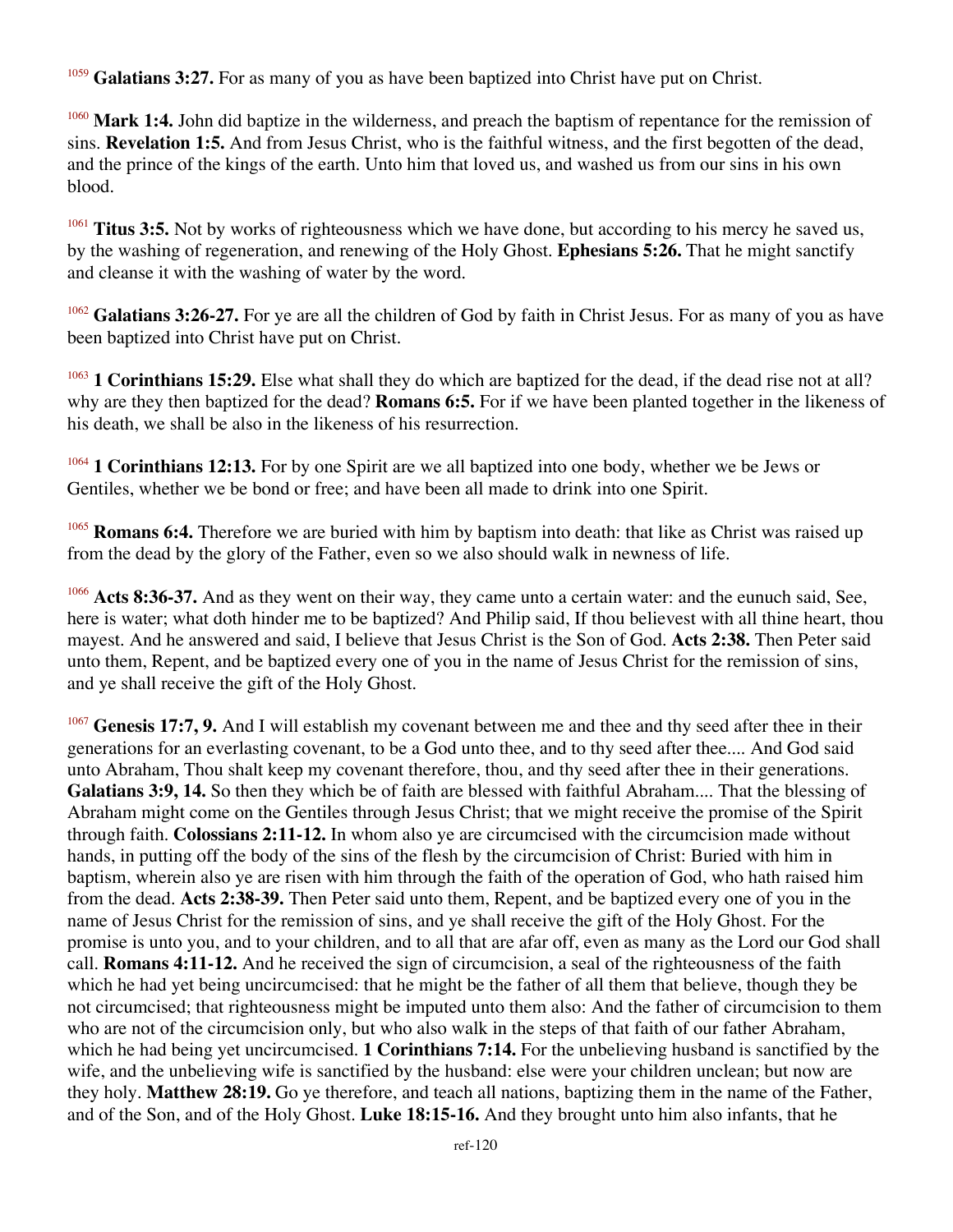would touch them: but when his disciples saw it, they rebuked them. But Jesus called them unto him, and said, Suffer little children to come unto me, and forbid them not: for of such is the kingdom of God. **Romans 11:16.** For if the first fruit be holy, the lump is also holy: and if the root be holy, so are the branches.

<sup>1068</sup> **Colossians 2:11-12.** In whom also ye are circumcised with the circumcision made without hands, in putting off the body of the sins of the flesh by the circumcision of Christ: Buried with him in baptism, wherein also ye are risen with him through the faith of the operation of God, who hath raised him from the dead. **Romans 6:4, 6, 11.** Therefore we are buried with him by baptism into death: that like as Christ was raised up from the dead by the glory of the Father, even so we also should walk in newness of life.... Knowing this, that our old man is crucified with him, that the body of sin might be destroyed, that henceforth we should not serve sin.... Likewise reckon ye also yourselves to be dead indeed unto sin, but alive unto God through Jesus Christ our Lord.

<sup>1069</sup> **Romans 6:3-5.** Know ye not, that so many of us as were baptized into Jesus Christ were baptized into his death? Therefore we are buried with him by baptism into death: that like as Christ was raised up from the dead by the glory of the Father, even so we also should walk in newness of life. For if we have been planted together in the likeness of his death, we shall be also in the likeness of his resurrection.

<sup>1070</sup> **1 Corinthians 1:11-13.** For it hath been declared unto me of you, my brethren, by them which are of the house of Chloe, that there are contentions among you. Now this I say, that every one of you saith, I am of Paul; and I of Apollos; and I of Cephas; and I of Christ. Is Christ divided? was Paul crucified for you? or were ye baptized in the name of Paul? **Romans 6:2-3.** God forbid. How shall we, that are dead to sin, live any longer therein? Know ye not, that so many of us as were baptized into Jesus Christ were baptized into his death?

<sup>1071</sup> **Romans 4:11-12.** And he received the sign of circumcision, a seal of the righteousness of the faith which he had yet being uncircumcised: that he might be the father of all them that believe, though they be not circumcised; that righteousness might be imputed unto them also: And the father of circumcision to them who are not of the circumcision only, but who also walk in the steps of that faith of our father Abraham, which he had being yet uncircumcised. **1 Peter 3:21.** The like figure whereunto even baptism doth also now save us (not the putting away of the filth of the flesh, but the answer of a good conscience toward God,) by the resurrection of Jesus Christ.

<sup>1072</sup> **Romans 6:3-5.** Know ye not, that so many of us as were baptized into Jesus Christ were baptized into his death? Therefore we are buried with him by baptism into death: that like as Christ was raised up from the dead by the glory of the Father, even so we also should walk in newness of life. For if we have been planted together in the likeness of his death, we shall be also in the likeness of his resurrection.

<sup>1073</sup> Galatians 3:26-27. For ye are all the children of God by faith in Christ Jesus. For as many of you as have been baptized into Christ have put on Christ.

<sup>1074</sup> **Romans 6:22.** But now being made free from sin, and become servants to God, ye have your fruit unto holiness, and the end everlasting life.

<sup>1075</sup> Acts 2:38. Then Peter said unto them, Repent, and be baptized every one of you in the name of Jesus Christ for the remission of sins, and ye shall receive the gift of the Holy Ghost.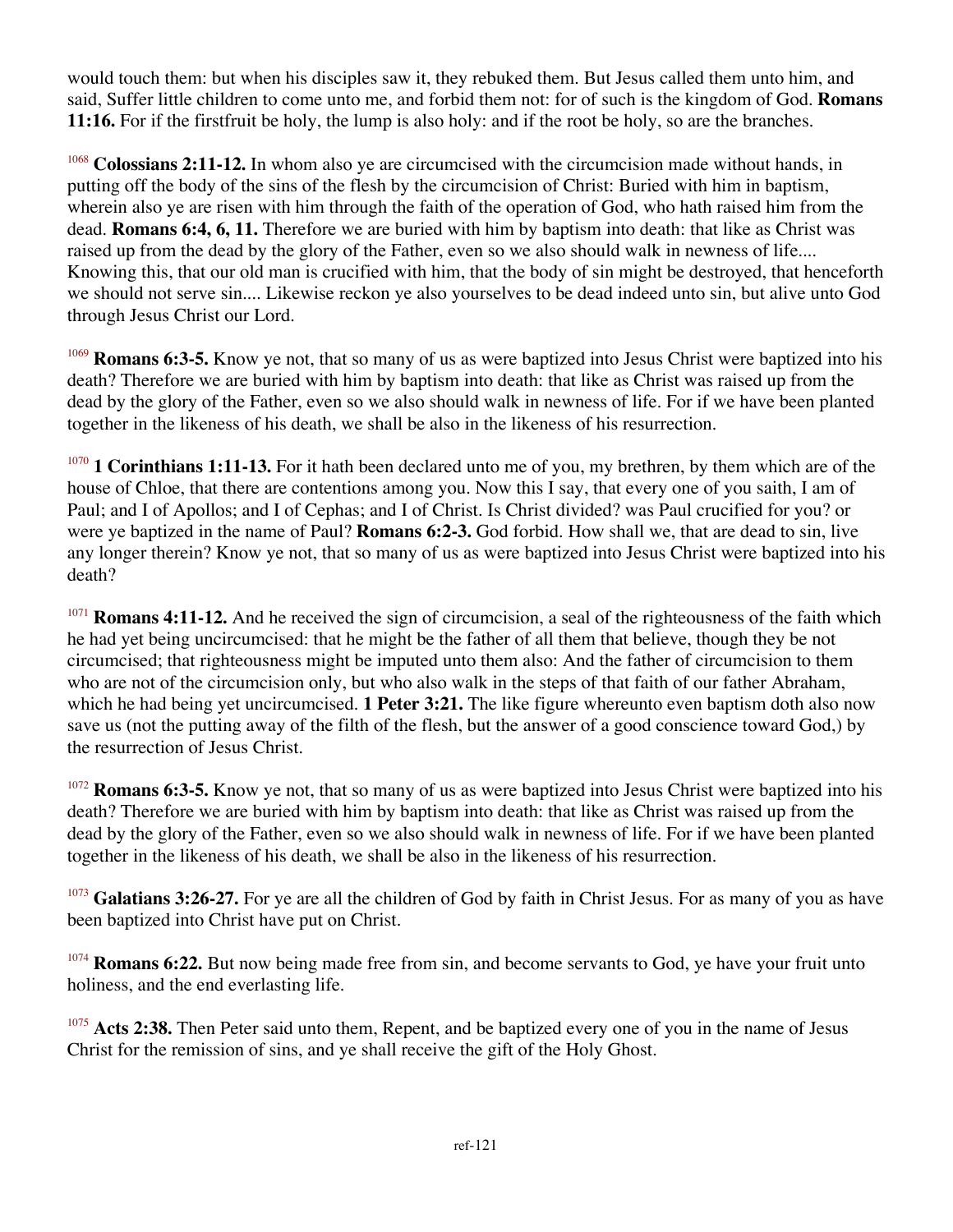<sup>1076</sup> **1 Corinthians 12:13, 25.** For by one Spirit are we all baptized into one body, whether we be Jews or Gentiles, whether we be bond or free; and have been all made to drink into one Spirit.... That there should be no schism in the body; but that the members should have the same care one for another.

<sup>1077</sup> Luke 22:20. Likewise also the cup after supper, saying, This cup is the new testament in my blood, which is shed for you.

<sup>1078</sup> Matthew 26:26-28. And as they were eating, Jesus took bread, and blessed it, and brake it, and gave it to the disciples, and said, Take, eat; this is my body. And he took the cup, and gave thanks, and gave it to them, saying, Drink ye all of it; For this is my blood of the new testament, which is shed for many for the remission of sins. **1 Corinthians 11:23-26.** For I have received of the Lord that which also I delivered unto you, That the Lord Jesus the same night in which he was betrayed took bread: And when he had given thanks, he brake it, and said, Take, eat: this is my body, which is broken for you: this do in remembrance of me. After the same manner also he took the cup, when he had supped, saying, This cup is the new testament in my blood: this do ye, as oft as ye drink it, in remembrance of me. For as often as ye eat this bread, and drink this cup, ye do show the Lord's death till he come.

<sup>1079</sup> **1 Corinthians 10:16.** The cup of blessing which we bless, is it not the communion of the blood of Christ? The bread which we break, is it not the communion of the body of Christ?

<sup>1080</sup> **1 Corinthians 11:24.** And when he had given thanks, he brake it, and said, Take, eat: this is my body, which is broken for you: this do in remembrance of me.

<sup>1081</sup> **1 Corinthians 10:14-16, 21.** Wherefore, my dearly beloved, flee from idolatry. I speak as to wise men; judge ye what I say. The cup of blessing which we bless, is it not the communion of the blood of Christ? The bread which we break, is it not the communion of the body of Christ?... Ye cannot drink the cup of the Lord, and the cup of devils: ye cannot be partakers of the Lord's table, and of the table of devils.

<sup>1082</sup> **1 Corinthians 10:17.** For we being many are one bread, and one body: for we are all partakers of that one bread.

<sup>1083</sup> **1 Corinthians 11:23-24.** For I have received of the Lord that which also I delivered unto you, That the Lord Jesus the same night in which he was betrayed took bread: And when he had given thanks, he brake it, and said, Take, eat: this is my body, which is broken for you: this do in remembrance of me. **Matthew 26:26-28.** And as they were eating, Jesus took bread, and blessed it, and brake it, and gave it to the disciples, and said, Take, eat; this is my body. And he took the cup, and gave thanks, and gave it to them, saying, Drink ye all of it; For this is my blood of the new testament, which is shed for many for the remission of sins. **Mark 14:22-24.** And as they did eat, Jesus took bread, and blessed, and brake it, and gave to them, and said, Take, eat: this is my body. And he took the cup, and when he had given thanks, he gave it to them: and they all drank of it. And he said unto them, This is my blood of the new testament, which is shed for many. **Luke 22:19-20.** And he took bread, and gave thanks, and brake it, and gave unto them, saying, This is my body which is given for you: this do in remembrance of me. Likewise also the cup after supper, saying, This cup is the new testament in my blood, which is shed for you.

<sup>1084</sup> Acts 3:21. Whom the heaven must receive until the times of restitution of all things, which God hath spoken by the mouth of all his holy prophets since the world began.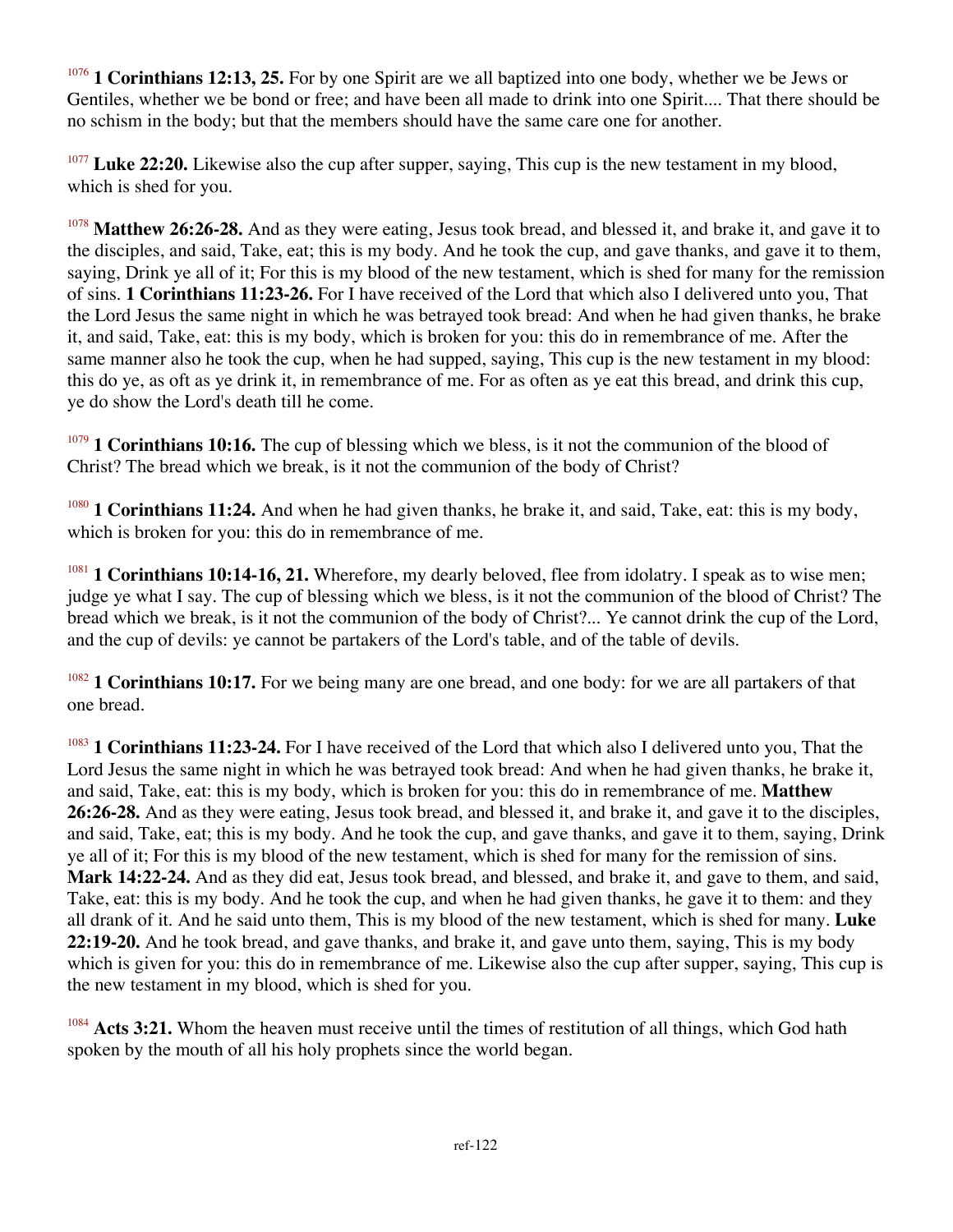<sup>1085</sup> Matthew 26:26, 28. And as they were eating, Jesus took bread, and blessed it, and brake it, and gave it to the disciples, and said, Take, eat; this is my body.... For this is my blood of the new testament, which is shed for many for the remission of sins.

<sup>1086</sup> **1 Corinthians 11:24-29.** And when he had given thanks, he brake it, and said, Take, eat: this is my body, which is broken for you: this do in remembrance of me. After the same manner also he took the cup, when he had supped, saying, This cup is the new testament in my blood: this do ye, as oft as ye drink it, in remembrance of me. For as often as ye eat this bread, and drink this cup, ye do show the Lord's death till he come. Wherefore whosoever shall eat this bread, and drink this cup of the Lord, unworthily, shall be guilty of the body and blood of the Lord. But let a man examine himself, and so let him eat of that bread, and drink of that cup. For he that eateth and drinketh unworthily, eateth and drinketh damnation to himself, not discerning the Lord's body.

<sup>1087</sup> **1 Corinthians 10:16.** The cup of blessing which we bless, is it not the communion of the blood of Christ? The bread which we break, is it not the communion of the body of Christ?

<sup>1088</sup> **1 Corinthians 11:28.** But let a man examine himself, and so let him eat of that bread, and drink of that cup.

<sup>1089</sup> 2 Corinthians 13:5. Examine yourselves, whether ye be in the faith; prove your own selves. Know ye not your own selves, how that Jesus Christ is in you, except ye be reprobates?

<sup>1090</sup> **1 Corinthians 5:7.** Purge out therefore the old leaven, that ye may be a new lump, as ye are unleavened. For even Christ our passover is sacrificed for us. **Exodus 12:15.** Seven days shall ye eat unleavened bread; even the first day ye shall put away leaven out of your houses: for whosoever eateth leavened bread from the first day until the seventh day, that soul shall be cut off from Israel.

<sup>1091</sup> **1 Corinthians 11:29.** For he that eateth and drinketh unworthily, eateth and drinketh damnation to himself, not discerning the Lord's body.

<sup>1092</sup> **1 Corinthians 13:5.** Doth not behave itself unseemly, seeketh not her own, is not easily provoked, thinketh no evil. **Matthew 26:28.** For this is my blood of the new testament, which is shed for many for the remission of sins.

<sup>1093</sup> **Zechariah 12:10.** And I will pour upon the house of David, and upon the inhabitants of Jerusalem, the spirit of grace and of supplications: and they shall look upon me whom they have pierced, and they shall mourn for him, as one mourneth for his only son, and shall be in bitterness for him, as one that is in bitterness for his firstborn. **1 Corinthians 11:31.** For if we would judge ourselves, we should not be judged.

<sup>1094</sup> **1 Corinthians 10:16-17.** The cup of blessing which we bless, is it not the communion of the blood of Christ? The bread which we break, is it not the communion of the body of Christ? For we being many are one bread, and one body: for we are all partakers of that one bread. **Acts 2:46-47.** And they, continuing daily with one accord in the temple, and breaking bread from house to house, did eat their meat with gladness and singleness of heart, Praising God, and having favour with all the people. And the Lord added to the church daily such as should be saved.

<sup>1095</sup> **1 Corinthians 5:8.** Therefore let us keep the feast, not with old leaven, neither with the leaven of malice and wickedness; but with the unleavened bread of sincerity and truth. **1 Corinthians 11:18, 20.** For first of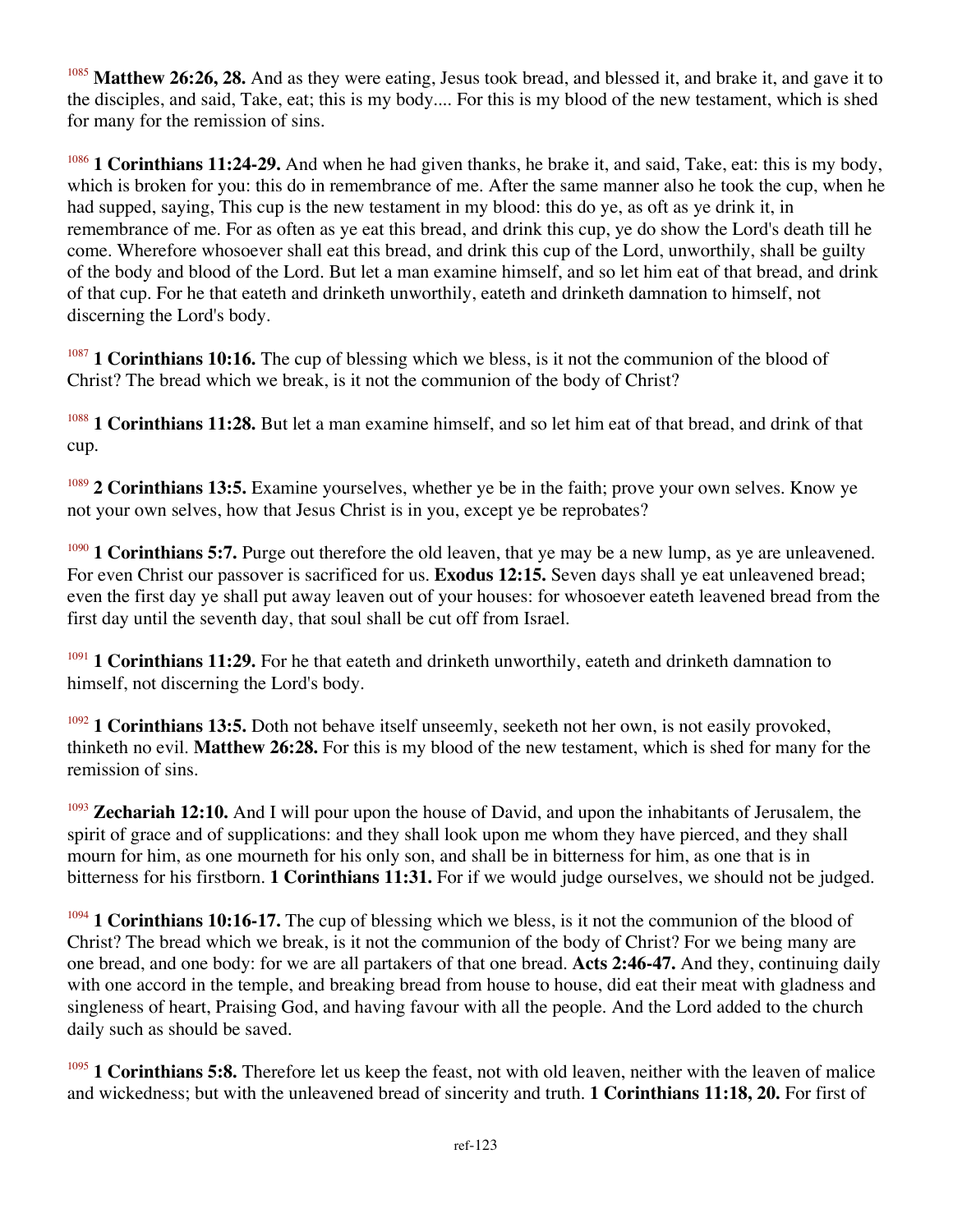all, when ye come together in the church, I hear that there be divisions among you; and I partly believe it.... When ye come together therefore into one place, this is not to eat the Lord's supper.

<sup>1096</sup> Matthew 5:23-24. Therefore if thou bring thy gift to the altar, and there rememberest that thy brother hath ought against thee; Leave there thy gift before the altar, and go thy way; first be reconciled to thy brother, and then come and offer thy gift.

<sup>1097</sup> **Isaiah 55:1.** Ho, every one that thirsteth, come ye to the waters, and he that hath no money; come ye, buy, and eat; yea, come, buy wine and milk without money and without price. **John 7:37.** In the last day, that great day of the feast, Jesus stood and cried, saying, If any man thirst, let him come unto me, and drink.

<sup>1098</sup> **1 Corinthians 5:7-8.** Purge out therefore the old leaven, that ye may be a new lump, as ye are unleavened. For even Christ our passover is sacrificed for us: Therefore let us keep the feast, not with old leaven, neither with the leaven of malice and wickedness; but with the unleavened bread of sincerity and truth.

<sup>1099</sup> **1 Corinthians 11:25-26, 28.** After the same manner also he took the cup, when he had supped, saying, This cup is the new testament in my blood: this do ye, as oft as ye drink it, in remembrance of me. For as often as ye eat this bread, and drink this cup, ye do show the Lord's death till he come.... But let a man examine himself, and so let him eat of that bread, and drink of that cup. **Hebrews 10:21-22.** And having an high priest over the house of God; Let us draw near with a true heart in full assurance of faith, having our hearts sprinkled from an evil conscience, and our bodies washed with pure water. **Hebrews 10:24.** And let us consider one another to provoke unto love and to good works. **Psalm 26:6.** I will wash mine hands in innocency: so will I compass thine altar, O LORD.

<sup>1100</sup> **1 Corinthians 11:24-25.** And when he had given thanks, he brake it, and said, Take, eat: this is my body, which is broken for you: this do in remembrance of me. After the same manner also he took the cup, when he had supped, saying, This cup is the new testament in my blood: this do ye, as oft as ye drink it, in remembrance of me.

<sup>1101</sup> **2 Chronicles 30:18-19.** For a multitude of the people, even many of Ephraim, and Manasseh, Issachar, and Zebulun, had not cleansed themselves, yet did they eat the passover otherwise than it was written. But Hezekiah prayed for them, saying, The good LORD pardon every one That prepareth his heart to seek God, the LORD God of his fathers, though he be not cleansed according to the purification of the sanctuary. **Matthew 26:26.** And as they were eating, Jesus took bread, and blessed it, and brake it, and gave it to the disciples, and said, Take, eat; this is my body.

<sup>1102</sup> **Isaiah 50:10.** Who is among you that feareth the LORD, that obeyeth the voice of his servant, that walketh in darkness, and hath no light? let him trust in the name of the LORD, and stay upon his God. **1 John 5:13.** These things have I written unto you that believe on the name of the Son of God; that ye may know that ye have eternal life, and that ye may believe on the name of the Son of God. **Psalm 88.** O LORD God of my salvation, I have cried day and night before thee: Let my prayer come before thee: incline thine ear unto my cry; For my soul is full of troubles: and my life draweth nigh unto the grave. I am counted with them that go down into the pit: I am as a man that hath no strength: Free among the dead, like the slain that lie in the grave, whom thou rememberest no more: and they are cut off from thy hand. Thou hast laid me in the lowest pit, in darkness, in the deeps. Thy wrath lieth hard upon me, and thou hast afflicted me with all thy waves. Selah. Thou hast put away mine acquaintance far from me; thou hast made me an abomination unto them: I am shut up, and I cannot come forth. Mine eye mourneth by reason of affliction: LORD, I have called daily upon thee, I have stretched out my hands unto thee. Wilt thou show wonders to the dead? shall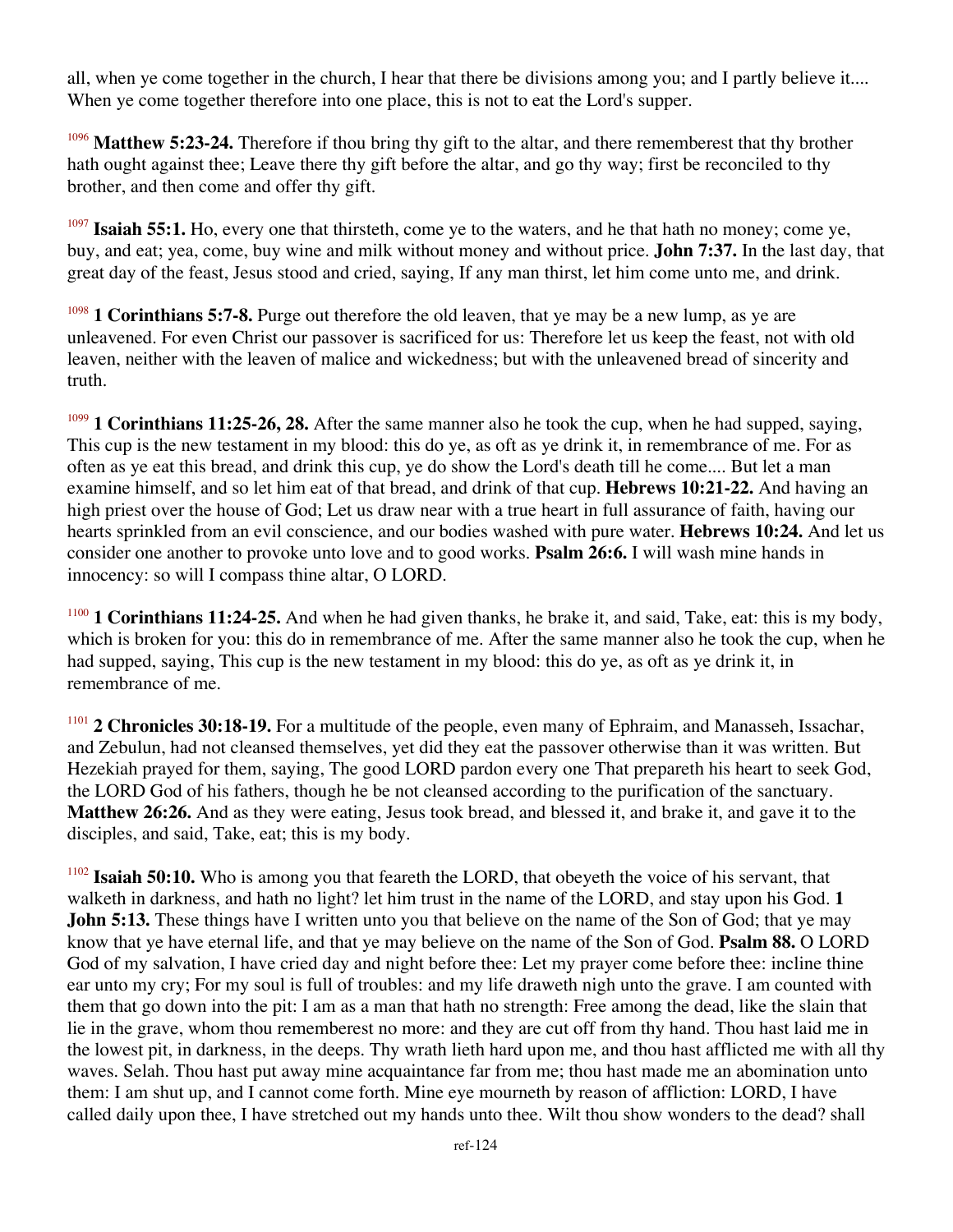the dead arise and praise thee? Selah. Shall thy lovingkindness be declared in the grave? or thy faithfulness in destruction? Shall thy wonders be known in the dark? and thy righteousness in the land of forgetfulness? But unto thee have I cried, O LORD; and in the morning shall my prayer prevent thee. LORD, why castest thou off my soul? why hidest thou thy face from me? I am afflicted and ready to die from my youth up: while I suffer thy terrors I am distracted. Thy fierce wrath goeth over me; thy terrors have cut me off. They came round about me daily like water; they compassed me about together. Lover and friend hast thou put far from me, and mine acquaintance into darkness. **Psalm 77:1-4, 7-10.** I cried unto God with my voice, even unto God with my voice; and he gave ear unto me. In the day of my trouble I sought the Lord: my sore ran in the night, and ceased not: my soul refused to be comforted. I remembered God, and was troubled: I complained, and my spirit was overwhelmed. Selah. Thou holdest mine eyes waking: I am so troubled that I cannot speak.... Will the Lord cast off for ever? and will he be favourable no more? Is his mercy clean gone for ever? doth his promise fail for evermore? Hath God forgotten to be gracious? hath he in anger shut up his tender mercies? Selah. And I said, This is my infirmity: but I will remember the years of the right hand of the most High. **Jonah 2:4.** Then I said, I am cast out of thy sight; yet I will look again toward thy holy temple.

<sup>1103</sup> **Isaiah 54:7-10.** For a small moment have I forsaken thee; but with great mercies will I gather thee. In a little wrath I hid my face from thee for a moment; but with everlasting kindness will I have mercy on thee, saith the LORD thy Redeemer. For this is as the waters of Noah unto me: for as I have sworn that the waters of Noah should no more go over the earth; so have I sworn that I would not be wroth with thee, nor rebuke thee. For the mountains shall depart, and the hills be removed; but my kindness shall not depart from thee, neither shall the covenant of my peace be removed, saith the LORD that hath mercy on thee. **Matthew 5:3-4.** Blessed are the poor in spirit: for theirs is the kingdom of heaven. Blessed are they that mourn: for they shall be comforted. **Psalm 31:22.** For I said in my haste, I am cut off from before thine eyes: nevertheless thou heardest the voice of my supplications when I cried unto thee. **Psalm 73:13, 22-23.** Verily I have cleansed my heart in vain, and washed my hands in innocency.... So foolish was I, and ignorant: I was as a beast before thee. Nevertheless I am continually with thee: thou hast holden me by my right hand.

<sup>1104</sup> **Philippians 3:8-9.** Yea doubtless, and I count all things but loss for the excellency of the knowledge of Christ Jesus my Lord: for whom I have suffered the loss of all things, and do count them but dung, that I may win Christ, And be found in him, not having mine own righteousness, which is of the law, but that which is through the faith of Christ, the righteousness which is of God by faith. **Psalm 10:17.** LORD, thou hast heard the desire of the humble: thou wilt prepare their heart, thou wilt cause thine ear to hear. **Psalm 42:1-2, 5, 11.** As the hart panteth after the water brooks, so panteth my soul after thee, O God. My soul thirsteth for God, for the living God: when shall I come and appear before God?.... Why art thou cast down, O my soul? and why art thou disquieted in me? hope thou in God: for I shall yet praise him for the help of his countenance.... Why art thou cast down, O my soul? and why art thou disquieted within me? hope thou in God: for I shall yet praise him, who is the health of my countenance, and my God.

<sup>1105</sup> **2 Timothy 2:19.** Nevertheless the foundation of God standeth sure, having this seal, The Lord knoweth them that are his. And, Let every one that nameth the name of Christ depart from iniquity. **Isaiah 50:10.** Who is among you that feareth the LORD, that obeyeth the voice of his servant, that walketh in darkness, and hath no light? let him trust in the name of the LORD, and stay upon his God. **Psalm 66:18-20.** If I regard iniquity in my heart, the Lord will not hear me: But verily God hath heard me; he hath attended to the voice of my prayer. Blessed be God, which hath not turned away my prayer, nor his mercy from me.

<sup>1106</sup> **Isaiah 40:11, 29, 31.** He shall feed his flock like a shepherd: he shall gather the lambs with his arm, and carry them in his bosom, and shall gently lead those that are with young.... He giveth power to the faint; and to them that have no might he increaseth strength.... But they that wait upon the LORD shall renew their strength; they shall mount up with wings as eagles; they shall run, and not be weary; and they shall walk, and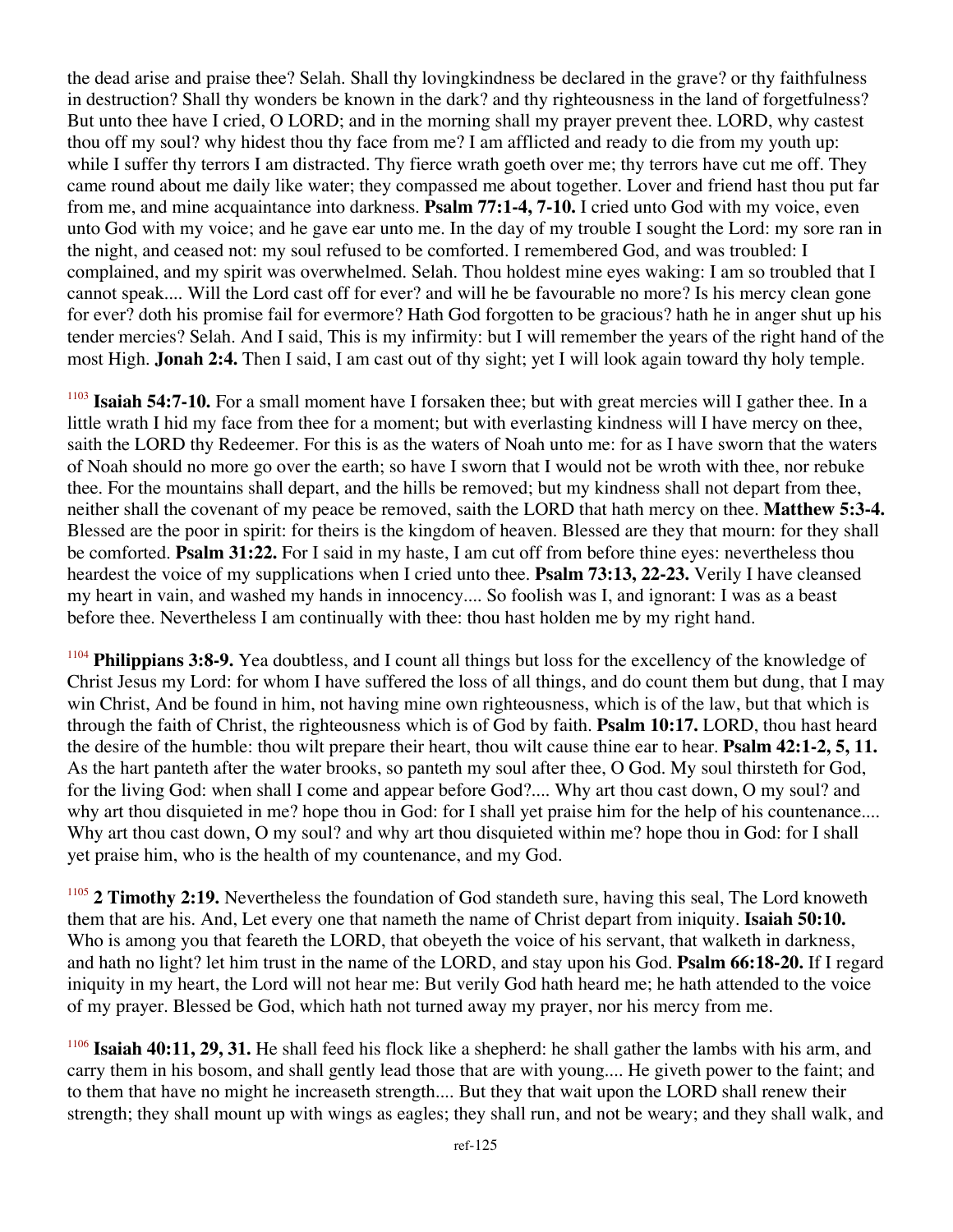not faint. **Matthew 11:28.** Come unto me, all ye that labour and are heavy laden, and I will give you rest. **Matthew 12:20.** A bruised reed shall he not break, and smoking flax shall he not quench, till he send forth judgment unto victory. **Matthew 26:28.** For this is my blood of the new testament, which is shed for many for the remission of sins.

<sup>1107</sup> **Mark 9:24.** And straightway the father of the child cried out, and said with tears, Lord, I believe; help thou mine unbelief.

<sup>1108</sup> Acts 2:37. Now when they heard this, they were pricked in their heart, and said unto Peter and to the rest of the apostles, Men and brethren, what shall we do? **Acts 16:30.** And brought them out, and said, Sirs, what must I do to be saved?

<sup>1109</sup> **Romans 4:11.** And he received the sign of circumcision, a seal of the righteousness of the faith which he had yet being uncircumcised: that he might be the father of all them that believe, though they be not circumcised; that righteousness might be imputed unto them also. **1 Corinthians 11:28.** But let a man examine himself, and so let him eat of that bread, and drink of that cup.

<sup>1110</sup> **1 Corinthians 11:27-34.** Wherefore whosoever shall eat this bread, and drink this cup of the Lord, unworthily, shall be guilty of the body and blood of the Lord. But let a man examine himself, and so let him eat of that bread, and drink of that cup. For he that eateth and drinketh unworthily, eateth and drinketh damnation to himself, not discerning the Lord's body. For this cause many are weak and sickly among you, and many sleep. For if we would judge ourselves, we should not be judged. But when we are judged, we are chastened of the Lord, that we should not be condemned with the world. Wherefore, my brethren, when ye come together to eat, tarry one for another. And if any man hunger, let him eat at home; that ye come not together unto condemnation. And the rest will I set in order when I come. **Matthew 7:6.** Give not that which is holy unto the dogs, neither cast ye your pearls before swine, lest they trample them under their feet, and turn again and rend you. **1 Corinthians 5.** It is reported commonly that there is fornication among you, and such fornication as is not so much as named among the Gentiles, that one should have his father's wife. And ye are puffed up, and have not rather mourned, that he that hath done this deed might be taken away from among you. For I verily, as absent in body, but present in spirit, have judged already, as though I were present, concerning him that hath so done this deed, In the name of our Lord Jesus Christ, when ye are gathered together, and my spirit, with the power of our Lord Jesus Christ, To deliver such an one unto Satan for the destruction of the flesh, that the spirit may be saved in the day of the Lord Jesus. Your glorying is not good. Know ye not that a little leaven leaveneth the whole lump? Purge out therefore the old leaven, that ye may be a new lump, as ye are unleavened. For even Christ our passover is sacrificed for us: Therefore let us keep the feast, not with old leaven, neither with the leaven of malice and wickedness; but with the unleavened bread of sincerity and truth. I wrote unto you in an epistle not to company with fornicators: Yet not altogether with the fornicators of this world, or with the covetous, or extortioners, or with idolaters; for then must ye needs go out of the world. But now I have written unto you not to keep company, if any man that is called a brother be a fornicator, or covetous, or an idolater, or a railer, or a drunkard, or an extortioner; with such an one no not to eat. For what have I to do to judge them also that are without? do not ye judge them that are within? But them that are without God judgeth. Therefore put away from among yourselves that wicked person. **Jude 23.** And others save with fear, pulling them out of the fire; hating even the garment spotted by the flesh. **1 Timothy 5:22.** Lay hands suddenly on no man, neither be partaker of other men's sins: keep thyself pure.

<sup>1111</sup> 2 Corinthians 2:7. So that contrariwise ye ought rather to forgive him, and comfort him, lest perhaps such a one should be swallowed up with overmuch sorrow.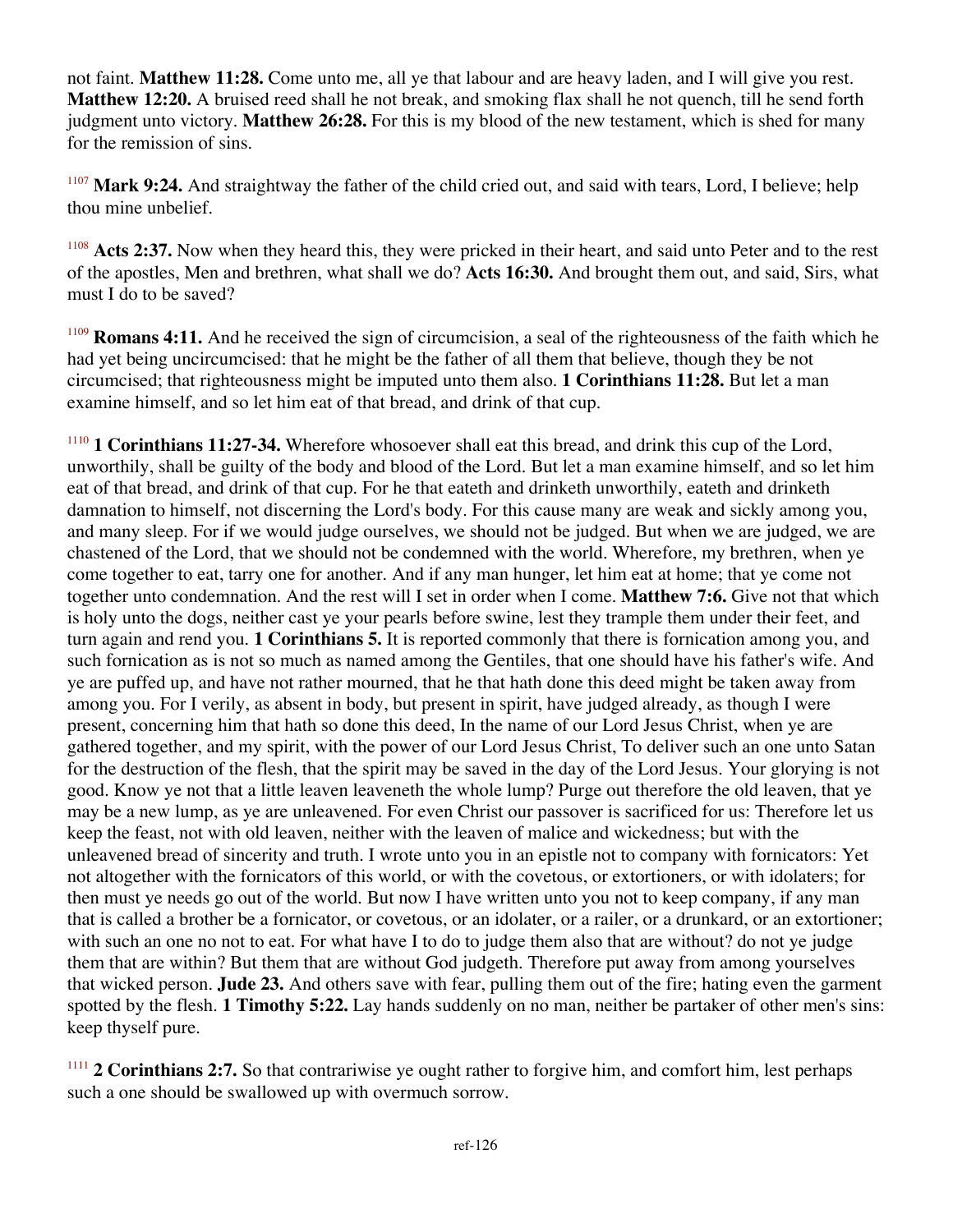<sup>1112</sup> **Leviticus 10:3.** Then Moses said unto Aaron, This is it that the LORD spake, saying, I will be sanctified in them that come nigh me, and before all the people I will be glorified. And Aaron held his peace. **Hebrews 12:28.** Wherefore we receiving a kingdom which cannot be moved, let us have grace, whereby we may serve God acceptably with reverence and godly fear. **Psalm 5:7.** But as for me, I will come into thy house in the multitude of thy mercy: and in thy fear will I worship toward thy holy temple. **1 Corinthians 11:17, 26-27.** Now in this that I declare unto you I praise you not, that ye come together not for the better, but for the worse.... For as often as ye eat this bread, and drink this cup, ye do show the Lord's death till he come. Wherefore whosoever shall eat this bread, and drink this cup of the Lord, unworthily, shall be guilty of the body and blood of the Lord.

<sup>1113</sup> **Exodus 24:8.** And Moses took the blood, and sprinkled it on the people, and said, Behold the blood of the covenant, which the LORD hath made with you concerning all these words. **Matthew 26:28.** For this is my blood of the new testament, which is shed for many for the remission of sins.

<sup>1114</sup> 1 Corinthians 11:29. For he that eateth and drinketh unworthily, eateth and drinketh damnation to himself, not discerning the Lord's body.

<sup>1115</sup> Luke 22:19. And he took bread, and gave thanks, and brake it, and gave unto them, saying, This is my body which is given for you: this do in remembrance of me.

<sup>1116</sup> **1 Corinthians 11:26.** For as often as ye eat this bread, and drink this cup, ye do show the Lord's death till he come. **1 Corinthians 10:3-5, 11, 14.** And did all eat the same spiritual meat; And did all drink the same spiritual drink: for they drank of that spiritual Rock that followed them: and that Rock was Christ. But with many of them God was not well pleased: for they were overthrown in the wilderness.... Now all these things happened unto them for ensamples: and they are written for our admonition, upon whom the ends of the world are come.... Wherefore, my dearly beloved, flee from idolatry.

<sup>1117</sup> **1 Corinthians 11:31.** For if we would judge ourselves, we should not be judged.

<sup>1118</sup> **Zechariah 12:10.** And I will pour upon the house of David, and upon the inhabitants of Jerusalem, the spirit of grace and of supplications: and they shall look upon me whom they have pierced, and they shall mourn for him, as one mourneth for his only son, and shall be in bitterness for him, as one that is in bitterness for his firstborn.

<sup>1119</sup> **Revelation 22:17.** And the Spirit and the bride say, Come. And let him that heareth say, Come. And let him that is athirst come. And whosoever will, let him take the water of life freely.

<sup>1120</sup> **John 6:35.** And Jesus said unto them, I am the bread of life: he that cometh to me shall never hunger; and he that believeth on me shall never thirst.

<sup>1121</sup> **John 1:16.** And of his fulness have all we received, and grace for grace.

<sup>1122</sup> **Philippians 1:16.** The one preach Christ of contention, not sincerely, supposing to add affliction to my bonds.

<sup>1123</sup> **Psalm 58:4-5.** Their poison is like the poison of a serpent: they are like the deaf adder that stoppeth her ear; Which will not hearken to the voice of charmers, charming never so wisely. **2 Chronicles 30:21.** And the children of Israel that were present at Jerusalem kept the feast of unleavened bread seven days with great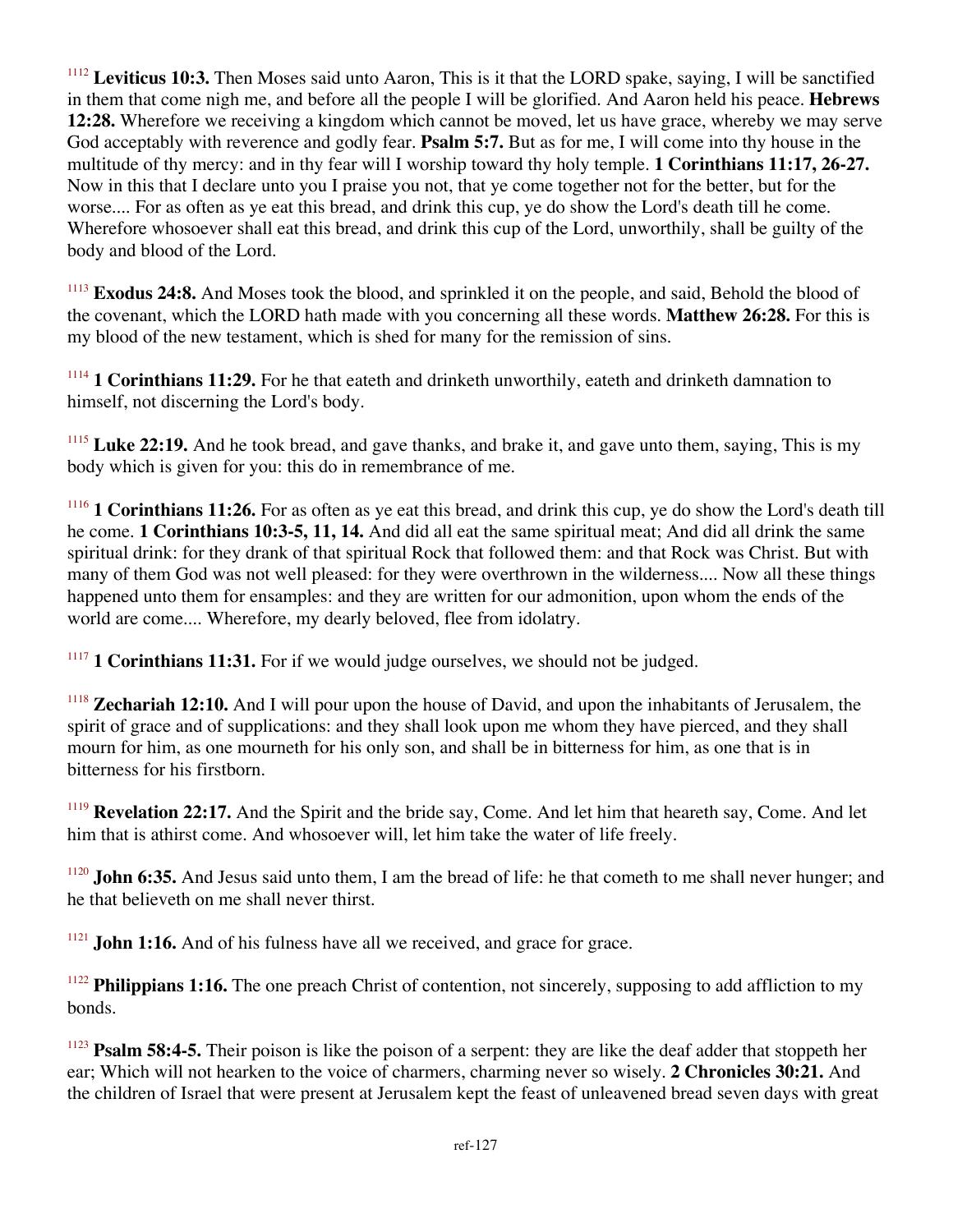gladness: and the Levites and the priests praised the LORD day by day, singing with loud instruments unto the LORD.

<sup>1124</sup> **Psalm 22:26.** The meek shall eat and be satisfied: they shall praise the LORD that seek him: your heart shall live for ever.

<sup>1125</sup> **Jeremiah 50:5.** They shall ask the way to Zion with their faces thitherward, saying, Come, and let us join ourselves to the LORD in a perpetual covenant that shall not be forgotten. **Psalm 50:5.** Gather my saints together unto me; those that have made a covenant with me by sacrifice.

<sup>1126</sup> **Acts 2:42.** And they continued stedfastly in the apostles' doctrine and fellowship, and in breaking of bread, and in prayers.

<sup>1127</sup> **Psalm 28:7.** The LORD is my strength and my shield; my heart trusted in him, and I am helped: therefore my heart greatly rejoiceth; and with my song will I praise him. **Psalm 85:8.** I will hear what God the LORD will speak: for he will speak peace unto his people, and to his saints: but let them not turn again to folly. **1 Corinthians 11:7, 30-31.** For a man indeed ought not to cover his head, forasmuch as he is the image and glory of God: but the woman is the glory of the man.... For this cause many are weak and sickly among you, and many sleep. For if we would judge ourselves, we should not be judged.

<sup>1128</sup> **2 Chronicles 30:21-23, 25-26.** And the children of Israel that were present at Jerusalem kept the feast of unleavened bread seven days with great gladness: and the Levites and the priests praised the LORD day by day, singing with loud instruments unto the LORD. And Hezekiah spake comfortably unto all the Levites that taught the good knowledge of the LORD: and they did eat throughout the feast seven days, offering peace offerings, and making confession to the LORD God of their fathers. And the whole assembly took counsel to keep other seven days: and they kept other seven days with gladness.... And all the congregation of Judah, with the priests and the Levites, and all the congregation that came out of Israel, and the strangers that came out of the land of Israel, and that dwelt in Judah, rejoiced. So there was great joy in Jerusalem: for since the time of Solomon the son of David king of Israel there was not the like in Jerusalem. **Acts 2:42, 46- 47.** And they continued stedfastly in the apostles' doctrine and fellowship, and in breaking of bread, and in prayers.... And they, continuing daily with one accord in the temple, and breaking bread from house to house, did eat their meat with gladness and singleness of heart, Praising God, and having favour with all the people. And the Lord added to the church daily such as should be saved.

<sup>1129</sup> **Psalm 36:10.** O continue thy loving kindness unto them that know thee; and thy righteousness to the upright in heart. **Song of Solomon 3:4.** It was but a little that I passed from them, but I found him whom my soul loveth: I held him, and would not let him go, until I had brought him into my mother's house, and into the chamber of her that conceived me. **1 Chronicles 29:18.** O LORD God of Abraham, Isaac, and of Israel, our fathers, keep this for ever in the imagination of the thoughts of the heart of thy people, and prepare their heart unto thee.

<sup>1130</sup> **1 Corinthians 10:3-5, 12.** And did all eat the same spiritual meat; And did all drink the same spiritual drink: for they drank of that spiritual Rock that followed them: and that Rock was Christ. But with many of them God was not well pleased: for they were overthrown in the wilderness.... Wherefore let him that thinketh he standeth take heed lest he fall.

<sup>1131</sup> **Psalm 50:14.** Offer unto God thanksgiving; and pay thy vows unto the most High.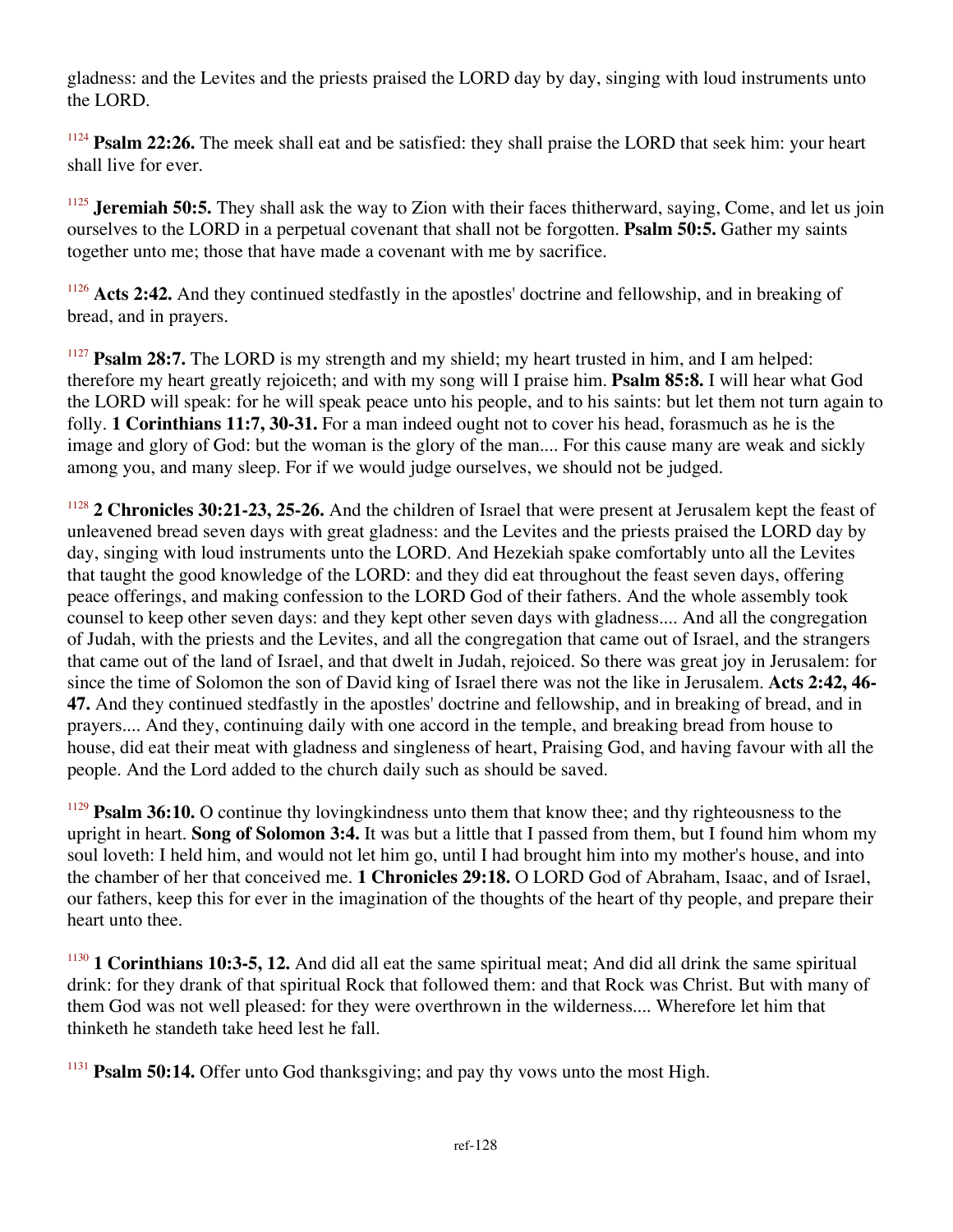<sup>1132</sup> **1 Corinthians 11:25-26.** After the same manner also he took the cup, when he had supped, saying, This cup is the new testament in my blood: this do ye, as oft as ye drink it, in remembrance of me. For as often as ye eat this bread, and drink this cup, ye do show the Lord's death till he come. **Acts 2:42, 46.** And they continued stedfastly in the apostles' doctrine and fellowship, and in breaking of bread, and in prayers.... And they, continuing daily with one accord in the temple, and breaking bread from house to house, did eat their meat with gladness and singleness of heart.

<sup>1133</sup> **Song of Solomon 5:1-6.** I am come into my garden, my sister, my spouse: I have gathered my myrrh with my spice; I have eaten my honeycomb with my honey; I have drunk my wine with my milk: eat, O friends; drink, yea, drink abundantly, O beloved. I sleep, but my heart waketh: it is the voice of my beloved that knocketh, saying, Open to me, my sister, my love, my dove, my undefiled: for my head is filled with dew, and my locks with the drops of the night. I have put off my coat; how shall I put it on? I have washed my feet; how shall I defile them? My beloved put in his hand by the hole of the door, and my bowels were moved for him. I rose up to open to my beloved; and my hands dropped with myrrh, and my fingers with sweet smelling myrrh, upon the handles of the lock. I opened to my beloved; but my beloved had withdrawn himself, and was gone: my soul failed when he spake: I sought him, but I could not find him; I called him, but he gave me no answer. **Ecclesiastes 5:1-6.** Keep thy foot when thou goest to the house of God, and be more ready to hear, than to give the sacrifice of fools: for they consider not that they do evil. Be not rash with thy mouth, and let not thine heart be hasty to utter any thing before God: for God is in heaven, and thou upon earth: therefore let thy words be few. For a dream cometh through the multitude of business; and a fool's voice is known by multitude of words. When thou vowest a vow unto God, defer not to pay it; for he hath no pleasure in fools: pay that which thou hast vowed. Better is it that thou shouldest not vow, than that thou shouldest vow and not pay. Suffer not thy mouth to cause thy flesh to sin; neither say thou before the angel, that it was an error: wherefore should God be angry at thy voice, and destroy the work of thine hands?

<sup>1134</sup> **Psalm 123:1-2.** Unto thee lift I up mine eyes, O thou that dwellest in the heavens. Behold, as the eyes of servants look unto the hand of their masters, and as the eyes of a maiden unto the hand of her mistress; so our eyes wait upon the LORD our God, until that he have mercy upon us. **Psalm 42:5, 8.** Why art thou cast down, O my soul? and why art thou disquieted in me? hope thou in God: for I shall yet praise him for the help of his countenance.... Yet the LORD will command his lovingkindness in the daytime, and in the night his song shall be with me, and my prayer unto the God of my life. **Psalm 43:3-5.** O send out thy light and thy truth: let them lead me; let them bring me unto thy holy hill, and to thy tabernacles. Then will I go unto the altar of God, unto God my exceeding joy: yea, upon the harp will I praise thee, O God my God. Why art thou cast down, O my soul? and why art thou disquieted within me? hope in God: for I shall yet praise him, who is the health of my countenance, and my God.

<sup>1135</sup> 2 Chronicles 30:18-19. For a multitude of the people, even many of Ephraim, and Manasseh, Issachar, and Zebulun, had not cleansed themselves, yet did they eat the passover otherwise than it was written. But Hezekiah prayed for them, saying, The good LORD pardon every one That prepareth his heart to seek God, the LORD God of his fathers, though he be not cleansed according to the purification of the sanctuary.

<sup>1136</sup> 2 Corinthians 7:11. For behold this selfsame thing, that ye sorrowed after a godly sort, what carefulness it wrought in you, yea, what clearing of yourselves, yea, what indignation, yea, what fear, yea, what vehement desire, yea, what zeal, yea, what revenge! In all things ye have approved yourselves to be clear in this matter. **1 Chronicles 15:12-14.** And said unto them, Ye are the chief of the fathers of the Levites: sanctify yourselves, both ye and your brethren, that ye may bring up the ark of the LORD God of Israel unto the place that I have prepared for it. For because ye did it not at the first, the LORD our God made a breach upon us, for that we sought him not after the due order. So the priests and the Levites sanctified themselves to bring up the ark of the LORD God of Israel.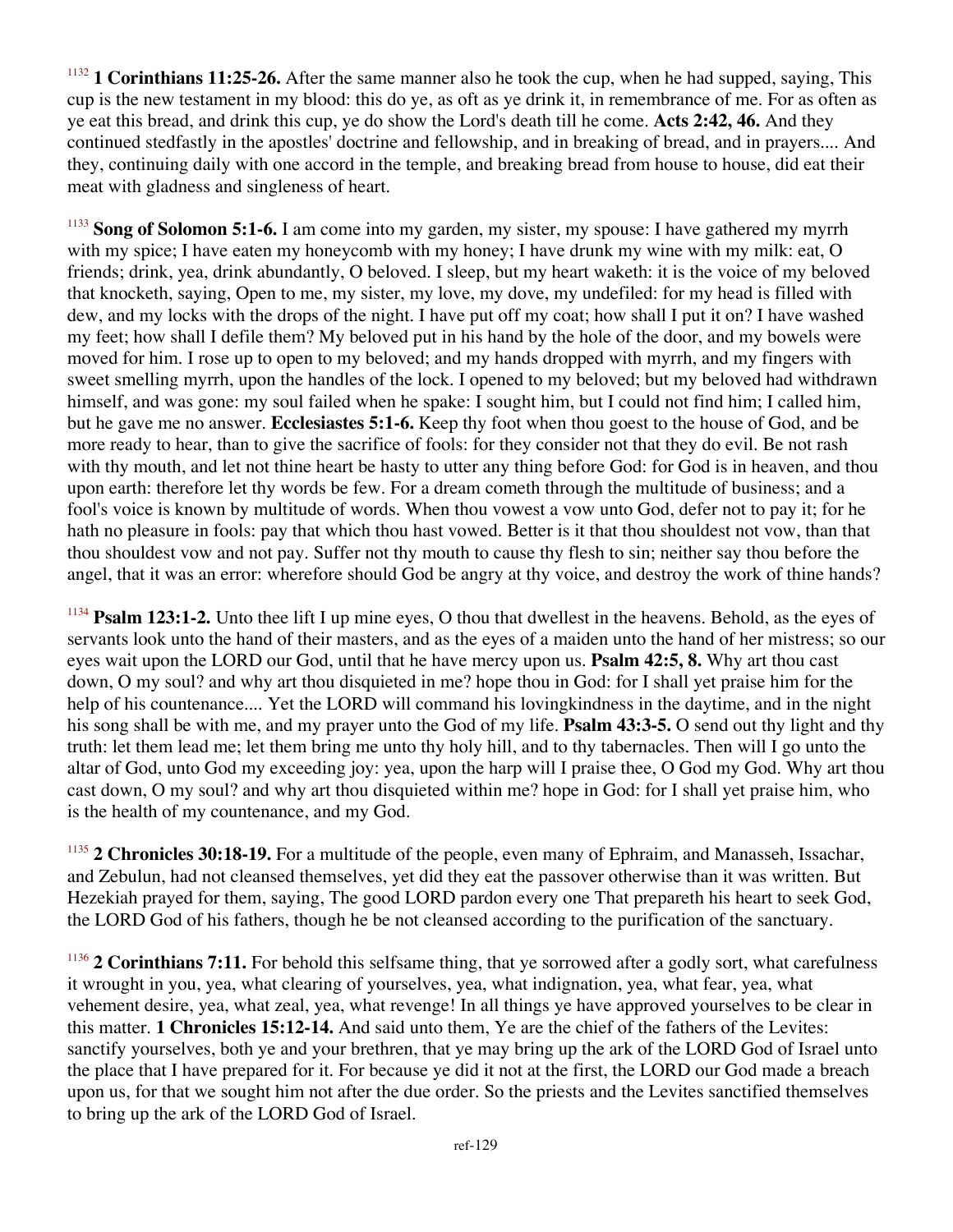**Matthew 28:19.** Go ye therefore, and teach all nations, baptizing them in the name of the Father, and of the Son, and of the Holy Ghost. **1 Corinthians 11:23.** For I have received of the Lord that which also I delivered unto you, That the Lord Jesus the same night in which he was betrayed took bread.

<sup>1138</sup> **Romans 6:3-4.** Know ye not, that so many of us as were baptized into Jesus Christ were baptized into his death? Therefore we are buried with him by baptism into death: that like as Christ was raised up from the dead by the glory of the Father, even so we also should walk in newness of life. **1 Corinthians 10:16.** The cup of blessing which we bless, is it not the communion of the blood of Christ? The bread which we break, is it not the communion of the body of Christ?

<sup>1139</sup> **Romans 4:11.** And he received the sign of circumcision, a seal of the righteousness of the faith which he had yet being uncircumcised: that he might be the father of all them that believe, though they be not circumcised; that righteousness might be imputed unto them also. **Colossians 2:12.** Buried with him in baptism, wherein also ye are risen with him through the faith of the operation of God, who hath raised him from the dead. **Matthew 26:27-28.** And he took the cup, and gave thanks, and gave it to them, saying, Drink ye all of it; For this is my blood of the new testament, which is shed for many for the remission of sins.

<sup>1140</sup> **John 1:33.** And I knew him not: but he that sent me to baptize with water, the same said unto me, Upon whom thou shalt see the Spirit descending, and remaining on him, the same is he which baptizeth with the Holy Ghost. **Matthew 28:19.** Go ye therefore, and teach all nations, baptizing them in the name of the Father, and of the Son, and of the Holy Ghost. **1 Corinthians 11:23.** For I have received of the Lord that which also I delivered unto you, That the Lord Jesus the same night in which he was betrayed took bread. **1 Corinthians 4:1.** Let a man so account of us, as of the ministers of Christ, and stewards of the mysteries of God. **Hebrews 5:4.** And no man taketh this honour unto himself, but he that is called of God, as was Aaron.

<sup>1141</sup> **Matthew 28:19-20.** Go ye therefore, and teach all nations, baptizing them in the name of the Father, and of the Son, and of the Holy Ghost: Teaching them to observe all things whatsoever I have commanded you: and, lo, I am with you alway, even unto the end of the world. Amen. **1 Corinthians 11:26.** For as often as ye eat this bread, and drink this cup, ye do show the Lord's death till he come.

<sup>1142</sup> Matthew 3:11. I indeed baptize you with water unto repentance: but he that cometh after me is mightier than I, whose shoes I am not worthy to bear: he shall baptize you with the Holy Ghost, and with fire. **Titus 3:5.** Not by works of righteousness which we have done, but according to his mercy he saved us, by the washing of regeneration, and renewing of the Holy Ghost. **Galatians 3:27.** For as many of you as have been baptized into Christ have put on Christ.

<sup>1143</sup> Genesis 17:7, 9. And I will establish my covenant between me and thee and thy seed after thee in their generations for an everlasting covenant, to be a God unto thee, and to thy seed after thee.... And God said unto Abraham, Thou shalt keep my covenant therefore, thou, and thy seed after thee in their generations. **Acts 2:38-39.** Then Peter said unto them, Repent, and be baptized every one of you in the name of Jesus Christ for the remission of sins, and ye shall receive the gift of the Holy Ghost. For the promise is unto you, and to your children, and to all that are afar off, even as many as the Lord our God shall call. **1 Corinthians 7:14.** For the unbelieving husband is sanctified by the wife, and the unbelieving wife is sanctified by the husband: else were your children unclean; but now are they holy.

<sup>1144</sup> 1 Corinthians 11:23-26. For I have received of the Lord that which also I delivered unto you, That the Lord Jesus the same night in which he was betrayed took bread: And when he had given thanks, he brake it, and said, Take, eat: this is my body, which is broken for you: this do in remembrance of me. After the same manner also he took the cup, when he had supped, saying, This cup is the new testament in my blood: this do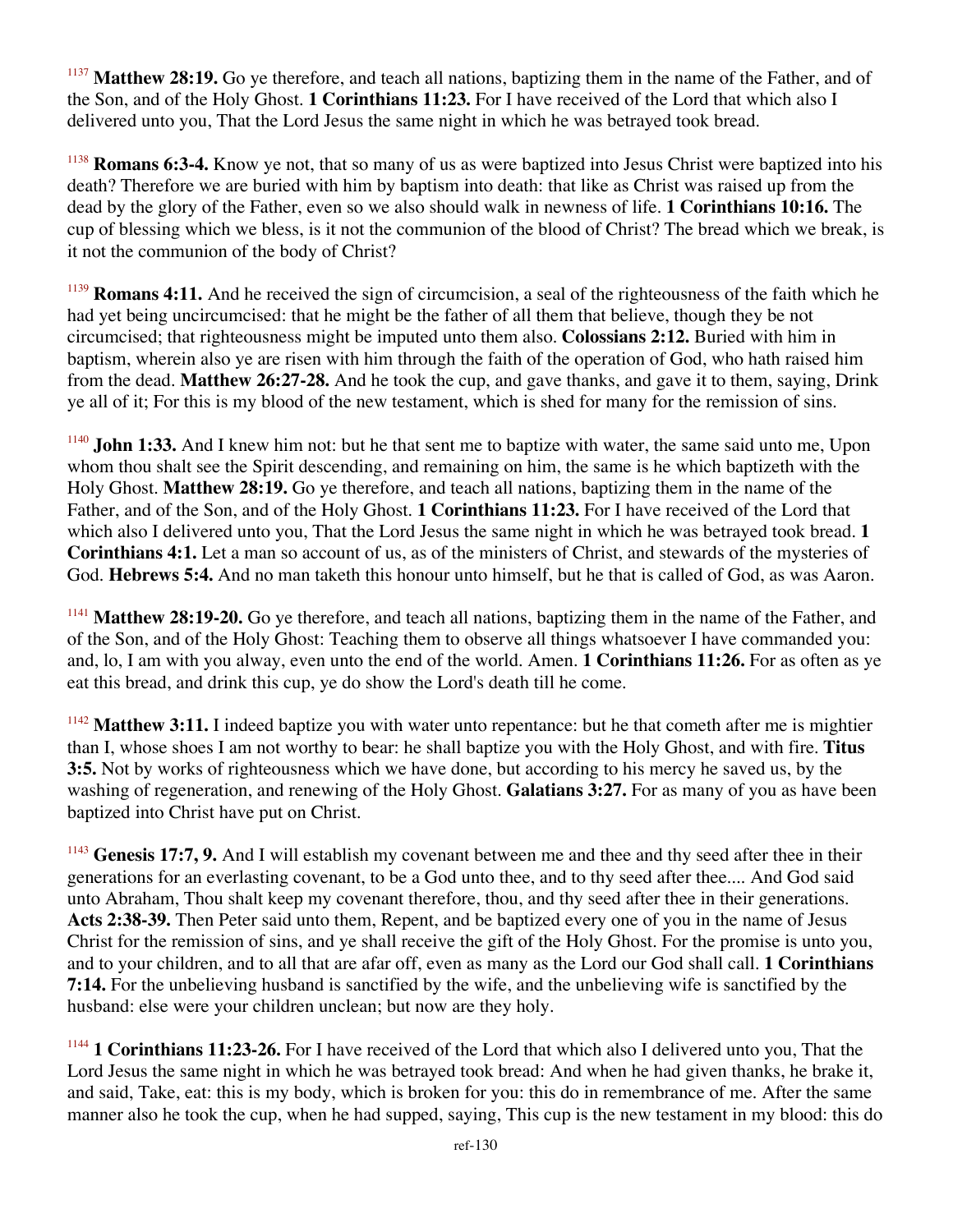ye, as oft as ye drink it, in remembrance of me. For as often as ye eat this bread, and drink this cup, ye do show the Lord's death till he come.

<sup>1145</sup> **1 Corinthians 10:16.** The cup of blessing which we bless, is it not the communion of the blood of Christ? The bread which we break, is it not the communion of the body of Christ?

<sup>1146</sup> **1 Corinthians 11:28-29.** But let a man examine himself, and so let him eat of that bread, and drink of that cup. For he that eateth and drinketh unworthily, eateth and drinketh damnation to himself, not discerning the Lord's body.

<sup>1147</sup> **Psalm 62:8.** Trust in him at all times; ye people, pour out your heart before him: God is a refuge for us. Selah.

<sup>1148</sup> **John 16:23.** And in that day ye shall ask me nothing. Verily, verily, I say unto you, Whatsoever ye shall ask the Father in my name, he will give it you.

<sup>1149</sup> **Romans 8:26.** Likewise the Spirit also helpeth our infirmities: for we know not what we should pray for as we ought: but the Spirit itself maketh intercession for us with groanings which cannot be uttered.

<sup>1150</sup> **Psalm 32:5-6.** I acknowledged my sin unto thee, and mine iniquity have I not hid. I said, I will confess my transgressions unto the LORD; and thou forgavest the iniquity of my sin. Selah. For this shall every one that is godly pray unto thee in a time when thou mayest be found: surely in the floods of great waters they shall not come nigh unto him. **Daniel 9:4.** And I prayed unto the LORD my God, and made my confession, and said, O Lord, the great and dreadful God, keeping the covenant and mercy to them that love him, and to them that keep his commandments.

<sup>1151</sup> **Philippians 4:6.** Be careful for nothing; but in every thing by prayer and supplication with thanksgiving let your requests be made known unto God.

<sup>1152</sup> **1 Kings 8:39.** Then hear thou in heaven thy dwelling place, and forgive, and do, and give to every man according to his ways, whose heart thou knowest; (for thou, even thou only, knowest the hearts of all the children of men;) **Acts 1:24.** And they prayed, and said, Thou, Lord, which knowest the hearts of all men, show whether of these two thou hast chosen. **Romans 8:27.** And he that searcheth the hearts knoweth what is the mind of the Spirit, because he maketh intercession for the saints according to the will of God.

<sup>1153</sup> **Psalm 65:2.** O thou that hearest prayer, unto thee shall all flesh come.

<sup>1154</sup> Micah 7:18. Who is a God like unto thee, that pardoneth iniquity, and passeth by the transgression of the remnant of his heritage? he retaineth not his anger for ever, because he delighteth in mercy.

<sup>1155</sup> **Psalm 145:18.** The LORD is nigh unto all them that call upon him, to all that call upon him in truth.

<sup>1156</sup> **Romans 10:14.** How then shall they call on him in whom they have not believed? and how shall they believe in him of whom they have not heard? and how shall they hear without a preacher?

<sup>1157</sup> Matthew 4:10. Then saith Jesus unto him, Get thee hence, Satan: for it is written, Thou shalt worship the Lord thy God, and him only shalt thou serve.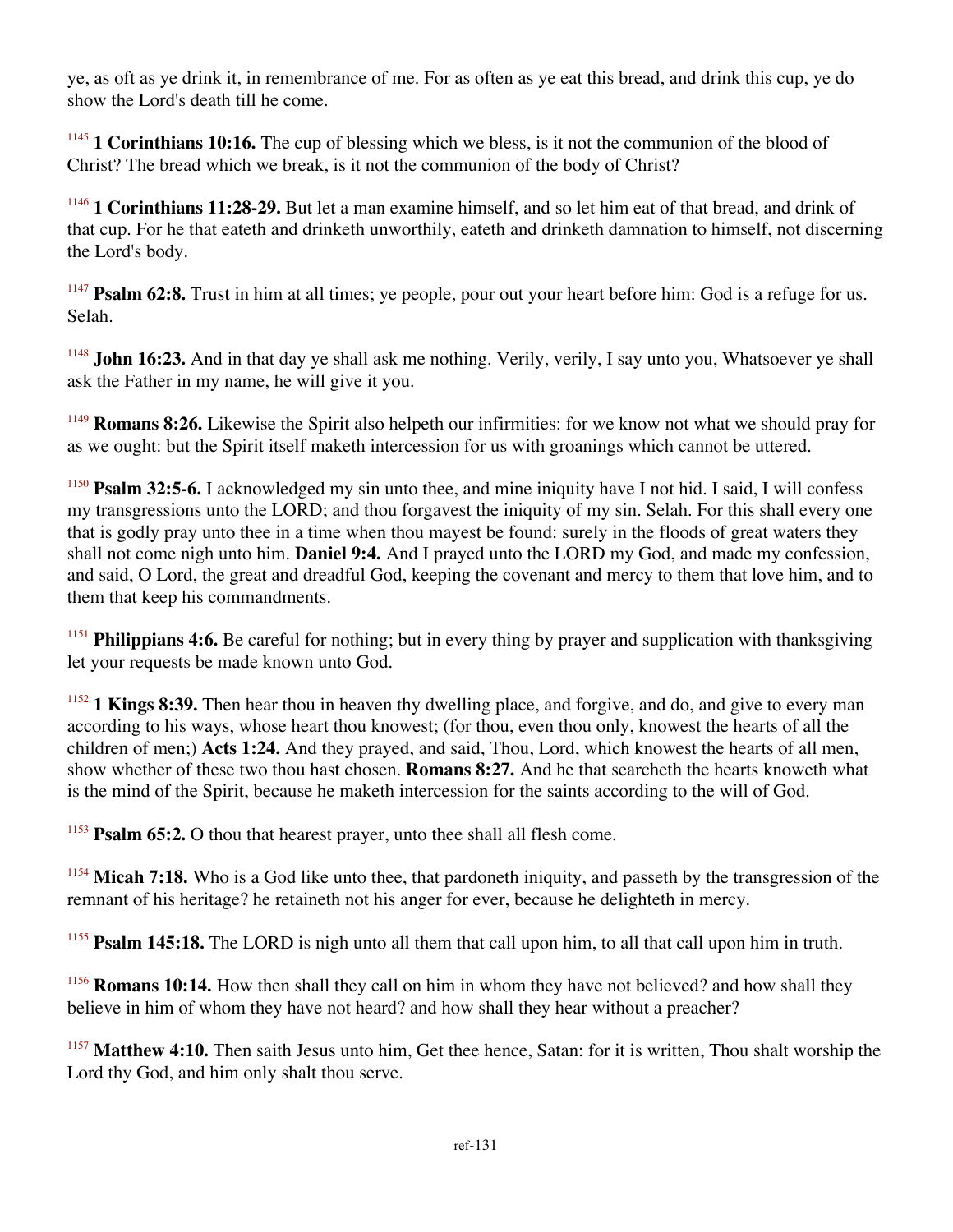<sup>1158</sup> **1 Corinthians 1:2.** Unto the church of God which is at Corinth, to them that are sanctified in Christ Jesus, called to be saints, with all that in every place call upon the name of Jesus Christ our Lord, both theirs and ours.

<sup>1159</sup> **Psalm 50:15.** And call upon me in the day of trouble: I will deliver thee, and thou shalt glorify me.

<sup>1160</sup> **Romans 10:14.** How then shall they call on him in whom they have not believed? and how shall they believe in him of whom they have not heard? and how shall they hear without a preacher?

<sup>1161</sup> **John 14:13-14.** And whatsoever ye shall ask in my name, that will I do, that the Father may be glorified in the Son. If ye shall ask any thing in my name, I will do it. **John 16:24.** Hitherto have ye asked nothing in my name: ask, and ye shall receive, that your joy may be full. **Daniel 9:17.** Now therefore, O our God, hear the prayer of thy servant, and his supplications, and cause thy face to shine upon thy sanctuary that is desolate, for the Lord's sake.

<sup>1162</sup> Matthew 7:21. Not every one that saith unto me, Lord, Lord, shall enter into the kingdom of heaven; but he that doeth the will of my Father which is in heaven.

<sup>1163</sup> **Hebrews 4:14-16.** Seeing then that we have a great high priest, that is passed into the heavens, Jesus the Son of God, let us hold fast our profession. For we have not an high priest which cannot be touched with the feeling of our infirmities; but was in all points tempted like as we are, yet without sin. Let us therefore come boldly unto the throne of grace, that we may obtain mercy, and find grace to help in time of need. **1 John 5:13-15.** These things have I written unto you that believe on the name of the Son of God; that ye may know that ye have eternal life, and that ye may believe on the name of the Son of God. And this is the confidence that we have in him, that, if we ask any thing according to his will, he heareth us: And if we know that he hear us, whatsoever we ask, we know that we have the petitions that we desired of him.

<sup>1164</sup> **John 14:6.** Jesus saith unto him, I am the way, the truth, and the life: no man cometh unto the Father, but by me. **Isaiah 59:2.** But your iniquities have separated between you and your God, and your sins have hid his face from you, that he will not hear. **Ephesians 3:12.** In whom we have boldness and access with confidence by the faith of him.

<sup>1165</sup> **John 6:27.** Labour not for the meat which perisheth, but for that meat which endureth unto everlasting life, which the Son of man shall give unto you: for him hath God the Father sealed. **Hebrews 7:25-27.** Wherefore he is able also to save them to the uttermost that come unto God by him, seeing he ever liveth to make intercession for them. For such an high priest became us, who is holy, harmless, undefiled, separate from sinners, and made higher than the heavens; Who needeth not daily, as those high priests, to offer up sacrifice, first for his own sins, and then for the people's: for this he did once, when he offered up himself. **1 Timothy 2:5.** For there is one God, and one mediator between God and men, the man Christ Jesus.

<sup>1166</sup> **Colossians 3:17.** And whatsoever ye do in word or deed, do all in the name of the Lord Jesus, giving thanks to God and the Father by him. **Hebrews 13:15.** By him therefore let us offer the sacrifice of praise to God continually, that is, the fruit of our lips giving thanks to his name.

<sup>1167</sup> **Romans 8:26-27.** Likewise the Spirit also helpeth our infirmities: for we know not what we should pray for as we ought: but the Spirit itself maketh intercession for us with groanings which cannot be uttered. And he that searcheth the hearts knoweth what is the mind of the Spirit, because he maketh intercession for the saints according to the will of God. **Psalm 10:17.** LORD, thou hast heard the desire of the humble: thou wilt prepare their heart, thou wilt cause thine ear to hear. **Zechariah 12:10.** And I will pour upon the house of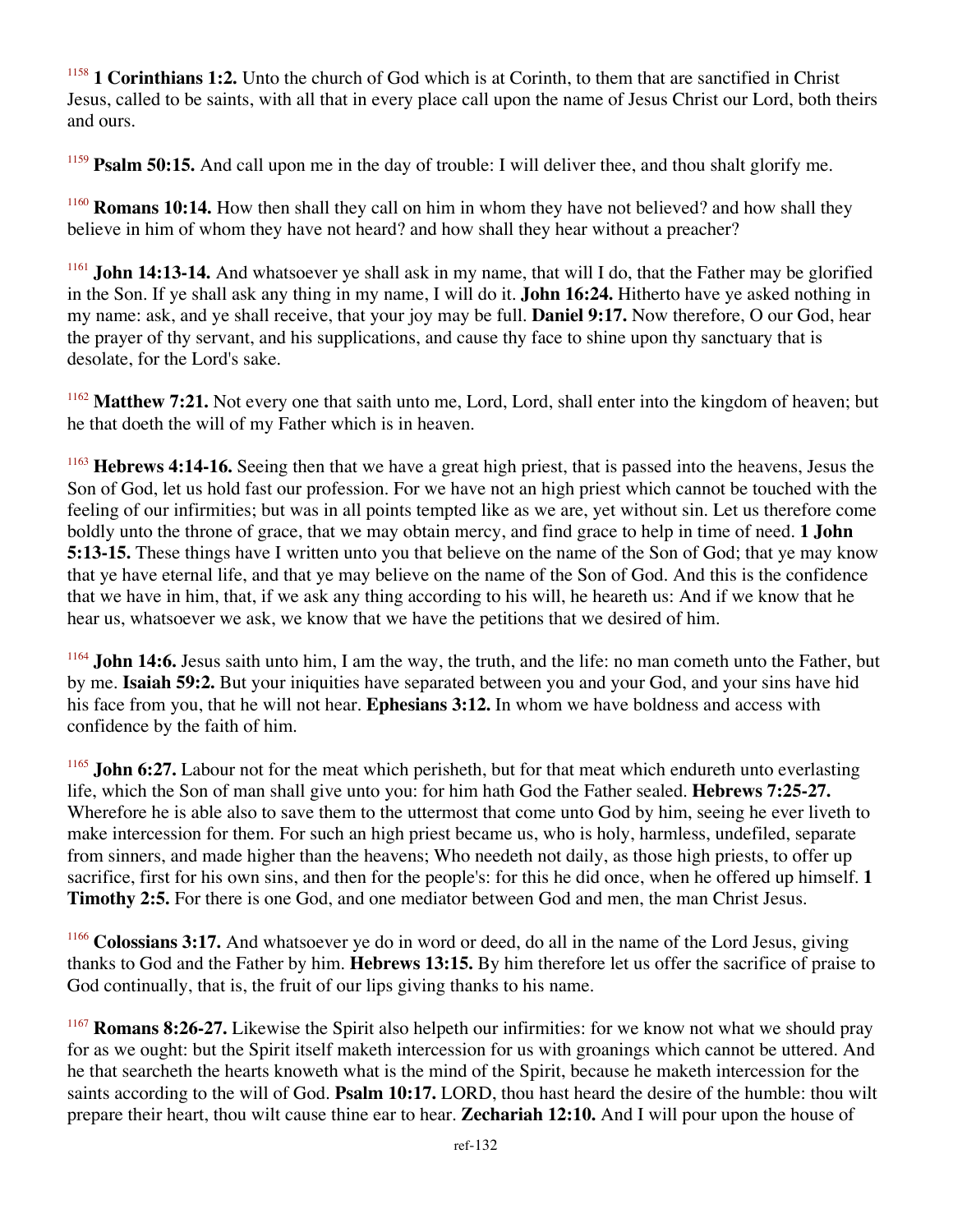David, and upon the inhabitants of Jerusalem, the spirit of grace and of supplications: and they shall look upon me whom they have pierced, and they shall mourn for him, as one mourneth for his only son, and shall be in bitterness for him, as one that is in bitterness for his firstborn.

<sup>1168</sup> **Ephesians 6:18.** Praying always with all prayer and supplication in the Spirit, and watching thereunto with all perseverance and supplication for all saints. **Psalm 28:9.** Save thy people, and bless thine inheritance: feed them also, and lift them up for ever.

<sup>1169</sup> **1 Timothy 2:1-2.** I exhort therefore, that, first of all, supplications, prayers, intercessions, and giving of thanks, be made for all men; For kings, and for all that are in authority; that we may lead a quiet and peaceable life in all godliness and honesty.

<sup>1170</sup> Colossians 4:3. Withal praying also for us, that God would open unto us a door of utterance, to speak the mystery of Christ, for which I am also in bonds.

<sup>1171</sup> Genesis 32:11. Deliver me, I pray thee, from the hand of my brother, from the hand of Esau: for I fear him, lest he will come and smite me, and the mother with the children.

<sup>1172</sup> **James 5:16.** Confess your faults one to another, and pray one for another, that ye may be healed. The effectual fervent prayer of a righteous man availeth much.

<sup>1173</sup> Matthew 5:44. But I say unto you, Love your enemies, bless them that curse you, do good to them that hate you, and pray for them which despitefully use you, and persecute you.

<sup>1174</sup> 1 Timothy 2:1-2. I exhort therefore, that, first of all, supplications, prayers, intercessions, and giving of thanks, be made for all men; For kings, and for all that are in authority; that we may lead a quiet and peaceable life in all godliness and honesty.

<sup>1175</sup> **John 17:20.** Neither pray I for these alone, but for them also which shall believe on me through their word. **2 Samuel 7:29.** Therefore now let it please thee to bless the house of thy servant, that it may continue for ever before thee: for thou, O Lord GOD, hast spoken it: and with thy blessing let the house of thy servant be blessed for ever.

<sup>1176</sup> 2 Samuel 12:21-23. Then said his servants unto him, What thing is this that thou hast done? thou didst fast and weep for the child, while it was alive; but when the child was dead, thou didst rise and eat bread. And he said, While the child was yet alive, I fasted and wept: for I said, Who can tell whether GOD will be gracious to me, that the child may live? But now he is dead, wherefore should I fast? can I bring him back again? I shall go to him, but he shall not return to me.

<sup>1177</sup> **1 John 5:16.** If any man see his brother sin a sin which is not unto death, he shall ask, and he shall give him life for them that sin not unto death. There is a sin unto death: I do not say that he shall pray for it.

<sup>1178</sup> Matthew 6:9. After this manner therefore pray ye: Our Father which art in heaven, Hallowed be thy name.

<sup>1179</sup> **Psalm 51:18.** Do good in thy good pleasure unto Zion: build thou the walls of Jerusalem. **Psalm 122:6.** Pray for the peace of Jerusalem: they shall prosper that love thee.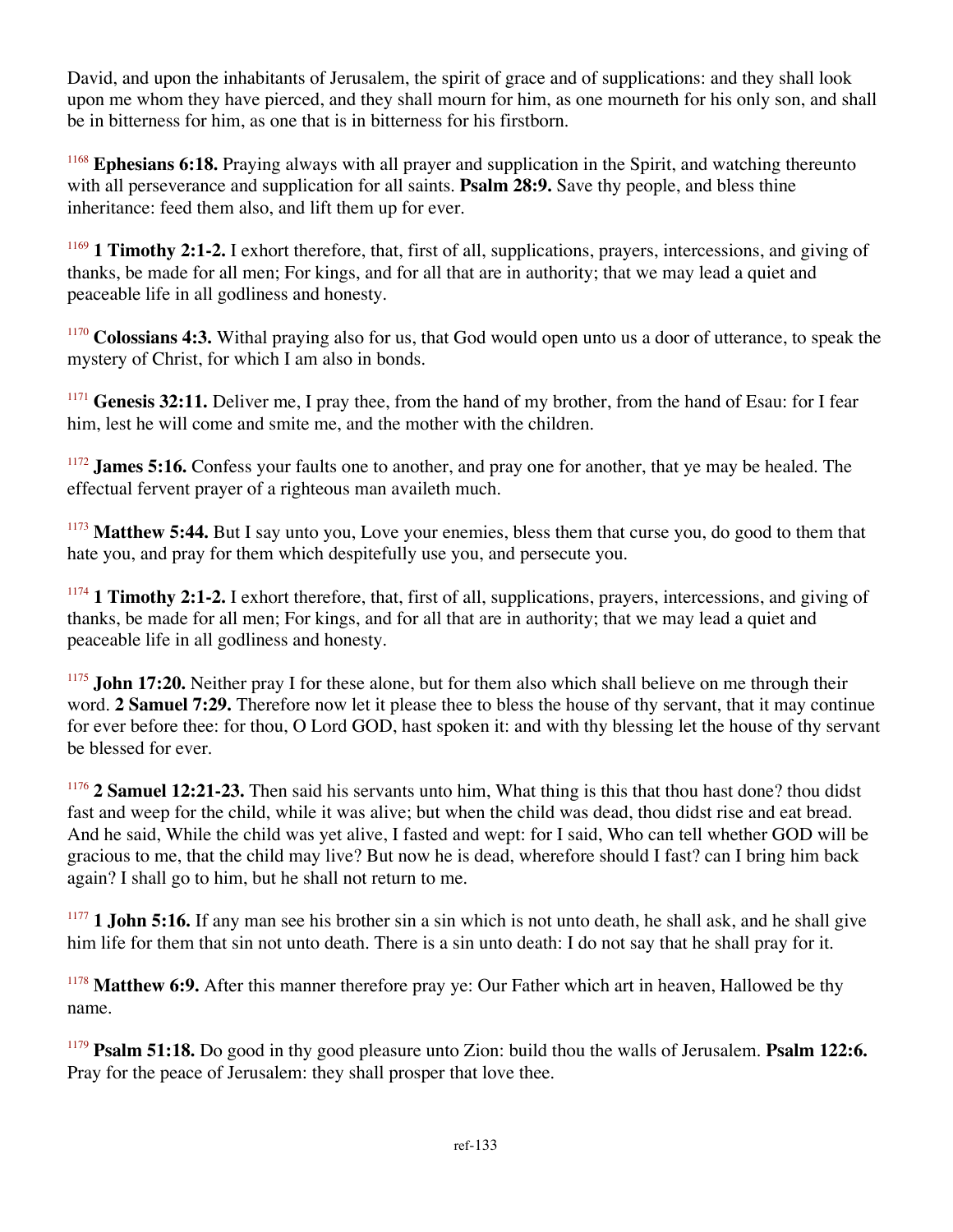<sup>1180</sup> Matthew 7:11. If ye then, being evil, know how to give good gifts unto your children, how much more shall your Father which is in heaven give good things to them that ask him?

<sup>1181</sup> **Psalm 125:4.** Do good, O LORD, unto those that be good, and to them that are upright in their hearts.

 $1182$  **1 John 5:14.** And this is the confidence that we have in him, that, if we ask any thing according to his will, he heareth us.

<sup>1183</sup> Ecclesiastes 5:1. Keep thy foot when thou goest to the house of God, and be more ready to hear, than to give the sacrifice of fools: for they consider not that they do evil.

<sup>1184</sup> **Genesis 18:27.** And Abraham answered and said, Behold now, I have taken upon me to speak unto the Lord, which am but dust and ashes. **Genesis 32:10.** I am not worthy of the least of all the mercies, and of all the truth, which thou hast showed unto thy servant; for with my staff I passed over this Jordan; and now I am become two bands.

<sup>1185</sup> Luke 15:17-19. And when he came to himself, he said, How many hired servants of my father's have bread enough and to spare, and I perish with hunger! I will arise and go to my father, and will say unto him, Father, I have sinned against heaven, and before thee, And am no more worthy to be called thy son: make me as one of thy hired servants.

<sup>1186</sup> Luke 18:13-14. And the publican, standing afar off, would not lift up so much as his eyes unto heaven, but smote upon his breast, saying, God be merciful to me a sinner. I tell you, this man went down to his house justified rather than the other: for every one that exalteth himself shall be abased; and he that humbleth himself shall be exalted.

<sup>1187</sup> **Psalm 51:17.** The sacrifices of God are a broken spirit: a broken and a contrite heart, O God, thou wilt not despise.

<sup>1188</sup> **Philippians 4:6.** Be careful for nothing; but in every thing by prayer and supplication with thanksgiving let your requests be made known unto God.

<sup>1189</sup> **1 Samuel 1:15.** And Hannah answered and said, No, my lord, I am a woman of a sorrowful spirit: I have drunk neither wine nor strong drink, but have poured out my soul before the LORD. **1 Samuel 2:1.** And Hannah prayed, and said, My heart rejoiceth in the LORD, mine horn is exalted in the LORD: my mouth is enlarged over mine enemies; because I rejoice in thy salvation.

<sup>1190</sup> **1 Corinthians 14:15.** What is it then? I will pray with the spirit, and I will pray with the understanding also: I will sing with the spirit, and I will sing with the understanding also.

<sup>1191</sup> **Mark 11:24.** Therefore I say unto you, What things soever ye desire, when ye pray, believe that ye receive them, and ye shall have them. **James 1:6.** But let him ask in faith, nothing wavering. For he that wavereth is like a wave of the sea driven with the wind and tossed.

<sup>1192</sup> **Psalm 145:18.** The LORD is nigh unto all them that call upon him, to all that call upon him in truth. **Psalm 17:1.** Hear the right, O LORD, attend unto my cry, give ear unto my prayer, that goeth not out of feigned lips.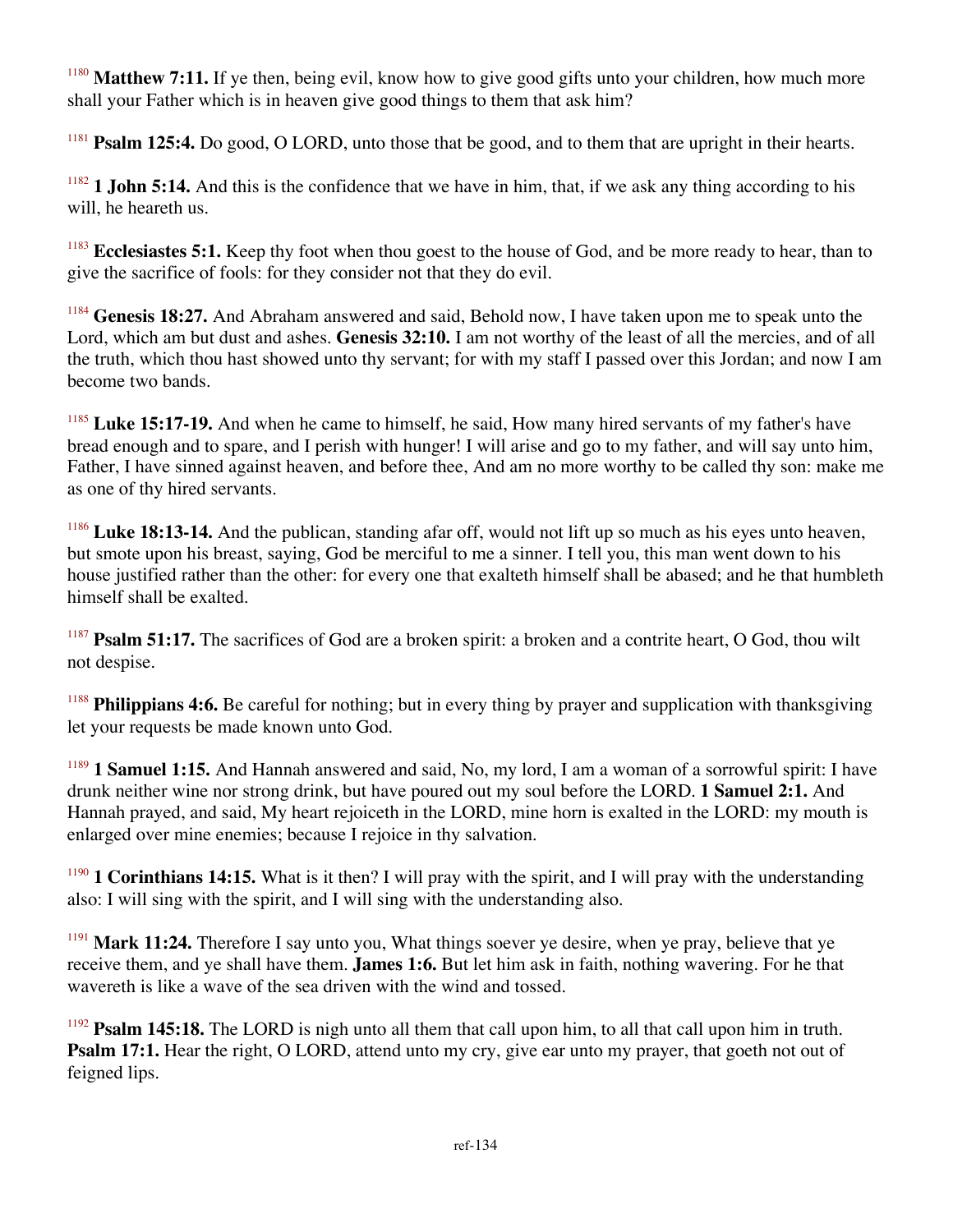<sup>1193</sup> **James 5:16.** Confess your faults one to another, and pray one for another, that ye may be healed. The effectual fervent prayer of a righteous man availeth much.

<sup>1194</sup> **1 Timothy 2:8.** I will therefore that men pray every where, lifting up holy hands, without wrath and doubting.

<sup>1195</sup> **Ephesians 6:18.** Praying always with all prayer and supplication in the Spirit, and watching thereunto with all perseverance and supplication for all saints.

<sup>1196</sup> Micah 7:7. Therefore I will look unto the LORD; I will wait for the God of my salvation: my God will hear me.

<sup>1197</sup> Matthew 26:39. And he went a little farther, and fell on his face, and prayed, saying, O my Father, if it be possible, let this cup pass from me: nevertheless not as I will, but as thou wilt.

<sup>1198</sup> **1 John 5:14.** And this is the confidence that we have in him, that, if we ask any thing according to his will, he heareth us.

<sup>1199</sup> Matthew 6:9-13. After this manner therefore pray ye: Our Father which art in heaven, Hallowed be thy name. Thy kingdom come. Thy will be done in earth, as it is in heaven. Give us this day our daily bread. And forgive us our debts, as we forgive our debtors. And lead us not into temptation, but deliver us from evil: For thine is the kingdom, and the power, and the glory, for ever. Amen. **Luke 11:2-4.** And he said unto them, When ye pray, say, Our Father which art in heaven, Hallowed be thy name. Thy kingdom come. Thy will be done, as in heaven, so in earth. Give us day by day our daily bread. And forgive us our sins; for we also forgive every one that is indebted to us. And lead us not into temptation; but deliver us from evil.

<sup>1200</sup> Matthew 6:9. After this manner therefore pray ye: Our Father which art in heaven, Hallowed be thy name. **Luke 11:2.** And he said unto them, When ye pray, say, Our Father which art in heaven, Hallowed be thy name. Thy kingdom come. Thy will be done, as in heaven, so in earth.

<sup>1201</sup> Matthew 6:9. After this manner therefore pray ye: Our Father which art in heaven, Hallowed be thy name.

<sup>1202</sup> Luke 11:13. If ye then, being evil, know how to give good gifts unto your children: how much more shall your heavenly Father give the Holy Spirit to them that ask him? **Romans 8:15.** For ye have not received the spirit of bondage again to fear; but ye have received the Spirit of adoption, whereby we cry, Abba, Father.

<sup>1203</sup> Isaiah 64:9. Be not wroth very sore, O LORD, neither remember iniquity for ever: behold, see, we beseech thee, we are all thy people.

<sup>1204</sup> **Psalm 123:1.** Unto thee lift I up mine eyes, O thou that dwellest in the heavens. **Lamentations 3:41.** Let us lift up our heart with our hands unto God in the heavens.

<sup>1205</sup> **Isaiah 63:15-16.** Look down from heaven, and behold from the habitation of thy holiness and of thy glory: where is thy zeal and thy strength, the sounding of thy bowels and of thy mercies toward me? are they restrained? Doubtless thou art our father, though Abraham be ignorant of us, and Israel acknowledge us not: thou, O LORD, art our father, our redeemer; thy name is from everlasting. **Nehemiah 1:4-6.** And it came to pass, when I heard these words, that I sat down and wept, and mourned certain days, and fasted, and prayed before the God of heaven, And said, I beseech thee, O LORD God of heaven, the great and terrible God, that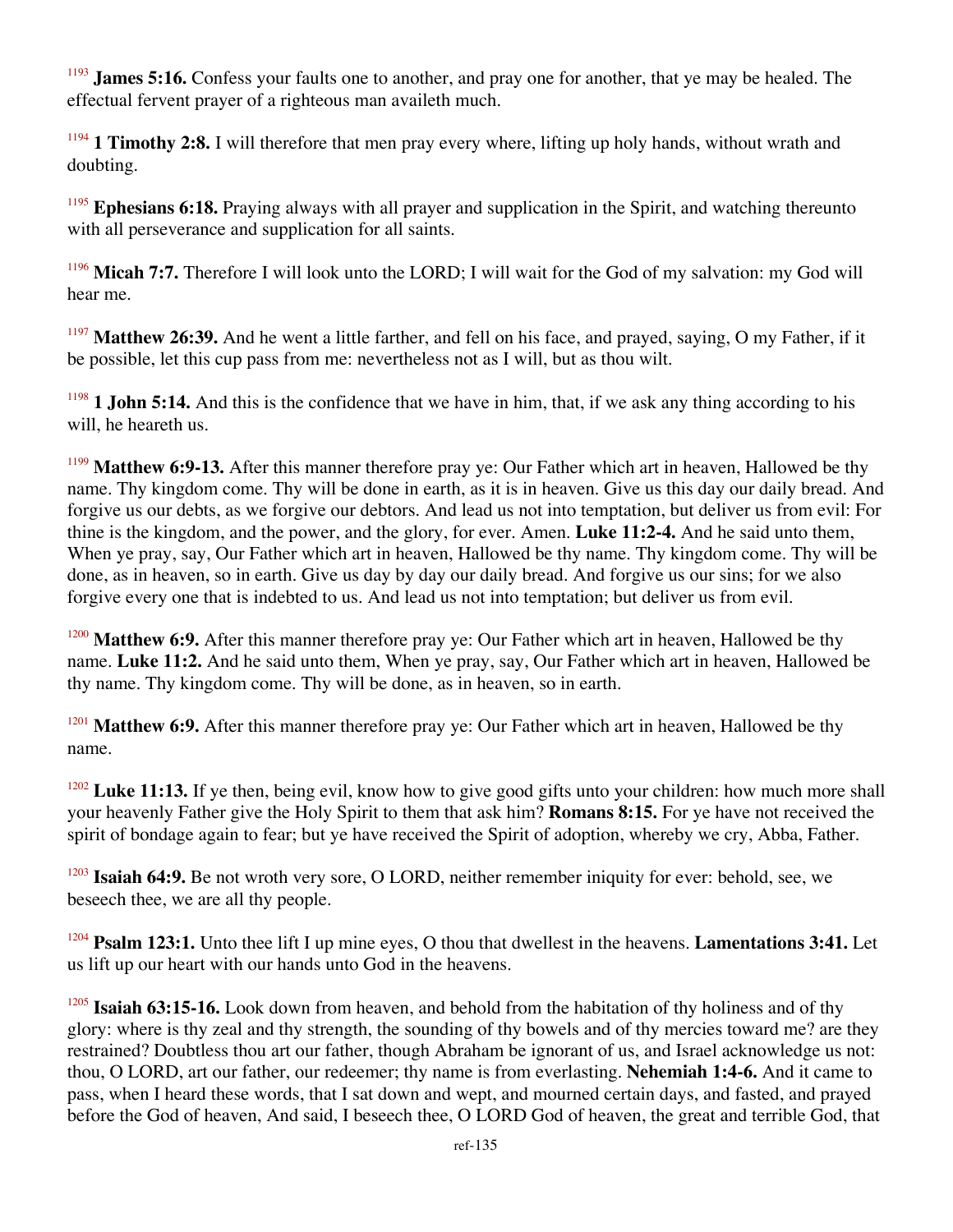keepeth covenant and mercy for them that love him and observe his commandments: Let thine ear now be attentive, and thine eyes open, that thou mayest hear the prayer of thy servant, which I pray before thee now, day and night, for the children of Israel thy servants, and confess the sins of the children of Israel, which we have sinned against thee: both I and my father's house have sinned.

<sup>1206</sup> Acts 12:5. Peter therefore was kept in prison: but prayer was made without ceasing of the church unto God for him.

<sup>1207</sup> Matthew 6:9. After this manner therefore pray ye: Our Father which art in heaven, Hallowed be thy name.

<sup>1208</sup> **2 Corinthians 3:5.** Not that we are sufficient of ourselves to think any thing as of ourselves; but our sufficiency is of God. **Psalm 51:15.** O Lord, open thou my lips; and my mouth shall show forth thy praise.

<sup>1209</sup> **Psalm 67:2-3.** That thy way may be known upon earth, thy saving health among all nations. Let the people praise thee, O God; let all the people praise thee.

<sup>1210</sup> **Psalm 83:18.** That men may know that thou, whose name alone is JEHOVAH, art the most high over all the earth.

<sup>1211</sup> **Psalm 86:10-13, 15.** For thou art great, and doest wondrous things: thou art God alone. Teach me thy way, O LORD; I will walk in thy truth: unite my heart to fear thy name. I will praise thee, O Lord my God, with all my heart: and I will glorify thy name for evermore. For great is thy mercy toward me: and thou hast delivered my soul from the lowest hell.... But thou, O Lord, art a God full of compassion, and gracious, longsuffering, and plenteous in mercy and truth.

<sup>1212</sup> **2 Thessalonians 3:1.** Finally, brethren, pray for us, that the word of the Lord may have free course, and be glorified, even as it is with you. **Psalm 147:19-20.** He showeth his word unto Jacob, his statutes and his judgments unto Israel. He hath not dealt so with any nation: and as for his judgments, they have not known them. Praise ye the LORD. **Psalm 138:1-3.** I will praise thee with my whole heart: before the gods will I sing praise unto thee. I will worship toward thy holy temple, and praise thy name for thy lovingkindness and for thy truth: for thou hast magnified thy word above all thy name. In the day when I cried thou answeredst me, and strengthenedst me with strength in my soul. **2 Corinthians 2:14-15.** Now thanks be unto God, which always causeth us to triumph in Christ, and maketh manifest the savour of his knowledge by us in every place. For we are unto God a sweet savour of Christ, in them that are saved, and in them that perish.

<sup>1213</sup> **Psalm 145.** I will extol thee, my God, O king, *etc*. **Psalm 8.** O LORD our Lord, how excellent is thy name in all the earth, *etc*.

<sup>1214</sup> **Psalm 103:1.** Bless the LORD, O my soul: and all that is within me, bless his holy name. **Psalm 19:14.** Let the words of my mouth, and the meditation of my heart, be acceptable in thy sight, O LORD, my strength, and my redeemer.

<sup>1215</sup> **Philippians 1:9, 11.** And this I pray, that your love may abound yet more and more in knowledge and in all judgment.... Being filled with the fruits of righteousness, which are by Jesus Christ, unto the glory and praise of God.

<sup>1216</sup> **Psalm 67:1-4.** God be merciful unto us, and bless us; and cause his face to shine upon us; Selah. That thy way may be known upon earth, thy saving health among all nations. Let the people praise thee, O God; let all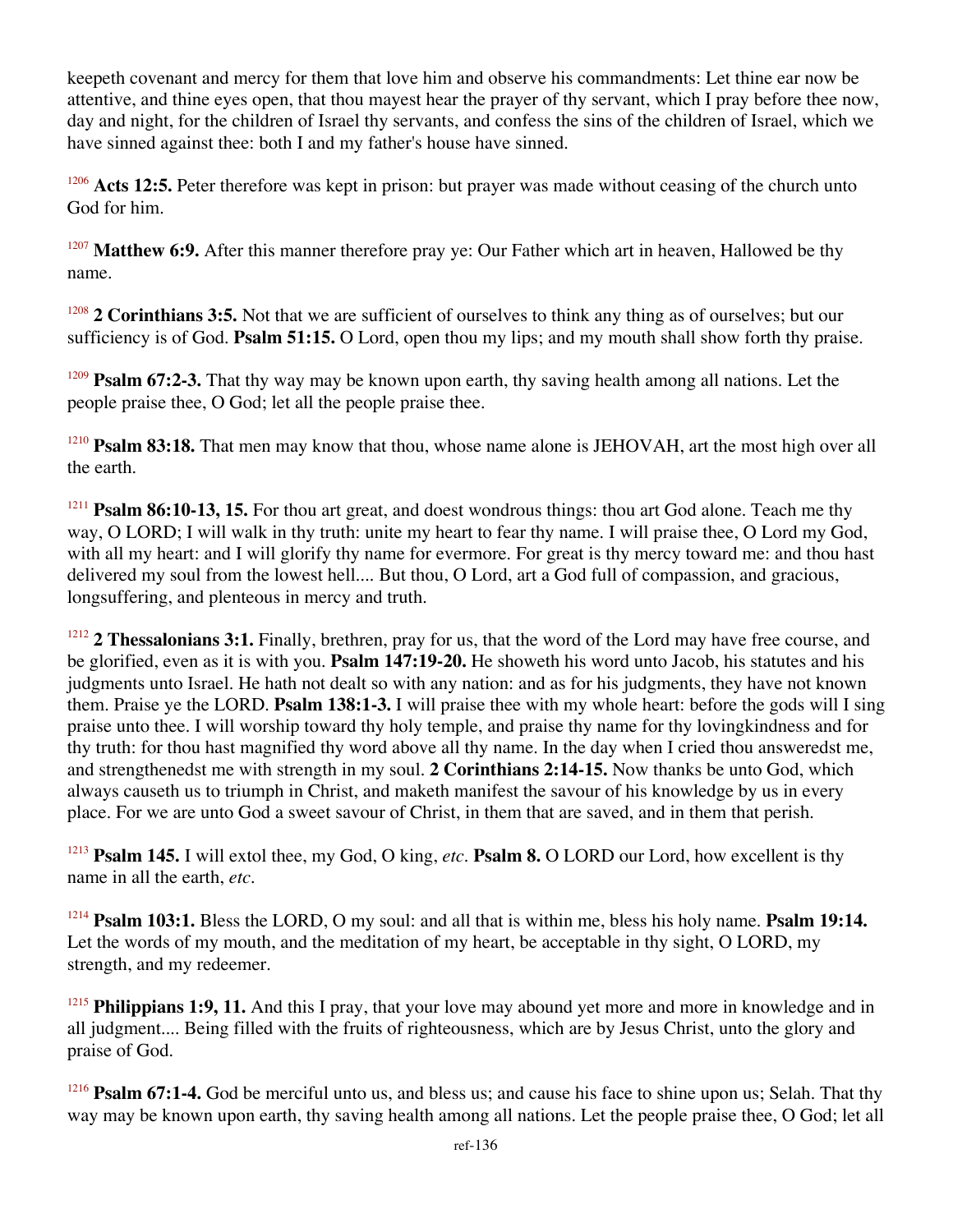the people praise thee. O let the nations be glad and sing for joy: for thou shalt judge the people righteously, and govern the nations upon earth. Selah.

<sup>1217</sup> Ephesians 1:17-18. That the God of our Lord Jesus Christ, the Father of glory, may give unto you the spirit of wisdom and revelation in the knowledge of him: The eyes of your understanding being enlightened; that ye may know what is the hope of his calling, and what the riches of the glory of his inheritance in the saints.

<sup>1218</sup> **Psalm 97:7.** Confounded be all they that serve graven images, that boast themselves of idols: worship him, all ye gods.

<sup>1219</sup> **Psalm 74:18, 22-23.** Remember this, that the enemy hath reproached, O LORD, and that the foolish people have blasphemed thy name.... Arise, O God, plead thine own cause: remember how the foolish man reproacheth thee daily. Forget not the voice of thine enemies: the tumult of those that rise up against thee increaseth continually.

<sup>1220</sup> 2 Kings 19:15-16. And Hezekiah prayed before the LORD, and said, O LORD God of Israel, which dwellest between the cherubims, thou art the God, even thou alone, of all the kingdoms of the earth; thou hast made heaven and earth. LORD, bow down thine ear, and hear: open, LORD, thine eyes, and see: and hear the words of Sennacherib, which hath sent him to reproach the living God.

<sup>1221</sup> **2 Chronicles 20:6, 10-12.** And said, O LORD God of our fathers, art not thou God in heaven? and rulest not thou over all the kingdoms of the heathen? and in thine hand is there not power and might, so that none is able to withstand thee?... And now, behold, the children of Ammon and Moab and mount Seir, whom thou wouldest not let Israel invade, when they came out of the land of Egypt, but they turned from them, and destroyed them not; Behold, I say, how they reward us, to come to cast us out of thy possession, which thou hast given us to inherit. O our God, wilt thou not judge them? for we have no might against this great company that cometh against us; neither know we what to do: but our eyes are upon thee. **Psalm 83.** Keep not thou silence, O God: hold not thy peace, *etc*. **Psalm 140:4, 8.** Keep me, O LORD, from the hands of the wicked; preserve me from the violent man; who have purposed to overthrow my goings.... Grant not, O LORD, the desires of the wicked: further not his wicked device; lest they exalt themselves. Selah.

<sup>1222</sup> Matthew 6:10. Thy kingdom come. Thy will be done in earth, as it is in heaven.

<sup>1223</sup> **Ephesians 2:2-3.** Wherein in time past ye walked according to the course of this world, according to the prince of the power of the air, the spirit that now worketh in the children of disobedience: Among whom also we all had our conversation in times past in the lusts of our flesh, fulfilling the desires of the flesh and of the mind; and were by nature the children of wrath, even as others.

<sup>1224</sup> **Psalm 68:1.** Let God arise, let his enemies be scattered: let them also that hate him flee before him.... Thou hast ascended on high, thou hast led captivity captive: thou hast received gifts for men; yea, for the rebellious also, that the LORD God might dwell among them. **Revelation 12:10-11.** And I heard a loud voice saying in heaven, Now is come salvation, and strength, and the kingdom of our God, and the power of his Christ: for the accuser of our brethren is cast down, which accused them before our God day and night. And they overcame him by the blood of the Lamb, and by the word of their testimony; and they loved not their lives unto the death.

<sup>1225</sup> **2 Thessalonians 3:1.** Finally, brethren, pray for us, that the word of the Lord may have free course, and be glorified, even as it is with you.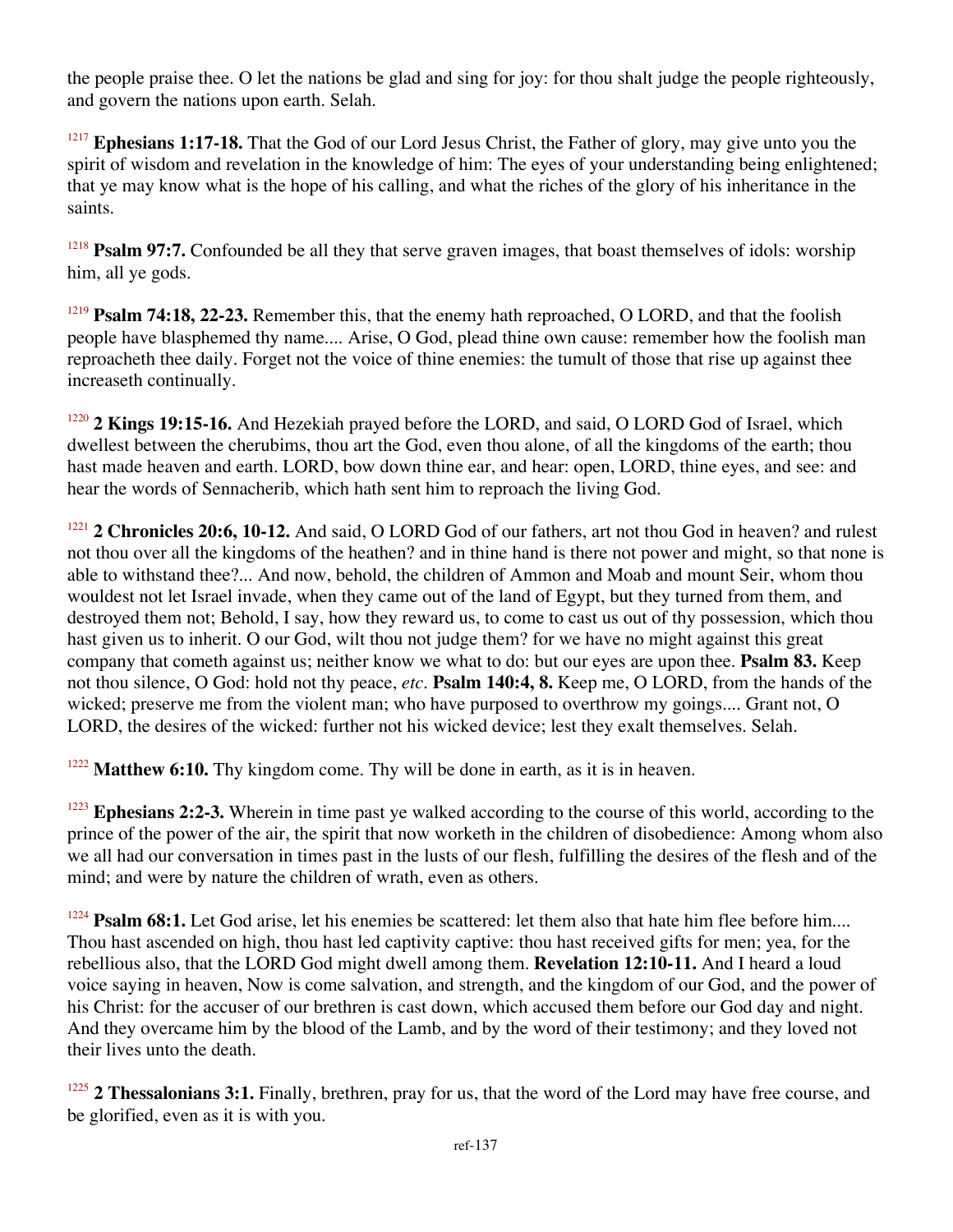**Romans 10:1.** Brethren, my heart's desire and prayer to God for Israel is, that they might be saved.

<sup>1227</sup> **John 17:9, 20.** I pray for them: I pray not for the world, but for them which thou hast given me; for they are thine.... Neither pray I for these alone, but for them also which shall believe on me through their word. **Romans 11:25-26.** For I would not, brethren, that ye should be ignorant of this mystery, lest ye should be wise in your own conceits; that blindness in part is happened to Israel, until the fulness of the Gentiles be come in. And so all Israel shall be saved: as it is written, There shall come out of Sion the Deliverer, and shall turn away ungodliness from Jacob. **Psalm 67.** God be merciful unto us, and bless us; and cause his face to shine upon us; Selah. That thy way may be known upon earth, thy saving health among all nations. Let the people praise thee, O God; let all the people praise thee. O let the nations be glad and sing for joy: for thou shalt judge the people righteously, and govern the nations upon earth. Selah. Let the people praise thee, O God; let all the people praise thee. Then shall the earth yield her increase; and God, even our own God, shall bless us. God shall bless us; and all the ends of the earth shall fear him.

<sup>1228</sup> Matthew 9:38. Pray ye therefore the Lord of the harvest, that he will send forth labourers into his harvest. **2 Thessalonians 3:1.** Finally, brethren, pray for us, that the word of the Lord may have free course, and be glorified, even as it is with you.

<sup>1229</sup> Malachi 1:11. For from the rising of the sun even unto the going down of the same my name shall be great among the Gentiles; and in every place incense shall be offered unto my name, and a pure offering: for my name shall be great among the heathen, saith the LORD of hosts. **Zephaniah 3:9.** For then will I turn to the people a pure language, that they may all call upon the name of the LORD, to serve him with one consent.

<sup>1230</sup> **1 Timothy 2:1-2.** I exhort therefore, that, first of all, supplications, prayers, intercessions, and giving of thanks, be made for all men; For kings, and for all that are in authority; that we may lead a quiet and peaceable life in all godliness and honesty.

<sup>1231</sup> Acts 4:29-30. And now, Lord, behold their threatenings: and grant unto thy servants, that with all boldness they may speak thy word, By stretching forth thine hand to heal; and that signs and wonders may be done by the name of thy holy child Jesus. **Ephesians 6:18-20.** Praying always with all prayer and supplication in the Spirit, and watching thereunto with all perseverance and supplication for all saints; And for me, that utterance may be given unto me, that I may open my mouth boldly, to make known the mystery of the gospel, For which I am an ambassador in bonds: that therein I may speak boldly, as I ought to speak. **Romans 15:29-30, 32.** And I am sure that, when I come unto you, I shall come in the fulness of the blessing of the gospel of Christ. Now I beseech you, brethren, for the Lord Jesus Christ's sake, and for the love of the Spirit, that ye strive together with me in your prayers to God for me.... That I may come unto you with joy by the will of God, and may with you be refreshed. **2 Thessalonians 1:11.** Wherefore also we pray always for you, that our God would count you worthy of this calling, and fulfil all the good pleasure of his goodness, and the work of faith with power. **2 Thessalonians 2:16-17.** Now our Lord Jesus Christ himself, and God, even our Father, which hath loved us, and hath given us everlasting consolation and good hope through grace, Comfort your hearts, and stablish you in every good word and work.

<sup>1232</sup> Ephesians 3:14-20. For this cause I bow my knees unto the Father of our Lord Jesus Christ, Of whom the whole family in heaven and earth is named, That he would grant you, according to the riches of his glory, to be strengthened with might by his Spirit in the inner man; That Christ may dwell in your hearts by faith; that ye, being rooted and grounded in love, May be able to comprehend with all saints what is the breadth, and length, and depth, and height; And to know the love of Christ, which passeth knowledge, that ye might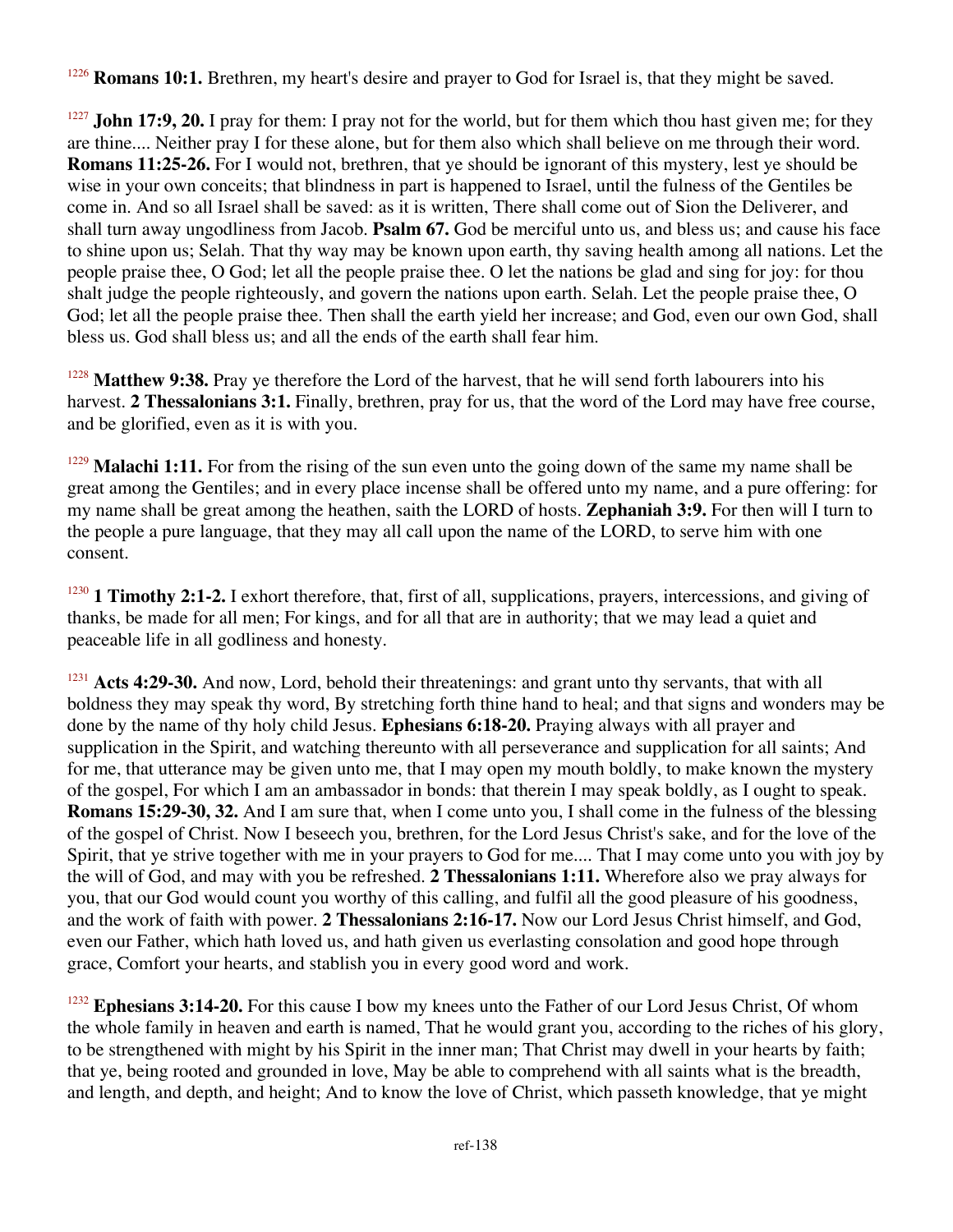be filled with all the fulness of God. Now unto him that is able to do exceeding abundantly above all that we ask or think, according to the power that worketh in us.

<sup>1233</sup> Revelation 22:20. He which testifieth these things saith, Surely I come quickly. Amen. Even so, come, Lord Jesus.

<sup>1234</sup> Isaiah 64:1-2. Oh that thou wouldest rend the heavens, that thou wouldest come down, that the mountains might flow down at thy presence. As when the melting fire burneth, the fire causeth the waters to boil, to make thy name known to thine adversaries, that the nations may tremble at thy presence! **Revelation 4:8-11.** And the four beasts had each of them six wings about him; and they were full of eyes within: and they rest not day and night, saying, Holy, holy, holy, Lord God Almighty, which was, and is, and is to come. And when those beasts give glory and honour and thanks to him that sat on the throne, who liveth for ever and ever, The four and twenty elders fall down before him that sat on the throne, and worship him that liveth for ever and ever, and cast their crowns before the throne, saying, Thou art worthy, O Lord, to receive glory and honour and power: for thou hast created all things, and for thy pleasure they are and were created.

<sup>1235</sup> Matthew 6:10. Thy kingdom come. Thy will be done in earth, as it is in heaven.

<sup>1236</sup> **Romans 7:18.** For I know that in me (that is, in my flesh,) dwelleth no good thing: for to will is present with me; but how to perform that which is good I find not. **Job 21:14.** Therefore they say unto God, Depart from us; for we desire not the knowledge of thy ways. **1 Corinthians 2:14.** But the natural man receiveth not the things of the Spirit of God: for they are foolishness unto him: neither can he know them, because they are spiritually discerned.

<sup>1237</sup> **Romans 8:7.** Because the carnal mind is enmity against God: for it is not subject to the law of God, neither indeed can be.

<sup>1238</sup> **Exodus 17:7.** And he called the name of the place Massah, and Meribah, because of the chiding of the children of Israel, and because they tempted the LORD, saying, Is the LORD among us, or not? **Numbers 14:2.** And all the children of Israel murmured against Moses and against Aaron: and the whole congregation said unto them, Would God that we had died in the land of Egypt! or would God we had died in this wilderness!

<sup>1239</sup> **Ephesians 2:2.** Wherein in time past ye walked according to the course of this world, according to the prince of the power of the air, the spirit that now worketh in the children of disobedience.

<sup>1240</sup> **Ephesians 1:17-18.** That the God of our Lord Jesus Christ, the Father of glory, may give unto you the spirit of wisdom and revelation in the knowledge of him: The eyes of your understanding being enlightened; that ye may know what is the hope of his calling, and what the riches of the glory of his inheritance in the saints.

<sup>1241</sup> **Ephesians 3:16.** That he would grant you, according to the riches of his glory, to be strengthened with might by his Spirit in the inner man.

<sup>1242</sup> Matthew 26:40-41. And he cometh unto the disciples, and findeth them asleep, and saith unto Peter, What, could ye not watch with me one hour? Watch and pray, that ye enter not into temptation: the spirit indeed is willing, but the flesh is weak.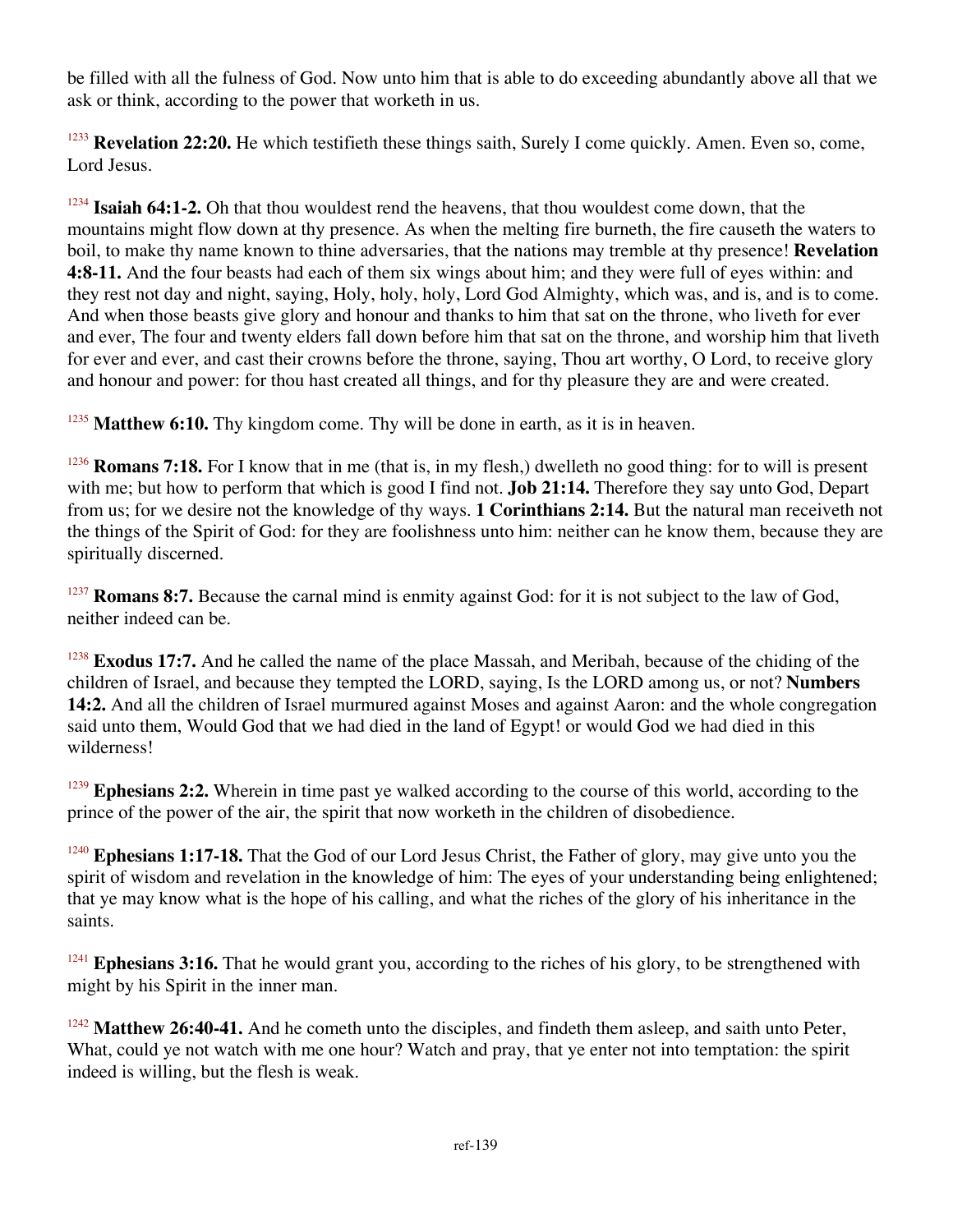<sup>1243</sup> **Jeremiah 31:18-19.** I have surely heard Ephraim bemoaning himself thus; Thou hast chastised me, and I was chastised, as a bullock unaccustomed to the yoke: turn thou me, and I shall be turned; for thou art the LORD my God. Surely after that I was turned, I repented; and after that I was instructed, I smote upon my thigh: I was ashamed, yea, even confounded, because I did bear the reproach of my youth.

<sup>1244</sup> **Psalm 119:1, 8, 35-36.** Blessed are the undefiled in the way, who walk in the law of the LORD.... I will keep thy statutes: O forsake me not utterly.... Make me to go in the path of thy commandments; for therein do I delight. Incline my heart unto thy testimonies, and not to covetousness. **Acts 21:14.** And when he would not be persuaded, we ceased, saying, The will of the Lord be done.

<sup>1245</sup> Micah 6:8. He hath showed thee, O man, what is good; and what doth the LORD require of thee, but to do justly, and to love mercy, and to walk humbly with thy God?

<sup>1246</sup> **Psalm 100:2.** Serve the LORD with gladness: come before his presence with singing. **Job 1:21.** And said, Naked came I out of my mother's womb, and naked shall I return thither: the LORD gave, and the LORD hath taken away; blessed be the name of the LORD. **2 Samuel 15:25-26.** And the king said unto Zadok, Carry back the ark of God into the city: if I shall find favour in the eyes of the LORD, he will bring me again, and show me both it, and his habitation: But if he thus say, I have no delight in thee; behold, here am I, let him do to me as seemeth good unto him.

<sup>1247</sup> Isaiah 38:3. And said, Remember now, O LORD, I beseech thee, how I have walked before thee in truth and with a perfect heart, and have done that which is good in thy sight. And Hezekiah wept sore.

<sup>1248</sup> **Psalm 119:4-5.** Thou hast commanded us to keep thy precepts diligently. O that my ways were directed to keep thy statutes!

<sup>1249</sup> **Romans 12:11.** Not slothful in business; fervent in spirit; serving the Lord.

<sup>1250</sup> **Psalm 119:80.** Let my heart be sound in thy statutes; that I be not ashamed.

<sup>1251</sup> **Psalm 119:112.** I have inclined mine heart to perform thy statutes alway, even unto the end.

<sup>1252</sup> **Isaiah 6:2-3.** Above it stood the seraphims: each one had six wings; with twain he covered his face, and with twain he covered his feet, and with twain he did fly. And one cried unto another, and said, Holy, holy, holy, is the LORD of hosts: the whole earth is full of his glory. **Psalm 103:20-21.** Bless the LORD, ye his angels, that excel in strength, that do his commandments, hearkening unto the voice of his word. Bless ye the LORD, all ye his hosts; ye ministers of his, that do his pleasure. **Matthew 18:10.** Take heed that ye despise not one of these little ones; for I say unto you, That in heaven their angels do always behold the face of my Father which is in heaven.

<sup>1253</sup> Matthew 6:11. Give us this day our daily bread.

<sup>1254</sup> **Genesis 2:17.** But of the tree of the knowledge of good and evil, thou shalt not eat of it: for in the day that thou eatest thereof thou shalt surely die. **Genesis 3:17.** And unto Adam he said, Because thou hast hearkened unto the voice of thy wife, and hast eaten of the tree, of which I commanded thee, saying, Thou shalt not eat of it: cursed is the ground for thy sake; in sorrow shalt thou eat of it all the days of thy life. **Romans 8:20-22.** For the creature was made subject to vanity, not willingly, but by reason of him who hath subjected the same in hope, Because the creature itself also shall be delivered from the bondage of corruption into the glorious liberty of the children of God. For we know that the whole creation groaneth and travaileth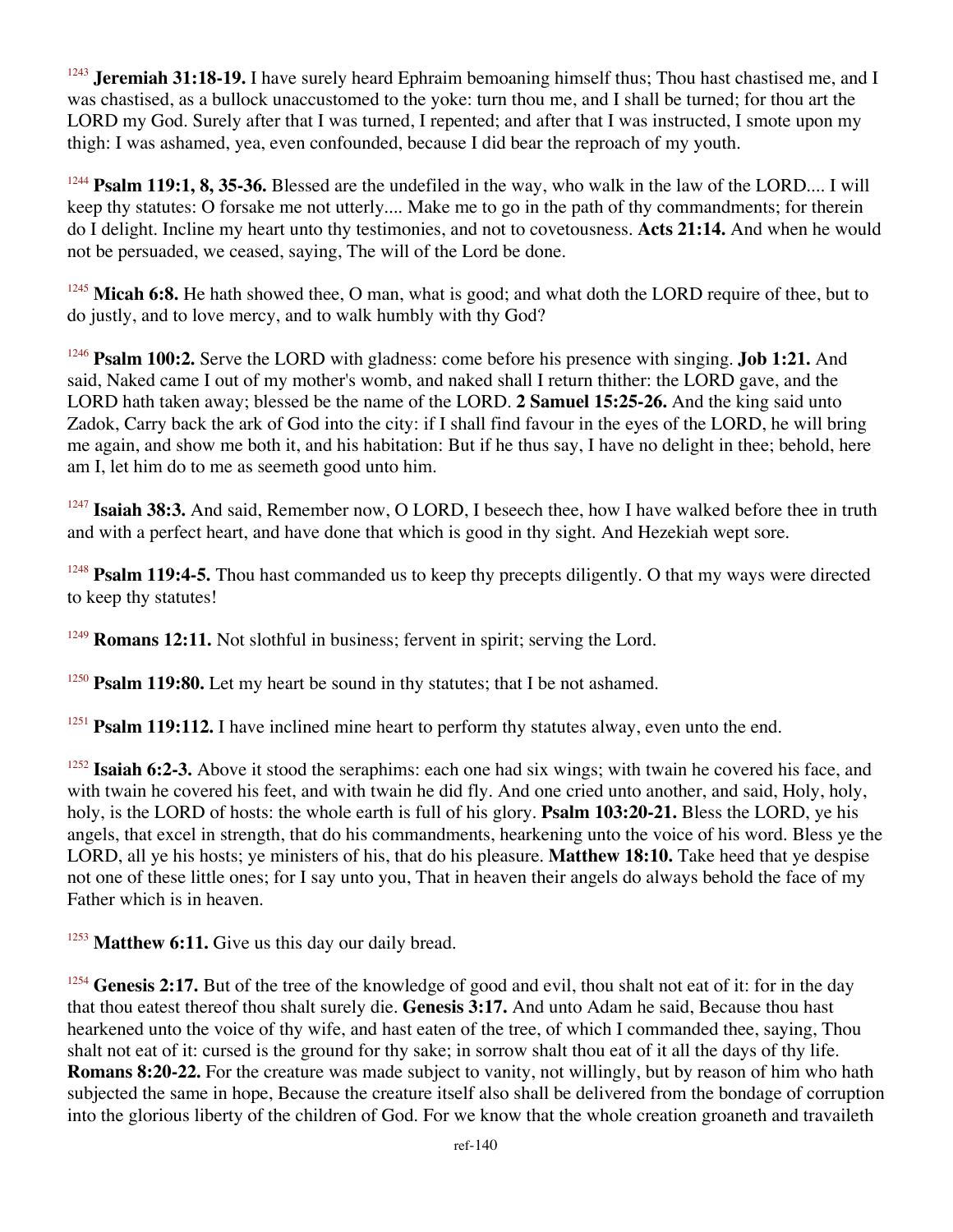in pain together until now. **Jeremiah 5:25.** Your iniquities have turned away these things, and your sins have withholden good things from you. **Deuteronomy 28:15-17.** But it shall come to pass, if thou wilt not hearken unto the voice of the LORD thy God, to observe to do all his commandments and his statutes which I command thee this day; that all these curses shall come upon thee, and overtake thee: Cursed shalt thou be in the city, and cursed shalt thou be in the field. Cursed shall be thy basket and thy store, *etc*.

<sup>1255</sup> Deuteronomy 8:3. And he humbled thee, and suffered thee to hunger, and fed thee with manna, which thou knewest not, neither did thy fathers know; that he might make thee know that man doth not live by bread only, but by every word that proceedeth out of the mouth of the LORD doth man live.

<sup>1256</sup> **Genesis 32:10.** I am not worthy of the least of all the mercies, and of all the truth, which thou hast showed unto thy servant; for with my staff I passed over this Jordan; and now I am become two bands.

<sup>1257</sup> **Deuteronomy 8:17-18.** And thou say in thine heart, My power and the might of mine hand hath gotten me this wealth. But thou shalt remember the LORD thy God: for it is he that giveth thee power to get wealth, that he may establish his covenant which he sware unto thy fathers, as it is this day.

<sup>1258</sup> **Jeremiah 6:13.** For from the least of them even unto the greatest of them every one is given to covetousness; and from the prophet even unto the priest every one dealeth falsely. **Mark 7:21-22.** For from within, out of the heart of men, proceed evil thoughts, adulteries, fornications, murders, Thefts, covetousness, wickedness, deceit, lasciviousness, an evil eye, blasphemy, pride, foolishness.

<sup>1259</sup> **Hosea 12:7.** He is a merchant, the balances of deceit are in his hand: he loveth to oppress.

<sup>1260</sup> **James 4:3.** Ye ask, and receive not, because ye ask amiss, that ye may consume it upon your lusts.

<sup>1261</sup> Genesis 43:12-14. And take double money in your hand; and the money that was brought again in the mouth of your sacks, carry it again in your hand; peradventure it was an oversight: Take also your brother, and arise, go again unto the man: And God Almighty give you mercy before the man, that he may send away your other brother, and Benjamin. If I be bereaved of my children, I am bereaved. **Genesis 28:20.** And Jacob vowed a vow, saying, If God will be with me, and will keep me in this way that I go, and will give me bread to eat, and raiment to put on. **Ephesians 4:28.** Let him that stole steal no more: but rather let him labour, working with his hands the thing which is good, that he may have to give to him that needeth. **2 Thessalonians 3:11-12.** For we hear that there are some which walk among you disorderly, working not at all, but are busybodies. Now them that are such we command and exhort by our Lord Jesus Christ, that with quietness they work, and eat their own bread. **Philippians 4:6.** Be careful for nothing; but in every thing by prayer and supplication with thanksgiving let your requests be made known unto God.

<sup>1262</sup> **1 Timothy 4:3-5.** Forbidding to marry, and commanding to abstain from meats, which God hath created to be received with thanksgiving of them which believe and know the truth. For every creature of God is good, and nothing to be refused, if it be received with thanksgiving: For it is sanctified by the word of God and prayer.

<sup>1263</sup> **1 Timothy 6:6-8.** But godliness with contentment is great gain. For we brought nothing into this world, and it is certain we can carry nothing out. And having food and raiment let us be therewith content.

<sup>1264</sup> **Proverbs 30:8-9.** Remove far from me vanity and lies: give me neither poverty nor riches; feed me with food convenient for me: Lest I be full, and deny thee, and say, Who is the LORD? or lest I be poor, and steal, and take the name of my God in vain.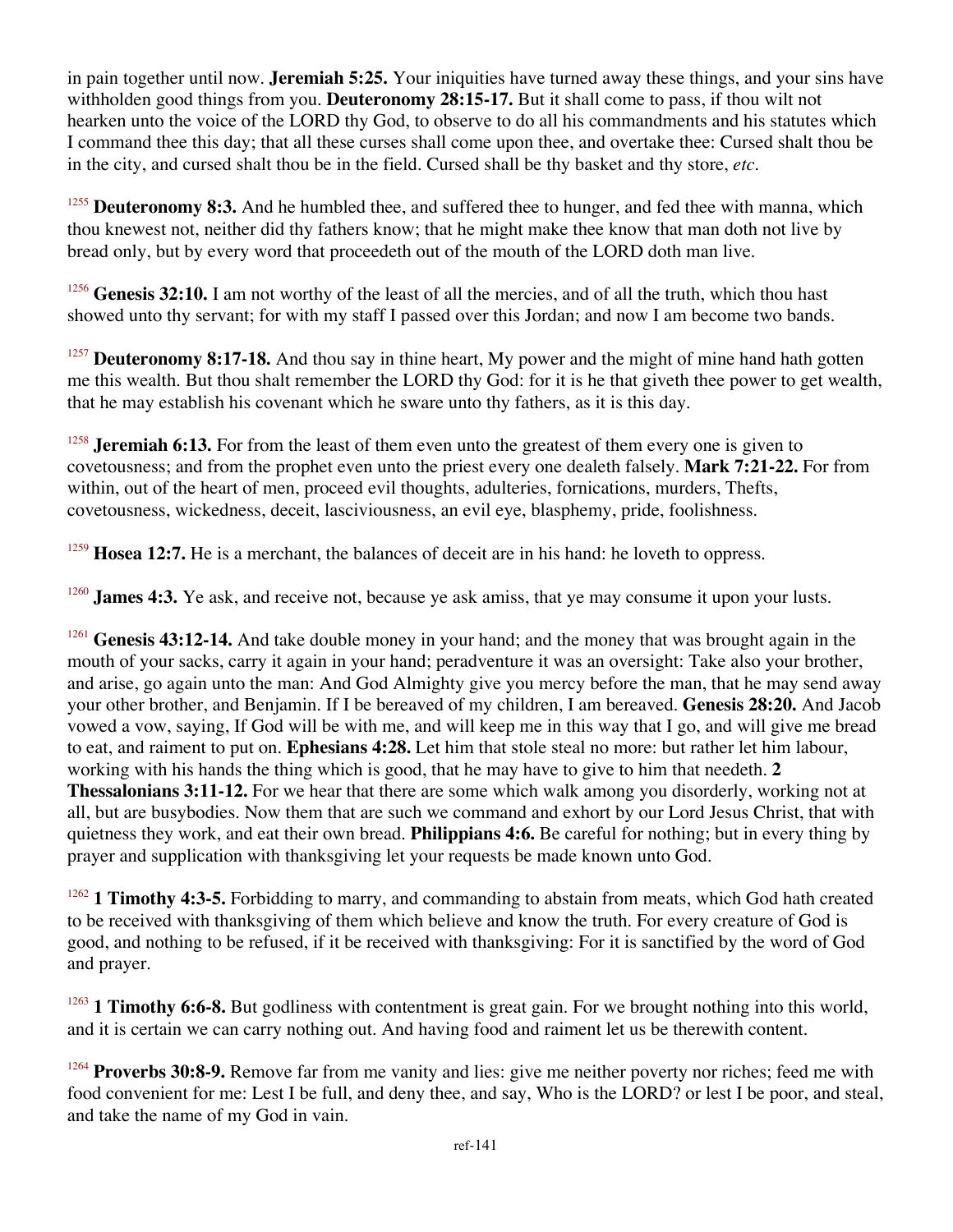<sup>1265</sup> Matthew 6:12. And forgive us our debts, as we forgive our debtors.

<sup>1266</sup> **Romans 3:9-22.** What then? are we better than they? No, in no wise: for we have before proved both Jews and Gentiles, that they are all under sin; As it is written, There is none righteous, no, not one: There is none that understandeth, there is none that seeketh after God. They are all gone out of the way, they are together become unprofitable; there is none that doeth good, no, not one.... Now we know that what things soever the law saith, it saith to them who are under the law: that every mouth may be stopped, and all the world may become guilty before God, *etc*. **Matthew 18:24-25.** And when he had begun to reckon, one was brought unto him, which owed him ten thousand talents. But forasmuch as he had not to pay, his lord commanded him to be sold, and his wife, and children, and all that he had, and payment to be made. **Psalm 130:3-4.** If thou, LORD, shouldest mark iniquities, O Lord, who shall stand? But there is forgiveness with thee, that thou mayest be feared.

<sup>1267</sup> **Romans 3:24-26.** Being justified freely by his grace through the redemption that is in Christ Jesus: Whom God hath set forth to be a propitiation through faith in his blood, to declare his righteousness for the remission of sins that are past, through the forbearance of God; To declare, I say, at this time his righteousness: that he might be just, and the justifier of him which believeth in Jesus. **Hebrews 9:22.** And almost all things are by the law purged with blood; and without shedding of blood is no remission.

<sup>1268</sup> **Ephesians 1:6-7.** To the praise of the glory of his grace, wherein he hath made us accepted in the beloved. In whom we have redemption through his blood, the forgiveness of sins, according to the riches of his grace.

<sup>1269</sup> **2 Peter 1:2.** Grace and peace be multiplied unto you through the knowledge of God, and of Jesus our Lord.

<sup>1270</sup> **Hosea 14:2.** Take with you words, and turn to the LORD: say unto him, Take away all iniquity, and receive us graciously: so will we render the calves of our lips. **Jeremiah 14:7.** O LORD, though our iniquities testify against us, do thou it for thy name's sake: for our backslidings are many; we have sinned against thee.

<sup>1271</sup> **Romans 15:13.** Now the God of hope fill you with all joy and peace in believing, that ye may abound in hope, through the power of the Holy Ghost. **Psalm 51:7-10, 12.** Purge me with hyssop, and I shall be clean: wash me, and I shall be whiter than snow. Make me to hear joy and gladness; that the bones which thou hast broken may rejoice. Hide thy face from my sins, and blot out all mine iniquities. Create in me a clean heart, O God; and renew a right spirit within me.... Restore unto me the joy of thy salvation; and uphold me with thy free spirit.

<sup>1272</sup> Luke 11:4. And forgive us our sins; for we also forgive every one that is indebted to us. And lead us not into temptation; but deliver us from evil. **Matthew 6:14-15.** For if ye forgive men their trespasses, your heavenly Father will also forgive you: But if ye forgive not men their trespasses, neither will your Father forgive your trespasses. **Matthew 18:35.** So likewise shall my heavenly Father do also unto you, if ye from your hearts forgive not every one his brother their trespasses.

<sup>1273</sup> Matthew 6:13. And lead us not into temptation, but deliver us from evil: For thine is the kingdom, and the power, and the glory, for ever. Amen.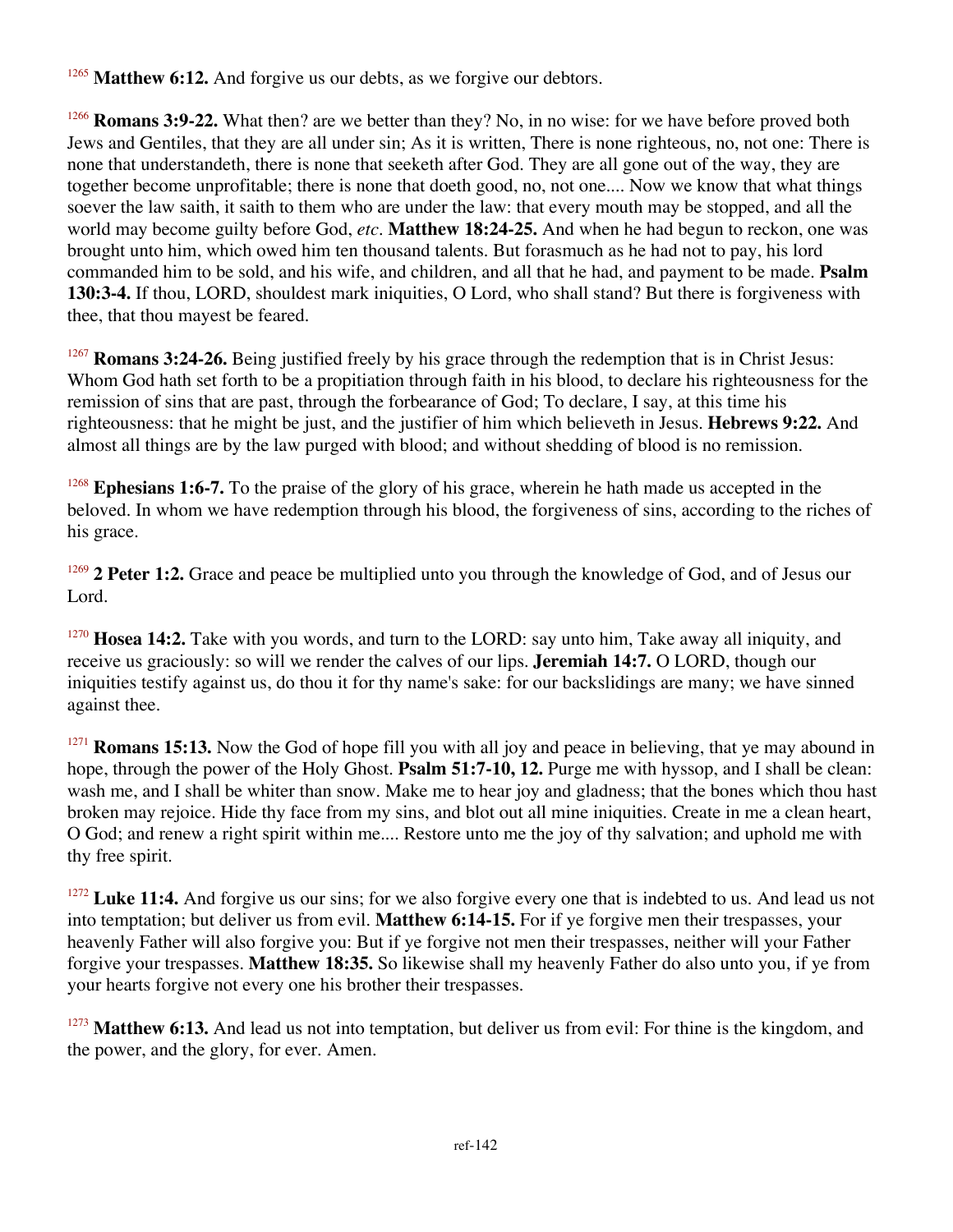<sup>1274</sup> 2 Chronicles 32:31. Howbeit in the business of the ambassadors of the princes of Babylon, who sent unto him to inquire of the wonder that was done in the land, God left him, to try him, that he might know all that was in his heart.

1 Chronicles 21:1. And Satan stood up against Israel, and provoked David to number Israel.

<sup>1276</sup> Luke 21:34. And take heed to yourselves, lest at any time your hearts be overcharged with surfeiting, and drunkenness, and cares of this life, and so that day come upon you unawares. **Mark 4:19.** And the cares of this world, and the deceitfulness of riches, and the lusts of other things entering in, choke the word, and it becometh unfruitful.

<sup>1277</sup> **James 1:14.** But every man is tempted, when he is drawn away of his own lust, and enticed.

<sup>1278</sup> Galatians 5:17. For the flesh lusteth against the Spirit, and the Spirit against the flesh: and these are contrary the one to the other: so that ye cannot do the things that ye would.

<sup>1279</sup> Matthew 26:41. Watch and pray, that ye enter not into temptation: the spirit indeed is willing, but the flesh is weak.

<sup>1280</sup> Matthew 26:69-72. Now Peter sat without in the palace: and a damsel came unto him, saying, Thou also wast with Jesus of Galilee. But he denied before them all, saying, I know not what thou sayest. And when he was gone out into the porch, another maid saw him, and said unto them that were there, This fellow was also with Jesus of Nazareth. And again he denied with an oath, I do not know the man. **Galatians 2:11-14.** But when Peter was come to Antioch, I withstood him to the face, because he was to be blamed. For before that certain came from James, he did eat with the Gentiles: but when they were come, he withdrew and separated himself, fearing them which were of the circumcision. And the other Jews dissembled likewise with him; insomuch that Barnabas also was carried away with their dissimulation. But when I saw that they walked not uprightly according to the truth of the gospel, I said unto Peter before them all, If thou, being a Jew, livest after the manner of Gentiles, and not as do the Jews, why compellest thou the Gentiles to live as do the Jews? **2 Chronicles 18:3.** And Ahab king of Israel said unto Jehoshaphat king of Judah, Wilt thou go with me to Ramothgilead? And he answered him, I am as thou art, and my people as thy people; and we will be with thee in the war. **2 Chronicles 19:2.** And Jehu the son of Hanani the seer went out to meet him, and said to king Jehoshaphat, Shouldest thou help the ungodly, and love them that hate the LORD? therefore is wrath upon thee from before the LORD.

<sup>1281</sup> **Romans 7:23-24.** But I see another law in my members, warring against the law of my mind, and bringing me into captivity to the law of sin which is in my members. O wretched man that I am! who shall deliver me from the body of this death? **1 Chronicles 21:1-4.** And Satan stood up against Israel, and provoked David to number Israel. And David said to Joab and to the rulers of the people, Go, number Israel from Beersheba even to Dan; and bring the number of them to me, that I may know it. And Joab answered, The LORD make his people an hundred times so many more as they be: but, my lord the king, are they not all my lord's servants? why then doth my lord require this thing? why will he be a cause of trespass to Israel? Nevertheless the king's word prevailed against Joab. Wherefore Joab departed, and went throughout all Israel, and came to Jerusalem. **2 Chronicles 16:7-10.** And at that time Hanani the seer came to Asa king of Judah, and said unto him, Because thou hast relied on the king of Syria, and not relied on the LORD thy God, therefore is the host of the king of Syria escaped out of thine hand. Were not the Ethiopians and the Lubims a huge host, with very many chariots and horsemen? yet, because thou didst rely on the LORD, he delivered them into thine hand. For the eyes of the LORD run to and fro throughout the whole earth, to show himself strong in the behalf of them whose heart is perfect toward him. Herein thou hast done foolishly: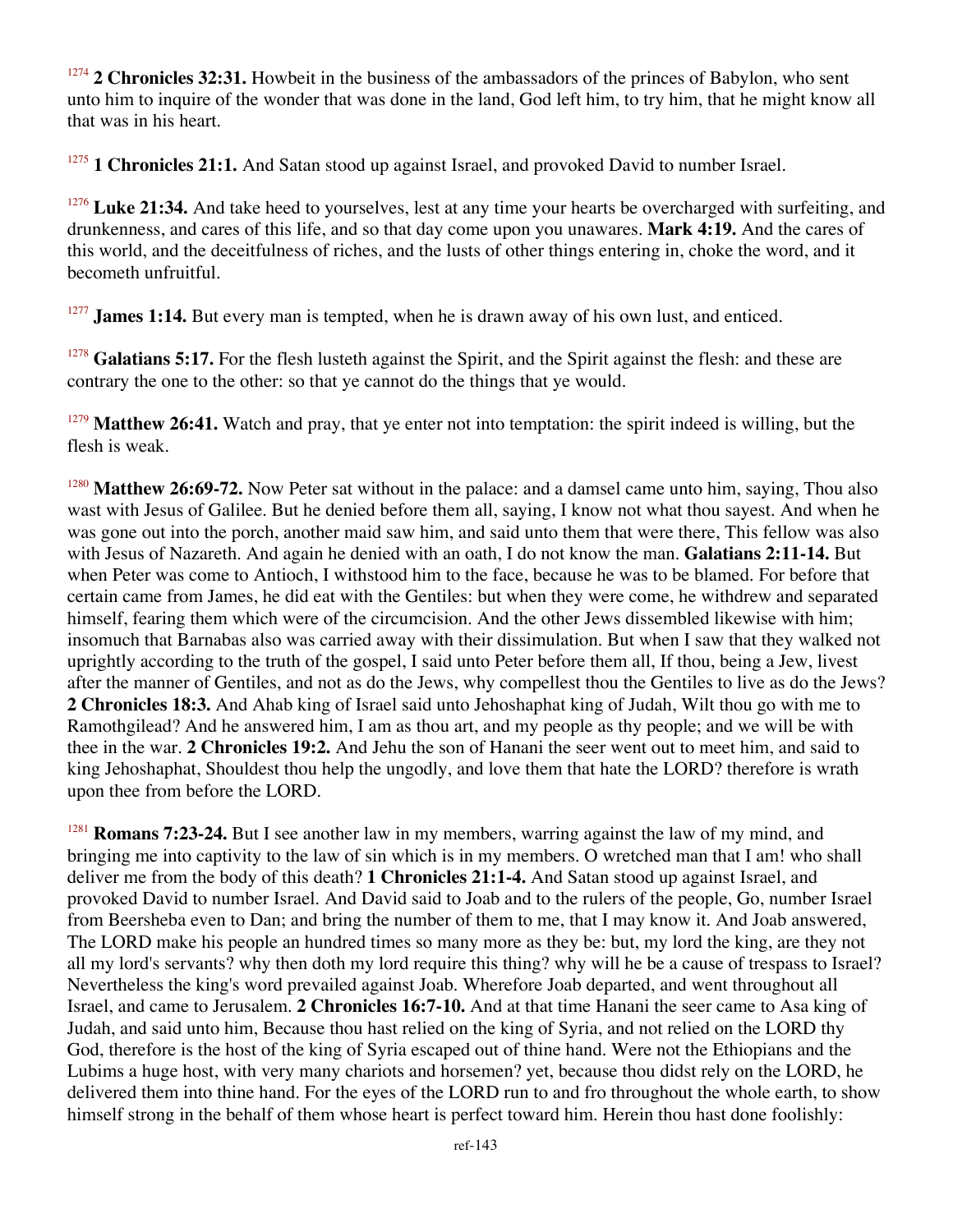therefore from henceforth thou shalt have wars. Then Asa was wroth with the seer, and put him in a prison house; for he was in a rage with him because of this thing. And Asa oppressed some of the people the same time.

<sup>1282</sup> **Psalm 81:11-12.** But my people would not hearken to my voice; and Israel would none of me. So I gave them up unto their own hearts' lust: and they walked in their own counsels.

<sup>1283</sup> **John 17:15.** I pray not that thou shouldest take them out of the world, but that thou shouldest keep them from the evil.

<sup>1284</sup> **Psalm 51:10.** Create in me a clean heart, O God; and renew a right spirit within me. **Psalm 119:133.** Order my steps in thy word: and let not any iniquity have dominion over me.

<sup>1285</sup> 2 Corinthians 12:7-8. And lest I should be exalted above measure through the abundance of the revelations, there was given to me a thorn in the flesh, the messenger of Satan to buffet me, lest I should be exalted above measure. For this thing I besought the Lord thrice, that it might depart from me.

<sup>1286</sup> **1 Corinthians 10:12-13.** Wherefore let him that thinketh he standeth take heed lest he fall. There hath no temptation taken you but such as is common to man: but God is faithful, who will not suffer you to be tempted above that ye are able; but will with the temptation also make a way to escape, that ye may be able to bear it.

<sup>1287</sup> **Hebrews 13:20-21.** Now the God of peace, that brought again from the dead our Lord Jesus, that great shepherd of the sheep, through the blood of the everlasting covenant, Make you perfect in every good work to do his will, working in you that which is wellpleasing in his sight, through Jesus Christ; to whom be glory for ever and ever. Amen.

<sup>1288</sup> Matthew 26:41. Watch and pray, that ye enter not into temptation: the spirit indeed is willing, but the flesh is weak. **Psalm 19:13.** Keep back thy servant also from presumptuous sins; let them not have dominion over me: then shall I be upright, and I shall be innocent from the great transgression.

<sup>1289</sup> Ephesians 3:14-17. For this cause I bow my knees unto the Father of our Lord Jesus Christ, Of whom the whole family in heaven and earth is named, That he would grant you, according to the riches of his glory, to be strengthened with might by his Spirit in the inner man; That Christ may dwell in your hearts by faith; that ye, being rooted and grounded in love. **1 Thessalonians 3:13.** To the end he may stablish your hearts unblameable in holiness before God, even our Father, at the coming of our Lord Jesus Christ with all his saints. **Jude 24.** Now unto him that is able to keep you from falling, and to present you faultless before the presence of his glory with exceeding joy.

<sup>1290</sup> **Psalm 51:12.** Restore unto me the joy of thy salvation; and uphold me with thy free spirit.

<sup>1291</sup> **1 Peter 5:8-10.** Be sober, be vigilant; because your adversary the devil, as a roaring lion, walketh about, seeking whom he may devour: Whom resist stedfast in the faith, knowing that the same afflictions are accomplished in your brethren that are in the world. But the God of all grace, who hath called us unto his eternal glory by Christ Jesus, after that ye have suffered a while, make you perfect, stablish, strengthen, settle you.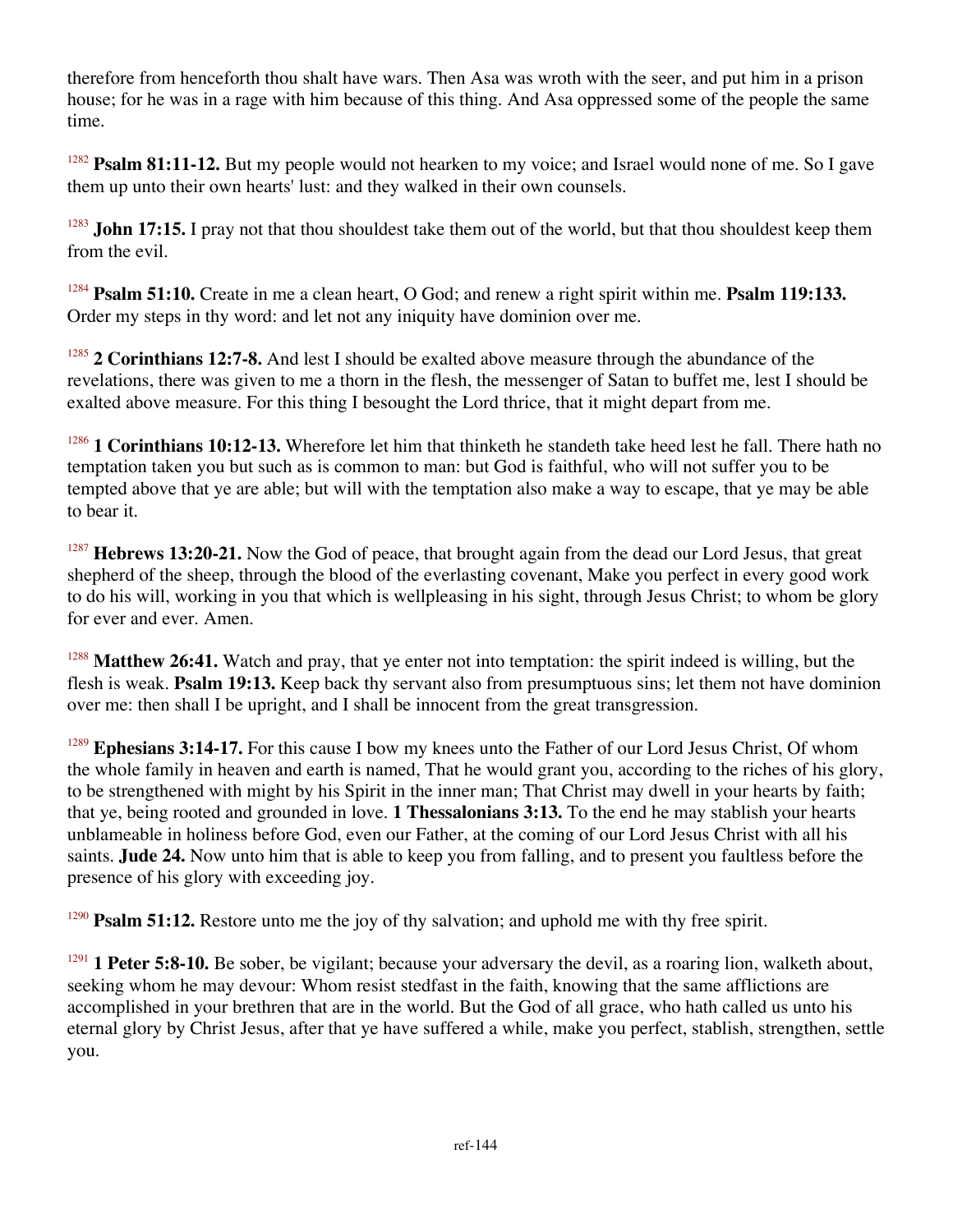<sup>1292</sup> 2 Corinthians 13:7, 9. Now I pray to God that ye do no evil; not that we should appear approved, but that ye should do that which is honest, though we be as reprobates.... For we are glad, when we are weak, and ye are strong: and this also we wish, even your perfection.

<sup>1293</sup> **Romans 16:20.** And the God of peace shall bruise Satan under your feet shortly. The grace of our Lord Jesus Christ be with you. Amen. **Luke 22:31-32.** And the Lord said, Simon, Simon, behold, Satan hath desired to have you, that he may sift you as wheat: But I have prayed for thee, that thy faith fail not: and when thou art converted, strengthen thy brethren.

<sup>1294</sup> **John 17:15.** I pray not that thou shouldest take them out of the world, but that thou shouldest keep them from the evil. **1 Thessalonians 5:23.** And the very God of peace sanctify you wholly; and I pray God your whole spirit and soul and body be preserved blameless unto the coming of our Lord Jesus Christ.

<sup>1295</sup> Matthew 6:13. And lead us not into temptation, but deliver us from evil: For thine is the kingdom, and the power, and the glory, for ever. Amen.

<sup>1296</sup> **Romans 15:30.** Now I beseech you, brethren, for the Lord Jesus Christ's sake, and for the love of the Spirit, that ye strive together with me in your prayers to God for me.

<sup>1297</sup> **Daniel 9:4, 7-9, 16-19.** And I prayed unto the LORD my God, and made my confession, and said, O Lord, the great and dreadful God, keeping the covenant and mercy to them that love him, and to them that keep his commandments.... O Lord, righteousness belongeth unto thee, but unto us confusion of faces, as at this day.... O Lord, to us belongeth confusion of face, to our kings, to our princes, and to our fathers, because we have sinned against thee. To the Lord our God belong mercies and forgivenesses, though we have rebelled against him.... O Lord, according to all thy righteousness, I beseech thee, let thine anger and thy fury be turned away from thy city Jerusalem.... Now therefore, O our God, hear the prayer of thy servant, and his supplications, and cause thy face to shine upon thy sanctuary that is desolate, for the Lord's sake. O my God, incline thine ear, and hear; open thine eyes, and behold our desolations, and the city which is called by thy name: for we do not present our supplications before thee for our righteousnesses, but for thy great mercies. O Lord, hear; O Lord, forgive; O Lord, hearken and do; defer not, for thine own sake, O my God: for thy city and thy people are called by thy name.

<sup>1298</sup> **Philippians 4:6.** Be careful for nothing; but in every thing by prayer and supplication with thanksgiving let your requests be made known unto God.

<sup>1299</sup> **1 Chronicles 29:10-13.** Wherefore David blessed the LORD before all the congregation: and David said, Blessed be thou, LORD God of Israel our father, for ever and ever. Thine, O LORD, is the greatness, and the power, and the glory, and the victory, and the majesty: for all that is in the heaven and in the earth is thine; thine is the kingdom, O LORD, and thou art exalted as head above all. Both riches and honour come of thee, and thou reignest over all; and in thine hand is power and might; and in thine hand it is to make great, and to give strength unto all. Now therefore, our God, we thank thee, and praise thy glorious name.

<sup>1300</sup> **Ephesians 3:20-21.** Now unto him that is able to do exceeding abundantly above all that we ask or think, according to the power that worketh in us, Unto him be glory in the church by Christ Jesus throughout all ages, world without end. Amen. **Luke 11:13.** If ye then, being evil, know how to give good gifts unto your children: how much more shall your heavenly Father give the Holy Spirit to them that ask him?

<sup>1301</sup> 2 Chronicles 20:6, 11. And said, O LORD God of our fathers, art not thou God in heaven? and rulest not thou over all the kingdoms of the heathen? and in thine hand is there not power and might, so that none is